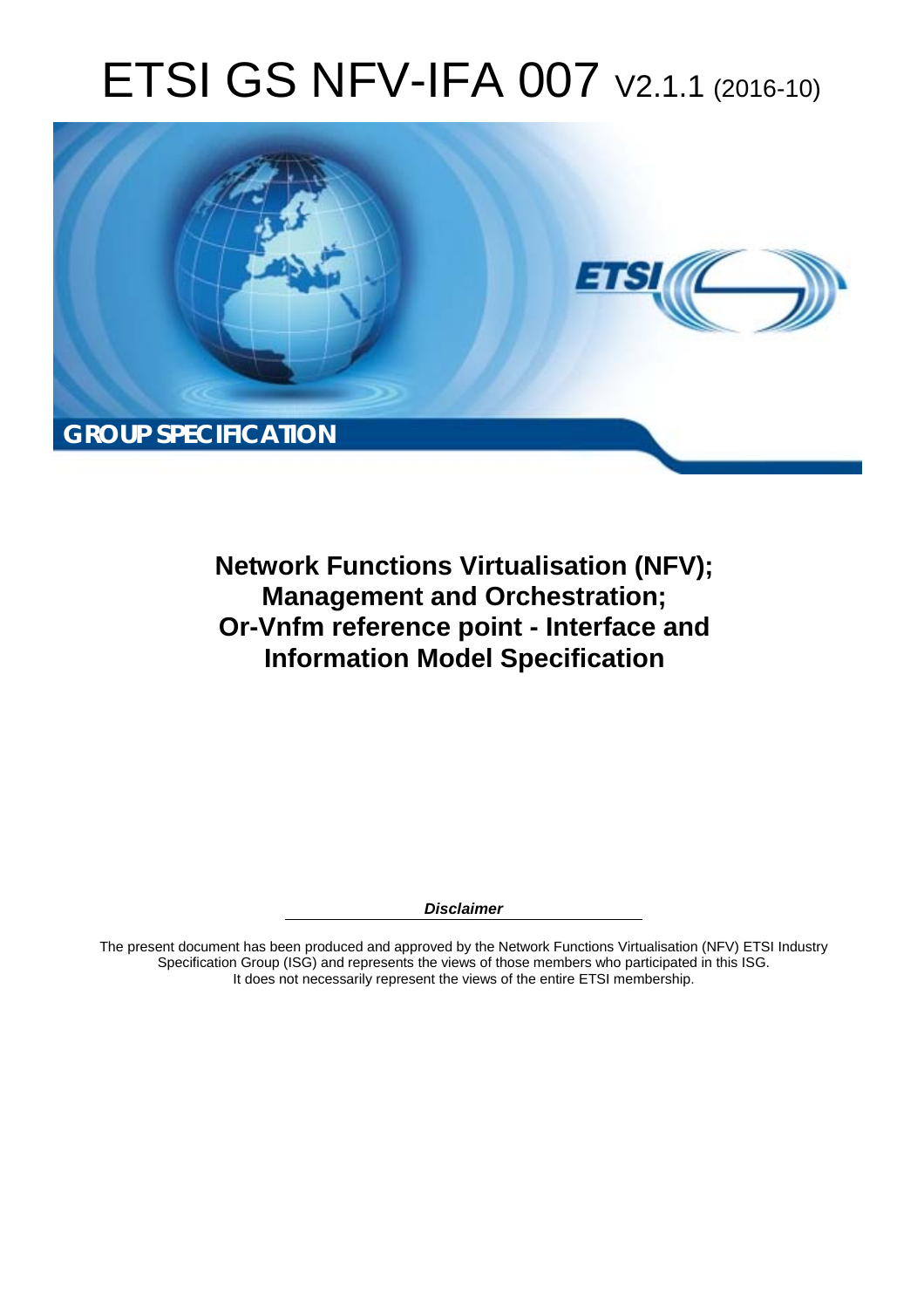Reference DGS/NFV-IFA007

Keywords interface, management, NFV, orchestration

#### *ETSI*

#### 650 Route des Lucioles F-06921 Sophia Antipolis Cedex - FRANCE

Tel.: +33 4 92 94 42 00 Fax: +33 4 93 65 47 16

Siret N° 348 623 562 00017 - NAF 742 C Association à but non lucratif enregistrée à la Sous-Préfecture de Grasse (06) N° 7803/88

#### *Important notice*

The present document can be downloaded from: <http://www.etsi.org/standards-search>

The present document may be made available in electronic versions and/or in print. The content of any electronic and/or print versions of the present document shall not be modified without the prior written authorization of ETSI. In case of any existing or perceived difference in contents between such versions and/or in print, the only prevailing document is the print of the Portable Document Format (PDF) version kept on a specific network drive within ETSI Secretariat.

Users of the present document should be aware that the document may be subject to revision or change of status. Information on the current status of this and other ETSI documents is available at <https://portal.etsi.org/TB/ETSIDeliverableStatus.aspx>

If you find errors in the present document, please send your comment to one of the following services: <https://portal.etsi.org/People/CommiteeSupportStaff.aspx>

#### *Copyright Notification*

No part may be reproduced or utilized in any form or by any means, electronic or mechanical, including photocopying and microfilm except as authorized by written permission of ETSI.

The content of the PDF version shall not be modified without the written authorization of ETSI. The copyright and the foregoing restriction extend to reproduction in all media.

> © European Telecommunications Standards Institute 2016. All rights reserved.

**DECT**TM, **PLUGTESTS**TM, **UMTS**TM and the ETSI logo are Trade Marks of ETSI registered for the benefit of its Members. **3GPP**TM and **LTE**™ are Trade Marks of ETSI registered for the benefit of its Members and of the 3GPP Organizational Partners.

**GSM**® and the GSM logo are Trade Marks registered and owned by the GSM Association.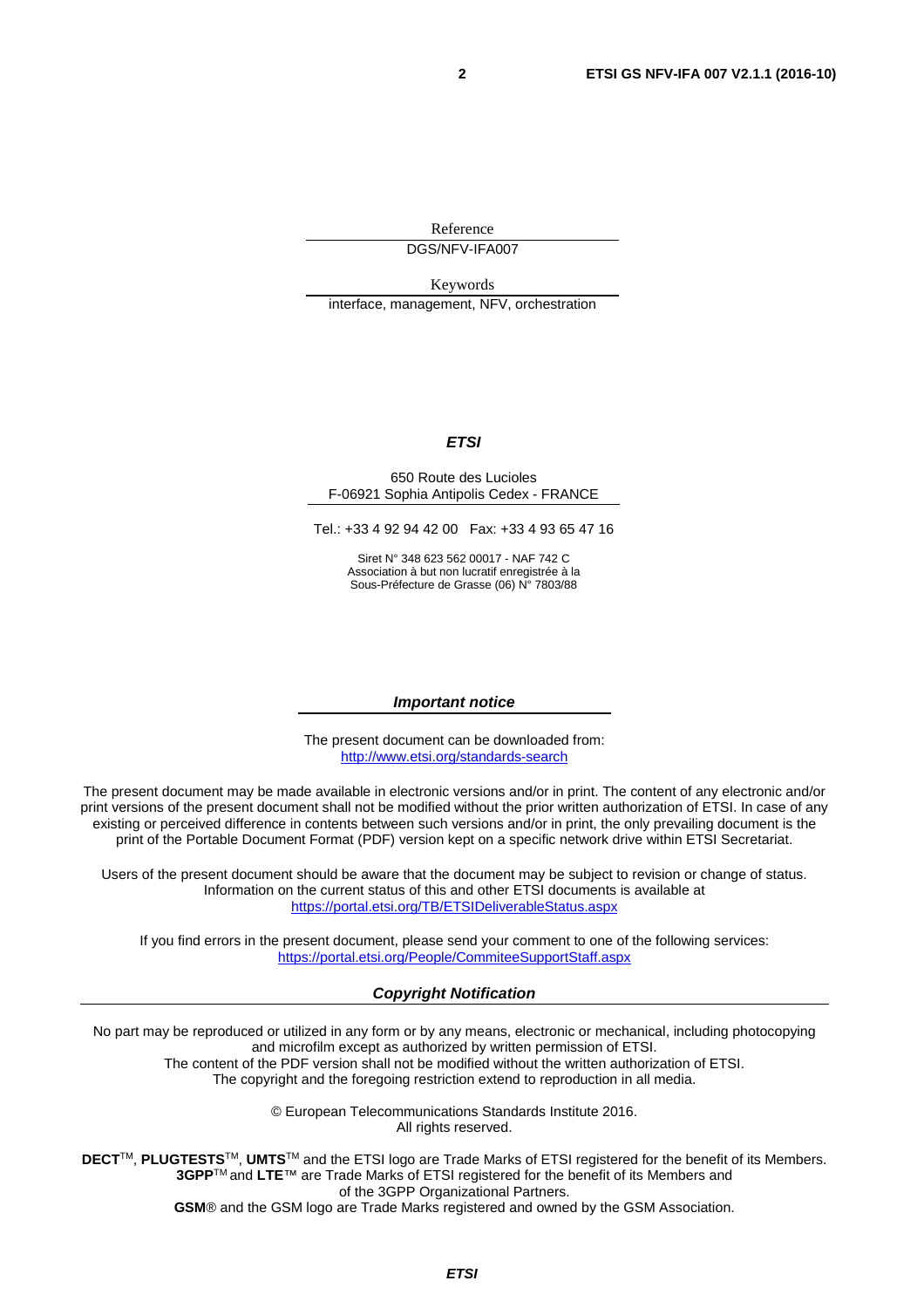# Contents

| 1                  |                                                                                              |  |
|--------------------|----------------------------------------------------------------------------------------------|--|
| $\overline{2}$     |                                                                                              |  |
| 2.1                |                                                                                              |  |
| 2.2                |                                                                                              |  |
| 3                  |                                                                                              |  |
| 3.1                |                                                                                              |  |
| 3.2                |                                                                                              |  |
| $\overline{4}$     | Overview of interfaces and information elements associated to the Or-Vnfm reference point 15 |  |
| 4.1                |                                                                                              |  |
| 4.2                |                                                                                              |  |
| 4.3                |                                                                                              |  |
|                    |                                                                                              |  |
| 5<br>5.1           |                                                                                              |  |
| 5.2                |                                                                                              |  |
| 5.3                |                                                                                              |  |
| 5.3.1              |                                                                                              |  |
| 5.3.2              |                                                                                              |  |
| 5.3.3              |                                                                                              |  |
| 5.3.3.1            |                                                                                              |  |
| 5.3.3.2            |                                                                                              |  |
| 5.3.3.3            |                                                                                              |  |
| 5.3.3.5            |                                                                                              |  |
| 5.3.3.6            |                                                                                              |  |
| 5.3.3.7            |                                                                                              |  |
| 5.3.3.8            |                                                                                              |  |
| 5.3.3.9            |                                                                                              |  |
| 5.3.3.10           |                                                                                              |  |
| 5.3.4              |                                                                                              |  |
| 5.3.5              |                                                                                              |  |
| 5.3.6              |                                                                                              |  |
| 5.3.7              |                                                                                              |  |
| 5.3.8              |                                                                                              |  |
| 5.3.9              |                                                                                              |  |
| 6                  |                                                                                              |  |
| 6.1                |                                                                                              |  |
| 6.2                |                                                                                              |  |
| 6.2.1              |                                                                                              |  |
| 6.2.2              |                                                                                              |  |
| 6.2.2.1<br>6.2.2.2 |                                                                                              |  |
| 6.2.2.3            |                                                                                              |  |
| 6.2.2.4            |                                                                                              |  |
| 6.2.3              |                                                                                              |  |
| 6.2.3.1            |                                                                                              |  |
| 6.2.3.2            |                                                                                              |  |
| 6.2.3.3            |                                                                                              |  |
| 6.2.3.4            |                                                                                              |  |
| 6.2.4              |                                                                                              |  |
| 6.2.4.1            |                                                                                              |  |
| 6.2.5              |                                                                                              |  |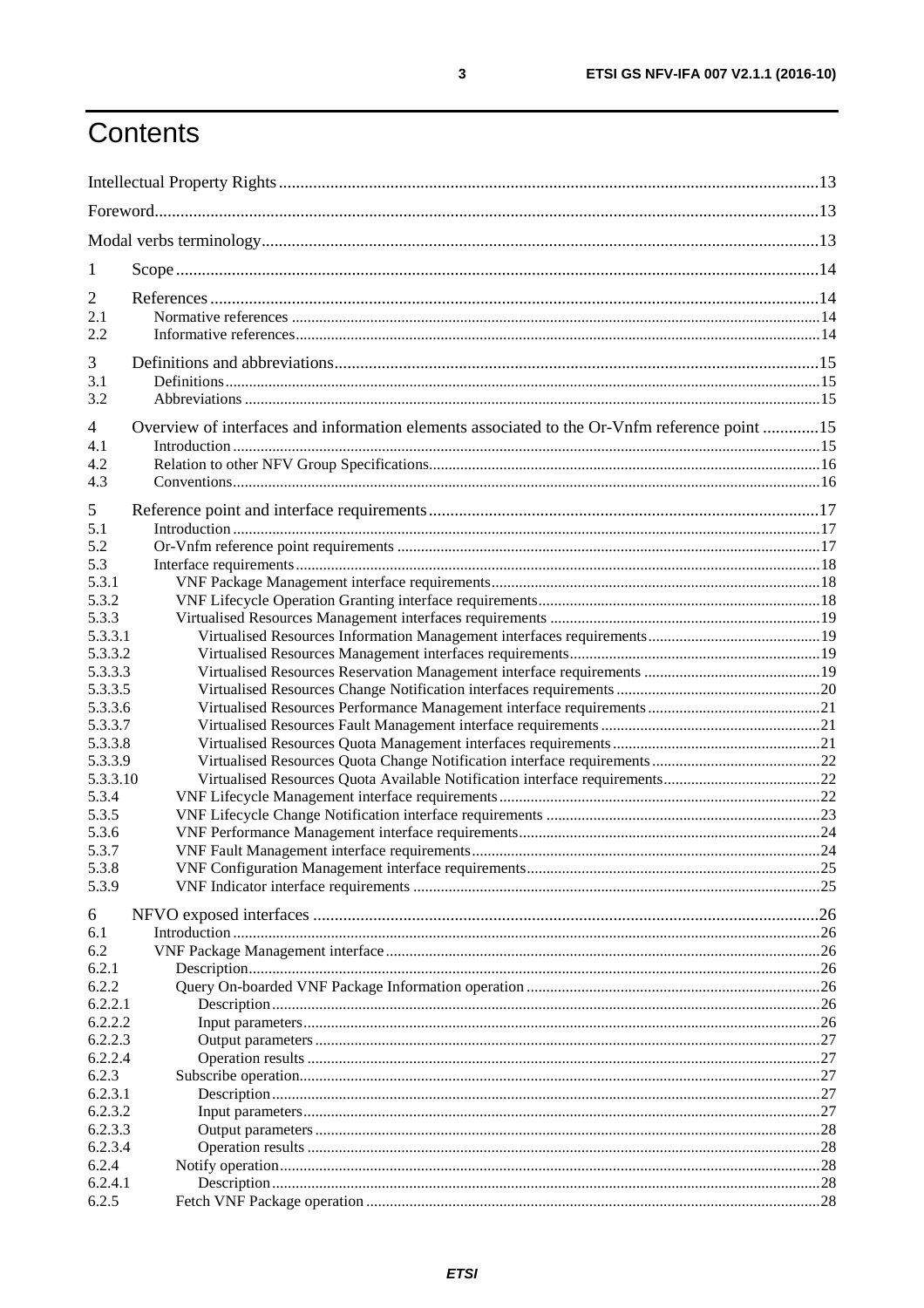$\pmb{4}$ 

| 6.2.5.1 |  |
|---------|--|
| 6.2.5.2 |  |
| 6.2.5.3 |  |
| 6.2.5.4 |  |
| 6.2.6   |  |
| 6.2.6.1 |  |
| 6.2.6.2 |  |
| 6.2.6.3 |  |
| 6.2.6.4 |  |
| 6.2.7   |  |
| 6.2.7.1 |  |
| 6.2.7.2 |  |
| 6.2.7.3 |  |
| 6.2.7.4 |  |
| 6.3     |  |
| 6.3.1   |  |
| 6.3.2   |  |
| 6.3.2.1 |  |
| 6.3.2.2 |  |
| 6.3.2.3 |  |
| 6.3.2.4 |  |
| 6.4     |  |
| 6.4.1   |  |
| 6.4.2   |  |
| 6.4.2.1 |  |
| 6.4.2.2 |  |
| 6.4.2.3 |  |
| 6.4.3   |  |
| 6.4.3.1 |  |
| 6.4.3.2 |  |
| 6.4.3.3 |  |
| 6.4.4   |  |
| 6.4.4.1 |  |
| 6.4.4.2 |  |
| 6.4.4.3 |  |
| 6.4.5   |  |
| 6.4.6   |  |
| 6.4.7   |  |
| 6.4.7.1 |  |
| 6.4.7.2 |  |
| 6.4.7.3 |  |
| 6.4.7.4 |  |
| 6.4.8   |  |
| 6.4.8.1 |  |
| 6.4.8.2 |  |
| 6.4.8.3 |  |
| 6.4.8.4 |  |
| 6.5     |  |
| 6.5.1   |  |
| 6.5.2   |  |
| 6.5.2.1 |  |
| 6.5.2.2 |  |
| 6.5.2.3 |  |
| 6.5.2.4 |  |
| 6.5.3   |  |
| 6.5.3.1 |  |
| 7       |  |
| 7.1     |  |
| 7.2     |  |
| 7.2.1   |  |
| 7.2.2   |  |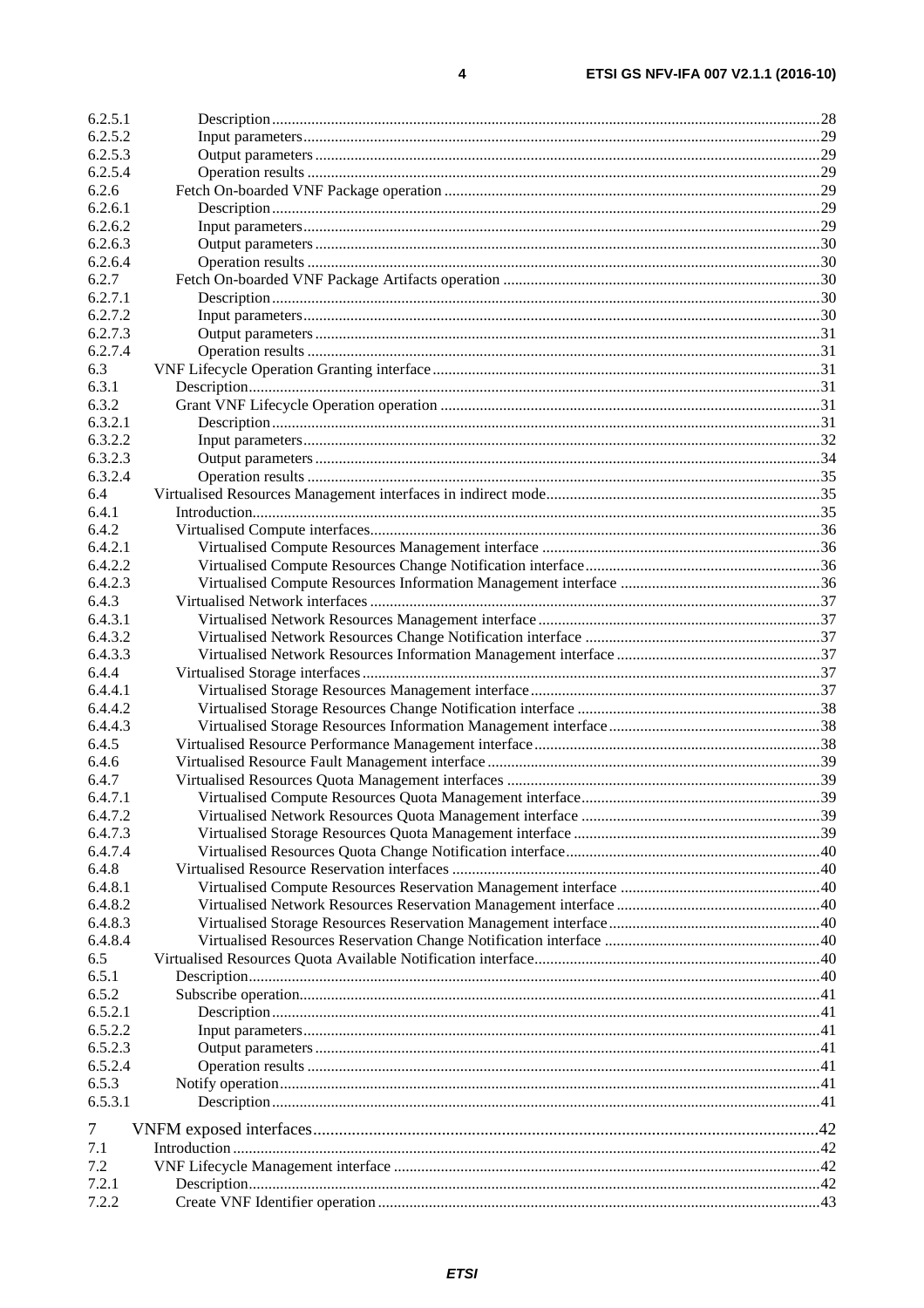| 7.2.2.1  |  |
|----------|--|
| 7.2.2.2  |  |
| 7.2.2.3  |  |
| 7.2.2.4  |  |
| 7.2.3    |  |
| 7.2.3.1  |  |
| 7.2.3.2  |  |
| 7.2.3.3  |  |
| 7.2.3.4  |  |
| 7.2.4    |  |
| 7.2.4.1  |  |
| 7.2.4.2  |  |
| 7.2.4.3  |  |
| 7.2.4.4  |  |
| 7.2.5    |  |
| 7.2.5.1  |  |
| 7.2.5.2  |  |
| 7.2.5.3  |  |
| 7.2.5.4  |  |
| 7.2.6    |  |
| 7.2.6.1  |  |
| 7.2.6.2  |  |
| 7.2.6.3  |  |
| 7.2.6.4  |  |
| 7.2.7    |  |
| 7.2.7.1  |  |
| 7.2.7.2  |  |
| 7.2.7.3  |  |
| 7.2.7.4  |  |
| 7.2.8    |  |
| 7.2.8.1  |  |
| 7.2.8.2  |  |
| 7.2.8.3  |  |
| 7.2.8.4  |  |
| 7.2.9    |  |
| 7.2.9.1  |  |
| 7.2.9.2  |  |
| 7.2.9.3  |  |
| 7.2.9.4  |  |
| 7.2.10   |  |
| 7.2.10.1 |  |
| 7.2.10.2 |  |
| 7.2.10.3 |  |
| 7.2.10.4 |  |
| 7.2.11   |  |
| 7.2.11.1 |  |
| 7.2.11.2 |  |
| 7.2.11.3 |  |
| 7.2.11.4 |  |
| 7.2.12   |  |
| 7.2.12.1 |  |
| 7.2.12.2 |  |
| 7.2.12.3 |  |
| 7.2.12.4 |  |
| 7.2.13   |  |
| 7.2.13.1 |  |
| 7.2.13.2 |  |
| 7.2.13.3 |  |
| 7.2.13.4 |  |
| 7.3      |  |
| 7.3.1    |  |
| 7.3.2    |  |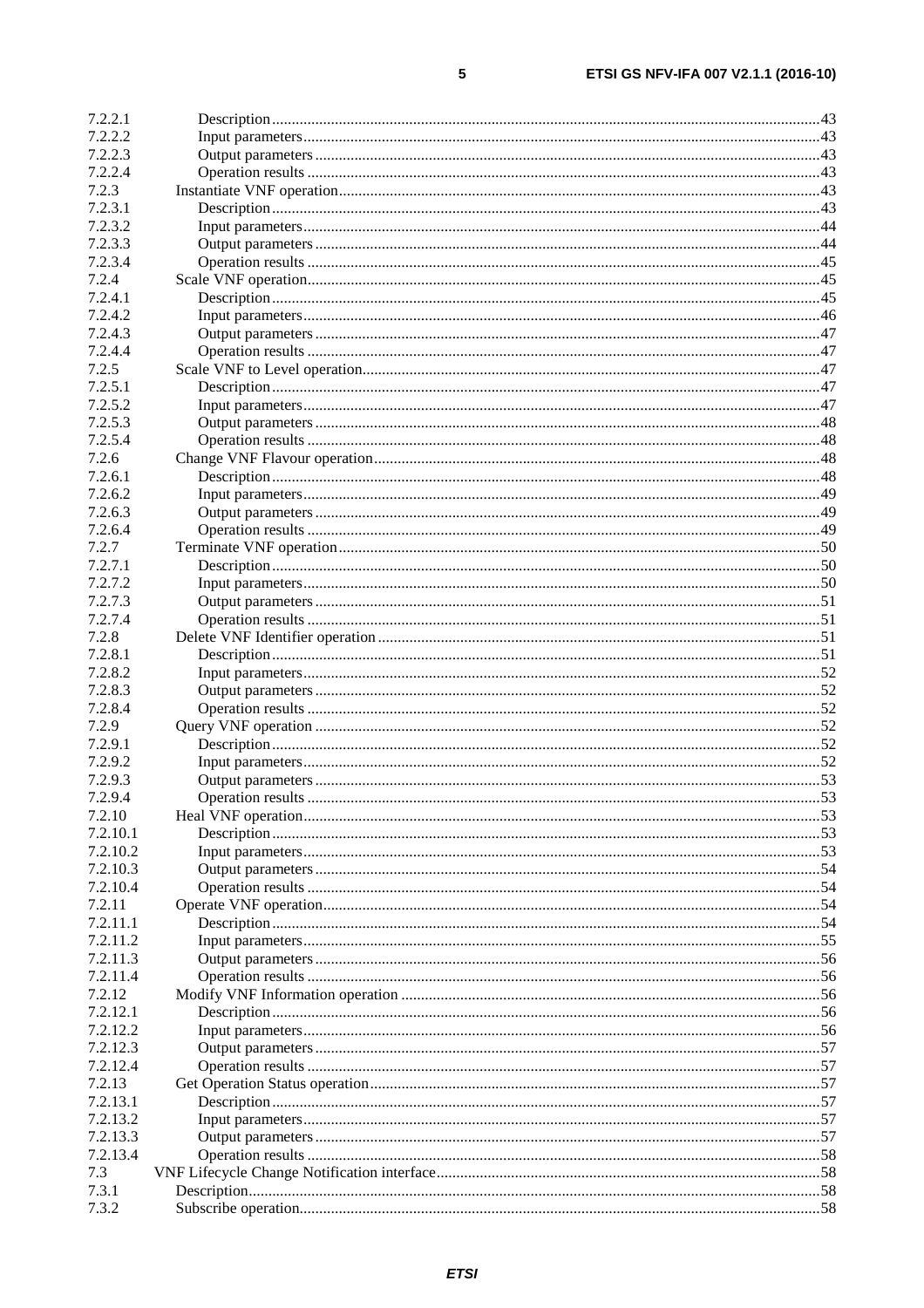| 7.3.2.1 |  |
|---------|--|
| 7.3.2.2 |  |
| 7.3.2.3 |  |
| 7.3.2.4 |  |
| 7.3.3   |  |
| 7.3.3.1 |  |
| 7.4     |  |
| 7.4.1   |  |
| 7.4.2   |  |
| 7.4.2.1 |  |
| 7.4.2.2 |  |
| 7.4.2.3 |  |
| 7.4.2.4 |  |
| 7.4.3   |  |
| 7.4.3.1 |  |
| 7.4.3.2 |  |
| 7.4.3.3 |  |
| 7.4.3.4 |  |
| 7.4.4   |  |
| 7.4.4.1 |  |
| 7.4.4.2 |  |
| 7.4.4.3 |  |
| 7.4.4.4 |  |
| 7.4.5   |  |
| 7.4.5.1 |  |
| 7.4.6   |  |
| 7.4.6.1 |  |
| 7.4.6.2 |  |
| 7.4.6.3 |  |
| 7.4.6.4 |  |
| 7.4.7   |  |
|         |  |
| 7.4.7.1 |  |
| 7.4.7.2 |  |
| 7.4.7.3 |  |
| 7.4.7.4 |  |
| 7.4.8   |  |
| 7.4.8.1 |  |
| 7.4.8.2 |  |
| 7.4.8.3 |  |
| 7.4.8.4 |  |
| 7.4.9   |  |
| 7.4.9.1 |  |
| 7.4.9.2 |  |
| 7.4.9.3 |  |
| 7.4.9.4 |  |
| 7.5     |  |
| 7.5.1   |  |
| 7.5.2   |  |
| 7.5.2.1 |  |
| 7.5.2.2 |  |
| 7.5.2.3 |  |
| 7.5.2.4 |  |
| 7.5.3   |  |
| 7.5.3.1 |  |
| 7.5.4   |  |
| 7.5.4.1 |  |
| 7.5.4.2 |  |
| 7.5.4.3 |  |
| 7.5.4.4 |  |
| 7.6     |  |
| 7.6.1   |  |
| 7.6.2   |  |
|         |  |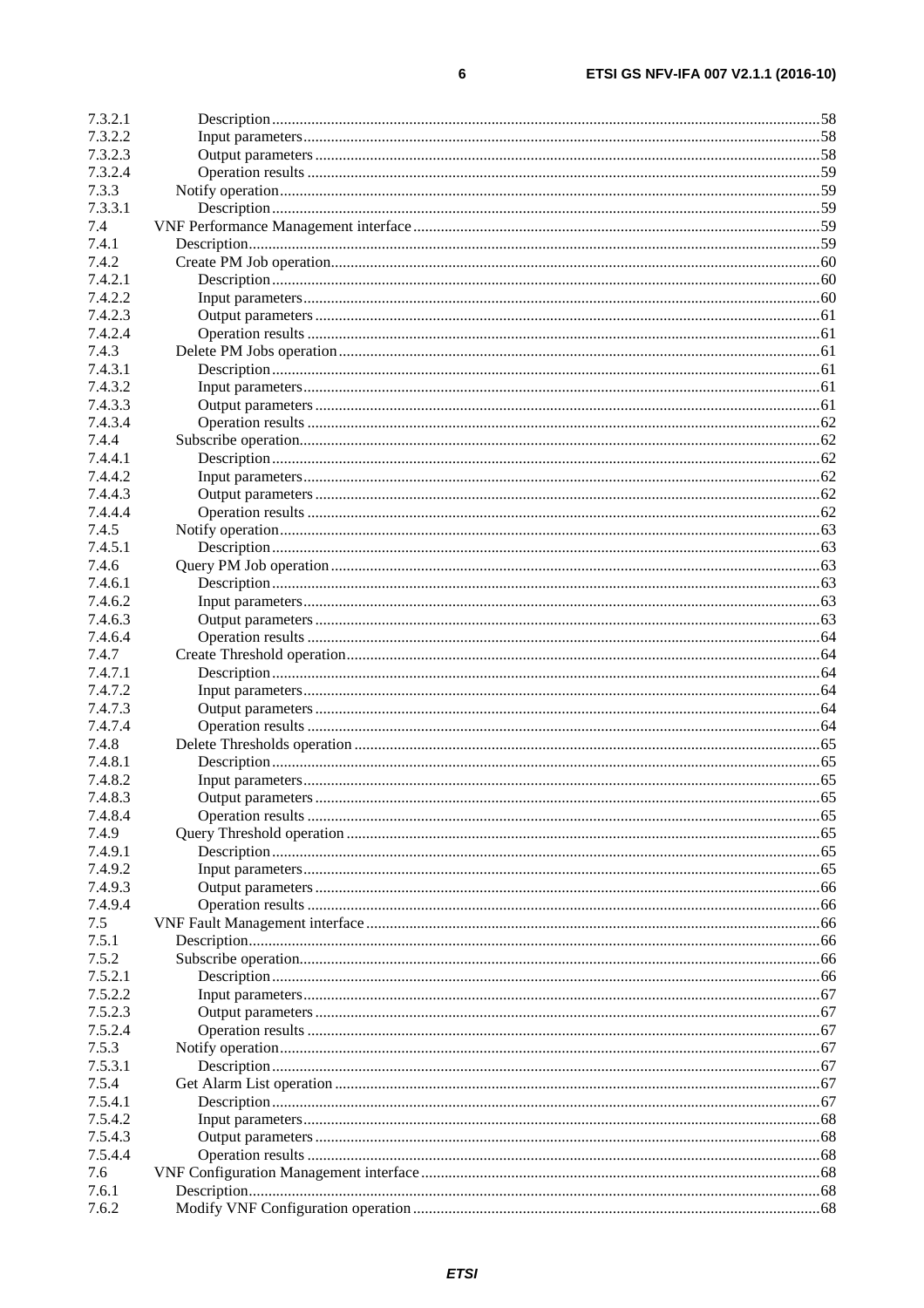| 7.6.2.1            |  |
|--------------------|--|
| 7.6.2.2            |  |
| 7.6.2.3            |  |
| 7.6.2.4            |  |
| 7.6.3              |  |
| 7.6.3.1            |  |
| 7.6.3.2            |  |
| 7.6.3.3            |  |
| 7.6.3.4            |  |
| 7.6.4              |  |
| 7.6.4.1            |  |
| 7.7                |  |
| 7.7.1              |  |
| 7.7.2              |  |
| 7.7.2.1            |  |
| 7.7.2.2            |  |
| 7.7.2.3            |  |
| 7.7.2.4            |  |
| 7.7.3              |  |
| 7.7.3.1            |  |
| 7.7.4              |  |
| 7.7.4.1            |  |
| 7.7.4.2            |  |
| 7.7.4.3            |  |
| 7.7.4.4            |  |
|                    |  |
| 8                  |  |
| 8.1                |  |
| 8.2                |  |
| 8.2.1              |  |
| 8.2.2              |  |
| 8.2.2.1            |  |
| 8.2.2.2            |  |
| 8.2.3              |  |
| 8.2.3.1            |  |
| 8.2.3.2            |  |
| 8.2.4              |  |
| 8.2.4.1            |  |
| 8.2.4.2            |  |
| 8.2.4.3            |  |
| 8.2.5              |  |
| 8.2.5.1            |  |
| 8.2.5.2            |  |
| 8.2.5.3            |  |
| 8.2.6              |  |
|                    |  |
| 8.2.6.1<br>8.2.6.2 |  |
|                    |  |
| 8.2.7              |  |
| 8.2.7.1            |  |
| 8.2.7.2            |  |
| 8.2.8              |  |
| 8.2.8.1            |  |
| 8.2.8.2            |  |
| 8.2.9              |  |
| 8.2.9.1            |  |
| 8.2.9.2            |  |
| 8.3                |  |
| 8.3.1              |  |
| 8.3.2              |  |
| 8.3.2.1            |  |
| 8.3.2.2            |  |
| 8.3.3              |  |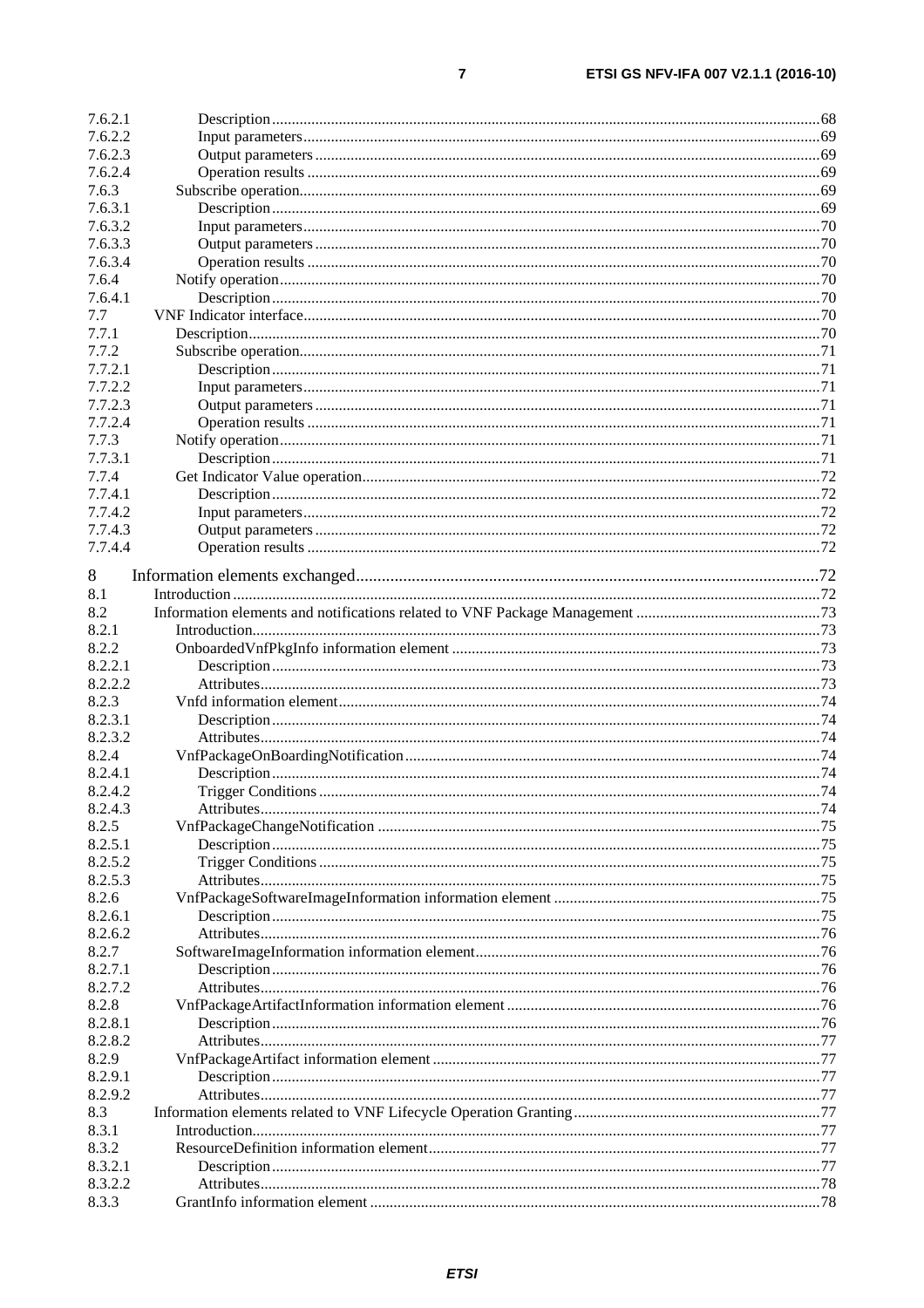| 8.3.3.1            |                                                                                                       |  |
|--------------------|-------------------------------------------------------------------------------------------------------|--|
| 8.3.3.2            |                                                                                                       |  |
| 8.3.4              |                                                                                                       |  |
| 8.3.4.1            |                                                                                                       |  |
| 8.3.4.2            |                                                                                                       |  |
| 8.3.5              |                                                                                                       |  |
| 8.3.5.1            |                                                                                                       |  |
| 8.3.5.2            |                                                                                                       |  |
| 8.3.6              |                                                                                                       |  |
| 8.3.6.1            |                                                                                                       |  |
| 8.3.6.2            |                                                                                                       |  |
| 8.3.7              |                                                                                                       |  |
| 8.3.7.1            |                                                                                                       |  |
| 8.3.7.2            |                                                                                                       |  |
| 8.3.8              |                                                                                                       |  |
|                    |                                                                                                       |  |
| 8.3.8.1            |                                                                                                       |  |
| 8.3.8.2            |                                                                                                       |  |
| 8.3.9              |                                                                                                       |  |
| 8.3.9.1            |                                                                                                       |  |
| 8.3.9.2            |                                                                                                       |  |
| 8.3.10             |                                                                                                       |  |
| 8.3.10.1           |                                                                                                       |  |
| 8.3.10.2           |                                                                                                       |  |
| 8.3.11             |                                                                                                       |  |
| 8.3.11.1           |                                                                                                       |  |
| 8.3.11.2           |                                                                                                       |  |
| 8.4                | Information elements and notifications related to Virtualised Resources Management in indirect mode84 |  |
| 8.4.1              |                                                                                                       |  |
| 8.4.2              |                                                                                                       |  |
| 8.4.2.1            |                                                                                                       |  |
| 8.4.2.2            |                                                                                                       |  |
| 8.4.2.2.1          |                                                                                                       |  |
| 8.4.2.2.2          |                                                                                                       |  |
| 8.4.2.3            |                                                                                                       |  |
| 8.4.2.3.1          |                                                                                                       |  |
| 8.4.2.3.2          |                                                                                                       |  |
| 8.4.2.4            |                                                                                                       |  |
| 8.4.2.4.1          |                                                                                                       |  |
| 8.4.2.4.2          |                                                                                                       |  |
| 8.4.3              |                                                                                                       |  |
| 8.4.3.1            |                                                                                                       |  |
| 8.4.3.2            |                                                                                                       |  |
| 8.4.3.2.1          |                                                                                                       |  |
| 8.4.3.2.2          |                                                                                                       |  |
| 8.4.3.3            |                                                                                                       |  |
| 8.4.3.3.1          |                                                                                                       |  |
| 8.4.3.3.2          |                                                                                                       |  |
| 8.4.3.4            |                                                                                                       |  |
| 8.4.3.4.1          |                                                                                                       |  |
| 8.4.3.4.2          |                                                                                                       |  |
| 8.4.4              |                                                                                                       |  |
| 8.4.4.1            |                                                                                                       |  |
| 8.4.4.2            |                                                                                                       |  |
| 8.4.4.2.1          |                                                                                                       |  |
| 8.4.4.2.2          |                                                                                                       |  |
| 8.4.4.3            |                                                                                                       |  |
| 8.4.4.3.1          |                                                                                                       |  |
| 8.4.4.3.2          |                                                                                                       |  |
|                    |                                                                                                       |  |
| 8.4.4.4            |                                                                                                       |  |
| 8.4.4.4.1          |                                                                                                       |  |
| 8.4.4.4.2<br>8.4.5 |                                                                                                       |  |
|                    |                                                                                                       |  |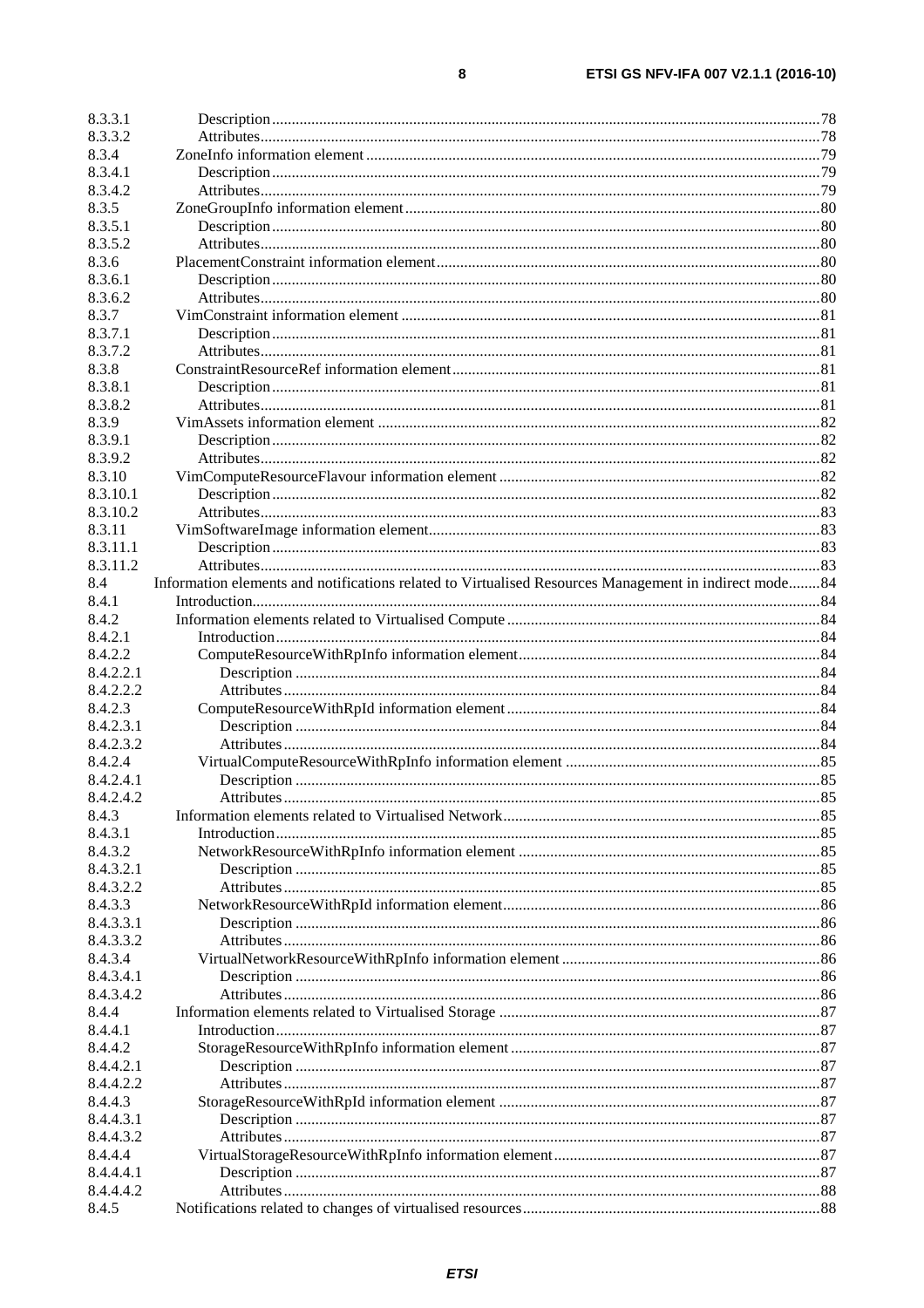| 8.4.5.1                |                                                                                            |  |
|------------------------|--------------------------------------------------------------------------------------------|--|
| 8.4.5.2                |                                                                                            |  |
| 8.4.5.2.1              |                                                                                            |  |
| 8.4.5.2.2              |                                                                                            |  |
| 8.4.5.2.3              |                                                                                            |  |
| 8.4.5.3                |                                                                                            |  |
| 8.4.5.3.1              |                                                                                            |  |
| 8.4.5.3.2              |                                                                                            |  |
| 8.4.5.3.3              |                                                                                            |  |
| 8.4.6                  |                                                                                            |  |
| 8.4.6.1                |                                                                                            |  |
| 8.4.6.2                |                                                                                            |  |
| 8.4.6.2.1              |                                                                                            |  |
| 8.4.6.2.2              |                                                                                            |  |
| 8.4.6.2.3              |                                                                                            |  |
| 8.4.6.3                |                                                                                            |  |
| 8.4.6.3.1<br>8.4.6.3.2 |                                                                                            |  |
| 8.4.6.3.3              |                                                                                            |  |
| 8.4.7                  | Information elements and notifications related to Virtualised Resource Fault Management 90 |  |
| 8.4.7.1                |                                                                                            |  |
| 8.4.7.2                |                                                                                            |  |
| 8.4.7.2.1              |                                                                                            |  |
| 8.4.7.2.2              |                                                                                            |  |
| 8.4.7.3                |                                                                                            |  |
| 8.4.7.3.1              |                                                                                            |  |
| 8.4.7.3.2              |                                                                                            |  |
| 8.4.7.3.3              |                                                                                            |  |
| 8.4.7.4                |                                                                                            |  |
| 8.4.7.4.1              |                                                                                            |  |
| 8.4.7.4.2              |                                                                                            |  |
| 8.4.7.4.3              |                                                                                            |  |
| 8.4.8                  |                                                                                            |  |
| 8.4.8.1                |                                                                                            |  |
| 8.4.8.2                |                                                                                            |  |
| 8.4.8.2.1<br>8.4.8.2.2 |                                                                                            |  |
| 8.4.8.3                |                                                                                            |  |
| 8.4.8.3.1              |                                                                                            |  |
| 8.4.8.3.2              |                                                                                            |  |
| 8.4.8.4                |                                                                                            |  |
| 8.4.8.4.1              |                                                                                            |  |
| 8.4.8.4.2              |                                                                                            |  |
| 8.4.8.5                |                                                                                            |  |
| 8.4.8.5.1              |                                                                                            |  |
| 8.4.8.5.2              |                                                                                            |  |
| 8.4.8.5.3              |                                                                                            |  |
| 8.4.9                  |                                                                                            |  |
| 8.4.9.1                |                                                                                            |  |
| 8.4.9.2                |                                                                                            |  |
| 8.4.9.2.1              |                                                                                            |  |
| 8.4.9.2.2              |                                                                                            |  |
| 8.4.9.3<br>8.4.9.3.1   |                                                                                            |  |
| 8.4.9.3.2              |                                                                                            |  |
| 8.4.9.4                |                                                                                            |  |
| 8.4.9.4.1              |                                                                                            |  |
| 8.4.9.4.2              |                                                                                            |  |
| 8.4.9.5                |                                                                                            |  |
| 8.4.9.5.1              |                                                                                            |  |
| 8.4.9.5.2              |                                                                                            |  |
| 8.4.9.5.3              |                                                                                            |  |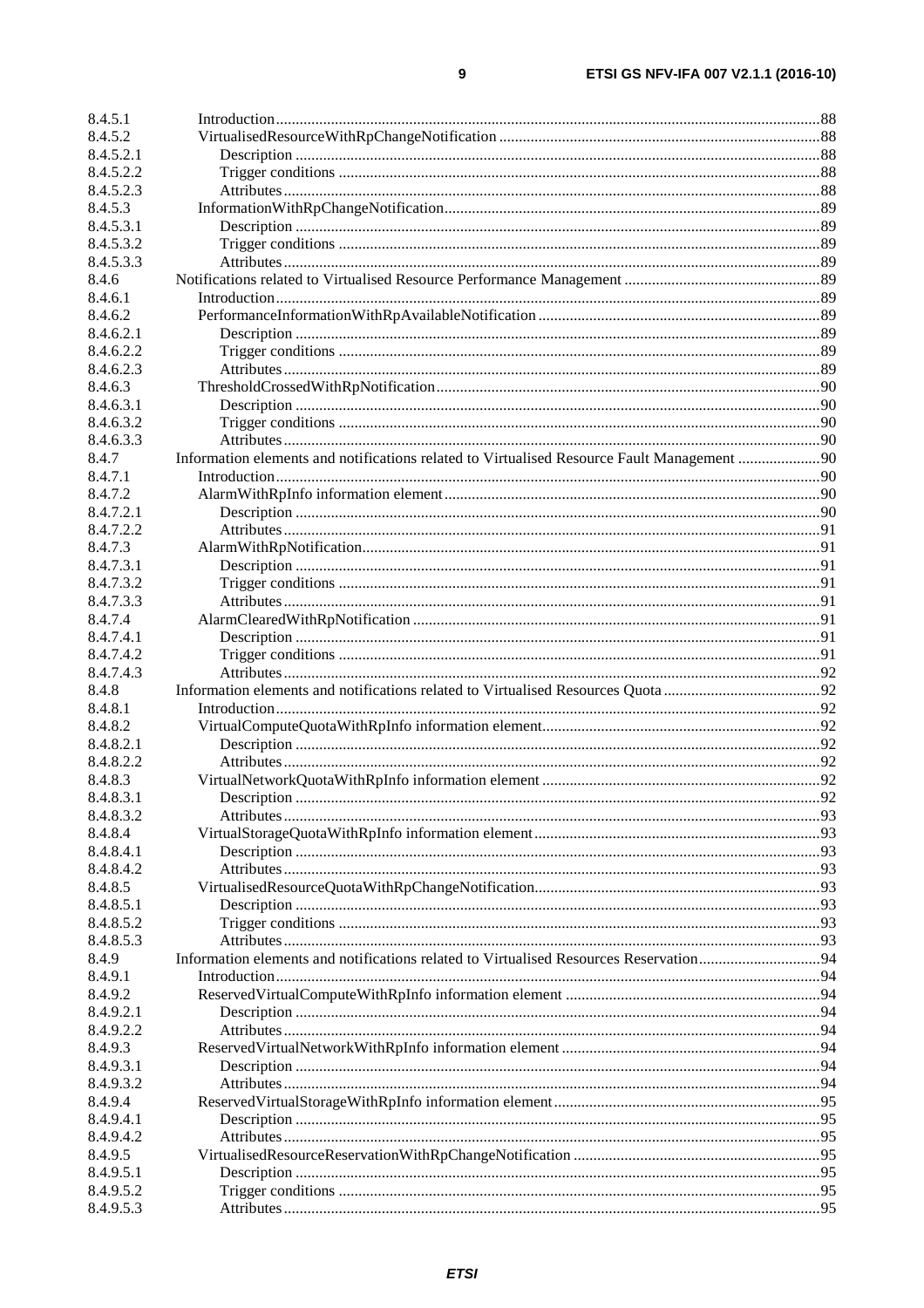| 8.5      |  |
|----------|--|
| 8.5.1    |  |
| 8.5.2    |  |
| 8.5.2.1  |  |
| 8.5.2.2  |  |
| 8.5.3    |  |
| 8.5.3.1  |  |
| 8.5.3.2  |  |
| 8.5.4    |  |
| 8.5.4.1  |  |
| 8.5.4.2  |  |
| 8.5.5    |  |
| 8.5.5.1  |  |
| 8.5.5.2  |  |
| 8.5.6    |  |
| 8.5.6.1  |  |
| 8.5.6.2  |  |
| 8.5.7    |  |
| 8.5.7.1  |  |
| 8.5.7.2  |  |
| 8.5.8    |  |
| 8.5.8.1  |  |
| 8.5.8.2  |  |
|          |  |
| 8.5.9    |  |
| 8.5.9.1  |  |
| 8.5.9.2  |  |
| 8.5.10   |  |
| 8.5.10.1 |  |
| 8.5.10.2 |  |
| 8.5.11   |  |
| 8.5.11.1 |  |
| 8.5.11.2 |  |
| 8.5.12   |  |
| 8.5.12.1 |  |
| 8.5.12.2 |  |
| 8.6      |  |
| 8.6.1    |  |
| 8.6.2    |  |
| 8.6.2.1  |  |
| 8.6.2.2  |  |
| 8.6.2.3  |  |
| 8.6.3    |  |
| 8.6.3.1  |  |
| 8.6.3.2  |  |
| 8.6.4    |  |
| 8.6.4.1  |  |
| 8.6.4.2  |  |
| 8.6.5    |  |
| 8.6.5.1  |  |
| 8.6.5.2  |  |
| 8.6.6    |  |
| 8.6.6.1  |  |
| 8.6.6.2  |  |
| 8.6.6.3  |  |
| 8.6.7    |  |
|          |  |
| 8.6.7.1  |  |
| 8.6.7.2  |  |
| 8.6.7.3  |  |
| 8.6.8    |  |
| 8.6.8.1  |  |
| 8.6.8.2  |  |
| 8.6.8.3  |  |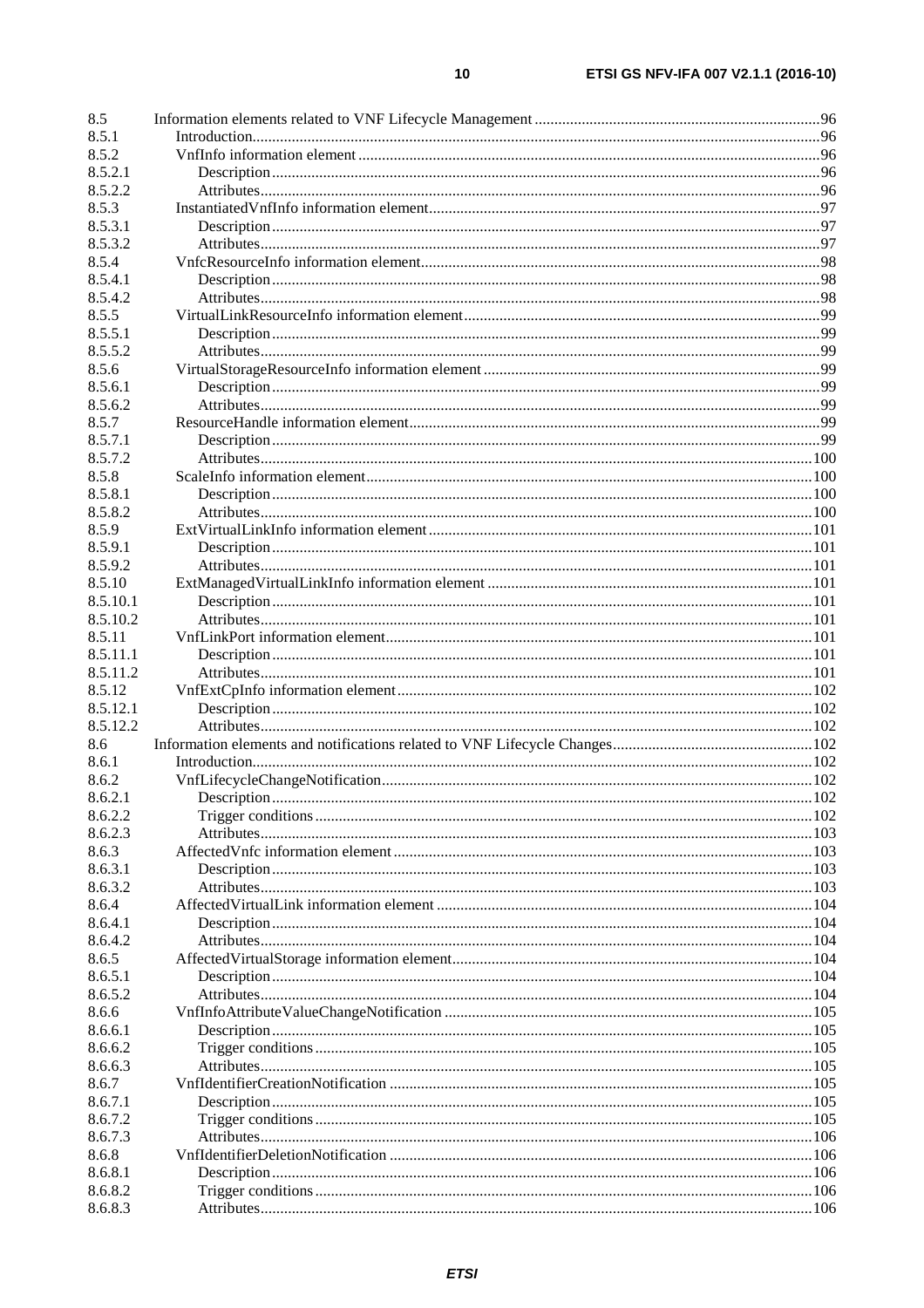| 8.7      | Information elements and notifications related to VNF Performance Management 106   |  |
|----------|------------------------------------------------------------------------------------|--|
| 8.7.1    |                                                                                    |  |
| 8.7.2    |                                                                                    |  |
| 8.7.2.1  |                                                                                    |  |
| 8.7.2.2  |                                                                                    |  |
| 8.7.3    |                                                                                    |  |
| 8.7.3.1  |                                                                                    |  |
| 8.7.3.2  |                                                                                    |  |
| 8.7.4    |                                                                                    |  |
| 8.7.4.1  |                                                                                    |  |
| 8.7.4.2  |                                                                                    |  |
| 8.7.5    |                                                                                    |  |
| 8.7.5.1  |                                                                                    |  |
| 8.7.5.2  |                                                                                    |  |
| 8.7.6    |                                                                                    |  |
| 8.7.6.1  |                                                                                    |  |
| 8.7.6.2  |                                                                                    |  |
| 8.7.7    |                                                                                    |  |
| 8.7.7.1  |                                                                                    |  |
| 8.7.7.2  |                                                                                    |  |
| 8.7.8    |                                                                                    |  |
| 8.7.8.1  |                                                                                    |  |
| 8.7.8.2  |                                                                                    |  |
| 8.7.8.3  |                                                                                    |  |
| 8.7.9    |                                                                                    |  |
| 8.7.9.1  |                                                                                    |  |
| 8.7.9.2  |                                                                                    |  |
| 8.7.9.3  |                                                                                    |  |
| 8.8      |                                                                                    |  |
| 8.8.1    |                                                                                    |  |
| 8.8.2    |                                                                                    |  |
| 8.8.2.1  |                                                                                    |  |
| 8.8.2.2  |                                                                                    |  |
| 8.8.2.3  |                                                                                    |  |
| 8.8.3    |                                                                                    |  |
|          |                                                                                    |  |
| 8.8.3.1  |                                                                                    |  |
| 8.8.3.2  |                                                                                    |  |
| 8.8.3.3  |                                                                                    |  |
| 8.8.4    |                                                                                    |  |
| 8.8.4.1  |                                                                                    |  |
| 8.8.4.2  |                                                                                    |  |
| 8.8.5    |                                                                                    |  |
| 8.8.5.1  |                                                                                    |  |
| 8.8.5.2  |                                                                                    |  |
| 8.9      | Information elements and notifications related to VNF Configuration Management 113 |  |
| 8.9.1    |                                                                                    |  |
| 8.9.2    |                                                                                    |  |
| 8.9.2.1  |                                                                                    |  |
| 8.9.2.2  |                                                                                    |  |
| 8.9.2.3  |                                                                                    |  |
| 8.10     |                                                                                    |  |
| 8.10.1   |                                                                                    |  |
| 8.10.2   |                                                                                    |  |
| 8.10.2.1 |                                                                                    |  |
| 8.10.2.2 |                                                                                    |  |
| 8.10.2.3 |                                                                                    |  |
| 8.10.3   |                                                                                    |  |
| 8.10.3.1 |                                                                                    |  |
| 8.10.3.2 |                                                                                    |  |
| 8.11     |                                                                                    |  |
| 8.11.1   |                                                                                    |  |
| 8.11.2   |                                                                                    |  |
|          |                                                                                    |  |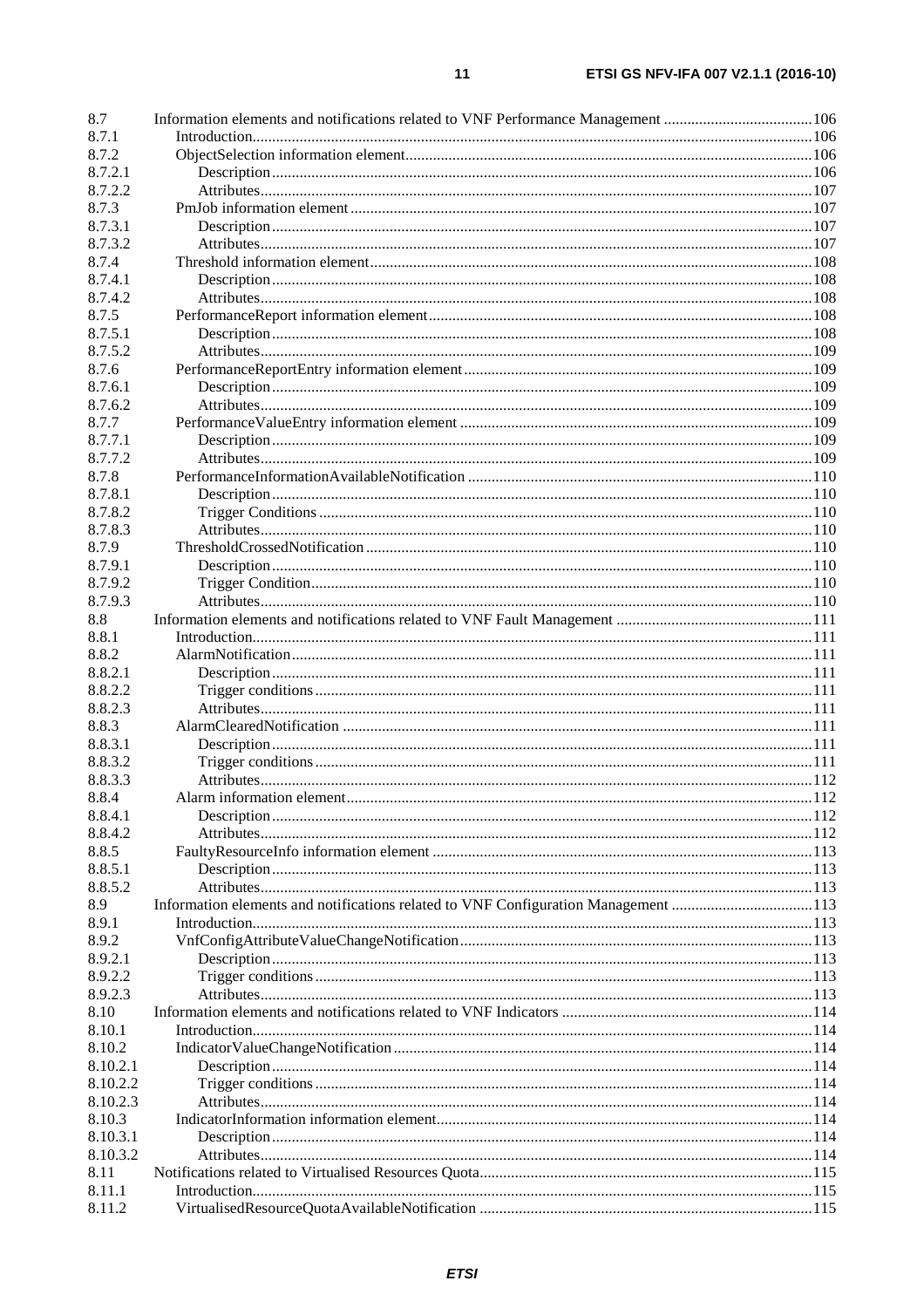| 8.11.2.1 |                               |  |  |  |
|----------|-------------------------------|--|--|--|
| 8.11.2.2 |                               |  |  |  |
| 8.11.2.3 |                               |  |  |  |
| 8.12     |                               |  |  |  |
| 8.12.1   |                               |  |  |  |
| 8.12.2   |                               |  |  |  |
| 8.12.2.1 |                               |  |  |  |
| 8.12.2.2 |                               |  |  |  |
| 8.12.3   |                               |  |  |  |
| 8.12.3.1 |                               |  |  |  |
| 8.12.3.2 |                               |  |  |  |
| 8.12.4   |                               |  |  |  |
| 8.12.4.1 |                               |  |  |  |
| 8.12.4.2 |                               |  |  |  |
| 8.12.5   |                               |  |  |  |
| 8.12.5.1 |                               |  |  |  |
| 8.12.5.2 |                               |  |  |  |
|          | <b>Annex A (informative):</b> |  |  |  |
|          | <b>Annex B (informative):</b> |  |  |  |
|          |                               |  |  |  |

 $12$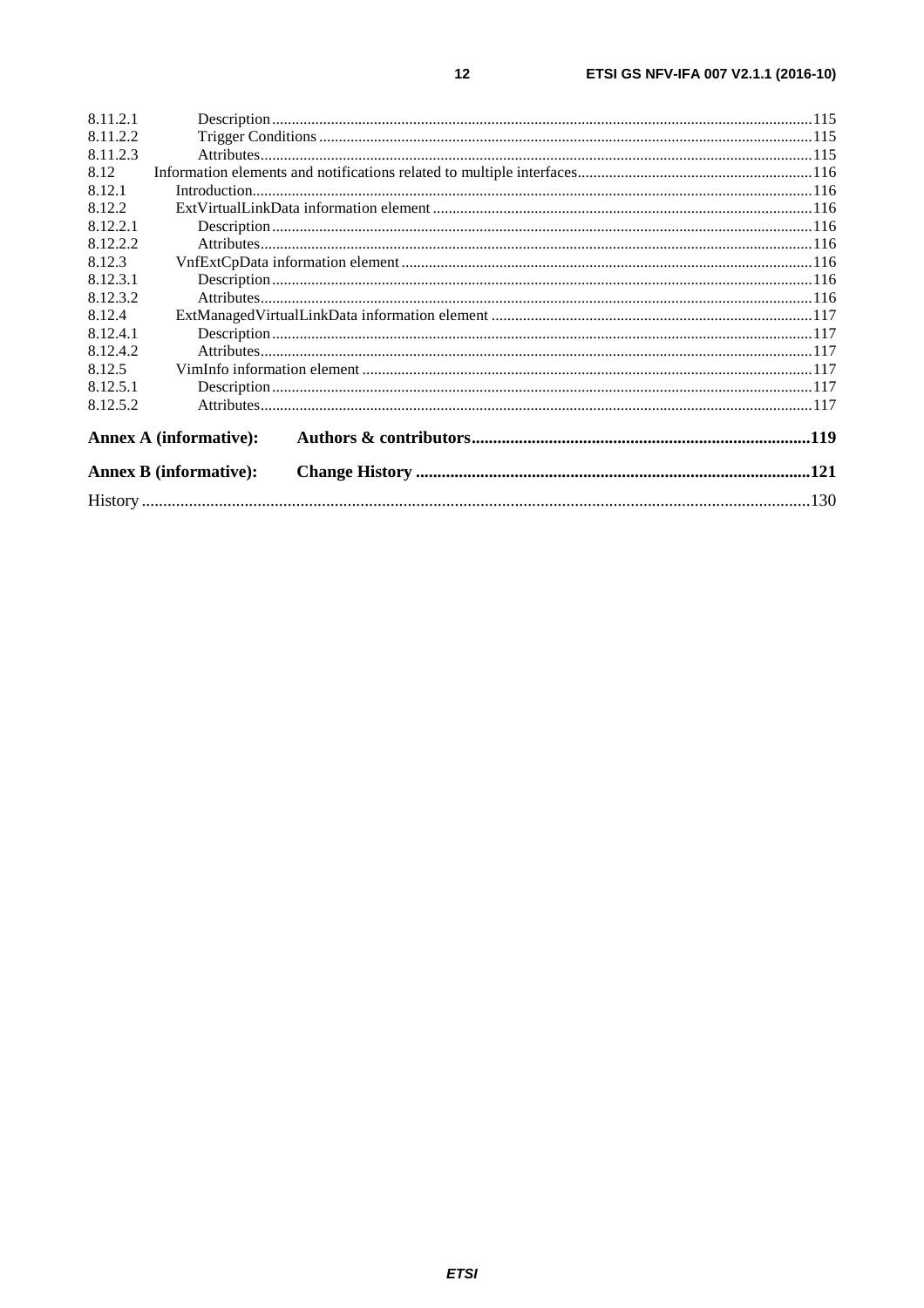# <span id="page-12-0"></span>Intellectual Property Rights

IPRs essential or potentially essential to the present document may have been declared to ETSI. The information pertaining to these essential IPRs, if any, is publicly available for **ETSI members and non-members**, and can be found in ETSI SR 000 314: *"Intellectual Property Rights (IPRs); Essential, or potentially Essential, IPRs notified to ETSI in respect of ETSI standards"*, which is available from the ETSI Secretariat. Latest updates are available on the ETSI Web server (<https://ipr.etsi.org/>).

Pursuant to the ETSI IPR Policy, no investigation, including IPR searches, has been carried out by ETSI. No guarantee can be given as to the existence of other IPRs not referenced in ETSI SR 000 314 (or the updates on the ETSI Web server) which are, or may be, or may become, essential to the present document.

# Foreword

This Group Specification (GS) has been produced by ETSI Industry Specification Group (ISG) Network Functions Virtualisation (NFV).

# Modal verbs terminology

In the present document "**shall**", "**shall not**", "**should**", "**should not**", "**may**", "**need not**", "**will**", "**will not**", "**can**" and "**cannot**" are to be interpreted as described in clause 3.2 of the [ETSI Drafting Rules](https://portal.etsi.org/Services/editHelp!/Howtostart/ETSIDraftingRules.aspx) (Verbal forms for the expression of provisions).

"**must**" and "**must not**" are **NOT** allowed in ETSI deliverables except when used in direct citation.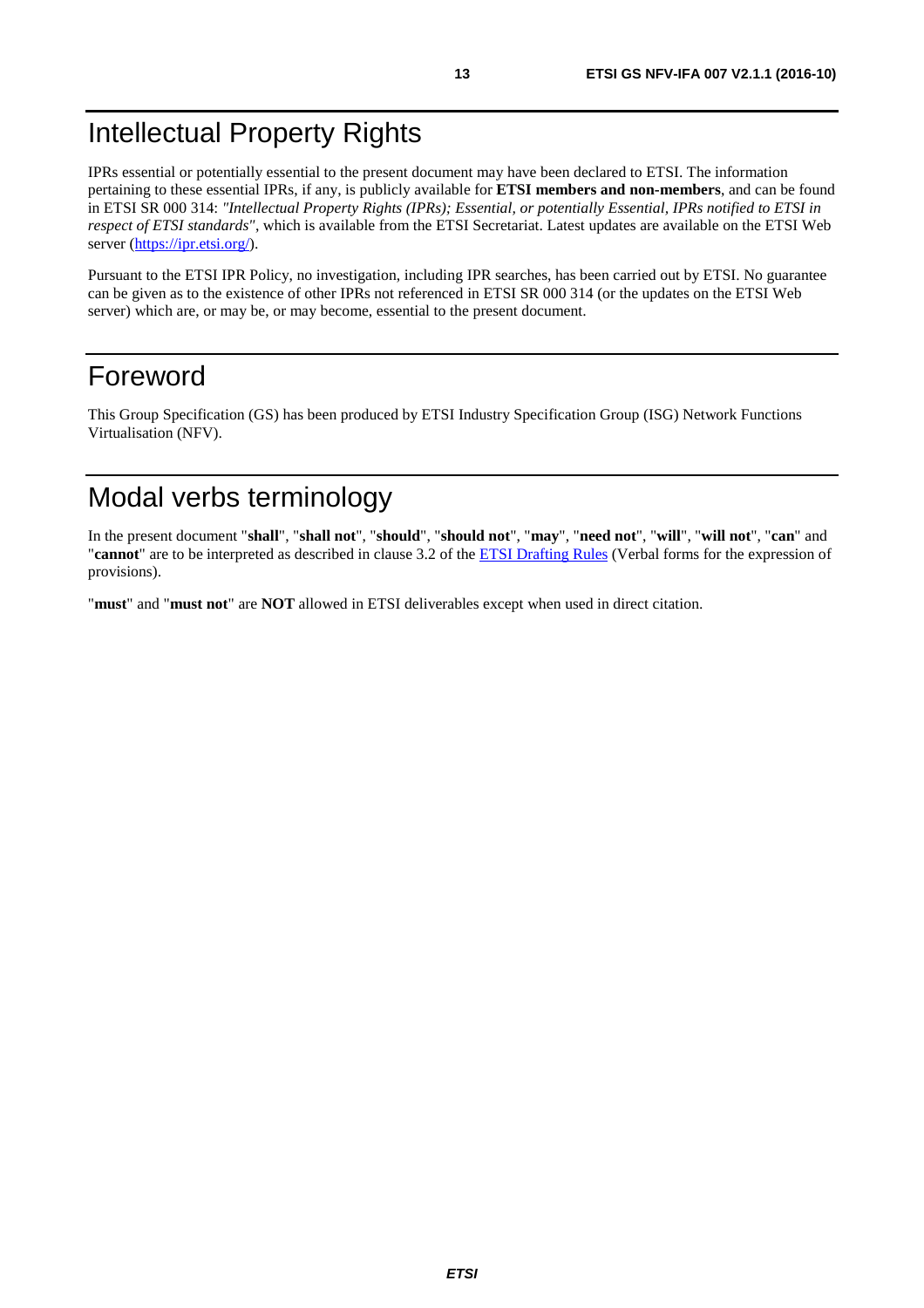# <span id="page-13-0"></span>1 Scope

The present document specifies the interfaces supported over the Or-Vnfm reference point of the Network Functions Virtualisation Management and Orchestration (NFV-MANO) architectural framework ETSI GS NFV-MAN 001 [[i.7\]](#page-14-0) as well as the information elements exchanged over those interfaces.

# 2 References

# 2.1 Normative references

References are either specific (identified by date of publication and/or edition number or version number) or non-specific. For specific references, only the cited version applies. For non-specific references, the latest version of the referenced document (including any amendments) applies.

Referenced documents which are not found to be publicly available in the expected location might be found at [https://docbox.etsi.org/Reference](https://docbox.etsi.org/Reference/).

NOTE: While any hyperlinks included in this clause were valid at the time of publication, ETSI cannot guarantee their long term validity.

The following referenced documents are necessary for the application of the present document.

- [1] ETSI GS NFV-IFA 006: "Network Functions Virtualisation (NFV); Management and Orchestration; Vi-Vnfm reference point - Interface and Information Model Specification".
- [2] ETSI GS NFV-IFA 010: "Network Functions Virtualisation (NFV); Management and Orchestration; Functional Requirements Specification".
- [3] ETSI GS NFV-IFA 011: "Network Functions Virtualisation (NFV); Management and Orchestration; VNF Packaging Specification".

# 2.2 Informative references

References are either specific (identified by date of publication and/or edition number or version number) or non-specific. For specific references, only the cited version applies. For non-specific references, the latest version of the referenced document (including any amendments) applies.

NOTE: While any hyperlinks included in this clause were valid at the time of publication, ETSI cannot guarantee their long term validity.

The following referenced documents are not necessary for the application of the present document but they assist the user with regard to a particular subject area.

- [i.1] ETSI GS NFV 002: "Network Functions Virtualisation (NFV); Architectural Framework". [i.2] ETSI GS NFV 003: "Network Functions Virtualisation (NFV); Terminology for Main Concepts in NFV".
- [i.3] ISO/IEC 9646-7: "Information technology Open Systems Interconnection Conformance testing methodology and framework - Part 7: Implementation Conformance Statements".
- [i.4] ETSI GS NFV-IFA 005: "Network Functions Virtualisation (NFV); Management and Orchestration; Or-Vi reference point - Interface and Information Model Specification".
- [i.5] ETSI GS NFV-IFA 008: "Network Functions Virtualisation (NFV); Management and Orchestration; Ve-Vnfm reference point - Interface and Information Model Specification".
- [i.6] ETSI GS NFV-IFA 009: "Network Functions Virtualisation (NFV); Management and Orchestration; Report on Architectural Options".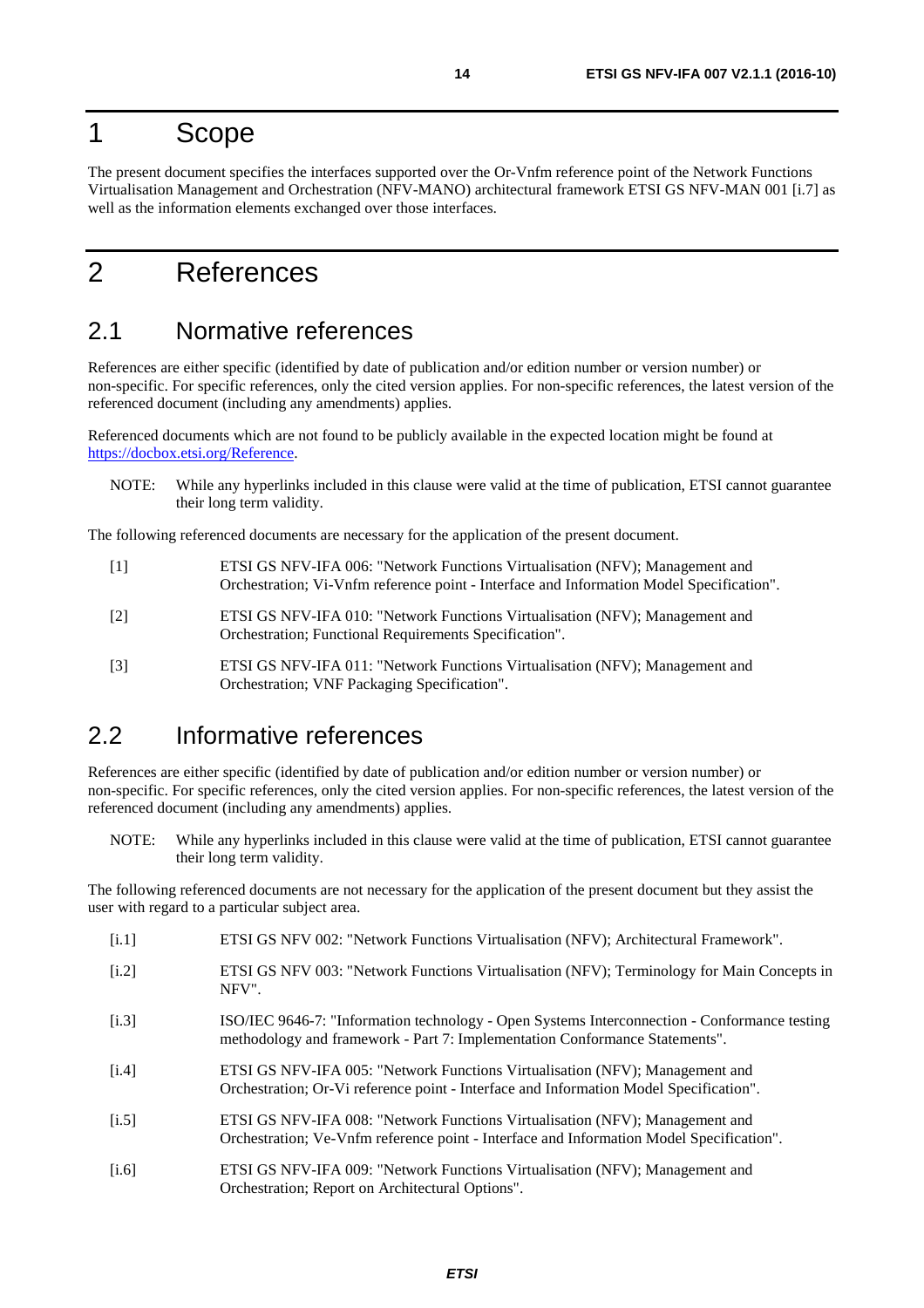- <span id="page-14-0"></span>[i.7] ETSI GS NFV-MAN 001: "Network Functions Virtualisation (NFV); Management and Orchestration". [i.8] ETSI GS NFV-IFA 013: "Network Functions Virtualisation (NFV); Management and
	- Orchestration; Os-Ma-nfvo reference point Interface and Information Model Specification".

# 3 Definitions and abbreviations

# 3.1 Definitions

For the purposes of the present document, the terms and definitions given in ETSI GS NFV 003 [\[i.2](#page-13-0)] apply.

# 3.2 Abbreviations

For the purposes of the present document, the abbreviations given in ETSI GS NFV 003 [\[i.2\]](#page-13-0) and the following apply:

NOTE: An abbreviation defined in the present document takes precedence over the definition of the same abbreviation, if any, in ETSI GS NFV 003 [[i.2](#page-13-0)].

| $\overline{CP}$ | <b>Connection Point</b>                                          |
|-----------------|------------------------------------------------------------------|
| <b>CPD</b>      | <b>Connection Point Descriptor</b>                               |
| DF              | Deployment Flavour                                               |
| FB              | <b>Functional Block</b>                                          |
| NFVI-PoP        | Network Function Virtualisation Infrastructure Point of Presence |
| NFVI-Node       | Network Functions Virtualisation Infrastructure Node             |
| <b>VDU</b>      | <b>VNF Deployment Unit</b>                                       |
| VL              | Virtual Link                                                     |
| <b>VLD</b>      | Virtual Link Descriptor                                          |
|                 |                                                                  |

# 4 Overview of interfaces and information elements associated to the Or-Vnfm reference point

# 4.1 Introduction

This clause provides an overview of interfaces and information elements associated to the Or-Vnfm reference point.

The Or-Vnfm reference point is used for exchanges between Network Functions Virtualization Orchestrator (NFVO) and Virtualised Network Function Manager (VNFM), and supports the following interfaces:

- Virtualised Network Function (VNF) Package Management (produced by NFVO, consumed by VNFM).
- VNF Lifecycle Operation Granting (produced by NFVO, consumed by VNFM).
- Virtualised Resources Management (produced by NFVO, consumed by VNFM).
- VNF Lifecycle Management (produced by VNFM, consumed by NFVO).
- VNF Lifecycle Change Notification (produced by VNFM, consumed by NFVO).
- VNF Performance Management (produced by VNFM, consumed by NFVO).
- VNF Fault Management (produced by VNFM, consumed by NFVO).
- VNF Configuration Management (produced by VNFM, consumed by NFVO).
- VNF Indicator (produced by VNFM, consumed by NFVO).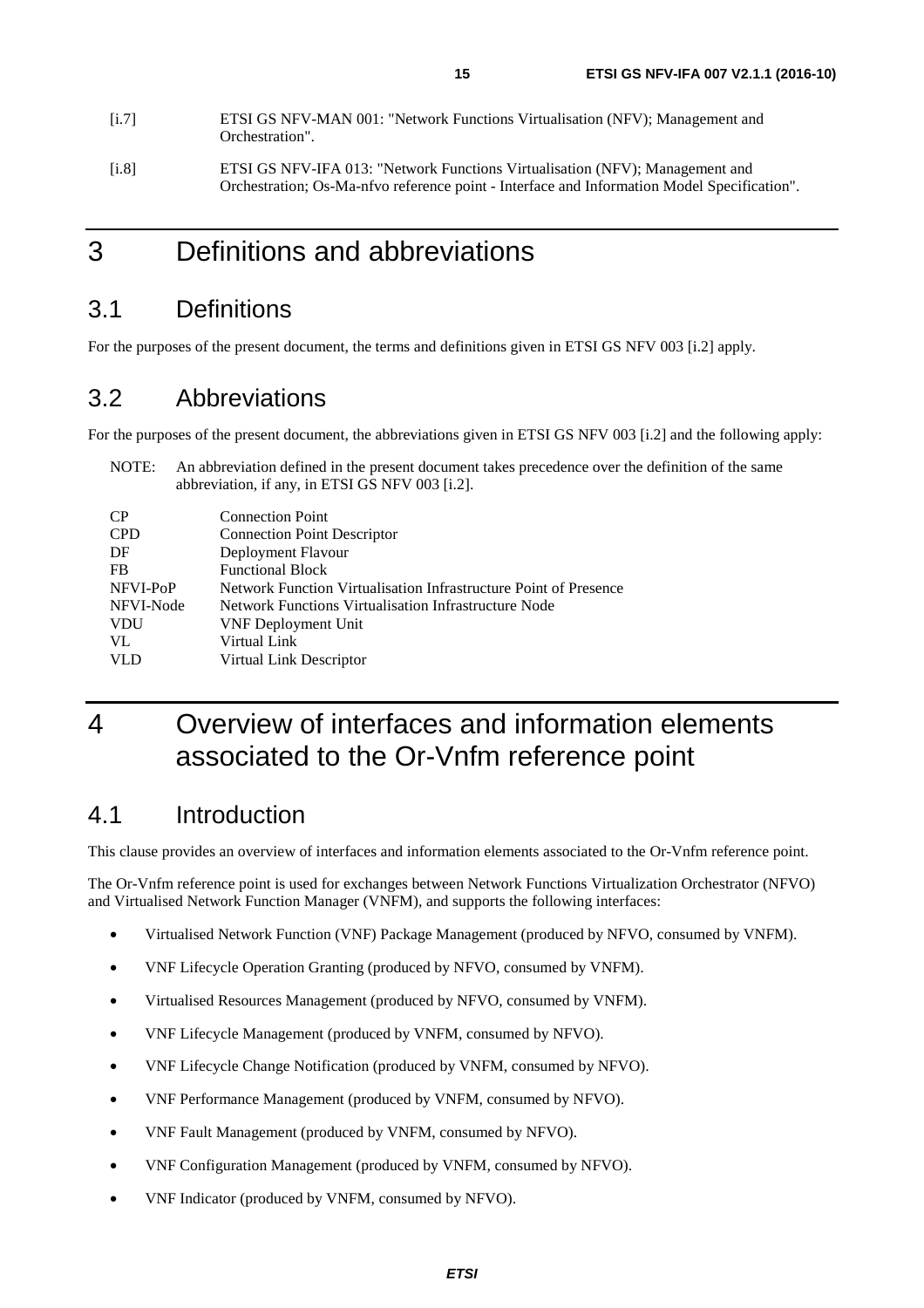<span id="page-15-0"></span>The information elements exchanged by the interfaces above are also part of the present document.

# 4.2 Relation to other NFV Group Specifications

The present document is referencing information from the following NFV Group Specifications:

- Report on Architectural Options ETSI GS NFV-IFA 009 [\[i.6\]](#page-13-0):
	- This report describes architectural options that can influence the way some of the Or-Vnfm interfaces are used or might even suggest the need for extension.
- Functional Requirements Specification ETSI GS NFV-IFA 010 [[2\]](#page-13-0):
	- Interfaces associated with the Or-Vnfm reference point are based on the functional requirements specified in ETSI GS NFV-IFA 010 [[2\]](#page-13-0) for the NFVO and VNFM functional blocks (FBs).
- Vi-Vnfm reference point Interface and Information Model Specification ETSI GS NFV-IFA 006 [\[1\]](#page-13-0):
	- The interfaces related to Virtualised Resources Management defined in ETSI GS NFV-IFA 006 [\[1](#page-13-0)] are also used on the Or-Vnfm reference point.
- Ve-Vnfm reference point Interface and Information Model Specification ETSI GS NFV-IFA 008 [[i.5\]](#page-13-0):
	- The VNF Configuration Management, VNF Fault Management, VNF Performance Management and VNF Indicator interfaces defined in ETSI GS NFV-IFA 008 [[i.5](#page-13-0)] are also used on the Or-Vnfm reference point.
- VNF Packaging Specification ETSI GS NFV-IFA 011 [\[3](#page-13-0)]:
	- The specification of the Virtualised Network Function Descriptor (VNFD) in ETSI GS NFV-IFA 011 [[3\]](#page-13-0) defines information elements that are also relevant in the present document.
- Os-Ma-nfvo reference point Interface and Information Model Specification ETSI GS NFV-IFA 013 [[i.8](#page-14-0)]:
	- The VNF Package Management interface defined in ETSI GS NFV-IFA 013 [\[i.8](#page-14-0)] is also used on the Or-Vnfm reference point.

Information about the reference points in the ETSI NFV architecture can be found in ETSI GS NFV 002 [\[i.1](#page-13-0)].

# 4.3 Conventions

The following notations, defined in ISO/IEC 9646-7 [\[i.3\]](#page-13-0), are used for the qualifier column of interface information elements:

- M mandatory the capability is required to be supported;
- O optional the capability may be supported or not;
- CM conditional mandatory the capability is required to be supported and is conditional on the support of some condition. This condition shall be specified in the Description column;
- CO conditional optional the capability may be supported or not and is conditional on the support of some condition. This condition shall be specified in the Description column.

The following notation is used for parameters that represent identifiers, and for attributes that represent identifiers in information elements and notifications:

- If parameters are referring to an identifier of an actual object, their type is "Identifier".
- If an object (information element or notification) contains an attribute that identifies the object, the type of that attribute is "Identifier" and the description states that the attribute is the identifier of that particular notification or information element.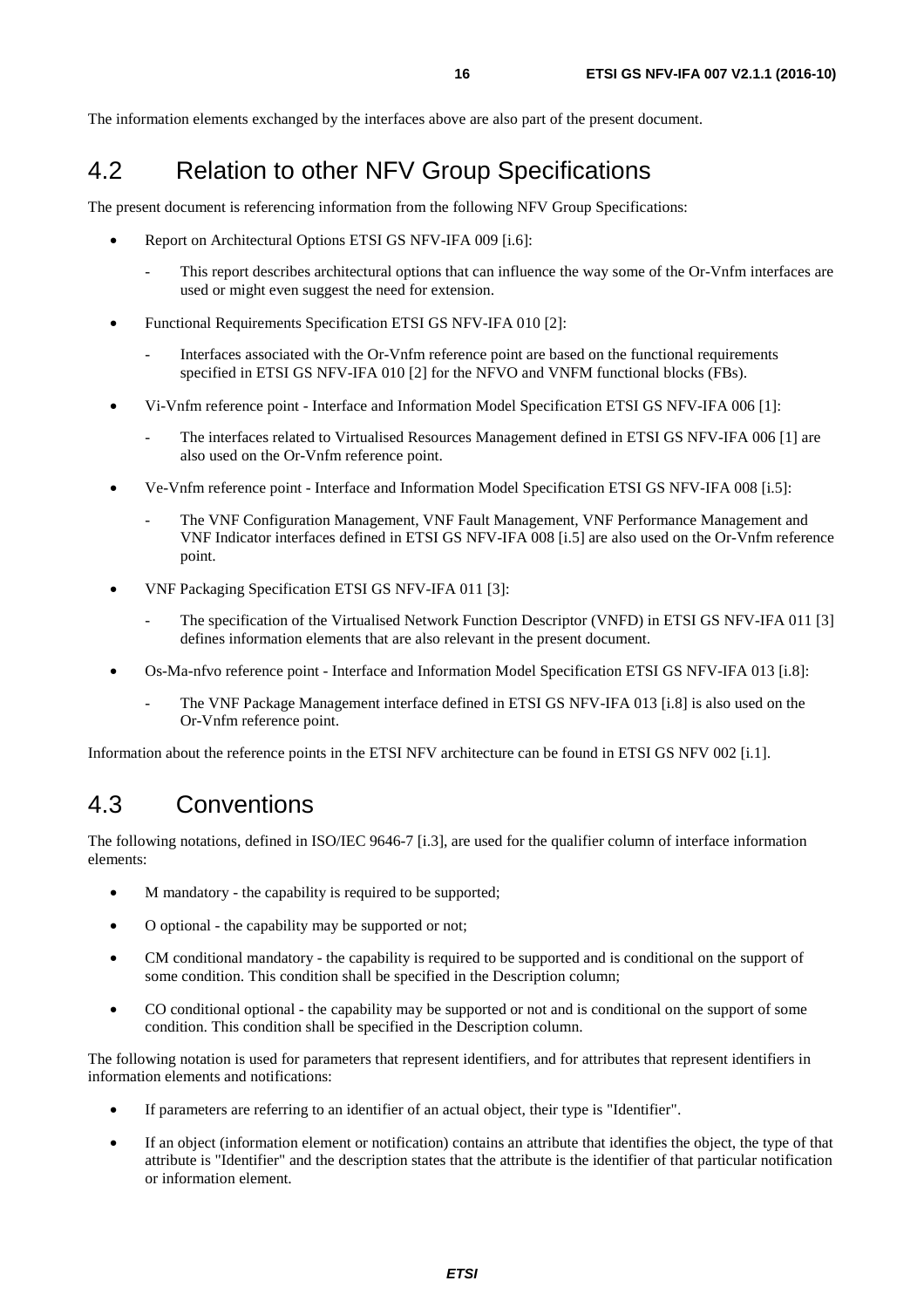- <span id="page-16-0"></span>EXAMPLE 1: Identifier "resourceId" of the "NetworkSubnet information element" has type "Identifier" and description "Identifier of this NetworkSubnet information element".
- If an object (information element or notification) contains an attribute that references another object or objects defined in an ETSI NFV GS, the type of the attribute is "Identifier", followed by the list of objects it references.

EXAMPLE 2: "Identifier (Reference to Vnfc)" or "Identifier (Reference to Vnfc, VirtualLink or VirtualStorage)"

If the type of a parameter or attribute has been marked as "Not specified" in the "Content" column, this means that its specification is left for the protocol design/data model design stage.

# 5 Reference point and interface requirements

# 5.1 Introduction

This clause defines or references requirements applicable to interfaces in the specific context of the Or-Vnfm reference point.

# 5.2 Or-Vnfm reference point requirements

Table 5.2-1 specifies requirements applicable to the Or-Vnfm reference point.

| <b>Number</b> | Requirement                                                                                                                                                                                                    |
|---------------|----------------------------------------------------------------------------------------------------------------------------------------------------------------------------------------------------------------|
| Or-Vnfm.001   | The Or-Vnfm reference point shall support the VNF Package Management interface produced by the<br>NFVO.                                                                                                        |
| Or-Vnfm.002   | The Or-Vnfm reference point shall support the VNF Lifecycle Operation Granting interface produced<br>by the NFVO.                                                                                              |
| Or-Vnfm.003   | When VNF-related resource management in indirect mode is applicable, the Or-Vnfm reference point<br>shall support the Virtualised Resources Information Management interfaces produced by the NFVO.            |
| Or-Vnfm.004   | When VNF-related resource management in indirect mode is applicable, the Or-Vnfm reference point<br>shall support the Virtualised Resources Management interfaces produced by the NFVO.                        |
| Or-Vnfm.005   | When VNF-related resource management in indirect mode is applicable, the Or-Vnfm reference point<br>shall support the Virtualised Resources Change Notification interfaces produced by the NFVO.               |
| Or-Vnfm.006   | When VNF-related resource management in indirect mode is applicable, the Or-Vnfm reference point<br>shall support the Virtualised Resources Reservation interfaces produced by the NFVO.                       |
| Or-Vnfm.007   | When VNF-related resource management in indirect mode is applicable, the Or-Vnfm reference point<br>shall support the Virtualised Resources Reservation Change Notification interface produced by the<br>NFVO. |
| Or-Vnfm.008   | When VNF-related resource management in indirect mode is applicable, the Or-Vnfm reference point<br>shall support the Virtualised Resources Performance Management interface produced by the NFVO.             |
| Or-Vnfm.009   | When VNF-related resource management in indirect mode is applicable, the Or-Vnfm reference point<br>shall support the Virtualised Resources Fault Management interface produced by the NFVO.                   |
| Or-Vnfm.010   | When VNF-related resource management in indirect mode is applicable, the Or-Vnfm reference point<br>shall support the Virtualised Resources Quota Management interfaces produced by the NFVO.                  |
| Or-Vnfm.011   | When VNF-related resource management in indirect mode is applicable, the Or-Vnfm reference point<br>shall support the Virtualised Resources Quota Change Notification interface produced by the NFVO.          |
| Or-Vnfm.012   | The Or-Vnfm reference point shall support the VNF Lifecycle Management interface produced by the<br>VNFM.                                                                                                      |
| Or-Vnfm.013   | The Or-Vnfm reference point shall support the VNF Lifecycle Change Notification interface produced<br>by the VNFM.                                                                                             |
| Or-Vnfm.014   | The Or-Vnfm reference point shall support the VNF Performance Management interface produced by<br>the VNFM.                                                                                                    |
| Or-Vnfm.015   | The Or-Vnfm reference point shall support the VNF Fault Management interface produced by the<br>VNFM.                                                                                                          |
| Or-Vnfm.016   | The Or-Vnfm reference point shall support the VNF Configuration Management interface produced by<br>the VNFM.                                                                                                  |
| Or-Vnfm.017   | The Or-Vnfm reference point shall support the VNF Indicator interface produced by the VNFM.                                                                                                                    |

#### **Table 5.2-1: Or-Vnfm reference point requirements**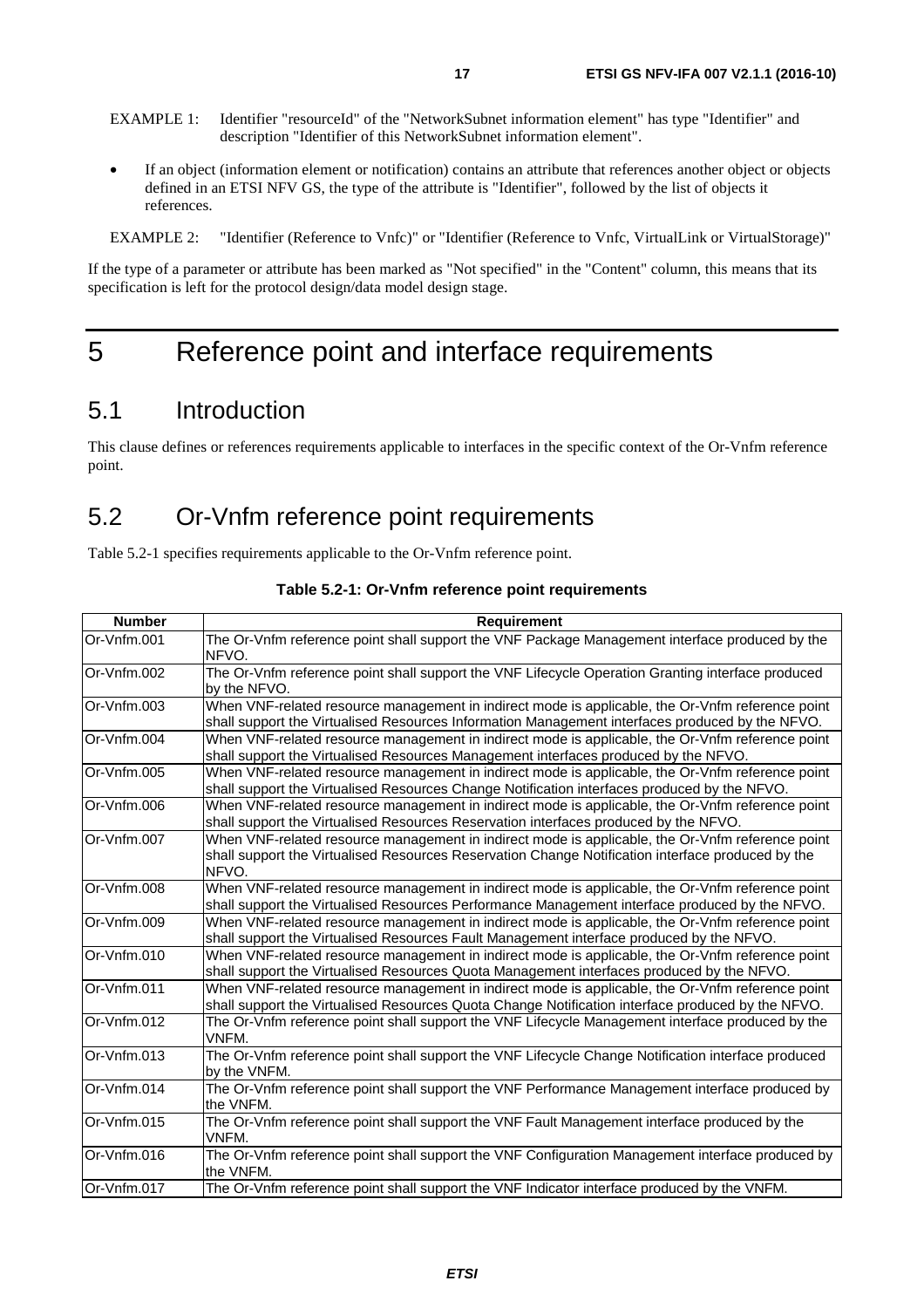<span id="page-17-0"></span>

| <b>Number</b> | Requirement                                                                                       |  |  |  |
|---------------|---------------------------------------------------------------------------------------------------|--|--|--|
| lOr-Vnfm.018  | The Or-Vnfm reference point should support the Virtualised Resources Quota Available Notification |  |  |  |
|               | linterface produced by the NFVO.                                                                  |  |  |  |

# 5.3 Interface requirements

# 5.3.1 VNF Package Management interface requirements

Table 5.3.1-1 specifies requirements applicable to the VNF Package Management interface produced by the NFVO on the Or-Vnfm reference point.

| <b>Numbering</b>                                                                                                                                                            | <b>Requirement</b>                                                                                                                                                                  |  |
|-----------------------------------------------------------------------------------------------------------------------------------------------------------------------------|-------------------------------------------------------------------------------------------------------------------------------------------------------------------------------------|--|
| Or-Vnfm.VnfPkgm.001                                                                                                                                                         | The VNF Package Management interface produced by the NFVO on the Or-Vnfm reference<br>point shall support querying VNF Package information (see note).                              |  |
| Or-Vnfm.VnfPkgm.002                                                                                                                                                         | The VNF Package Management interface produced by the NFVO on the Or-Vnfm reference<br>point shall support providing notifications as a result of changes on VNF Package states.     |  |
| Or-Vnfm.VnfPkgm.003                                                                                                                                                         | The VNF Package Management interface produced by the NFVO on the Or-Vnfm reference<br>point shall support providing notifications about the on-boarding of VNF Packages.            |  |
| Or-Vnfm.VnfPkgm.004                                                                                                                                                         | The VNF Package Management interface produced by the NFVO on the Or-Vnfm reference<br>point shall support fetching a VNF Package, or selected artifacts contained in a VNF Package. |  |
| NOTE:<br>VNF Package information can include information such as release date, vendor info, manifest, VNFD, SW<br>image meta-data, files contained in the VNF Package, etc. |                                                                                                                                                                                     |  |

# 5.3.2 VNF Lifecycle Operation Granting interface requirements

Table 5.3.2-1 specifies requirements applicable to the VNF Lifecycle Operation Granting interface produced by the NFVO on the Or-Vnfm reference point.

| Table 5.3.2-1: VNF Lifecycle Operation Granting interface requirements |  |
|------------------------------------------------------------------------|--|
|------------------------------------------------------------------------|--|

| <b>Numbering</b>    | Requirement                                                                                                                                                                                                                                                                                                     |
|---------------------|-----------------------------------------------------------------------------------------------------------------------------------------------------------------------------------------------------------------------------------------------------------------------------------------------------------------|
| Or-Vnfm.VnfLcog.001 | The VNF Lifecycle Operation Granting interface produced by the NFVO on the Or-Vnfm<br>reference point shall support granting lifecycle operations.                                                                                                                                                              |
| Or-Vnfm.VnfLcog.002 | The VNF Lifecycle Operation Granting interface produced by the NFVO on the Or-Vnfm<br>reference point shall support indicating the type of the lifecycle event for which a granting is<br>being requested for a VNF instance, together with an identifier of the lifecycle operation<br>occurrence.             |
| Or-Vnfm.VnfLcog.003 | The VNF Lifecycle Operation Granting interface produced by the NFVO on the Or-Vnfm<br>reference point shall enable the VNFM to indicate the virtualised resources impacted by the<br>VNF lifecycle operation (e.g. allocated or released).                                                                      |
| Or-Vnfm.VnfLcog.004 | The VNF Lifecycle Operation Granting interface produced by the NFVO on the Or-Vnfm<br>reference point shall enable the VNFM obtaining information about the identification and<br>configuration information to access the Virtualised Infrastructure Manager (VIM).                                             |
| Or-Vnfm.VnfLcog.005 | The VNF Lifecycle Operation Granting interface produced by the NFVO on the Or-Vnfm<br>reference point shall enable the VNFM obtaining, if a reservation is applicable, resource<br>reservation identification information applicable for consuming virtualised resources as part of<br>the lifecycle operation. |
| Or-Vnfm.VnfLcog.006 | The VNF Lifecycle Operation Granting interface produced by the NFVO on the Or-Vnfm<br>reference point shall enable the VNFM to provide information to identify the VNF Instance and<br>VNFD for the intended lifecycle operation.                                                                               |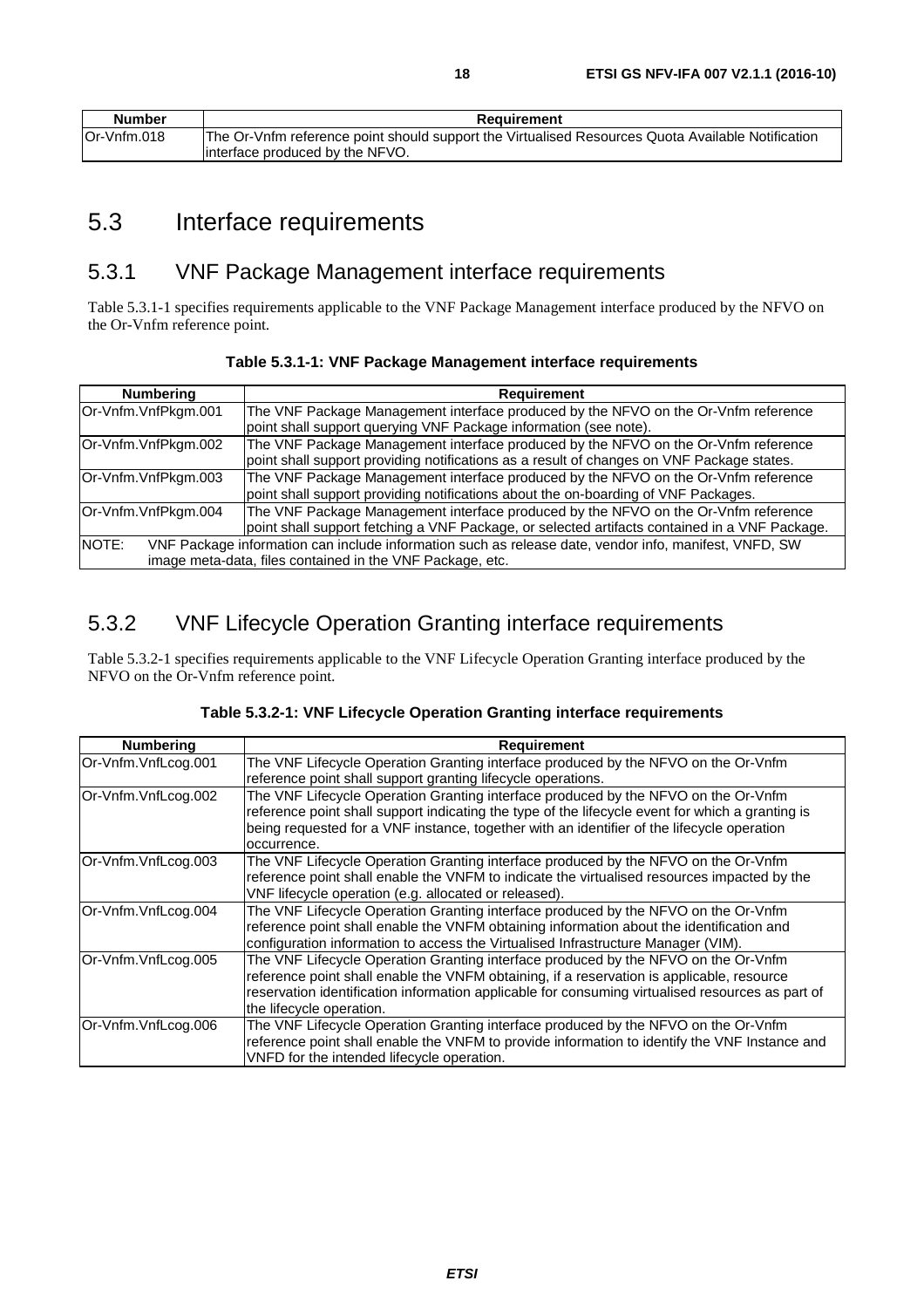# <span id="page-18-0"></span>5.3.3 Virtualised Resources Management interfaces requirements

### 5.3.3.1 Virtualised Resources Information Management interfaces requirements

When VNF-related resource management in indirect mode is applicable, the Virtualised Resources Information Management interfaces as produced by the VIM on the Vi-Vnfm reference point are produced by the NFVO on the Or-Vnfm reference point.

Table 5.3.3.1-1 specifies requirements applicable to the Virtualised Resources Information Management interfaces produced by the NFVO on the Or-Vnfm reference point.

#### **Table 5.3.3.1-1: Virtualised Resources Information Management interfaces requirements**

| <b>Numbering</b> |                        | <b>Requirements</b>                                                                                                                                                                                                                                                                                                            |  |  |  |
|------------------|------------------------|--------------------------------------------------------------------------------------------------------------------------------------------------------------------------------------------------------------------------------------------------------------------------------------------------------------------------------|--|--|--|
| Or-Vnfm.Vrim.01  |                        | The Virtualised Resources Information Management interfaces produced by the NFVO on<br>the Or-Vnfm reference point shall support the NFVO receiving indication information to<br>enable the NFVO to invoke the virtualised resources information management operations<br>towards the appropriate VIM (see note 1 and note 2). |  |  |  |
|                  |                        | NOTE 1: The Virtualised Resources Information Management interface requirements defined clause 5.3.2 in ETSI<br>GS NFV-IFA 006 [1] are applicable in the present clause too, in addition to the requirement(s) above.                                                                                                          |  |  |  |
|                  | virtualised resources. | NOTE 2: The indication information is used by the NFVO to determine the entity responsible for the management of the                                                                                                                                                                                                           |  |  |  |

### 5.3.3.2 Virtualised Resources Management interfaces requirements

When VNF-related resource management in indirect mode is applicable, the Virtualised Resources Management interfaces as produced by the VIM on the Vi-Vnfm reference point are produced by the NFVO on the Or-Vnfm reference point.

Table 5.3.3.2-1 specifies requirements applicable to the Virtualised Resources Management interface produced by the NFVO on the Or-Vnfm reference point.

|                 | <b>Numbering</b>       | <b>Requirement</b>                                                                                                                                                                |
|-----------------|------------------------|-----------------------------------------------------------------------------------------------------------------------------------------------------------------------------------|
|                 |                        |                                                                                                                                                                                   |
| lOr-Vnfm.Vrm.01 |                        | The Virtualised Resources Management interfaces produced by the NFVO on the Or-Vnfm<br>reference point shall support the NFVO receiving indication information to enable the NFVO |
|                 |                        | to invoke the virtualised resources management operations towards the appropriate VIM                                                                                             |
|                 |                        | (see note 1 and note 2).                                                                                                                                                          |
|                 |                        | NOTE 1: The Virtualised Resources Management interfaces requirements defined in clause 5.3.3 in ETSI                                                                              |
|                 |                        | GS NFV-IFA 006 [1] are applicable in the present clause too, in addition to the requirement(s) above.                                                                             |
|                 | virtualised resources. | NOTE 2: The indication information is used by the NFVO to determine the entity responsible for the management of the                                                              |

### 5.3.3.3 Virtualised Resources Reservation Management interface requirements

When VNF-related resource management in indirect mode is applicable, the Virtualised Resources Reservation Management interface as produced by the VIM on the Vi-Vnfm reference point is produced by the NFVO on the Or-Vnfm reference point.

Table 5.3.3.3-1 specifies requirements applicable to the Virtualised Resources Reservation Management interface produced by the NFVO on the Or-Vnfm reference point.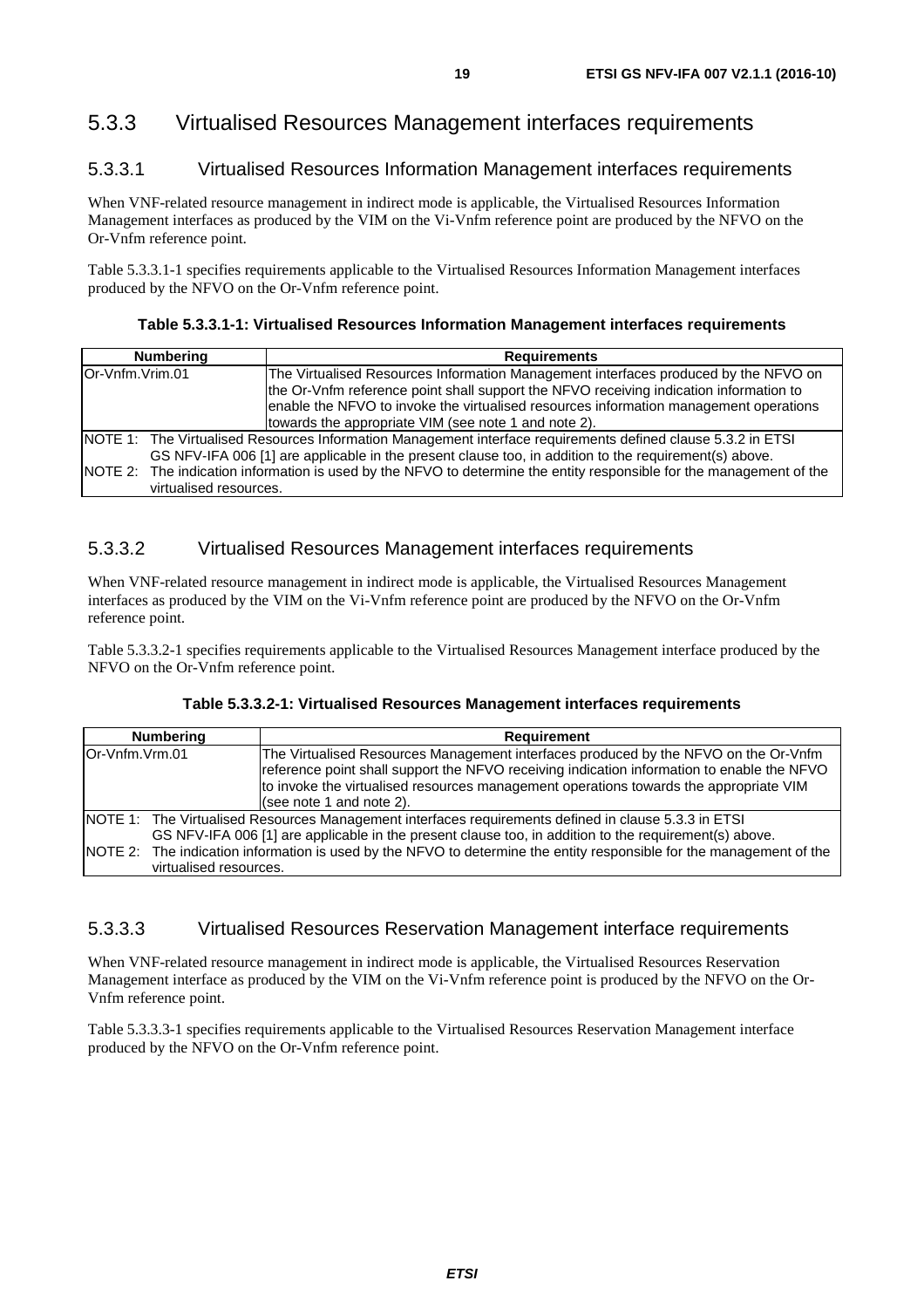| Table 5.3.3.3-1: Virtualised Resources Reservation Management interface requirements |  |
|--------------------------------------------------------------------------------------|--|
|--------------------------------------------------------------------------------------|--|

<span id="page-19-0"></span>

| <b>Numbering</b> |                        | <b>Requirement</b>                                                                                                                                                                                                                                                                                                            |  |  |
|------------------|------------------------|-------------------------------------------------------------------------------------------------------------------------------------------------------------------------------------------------------------------------------------------------------------------------------------------------------------------------------|--|--|
| Or-Vnfm.Vrrm.01  |                        | The Virtualised Resources Reservation Management interface produced by the NFVO on<br>the Or-Vnfm reference point shall support the NFVO receiving indication information to<br>enable the NFVO to invoke the virtualised resources reservation management operations<br>towards the appropriate VIM (see note 1 and note 2). |  |  |
|                  |                        | NOTE 1: The Virtualised Resources Reservation Management interfaces requirements defined in clause 5.3.4 in ETSI<br>GS NFV-IFA 006 [1] are applicable in the present clause too, in addition to the requirement(s) above.                                                                                                     |  |  |
|                  | virtualised resources. | NOTE 2: The indication information is used by the NFVO to determine the entity responsible for the management of the                                                                                                                                                                                                          |  |  |

### 5.3.3.4 Virtualised Resources Reservation Change Notification interface requirements

When VNF-related resource management in indirect mode is applicable, the Virtualised Resources Reservation Change Notification interface as produced by the VIM on the Vi-Vnfm reference point is produced by the NFVO on the Or-Vnfm reference point.

Table 5.3.3.4-1 specifies requirements applicable to the Virtualised Resources Reservation Change Notification interface produced by the NFVO on the Or-Vnfm reference point.

**Table 5.3.3.4-1: Virtualised Resources Reservation Change Notification interface requirements** 

| <b>Numbering</b>                                                                                                                                                                                                                                                                                                                                          | <b>Requirement</b>                                                                                                                                                                                                                                                                                                                                                                                                     |  |  |  |
|-----------------------------------------------------------------------------------------------------------------------------------------------------------------------------------------------------------------------------------------------------------------------------------------------------------------------------------------------------------|------------------------------------------------------------------------------------------------------------------------------------------------------------------------------------------------------------------------------------------------------------------------------------------------------------------------------------------------------------------------------------------------------------------------|--|--|--|
| Or-Vnfm.Vrrcn.01                                                                                                                                                                                                                                                                                                                                          | The Virtualised Resources Reservation Change Notification interface produced by the<br>NFVO on the Or-Vnfm reference point shall support the NFVO receiving indication<br>information to enable the NFVO to identify the original provider of notifications, and to<br>allow the VNFM to uniquely determine the virtualised resource reservation(s) to which a<br>change notification applies (see note 1 and note 2). |  |  |  |
| NOTE 1: The Virtualised Resources Reservation Change Notification interface requirements defined in clause 5.3.6 in<br>ETSI GS NFV-IFA 006 [1] are applicable in the present clause too, in addition to the requirement(s) above.<br>NOTE 2: The indication information is used by the NFVO to determine the entity responsible for the management of the |                                                                                                                                                                                                                                                                                                                                                                                                                        |  |  |  |
| virtualised resources.                                                                                                                                                                                                                                                                                                                                    |                                                                                                                                                                                                                                                                                                                                                                                                                        |  |  |  |

### 5.3.3.5 Virtualised Resources Change Notification interfaces requirements

When VNF-related resource management in indirect mode is applicable, the Virtualised Resources Change Notification interface as produced by the VIM on the Vi-Vnfm reference point are produced by the NFVO on the Or-Vnfm reference point.

Table 5.3.3.5-1 specifies requirements applicable to the Virtualised Resources Change Notification interface produced by the NFVO on the Or-Vnfm reference point.

| Table 5.3.3.5-1: Virtualised Resources Change Notification interface requirements |  |  |  |  |
|-----------------------------------------------------------------------------------|--|--|--|--|
|-----------------------------------------------------------------------------------|--|--|--|--|

| <b>Numbering</b> | Requirement                                                                                                                                                                                                                                                                                                                                                                                     |  |
|------------------|-------------------------------------------------------------------------------------------------------------------------------------------------------------------------------------------------------------------------------------------------------------------------------------------------------------------------------------------------------------------------------------------------|--|
| lOr-Vnfm.Vrcn.01 | The Virtualised Resources Change Notification interfaces produced by the NFVO on the<br>Or-Vnfm reference point shall support the NFVO receiving indication information to enable<br>the NFVO to identify the original provider of notifications, and to allow the VNFM to<br>uniquely determine the virtualised resource(s) to which a change notification applies (see<br>note 1 and note 2). |  |
|                  | NOTE 1: The Virtualised Resources Change Notification interface requirements defined in clause 5.3.5 in ETSI<br>GS NFV-IFA 006 [1] are applicable in the present clause too, in addition to the requirement(s) above.                                                                                                                                                                           |  |
|                  | NOTE 2: The indication information is used by the NFVO to determine the entity responsible for the management of the<br>virtualised resources.                                                                                                                                                                                                                                                  |  |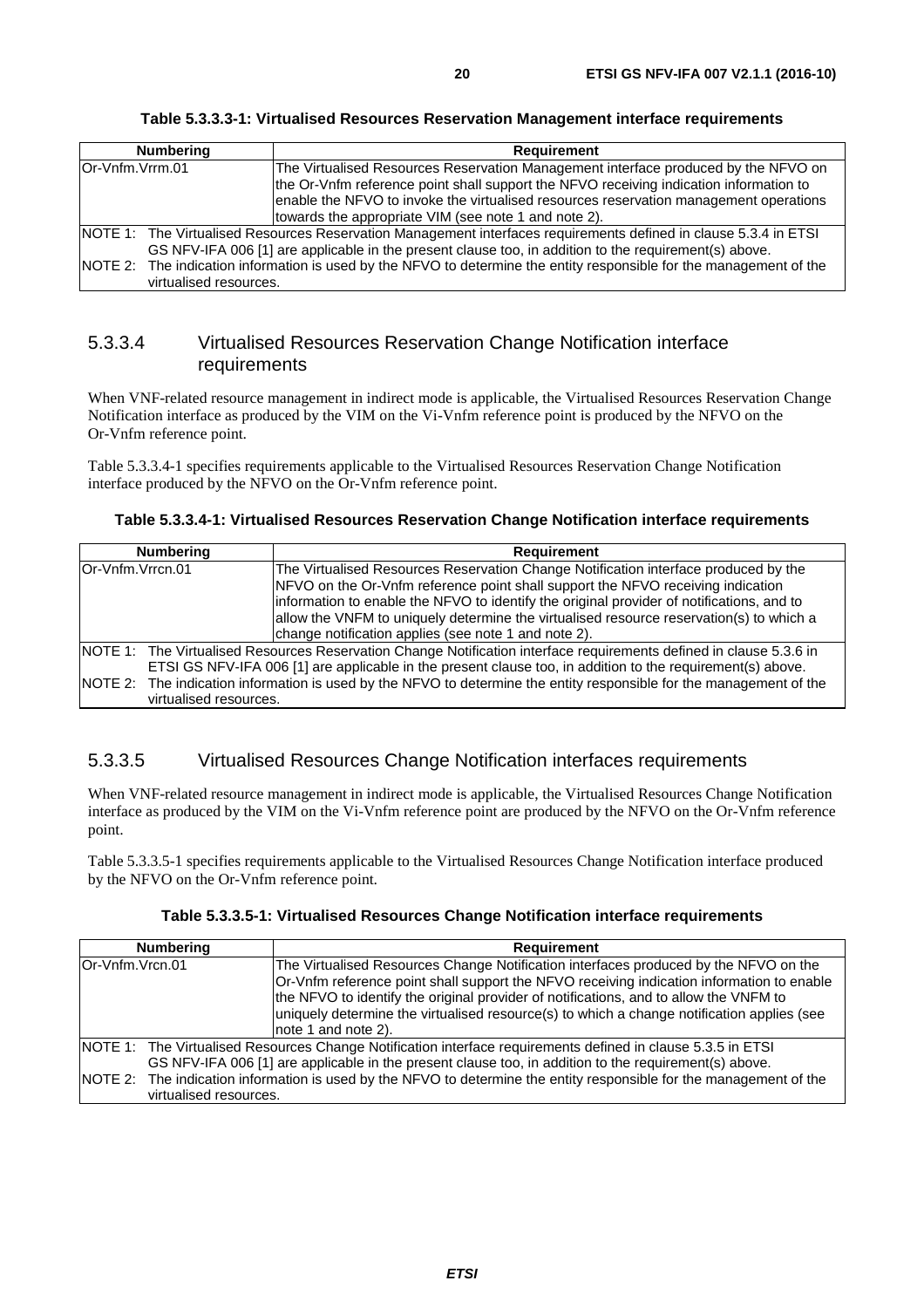### <span id="page-20-0"></span>5.3.3.6 Virtualised Resources Performance Management interface requirements

When VNF-related resource management in indirect mode is applicable, the Virtualised Resources Performance Management interface as produced by the VIM on the Vi-Vnfm reference point is produced by the NFVO on the Or-Vnfm reference point.

Table 5.3.3.6-1 specifies requirements applicable to the Virtualised Resources Performance Management interface produced by the NFVO on the Or-Vnfm reference point.

#### **Table 5.3.3.6-1: Virtualised Resources Performance Management interface requirements**

| <b>Numbering</b>       | <b>Requirement</b>                                                                                                                                                                                                                                                                                                                                                                               |  |  |  |
|------------------------|--------------------------------------------------------------------------------------------------------------------------------------------------------------------------------------------------------------------------------------------------------------------------------------------------------------------------------------------------------------------------------------------------|--|--|--|
| Or-Vnfm.Vrpm.01        | The Virtualised Resources Performance Management interface produced by the NFVO on<br>the Or-Vnfm reference point shall support the NFVO receiving indication information to<br>enable the NFVO to identify the original provider of PM information, and to allow the VNFM<br>to uniquely determine the virtualised resource(s) to which such PM information applies<br>(see note 1 and note 2). |  |  |  |
| virtualised resources. | NOTE 1: The Virtualised Resources Performance Management interface requirements defined in clause 5.3.8 in ETSI<br>GS NFV-IFA 006 [1] are applicable in the present clause too, in addition to the requirement(s) above.<br>NOTE 2: The indication information is used by the NFVO to determine the entity responsible for the management of the                                                 |  |  |  |

#### 5.3.3.7 Virtualised Resources Fault Management interface requirements

When VNF-related resource management in indirect mode is applicable, the Virtualised Resources Fault Management interface as produced by the VIM on the Vi-Vnfm reference point is produced by the NFVO on the Or-Vnfm reference point.

Table 5.3.3.7-1 specifies requirements applicable to the Virtualised Resources Fault Management interface produced by the NFVO on the Or-Vnfm reference point.

| <b>Numbering</b>           | <b>Requirement</b>                                                                                                                                                                                                                                                                                                                                                      |
|----------------------------|-------------------------------------------------------------------------------------------------------------------------------------------------------------------------------------------------------------------------------------------------------------------------------------------------------------------------------------------------------------------------|
| Or-Vnfm.Vrfm.01            | The Virtualised Resources Fault Management interface produced by the NFVO on the<br>Or-Vnfm reference point shall support the NFVO receiving indication information to<br>enable the NFVO to identify the original provider of alarms, and to allow the VNFM to<br>uniquely determine the virtualised resource(s) to which an alarm applies (see note 1 and<br>note 2). |
| the virtualised resources. | <b>NOTE 1:</b> The Virtualised Resources Fault Management interface requirements defined in clause 5.3.9 in ETSI<br>GS NFV-IFA 006 [1] are applicable in the present clause too, in addition to the requirement(s) above.<br>NOTE 2: The indication information is used by the NFVO to determine the entity responsible for the management of                           |
|                            |                                                                                                                                                                                                                                                                                                                                                                         |

#### 5.3.3.8 Virtualised Resources Quota Management interfaces requirements

When VNF-related resource management in indirect mode is applicable, the Virtualised Resources Quota Management interfaces as produced by the VIM on the Vi-Vnfm reference point are produced by the NFVO on the Or-Vnfm reference point.

Table 5.3.3.8-1 specifies requirements applicable to the Virtualised Resources Quota Management interfaces produced by the NFVO on the Or-Vnfm reference point.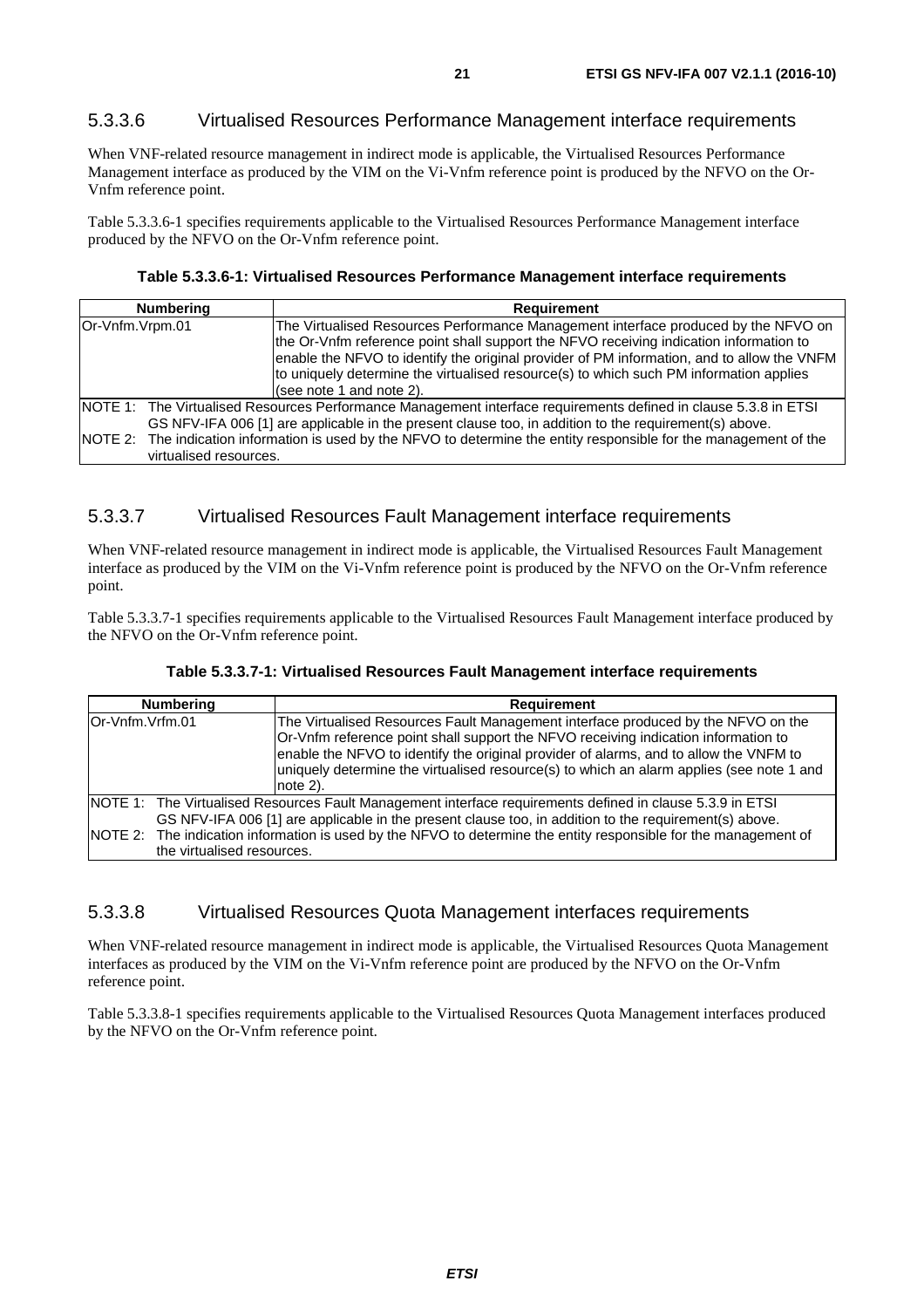<span id="page-21-0"></span>

| <b>Numbering</b> |                                                                                                                                                                                                                                                       | <b>Requirement</b>                                                                                                                                                                                                                                                                                                 |  |  |
|------------------|-------------------------------------------------------------------------------------------------------------------------------------------------------------------------------------------------------------------------------------------------------|--------------------------------------------------------------------------------------------------------------------------------------------------------------------------------------------------------------------------------------------------------------------------------------------------------------------|--|--|
| Or-Vnfm.Vrgm.01  |                                                                                                                                                                                                                                                       | The Virtualised Resources Quota Management interfaces produced by the NFVO on the<br>Or-Vnfm reference point shall support the NFVO receiving indication information to enable<br>the NFVO to invoke the virtualised resources quota management operations towards the<br>appropriate VIM (see note 1 and note 2). |  |  |
|                  |                                                                                                                                                                                                                                                       | NOTE 1: The Virtualised Resources Quota Management interfaces requirements defined in clause 5.3.7 in ETSI                                                                                                                                                                                                         |  |  |
| NOTE 2:          | GS NFV-IFA 006 [1] are applicable in the present clause too, in addition to the requirement(s) above.<br>The indication information is used by the NFVO to determine the entity responsible for the management of the<br>virtualised resources quota. |                                                                                                                                                                                                                                                                                                                    |  |  |

**Table 5.3.3.8-1: Virtualised Resources Quota Management interface requirements** 

### 5.3.3.9 Virtualised Resources Quota Change Notification interface requirements

When VNF-related resource management in indirect mode is applicable, the Virtualised Resources Quota Change Notification interface as produced by the VIM on the Vi-Vnfm reference point is produced by the NFVO on the Or-Vnfm reference point.

Table 5.3.3.9-1 specifies requirements applicable to the Virtualised Resources Quota Change Notification interface produced by the NFVO on the Or-Vnfm reference point.

|  | Table 5.3.3.9-1: Virtualised Resources Quota Change Notification interface requirements |  |  |  |  |
|--|-----------------------------------------------------------------------------------------|--|--|--|--|
|--|-----------------------------------------------------------------------------------------|--|--|--|--|

| <b>Numbering</b>                      | <b>Requirement</b>                                                                                                                                                                                                                                                                                                                                                                          |  |
|---------------------------------------|---------------------------------------------------------------------------------------------------------------------------------------------------------------------------------------------------------------------------------------------------------------------------------------------------------------------------------------------------------------------------------------------|--|
| lOr-Vnfm.Vrcn.01                      | The Virtualised Resources Quota Change Notification interface produced by the NFVO on<br>the Or-Vnfm reference point shall support notification of changes related to virtualised<br>resource quotas.                                                                                                                                                                                       |  |
| Or-Vnfm.Vrcn.02                       | The Virtualised Resources Quota Change Notification interface produced by the NFVO on<br>the Or-Vnfm reference point shall support the NFVO receiving indication information to<br>enable the NFVO to identify the original provider of notifications, and to allow the VNFM to<br>uniquely determine the virtualised resources quota to which a change notification applies<br>(see note). |  |
| NOTE:<br>virtualised resources quota. | The indication information is used by the NFVO to determine the entity responsible for the management of the                                                                                                                                                                                                                                                                                |  |

### 5.3.3.10 Virtualised Resources Quota Available Notification interface requirements

Table 5.3.3.10-1 specifies requirements applicable to the Virtualised Resources Quota Available Notification interface produced by the NFVO on the Or-Vnfm reference point.

| Table 5.3.3.10-1: Virtualised Resources Quota Available Notification interface requirements |  |  |  |  |  |  |  |  |  |
|---------------------------------------------------------------------------------------------|--|--|--|--|--|--|--|--|--|
|---------------------------------------------------------------------------------------------|--|--|--|--|--|--|--|--|--|

| <b>Numbering</b> | Requirement                                                                                                                                                                                                                                                                           |
|------------------|---------------------------------------------------------------------------------------------------------------------------------------------------------------------------------------------------------------------------------------------------------------------------------------|
| Or-Vnfm.Vrcn.01  | The Virtualised Resources Quota Available Notification interface produced by the NFVO<br>on the Or-Vnfm reference point should support the capability to notify the availability of<br>virtualised resource quota(s) applicable to this VNFM or the VNF(s) which the VNFM<br>manages. |

### 5.3.4 VNF Lifecycle Management interface requirements

Table 5.3.4-1 specifies requirements applicable to the VNF Lifecycle Management interface produced by the VNFM on the Or-Vnfm reference point.

| Table 5.3.4-1: VNF Lifecycle Management interface requirements |  |  |  |  |
|----------------------------------------------------------------|--|--|--|--|
|----------------------------------------------------------------|--|--|--|--|

| Numbering           | Requirement                                                                                                                             |
|---------------------|-----------------------------------------------------------------------------------------------------------------------------------------|
| IOr-Vnfm.VnfLcm.001 | The VNF Lifecycle Management interface produced by the VNFM on the Or-Vnfm<br>reference point shall support instantiating a VNF.        |
| lOr-Vnfm.VnfLcm.002 | The VNF Lifecycle Management interface produced by the VNFM on the Or-Vnfm<br>reference point shall support terminating a VNF instance. |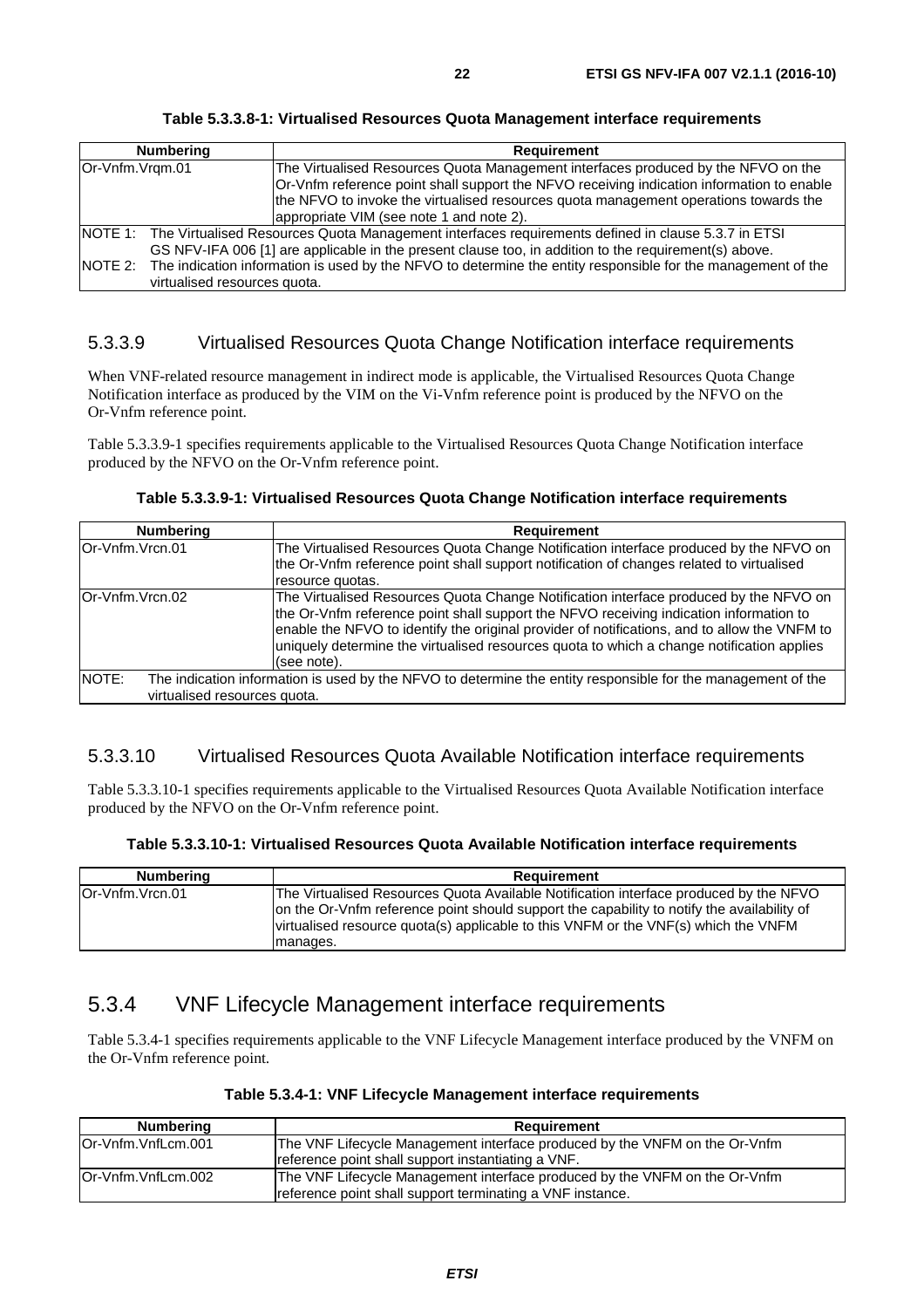<span id="page-22-0"></span>

| <b>Numbering</b>    | <b>Requirement</b>                                                                                       |
|---------------------|----------------------------------------------------------------------------------------------------------|
| Or-Vnfm.VnfLcm.003  | The VNF Lifecycle Management interface produced by the VNFM on the Or-Vnfm                               |
|                     | reference point shall support scaling a VNF instance.                                                    |
| lOr-Vnfm.VnfLcm.004 | The VNF Lifecycle Management interface produced by the VNFM on the Or-Vnfm                               |
|                     | reference point shall support querying information about a VNF instance.                                 |
| Or-Vnfm.VnfLcm.005  | The VNF Lifecycle Management interface produced by the VNFM on the Or-Vnfm                               |
|                     | reference point shall support requesting VNF healing.                                                    |
| lOr-Vnfm.VnfLcm.006 | The VNF Lifecycle Management interface produced by the VNFM on the Or-Vnfm                               |
|                     | reference point shall support requesting to change the state of a VNF instance (see                      |
|                     | note $1$ ).                                                                                              |
| Or-Vnfm.VnfLcm.007  | The VNF Lifecycle Management interface produced by the VNFM on the Or-Vnfm                               |
|                     | reference point shall support querying the status of a VNF lifecycle management                          |
|                     | operation.                                                                                               |
| Or-Vnfm.VnfLcm.008  | The VNF Lifecycle Management interface produced by the VNFM on the Or-Vnfm                               |
|                     | reference point shall support changing the deployment flavour (DF) of a VNF instance.                    |
| Or-Vnfm.VnfLcm.009  | The VNF Lifecycle Management interface produced by the VNFM on the Or-Vnfm                               |
|                     | reference point shall support modifying information about a VNF instance (see note 2).                   |
| lOr-Vnfm.VnfLcm.010 | The VNF Lifecycle Management interface produced by the VNFM on the Or-Vnfm                               |
|                     | reference point shall support creating a VNF instance identifier and the associated                      |
|                     | instance of a VNF information element.                                                                   |
| Or-Vnfm.VnfLcm.011  | The VNF Lifecycle Management interface produced by the VNFM on the Or-Vnfm                               |
|                     | reference point shall support deleting a VNF instance identifier and the associated                      |
|                     | instance of a VNF information element.                                                                   |
| NOTE 1:             | Changing the state of a VNF instance refers to starting or stopping a VNF instance. These operations are |
|                     | complementary to instantiating or terminating a VNF.                                                     |
|                     | NOTE 2: The requirement refers to the information that is writable.                                      |

# 5.3.5 VNF Lifecycle Change Notification interface requirements

Table 5.3.5-1 specifies requirements applicable to the VNF Lifecycle Change Notification interface produced by the VNFM on the Or-Vnfm reference point.

| Table 5.3.5-1: VNF Lifecycle Change Notification interface requirements |  |
|-------------------------------------------------------------------------|--|
|-------------------------------------------------------------------------|--|

| <b>Numbering</b>    | <b>Requirement</b>                                                                                                                                                                                                                                                                                                                                                                     |
|---------------------|----------------------------------------------------------------------------------------------------------------------------------------------------------------------------------------------------------------------------------------------------------------------------------------------------------------------------------------------------------------------------------------|
| Or-Vnfm.Vnfl.cn.001 | The VNF Lifecycle Change Notification interface produced by the VNFM on the Or-Vnfm<br>reference point shall support providing to the NFVO notifications about changes of a VNF<br>instance that are related to VNF lifecycle management operations, further referred to as<br>VNF lifecycle change notifications.                                                                     |
| Or-Vnfm.VnfLcn.002  | VNF lifecycle change notifications provided on the VNF Lifecycle Change Notification<br>interface produced by the VNFM on the Or-Vnfm reference point shall contain information<br>about the type of VNF lifecycle operation, the identification of the VNF instance, and the<br>identification of the lifecycle operation occurrence.                                                 |
| Or-Vnfm.VnfLcn.003  | VNF lifecycle change notifications provided on the VNF Lifecycle Change Notification<br>interface produced by the VNFM on the Or-Vnfm reference point shall contain information<br>about the addition/deletion of VNFCs, and about the changes on virtualised resources<br>associated to Virtualised Network Function Component(s) (VNFC(s)) as result of the VNF<br>lifecycle change. |
| Or-Vnfm.VnfLcn.004  | VNF lifecycle change notifications provided on the VNF Lifecycle Change Notification<br>interface produced by the VNFM on the Or-Vnfm reference point shall contain information<br>about the virtual networks and Connection Points (CPs) that are added/deleted as part of<br>the VNF lifecycle operation (see note).                                                                 |
| Or-Vnfm.VnfLcn.005  | VNF lifecycle change notifications provided on the VNF Lifecycle Change Notification<br>interface produced by the VNFM on the Or-Vnfm reference point shall support indicating the<br>start of the lifecycle procedure, the end and the results of the lifecycle procedure including<br>any error produced from the lifecycle procedure.                                               |
| Or-Vnfm.VnfLcn.006  | The VNF Lifecycle Change Notification interface produced by the VNFM on the Or-Vnfm<br>reference point shall support providing to the NFVO notifications about updates to the VNF<br>instance information, further referred to as VNF information update notifications.                                                                                                                |
| Or-Vnfm.VnfLcn.007  | The VNF Lifecycle Change Notification interface produced by the VNFM on the Or-Vnfm<br>reference point shall support providing to the NFVO notifications about creation and deletion<br>of a VNF identifier and the associated instance of a VNF information element, further<br>referred to as VNF identifier creation/deletion notifications.                                        |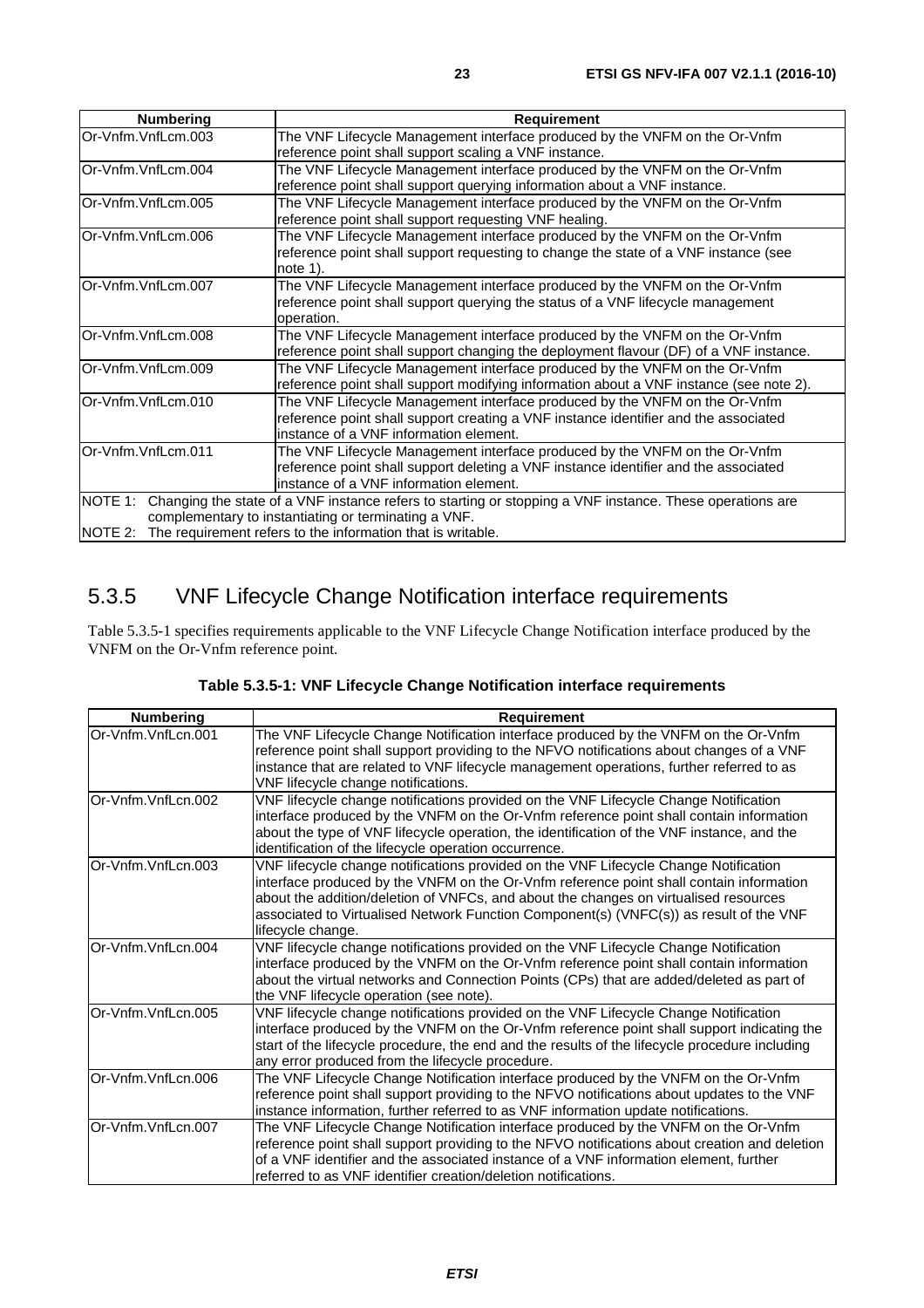<span id="page-23-0"></span>

| Numbering                                                                                                                                                      | Requirement                                                                                                                                                                        |
|----------------------------------------------------------------------------------------------------------------------------------------------------------------|------------------------------------------------------------------------------------------------------------------------------------------------------------------------------------|
| Or-Vnfm.VnfLcn.008                                                                                                                                             | The VNF Lifecycle Change Notification interface produced by the VNFM on the Or-Vnfm                                                                                                |
|                                                                                                                                                                | reference point shall support subscribing to VNF lifecycle change notifications, to VNF<br>information update notifications and to VNF identifier creation/deletion notifications. |
| NOTE:<br>This provides information about virtual networks and connections points that are internal to the VNF and<br>whose creation was triggered by the VNFM. |                                                                                                                                                                                    |

# 5.3.6 VNF Performance Management interface requirements

Table 5.3.6-1 specifies requirements applicable to the VNF Performance Management interface produced by the VNFM on the Or-Vnfm reference point.

| <b>Numbering</b>        | <b>Requirement</b>                                                                                        |  |  |
|-------------------------|-----------------------------------------------------------------------------------------------------------|--|--|
| lOr-Vnfm.VnfPm.001      | The VNF Performance Management interface produced by the VNFM on the Or-Vnfm reference                    |  |  |
|                         | point shall support the NFVO to control the collection and reporting of VNF performance                   |  |  |
|                         | information, resulting from virtualised resources performance information, on the VNF(s) it               |  |  |
|                         | manages (see note 1).                                                                                     |  |  |
| Or-Vnfm.VnfPm.002       | The VNF Performance Management interface produced by the VNFM on the Or-Vnfm reference                    |  |  |
|                         | point shall support the capability to notify the availability of VNF performance information.             |  |  |
| Or-Vnfm.VnfPm.003       | The VNF Performance Management interface produced by the VNFM on the Or-Vnfm reference                    |  |  |
|                         | point shall support the NFVO to create a PM job specifying the VNF performance information that           |  |  |
|                         | the NFVO requires from the VNFM.                                                                          |  |  |
| Or-Vnfm.VnfPm.004       | The VNF Performance Management interface produced by the VNFM on the Or-Vnfm reference                    |  |  |
|                         | point shall support the NFVO to delete one or more PM job(s).                                             |  |  |
| lOr-Vnfm.VnfPm.005      | The VNF Performance Management interface produced by the VNFM on the Or-Vnfm reference                    |  |  |
|                         | point shall enable the NFVO to subscribe to and receive notifications of data availability for a PM       |  |  |
|                         | iob.                                                                                                      |  |  |
| Or-Vnfm.VnfPm.006       | The VNF Performance Management interface produced by the VNFM on the Or-Vnfm reference                    |  |  |
|                         | point shall support the NFVO to query the details of one or more PM job(s).                               |  |  |
| Or-Vnfm.VnfPm.007       | The VNF Performance Management interface produced by the VNFM on the Or-Vnfm reference                    |  |  |
|                         | point shall support the NFVO to manage the thresholds on specified VNF performance                        |  |  |
|                         | information and VNF(s) (see note 2).                                                                      |  |  |
| Or-Vnfm.VnfPm.008       | The VNF Performance Management interface produced by the VNFM on the Or-Vnfm reference                    |  |  |
|                         | point shall support the capability to notify about a threshold defined for a specified metric of a        |  |  |
|                         | VNF being crossed.                                                                                        |  |  |
| Or-Vnfm.VnfPm.009       | The VNF Performance Management interface produced by the VNFM on the Or-Vnfm reference                    |  |  |
|                         | point shall enable the NFVO to subscribe to and receive notifications related to threshold                |  |  |
|                         | crossing.                                                                                                 |  |  |
| <b>INOTE 1:</b>         | Performance information on a given VNF results from collected performance information of the virtualised  |  |  |
|                         | resources that are mapped to this VNF instance.                                                           |  |  |
| NOTE 2:                 | Management of thresholds include creation, deletion and query the thresholds on specified VNF performance |  |  |
| information and VNF(s). |                                                                                                           |  |  |

**Table 5.3.6-1: VNF Performance Management interface requirements** 

# 5.3.7 VNF Fault Management interface requirements

Table 5.3.7-1 specifies requirements applicable to the VNF Fault Management interface produced by the VNFM on the Or-Vnfm reference point.

| Numbering          | <b>Requirement</b>                                                                                                                                                                               |  |  |
|--------------------|--------------------------------------------------------------------------------------------------------------------------------------------------------------------------------------------------|--|--|
| Or-Vnfm.VnfFm.001  | The VNF Fault Management interface produced by the VNFM on the Or-Vnfm reference point                                                                                                           |  |  |
|                    | shall support collecting VNF fault information (see note).                                                                                                                                       |  |  |
| lOr-Vnfm.VnfFm.002 | The VNF Fault Management interface produced by the VNFM on the Or-Vnfm reference point<br>shall support providing alarm notifications related to faults on VNF instances.                        |  |  |
| lOr-Vnfm.VnfFm.003 | The VNF Fault Management interface produced by the VNFM on the Or-Vnfm reference point<br>shall support providing notification when there is a change in alarm information on VNF<br>linstances. |  |  |

**Table 5.3.7-1: VNF Fault Management interface requirements**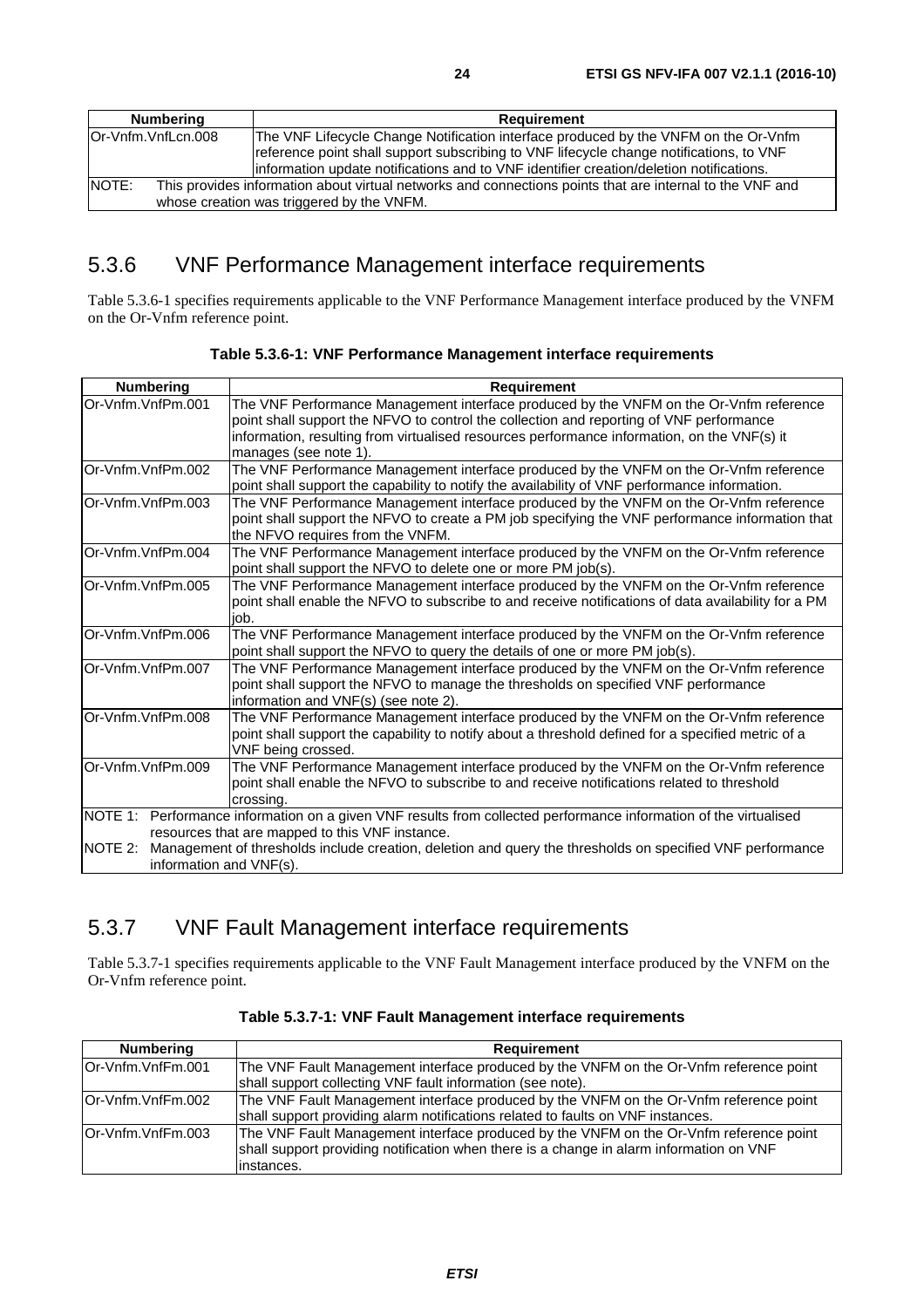<span id="page-24-0"></span>

| <b>Numbering</b>  | <b>Requirement</b>                                                                                              |
|-------------------|-----------------------------------------------------------------------------------------------------------------|
| Or-Vnfm.VnfFm.004 | The VNF Fault Management interface produced by the VNFM on the Or-Vnfm reference point                          |
|                   | shall support the sending of notification to the NFVO when an alarm on a VNF instance has                       |
|                   | been created.                                                                                                   |
| Or-Vnfm.VnfFm.005 | The VNF Fault Management interface produced by the VNFM on the Or-Vnfm reference point                          |
|                   | shall support the sending of notification to the NFVO when an alarm on a VNF instance has                       |
|                   | been cleared.                                                                                                   |
| Or-Vnfm.VnfFm.006 | The VNF Fault Management interface produced by the VNFM on the Or-Vnfm reference point                          |
|                   | shall allow unambiguous identification of the alarm on a VNF instance sent to the NFVO.                         |
| Or-Vnfm.VnfFm.007 | The VNF Fault Management interface produced by the VNFM on the Or-Vnfm reference point                          |
|                   | shall allow unambiguous identification of the VNF instance causing the alarm.                                   |
| Or-Vnfm.VnfFm.008 | The VNF Fault Management interface produced by the VNFM on the Or-Vnfm reference point                          |
|                   | shall allow unambiguous identification of the alarm cause.                                                      |
| Or-Vnfm.VnfFm.009 | The VNF Fault Management interface produced by the VNFM on the Or-Vnfm reference point                          |
|                   | shall support providing to the NFVO notifications about alarms on a VNF instance as a                           |
|                   | consequence of state changes in the virtualised resources used by the VNF.                                      |
| Or-Vnfm.VnfFm.010 | Notifications related to the alarms associated with state changes of virtualised resources of a                 |
|                   | VNF instance provided on the VNF Fault Management interface produced by the VNFM on the                         |
|                   | Or-Vnfm reference point shall contain information necessary to identify the VNF and the                         |
|                   | VNFC(s), the origin (VIM and virtualised resource(s)) of the virtualised resource change                        |
|                   | notification(s), the type of alarm, and information about the cause of the alarm.                               |
| NOTE:             | Fault information on a given VNF instance can include the information related to the alarm (e.g. alarm created, |
|                   | alarm cleared, etc.), alarm causes and identification of this VNF instance and fault information concerning the |
|                   | virtualised resources supporting the constituent VNF instance.                                                  |

# 5.3.8 VNF Configuration Management interface requirements

Table 5.3.8-1 specifies requirements applicable to the VNF Configuration Management interface produced by the VNFM on the Or-Vnfm reference point. Configuration parameters referred in this clause include those set at initial configuration and any other configurable parameter declared in the VNFD.

| Table 5.3.8-1: VNF Configuration Management interface requirements |  |  |  |  |
|--------------------------------------------------------------------|--|--|--|--|
|--------------------------------------------------------------------|--|--|--|--|

| Numbering          | Requirement                                                                                                                                                                                              |
|--------------------|----------------------------------------------------------------------------------------------------------------------------------------------------------------------------------------------------------|
| lOr-Vnfm.VnfCm.001 | The VNF Configuration Management interface produced by the VNFM on the Or-Vnfm<br>reference point shall support providing to the VNFM configuration parameters for a VNF<br>linstance.                   |
| lOr-Vnfm.VnfCm.002 | The VNF Configuration Management interface produced by the VNFM on the Or-Vnfm<br>reference point shall support providing notifications about changes to configuration parameters<br>lof a VNF instance. |

# 5.3.9 VNF Indicator interface requirements

Table 5.3.9-1 specifies requirements applicable to the VNF Indicator interface produced by the VNFM on the Or-Vnfm reference point.

| Table 5.3.9-1: VNF Indicator interface requirements |  |  |
|-----------------------------------------------------|--|--|
|-----------------------------------------------------|--|--|

| <b>Numbering</b>    | Requirement                                                                                                                                       |  |
|---------------------|---------------------------------------------------------------------------------------------------------------------------------------------------|--|
| lOr-Vnfm.Vnflnd.001 | The VNF Indicator interface produced by the VNFM on the Or-Vnfm reference point shall<br>support notifications related to indicator value change. |  |
| lOr-Vnfm.Vnflnd.002 | The VNF Indicator interface produced by the VNFM on the Or-Vnfm reference point shall<br>support retrieving indicator values.                     |  |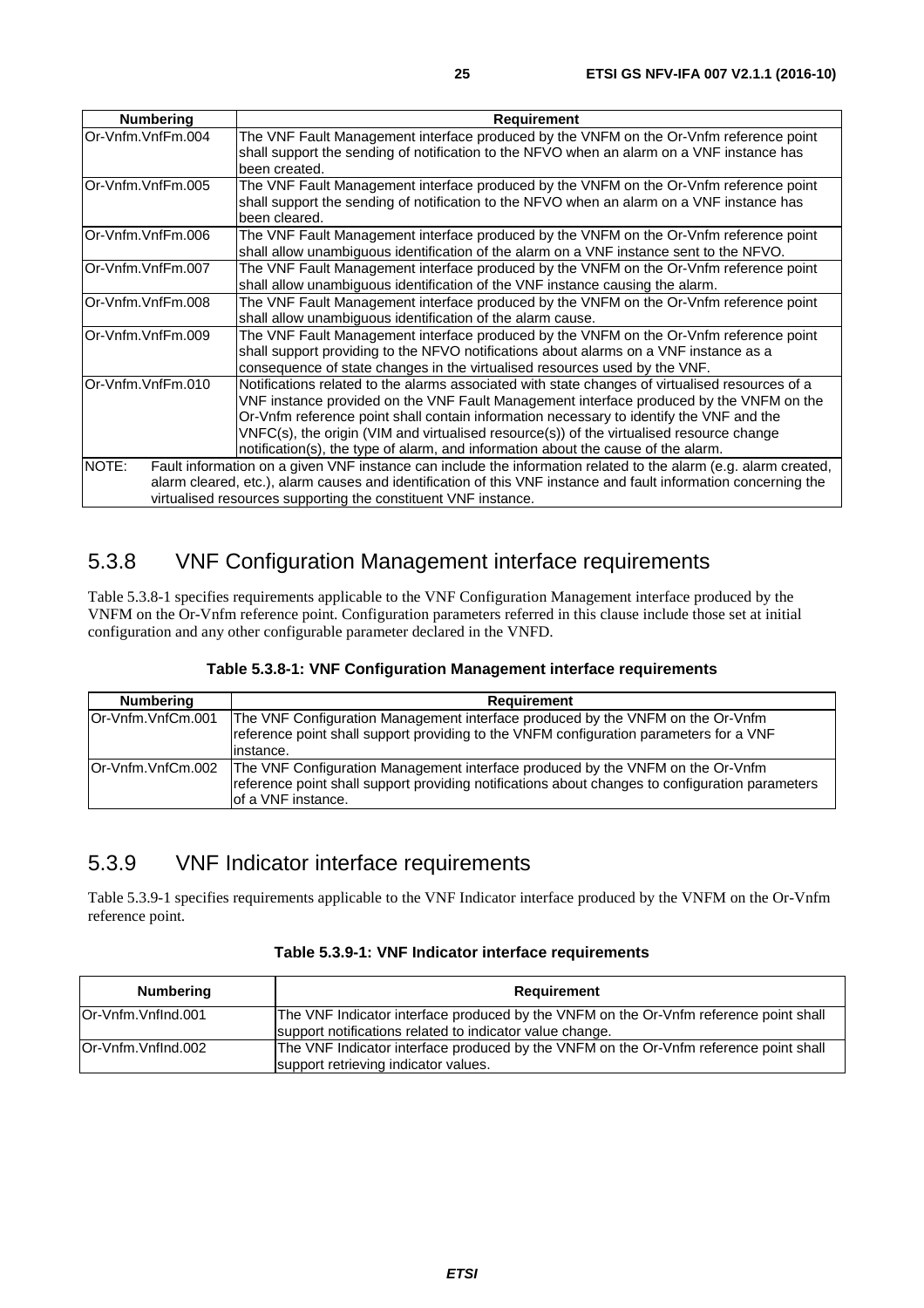# <span id="page-25-0"></span>6 NFVO exposed interfaces

# 6.1 Introduction

This clause defines the interfaces exposed by the NFVO towards the VNFM over the Or-Vnfm reference point.

NOTE: The fact that information elements and attributes are presented in tabular form does not preclude protocol designs in which these information elements and attributes are encoded in different parts of request and response messages. For example, in a RESTful interface, parts of them can be encoded in the URL, in the message header, in the message body or any combination thereof.

# 6.2 VNF Package Management interface

### 6.2.1 Description

This interface allows the VNFM to access VNF Package information.

The interface also includes subscribe and notify operations for new VNF Package on-boarded or for VNF Package changes.

### 6.2.2 Query On-boarded VNF Package Information operation

### 6.2.2.1 Description

When a VNF Package is on-boarded by the NFVO, the NFVO creates and stores information associated with this VNF Package. It maintains this information during the VNF Package's operational lifecycle. This operation will enable the VNFM to query the NFVO for information it has stored about one or more VNF Packages. Table 6.2.2.1-1 lists the information flow exchanged between the NFVO and the VNFM.

The operation allows querying specific components of the information stored in the NFVO about a VNF Package, for instance, retrieving the VNFD.

NOTE: The VNFD is an attribute of the OnboardedVnfPkgInfo.

#### **Table 6.2.2.1-1: Query On-boarded VNF Package Information operation**

| <b>Message</b>                   | Requirement | <b>Direction</b>         |
|----------------------------------|-------------|--------------------------|
| QueryOnboardedVnfPkgInfoRequest  | Mandatory   | $IVNFM \rightarrow NFVO$ |
| QueryOnboardedVnfPkgInfoResponse | Mandatory   | $INFVO \rightarrow VNFM$ |
|                                  |             |                          |

#### 6.2.2.2 Input parameters

The input parameters sent when invoking the operation shall follow the indications provided in table 6.2.2.2-1.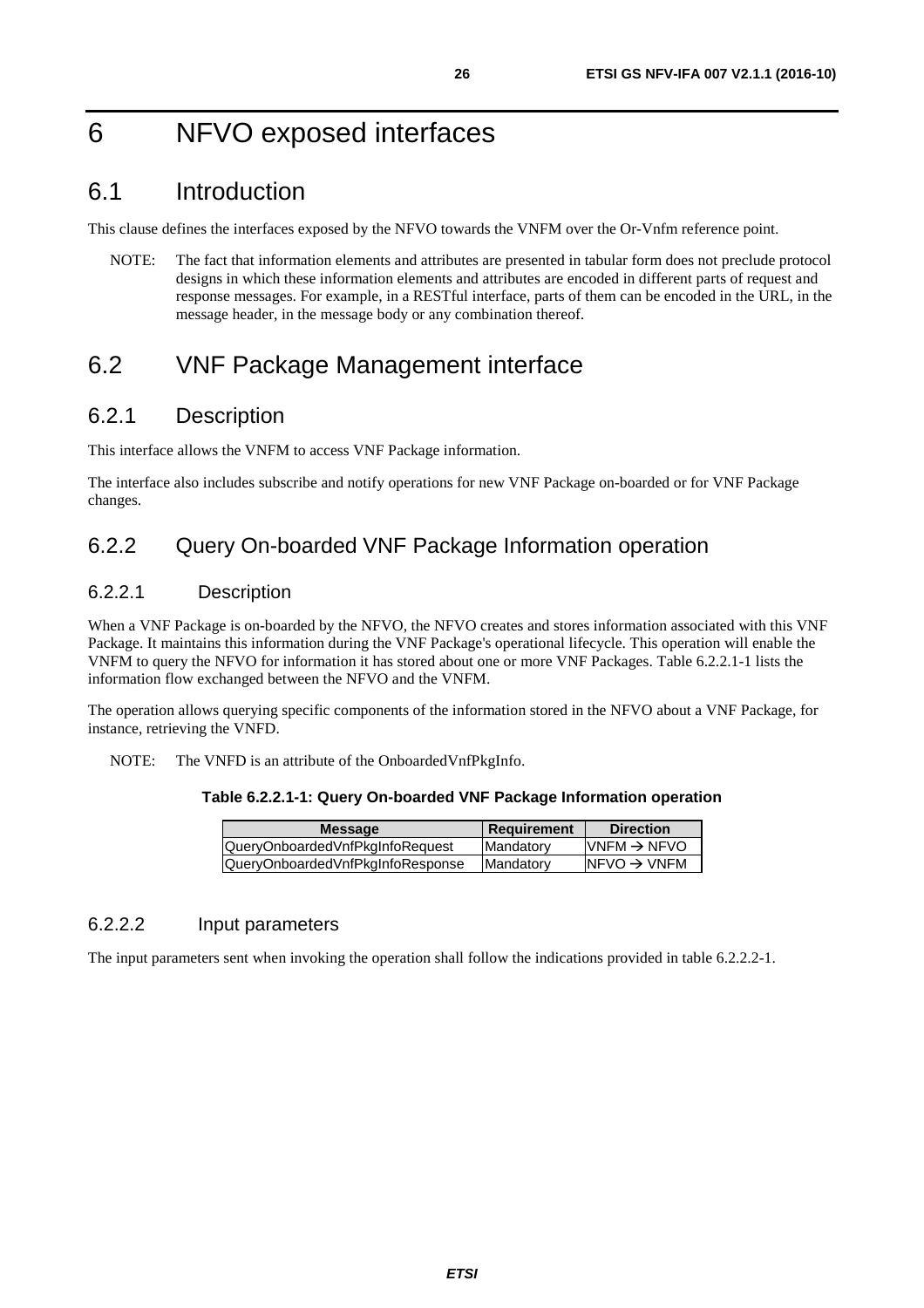<span id="page-26-0"></span>

| <b>Parameter</b>          | <b>Qualifier</b> | <b>Cardinality</b> | <b>Content</b> | <b>Description</b>                                                                                                                                                                                                                                    |
|---------------------------|------------------|--------------------|----------------|-------------------------------------------------------------------------------------------------------------------------------------------------------------------------------------------------------------------------------------------------------|
| filter                    | M                |                    | Filter         | Filter defining the VNF Packages on which the<br>query applies, based on attributes of the<br>OnboardedVnfPkgInfo.<br>It can also be used to specify one or more VNF<br>Packages to be queried by providing their vnfdld<br>or onboardedVnfPkgInfold. |
| <b>lattributeSelector</b> | ΙM               | 0.N                | String         | It provides a list of attribute names of<br>OnboardedVnfPkgInfo. If present, only these<br>attributes are returned for the<br>Onboarded VnfPkgInfo matching the filter. If<br>absent, the complete Onboarded VnfPkgInfo is<br>returned.               |

#### **Table 6.2.2.2-1: Query On-boarded VNF Package Information operation input parameters**

### 6.2.2.3 Output parameters

The output parameters returned by the operation shall follow the indications provided in table 6.2.2.3-1.

#### **Table 6.2.2.3-1: Query On-boarded VNF Package Information operation output parameters**

| <b>Parameter</b> | <b>Qualifier</b> | Cardinality | <b>Content</b>      | <b>Description</b>                                                                                                                                                                                                              |
|------------------|------------------|-------------|---------------------|---------------------------------------------------------------------------------------------------------------------------------------------------------------------------------------------------------------------------------|
| queryResult      | ΙM               | 0N          | OnboardedVnfPkgInfo | Details of the on-boarded VNF<br>Packages available to the VNFM<br>matching the input filter. If<br>attributeSelector is present, only the<br>attributes listed in attributeSelector<br>are returned for the selected entities. |

#### 6.2.2.4 Operation results

After successful operation, the NFVO has queried the internal VNF Package information objects. The result of the operation indicates if it has been successful or not with a standard success/error result. For a particular query, information about the VNF Package that the consumer has access to and that are matching the filter shall be returned.

### 6.2.3 Subscribe operation

#### 6.2.3.1 Description

This operation enables the VNFM to subscribe with a filter for the notifications related to new VNF Package onboarded or to changes of VNF Packages sent by the NFVO.

NOTE: Specification of filtering mechanism is left for the protocol design stage.

Table 6.2.3.1-1 lists the information flow exchanged between the NFVO and the VNFM.

#### **Table 6.2.3.1-1: Subscribe operation**

| <b>Message</b>    | <b>Requirement</b> | <b>Direction</b>        |
|-------------------|--------------------|-------------------------|
| SubscribeRequest  | Mandatory          | $VNFM \rightarrow NFVO$ |
| SubscribeResponse | lMandatorv         | $NFVO \rightarrow VNFM$ |
|                   |                    |                         |

#### 6.2.3.2 Input parameters

The input parameters sent when invoking the operation shall follow the indications provided in table 6.2.3.2-1.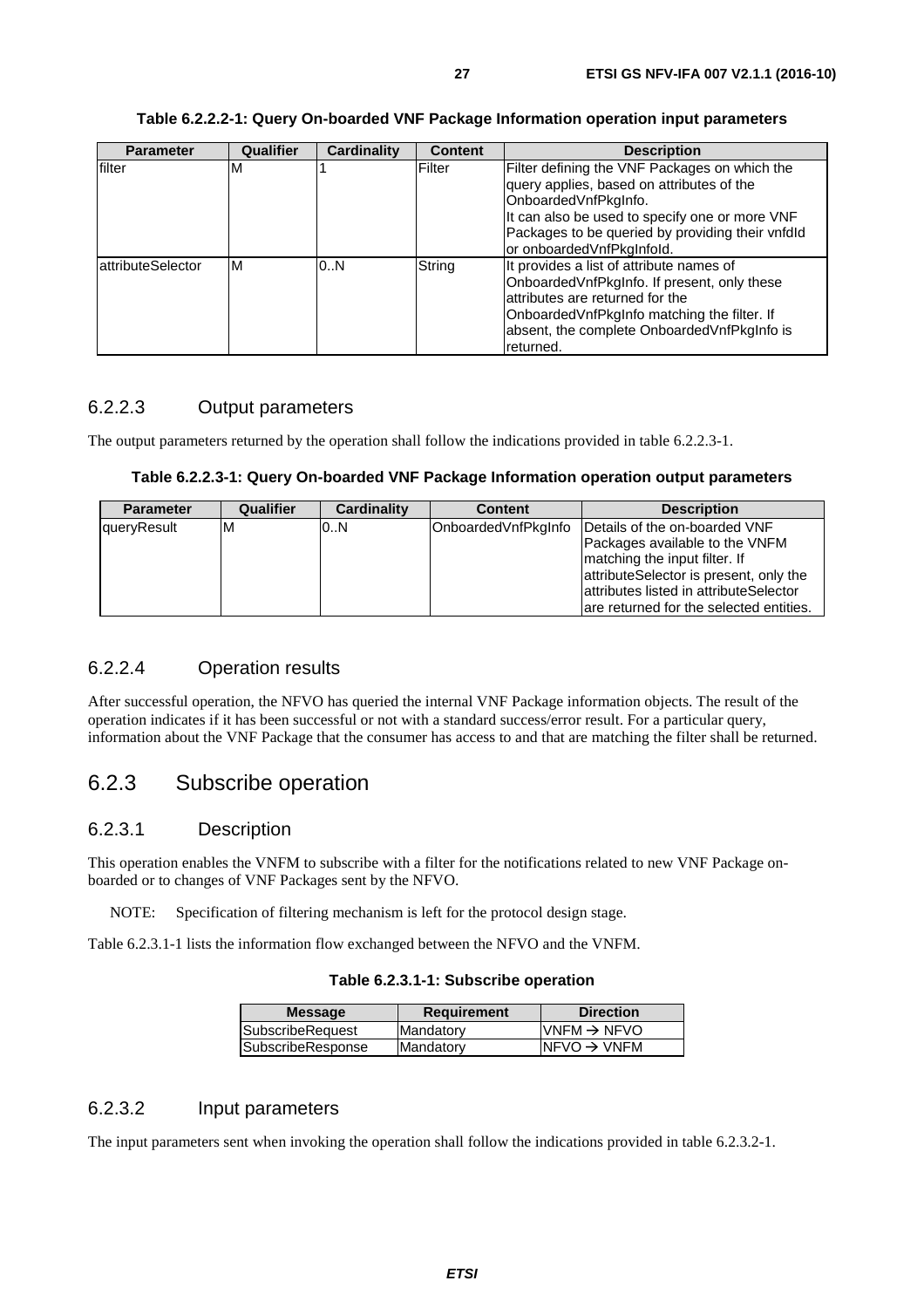<span id="page-27-0"></span>

| <b>Parameter</b> | Qualifier | Cardinality | <b>Content</b> | <b>Description</b>                                                                                                                                                                                                                                                                                                                                                     |
|------------------|-----------|-------------|----------------|------------------------------------------------------------------------------------------------------------------------------------------------------------------------------------------------------------------------------------------------------------------------------------------------------------------------------------------------------------------------|
| filter           | M         |             | Filter         | Input filter for subscribing new VNF Package<br>on-boarded notification or for selecting the VNF<br>Package(s) and the related change notifications<br>to subscribe to. This filter can indicate for<br>subscribing new VNF Package on-boarded, or<br>can contain information about specific types of<br>changes to subscribe to, or attributes of the<br>VNF Package. |

#### **Table 6.2.3.2-1: Subscribe operation input parameters**

### 6.2.3.3 Output parameters

The output parameters returned by the operation shall follow the indications provided in table 6.2.3.3-1.

#### **Table 6.2.3.3-1: Subscribe operation output parameters**

| <b>Parameter</b>                  | <b>Hifior</b> | <b>Cardinality</b> | . .<br>`^ninni                | scription                                                                  |
|-----------------------------------|---------------|--------------------|-------------------------------|----------------------------------------------------------------------------|
| <b>Subscrip</b><br>.<br>טנוטווע " | ιM            |                    | $\cdot$<br><b>I</b> dentifier | $\cdots$<br>realized.<br><b>Ildentifier</b><br>the<br>` subscription<br>OI |

### 6.2.3.4 Operation results

After successful subscription, the VNFM is registered to receive notifications related to changes of VNF Packages sent by the NFVO. The result of the operation shall indicate if the subscription has been successful or not with a standard success/error result. For a particular subscription, only notifications matching the filter will be delivered to the VNFM.

### 6.2.4 Notify operation

#### 6.2.4.1 Description

This operation distributes notifications to subscribers. It is a one-way operation issued by the NFVO that cannot be invoked as an operation by the consumer (VNFM).

In order to receive notifications, the VNFM shall have a subscription.

Table 6.2.4.1-1 lists the information flow exchanged between the NFVO and the VNFM.

**Table 6.2.4.1-1: Notify operation** 

| <b>Message</b> | <b>Requirement</b> | <b>Direction</b>        |
|----------------|--------------------|-------------------------|
| <b>Notify</b>  | Mandatory          | $NFVO \rightarrow VNFM$ |
|                |                    |                         |

The following notifications can be notified/sent by this operation:

- VnfPackageOnBoardingNotification (see clause 8.2.4).
- VnfPackageChangeNotification (see clause 8.2.5).

### 6.2.5 Fetch VNF Package operation

#### 6.2.5.1 Description

This operation enables the VNFM to fetch a whole VNF Package, identified by the VNFD identifier that has been assigned by the VNF provider.

Table 6.2.5.1-1 lists the information flow exchanged between the NFVO and the VNFM.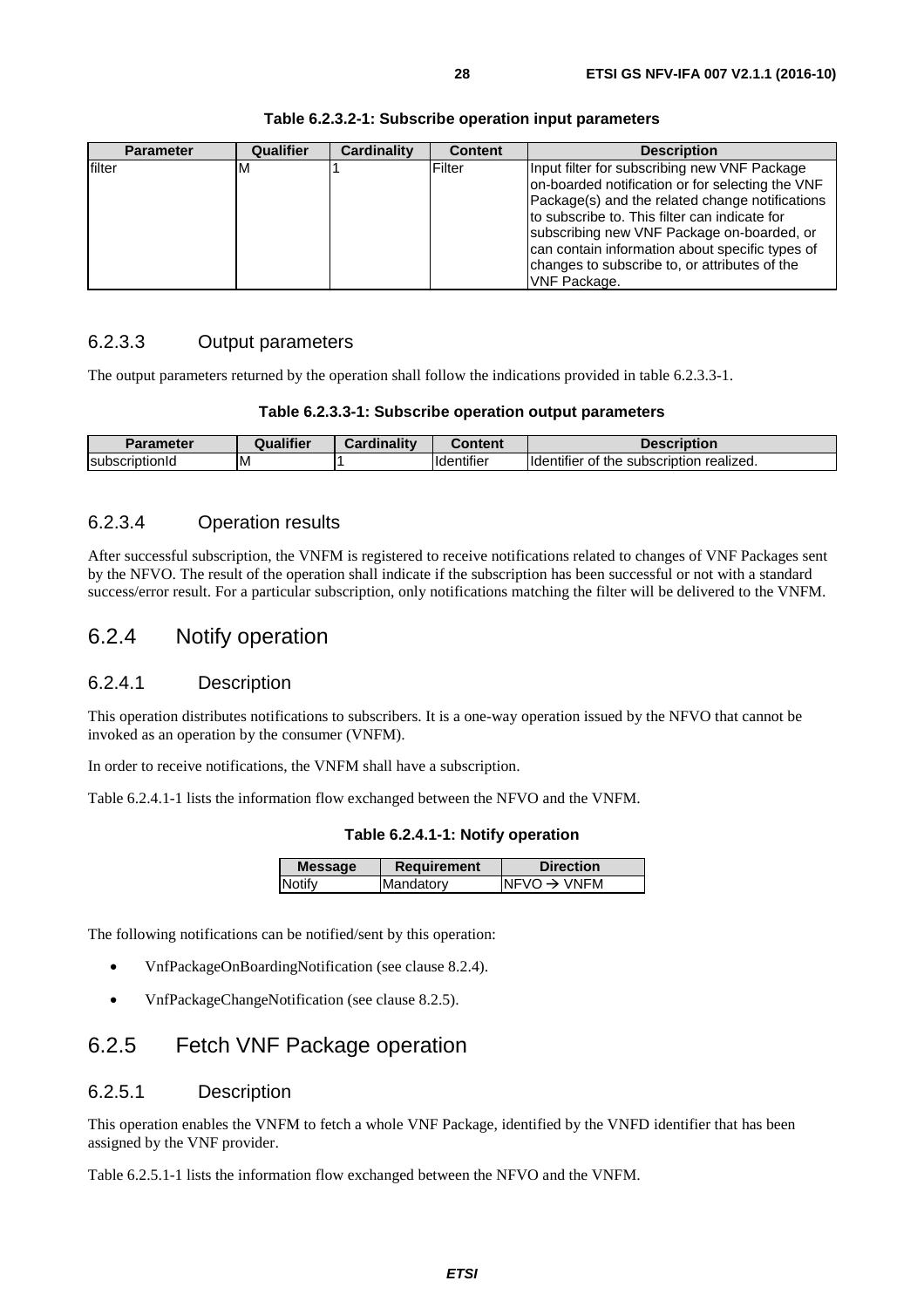| <b>Message</b>          | <b>Requirement</b> | <b>Direction</b>         |
|-------------------------|--------------------|--------------------------|
| FetchVnfPackageRequest  | Mandatory          | $IVNFM \rightarrow NFVO$ |
| FetchVnfPackageResponse | Mandatory          | $NFVO \rightarrow VNFM$  |

#### **Table 6.2.5.1-1: Fetch VNF Package operation**

#### <span id="page-28-0"></span>6.2.5.2 Input parameters

The input parameters sent when invoking the operation shall follow the indications provided in table 6.2.5.2-1.

#### **Table 6.2.5.2-1: Fetch VNF Package operation input parameters**

| <b>Parameter</b> | Qualifier | <b>Cardinality</b> | <b>Content</b>                                                    | <b>Description</b>                                                                                  |
|------------------|-----------|--------------------|-------------------------------------------------------------------|-----------------------------------------------------------------------------------------------------|
| vnfdld           | ΙM        |                    | <b>Identifier</b>                                                 | Identifier of the VNF Package to fetch.                                                             |
|                  |           |                    |                                                                   | ISee note.                                                                                          |
| NOTE:            |           |                    |                                                                   | This identifier, which is managed by the VNF provider, identifies the VNF Package and the VNFD in a |
|                  |           |                    | globally unique way. See ETSI GS NFV-IFA 011 [3], clause 7.1.2.2. |                                                                                                     |

### 6.2.5.3 Output parameters

The output parameters returned by the operation shall follow the indications provided in table 6.2.5.3-1.

#### **Table 6.2.5.3-1: Fetch VNF Package operation output parameters**

| Parameter  | <b>Qualifier</b> | Cardinality | Content | <b>Description</b>                 |
|------------|------------------|-------------|---------|------------------------------------|
| vnfPackage | ΙM               | 10          | Binary  | <b>VNF</b><br>-<br>The<br>Package. |

### 6.2.5.4 Operation results

After successful operation, the NFVO has provided to the VNFM a copy of the requested VNF Package.

### 6.2.6 Fetch On-boarded VNF Package operation

#### 6.2.6.1 Description

This operation enables the VNFM to fetch a whole on-boarded VNF Package. The package is addressed using an identifier of information held by the NFVO about the specific on-boarded VNF Package. This identifier is contained within the VnfPackageOnBoardingNotification.

Table 6.2.6.1-1 lists the information flow exchanged between the NFVO and the VNFM.

#### **Table 6.2.6.1-1: Fetch On-boarded VNF Package operation**

| <b>Message</b>                   | <b>Requirement</b> | <b>Direction</b>                          |
|----------------------------------|--------------------|-------------------------------------------|
| FetchOnboardedVnfPackageRequest  | Mandatory          | $\textsf{IVNFM}\rightarrow \textsf{NFVO}$ |
| FetchOnboardedVnfPackageResponse | <b>IMandatory</b>  | $INFVO \rightarrow VNFM$                  |
|                                  |                    |                                           |

### 6.2.6.2 Input parameters

The input parameters sent when invoking the operation shall follow the indications provided in table 6.2.6.2-1.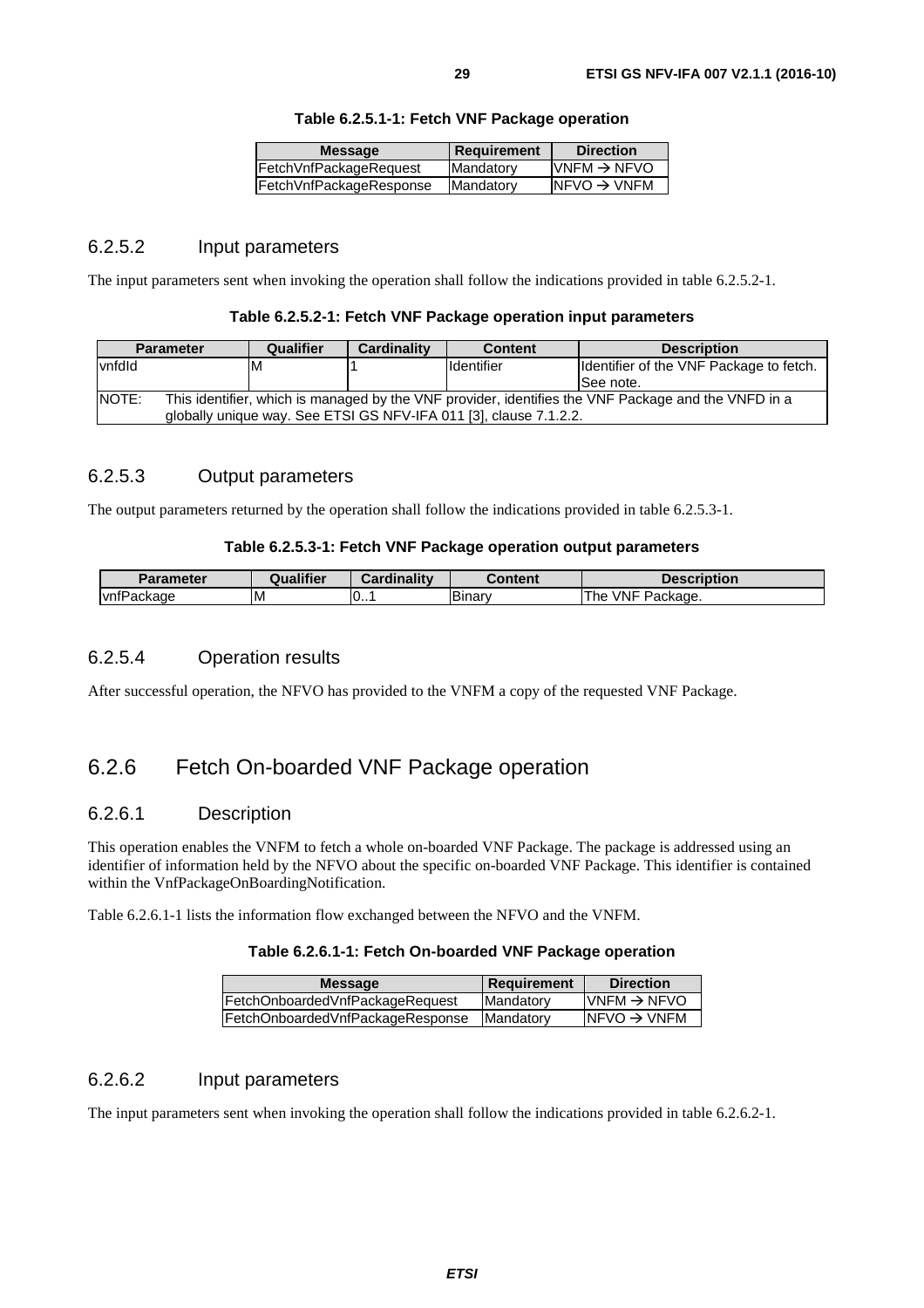<span id="page-29-0"></span>

| <b>Parameter</b>      | Qualifier | <b>Cardinality</b> | <b>Content</b>    | <b>Description</b>                                                                                                            |
|-----------------------|-----------|--------------------|-------------------|-------------------------------------------------------------------------------------------------------------------------------|
| onboardedVnfPkgInfold | ΙM        |                    | <b>Identifier</b> | Ildentifier of information held by the NFVO<br>about the specific on-boarded VNF<br>Package. This identifier was allocated by |
|                       |           |                    |                   | the NFVO.                                                                                                                     |

#### **Table 6.2.6.2-1: Fetch On-boarded VNF Package operation input parameters**

### 6.2.6.3 Output parameters

The output parameters returned by the operation shall follow the indications provided in table 6.2.6.3-1.

#### **Table 6.2.6.3-1: Fetch On-boarded VNF Package operation output parameters**

| Parameter  | Qualifier | Cardinality | ີontent             | <b>Description</b>            |
|------------|-----------|-------------|---------------------|-------------------------------|
| vnfPackage | ΙM        |             | -<br><b>Binar</b> v | <b>VNF</b><br>Package.<br>The |

#### 6.2.6.4 Operation results

After successful operation, the NFVO has provided to the VNFM a copy of the requested VNF Package.

### 6.2.7 Fetch On-boarded VNF Package Artifacts operation

#### 6.2.7.1 Description

This operation enables the VNFM to fetch selected artifacts (see VnfPackageArtifact in clause 8.2.9) contained in an on-boarded VNF Package. Artifacts are addressed using access information that can be obtained using the QueryOnboardedVnfPkgInfo operation.

NOTE: The VNFD is an attribute of the OnboardedVnfPkgInfo and it is retrieved, if queried individually, with the QueryVnfPackage operation. Fetching the whole VNF Package will also return the VNFD, which is also part of the VNF Package.

Table 6.2.7.1-1 lists the information flow exchanged between the NFVO and the VNFM.

#### **Table 6.2.7.1-1: Fetch On-boarded VNF Package Artifacts operation**

| <b>Message</b>                            | <b>Requirement</b> | <b>Direction</b>         |
|-------------------------------------------|--------------------|--------------------------|
| FetchOnboardedVnfPackageArtifactsRequest  | <b>Mandatory</b>   | $IVNFM \rightarrow NFVO$ |
| FetchOnboardedVnfPackageArtifactsResponse | <b>Mandatory</b>   | INFVO $\rightarrow$ VNFM |
|                                           |                    |                          |

### 6.2.7.2 Input parameters

The input parameters sent when invoking the operation shall follow the indications provided in table 6.2.7.2-1.

#### **Table 6.2.7.2-1: Fetch On-boarded VNF Package Artifacts operation input parameters**

| <b>Parameter</b>           | Qualifier | <b>Cardinality</b> | <b>Content</b>     | <b>Description</b>                                                                                                                        |
|----------------------------|-----------|--------------------|--------------------|-------------------------------------------------------------------------------------------------------------------------------------------|
| onboardedVnfPkgInfold      | ΙM        |                    | <b>I</b> dentifier | Identifier of information held by the NFVO<br>about the specific on-boarded VNF<br>Package. This identifier was allocated by<br>the NFVO. |
| lartifactAccessInformation | M         | 1N                 | Not specified      | List of selectors to address individual<br>package artifacts.                                                                             |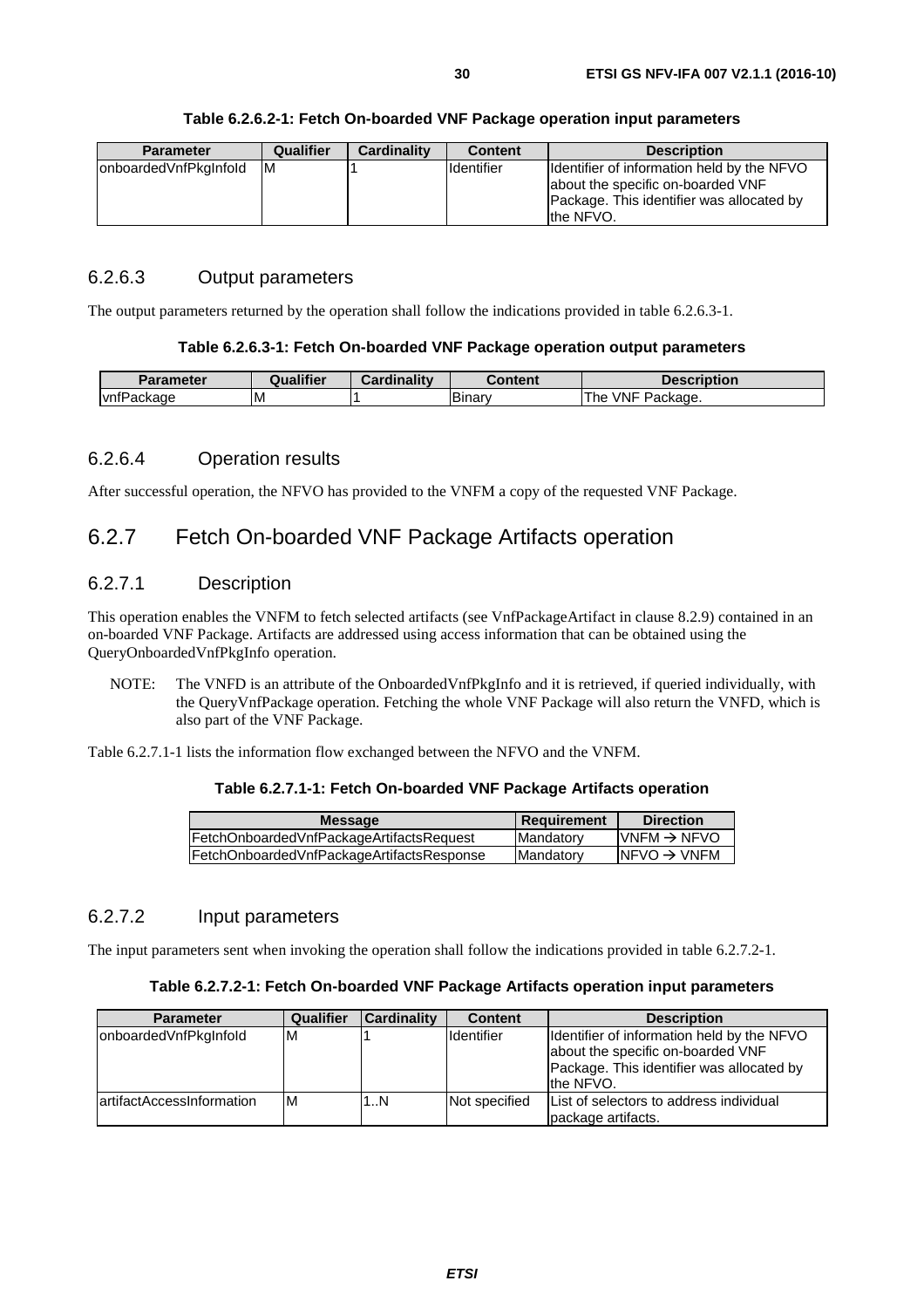#### <span id="page-30-0"></span>6.2.7.3 Output parameters

The output parameters returned by the operation shall follow the indications provided in table 6.2.7.3-1.

#### **Table 6.2.7.3-1: Fetch On-boarded VNF Package Artifacts operation output parameters**

| <b>Parameter</b>          | Qualifier | <b>Cardinality</b> | <b>Content</b> | <b>Description</b>                                   |
|---------------------------|-----------|--------------------|----------------|------------------------------------------------------|
| <b>vnfPackageArtifact</b> | ΙM        | L.N                |                | VnfPackageArtifact   A list of VNF Package artifacts |
|                           |           |                    |                | $(e.q.$ files).                                      |

### 6.2.7.4 Operation results

After successful operation, the NFVO has provided to the VNFM copies of the requested artifacts contained in the on-boarded VNF Package.

# 6.3 VNF Lifecycle Operation Granting interface

### 6.3.1 Description

This interface defines one operation that allows the NFVO to grant lifecycle operations.

### 6.3.2 Grant VNF Lifecycle Operation operation

#### 6.3.2.1 Description

This operation allows the VNFM to request a grant for authorization of a VNF lifecycle operation. This interface supports multiple use cases, such as:

- The NFVO can approve or reject a request based on policies (e.g. dependencies between VNFs) and available capacity.
- When applicable, the NFVO can reserve resources based on the VNFM's virtualised resources request.
- The NFVO can provide to the VNFM information about the VIM where cloud resources are allocated. This can include additional information such as the resource zone.

When requesting resource creation or modification, the VNFM references the resource definitions that are available to the NFVO in the VNFD. When resources are to be released or modified, the VNFM provides references to the existing resources in the request.

Per each VNFM, one of the following operator policies can be selected as a configuration to determine how the NFVO and the VNFM handle resource reservations in a grant request:

- 1) Policy GRANT\_RESERVE\_MULTI: The NFVO guarantees the availability of the VIM resources to be allocated. The NFVO provides to the VNFM multiple reservation identifiers, one per granted resource requirement. Each such identifier identifies the reservation which is applicable to the resource requirements and which the VNFM shall use in the subsequent resource management operation.
- 2) Policy GRANT\_RESERVE\_SINGLE: The NFVO guarantees the availability of the VIM resources to be allocated. The NFVO provides to the VNFM a single reservation identifier per resource type (i.e. compute, network and storage). This identifier identifies the reservation which is applicable to all granted resource requirements of that type for the granted lifecycle operation.
- 3) Policy GRANT\_APPROVE: The NFVO approves the VIM resources to be allocated by the VNFM. In general, resource availability is not guaranteed. No explicit reservation identifier is returned to the VNFM. Optionally, to guarantee resource availability, the NFVO may do a reservation and use implicit reservation identification towards the VNFM, i.e. associate the reservation to the VIM access information.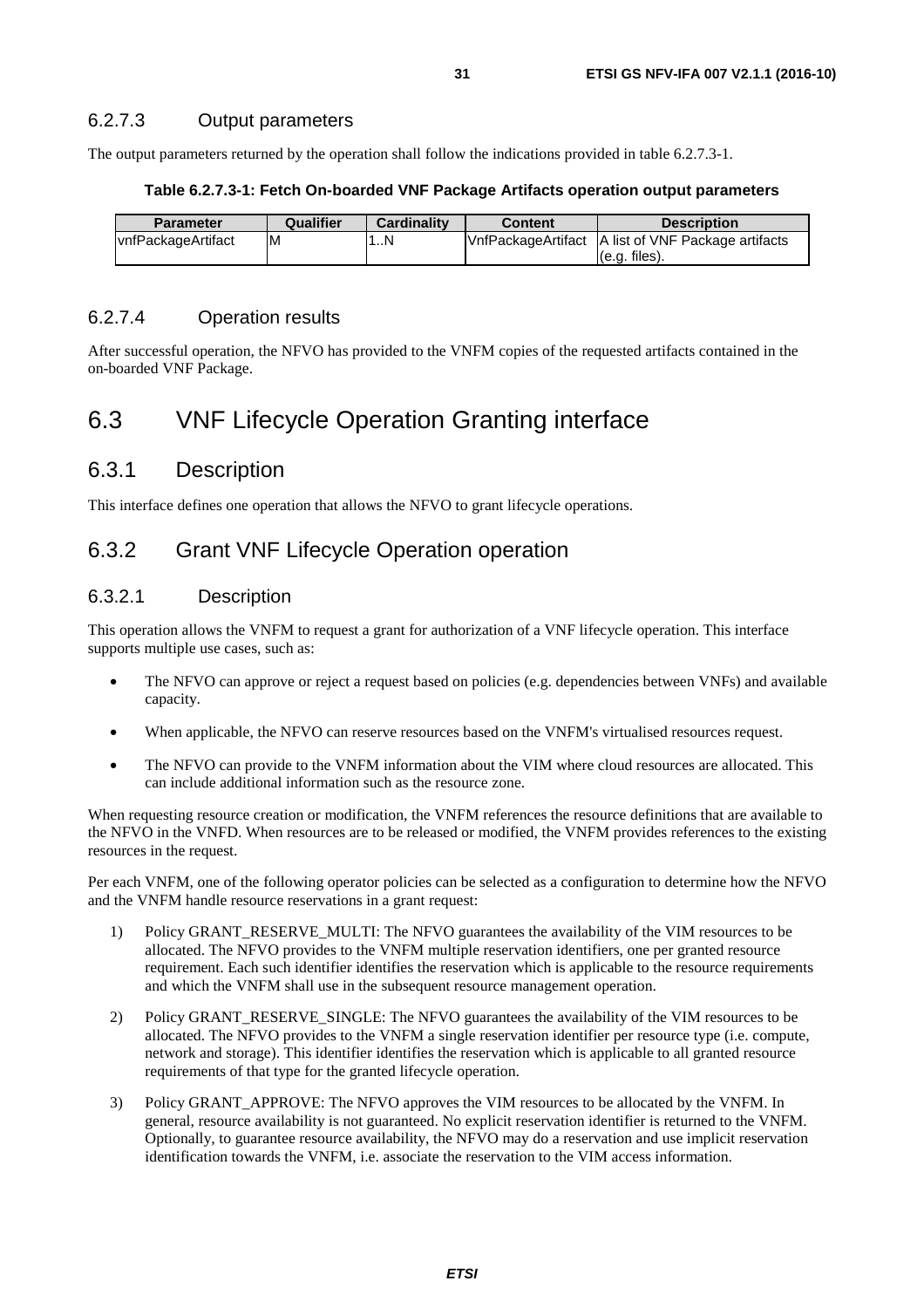<span id="page-31-0"></span>These policies are used to configure the behaviour of both the NFVO and the VNFM identically, also considering the resource reservation capabilities of the VIM.

- resource definitions refer to: either a resource template in the VNFD (VnfVirtualLinkDesc, VirtualComputeDesc, VirtualStorageDesc plus Vdu, if applicable) for the creation of new resources; or
- to information about an existing resource.

In the GrantVnfLifecycleOperation response, the NFVO can return information that allows to distribute the resources of a VNF over multiple resource zones. This decision is guided by affinity/anti-affinity rules in the VNFD as well as by placement constraints passed in the GrantVnfLifecycleOperation request. The NFVO can also return information that allows to manage the resources of a VNF using multiple VIMs, guided by VIM selection constraints passed in the GrantVnfLifecycleOperation request.

NOTE: In the present document, as part of that mechanism, attributes are defined for signalling the decision to use multiple VIMs per VNF. However, to actually support VNFs that include resources managed by multiple VIMs, additionally a mechanism is needed to manage the VNF-internal Virtual Link (VL) requirements across multiple VIMs. Such functionality is not specified; neither in the present document, nor in other documents referenced by the present document. Also, the current mechanism of signalling external and externally-managed VLs in the lifecycle management operations assumes single-VIM VNFs, and does not fulfil the requirements of multi-VIM scenarios.

Table 6.3.2.1-1 lists the information flow exchanged between the NFVO and the VNFM.

#### **Table 6.3.2.1-1: Grant VNF Lifecycle Operation operation**

| <b>Message</b>                     | <b>Requirement</b> | <b>Direction</b>         |
|------------------------------------|--------------------|--------------------------|
| GrantVnfLifecycleOperationRequest  | <b>IMandatory</b>  | $IVNFM \rightarrow NFVO$ |
| GrantVnfLifecycleOperationResponse | <b>IMandatory</b>  | INFVO $\rightarrow$ VNFM |
|                                    |                    |                          |

#### 6.3.2.2 Input parameters

The input parameters sent when invoking the operation shall follow the indications provided in table 6.3.2.2-1.

| <b>Parameter</b> | Qualifier | <b>Cardinality</b> | <b>Content</b>      | <b>Description</b>                                                                                                                                                                                                                    |
|------------------|-----------|--------------------|---------------------|---------------------------------------------------------------------------------------------------------------------------------------------------------------------------------------------------------------------------------------|
| vnfInstanceId    | ΙM        |                    | <b>I</b> Identifier | Ildentifier of the VNF instance which<br>this grant request is related to. Shall<br>also be provided for VNFs that not yet<br>exist but are planned to exist in the<br>future, i.e. if the grant is requested for<br>IlnstantiateVNF. |
| vnfdld           | м         |                    | Identifier          | Identifier of the VNFD that defines the                                                                                                                                                                                               |

**Table 6.3.2.2-1: Grant VNF Lifecycle Operation operation input parameters** 

|                                |    |     |            | future, i.e. if the grant is requested for<br>Instantiate VNF.                                                                                                                                                                      |
|--------------------------------|----|-----|------------|-------------------------------------------------------------------------------------------------------------------------------------------------------------------------------------------------------------------------------------|
| vnfdld                         | M  |     | Identifier | Identifier of the VNFD that defines the<br>VNF for which the LCM operation is to<br>be granted.                                                                                                                                     |
| flavourld                      | M  | 0.1 | Identifier | Identifier of the VNF deployment<br>flavour (DF) of the VNFD that defines<br>the VNF for which the LCM operation<br>is to be granted.<br>Shall be provided when instantiating<br>the VNF or changing the DF of the<br>VNF instance. |
| lifecycleOperation             | M  |     | Enum       | The lifecycle management operation<br>for which granting is requested.<br>Permitted values are: InstantiateVnf,<br>ScaleVnf, ScaleVnfToLevel,<br>ChangeVnfFlavour, TerminateVnf,<br>HealVnf, OperateVnf.<br>See note 1.             |
| lifecycleOperationOccurrenceId | ΙM |     | Identifier | The identifier of the VNF lifecycle<br>operation occurrence associated to the<br>GrantVnfLifecycleOperationRequest.                                                                                                                 |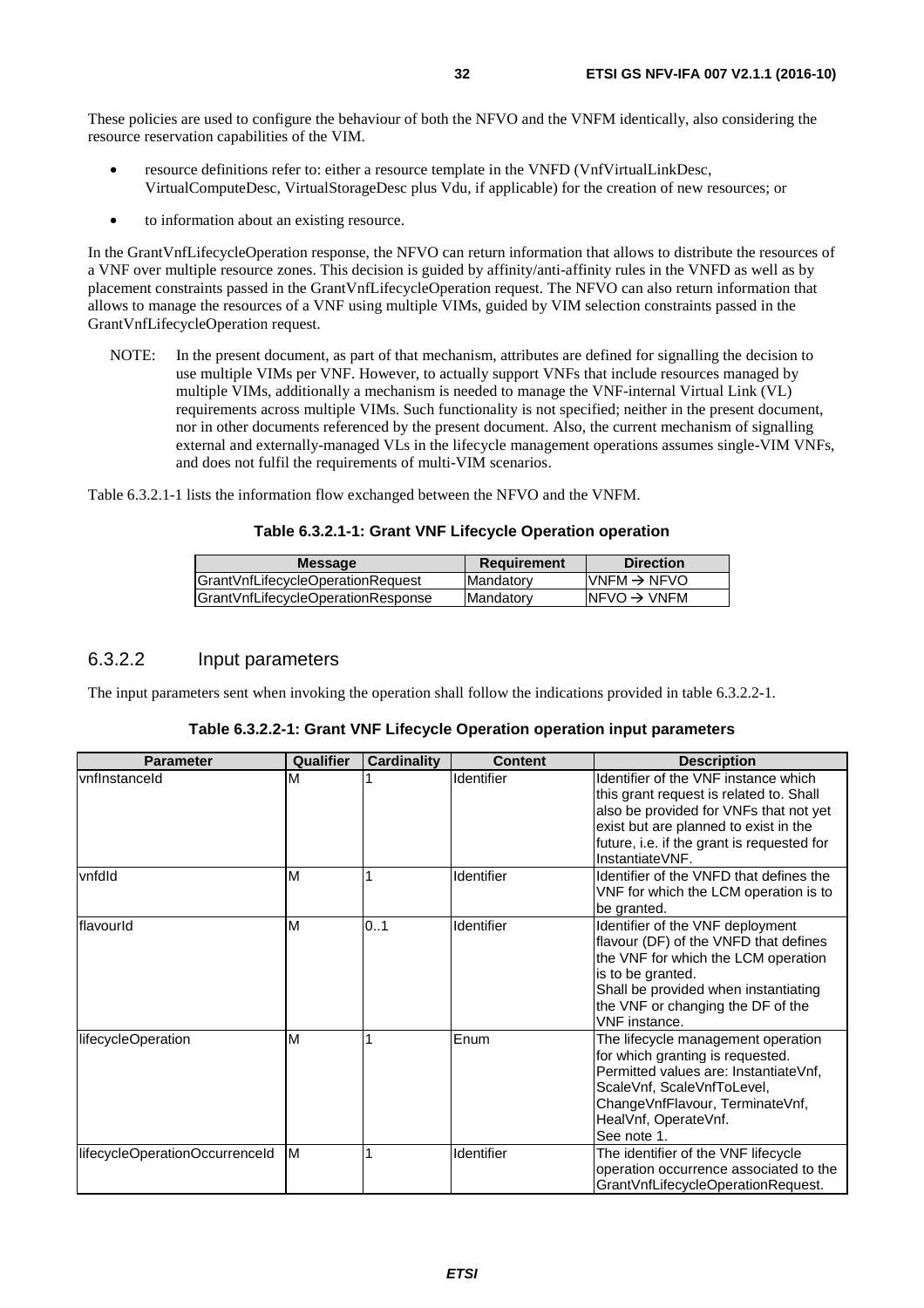| <b>Parameter</b>                         | Qualifier | <b>Cardinality</b> | <b>Content</b>             | <b>Description</b>                                                                                                                                                                                                                                                                                                                                                                                 |
|------------------------------------------|-----------|--------------------|----------------------------|----------------------------------------------------------------------------------------------------------------------------------------------------------------------------------------------------------------------------------------------------------------------------------------------------------------------------------------------------------------------------------------------------|
| instantiationLevelId                     | м         | 0.1                | Identifier                 | If the granting request is requested for<br>InstantiateVNF, the identifier of the<br>instantiation level may be provided as<br>an alternative way to define the<br>resources to be added. This attribute<br>can only be used for Instantiate VNF<br>requests.<br>See note 2.                                                                                                                       |
| addResource                              | М         | 0N                 | <b>ResourceDefinition</b>  | List of resource definitions in the VNFD<br>that will be added by the LCM<br>operation which is related to this grant<br>request, with one entry per resource.<br>See note 2.                                                                                                                                                                                                                      |
| tempResource                             | М         | 0N                 | <b>ResourceDefinition</b>  | List of resource definitions in the VNFD<br>that will be temporarily instantiated<br>during the runtime of the LCM<br>operation which is related to this grant<br>request, with one entry per resource<br>(see note 3).                                                                                                                                                                            |
| removeResource                           | М         | 0N                 | <b>ResourceDefinition</b>  | List of resource definitions that will be<br>removed by the LCM operation which<br>is related to this grant request, with<br>one entry per resource.                                                                                                                                                                                                                                               |
| updateResource                           | М         | 0N                 | <b>ResourceDefinition</b>  | List of resource definitions that will be<br>modified by the LCM operation which<br>is related to this grant request, with<br>one entry per resource.                                                                                                                                                                                                                                              |
| placementConstraint                      | М         | 0N                 | <b>PlacementConstraint</b> | Placement constraints that the VNFM<br>may send to the NFVO in order to<br>influence the resource placement<br>decision. If sent, the NFVO shall take<br>the constraints into consideration when<br>making resource placement decisions,<br>and shall reject the grant if they cannot<br>be honoured (see note 4 and note 5).                                                                      |
| vimConstraint                            | СM        | 0N                 | VimConstraint              | Used by the VNFM to require specify<br>that multiple resources shall be are<br>managed by the same VIM. If sent, the<br>NFVO shall take the constraints into<br>consideration when making VIM<br>selection decisions, and shall reject the<br>grant if they cannot be honoured.<br>This parameter shall be supported if<br><b>VNF-related Resource Management in</b><br>direct mode is applicable. |
| additionalParam<br>$I \cap T \Gamma$ $I$ | М         | 0N                 | <b>KeyValuePair</b>        | Additional parameters passed by the<br>VNFM, specific to the VNF and the<br>LCM operation.<br>دمكم المعارف كالممار المعرم كعارف                                                                                                                                                                                                                                                                    |

NOTE 1: The VNF LCM operations CreateVnfIdentifier, DeleteVnfIdentifier, QueryVnf and ModifyVnfInformation can be executed by the VNFM without requesting granting.

NOTE 2: If the granting request is for InstantiateVNF, either instantiationLevel or addResource shall be present.

NOTE 3: The NFVO will assume that the VNFM will be responsible to both allocate and release the temporary resource during the runtime of the LCM operation. This means, the resource can be allocated and consumed after the "start" notification for the LCM operation is sent by the VNFM, and the resource will be released before the "result" notification of the VNF LCM operation is sent by the VNFM.

NOTE 4: The affinity/anti-affinity rules defined in the VNFD using the AffinityOrAntiAffinityGroup and the LocalAffinityOrAntiAffinityRule information elements (see ETSI GS NFV-IFA 011 [\[3](#page-13-0)]), and the placement constraints in the GrantVnfLifecycleOperation as defined in this clause should be conflict-free. In case of conflicts, the placement constraints in the GrantVnfLifecycleOperation shall take precedence.

NOTE 5: Passing constraints allows the VNFM or the lifecycle management scripts to influence resource placement decisions by the NFVO to ensure VNF properties such as performance or fault tolerance.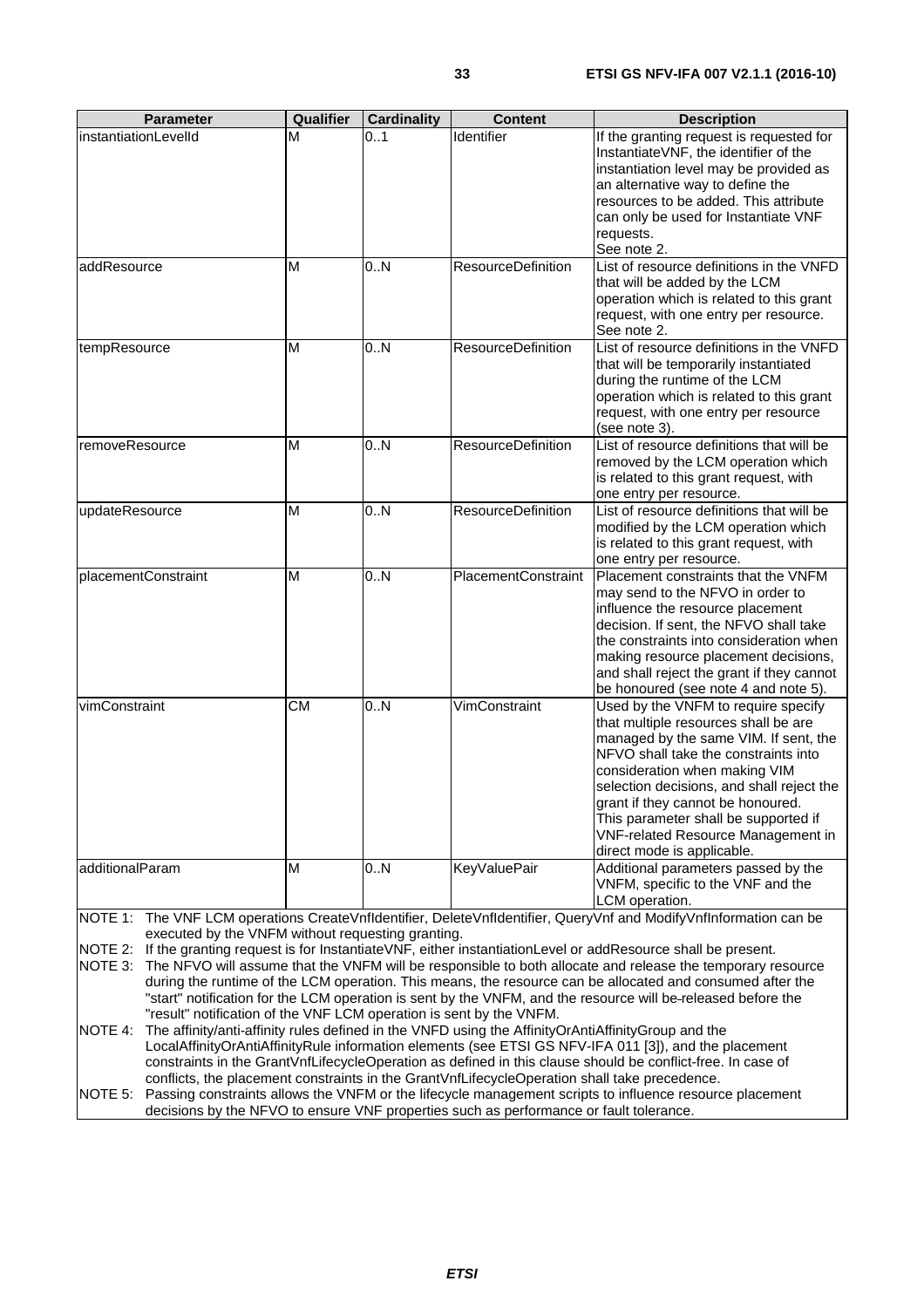### <span id="page-33-0"></span>6.3.2.3 Output parameters

The output parameters returned by the operation shall follow the indications provided in table 6.3.2.3-1.

| <b>Parameter</b>     | Qualifier       | <b>Cardinality</b> | <b>Content</b>            | <b>Description</b>                                                            |
|----------------------|-----------------|--------------------|---------------------------|-------------------------------------------------------------------------------|
| vim                  | $C\overline{M}$ | 0N                 | VimInfo                   | Provides information regarding VIM                                            |
|                      |                 |                    |                           | instances where the resources are                                             |
|                      |                 |                    |                           | approved to be allocated by the                                               |
|                      |                 |                    |                           | VNFM, and provides parameters to                                              |
|                      |                 |                    |                           | access these VIM instances. Absent                                            |
|                      |                 |                    |                           | in case of rejection or if the VIM                                            |
|                      |                 |                    |                           | information was configured to the                                             |
|                      |                 |                    |                           | VNFM in another way, present<br>otherwise.                                    |
|                      |                 |                    |                           |                                                                               |
|                      |                 |                    |                           | This parameter shall be supported<br>when VNF-related Resource                |
|                      |                 |                    |                           | Management in direct mode is                                                  |
|                      |                 |                    |                           | applicable (see note 1).                                                      |
|                      | М               | 0N                 | ZoneInfo                  | Identifies resource zones where the                                           |
| zone                 |                 |                    |                           | resources are approved to be                                                  |
|                      |                 |                    |                           | allocated by the VNFM. Absent in                                              |
|                      |                 |                    |                           | case of rejection, present otherwise.                                         |
| zoneGroup            | M               | 0.N                | ZoneGroupInfo             | Information about groups of resource                                          |
|                      |                 |                    |                           | zones that are related and that the                                           |
|                      |                 |                    |                           | NFVO has chosen to fulfil a                                                   |
|                      |                 |                    |                           | zoneGroup constraint in the                                                   |
|                      |                 |                    |                           | GrantVnfLifecycleOperation request.                                           |
|                      |                 |                    |                           | This information confirms that the                                            |
|                      |                 |                    |                           | NFVO has honoured the zoneGroup                                               |
|                      |                 |                    |                           | constraint.                                                                   |
| computeReservationId | ΙM              | 0.1                | Identifier                | Information that identifies a                                                 |
|                      |                 |                    |                           | reservation applicable to the                                                 |
|                      |                 |                    |                           | compute resource requirements of                                              |
|                      |                 |                    |                           | the corresponding grant request (see                                          |
|                      |                 |                    |                           | note 2).                                                                      |
| networkReservationId | M               | 01                 | Identifier                | Information that identifies a                                                 |
|                      |                 |                    |                           | reservation applicable to the network                                         |
|                      |                 |                    |                           | resource requirements of the                                                  |
|                      |                 |                    |                           | corresponding grant request (see                                              |
|                      |                 |                    |                           | note 2).                                                                      |
| storageReservationId | M               | 0.1                | Identifier                | Information that identifies a                                                 |
|                      |                 |                    |                           | reservation applicable to the storage                                         |
|                      |                 |                    |                           | resource requirements of the                                                  |
|                      |                 |                    |                           | corresponding grant request (see                                              |
|                      |                 |                    |                           | $note$ 2).                                                                    |
| addResource          | М               | 0N                 | GrantInfo                 | List of resources that are approved to                                        |
|                      |                 |                    |                           | be added, with one entry per                                                  |
|                      |                 |                    |                           | resource.                                                                     |
| tempResource         | М               | 0.N                | GrantInfo                 | List of resources that are approved to                                        |
|                      |                 |                    |                           | be temporarily instantiated during the<br>runtime of the lifecycle operation, |
|                      |                 |                    |                           |                                                                               |
|                      | M               |                    | GrantInfo                 | with one entry per resource.<br>List of resources that are approved to        |
| removeResource       |                 | 0.N                |                           | be removed, with one entry per                                                |
|                      |                 |                    |                           | resource.                                                                     |
| updateResource       | M               | 0.N                | GrantInfo                 | List of resources that are approved to                                        |
|                      |                 |                    |                           | be modified, with one entry per                                               |
|                      |                 |                    |                           | resource.                                                                     |
| vimAssets            | M               | 0.1                | <b>VimAssets</b>          | Information about assets for the VNF                                          |
|                      |                 |                    |                           | that are managed by the NFVO in                                               |
|                      |                 |                    |                           | the VIM, such as software images                                              |
|                      |                 |                    |                           | and virtualised compute resource                                              |
|                      |                 |                    |                           | flavours.                                                                     |
| extVirtualLink       | M               | 0.N                | <b>ExtVirtualLinkData</b> | Information about external VLs to                                             |
|                      |                 |                    |                           | connect the VNF to (see note 4).                                              |

### **Table 6.3.2.3-1: Grant VNF Lifecycle Operation operation output parameters**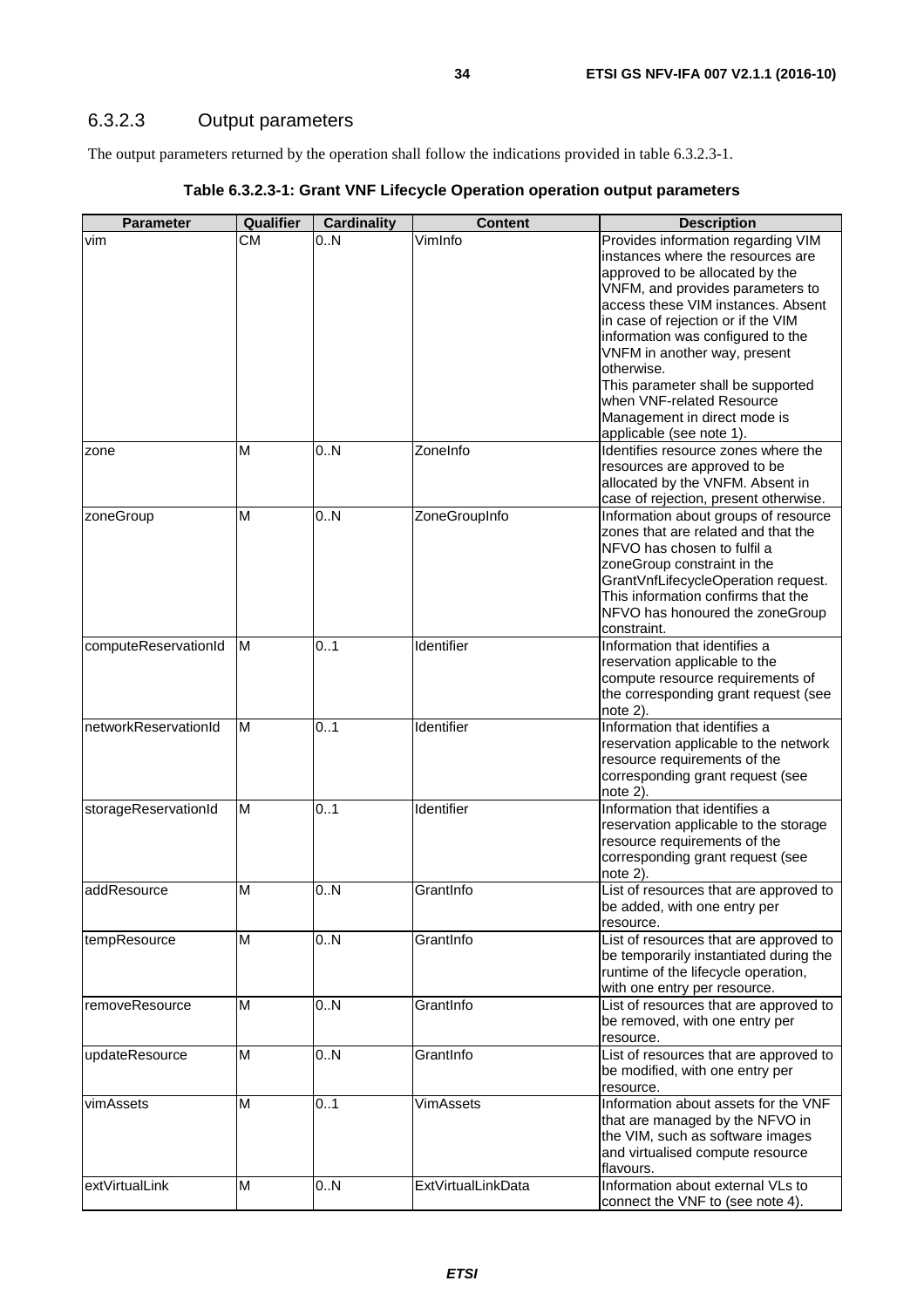<span id="page-34-0"></span>

|                    | <b>Parameter</b>                                                                                                                                                                                                                                                                                                                                                                                                                                                                                                                                                                                                                                                                                                                                                 | <b>Qualifier</b> | <b>Cardinality</b> | <b>Content</b>            | <b>Description</b>                                                                                             |  |
|--------------------|------------------------------------------------------------------------------------------------------------------------------------------------------------------------------------------------------------------------------------------------------------------------------------------------------------------------------------------------------------------------------------------------------------------------------------------------------------------------------------------------------------------------------------------------------------------------------------------------------------------------------------------------------------------------------------------------------------------------------------------------------------------|------------------|--------------------|---------------------------|----------------------------------------------------------------------------------------------------------------|--|
|                    | extManagedVirtualLink M                                                                                                                                                                                                                                                                                                                                                                                                                                                                                                                                                                                                                                                                                                                                          |                  | 0N                 | ExtManagedVirtualLinkData | Information about internal VLs that<br>are managed by other entities than<br>the VNFM (see note 3 and note 4). |  |
| additionalParam    |                                                                                                                                                                                                                                                                                                                                                                                                                                                                                                                                                                                                                                                                                                                                                                  | M                | 0N                 | <b>KeyValuePair</b>       | Additional parameters passed by the<br>NFVO, specific to the VNF and the<br>LCM operation.                     |  |
| NOTE 1:<br>NOTE 2: | This interface allows to signal the use of multiple VIMs per VNF. However, due to the partial support of this<br>feature in the present document (see clause 6.3.2.1), the specification for managing the VNF-internal VL<br>requirements across multiple VIMs is needed, which is not available neither in the present document, nor in<br>other documents referenced by the present document. Therefore, it is recommended in the present document<br>that the number of "vim" attributes in the response is not greater than 1.<br>At least one of (computeReservationId, networkReservationId, storageReservationId) shall be present when<br>policy is GRANT_RESERVE_SINGLE and an applicable reservation exists. None of these shall be used<br>otherwise. |                  |                    |                           |                                                                                                                |  |
| INOTE 3:           | The indication of externally-managed internal VLs is needed in case networks have been pre-configured for<br>use with certain VNFs, for instance to ensure that these networks have certain properties such as security or<br>acceleration features, or to address particular network topologies.                                                                                                                                                                                                                                                                                                                                                                                                                                                                |                  |                    |                           |                                                                                                                |  |
| NOTE 4:            | External and/or externally-managed internal VLs can be passed in VNF lifecycle management operation<br>requests such as InstantiateVnf or ChangeVnfFlavor, and/or in the grant response. The NFVO may choose to<br>override in the grant response external and/or externally-managed VL instances that have been passed                                                                                                                                                                                                                                                                                                                                                                                                                                          |                  |                    |                           |                                                                                                                |  |

previously in the associated VNF lifecycle management request, if the lifecycle management request has originated from the NFVO itself.

### 6.3.2.4 Operation results

In case of permitting the operation, the NFVO returns to the VNFM additional information to be used in the resource management operations during the lifecycle management operation.

Once the NFVO has responded positively with a GrantVnfLifecycleOperationResponse, the VNFM executes the necessary resource management operations either towards the appropriate VIM(s) (aka VNF-related resource management in direct mode) or towards the NFVO which proxies them to the appropriate VIM(s) (aka VNF-related resource management in indirect mode).

In addition to failure situations, the NFVO can reject a GrantVnfLifecycleOperationRequest due to various reasons, such as resource unavailability or operational policy. In case of rejecting the operation or in case of failure, the NFVO returns to the VNFM appropriate error information, describing the reason of rejection or failure.

If placement constraints have been passed with the request and the NFVO cannot satisfy the constraints, it shall reject the request.

# 6.4 Virtualised Resources Management interfaces in indirect mode

### 6.4.1 Introduction

In indirect mode of VNF-related resource management, the NFVO produces towards the VNFM the virtualised resource management interfaces defined below.

These interfaces are related to the corresponding interfaces defined in ETSI GS NFV-IFA 006 [\[1](#page-13-0)]; however, an additional *resource provider identifier* is introduced. This identifier is used by the NFVO to determine the entity responsible for the management of the virtualised resource, the management of the virtualised resources reservation or the management of the virtualised resources quota (usually one of multiple VIMs with which the NFVO interacts). It is used by the VNFM to uniquely identify resources, resource reservations or resource quotas by means of the pair of the resource provider identifier and the actual identifier of the resource/reservation/quota.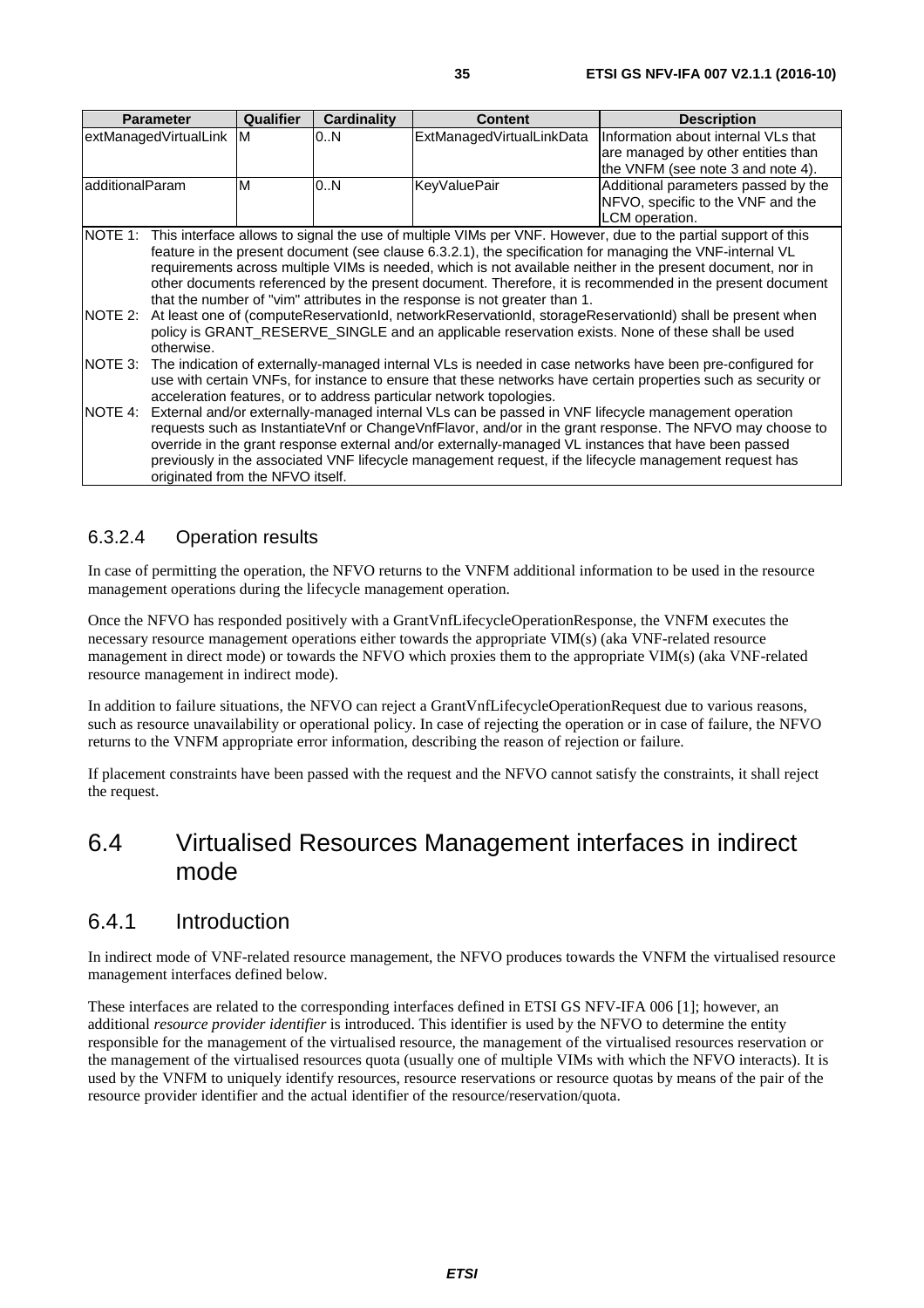### <span id="page-35-0"></span>6.4.2.1 Virtualised Compute Resources Management interface

In indirect resource management mode, the NFVO produces an interface for Virtualised Compute Resources Management to VNFM. This interface shall comply with the provisions in clause 7.3.1 of ETSI GS NFV-IFA 006 [\[1](#page-13-0)] with the following changes:

- The content VirtualCompute used in output parameters in clause 7.3.1 of ETSI GS NFV-IFA 006 [\[1](#page-13-0)] is replaced with ComputeResourceWithRpInfo as defined in clause 8.4.2.2 of the present document.
- For the Terminate Virtualised Compute Resource operation the content of both the input and output parameters is changed from Identifier to ComputeResourceWithRpId as defined in clause 8.4.2.3 of the present document.
- All operations except Query Virtualised Compute Resource and Terminate Virtualised Compute Resource have an additional input parameter, resourceProviderId, defined in table 6.4.2.1-1.

#### **Table 6.4.2.1-1: Definition of the resourceProviderId input parameter for compute resources**

| <b>Parameter</b>   | <b>Qualifier</b> | <b>Cardinality</b> | <b>Content</b>    | <b>Description</b>                                                                                                                                                                           |
|--------------------|------------------|--------------------|-------------------|----------------------------------------------------------------------------------------------------------------------------------------------------------------------------------------------|
| resourceProviderId | M                |                    | <b>Identifier</b> | It is used by NFVO to determine the entity<br>responsible for the management of the Virtualised<br>resource and is used by the VNFM to uniquely<br>lidentify resources by means of the tuple |
|                    |                  |                    |                   | [resourceProviderId, computeId].                                                                                                                                                             |

### 6.4.2.2 Virtualised Compute Resources Change Notification interface

In indirect resource management mode, the NFVO produces an interface for Virtualised Compute Resources Change Notifications to be consumed by VNFM. This interface shall comply with the provisions in clause 7.3.2 of ETSI GS NFV-IFA 006 [[1\]](#page-13-0) and the related information elements with the following changes:

• The notification VirtualisedResourceChangeNotification sent by means of the Notify operation of clause 7.3.2.3 of ETSI GS NFV-IFA 006 [\[1](#page-13-0)] is replaced with the notification VirtualisedResourceWithRpChangeNotification defined in clause 8.4.5.2 of the present document.

### 6.4.2.3 Virtualised Compute Resources Information Management interface

In indirect resource management mode, the NFVO produces an interface for Virtualised Compute Resources Information Management to VNFM. This interface shall comply with the provisions in clause 7.3.3 of ETSI GS NFV-IFA 006 [[1\]](#page-13-0) with the following changes:

- The content VirtualComputeResourceInformation used in output parameters for the Query Virtualised Compute Resource Information operation in clause 7.3.3.4 of ETSI GS NFV-IFA 006 [\[1](#page-13-0)] is replaced with VirtualComputeResourceWithRpInfo as defined in clause 8.4.2.4 of the present document.
- The notification InformationChangeNotification sent by means of the Notify operation of clause 7.3.3.3 of ETSI GS NFV-IFA 006 [\[1](#page-13-0)] is replaced with the notification InformationWithRpChangeNotification defined in clause 8.4.5.3 of the present document.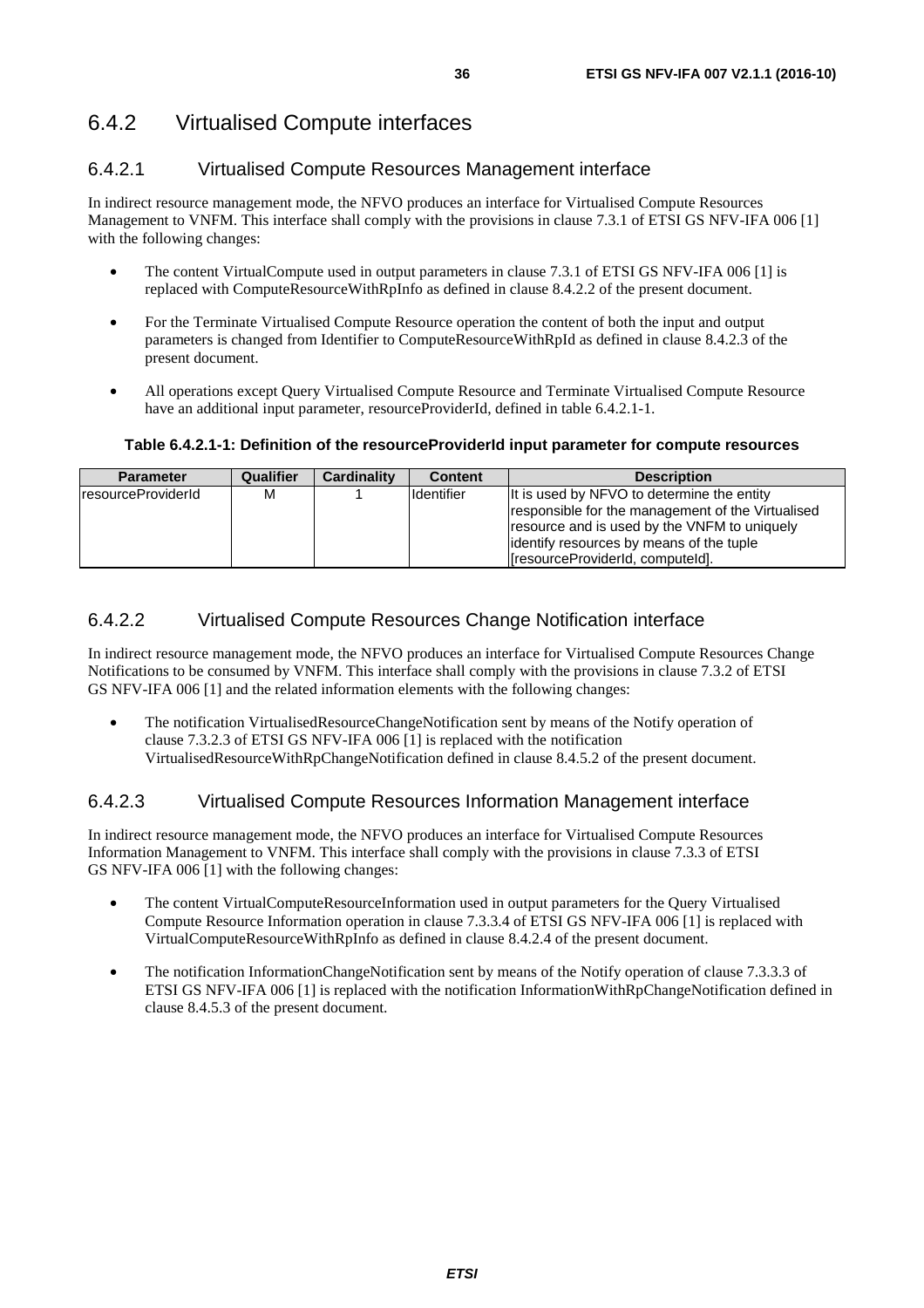### 6.4.3.1 Virtualised Network Resources Management interface

In indirect resource management mode, the NFVO produces an interface for Virtualised Network Resources Management to VNFM. This interface shall comply with the provisions in clause 7.4.1 of ETSI GS NFV-IFA 006 [\[1](#page-13-0)] with the following change(s):

- The content VirtualNetwork used in output parameters in clause 7.4.1 of ETSI GS NFV-IFA 006 [\[1](#page-13-0)] is replaced by NetworkResourceWithRpInfo as defined in clause 8.4.3.2 of the present document.
- For the Terminate Virtualised Network Resource operation the content of both the input and output parameter is changed from Identifier to NetworkResourceWithRpId as defined in clause 8.4.3.3 of the present document.
- All operations except Query Virtualised Network Resource and Terminate Virtualised Network Resource have an additional input parameter, resourceProviderId, defined in table 6.4.3.1-1.

#### **Table 6.4.3.1-1: Definition of the resourceProviderId input parameter for network resources**

| <b>Parameter</b>    | <b>Qualifier</b> | Cardinality | <b>Content</b> | <b>Description</b>                                                                                                                                                                                                                      |
|---------------------|------------------|-------------|----------------|-----------------------------------------------------------------------------------------------------------------------------------------------------------------------------------------------------------------------------------------|
| IresourceProviderId | ΙM               |             | Identifier     | It is used by NFVO to determine the entity<br>responsible for the management of the<br>Virtualised resource and is used by the VNFM<br>to uniquely identify resources by means of the<br>tuple [resourceProviderId, networkResourceId]. |

### 6.4.3.2 Virtualised Network Resources Change Notification interface

In indirect resource management mode, the NFVO produces an interface for Virtualised Network Resources Change Notifications to be consumed by VNFM. This interface shall comply with the provisions in clause 7.4.2 of ETSI GS NFV-IFA 006 [[1\]](#page-13-0) and the related information elements with the following changes:

• The notification VirtualisedResourceChangeNotification sent by means of the Notify operation of clause 7.4.2.3 of ETSI GS NFV-IFA 006 [\[1](#page-13-0)] is replaced with the notification VirtualisedResourceWithRpChangeNotification defined in clause 8.4.5.2 of the present document.

### 6.4.3.3 Virtualised Network Resources Information Management interface

In indirect resource management mode, the NFVO produces an interface for Virtualised Network Resources Information Management to VNFM. This interface shall comply with the provisions in clause 7.4.3 of ETSI GS NFV-IFA 006 [[1\]](#page-13-0) with the following changes:

- The content VirtualNetworkResourceInformation used in output parameters for the Query Virtualised Network Resource Information operation in clause 7.4.3.4 of ETSI GS NFV-IFA 006 [[1\]](#page-13-0) is replaced with VirtualNetworkResourceWithRpInfo as defined in clause 8.4.3.4 of the present document.
- The notification InformationChangeNotification sent by means of the Notify operation of clause 7.4.3.3 of ETSI GS NFV-IFA 006 [\[1](#page-13-0)] is replaced with the notification InformationWithRpChangeNotification defined in clause 8.4.5.3 of the present document.

## 6.4.4 Virtualised Storage interfaces

### 6.4.4.1 Virtualised Storage Resources Management interface

In indirect resource management mode, the NFVO produces an interface for Virtualised Storage Resources Management to VNFM. This interface shall comply with the provisions in clause 7.5.1 of ETSI GS NFV-IFA 006 [\[1](#page-13-0)] with the following change(s):

• The content VirtualStorage used in output parameters in clause 7.5.1 of ETSI GS NFV-IFA 006 [[1](#page-13-0)] is replaced by StorageResourceWithRpInfo as defined in clause 8.4.4.2 of the present document.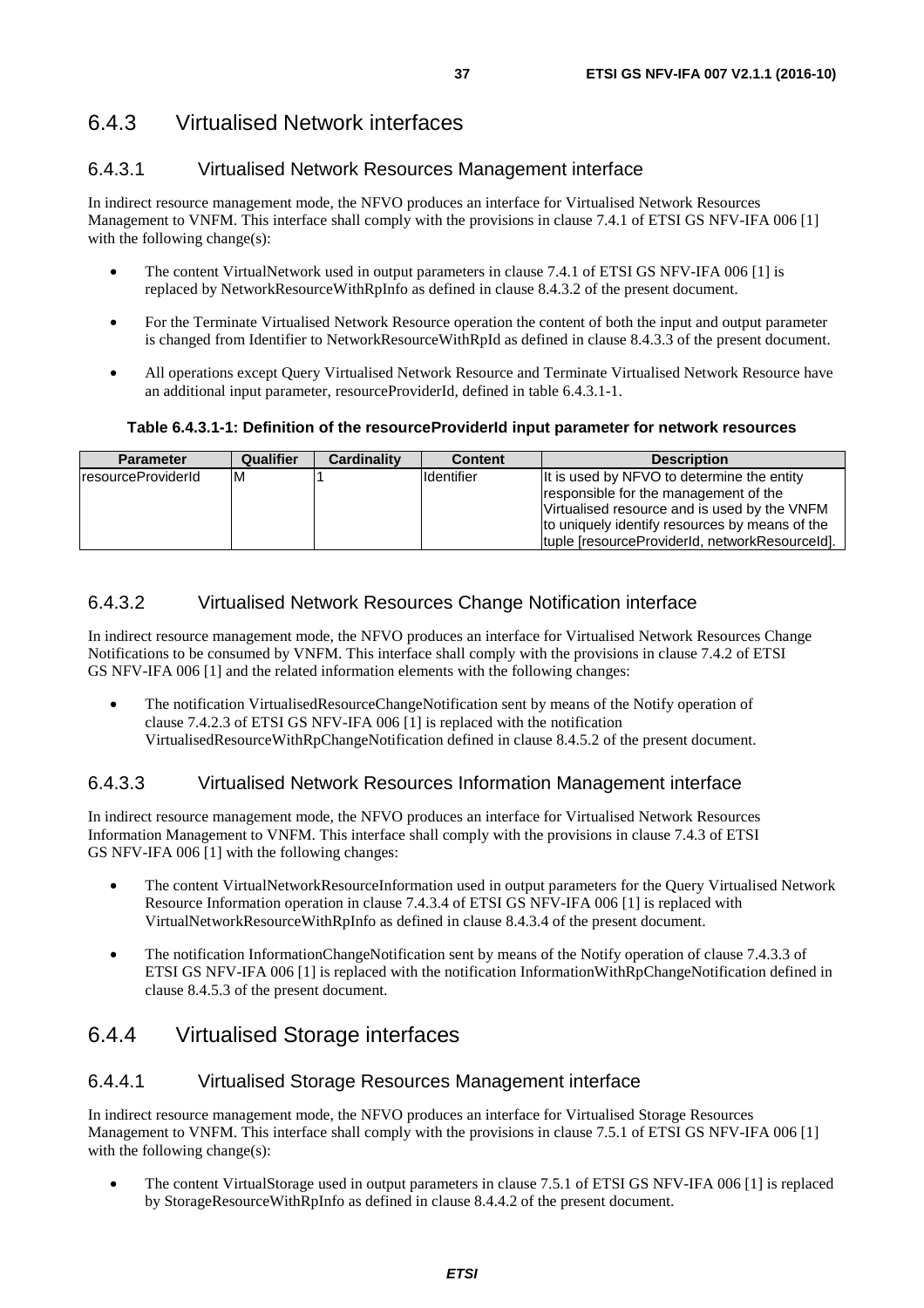- For the Terminate Virtualised Storage Resource operation the content of both the input and output parameter is changed from Identifier to StorageResourceWithRpId as defined in clause 8.4.4.3 of the present document.
- All operations except Query Virtualised Storage Resource and Terminate Virtualised Storage Resource have an additional input parameter, resourceProviderId, defined in table 6.4.4.1-1.

**Table 6.4.4.1-1: Definition of the resourceProviderId input parameter for storage resources** 

| <b>Parameter</b>    | Qualifier | Cardinality | <b>Content</b>    | <b>Description</b>                                                                                                                                                                                                            |
|---------------------|-----------|-------------|-------------------|-------------------------------------------------------------------------------------------------------------------------------------------------------------------------------------------------------------------------------|
| IresourceProviderId | ıм        |             | <b>Identifier</b> | It is used by NFVO to determine the entity responsible<br>for the management of the Virtualised resource and is<br>used by the VNFM to uniquely identify resources by<br>Imeans of the tuple (resourceProviderId, storageId). |

#### 6.4.4.2 Virtualised Storage Resources Change Notification interface

In indirect resource management mode, the NFVO produces an interface for Virtualised Storage Resources Change Notifications to be consumed by VNFM. This interface shall comply with the provisions in clause 7.5.2 of ETSI GS NFV-IFA 006 [[1\]](#page-13-0) and the related information elements with the following changes:

• The notification VirtualisedResourceChangeNotification sent by means of the Notify operation of clause 7.5.2.3 of ETSI GS NFV-IFA 006 [\[1](#page-13-0)] is replaced with the notification VirtualisedResourceWithRpChangeNotification defined in clause 8.4.5.2 of the present document.

### 6.4.4.3 Virtualised Storage Resources Information Management interface

In indirect resource management mode, the NFVO produces an interface for Virtualised Storage Resources Information Management to VNFM. This interface shall comply with the provisions in clause 7.5.3 of ETSI GS NFV-IFA 006 [\[1](#page-13-0)] with the following changes:

- The content VirtualStorageResourceInformation used in output parameters for the Query Virtualised Storage Resources Information operation in clause 7.5.3.4 of ETSI GS NFV-IFA 006 [[1\]](#page-13-0) is replaced with VirtualStorageResourceWithRpInfo as defined in clause 8.4.4.4 of the present document.
- The notification InformationChangeNotification sent by means of the Notify operation of clause 7.5.3.3 of ETSI GS NFV-IFA 006 [\[1](#page-13-0)] is replaced with the notification InformationWithRpChangeNotification defined in clause 8.4.5.3 of the present document.

### 6.4.5 Virtualised Resource Performance Management interface

In indirect resource management mode, the NFVO produces an interface for Virtualised Resource Performance Management to be consumed by VNFM. This interface shall comply with the provisions in clause 7.7 of ETSI GS NFV-IFA 006 [[1\]](#page-13-0) and the related information elements with the following changes:

- The operations Create PM Job and Create Threshold have an additional input element, resourceProviderId, defined in table 6.4.5-1, with the value received in the response to the GrantVnfLifecycleOperation request.
- The notification PerformanceInformationAvailableNotification notified/sent by means of the Notify operation of clause 7.7.6 of ETSI GS NFV-IFA 006 [[1\]](#page-13-0) is replaced with the notification PerformanceInformationWithRpAvailableNotification defined in clause 8.4.6.2 of the present document.
- The notification ThresholdCrossedNotification notified/sent by means of the Notify operation of clause 7.7.6 of ETSI GS NFV-IFA 006 [[1\]](#page-13-0) is replaced with the notification ThresholdCrossedWithRpNotification defined in clause 8.4.6.3 of the present document.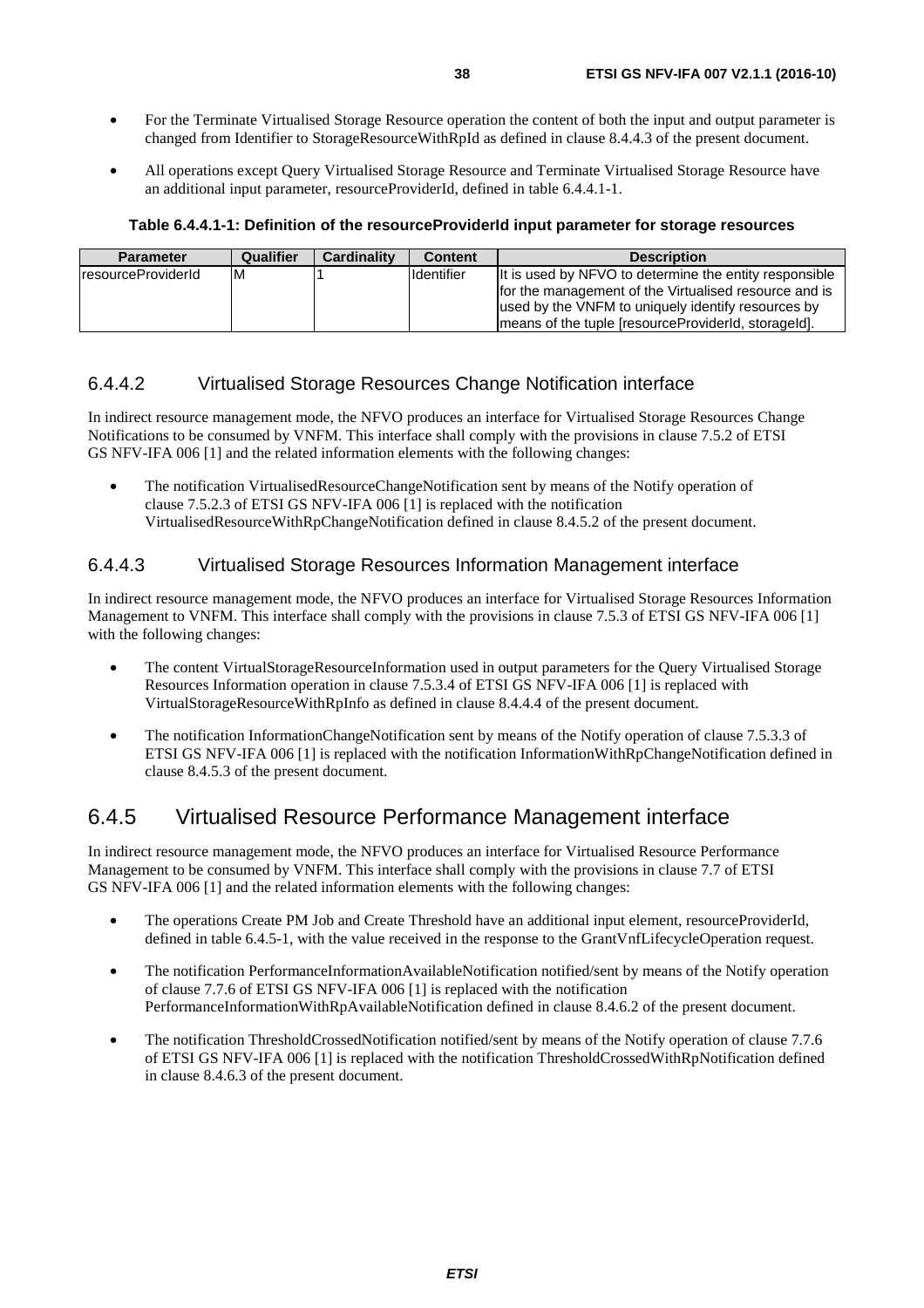| <b>Parameter</b>           | <b>Qualifier</b> | <b>Cardinality</b> | <b>Content</b>    | <b>Description</b>                                                                                                                                 |
|----------------------------|------------------|--------------------|-------------------|----------------------------------------------------------------------------------------------------------------------------------------------------|
| <b>IresourceProviderId</b> | ΙM               |                    | <b>Identifier</b> | It is used by NFVO to determine the entity<br>responsible for the management of the virtualised<br>resource performance information and is used by |
|                            |                  |                    |                   | the VNFM to uniquely identify resources by means<br>of the tuple [resourceProviderId, storageId].                                                  |

## 6.4.6 Virtualised Resource Fault Management interface

In indirect resource management mode, the NFVO produces an interface for Virtualised Resource Fault Management to be consumed by VNFM. This interface shall comply with the provisions in clause 7.6 of ETSI GS NFV-IFA 006 [\[1](#page-13-0)] and the related information elements with the following changes:

- The content Alarm used in the output parameters of the Get Alarm List operation of clause 7.6.4 of ETSI GS NFV-IFA 006 [[1\]](#page-13-0) is replaced with AlarmWithRpInfo as defined in clause 8.4.7.2 of the present document in order to distinguish between alarms from different VIM instances managed by the NFVO.
- The notification AlarmNotification published/notified/sent by means of the Notify operation of clause 7.6.3 of ETSI GS NFV-IFA 006 [\[1](#page-13-0)] is replaced with the notification AlarmWithRpNotification defined in clause 8.4.7.3 of the present document.
- The notification AlarmClearedNotification published/notified/sent by means of the Notify operation of clause 7.6.3 of ETSI GS NFV-IFA 006 [\[1](#page-13-0)] is replaced with the notification AlarmClearedWithRpNotification defined in clause 8.4.7.4 of the present document.

## 6.4.7 Virtualised Resources Quota Management interfaces

### 6.4.7.1 Virtualised Compute Resources Quota Management interface

In indirect resource management mode, the NFVO produces an interface for Virtualised Compute Resources Quota Management to the VNFM. This interface shall comply with the provisions in clause 7.9.1 of ETSI GS NFV-IFA 006 [[1\]](#page-13-0) with the following changes:

• The content VirtualComputeQuota used in output parameters in clause 7.9.1 of ETSI GS NFV-IFA 006 [[1\]](#page-13-0) is replaced with VirtualComputeQuotaWithRpInfo as defined in clause 8.4.8.2 of the present document.

### 6.4.7.2 Virtualised Network Resources Quota Management interface

In indirect resource management mode, the NFVO produces an interface for Virtualised Network Resources Quota Management to the VNFM. This interface shall comply with the provisions in clause 7.9.2 of ETSI GS NFV-IFA 006 [[1\]](#page-13-0) with the following changes:

• The content VirtualNetworkQuota used in output parameters in clause 7.9.2 of ETSI GS NFV-IFA 006 [[1\]](#page-13-0) is replaced with VirtualNetworkQuotaWithRpInfo as defined in clause 8.4.8.3 of the present document.

### 6.4.7.3 Virtualised Storage Resources Quota Management interface

In indirect resource management mode, the NFVO produces an interface for Virtualised Storage Resources Quota Management to the VNFM. This interface shall comply with the provisions in clause 7.9.3 of ETSI GS NFV-IFA 006 [[1\]](#page-13-0) with the following changes:

• The content VirtualStorageQuota used in output parameters in clause 7.9.3 of ETSI GS NFV-IFA 006 [\[1](#page-13-0)] is replaced with VirtualStorageQuotaWithRpInfo as defined in clause 8.4.8.4 of the present document.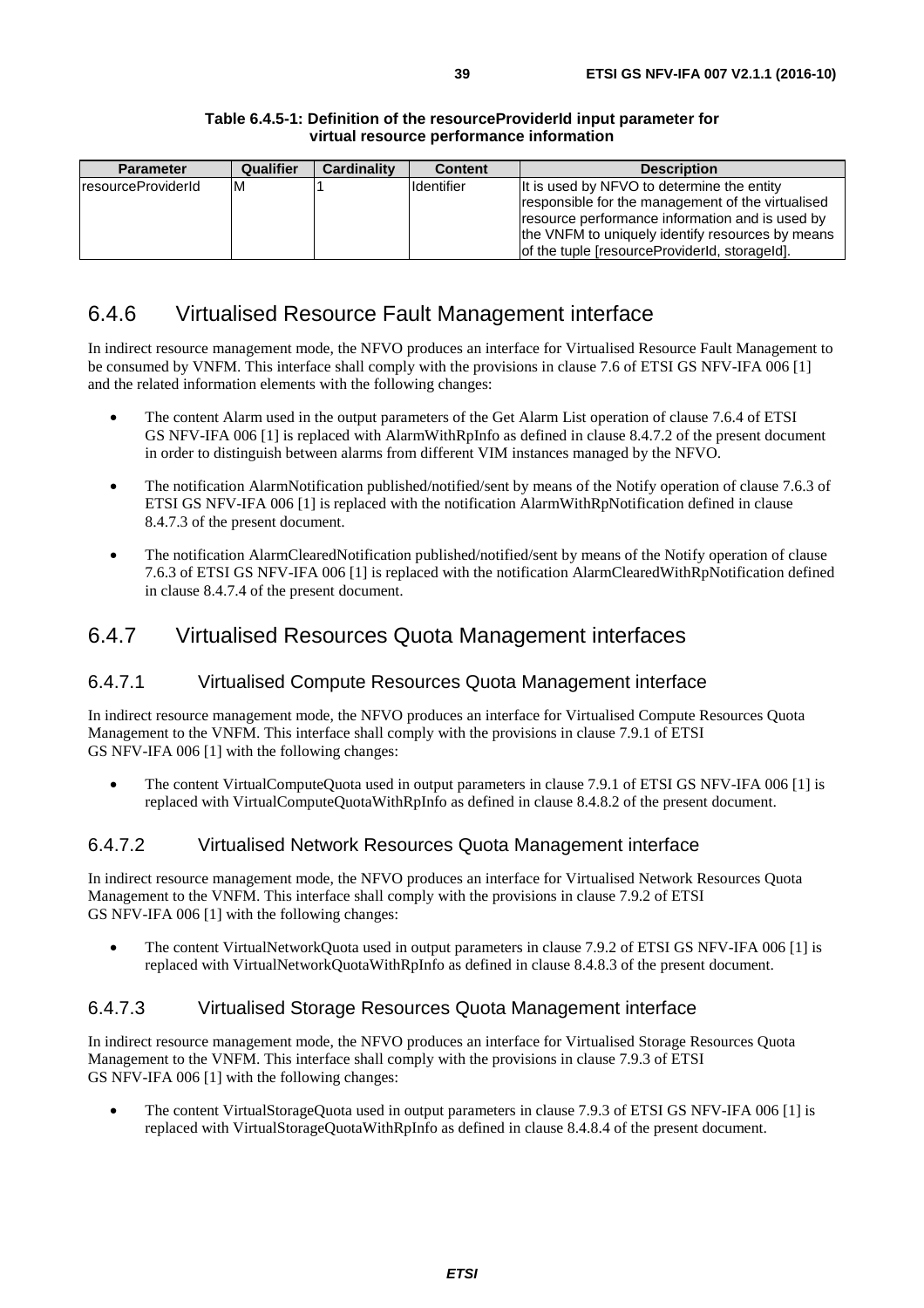### 6.4.7.4 Virtualised Resources Quota Change Notification interface

In indirect resource management mode, the NFVO produces an interface for Virtualised Resources Quota Change Notification to be consumed by the VNFM. This interface shall comply with the provisions in clause 7.9.4 of ETSI GS NFV-IFA 006 [[1\]](#page-13-0) and the related information elements with the following changes:

• The notification VirtualisedResourceQuotaChangeNotification sent by means of the Notify operation of clause 7.9.4.3 of ETSI GS NFV-IFA 006 [\[1](#page-13-0)] is replaced with notification VirtualisedResourceQuotaWithRpChangeNotification defined in clause 8.4.8.5 of the present document.

## 6.4.8 Virtualised Resource Reservation interfaces

### 6.4.8.1 Virtualised Compute Resources Reservation Management interface

In indirect resource management mode, the NFVO produces an interface for Virtualised Compute Resources Reservation Management to VNFM. This interface shall comply with the provisions in clause 7.8.1 of ETSI GS NFV-IFA 006 [[1\]](#page-13-0) with the following changes:

• The content ReservedVirtualCompute used in output parameters in clause 7.8.1 of ETSI GS NFV-IFA 006 [\[1](#page-13-0)] is replaced with ReservedVirtualComputeWithRpInfo as defined in clause 8.4.9.2 of the present document.

### 6.4.8.2 Virtualised Network Resources Reservation Management interface

In indirect resource management mode, the NFVO produces an interface for Virtualised Network Resources Reservation Management to VNFM. This interface shall comply with the provisions in clause 7.8.2 of ETSI GS NFV-IFA 006 [[1\]](#page-13-0) with the following changes:

• The content ReservedVirtualNetwork used in output parameters in clause 7.8.2 of ETSI GS NFV-IFA 006 [[1\]](#page-13-0) is replaced with ReservedVirtualNetworkWithRpInfo as defined in clause 8.4.9.3 of the present document.

### 6.4.8.3 Virtualised Storage Resources Reservation Management interface

In indirect resource management mode, the NFVO produces an interface for Virtualised Storage Resources Reservation Management to VNFM. This interface shall comply with the provisions in clause 7.8.3 of ETSI GS NFV-IFA 006 [\[1](#page-13-0)] with the following changes:

• The content ReservedVirtualStorage used in output parameters in clause 7.8.3 of ETSI GS NFV-IFA 006 [\[1](#page-13-0)] is replaced with ReservedVirtualStorageWithRpInfo as defined in clause 8.4.9.4 of the present document.

### 6.4.8.4 Virtualised Resources Reservation Change Notification interface

In indirect resource management mode, the NFVO produces an interface for Virtualised Resources Reservation Change Notifications to be consumed by the VNFM. This interface shall comply with the provisions in clause 7.8.4 of ETSI GS NFV-IFA 006 [[1\]](#page-13-0) and the related information elements with the following changes:

• The notification VirtualisedResourceReservationChangeNotification sent by means of the Notify operation of clause 7.8.4.3 of ETSI GS NFV-IFA 006 [\[1](#page-13-0)] is replaced with the notification VirtualisedResourceReservationWithRpChangeNotification defined in clause 8.4.9.5 of the present document.

## 6.5 Virtualised Resources Quota Available Notification interface

### 6.5.1 Description

This interface allows an authorized consumer FB to request subscription to information on the availability of the virtualised resources quota(s), and to provide such notification to the subscribed consumer.

Support for this interface is optional.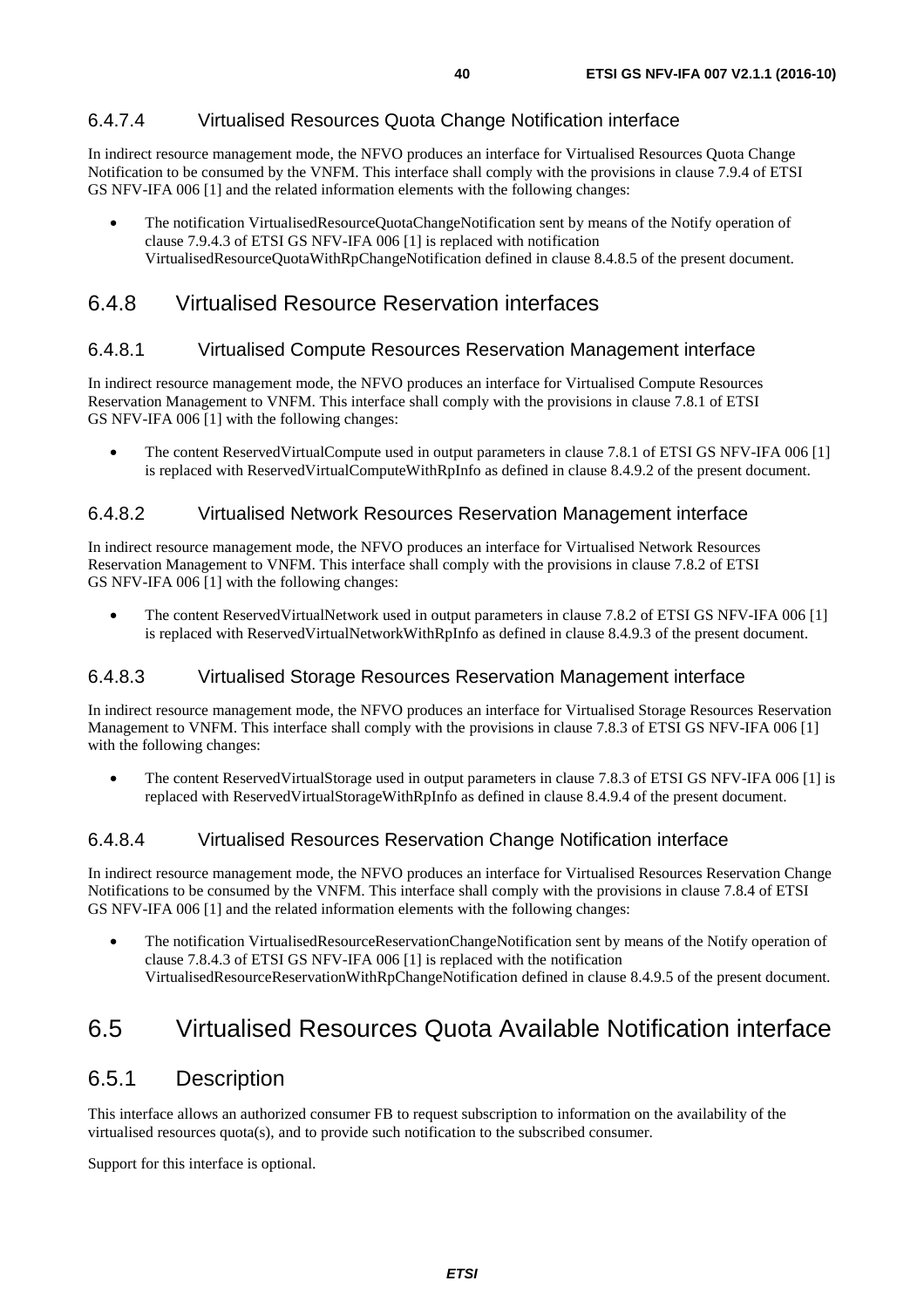The VNFM needs to issue a Subscribe request for VirtualisedResourceQuotaAvailable notifications in order to know when a quota applicable to the VNFM is available.

When a quota applicable to the consumer is available, the consumer is notified using the notification VirtualisedResourceQuotaAvailableNotification (see clause 8.11.2).

### 6.5.2 Subscribe operation

#### 6.5.2.1 Description

This operation enables the VNFM to subscribe with a filter for the notifications related to the availability of quota on virtualised resources sent by the NFVO. Specification of filtering mechanism is left for the protocol design specification.

Table 6.5.2.1-1 lists the information flow exchanged between the NFVO and the VNFM.

|  |  | Table 6.5.2.1-1: Subscribe operation |  |
|--|--|--------------------------------------|--|
|--|--|--------------------------------------|--|

| <b>Message</b>          | <b>Requirement</b> | <b>Direction</b>         |
|-------------------------|--------------------|--------------------------|
| <b>SubscribeRequest</b> | <b>Mandatory</b>   | $IVNFM \rightarrow NFVO$ |
| SubscribeResponse       | Mandatory          | $NFVO \rightarrow VNFM$  |
|                         |                    |                          |

### 6.5.2.2 Input parameters

The input parameters sent when invoking the operation shall follow the indications provided in table 6.5.2.2-1.

| Table 6.5.2.2-1: Subscribe operation input parameters |  |  |
|-------------------------------------------------------|--|--|
|-------------------------------------------------------|--|--|

| Parameter | Qualifier | <b>Cardinality</b> | <b>Content</b> | <b>Description</b>                                     |
|-----------|-----------|--------------------|----------------|--------------------------------------------------------|
| filter    | ΙM        |                    | Filter         | Input filter for selecting notifications to subscribe  |
|           |           |                    |                | to. This filter can contain information about specific |
|           |           |                    |                | lattributes of the virtualised resources quota.        |

### 6.5.2.3 Output parameters

The output parameters returned by the operation shall follow the indications provided in table 6.5.2.3-1.

#### **Table 6.5.2.3-1: Subscribe operation output parameters**

| <b>Parameter</b>              | alifier<br>Qua | المتقالم متالوهم<br>nalitv | ∶ontent                       | <b>)escription</b>                                           |
|-------------------------------|----------------|----------------------------|-------------------------------|--------------------------------------------------------------|
| <b>Isubso</b><br>cribtionia - | ΙM             |                            | $\cdots$<br><b>Identifier</b> | realized.<br>subscription<br><b>Ildentifier</b><br>the<br>ОT |

#### 6.5.2.4 Operation results

After successful subscription, the VNFM is registered to receive notifications sent by the NFVO when a virtualised resources quota applicable to the VNFM is available. The result of the operation shall indicate if the subscription has been successful or not with a standard success/error result. For a particular subscription, only notifications matching the filter will be delivered to the VNFM.

### 6.5.3 Notify operation

#### 6.5.3.1 Description

This operation distributes notifications to subscribers. It is a one-way operation issued by the NFVO that cannot be invoked as an operation by the consumer (VNFM).

In order to receive notifications, the VNFM shall have a subscription.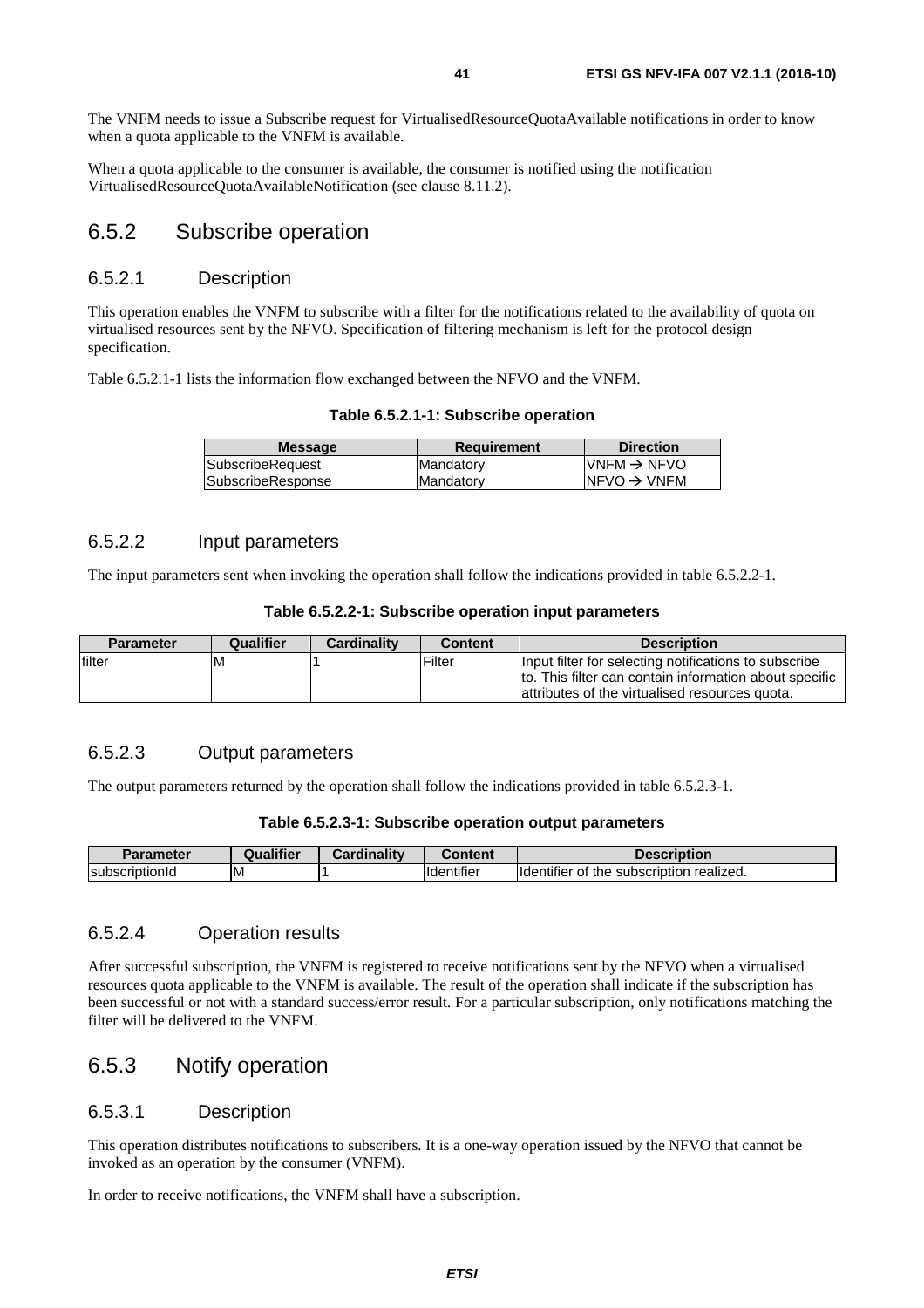Table 6.5.3.1-1 lists the information flow exchanged between the NFVO and the VNFM.

**Table 6.5.3.1-1: Notify operation** 

|               | Message   Requirement | <b>Direction</b>         |
|---------------|-----------------------|--------------------------|
| <b>Notify</b> | Mandatory             | $INFVO \rightarrow VNFM$ |
|               |                       |                          |

The following notification is sent by this operation:

• VirtualisedResourceQuotaAvailableNotification. See clause 8.11.2.

# 7 VNFM exposed interfaces

## 7.1 Introduction

This clause defines the interfaces exposed by the VNFM towards the NFVO over the Or-Vnfm reference point.

NOTE: The fact that information elements and attributes are presented in tabular form does not preclude protocol designs in which these information elements and attributes are encoded in different parts of request and response messages. For example, in a RESTful interface, parts of them can be encoded in the URL, in the message header, in the message body or any combination thereof.

## 7.2 VNF Lifecycle Management interface

### 7.2.1 Description

This interface allows the NFVO to invoke VNF lifecycle management operations towards the VNFM.

The following operations are defined:

- Create VNF Identifier
- Instantiate VNF
- Scale VNF
- Scale VNF to Level
- Change VNF Flavour
- Terminate VNF
- Delete VNF Identifier
- Query VNF
- Heal VNF
- Operate VNF
- Modify VNF Information
- Get Operation Status

An identifier (i.e. lifecycleOperationOccurrenceId) is generated for each VNF lifecycle operation occurrence, except for Query VNF, Create VNF Identifier, Delete VNF Identifier and Get Operation Status.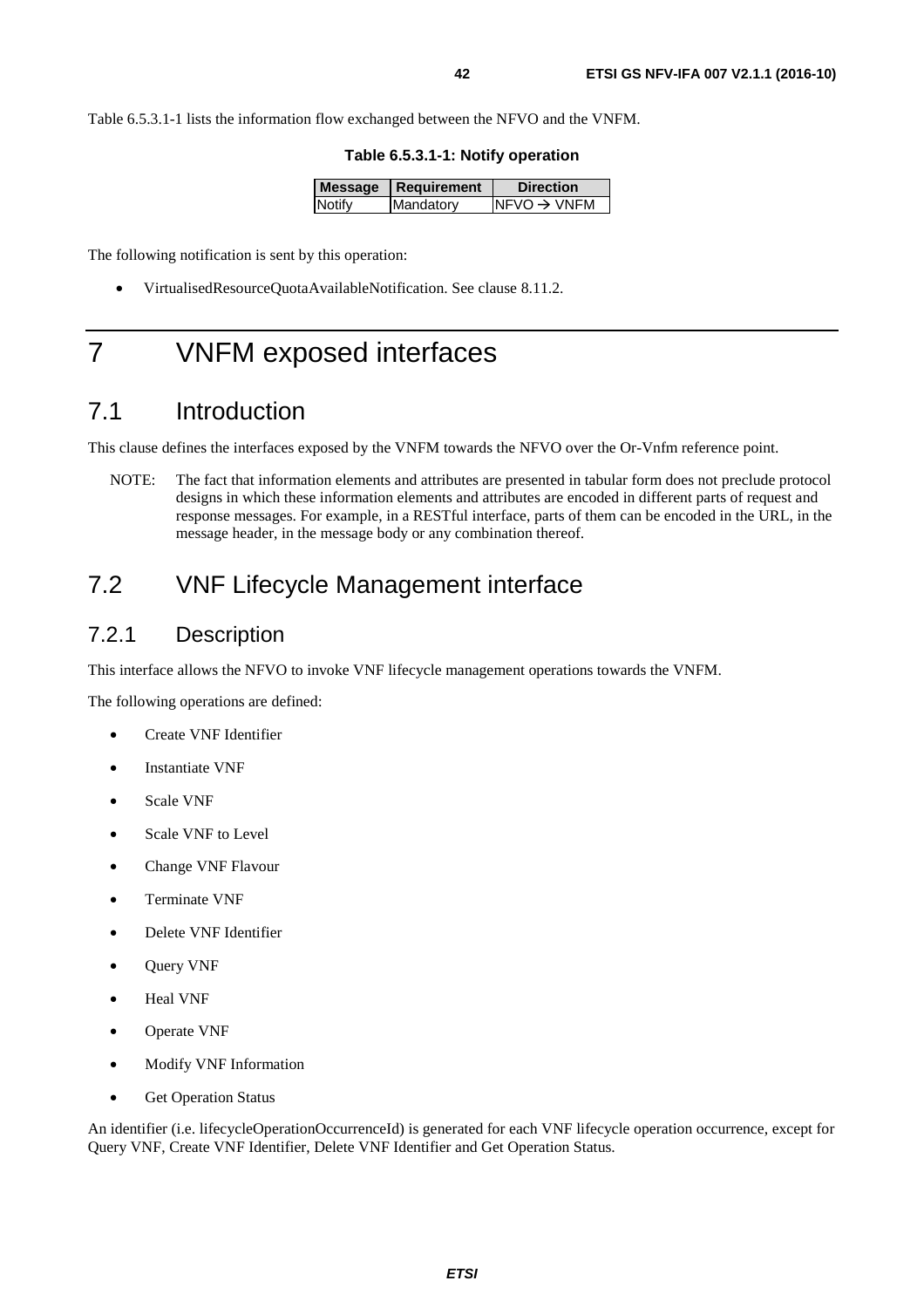### 7.2.2.1 Description

This operation creates a VNF instance identifier, and an associated instance of a VnfInfo information element, identified by that identifier, in the NOT\_INSTANTIATED state without instantiating the VNF or doing any additional lifecycle operation(s). It allows returning right away a VNF instance identifier that can be used in subsequent lifecycle operations, like the Instantiate VNF operation.

This operation shall be supported for all VNFs.

Table 7.2.2.1-1 lists the information flow exchanged between the VNFM and the NFVO.

| Table 7.2.2.1-1: Create VNF Identifier operation |  |  |  |  |
|--------------------------------------------------|--|--|--|--|
|--------------------------------------------------|--|--|--|--|

| <b>Message</b>               | <b>Requirement</b> | <b>Direction</b>         |
|------------------------------|--------------------|--------------------------|
| ICreateVnfIdentifierRequest  | <b>Mandatory</b>   | $NFVO \rightarrow VNFM$  |
| ICreateVnfIdentifierResponse | <b>IMandatory</b>  | IVNFM $\rightarrow$ NFVO |
|                              |                    |                          |

#### 7.2.2.2 Input parameters

The input parameters sent when invoking the operation shall follow the indications provided in table 7.2.2.2-1.

#### **Table 7.2.2.2-1: Create VNF Identifier operation input parameters**

| <b>Parameter</b>                                                                                              | <b>Qualifier</b> | <b>Cardinality</b> | <b>Content</b>                                                   | <b>Description</b>                           |
|---------------------------------------------------------------------------------------------------------------|------------------|--------------------|------------------------------------------------------------------|----------------------------------------------|
| vnfdld                                                                                                        | ΙM               |                    | Identifier                                                       | Ildentifier that identifies the VNFD which   |
|                                                                                                               |                  |                    |                                                                  | Idefines the VNF instance to be created. See |
|                                                                                                               |                  |                    |                                                                  | note.                                        |
| <b>IvnfInstanceName</b>                                                                                       | IM               | 0.1                | String                                                           | Human-readable name of the VNF instance      |
|                                                                                                               |                  |                    |                                                                  | to be created.                               |
| <b>vnflnstanceDescription</b>                                                                                 | ΙM               | 01                 | String                                                           | Human-readable description of the VNF        |
|                                                                                                               |                  |                    |                                                                  | linstance to be created.                     |
| INOTE:<br>This identifier, which is managed by the VNF provider, identifies the VNF Package and the VNFD in a |                  |                    |                                                                  |                                              |
|                                                                                                               |                  |                    | globally unique way. See ETSI GS NFV-IFA 011 [3], clause 7.1.2.2 |                                              |

### 7.2.2.3 Output parameters

The output parameters returned by the operation shall follow the indications provided in table 7.2.2.3-1.

#### **Table 7.2.2.3-1: Create VNF Identifier operation output parameters**

|                                  | 1000<br>Jua<br>ifier | <b>BOX</b><br><br>ırdinalitv | Content                       | Description                                                              |
|----------------------------------|----------------------|------------------------------|-------------------------------|--------------------------------------------------------------------------|
| $\cdot$<br><b>Ivnflnstanceld</b> | ΙM                   |                              | $\cdots$<br><b>Identifier</b> | $\cdots$<br><b>IVNF</b><br>created.<br>instance<br>, identifier<br>∵ıust |

#### 7.2.2.4 Operation results

In case of success, an instance of a VnfInfo information element, in the NOT\_INSTANTIATED state, has been created and can be used in subsequent lifecycle operations and the corresponding VnfIdentifierCreationNotification has been sent. In case of failure, appropriate error information is returned.

## 7.2.3 Instantiate VNF operation

#### 7.2.3.1 Description

This operation instantiates a particular DF of a VNF based on the definition in the VNFD.

This operation shall be supported for all VNFs.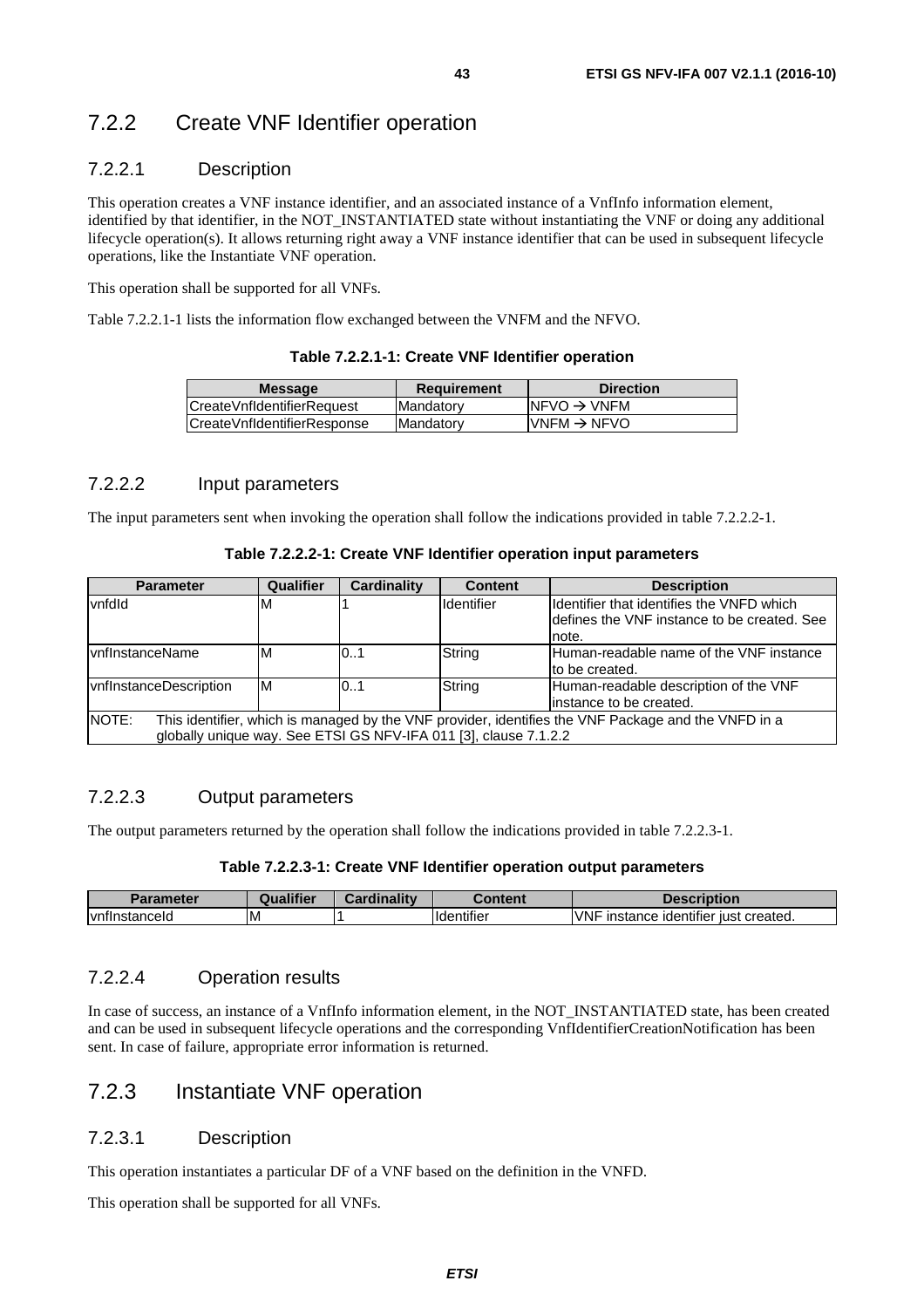Table 7.2.3.1-1 lists the information flow exchanged between the VNFM and the NFVO.

| <b>Message</b>         | <b>Requirement</b> | <b>Direction</b>         |
|------------------------|--------------------|--------------------------|
| InstantiateVnfRequest  | Mandatory          | INFVO $\rightarrow$ VNFM |
| InstantiateVnfResponse | Mandatory          | $IVNFM \rightarrow NFVO$ |
|                        |                    |                          |

#### **Table 7.2.3.1-1: Instantiate VNF operation**

### 7.2.3.2 Input parameters

The input parameters sent when invoking the operation shall follow the indications provided in table 7.2.3.2-1.

| <b>Parameter</b>      | Qualifier | <b>Cardinality</b> | <b>Content</b>                                                      | <b>Description</b>                                                                                                                                                                                                                                                                                                                                                                      |
|-----------------------|-----------|--------------------|---------------------------------------------------------------------|-----------------------------------------------------------------------------------------------------------------------------------------------------------------------------------------------------------------------------------------------------------------------------------------------------------------------------------------------------------------------------------------|
| vnflnstanceld         | M         |                    | Identifier                                                          | Identifier of the VNF instance.                                                                                                                                                                                                                                                                                                                                                         |
| flavourld             | M         |                    | Identifier                                                          | Identifier of the VNF DF to be<br>instantiated.                                                                                                                                                                                                                                                                                                                                         |
| instantiationLevelId  | M         | 0.1                | Identifier                                                          | Identifier of the instantiation level of<br>the DF to be instantiated. If not<br>present, the default instantiation level<br>as declared in the VNFD shall be<br>instantiated.                                                                                                                                                                                                          |
| extVirtualLink        | M         | 0.N                | ExtVirtualLinkData                                                  | Information about external VLs to<br>connect the VNF to.                                                                                                                                                                                                                                                                                                                                |
| extManagedVirtualLink | <b>IM</b> | 0.N                | ExtManagedVirtualLink<br>Data                                       | Information about internal VLs that are<br>managed by other entities than the<br>VNFM (see note).                                                                                                                                                                                                                                                                                       |
| localizationLanguage  | M         | 0.1                | Not specified                                                       | Localization language of the VNF to be<br>instantiated.<br>The localization languages supported<br>by a VNF can be declared in the<br>VNFD.<br>If this parameter is not provided and<br>the "defaultLocalizationLanguage"<br>attribute is declared in the VNFD, the<br>"defaultLocalizationLanguage" shall be<br>used to determine the localization<br>language VNF to be instantiated. |
| additionalParam       | M         | 0.N                | <b>KeyValuePair</b>                                                 | Additional parameters passed by the<br>NFVO as input to the instantiation<br>process, specific to the VNF being<br>instantiated.                                                                                                                                                                                                                                                        |
| NOTE:                 |           |                    | acceleration features, or to address particular network topologies. | The indication of externally-managed internal VLs is needed in case networks have been pre-configured for<br>use with certain VNFs, for instance to ensure that these networks have certain properties such as security or                                                                                                                                                              |

#### **Table 7.2.3.2-1: Instantiate VNF operation input parameters**

### 7.2.3.3 Output parameters

The output parameters returned by the operation shall follow the indications provided in table 7.2.3.3-1.

#### **Table 7.2.3.3-1: Instantiate VNF operation output parameters**

| <b>Parameter</b>               | Qualifier | Cardinality | Content             | <b>Description</b>                  |
|--------------------------------|-----------|-------------|---------------------|-------------------------------------|
| lifecycleOperationOccurrenceId | ΙM        |             | <b>I</b> ldentifier | The identifier of the VNF lifecycle |
|                                |           |             |                     | loperation occurrence.              |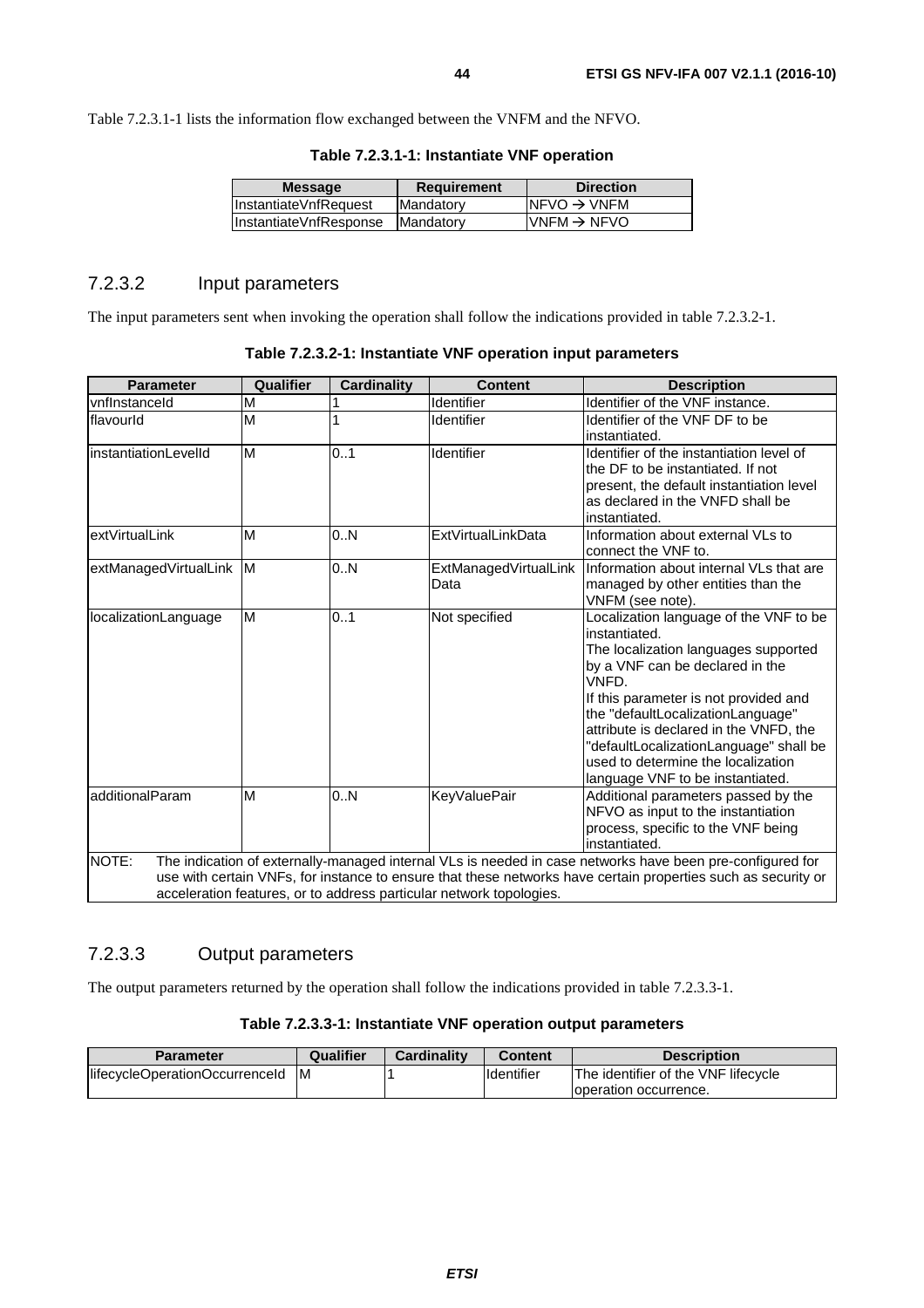### 7.2.3.4 Operation results

In case of success, the VNF has been instantiated and initially configured. In case of failure, appropriate error information is provided in the "result" Lifecycle Change Notification.

The VNFM shall first return the lifecycleOperationOccurrenceId and second send the "start" Lifecycle Change Notification before additional notifications or messages as part of this operation are issued, or operations towards the NFVO or VIM are invoked.

On successful as well as unsuccessful completion of the operation, the VNFM shall send the "result" Lifecycle Change Notification.

### 7.2.4 Scale VNF operation

#### 7.2.4.1 Description

This operation provides methods to request scaling a VNF in multiple ways:

- horizontal scaling:
	- scale out: adding additional VNFC instances to the VNF to increase capacity
	- scale in: removing VNFC instances from the VNF, in order to release unused capacity
- vertical scaling (not supported in the present document):
	- scale up: adding further resources to existing VNFC instances, e.g. increase memory, Central Processing Unit (CPU) capacity or storage size of the virtualisation container hosting a VNFC instance, in order to increase VNF capacity
	- scale down: removing resources from existing VNFC instances, e.g. decrease memory, CPU capacity or storage size of the virtualisation container hosting a VNFC instance, in order to release unused capacity

Potentially, different aspects of a VNF can be scaled independently. For example, a VNF could be designed to provide static capacity such as database nodes and dynamic capacity such as query processing nodes. Such a VNF might be scaled w.r.t. two separate aspects: the 'static capacity' aspect can be scaled by adding VNFCs from VNF Deployment Units (VDUs) defining database nodes, and the 'dynamic capacity' aspect can be scaled by adding VNFCs from VDUs defining query processing nodes.

In complex VNF designs, scaling a VNF often requires adding/removing a number of related VNFC instances of several different types, possibly based on multiple VDUs. For example, in a high availability configuration, it might be required to add in each scaling step a pair of VNFC instances, one in active and one in standby configuration.

The ScaleVnfRequest in the interface allows the consumer to specify the scaling aspect. The scaling aspects valid for a particular VNF are defined in the VNFD. After receiving a scale request, the VNFM will figure out the necessary set of VNFCs and the related set of resources based on VNF-specific rules, for instance using the lifecycle management script associated to the Scale VNF event.

When scaling a VNF for a particular aspect, the number of scaling steps to apply to that aspect can be provided as a parameter. A scaling step is the smallest unit by which a particular aspect of a VNF can be scaled, and is mapped by the VNFM to the addition (or removal) of a certain number of resources, based on one or more VDUs. For each scaling aspect, the maximum scale level is defined in the VNFD. The minimum scale level is assumed as zero; the maximum scale level corresponds to the maximum number of steps that can be performed within this aspect, starting at the minimum scale level (i.e. zero). At each point in time between the completed VNF instantiation and the VNF termination, the "size" of the VNF w.r.t. a particular aspect can be expressed by the current scale level w.r.t. that aspect, and can be obtained, among other information, by invoking the "QueryVNF" operation. When the VNF is instantiated, the current scale level is initialized with values that are defined as part of the instantiation level in the VNFD for the associated aspect. Figure 7.2.4.1-1 illustrates the concepts described above.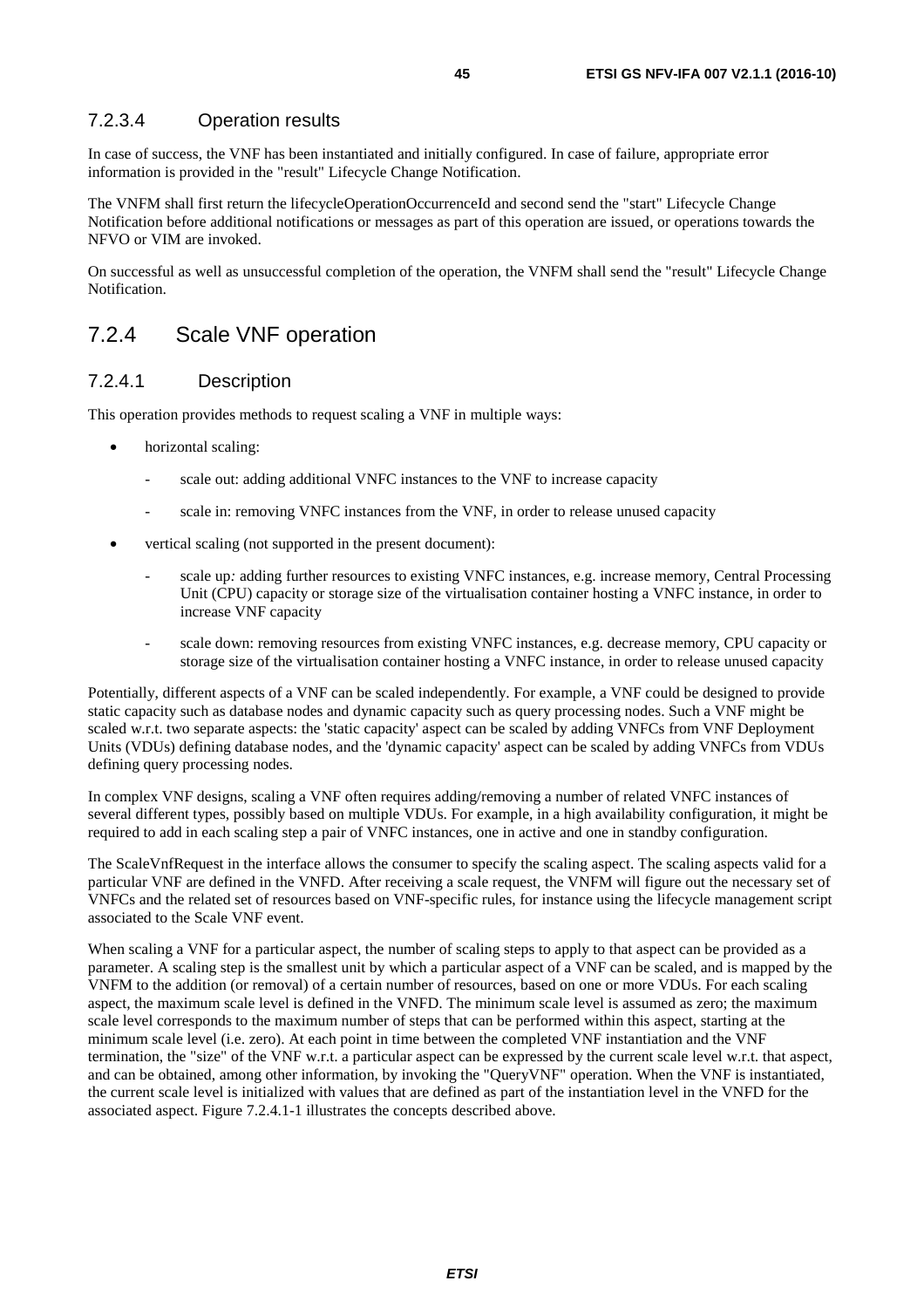

#### **Figure 7.2.4.1-1: Illustrating the concepts of scaleLevel and scaling steps for a particular scaling aspect**

The VNFM will then communicate information about the necessary resource changes via the GrantVnfLifecycleOperationRequest to the NFVO.

It depends on the VNF capabilities, and is declared in the VNFD, whether and how this operation is supported for a particular VNF.

Table 7.2.4.1-1 lists the information flow exchanged between the VNFM and the NFVO.

| Table 7.2.4.1-1: Scale VNF operation |  |  |
|--------------------------------------|--|--|
|--------------------------------------|--|--|

| <b>Message</b>   | <b>Requirement</b> | <b>Direction</b>         |
|------------------|--------------------|--------------------------|
| ScaleVnfRequest  | Mandatory          | INFVO $\rightarrow$ VNFM |
| ScaleVnfResponse | Mandatory          | $IVNFM \rightarrow NFVO$ |
|                  |                    |                          |

### 7.2.4.2 Input parameters

minimum

scaleLevel

The input parameters sent when invoking the operation shall follow the indications provided in table 7.2.4.2-1.

| Table 7.2.4.2-1: Scale VNF operation input parameters |  |  |  |  |
|-------------------------------------------------------|--|--|--|--|
|-------------------------------------------------------|--|--|--|--|

| <b>Parameter</b>     | Qualifier                          | <b>Cardinality</b> | <b>Content</b> | <b>Description</b>                                                                                                                                                                                                                                                                                                                                           |
|----------------------|------------------------------------|--------------------|----------------|--------------------------------------------------------------------------------------------------------------------------------------------------------------------------------------------------------------------------------------------------------------------------------------------------------------------------------------------------------------|
| <b>vnflnstanceld</b> | M                                  |                    | Identifier     | Identifier of the VNF instance to which this scaling<br>request is related.                                                                                                                                                                                                                                                                                  |
| type                 | M                                  |                    | Enum           | Defines the type of the scale operation requested<br>(scale out, scale in). The set of types actually<br>supported depends on the capabilities of the VNF<br>being managed, as declared in the VNFD. See note 1.                                                                                                                                             |
| aspectId             | M                                  |                    | Identifier     | Identifies the aspect of the VNF that is requested to be<br>scaled, as declared in the VNFD.                                                                                                                                                                                                                                                                 |
| InumberOfSteps       | M                                  | 01                 | Integer        | Number of scaling steps to be executed as part of this<br>Scale Vnf operation. It shall be a positive number.<br>Defaults to 1.<br>The VNF Provider defines in the VNFD whether or not<br>a particular VNF supports performing more than one<br>step at a time. Such a property in the VNFD applies for<br>all instances of a particular VNF.<br>See note 2. |
| additionalParam      | M                                  | 0N                 | KeyValuePair   | Additional parameters passed by the NFVO as input to<br>the scaling process, specific to the VNF being scaled.                                                                                                                                                                                                                                               |
| NOTE 1:<br>NOTE 2:   | supported in the present document. |                    |                | ETSI GS NFV-IFA 010 [2] specifies that the lifecycle management operations that expand or contract a VNF<br>instance include scale in, scale out, scale up and scale down. Vertical scaling (scale up, scale down) is not<br>A scaling step is the smallest unit by which a VNF can be scaled w.r.t a particular scaling aspect.                             |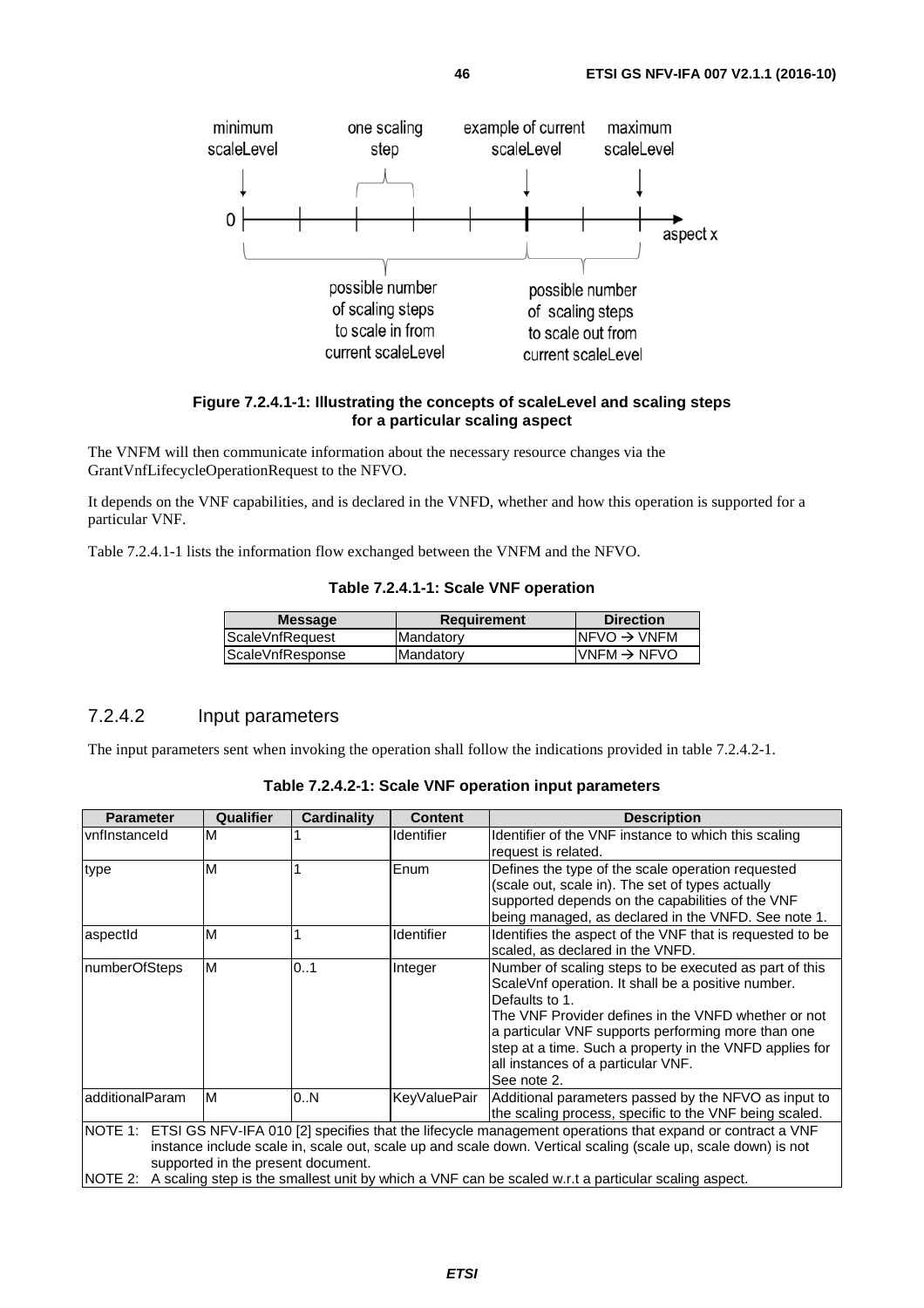The output parameters returned by the operation shall follow the indications provided in table 7.2.4.3-1.

| <b>Parameter</b>        | Qualifier | <b>Cardinality</b> | <b>Content</b>    | <b>Description</b>                  |
|-------------------------|-----------|--------------------|-------------------|-------------------------------------|
| lifecycleOperationOccur | IM.       |                    | <b>Identifier</b> | The identifier of the VNF lifecycle |
| <b>Irenceld</b>         |           |                    |                   | Toperation occurrence.              |

#### **Table 7.2.4.3-1: Scale VNF operation output parameters**

### 7.2.4.4 Operation results

In case of success, the VNF has been scaled according to the request. In case of failure, appropriate error information is provided in the "result" Lifecycle Change Notification.

The VNFM shall first return the lifecycleOperationOccurrenceId and second send the "start" Lifecycle Change Notification before additional notifications or messages as part of this operation are issued, or operations towards the NFVO or VIM are invoked.

On successful as well as unsuccessful completion of the operation, the VNFM shall send the "result" Lifecycle Change Notification.

## 7.2.5 Scale VNF to Level operation

### 7.2.5.1 Description

This operation scales an instantiated VNF of a particular DF to a target size. The target size is either expressed as an instantiation level of that DF as defined in the VNFD, or given as a list of scale levels, one per scaling aspect of that DF. Instantiation levels and scaling aspects are declared in the VNFD. Typically, the result of this operation is adding and/or removing Network Functions Virtualization Infrastructure (NFVI) resources to/from the VNF.

It depends on the VNF capabilities, and is declared in the VNFD, whether this operation is supported for a particular VNF.

Table 7.2.5.1-1 lists the information flow exchanged between the VNFM and the NFVO.

#### **Table 7.2.5.1-1: Scale VNF to Level operation**

| $NFVO \rightarrow VNFM$  |
|--------------------------|
| $IVNFM \rightarrow NFVO$ |
|                          |

### 7.2.5.2 Input parameters

The input parameters sent when invoking the operation shall follow the indications provided in table 7.2.5.2-1.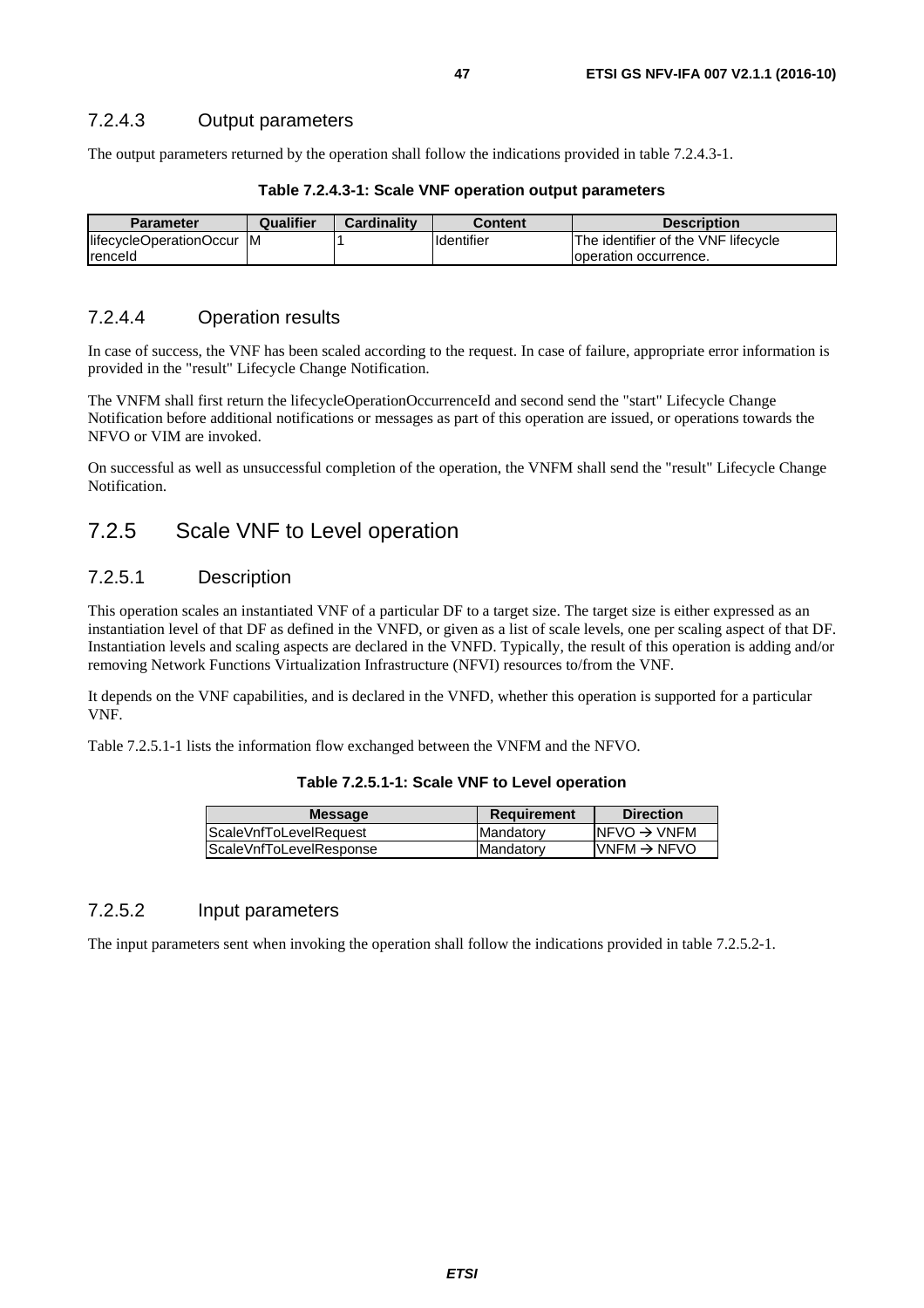| <b>Parameter</b>      | Qualifier | Cardinality | <b>Content</b>      | <b>Description</b>                                                                                                                                                                                                                                                                                                                                                                                              |
|-----------------------|-----------|-------------|---------------------|-----------------------------------------------------------------------------------------------------------------------------------------------------------------------------------------------------------------------------------------------------------------------------------------------------------------------------------------------------------------------------------------------------------------|
| <b>vnflnstanceld</b>  | M         |             | Identifier          | Identifier of the VNF instance to which<br>this scaling request is related.                                                                                                                                                                                                                                                                                                                                     |
| linstantiationLevelId | M         | 01          | Identifier          | Identifier of the target instantiation<br>level of the current DF to which the<br>VNF is requested to be scaled.<br>Either instantiationLevelId or scaleInfo<br>but not both shall be present.                                                                                                                                                                                                                  |
| scaleInfo             | M         | 0N          | ScaleInfo           | For each scaling aspect of the current<br>DF, defines the target scale level to<br>which the VNF is to be scaled.<br>The VNF Provider defines in the VNFD<br>whether or not a particular VNF<br>supports scaling according to this<br>parameter. Such a property in the<br>VNFD applies for all instances of a<br>particular VNF.<br>Either instantiationLevelId or scaleInfo<br>but not both shall be present. |
| IadditionalParam      | M         | 0N          | <b>KeyValuePair</b> | Additional parameters passed by the<br>NFVO as input to the scaling process,<br>specific to the VNF being scaled.                                                                                                                                                                                                                                                                                               |

#### **Table 7.2.5.2-1: Scale VNF to Level operation input parameters**

### 7.2.5.3 Output parameters

The output parameters returned by the operation shall follow the indications provided in table 7.2.5.3-1.

#### **Table 7.2.5.3-1: Scale VNF to Level operation output parameters**

| <b>Parameter</b>          | Qualifier | Cardinality | Content           | <b>Description</b>                  |
|---------------------------|-----------|-------------|-------------------|-------------------------------------|
| lifecycleOperationOccur M |           |             | <b>Identifier</b> | The identifier of the VNF lifecycle |
| <b>Irenceld</b>           |           |             |                   | Toperation occurrence.              |

### 7.2.5.4 Operation results

In case of success, the VNF has been scaled according to the request. In case of failure, appropriate error information is provided in the "result" Lifecycle Change Notification.

The VNFM shall first return the lifecycleOperationOccurrenceId and second send the "start" Lifecycle Change Notification before additional notifications or messages as part of this operation are issued, or operations towards the NFVO or VIM are invoked.

On successful as well as unsuccessful completion of the operation, the VNFM shall send the "result" Lifecycle Change Notification.

## 7.2.6 Change VNF Flavour operation

### 7.2.6.1 Description

This operation changes the DF of a VNF instance.

It depends on the VNF capabilities, and is declared in the VNFD, whether this operation is supported for a particular VNF.

Table 7.2.6.1-1 lists the information flow exchanged between the VNFM and the NFVO.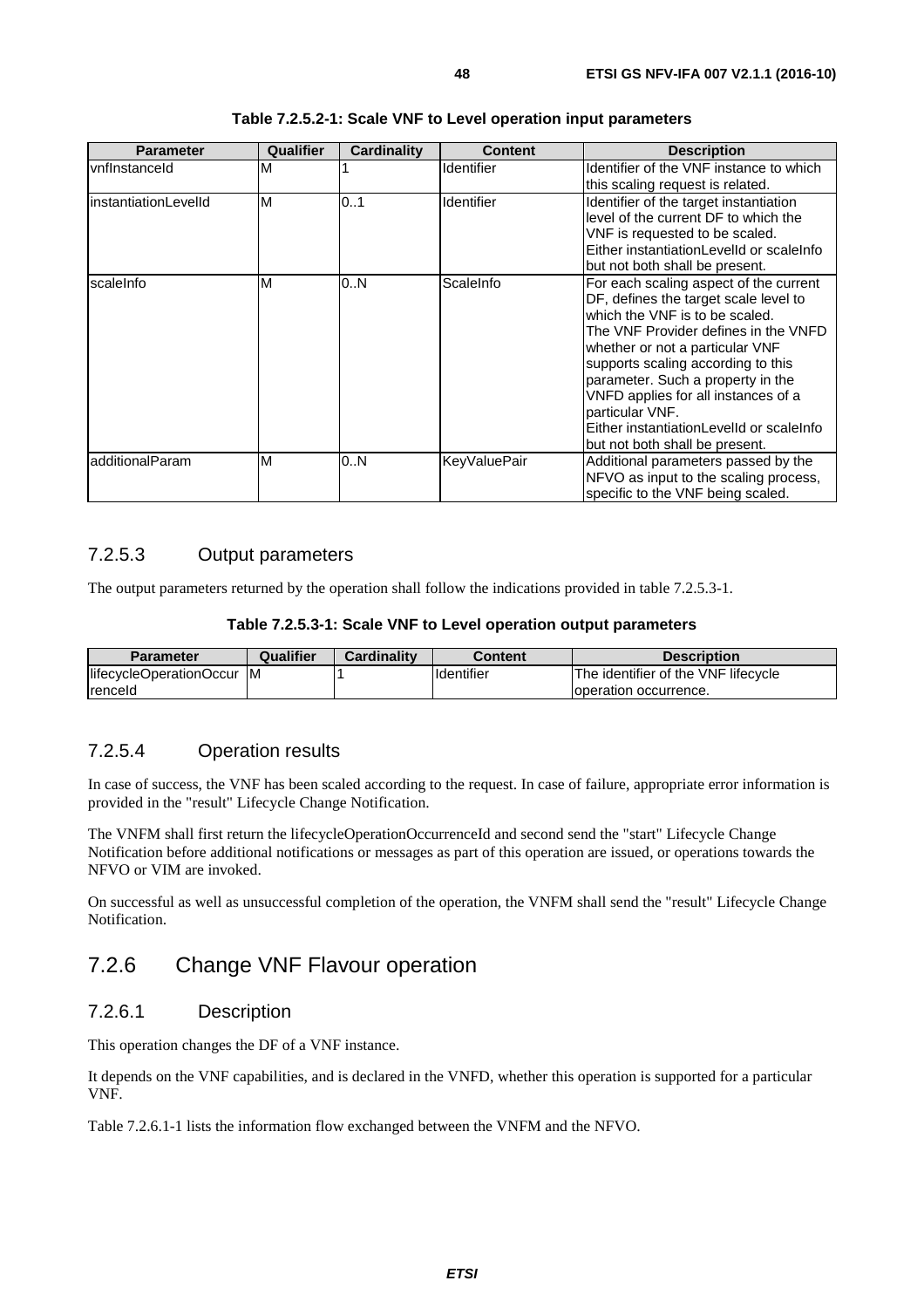| <b>Message</b>           | <b>Requirement</b> | <b>Direction</b>         |
|--------------------------|--------------------|--------------------------|
| ChangeVnfFlavourRequest  | Mandatory          | INFVO $\rightarrow$ VNFM |
| ChangeVnfFlavourResponse | IMandatorv         | $IVNFM \rightarrow NFVO$ |
|                          |                    |                          |

#### **Table 7.2.6.1-1: Change VNF Flavour operation**

### 7.2.6.2 Input parameters

The input parameters sent when invoking the operation shall follow the indications provided in table 7.2.6.2-1.

| Table 7.2.6.2-1: Change VNF Flavour operation input parameters |  |  |  |
|----------------------------------------------------------------|--|--|--|
|----------------------------------------------------------------|--|--|--|

| <b>Parameter</b>                                                                                                                                                                                                                                                                                           | Qualifier | <b>Cardinality</b> | <b>Content</b>                | <b>Description</b>                                                                                                                                           |  |
|------------------------------------------------------------------------------------------------------------------------------------------------------------------------------------------------------------------------------------------------------------------------------------------------------------|-----------|--------------------|-------------------------------|--------------------------------------------------------------------------------------------------------------------------------------------------------------|--|
| <b>vnflnstanceld</b>                                                                                                                                                                                                                                                                                       | м         |                    | Identifier                    | Identifier of the VNF instance to be<br>modified.                                                                                                            |  |
| newFlavourId                                                                                                                                                                                                                                                                                               | M         |                    | <b>Identifier</b>             | Identifier of the new VNF DF to apply<br>lto this VNF instance.                                                                                              |  |
| linstantiationLevelId                                                                                                                                                                                                                                                                                      | M         | 0.1                | Identifier                    | Identifier of the instantiation level of<br>the DF to be used. If not present, the<br>default instantiation level as declared<br>lin the VNFD shall be used. |  |
| extVirtualLink                                                                                                                                                                                                                                                                                             | M         | 0N                 | ExtVirtualLinkData            | Information about external VLs to<br>connect the VNF to.                                                                                                     |  |
| extManagedVirtualLink M                                                                                                                                                                                                                                                                                    |           | 0N                 | ExtManagedVirtualLink<br>Data | Information about internal VLs that are<br>managed by other entities than the<br>VNFM (see note).                                                            |  |
| additionalParam<br>M<br>Additional parameters passed by the<br>0N<br><b>KeyValuePair</b><br>NFVO as input to the flavour change<br>process, specific to the VNF being<br>modified.                                                                                                                         |           |                    |                               |                                                                                                                                                              |  |
| NOTE:<br>The indication of externally-managed internal VLs is needed in case networks have been pre-configured for<br>use with certain VNFs, for instance to ensure that these networks have certain properties such as security or<br>acceleration features, or to address particular network topologies. |           |                    |                               |                                                                                                                                                              |  |

### 7.2.6.3 Output parameters

The output parameters returned by the operation shall follow the indications provided in table 7.2.6.3-1.

#### **Table 7.2.6.3-1: Change VNF Flavour operation output parameters**

| <b>Parameter</b>               | Qualifier | <b>Cardinality</b> | Content             | <b>Description</b>                  |
|--------------------------------|-----------|--------------------|---------------------|-------------------------------------|
| lifecycleOperationOccurrenceId | ΙM        |                    | <b>I</b> Identifier | The identifier of the VNF lifecycle |
|                                |           |                    |                     | loperation occurrence.              |

#### 7.2.6.4 Operation results

In case of success, the VNF has been modified to use the new DF and initially configured. In case of failure, appropriate error information is provided in the "result" Lifecycle Change Notification.

The VNFM shall first return the lifecycleOperationOccurrenceId and second send the "start" Lifecycle Change Notification before additional notifications or messages as part of this operation are issued, or operations towards the NFVO or VIM are invoked.

On successful as well as unsuccessful completion of the operation, the VNFM shall send the "result" Lifecycle Change Notification.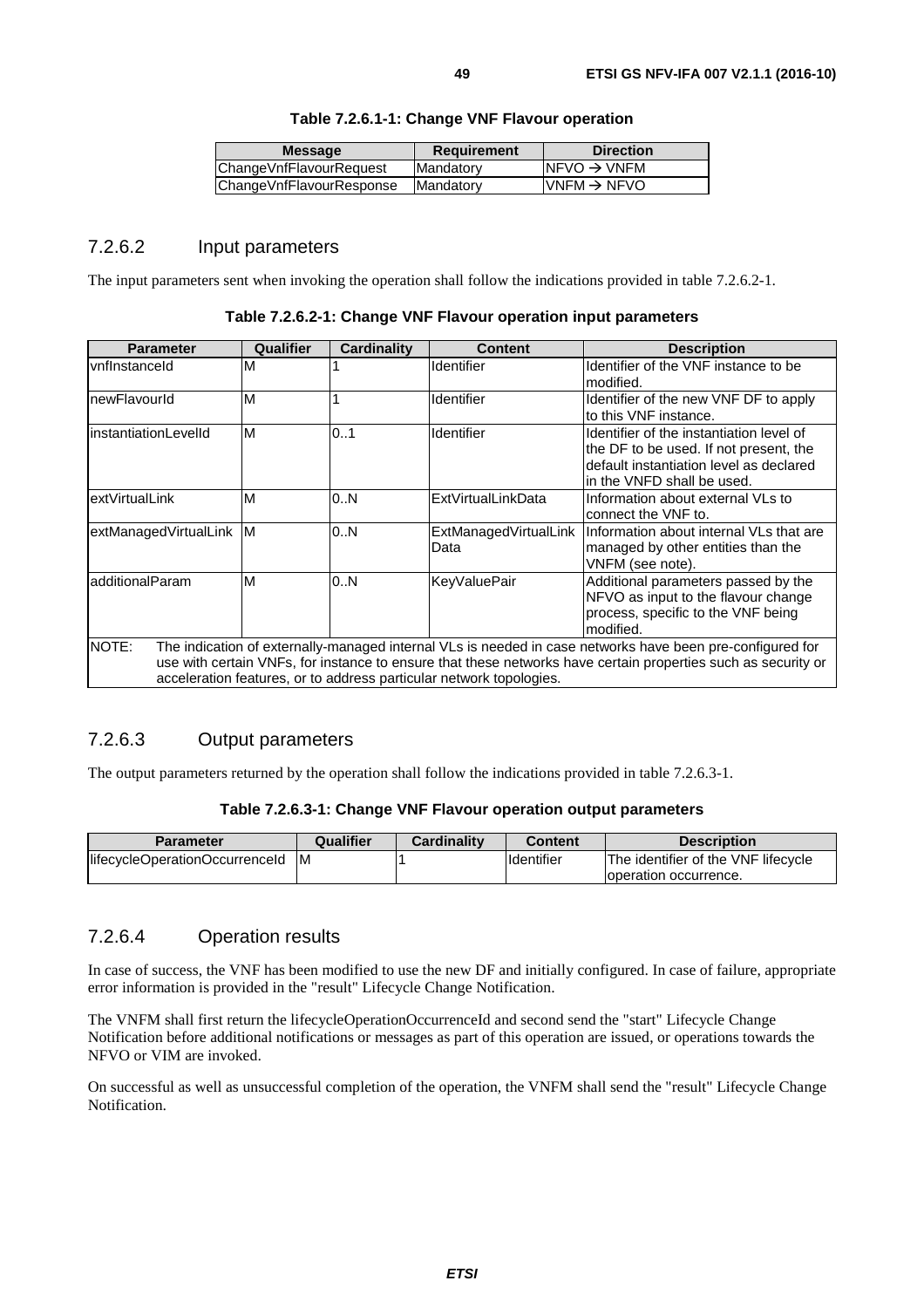## 7.2.7 Terminate VNF operation

### 7.2.7.1 Description

This operation terminates a VNF.

A VNF can be terminated gracefully or forcefully. Graceful termination means that the VNFM arranges to take the VNF out of service, e.g. by asking the VNF's EM to take the VNF out of service, and only after that shuts down the VNF and releases the resources. Forceful termination means that the VNFM immediately shuts down the VNF and releases the resources. A time interval can be specified for taking the VNF out of service, after which the VNF is shut down if taking it out of service has not completed.

Terminating a VNF instance does not delete the instance of the VnfInfo information element. This operation shall be supported for all VNFs.

Table 7.2.7.1-1 lists the information flow exchanged between the VNFM and the NFVO.

| <b>Message</b>       | <b>Requirement</b> | <b>Direction</b>         |
|----------------------|--------------------|--------------------------|
| TerminateVnfRequest  | <b>IMandatory</b>  | INFVO $\rightarrow$ VNFM |
| TerminateVnfResponse | <b>IMandatory</b>  | $IVNFM \rightarrow NFVO$ |

### 7.2.7.2 Input parameters

The input parameters sent when invoking the operation shall follow the indications provided in table 7.2.7.2-1.

| <b>Parameter</b>      | Qualifier | <b>Cardinality</b> | <b>Content</b>    | <b>Description</b>                                                                                                                                                                                                                                                                                                           |
|-----------------------|-----------|--------------------|-------------------|------------------------------------------------------------------------------------------------------------------------------------------------------------------------------------------------------------------------------------------------------------------------------------------------------------------------------|
| <b>IvnfInstanceId</b> | M         |                    | <b>Identifier</b> | Identifier of the VNF instance to be                                                                                                                                                                                                                                                                                         |
|                       |           |                    |                   | terminated.                                                                                                                                                                                                                                                                                                                  |
| terminationType       | M         |                    | Enum              | Signals whether forceful or graceful<br>termination is requested.                                                                                                                                                                                                                                                            |
|                       |           |                    |                   | In case of forceful termination, the<br>VNF is shut down immediately, and<br>resources are released. Note that if<br>the VNF is still in service, this may<br>adversely impact network service,<br>and therefore, operator policies apply<br>to determine if forceful termination is<br>allowed in the particular situation. |
|                       |           |                    |                   | In case of graceful termination, the<br>VNFM first arranges to take the VNF<br>out of service (by means out of scope<br>of the present specification, e.g.<br>involving interaction with EM, if<br>required). Once this was successful,<br>or after a timeout, the VNFM shuts<br>down the VNF and releases the<br>resources. |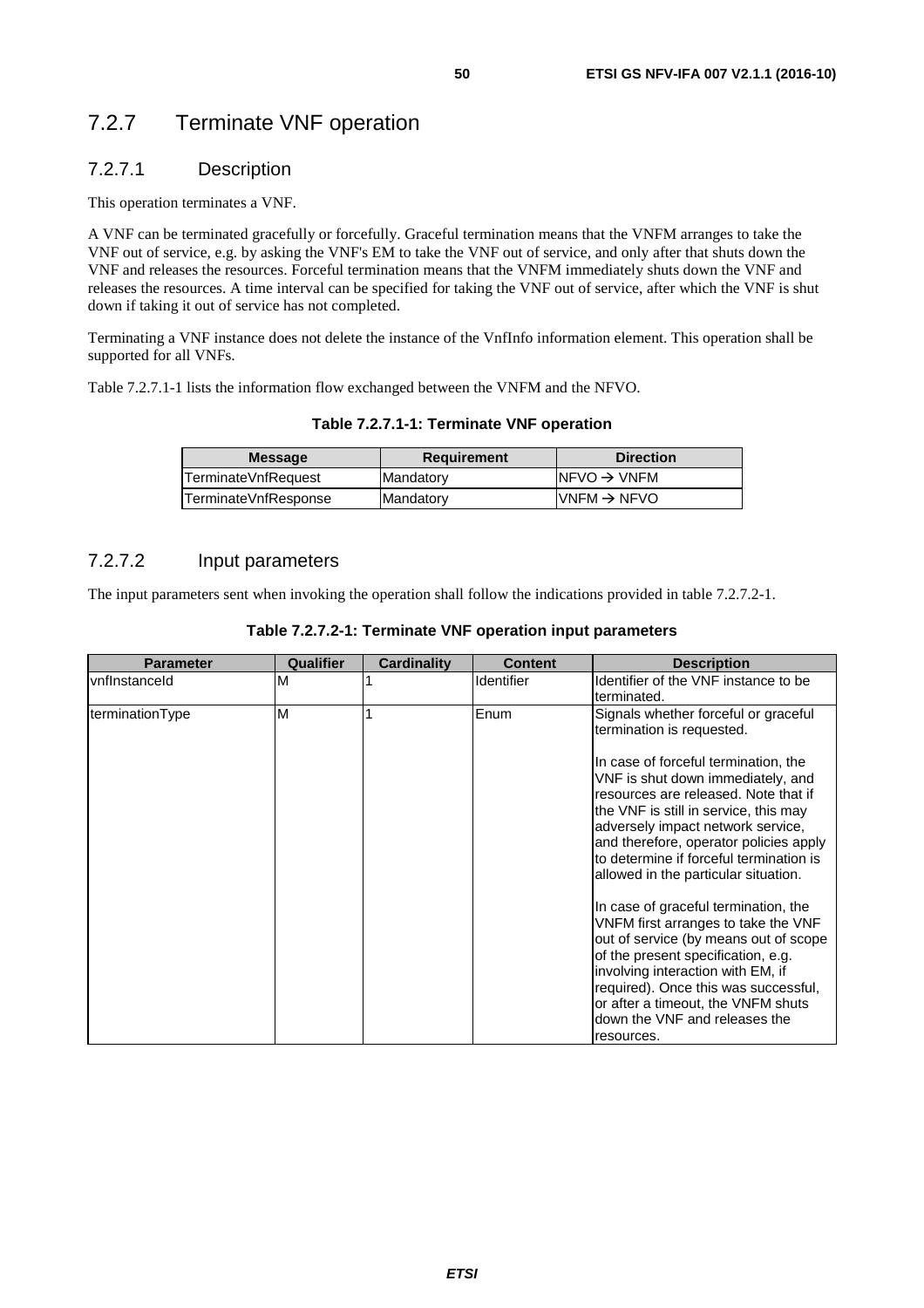| <b>Parameter</b>                                                                                                                      | Qualifier | <b>Cardinality</b> | <b>Content</b> | <b>Description</b>                                                                                                                                                                                                     |
|---------------------------------------------------------------------------------------------------------------------------------------|-----------|--------------------|----------------|------------------------------------------------------------------------------------------------------------------------------------------------------------------------------------------------------------------------|
| gracefulTerminationTimeout                                                                                                            | <b>M</b>  | 0.1                | TimeDuration   | The time interval to wait for the VNF<br>to be taken out of service during<br>graceful termination, before shutting<br>down the VNF and releasing the<br>resources.                                                    |
|                                                                                                                                       |           |                    |                | If not given, it is expected that the<br>VNFM waits for the successful taking<br>out of service of the VNF, no matter<br>how long it takes, before shutting<br>down the VNF and releasing the<br>resources (see note). |
|                                                                                                                                       |           |                    |                | Minimum timeout or timeout range<br>are specified by the VNF Provider<br>(e.g. defined in the VNFD or<br>communicated by other means).                                                                                 |
|                                                                                                                                       |           |                    |                | Not relevant in case of forceful<br>termination.                                                                                                                                                                       |
| NOTE:<br>This implies that no VNF shutdown and resource release will be attempted if taking the VNF out of service<br>fails or hangs. |           |                    |                |                                                                                                                                                                                                                        |

### 7.2.7.3 Output parameters

The output parameters returned by the operation shall follow the indications provided in table 7.2.7.3-1.

#### **Table 7.2.7.3-1: Terminate VNF operation output parameters**

| <b>Parameter</b>               | Qualifier | Cardinality | Content     | <b>Description</b>                  |
|--------------------------------|-----------|-------------|-------------|-------------------------------------|
| lifecycleOperationOccurrenceId | ΙM        |             | Ildentifier | The identifier of the VNF lifecycle |
|                                |           |             |             | Toperation occurrence.              |

### 7.2.7.4 Operation results

In case of success, the VNF instance has been terminated and resources used by the VNF have been released. In case of failure, appropriate error information is provided in the "result" Lifecycle Change Notification.

The VNFM shall first return the lifecycleOperationOccurrenceId and second send the "start" Lifecycle Change Notification before additional notifications or messages as part of this operation are issued, or operations towards the NFVO or VIM are invoked.

On successful as well as unsuccessful completion of the operation, the VNFM shall send the "result" Lifecycle Change Notification.

## 7.2.8 Delete VNF Identifier operation

### 7.2.8.1 Description

This operation deletes a VNF instance identifier and the associated instance of a VnfInfo information element in the NOT\_INSTANTIATED state.

This operation shall be supported for all VNFs.

Table 7.2.8.1-1 lists the information flow exchanged between the VNFM and the NFVO.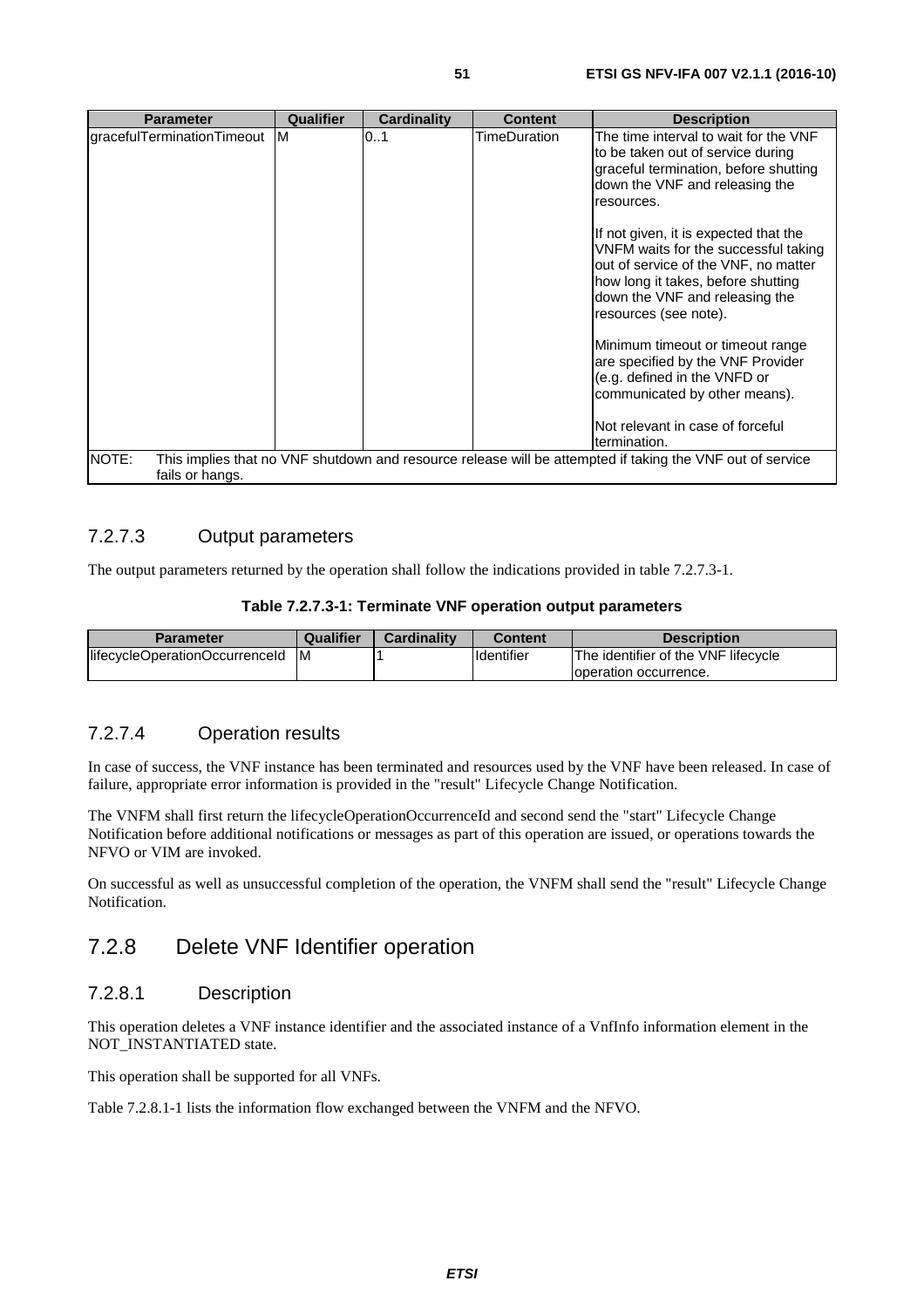| Table 7.2.8.1-1: Delete VNF Identifier operation |  |  |
|--------------------------------------------------|--|--|
|--------------------------------------------------|--|--|

| <b>Message</b>                     | <b>Requirement</b> | <b>Direction</b>         |
|------------------------------------|--------------------|--------------------------|
| <b>IDeleteVnfldentifierRequest</b> | Mandatory          | INFVO $\rightarrow$ VNFM |
| DeleteVnfldentifierResponse        | Mandatory          | $IVNFM \rightarrow NFVO$ |
|                                    |                    |                          |

### 7.2.8.2 Input parameters

The input parameters sent when invoking the operation shall follow the indications provided in table 7.2.8.2-1.

#### **Table 7.2.8.2-1: Delete VNF Identifier operation input parameters**

| Parameter             | Qualifier | Cardinality | Content            | <b>Description</b>                              |
|-----------------------|-----------|-------------|--------------------|-------------------------------------------------|
| <b>IvnflnstanceId</b> | ΙM        |             | <b>I</b> dentifier | <b>VNF</b><br>instance identifier to be deleted |

### 7.2.8.3 Output parameters

No output parameter.

### 7.2.8.4 Operation results

In case of success, the VNF instance identifier and the associated instance of the VnfInfo information element has been deleted and can no longer be used; and the corresponding VnfIdentifierDeletionNotification has been sent. If the VNF instance was not terminated (i.e. the VNF is in INSTANTIATED state), the operation shall be rejected.

In case of failure, appropriate error information is returned.

### 7.2.9 Query VNF operation

#### 7.2.9.1 Description

This operation provides information about VNF instances. The applicable VNF instances can be chosen based on filtering criteria, and the information can be restricted to selected attributes.

This operation shall be supported for all VNFs.

Table 7.2.9.1-1 lists the information flow exchanged between the VNFM and the NFVO.

**Table 7.2.9.1-1: Query VNF operation** 

| <b>Message</b>   | <b>Requirement</b> | <b>Direction</b>         |
|------------------|--------------------|--------------------------|
| QueryVnfRequest  | Mandatory          | $INFVO \rightarrow VNFM$ |
| QueryVnfResponse | Mandatory          | $IVNFM \rightarrow NFVO$ |
|                  |                    |                          |

### 7.2.9.2 Input parameters

The input parameters sent when invoking the operation shall follow the indications provided in table 7.2.9.2-1.

| <b>Parameter</b>  | Qualifier | Cardinality | <b>Content</b> | <b>Description</b>                                                                                                                                                                                                                       |
|-------------------|-----------|-------------|----------------|------------------------------------------------------------------------------------------------------------------------------------------------------------------------------------------------------------------------------------------|
|                   |           |             |                |                                                                                                                                                                                                                                          |
| filter            | M         |             | Filter         | Filter to select the VNF instance(s) about                                                                                                                                                                                               |
|                   |           |             |                | which information is queried.                                                                                                                                                                                                            |
| attributeSelector | м         | 0.N         | String         | Provides a list of attribute names. If present,<br>only these attributes are returned for the VNF<br>instance(s) matching the filter.<br>If absent, the complete information is returned<br>for the VNF instance(s) matching the filter. |

**Table 7.2.9.2-1: Query VNF operation input parameters**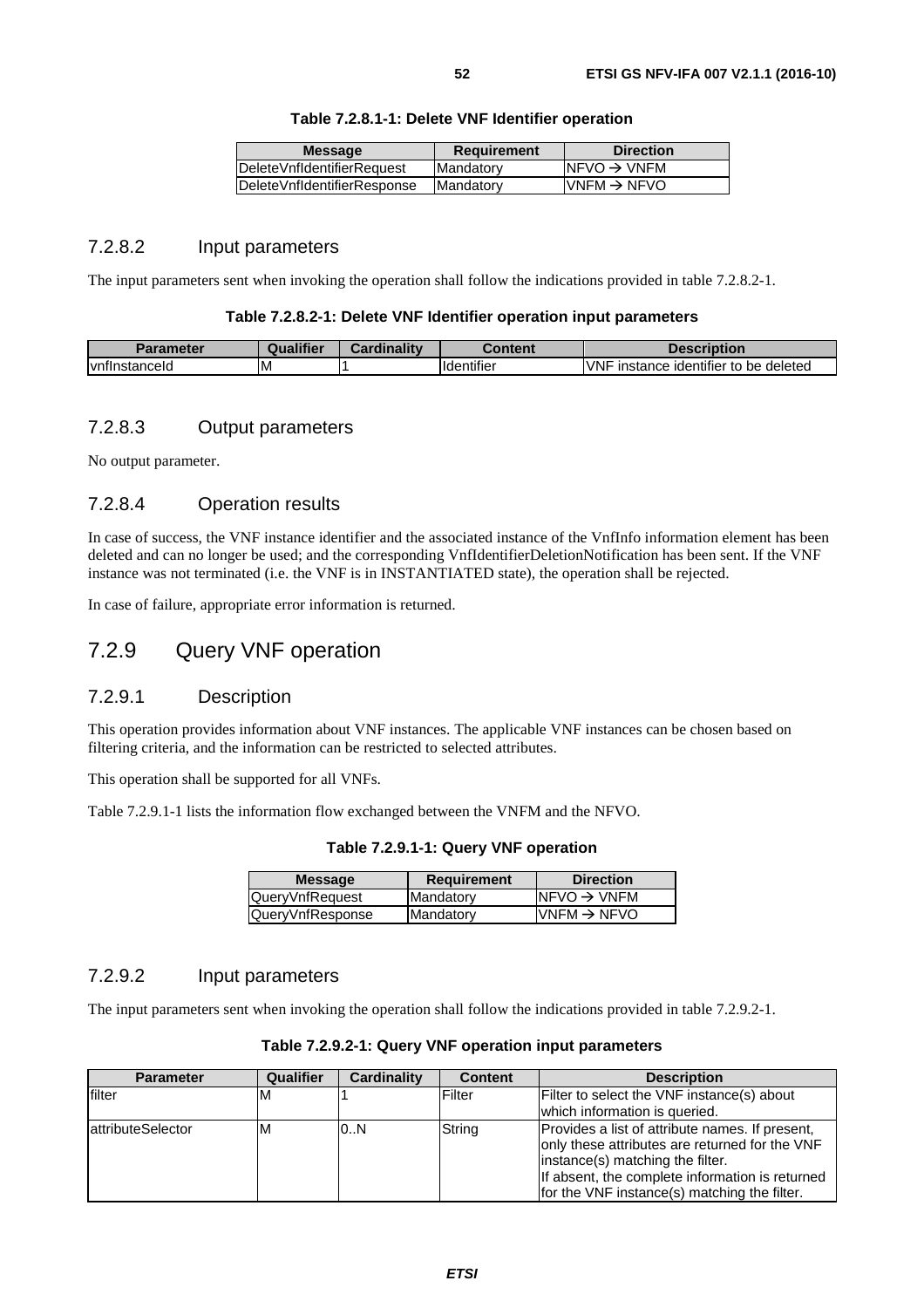The output parameters returned by the operation shall follow the indications provided in table 7.2.9.3-1.

| <b>Parameter</b>                                                                          | Qualifier | Cardinality | <b>Content</b> | <b>Description</b>                                                                                                                                                                                                                    |
|-------------------------------------------------------------------------------------------|-----------|-------------|----------------|---------------------------------------------------------------------------------------------------------------------------------------------------------------------------------------------------------------------------------------|
| vnflnfo                                                                                   | ΙM        | 0.N         | Vnflnfo        | The information items about the selected<br>VNF instance(s) that are returned.<br>If attributeSelector is present, only the<br>lattributes listed in attributeSelector are<br>returned for the selected VNF instance(s).<br>See note. |
| NOTE:<br>The lower cardinality is 0 since there may be no matches to the provided filter. |           |             |                |                                                                                                                                                                                                                                       |

**Table 7.2.9.3-1: Query VNF operation output parameters** 

### 7.2.9.4 Operation results

In case of success, information related to the VNF instances that match the filter is returned. In case of failure, appropriate error information is returned.

## 7.2.10 Heal VNF operation

#### 7.2.10.1 Description

This operation enables the NFVO to request a VNFM to perform a VNF healing procedure.

It depends on the VNF capabilities, and is declared in the VNFD, whether this operation is supported for a particular VNF.

Table 7.2.10.1-1 lists the information flow exchanged between the VNFM and the NFVO.

| Table 7.2.10.1-1: Heal VNF operation |  |
|--------------------------------------|--|
|--------------------------------------|--|

| <b>Message</b>        | Requirement | <b>Direction</b>        |
|-----------------------|-------------|-------------------------|
| <b>HealVnfRequest</b> | Mandatory   | $NFVO \rightarrow VNFM$ |
| HealVnfResponse       | Mandatory   | $VNFM \rightarrow NFVO$ |

#### 7.2.10.2 Input parameters

The input parameters sent when invoking the operation shall follow the indications provided in table 7.2.10.2-1.

| Table 7.2.10.2-1: Heal VNF operation input parameters |  |  |
|-------------------------------------------------------|--|--|
|-------------------------------------------------------|--|--|

| <b>Parameter</b> | Qualifier | Cardinality | <b>Content</b> | <b>Description</b>                                                                                                |  |  |
|------------------|-----------|-------------|----------------|-------------------------------------------------------------------------------------------------------------------|--|--|
| vnflnstanceld    | ΙM        |             | Identifier     | Identifies the VNF instance requiring a healing<br>action.                                                        |  |  |
|                  | ΙM        | 101         | String         | Indicates the reason why a healing procedure is                                                                   |  |  |
| cause            |           |             |                | required.                                                                                                         |  |  |
| ladditionalParam | ΙM        | 0.N         | KeyValuePair   | Additional parameters passed by the NFVO as input<br>to the healing process, specific to the VNF being<br>healed. |  |  |
|                  |           |             |                | <b>IEXAMPLE:</b><br>Input parameters to VNF-specific                                                              |  |  |
|                  |           |             |                | healing procedures.                                                                                               |  |  |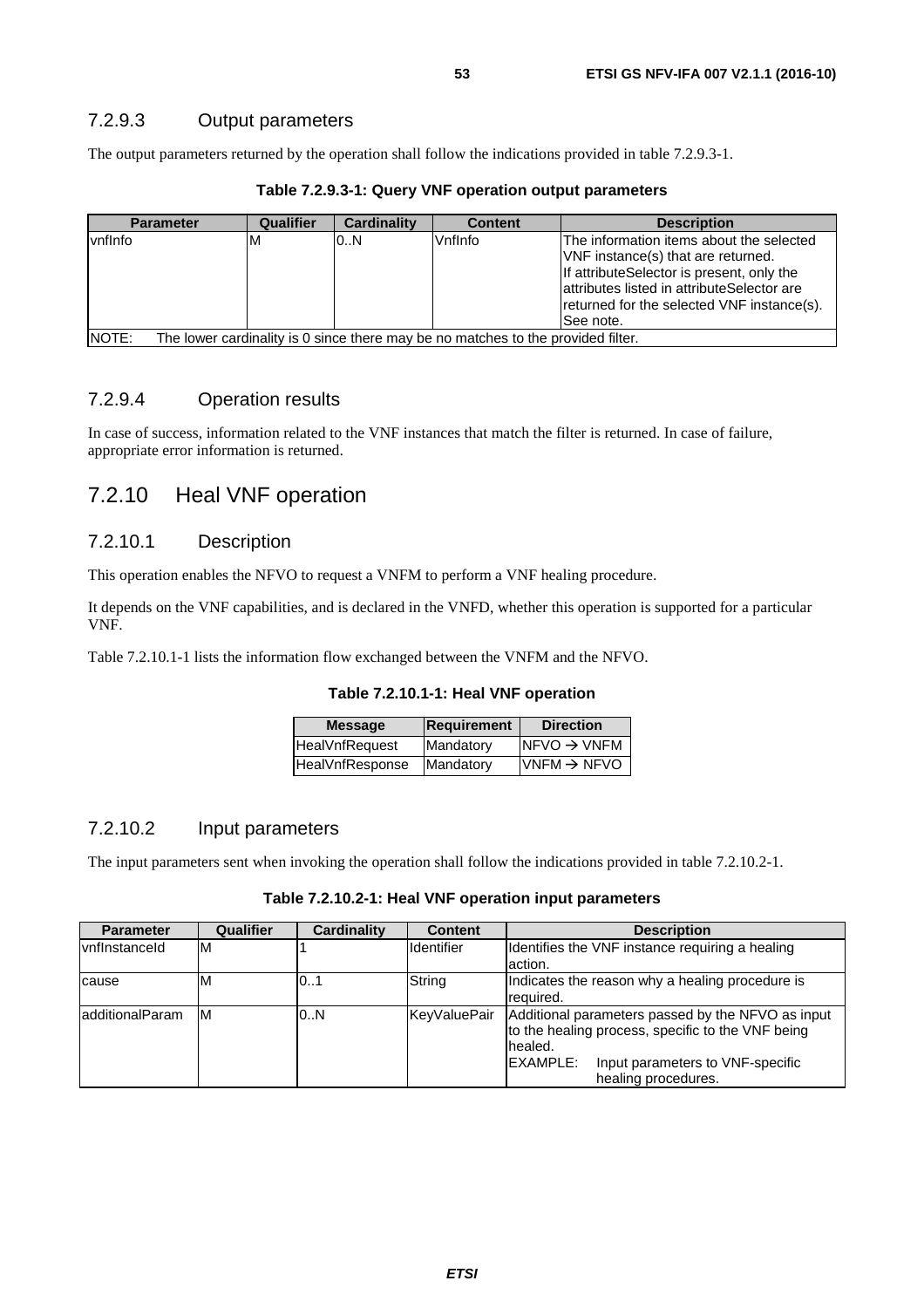The output parameters returned by the operation shall follow the indications provided in table 7.2.10.3-1.

| <b>Parameter</b>                 | Qualifier | <b>Cardinality</b> | <b>Content</b> | <b>Description</b>              |
|----------------------------------|-----------|--------------------|----------------|---------------------------------|
| lifecycleOperationOccurrenceId M |           |                    | Identifier     | The identifier of the VNF       |
|                                  |           |                    |                | lifecycle operation occurrence. |

**Table 7.2.10.3-1: Heal VNF operation output parameters** 

### 7.2.10.4 Operation results

In case of success, the VNF has been healed. In case of failure, appropriate error information is provided in the "result" Lifecycle Change Notification.

The VNFM shall first return the lifecycleOperationOccurrenceId and second send the "start" Lifecycle Change Notification before additional notifications or messages as part of this operation are issued, or operations towards the NFVO or VIM are invoked.

On successful as well as unsuccessful completion of the operation, the VNFM shall send the "result" Lifecycle Change Notification.

## 7.2.11 Operate VNF operation

### 7.2.11.1 Description

This operation enables requesting to change the state of a VNF instance, including starting and stopping the VNF instance.

NOTE 1: These operations are complementary to instantiating and terminating a VNF.

NOTE 2: In the present document, only starting and stopping the VNF instance(s) are supported. Extension of this operation to support other VNF state changes is left for future specification.

A VNF instance can be in the following states:

- STARTED: the VNF instance is up and running.
- STOPPED: the VNF instance has been shut down. A VNF instance is stopped if all its VNFC instances are also stopped.

In the state STOPPED, the virtualised container(s), where the VNFC instance(s) of the VNF run, are shut down but not terminated. In addition, if the workflow requires a graceful stop, as part of this process the VNFM (producer of the interface) will interact with VNF/EM to gracefully stop the VNF application. Once a VNF is instantiated, i.e. all instantiation steps have been completed, the VNF instance is in the state STARTED.

Figure 7.2.11.1-1 illustrates the VNF operate state diagram. The desired change of state is indicated as an input in the OperateVnfRequest operation.



**Figure 7.2.11.1-1: Operate VNF state diagram**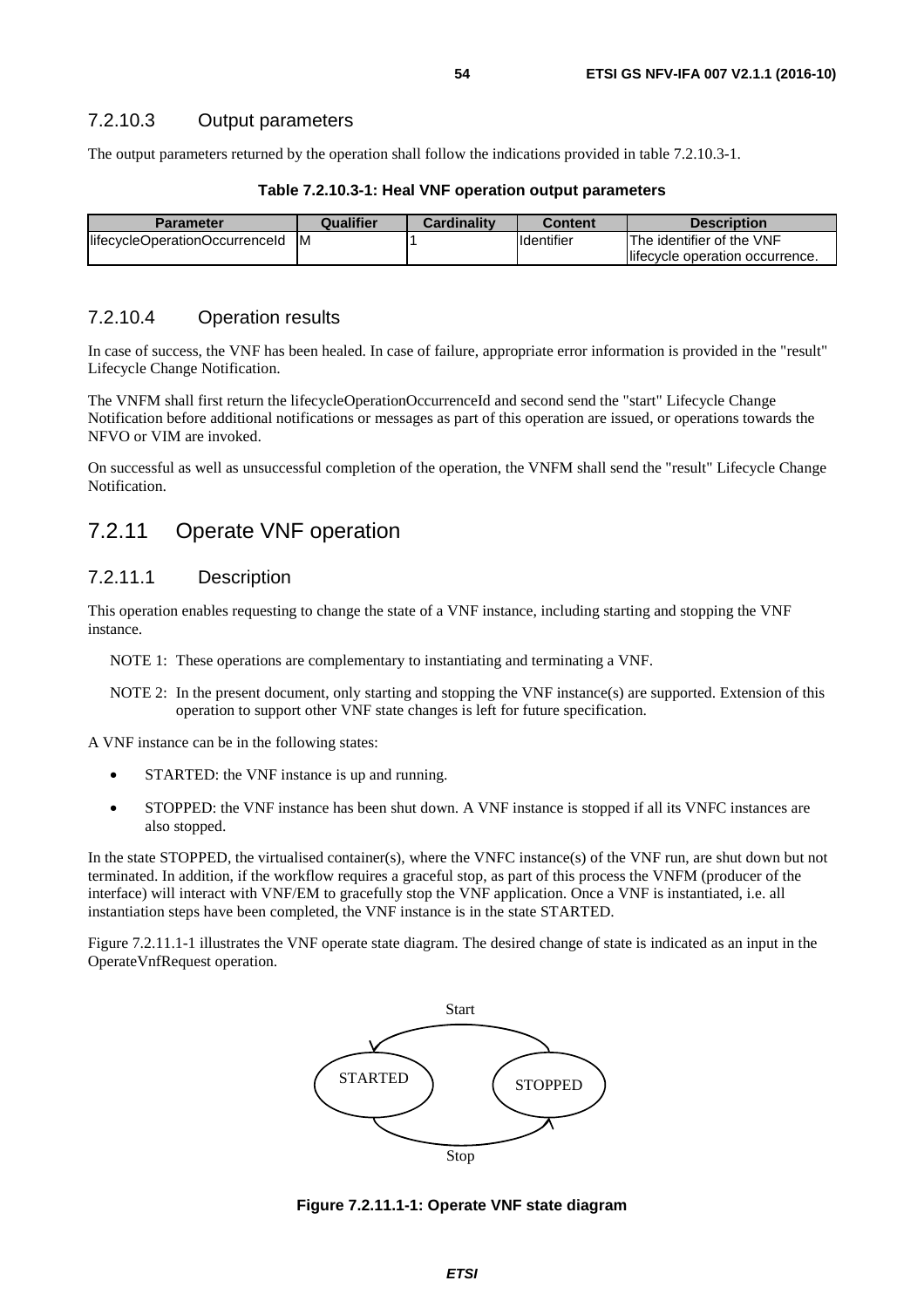It depends on the VNF capabilities, and is declared in the VNFD, whether this operation is supported for a particular VNF.

Table 7.2.11.1-1 lists the information flow exchanged between the VNFM and the NFVO.

| <b>Message</b>     | <b>Requirement</b> | <b>Direction</b>         |
|--------------------|--------------------|--------------------------|
|                    |                    |                          |
| OperateVnfRequest  | Mandatory          | $NFVO \rightarrow VNFM$  |
| OperateVnfResponse | Mandatory          | $IVNFM \rightarrow NFVO$ |
|                    |                    |                          |

#### **Table 7.2.11.1-1: Operate VNF operation**

### 7.2.11.2 Input parameters

The input parameters sent when invoking the operation shall follow the indications provided in table 7.2.11.2-1.

| <b>Parameter</b>    | Qualifier               | <b>Cardinality</b> | <b>Content</b>      | <b>Description</b>                                                                               |
|---------------------|-------------------------|--------------------|---------------------|--------------------------------------------------------------------------------------------------|
| vnflnstanceld       | М                       | 1                  | Identifier          | Identifier of the VNF instance.                                                                  |
| changeStateTo       | М                       | 1                  | Enum                | The desired state to change the VNF                                                              |
|                     |                         |                    |                     | to. Permitted values are: start, stop.                                                           |
| stopType            | $\overline{\mathsf{M}}$ | 0.1                | Enum                | It signals whether forceful or graceful                                                          |
|                     |                         |                    |                     | stop is requested. Allowed values are:                                                           |
|                     |                         |                    |                     | forceful and graceful.                                                                           |
|                     |                         |                    |                     | In case of forceful stop, the VNF is                                                             |
|                     |                         |                    |                     | stopped immediately. Note that if the                                                            |
|                     |                         |                    |                     | VNF is still in service, this may                                                                |
|                     |                         |                    |                     | adversely impact network service, and                                                            |
|                     |                         |                    |                     | therefore, operator policies apply to                                                            |
|                     |                         |                    |                     | determine if forceful stop is allowed in                                                         |
|                     |                         |                    |                     | the particular situation.                                                                        |
|                     |                         |                    |                     | In case of graceful stop, the VNFM                                                               |
|                     |                         |                    |                     | first arranges to take the VNF out of                                                            |
|                     |                         |                    |                     | service (by means out of scope of the                                                            |
|                     |                         |                    |                     | present specification, e.g. involving                                                            |
|                     |                         |                    |                     | interaction with EM, if required). Once<br>this is successful, or after a timeout,               |
|                     |                         |                    |                     | the VNFM stops the VNF.                                                                          |
|                     |                         |                    |                     |                                                                                                  |
|                     |                         |                    |                     | Only applicable when changing state                                                              |
|                     |                         |                    |                     | to stop.                                                                                         |
| gracefulStopTimeout | M                       | 0.1                | <b>TimeDuration</b> | The time interval to wait for the VNF                                                            |
|                     |                         |                    |                     | to be taken out of service during<br>graceful stop, before stopping the                          |
|                     |                         |                    |                     | VNF.                                                                                             |
|                     |                         |                    |                     | If not given, it is expected that the                                                            |
|                     |                         |                    |                     | VNFM waits for the successful taking                                                             |
|                     |                         |                    |                     | out of service of the VNF, no matter                                                             |
|                     |                         |                    |                     | how long it takes, before stopping the                                                           |
|                     |                         |                    |                     | VNF (see note).                                                                                  |
|                     |                         |                    |                     | Minimum timeout or timeout range are                                                             |
|                     |                         |                    |                     | specified by the VNF vendor (e.g.                                                                |
|                     |                         |                    |                     | defined in the VNFD or communicated                                                              |
|                     |                         |                    |                     | by other means).                                                                                 |
|                     |                         |                    |                     | The parameter is not relevant in case                                                            |
|                     |                         |                    |                     | of forceful stop.                                                                                |
| NOTE:               |                         |                    |                     | This implies that no VNF stop will be attempted if taking the VNF out of service fails or hangs. |

**Table 7.2.11.2-1: Operate VNF operation input parameters**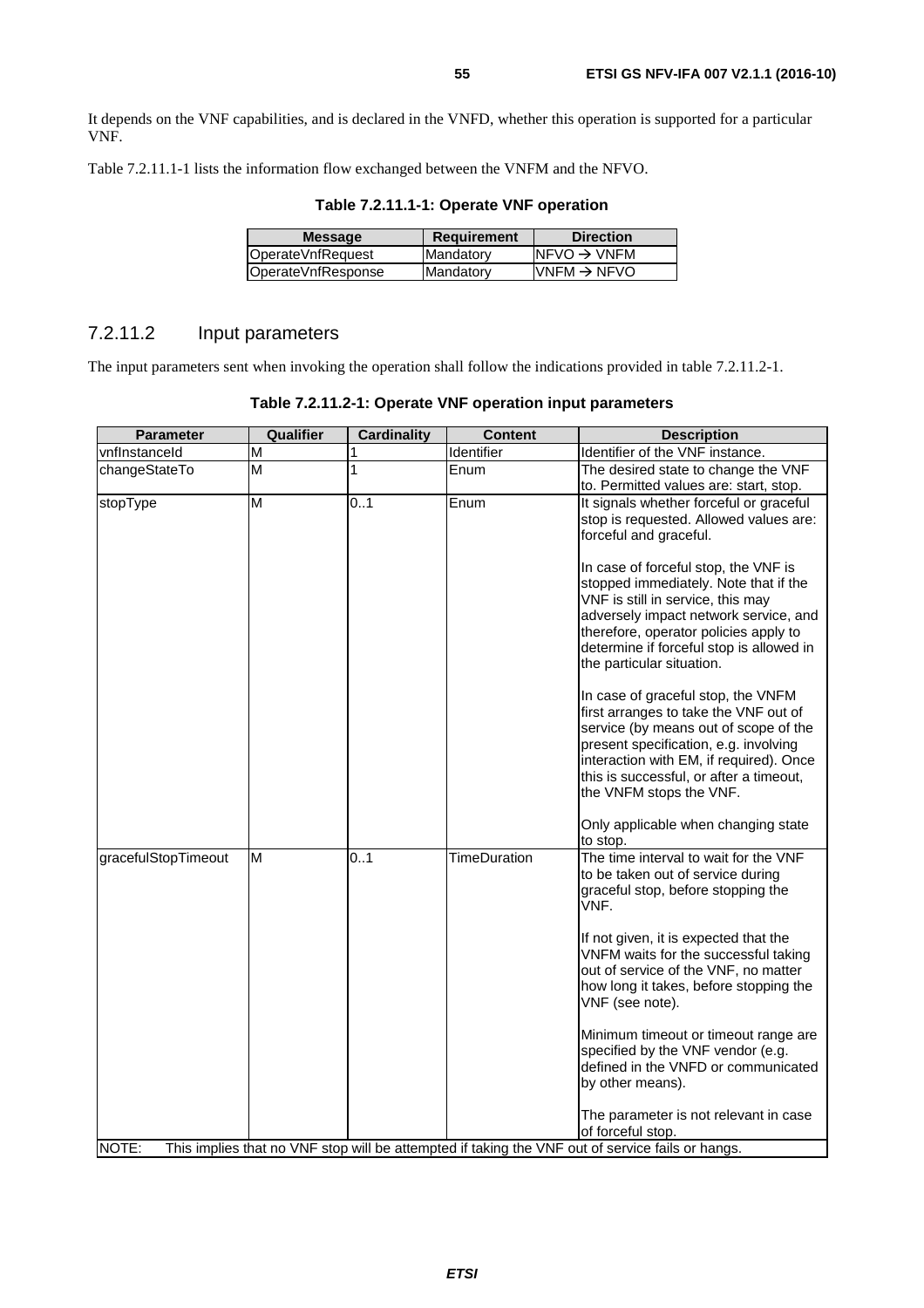The output parameters returned by the operation shall follow the indications provided in table 7.2.11.3-1.

#### **Table 7.2.11.3-1: Operate VNF operation output parameters**

| <b>Parameter</b>               | Qualifier | <b>Cardinality</b> | <b>Content</b> | <b>Description</b>                  |
|--------------------------------|-----------|--------------------|----------------|-------------------------------------|
| lifecycleOperationOccurrenceId | ΙM        |                    | Identifier     | The identifier of the VNF lifecycle |
|                                |           |                    |                | loperation occurrence.              |

### 7.2.11.4 Operation results

In case of success, the VNF has been changed. In case of failure, appropriate error information is provided in the "result" Lifecycle Change Notification.

The producer shall first return the lifecycleOperationOccurrenceId and second send the "start" Lifecycle Change Notification before additional notifications or messages as part of this operation are issued, or operations towards the NFVO or VIM are invoked.

On successful as well as unsuccessful completion of the operation, the VNFM shall send the "result" Lifecycle Change Notification.

## 7.2.12 Modify VNF Information operation

### 7.2.12.1 Description

This operation allows updating information about a VNF instance.

This operation shall be supported for all VNFs.

Table 7.2.12.1-1 lists the information flow exchanged between the VNFM and the NFVO.

| Table 7.2.12.1-1: Modify VNF Information operation |  |  |
|----------------------------------------------------|--|--|
|----------------------------------------------------|--|--|

| $NFVO \rightarrow VNFM$<br>ModifyVnfInfoRequest<br>Mandatory |  |
|--------------------------------------------------------------|--|
|                                                              |  |
| $IVNFM \rightarrow NFVO$<br>ModifyVnfInfoResponse Mandatory  |  |

#### 7.2.12.2 Input parameters

The input parameters sent when invoking the operation shall follow the indications provided in table 7.2.12.2-1.

**Table 7.2.12.2-1: Modify VNF Information operation input parameters** 

| <b>Parameter</b>     | Qualifier | <b>Cardinality</b> | <b>Content</b>    | <b>Description</b>                                                                                                                                                                                                                                              |
|----------------------|-----------|--------------------|-------------------|-----------------------------------------------------------------------------------------------------------------------------------------------------------------------------------------------------------------------------------------------------------------|
| <b>vnflnstanceld</b> | ιM        |                    | <b>Identifier</b> | Identifier of the VNF instance for which the<br>writeable attributes of Vnflnfo are<br>requested to be modified.                                                                                                                                                |
| newValues            | M         | 1N                 | KeyValuePair      | Contains the set of attributes to update.<br>The key in the KeyValuePair indicates the<br>Iname of an attribute that is writable<br>through the interface whose value is to be<br>updated. The value in the KeyValuePair<br>lindicates the new attribute value. |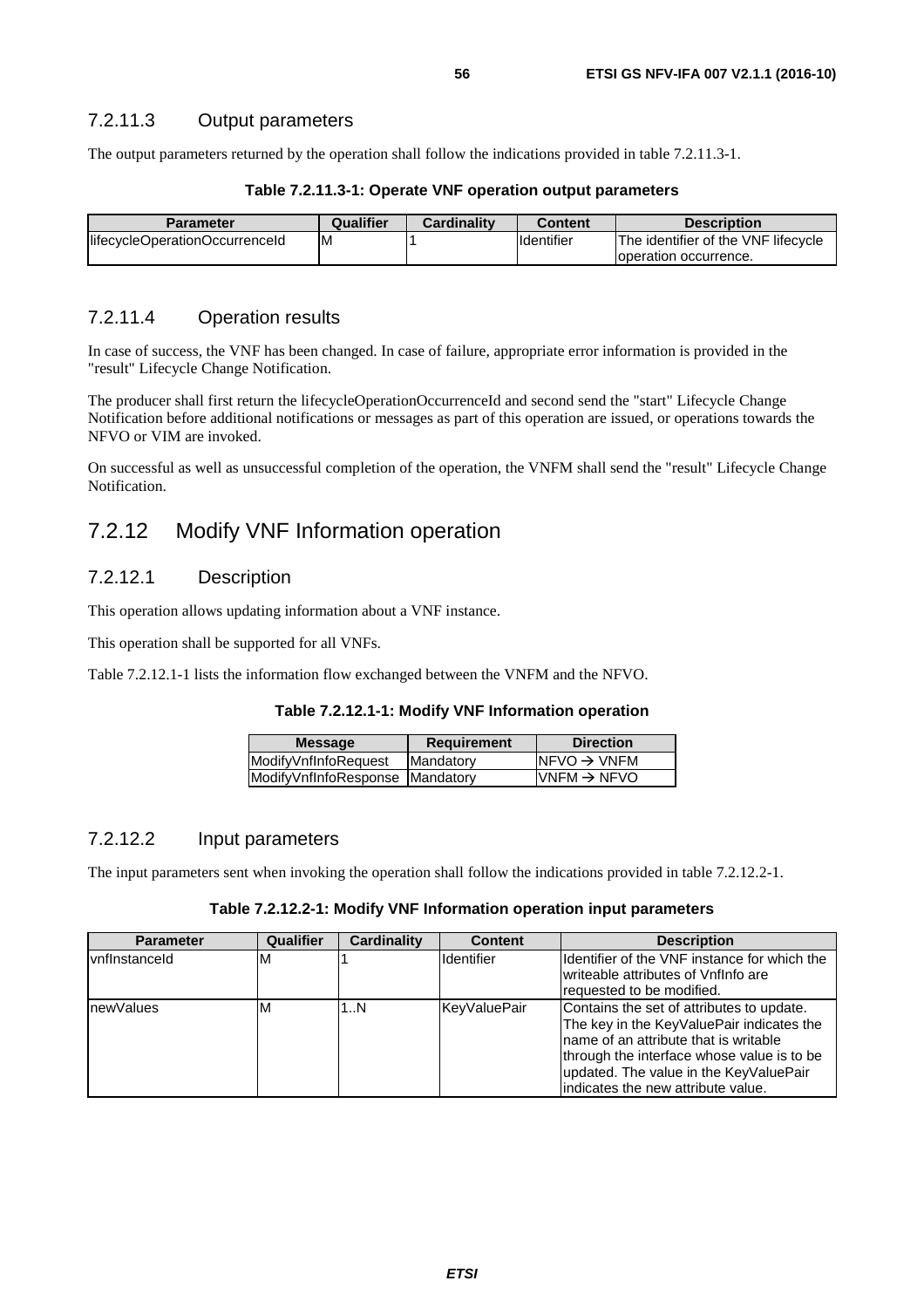The output parameters returned by the operation shall follow the indications provided in table 7.2.12.3-1.

#### **Table 7.2.12.3-1: Modify VNF Information operation output parameters**

| <b>Parameter</b>               | Qualifier | Cardinality | <b>Content</b>    | <b>Description</b>                            |
|--------------------------------|-----------|-------------|-------------------|-----------------------------------------------|
| lifecycleOperationOccurrenceId | ΙM        |             | <b>Identifier</b> | The identifier of the VNF lifecycle operation |
|                                |           |             |                   | loccurrence.                                  |

### 7.2.12.4 Operation results

In case of success, the producer shall send a VnfInfoAttributeValueChangeNotification (see clause 8.6.6). In case of failure, appropriate error information is returned. In particular, error information shall indicate the reason why the requested attribute has not been updated, e.g. changing the value of the attribute is not supported, input attribute name is not recognized, etc.

The producer shall first return the lifecycleOperationOccurrenceId before additional notifications or messages as part of this operation are issued, or operations towards the NFVO or VIM are invoked.

## 7.2.13 Get Operation Status operation

### 7.2.13.1 Description

This operation provides the status of a VNF lifecycle management operation. This means, it is not a VNF lifecycle management operation itself, but an operation on VNF lifecycle management operations. Therefore, this operation shall be supported for all VNFs.

Table 7.2.13.1-1 lists the information flow exchanged between the VNFM and the NFVO.

| <b>Message</b>             | <b>Requirement</b> | <b>Direction</b>         |
|----------------------------|--------------------|--------------------------|
| GetOperationStatusRequest  | <b>Mandatory</b>   | INFVO $\rightarrow$ VNFM |
| GetOperationStatusResponse | Mandatory          | $IVNFM \rightarrow NFVO$ |

### 7.2.13.2 Input parameters

The input parameters sent when invoking the operation shall follow the indications provided in table 7.2.13.2-1.

#### **Table 7.2.13.2-1: Get Operation Status operation input parameters**

| Parameter                      | Qualifier | <b>Cardinality</b> | Content    | <b>Description</b>              |
|--------------------------------|-----------|--------------------|------------|---------------------------------|
| lifecycleOperationOccurrenceId | ΙM        |                    | Identifier | Identifier of the VNF lifecycle |
|                                |           |                    |            | Toperation occurrence.          |

### 7.2.13.3 Output parameters

The output parameters returned by the operation shall follow the indications provided in table 7.2.13.3-1.

#### **Table 7.2.13.3-1: Get Operation Status operation output parameters**

| <b>Parameter</b>       | Qualifier | Cardinality | <b>Content</b> | <b>Description</b>                                                                                     |
|------------------------|-----------|-------------|----------------|--------------------------------------------------------------------------------------------------------|
| <b>operationStatus</b> | ΙM        |             | lEnum.         | Indicates the operation status (which includes, for<br>example: Processing, Successfully done, Failed, |
|                        |           |             |                | (but can also include operation-specific states).                                                      |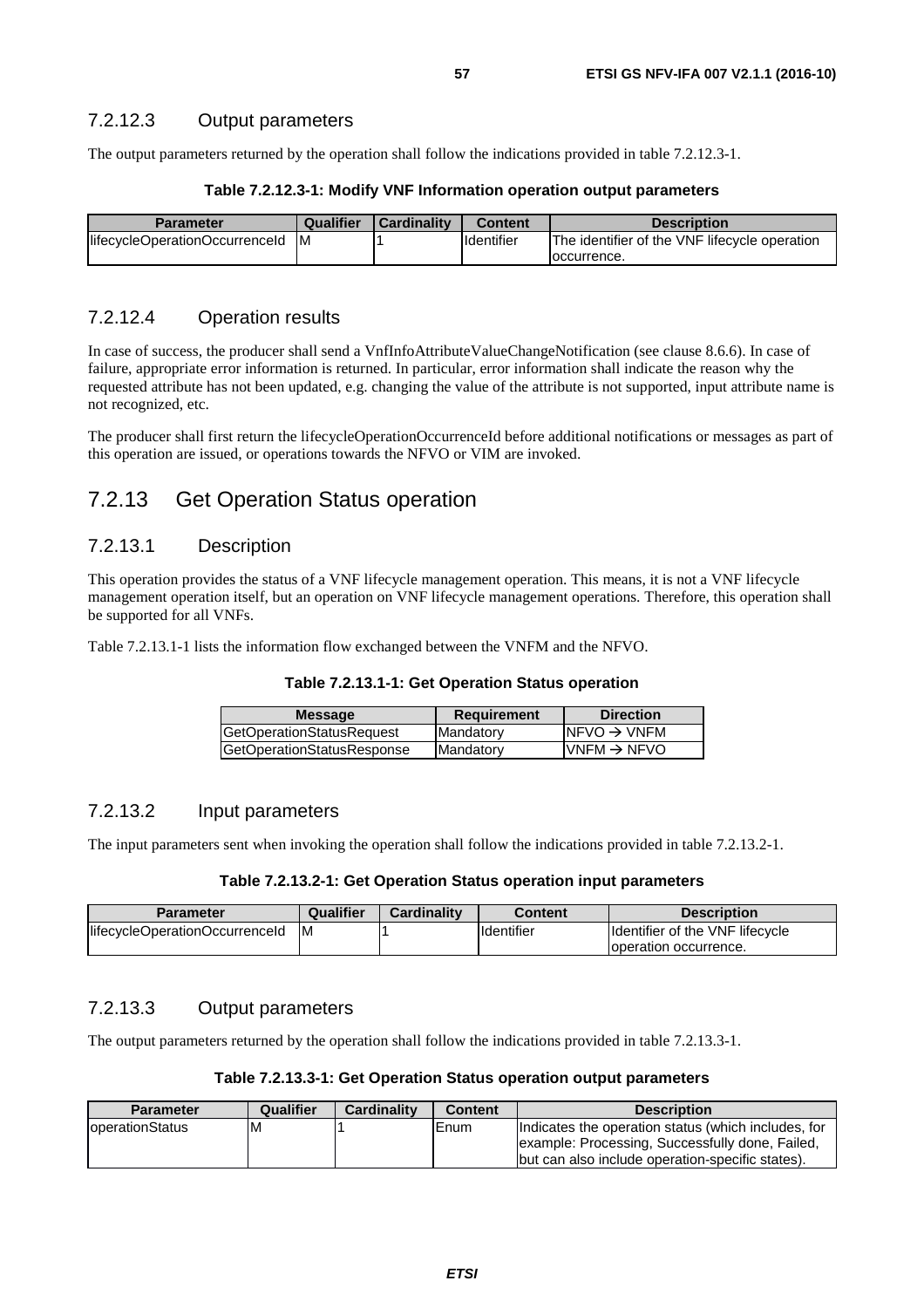### 7.2.13.4 Operation results

The result of the operation indicates if it has been successful or not with a standard success/error result.

## 7.3 VNF Lifecycle Change Notification interface

### 7.3.1 Description

This interface allows the NFVO to subscribe to notifications sent by the VNFM which are related to VNF lifecycle change, VNF information attribute value change as well as the creation/deletion of a VNF instance identifier and the associated instance of a VnfInfo information element. It further allows the VNFM to provide such notifications to the subscriber.

## 7.3.2 Subscribe operation

### 7.3.2.1 Description

This operation enables the NFVO to subscribe with a filter for the notifications sent by the VNFM which are related to VNF lifecycle changes, VNF information changes, as well as creation/deletion of VNF instance identifiers and the associated VnfInfo information element instances.

NOTE: Specification of filtering mechanism is left for the protocol design stage.

Table 7.3.2.1-1 lists the information flow exchanged between the VNFM and the NFVO.

**Table 7.3.2.1-1: Subscribe operation** 

| $INFVO \rightarrow VNFM$                  |
|-------------------------------------------|
| $\textsf{IVNFM}\rightarrow \textsf{NFVO}$ |
|                                           |

### 7.3.2.2 Input parameters

The input parameters sent when invoking the operation shall follow the indications provided in table 7.3.2.2-1.

| Table 7.3.2.2-1: Subscribe operation input parameters |  |  |
|-------------------------------------------------------|--|--|
|-------------------------------------------------------|--|--|

|        | <b>Parameter</b>                                                                                                                                                                                | Qualifier | <b>Cardinality</b> | <b>Content</b> | <b>Description</b>                                                                                               |  |
|--------|-------------------------------------------------------------------------------------------------------------------------------------------------------------------------------------------------|-----------|--------------------|----------------|------------------------------------------------------------------------------------------------------------------|--|
| filter |                                                                                                                                                                                                 | IМ        |                    | Filter         | Input filter for selecting e.g. the VNF<br>instances of interest and the specific<br>types of changes. See note. |  |
| INOTE: | When subscribing for notifications regarding the creation of VNF identifiers and the associated VNF<br>information object instances, selecting the VNF instances in the filter is not possible. |           |                    |                |                                                                                                                  |  |

### 7.3.2.3 Output parameters

The output parameters returned by the operation shall follow the indications provided in table 7.3.2.3-1.

#### **Table 7.3.2.3-1: Subscribe operation output parameters**

| Parameter                               | <b>Qualifier</b> | <b>Cardinality</b> | Content                        | Description                                                     |
|-----------------------------------------|------------------|--------------------|--------------------------------|-----------------------------------------------------------------|
| <b>Subscrip</b><br>.<br><b>TIDUONIG</b> | ΙM               |                    | $\cdots$<br><b>I</b> dentifier | <br>realized.<br>subscription<br><b>Identifier</b><br>the<br>ΩT |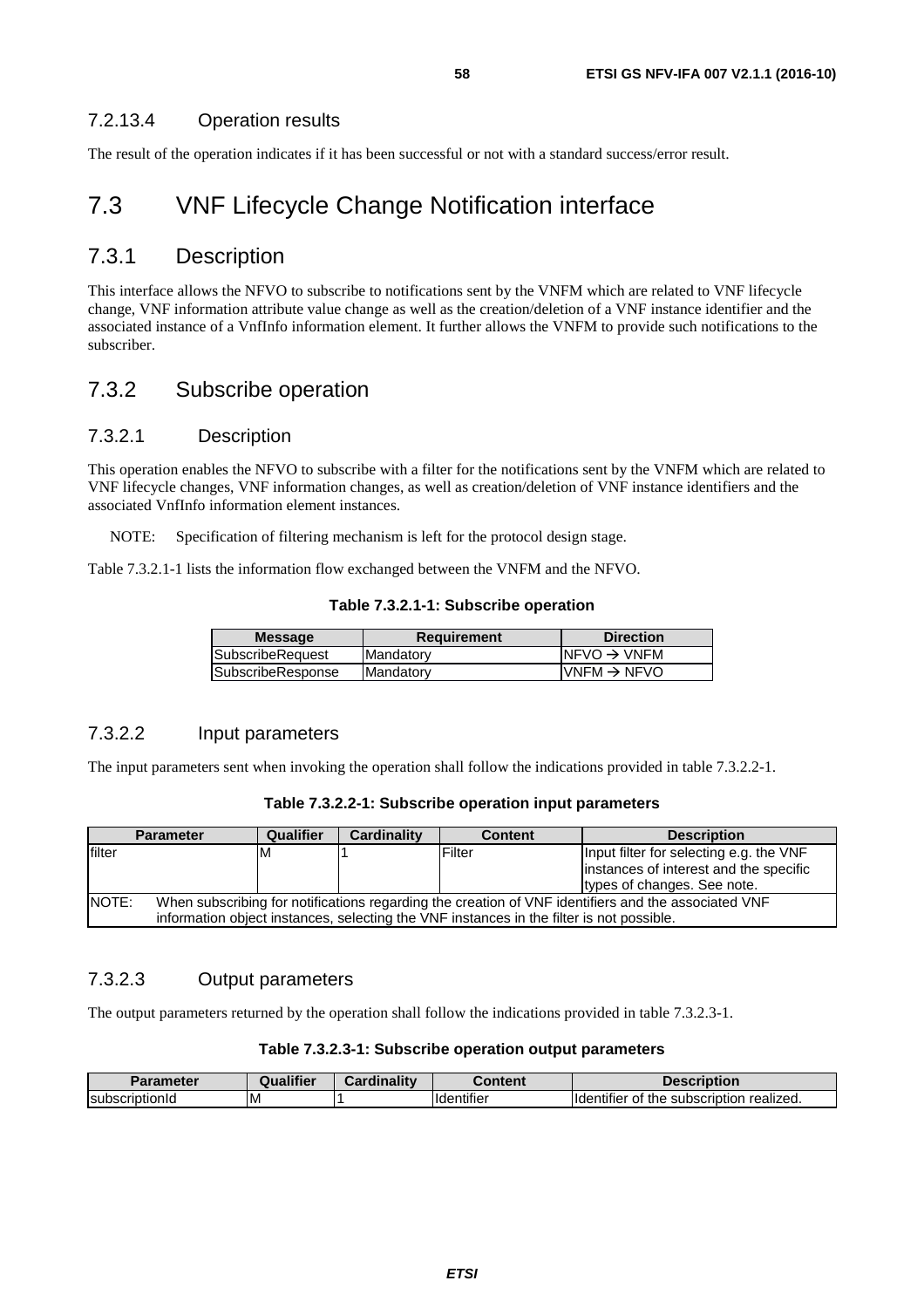### 7.3.2.4 Operation results

After successful subscription, the consumer (NFVO) is registered to receive notifications related to VNF lifecycle changes, VNF information changes, as well as creation/deletion of VNF instance identifiers and the associated VnfInfo information element instances.

The result of the operation shall indicate if the subscription has been successful or not with a standard success/error result. For a particular subscription, only notifications matching the filter will be delivered to the consumer.

### 7.3.3 Notify operation

#### 7.3.3.1 Description

This operation notifies a subscriber about events related to VNF lifecycle changes, VNF information changes, as well as creation/deletion of VNF instance identifiers and the associated VnfInfo information element instances.

This operation distributes notifications to subscribers. It is a one-way operation issued by the producer (VNFM) that cannot be invoked as an operation by the consumer (NFVO). In order to receive notifications, the consumer (NFVO) has to perform an explicit Subscribe operation beforehand.

Table 7.3.3.1-1 lists the information flow exchanged between the VNFM and the NFVO.

#### **Table 7.3.3.1-1: Notify operation**

| <b>Message</b> | <b>Requirement</b> | <b>Direction</b>        |
|----------------|--------------------|-------------------------|
| Notify         | Mandatory          | VNFM $\rightarrow$ NFVO |
|                |                    |                         |

The following notifications can be notified/sent by this operation:

- VnfLifecycleChangeNotification (see clause 8.6.2).
- VnfInfoAttributeValueChangeNotification (see clause 8.6.6).
- VnfIdentifierCreationNotification (see clause 8.6.7).
- VnfIdentifierDeletionNotification (see clause 8.6.8).

## 7.4 VNF Performance Management interface

### 7.4.1 Description

This interface allows providing performance management (measurement results collection and notifications) related to VNFs. Performance information on a given VNF results from performance information of the virtualised resources that is collected from the VIM and mapped to this VNF instance.

Collection and reporting of performance information is controlled by a PM job that groups details of performance collection and reporting information.

When new performance information is available, the consumer is notified using the notification PerformanceInformationAvailableNotification (see clause 8.7.8). The details of the performance measurements are provided using the PerformanceReport information element (see clause 8.7.5).

NOTE: Delivery mechanism for the performance reports is left for later specification.

The following operations are defined for this interface which will be consumed by the NFVO:

- Create PM Job operation
- Delete PM Jobs operation
- Subscribe operation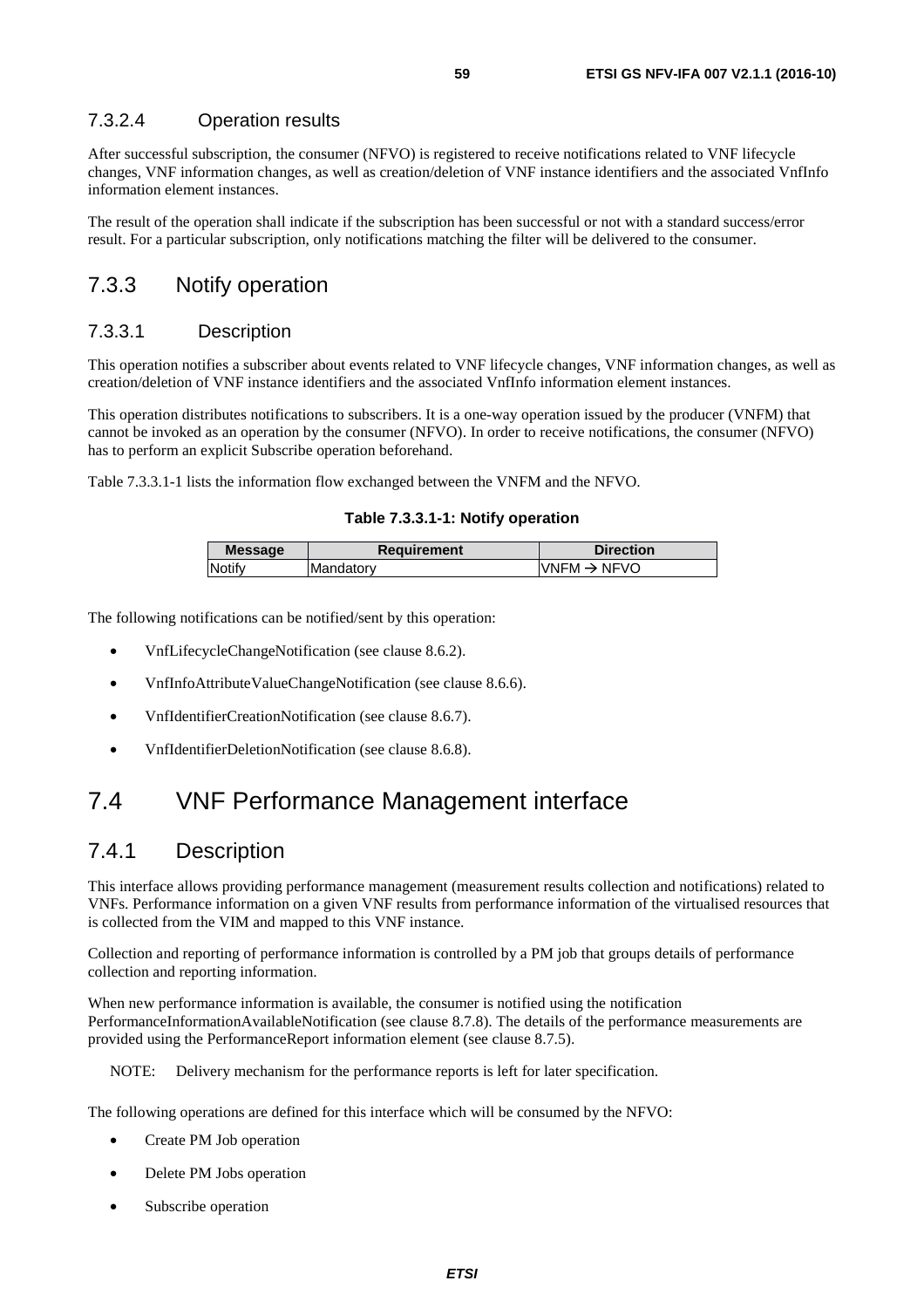- Notify operation
- Query PM Job operation
- Create Threshold operation
- Delete Thresholds operation
- Query Threshold operation

### 7.4.2 Create PM Job operation

### 7.4.2.1 Description

This operation will create a PM job, enabling an NFVO to specify a VNF or set of VNFs, that the VNFM is managing, for which it wants to receive performance information. This will allow the requesting NFVO to specify its performance information requirements with the VNFM.

The VNFM needs to issue a Subscribe request for PerformanceInformationAvailable notifications in order to know when new collected performance information is available.

Table 7.4.2.1-1 lists the information flow exchanged between the VNFM and the NFVO.

#### **Table 7.4.2.1-1: Create PM Job operation**

| <b>Message</b>      | Requirement | <b>Direction</b>         |
|---------------------|-------------|--------------------------|
| CreatePmJobRequest  | Mandatory   | INFVO $\rightarrow$ VNFM |
| CreatePmJobResponse | Mandatory   | $IVNFM \rightarrow NFVO$ |
|                     |             |                          |

### 7.4.2.2 Input parameters

The input parameters sent when invoking the operation shall follow the indications provided in table 7.4.2.2-1.

| Table 7.4.2.2-1: Create PM Job operation input parameters |  |  |
|-----------------------------------------------------------|--|--|
|-----------------------------------------------------------|--|--|

| <b>Parameter</b>       | Qualifier | Cardinality | <b>Content</b>  | <b>Description</b>                                                                                                                                                                                                                                        |
|------------------------|-----------|-------------|-----------------|-----------------------------------------------------------------------------------------------------------------------------------------------------------------------------------------------------------------------------------------------------------|
| vnfSelector            | M         |             | ObjectSelection | Defines the VNFs for which<br>performance information is<br>requested to be collected.                                                                                                                                                                    |
| performanceMetric      | м         | 0N          | String          | This defines the type of<br>performance metric(s) for the<br>specified VNFs.<br>At least one of the two attributes<br>(performance metric or group) shall<br>be present.                                                                                  |
| performanceMetricGroup | M         | 0N          | String          | Group of performance metrics. A<br>metric group is a pre-defined list of<br>metrics, known to the producer that<br>it can decompose to individual<br>metrics.<br>At least one of the two attributes<br>(performance metric or group) shall<br>be present. |
| collectionPeriod       | M         |             | Enum            | Specifies the periodicity at which the<br>VNFM will collect performance<br>information (see note).                                                                                                                                                        |
| reportingPeriod        | M         |             | Enum            | Specifies the periodicity at which the<br>VNFM will report to the NFVO about<br>performance information (see note).                                                                                                                                       |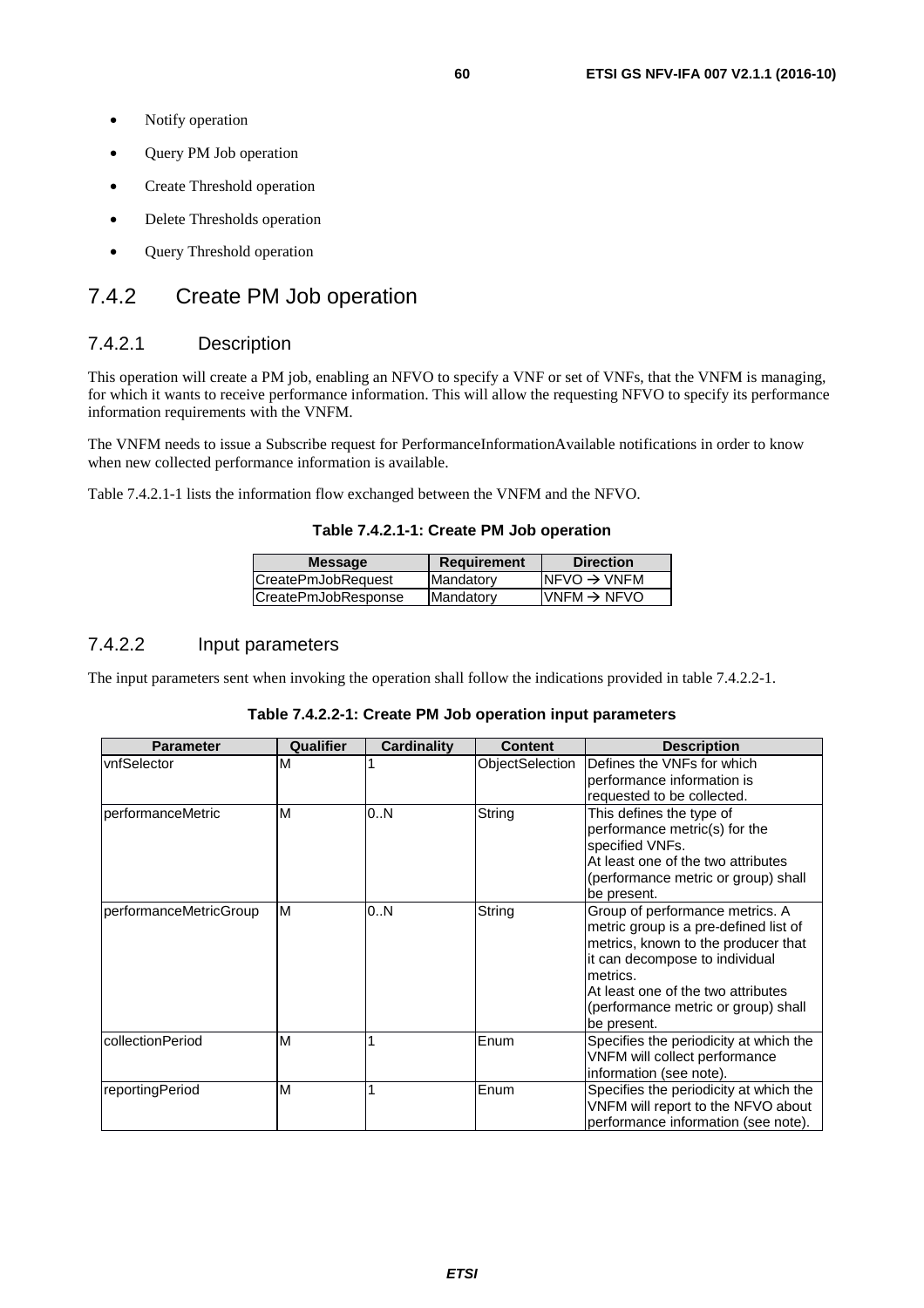| <b>Parameter</b>          | Qualifier | Cardinality | <b>Content</b> | <b>Description</b>                                                                                                                                                                                                                                                                                                                                                                                                                                                                                                                          |
|---------------------------|-----------|-------------|----------------|---------------------------------------------------------------------------------------------------------------------------------------------------------------------------------------------------------------------------------------------------------------------------------------------------------------------------------------------------------------------------------------------------------------------------------------------------------------------------------------------------------------------------------------------|
| reportingBoundary         |           | 0.1         | Not specified  | Identifies a boundary after which the                                                                                                                                                                                                                                                                                                                                                                                                                                                                                                       |
|                           |           |             |                | reporting will stop.                                                                                                                                                                                                                                                                                                                                                                                                                                                                                                                        |
|                           |           |             |                | The boundary shall allow a single                                                                                                                                                                                                                                                                                                                                                                                                                                                                                                           |
|                           |           |             |                | reporting as well as periodic                                                                                                                                                                                                                                                                                                                                                                                                                                                                                                               |
|                           |           |             |                | reporting up to the boundary.                                                                                                                                                                                                                                                                                                                                                                                                                                                                                                               |
| <b>NOTE:</b><br>together. |           |             |                | At the end of each reporting Period, the VNFM will inform NFVO about availability of the performance<br>data collected for each completed collection period during this reportingPeriod. While the exact<br>definition of the types for collectionPeriod and reportingPeriod is left for further protocol specification, it<br>is recommended that the reportingPeriod be equal or a multiple of the collectionPeriod. In the latter<br>case, the performance data for the collection periods within one reporting period would be reported |

### 7.4.2.3 Output parameters

The output parameters returned by the operation shall follow the indications provided in table 7.4.2.3-1.

#### **Table 7.4.2.3-1: Create PM Job operation output parameters**

| <b>Parameter</b> | Qualifier | Cardinalitv | Content                        | <b>Description</b>                                      |
|------------------|-----------|-------------|--------------------------------|---------------------------------------------------------|
| nJobld<br>lom    | ıΜ        |             | $\cdots$<br><b>I</b> dentifier | PM iob.<br>created<br><b>Ildentifier</b><br>∵the<br>`0t |

### 7.4.2.4 Operation results

The result of the operation indicates if it has been successful or not with a standard success/error result.

The pmJobId is returned when the operations has been successful.

### 7.4.3 Delete PM Jobs operation

### 7.4.3.1 Description

This operation will delete one or more PM job(s).

Table 7.4.3.1-1 lists the information flow exchanged between the VNFM and the NFVO.

#### **Table 7.4.3.1-1: Delete PM Jobs operation**

| <b>Message</b>       | <b>Requirement</b> | <b>Direction</b>         |
|----------------------|--------------------|--------------------------|
| DeletePmJobsRequest  | <b>Mandatory</b>   | $NFVO \rightarrow VNFM$  |
| DeletePmJobsResponse | <b>Mandatory</b>   | $IVNFM \rightarrow NFVO$ |
|                      |                    |                          |

### 7.4.3.2 Input parameters

The input parameters sent when invoking the operation shall follow the indications provided in table 7.4.3.2-1.

#### **Table 7.4.3.2-1: Delete PM Jobs operation input parameters**

| <b>Parameter</b> | Qualifier | Cardinality | Content            | <b>Description</b>                            |
|------------------|-----------|-------------|--------------------|-----------------------------------------------|
| <b>IpmJobId</b>  | ıм        | 1N          | <b>I</b> dentifier | Ildentifiers of the PM jobs to be<br>deleted. |

### 7.4.3.3 Output parameters

The output parameters returned by the operation shall follow the indications provided in table 7.4.3.3-1.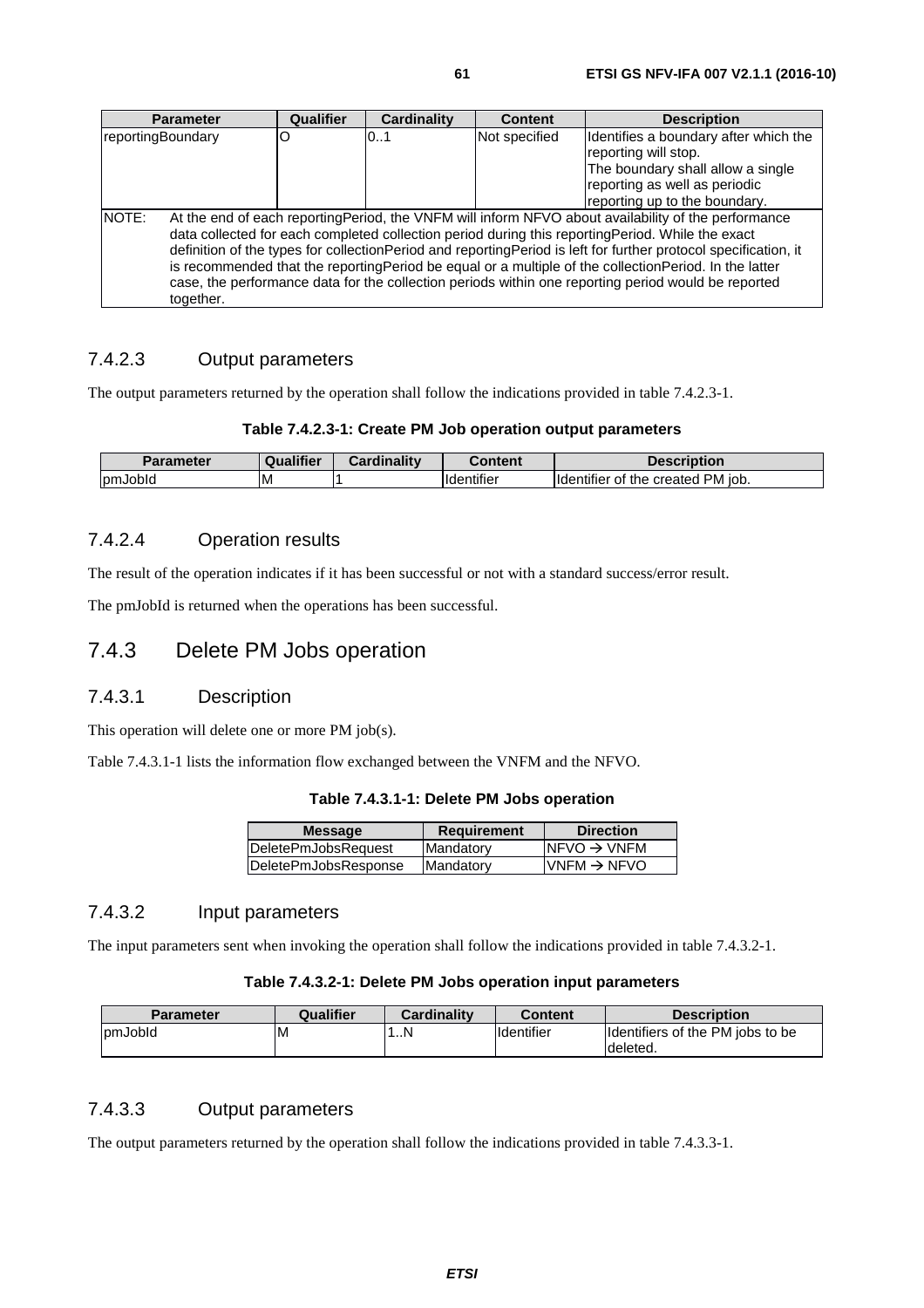| <b>Parameter</b> | Qualifier | <b>Cardinality</b> | <b>Content</b>     | <b>Description</b>                                   |
|------------------|-----------|--------------------|--------------------|------------------------------------------------------|
| IdeletedPmJobId  | ΙM        | N                  | <b>Ildentifier</b> | Identifiers of the PM jobs<br>Isuccessfully deleted. |

#### **Table 7.4.3.3-1: Delete PM Jobs operation output parameters**

#### 7.4.3.4 Operation results

The result of the operation indicates if it has been successful or not with a standard success/error result.

### 7.4.4 Subscribe operation

#### 7.4.4.1 Description

This operation enables the NFVOs to subscribe with a filter for the notifications related to performance information with the VNFM.

NOTE: Specification of filtering mechanism is left for the protocol design stage.

Table 7.4.4.1-1 lists the information flow exchanged between the VNFM and the NFVO.

**Table 7.4.4.1-1: Subscribe operation** 

| <b>Message</b>          | <b>Requirement</b> | <b>Direction</b>        |
|-------------------------|--------------------|-------------------------|
| <b>SubscribeRequest</b> | Mandatory          | $NFVO \rightarrow VNFM$ |
| SubscribeResponse       | Mandatory          | $VNFM \rightarrow NFVO$ |
|                         |                    |                         |

#### 7.4.4.2 Input parameters

The input parameters sent when invoking the operation shall follow the indications provided in table 7.4.4.2-1.

#### **Table 7.4.4.2-1: Subscribe operation input parameters**

| <b>Parameter</b> | <b>Qualifier</b> | <b>Cardinality</b> | <b>Content</b> | <b>Description</b>                                                                                                                |
|------------------|------------------|--------------------|----------------|-----------------------------------------------------------------------------------------------------------------------------------|
| lfilter          | M                |                    | Filter         | Input filter for selecting notifications. The filter<br>can be on VNF, type of notification or<br>lattribute of the notification. |

### 7.4.4.3 Output parameters

The output parameters returned by the operation shall follow the indications provided in table 7.4.4.3-1.

#### **Table 7.4.4.3-1: Subscribe operation output parameters**

| <b>Daramatar</b>       | ualifier | Cardinalitv | $\sim$<br>Content              | -<br>.<br><b>PSCription</b><br>Je~                                      |
|------------------------|----------|-------------|--------------------------------|-------------------------------------------------------------------------|
| <b>IsubscriptionId</b> | ΙM       |             | $\cdots$<br><b>Ildentifier</b> | .<br>returned.<br><b>ilder</b><br>the<br>. subscription<br>titler<br>ΩТ |

### 7.4.4.4 Operation results

As a result of this operation, the VNFM shall indicate to the NFVO in the subscribeResponse message whether the subscription was successful or not.

For a particular subscription, only notifications matching the filter will be delivered to the consumer.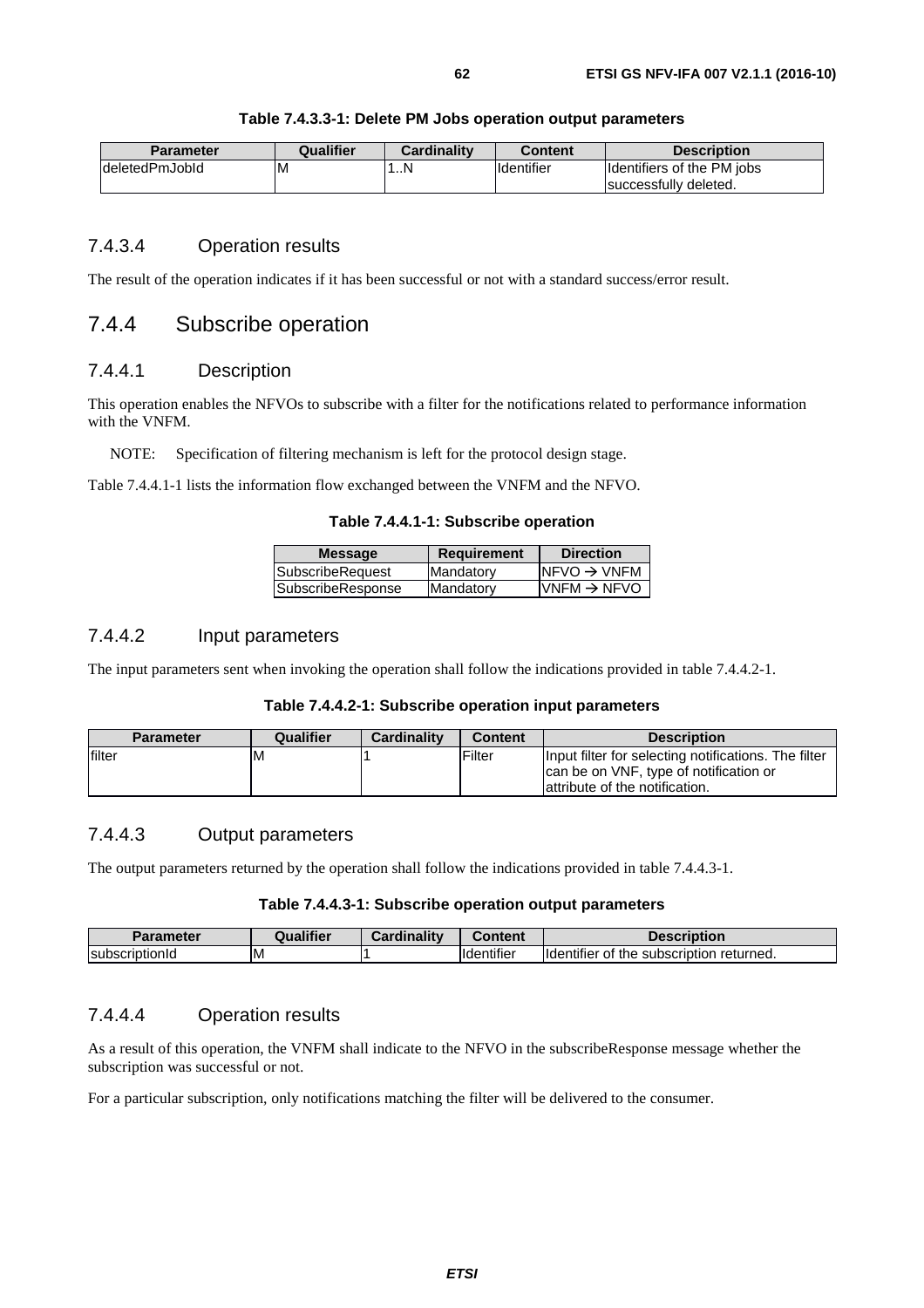### 7.4.5 Notify operation

### 7.4.5.1 Description

This operation distributes notifications to subscribers. It is a one-way operation issued by the VNFM that cannot be invoked as an operation by the consumer (NFVO). In order to receive notifications, the NFVO shall have a subscription.

Table 7.4.5.1-1 lists the information flow exchanged between the VNFM and the NFVO.

**Table 7.4.5.1-1: Notify operation** 

| <b>Message</b> | Requirement | <b>Direction</b>         |
|----------------|-------------|--------------------------|
| Notify         | Mandatory   | $IVNFM \rightarrow NFVO$ |
|                |             |                          |

The following notifications can be notified/sent by this operation:

- PerformanceInformationAvailableNotification (see clause 8.7.8).
- ThresholdCrossedNotification (see clause 8.7.9).

### 7.4.6 Query PM Job operation

#### 7.4.6.1 Description

This operation will enable the NFVO to solicit from the VNFM the details of one or more PM job(s).

This operation is not returning performance reports.

Table 7.4.6.1-1 lists the information flow exchanged between the VNFM and the NFVO.

**Table 7.4.6.1-1: Query PM Job operation** 

| <b>Message</b>     | Requirement       | <b>Direction</b>         |
|--------------------|-------------------|--------------------------|
| QueryPmJobRequest  | Mandatory         | $NFVO \rightarrow VNFM$  |
| QueryPmJobResponse | <b>IMandatory</b> | $IVNFM \rightarrow NFVO$ |

#### 7.4.6.2 Input parameters

The input parameters sent when invoking the operation shall follow the indications provided in table 7.4.6.2-1.

#### **Table 7.4.6.2-1: Query PM Job operation input parameters**

| <b>Parameter</b> | Qualifier | <b>Cardinality</b> | <b>Content</b> | <b>Description</b>                               |
|------------------|-----------|--------------------|----------------|--------------------------------------------------|
| lfilter          | M         |                    | Filter         | Filter defining the PM Jobs on which the query   |
|                  |           |                    |                | applies. It can be a single identifier, multiple |
|                  |           |                    |                | lidentifiers or a wildcard.                      |

#### 7.4.6.3 Output parameters

The output parameters returned by the operation shall follow the indications provided in table 7.4.6.3-1.

#### **Table 7.4.6.3-1: Query PM Job operation output parameters**

| Parameter     | <b>Qualifier</b> | Cardinalitv | Content | <b>Description</b>                                                      |
|---------------|------------------|-------------|---------|-------------------------------------------------------------------------|
| <b>IpmJob</b> | ΙM               | 0N          | PmJob   | input filter.<br>PM.<br><b>Details</b><br>the<br>matching<br>iobs<br>0t |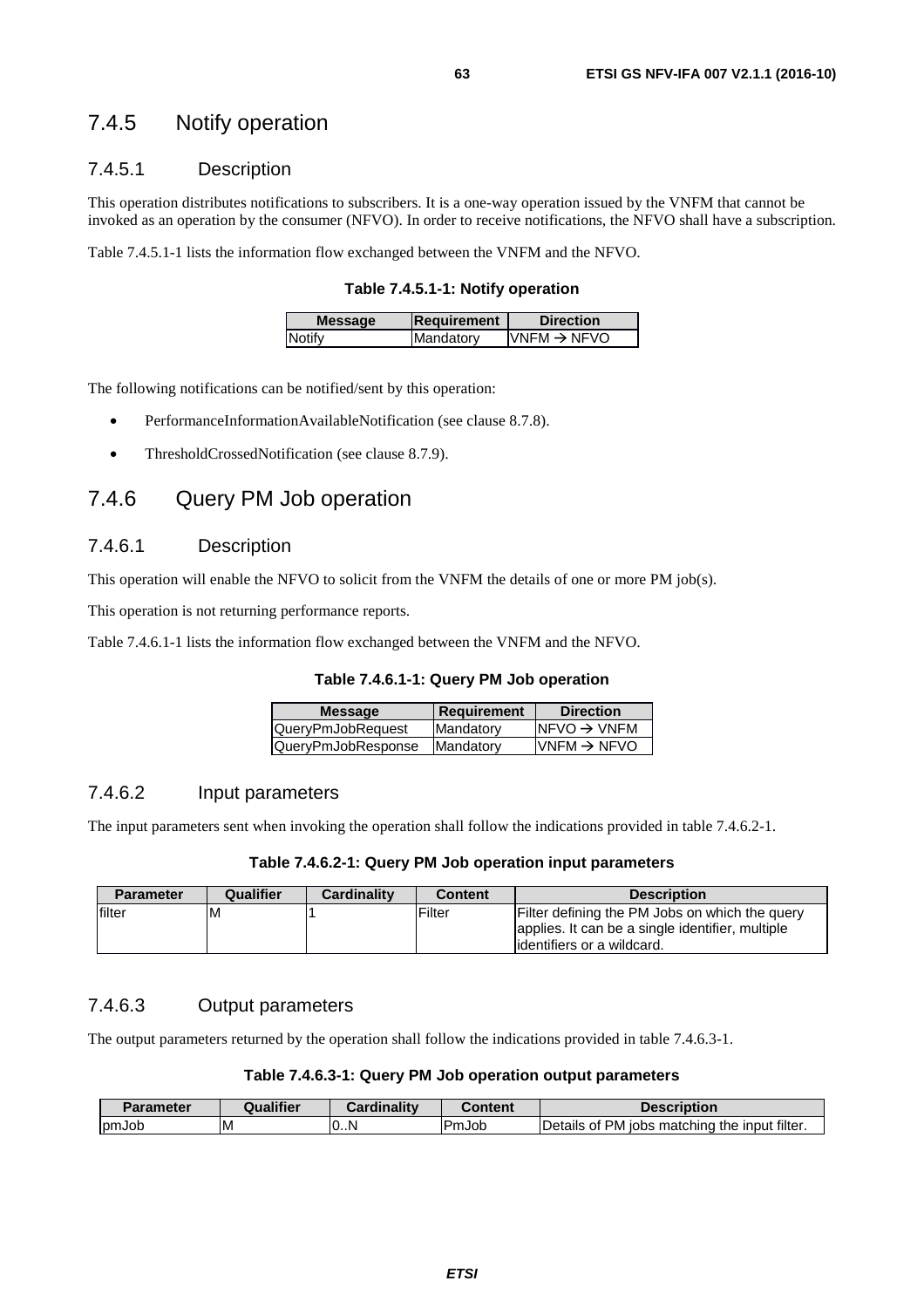### 7.4.6.4 Operation results

The result of the operation indicates if it has been successful or not with a standard success/error result.

### 7.4.7 Create Threshold operation

#### 7.4.7.1 Description

This operation will allow the NFVO to create a threshold to specify threshold levels on specified performance metric and VNF(s) for which notifications will be generated when crossed.

Creating a threshold does not trigger collection of metrics. In order for the threshold to be active, there needs to be a PM job collecting the needed metric for the selected entities.

Table 7.4.7.1-1 lists the information flow exchanged between the VNFM and the NFVO.

**Table 7.4.7.1-1: Create Threshold operation** 

| <b>Message</b>          | <b>Requirement</b> | <b>Direction</b>           |
|-------------------------|--------------------|----------------------------|
| CreateThresholdRequest  | Mandatory          | $INFVO \rightarrow VNFM$   |
| CreateThresholdResponse | Mandatory          | $N$ NFM $\rightarrow$ NFVO |
|                         |                    |                            |

#### 7.4.7.2 Input parameters

The input parameters sent when invoking the operation shall follow the indications provided in table 7.4.7.2-1.

| <b>Parameter</b>          | Qualifier | <b>Cardinality</b> | <b>Content</b>  | <b>Description</b>                                                                                                        |
|---------------------------|-----------|--------------------|-----------------|---------------------------------------------------------------------------------------------------------------------------|
| vnfSelector               | M         |                    | ObjectSelection | Defines the VNFs for which the threshold                                                                                  |
|                           |           |                    |                 | will be defined.                                                                                                          |
| <b>IperformanceMetric</b> | ΙM        |                    | String          | Defines the performance metric on which                                                                                   |
|                           |           |                    |                 | the threshold will be defined.                                                                                            |
| thresholdType             | ΙM        |                    | Enum            | Defines the type of threshold. The list of<br>possible values is left for the protocol<br>design stage and might include: |
|                           |           |                    |                 | single/multi valued threshold,                                                                                            |
|                           |           |                    |                 | static/dynamic threshold, template based                                                                                  |
|                           |           |                    |                 | threshold, etc.                                                                                                           |
| IthresholdDetails         | ΙM        |                    | Not specified   | Details of the threshold: value to be                                                                                     |
|                           |           |                    |                 | crossed, and direction in which it is                                                                                     |
|                           |           |                    |                 | crossed, details on the notification to be                                                                                |
|                           |           |                    |                 | generated, etc.                                                                                                           |

**Table 7.4.7.2-1: Create Threshold operation input parameters** 

#### 7.4.7.3 Output parameters

The output parameters returned by the operation shall follow the indications provided in table 7.4.7.3-1.

#### **Table 7.4.7.3-1: Create Threshold operation output parameters**

| Parameter   | Qualifier | <b>Cardinality</b> | ∶ontent                       | <b>Description</b>                                   |
|-------------|-----------|--------------------|-------------------------------|------------------------------------------------------|
| thresholdId | ιM        |                    | $\cdots$<br><b>Identifier</b> | ' threshold.<br>created<br><b>I</b> dentifier<br>ot. |

#### 7.4.7.4 Operation results

The result of the operation indicates if it has been successful or not with a standard success/error result.

The thresholdId is returned when the operations has been successful.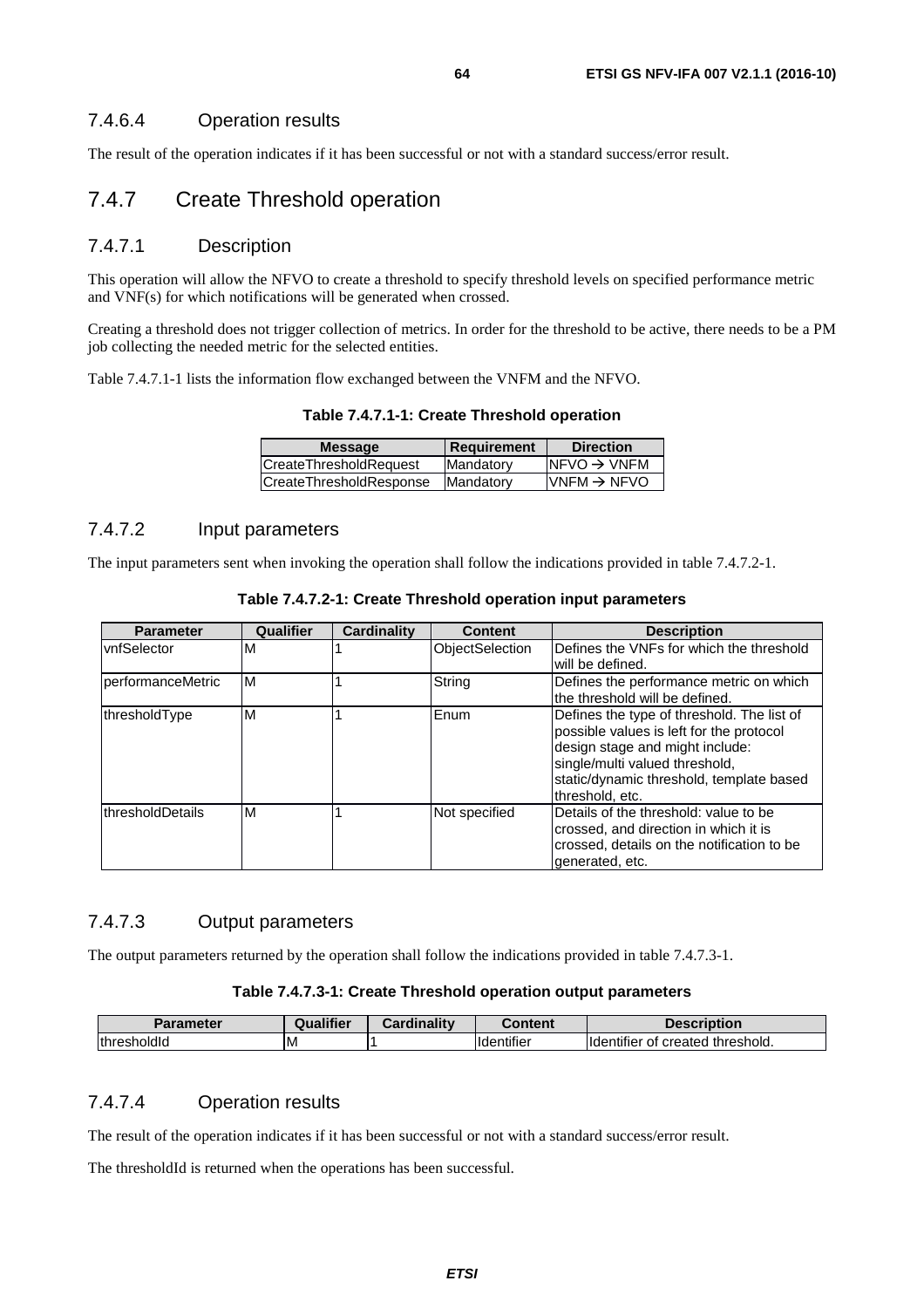## 7.4.8 Delete Thresholds operation

### 7.4.8.1 Description

This operation will allow the NFVO to delete one or more existing threshold(s).

Table 7.4.8.1-1 lists the information flow exchanged between the VNFM and the NFVO.

#### **Table 7.4.8.1-1: Delete Thresholds operation**

| <b>Message</b>                  | <b>Requirement</b> | <b>Direction</b>         |
|---------------------------------|--------------------|--------------------------|
| <b>DeleteThresholdsRequest</b>  | <b>Mandatory</b>   | $INFVO \rightarrow VNFM$ |
| <b>DeleteThresholdsResponse</b> | <b>Mandatory</b>   | $IVNFM \rightarrow NFVO$ |

### 7.4.8.2 Input parameters

The input parameters sent when invoking the operation shall follow the indications provided in table 7.4.8.2-1.

#### **Table 7.4.8.2-1: Delete Thresholds operation input parameters**

| Parameter           | Qualifier | <b>Cardinality</b> | <b>Content</b>    | <b>Description</b>                              |
|---------------------|-----------|--------------------|-------------------|-------------------------------------------------|
| <i>IthresholdId</i> | M         | . N                | <b>Identifier</b> | Identifiers of the thresholds to be<br>deleted. |

### 7.4.8.3 Output parameters

The output parameters returned by the operation shall follow the indications provided in table 7.4.8.3-1.

#### **Table 7.4.8.3-1: Delete Thresholds operation output parameters**

| Parameter           | Qualifier | <b>Cardinality</b> | Content            | <b>Description</b>                  |
|---------------------|-----------|--------------------|--------------------|-------------------------------------|
| IdeletedThresholdId | ΙM        | 1N                 | <b>I</b> dentifier | Ildentifiers of the thresholds that |
|                     |           |                    |                    | have been deleted successfully.     |

### 7.4.8.4 Operation results

The result of the operation indicates if it has been successful or not with a standard success/error result.

## 7.4.9 Query Threshold operation

### 7.4.9.1 Description

This operation will allow the NFVO to query the details of an existing threshold.

Table 7.4.9.1-1 lists the information flow exchanged between the VNFM and the NFVO.

#### **Table 7.4.9.1-1: Query Threshold operation**

| <b>Message</b>               | <b>Requirement</b> | <b>Direction</b>         |
|------------------------------|--------------------|--------------------------|
| <b>QueryThresholdRequest</b> | Mandatory          | $INFVO \rightarrow VNFM$ |
| QueyThresholdResponse        | <b>IMandatory</b>  | $IVNFM \rightarrow NFVO$ |

### 7.4.9.2 Input parameters

The input parameters sent when invoking the operation shall follow the indications provided in table 7.4.9.2-1.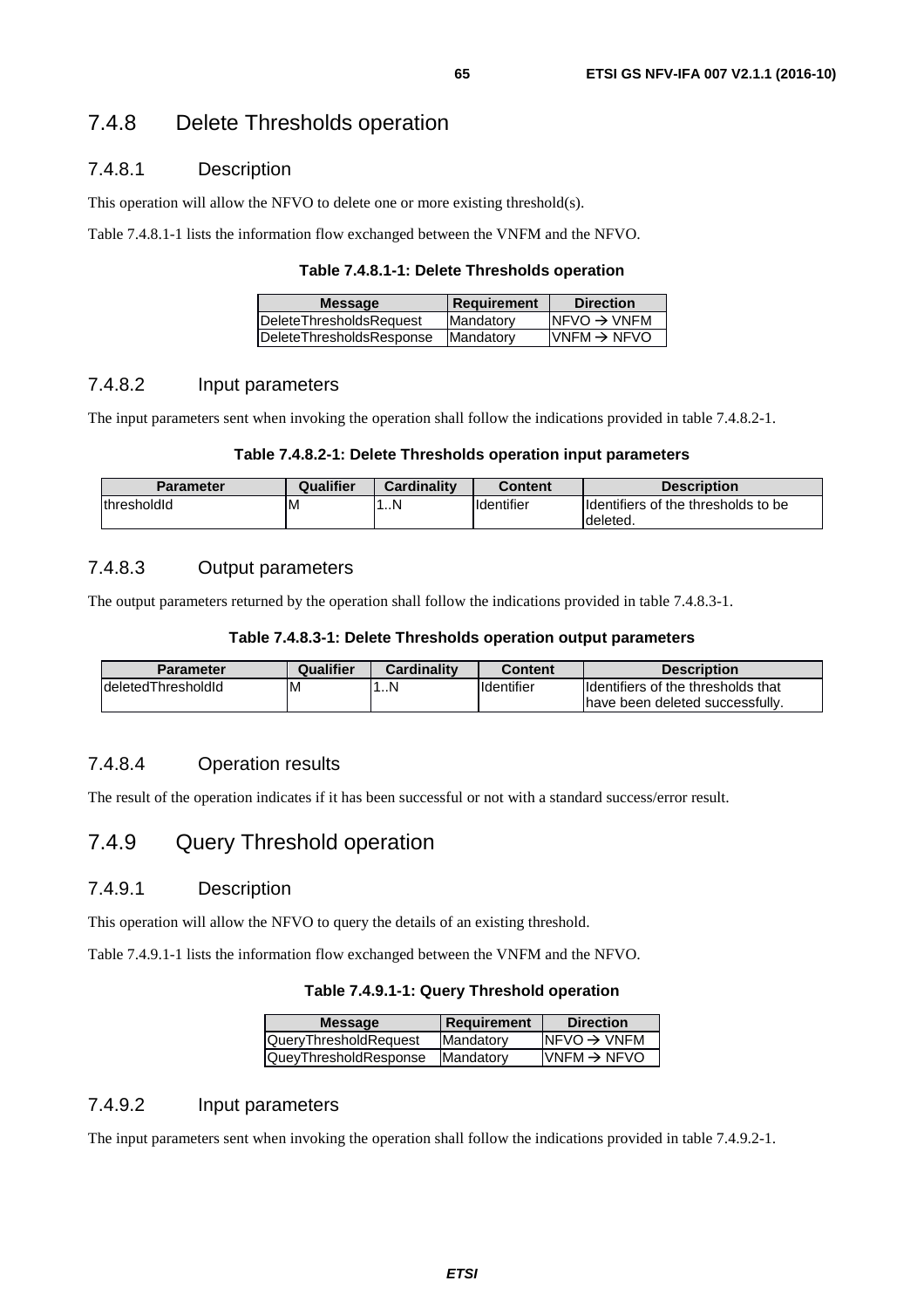| <b>Parameter</b> | Qualifier | <b>Cardinality</b> | <b>Content</b> | <b>Description</b>                            |
|------------------|-----------|--------------------|----------------|-----------------------------------------------|
| filter           | ΙM        |                    | Filter         | Filter defining the thresholds on which the   |
|                  |           |                    |                | query applies. It can be a single identifier, |
|                  |           |                    |                | Imultiple identifiers or a wildcard.          |

#### **Table 7.4.9.2-1: Query Threshold operation input parameters**

### 7.4.9.3 Output parameters

The output parameters returned by the operation shall follow the indications provided in table 7.4.9.3-1.

#### **Table 7.4.9.3-1: Query Threshold operation output parameters**

| <b>Parameter</b> | Qualifier | <b>Cardinality</b> | Content   | <b>Description</b>                                      |
|------------------|-----------|--------------------|-----------|---------------------------------------------------------|
| Ithreshold       | M         | 0.N                | Threshold | List of threshold details matching the input<br>filter. |

#### 7.4.9.4 Operation results

The result of the operation indicates if it has been successful or not with a standard success/error result.

## 7.5 VNF Fault Management interface

### 7.5.1 Description

This interface shall allow the VNFM to provide alarms related to the VNFs visible to the consumer.

Virtualised resource alarms collected by the VNFM will be filtered, correlated and modified by the VNFM and mapped to the corresponding VNF instance, resulting in alarms on the corresponding VNF.

The fault management interface shall support the following operations:

- Subscribe operation (Subscription of NFVOs with the VNFM for the notifications related to the alarms).
- Notify operation (Notifications of alarms or alarm state change from VNFM to NFVO).
- Get alarm list operation (Accessing active alarms from the VNFM).

## 7.5.2 Subscribe operation

#### 7.5.2.1 Description

This operation enables the NFVO to subscribe with a filter for the notifications related to VNF alarms sent by the VNFM.

NOTE: Specification of filtering mechanism is left for the protocol design stage.

Table 7.5.2.1-1 lists the information flow exchanged between the VNFM and the NFVO.

| <b>Message</b>    | <b>Requirement</b> | <b>Direction</b>         |
|-------------------|--------------------|--------------------------|
| SubscribeRequest  | Mandatory          | $INFVO \rightarrow VNFM$ |
| SubscribeResponse | Mandatory          | $VNFM \rightarrow NFVO$  |
|                   |                    |                          |

**Table 7.5.2.1-1: Subscribe operation**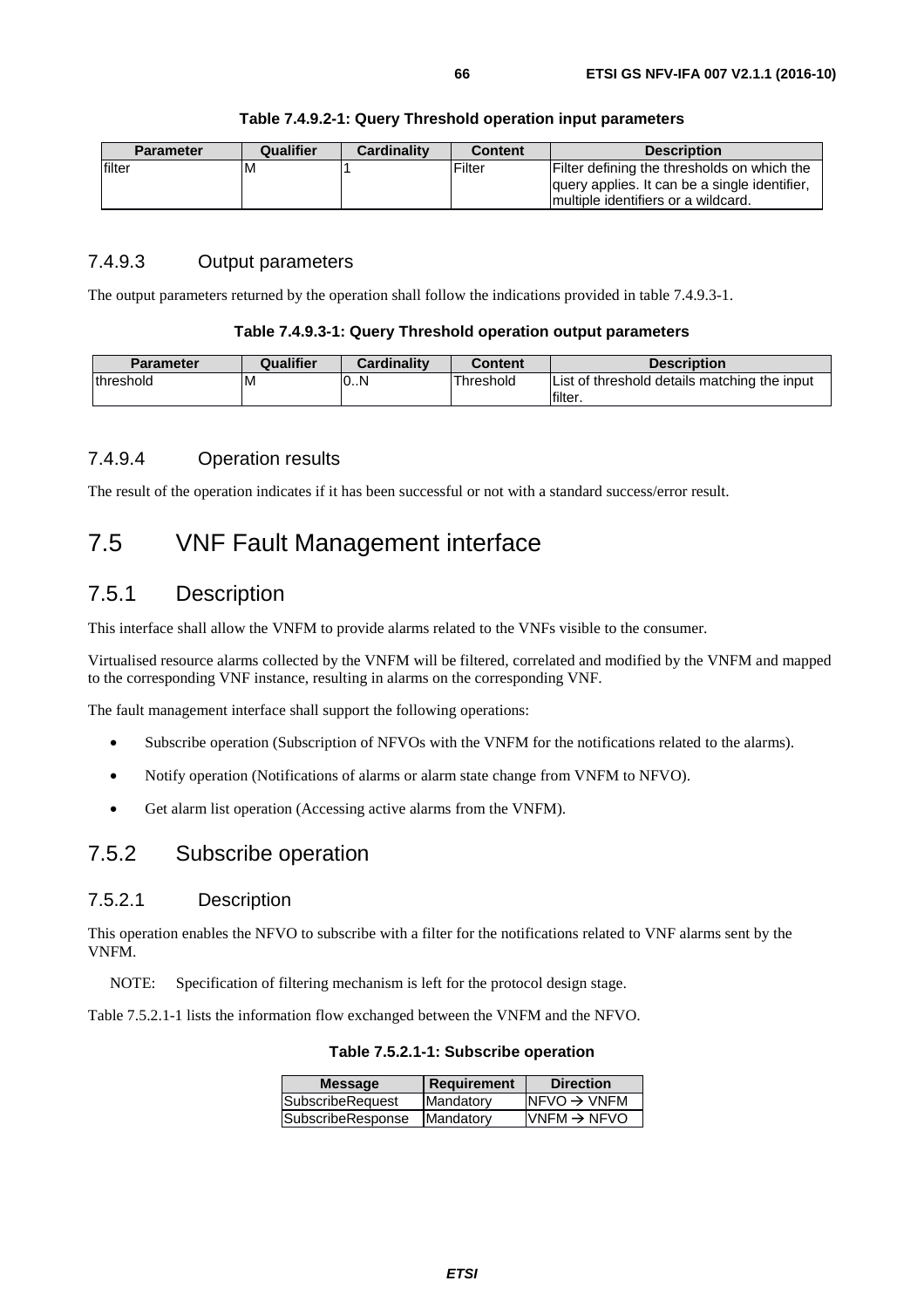#### 7.5.2.2 Input parameters

The input parameters sent when invoking the operation shall follow the indications provided in table 7.5.2.2-1.

| <b>Parameter</b> | Qualifier | <b>Cardinality</b> | <b>Content</b> | <b>Description</b>                                                                                                                            |
|------------------|-----------|--------------------|----------------|-----------------------------------------------------------------------------------------------------------------------------------------------|
| filter           | ıм        |                    | Filter         | Input filter for selecting VNFs and related<br>lalarms. This can contain the VNF information,<br>fault type, severity and cause of the alarm. |

#### **Table 7.5.2.2-1: Subscribe operation input parameters**

### 7.5.2.3 Output parameters

The output parameters returned by the operation shall follow the indications provided in table 7.5.2.3-1.

#### **Table 7.5.2.3-1: Subscribe operation output parameters**

| Parameter       | <br>Qualifier | <b>The Contract Contract Contract Contract Contract Contract Contract Contract Contract Contract Contract Contract Contract Contract Contract Contract Contract Contract Contract Contract Contract Contract Contract Contract C</b><br>~<br>$\mathbf{r}$ and $\mathbf{r}$<br>nann | `antani              | <b>Pascription</b>                                                       |
|-----------------|---------------|------------------------------------------------------------------------------------------------------------------------------------------------------------------------------------------------------------------------------------------------------------------------------------|----------------------|--------------------------------------------------------------------------|
| IsubscriptionId | ΙM            |                                                                                                                                                                                                                                                                                    | $\cdots$<br>entifier | $\cdots$<br>returned.<br>subscription<br>the<br><b>Ildentifier</b><br>Οt |

#### 7.5.2.4 Operation results

As a result of this operation, the VNFM shall indicate to the NFVO in the SubscribeResponse message whether the subscription was successful or not.

For a particular subscription, only notifications matching the filter will be delivered to the consumer.

### 7.5.3 Notify operation

### 7.5.3.1 Description

This operation distributes notifications to subscribers. It is a one-way operation issued by the VNFM towards the NFVO that cannot be invoked as an operation by the consumer (NFVO).

In order to receive notifications, the NFVO shall have a subscription.

Table 7.5.3.1-1 lists the information flow exchanged between the VNFM and the NFVO.

#### **Table 7.5.3.1-1: Notify operation**

| <b>Message</b> | <b>Requirement</b> | <b>Direction</b>         |
|----------------|--------------------|--------------------------|
| Notify         | Mandatory          | $IVNFM \rightarrow NFVO$ |
|                |                    |                          |

The following notifications can be notified/sent by this operation:

- AlarmNotification (see clause 8.8.2).
- AlarmClearedNotification (see clause 8.8.3).

### 7.5.4 Get Alarm List operation

### 7.5.4.1 Description

This operation enables the NFVOs to query the active alarms from the VNFM.

Table 7.5.4.1-1 lists the information flow exchanged between the VNFM and the NFVO.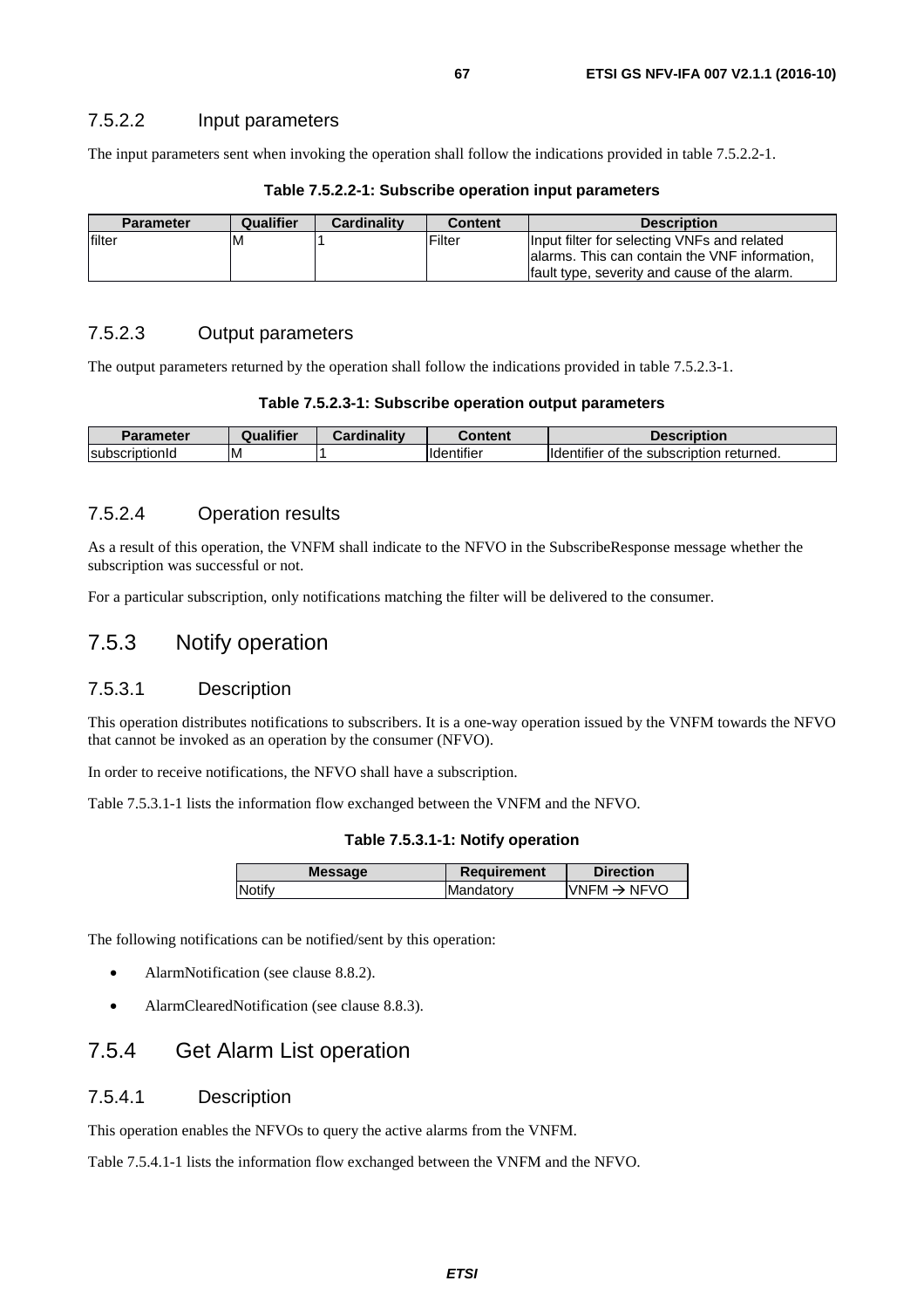| <b>Direction</b>         | Requirement | <b>Message</b>       |
|--------------------------|-------------|----------------------|
| $NFVO \rightarrow VNFM$  | Mandatory   | GetAlarmListRequest  |
| $IVNFM \rightarrow NFVO$ | Mandatory   | GetAlarmListResponse |
|                          |             |                      |

#### **Table 7.5.4.1-1: Get Alarm List operation**

### 7.5.4.2 Input parameters

The input parameters sent when invoking the operation shall follow the indications provided in table 7.5.4.2-1.

#### **Table 7.5.4.2-1: Get Alarm List operation input parameters**

| <b>Parameter</b> | Qualifier | <b>Cardinality</b> | <b>Content</b> | <b>Description</b>                                    |
|------------------|-----------|--------------------|----------------|-------------------------------------------------------|
| lfilter          | ١M        |                    | Filter         | Input filter for selecting alarms. This can contain   |
|                  |           |                    |                | the list of the VNF Identifiers, fault type, severity |
|                  |           |                    |                | land cause.                                           |

### 7.5.4.3 Output parameters

The output parameters returned by the operation shall follow the indications provided in table 7.5.4.3-1.

#### **Table 7.5.4.3-1: Get Alarm List operation output parameters**

| <b>Parameter</b> | <b>Qualifier</b> | <b>Cardinality</b> | <b>Content</b> | <b>Description</b>                               |
|------------------|------------------|--------------------|----------------|--------------------------------------------------|
| lalarm           | ΙM               | 0.N                | Alarm          | Information about alarms including alarmid,      |
|                  |                  |                    |                | affected VNF identifier, and FaultDetails. The   |
|                  |                  |                    |                | cardinality can be "0" to indicate that no Alarm |
|                  |                  |                    |                | could be retrieved based on the input Filter     |
|                  |                  |                    |                | linformation (e.g. no matching alarm).           |

#### 7.5.4.4 Operation results

The result of the operation indicates if it has been successful or not with a standard success/error result. For a particular request, only alarms matching the filter are delivered to the NFVO.

## 7.6 VNF Configuration Management interface

### 7.6.1 Description

This interface allows the NFVO to provide configuration information for a VNF instance. Configuration parameters referred in this clause include those set at initial configuration and any other configurable parameters declared in the VNFD.

The following operations are defined for this interface:

- Modify VNF configuration.
- Subscribe to VNF configuration changes.
- Notify VNF configuration changes.

## 7.6.2 Modify VNF Configuration operation

### 7.6.2.1 Description

This operation enables providing configuration parameters information for a VNF instance.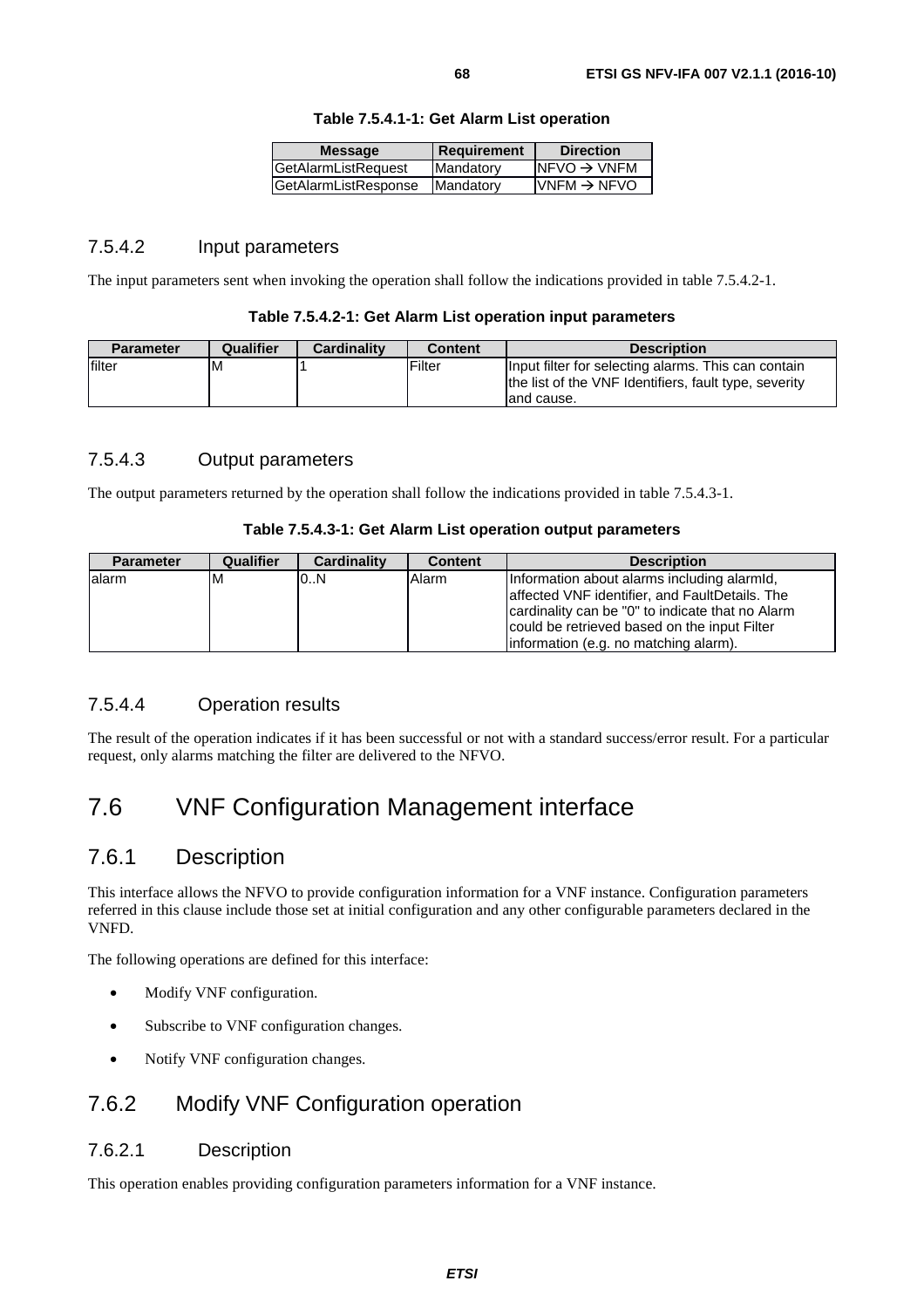Table 7.6.2.1-1 lists the information flow exchanged between the NFVO and the VNFM.

| <b>Requirement</b>                   |  |
|--------------------------------------|--|
| $NFVO \rightarrow VNFM$<br>Mandatory |  |
| $VNFM \rightarrow NFVO$<br>Mandatory |  |
|                                      |  |

**Table 7.6.2.1-1: Modify VNF Configuration operation** 

#### 7.6.2.2 Input parameters

The input parameters sent when invoking the operation shall follow the indications provided in table 7.6.2.2-1.

| Table 7.6.2.2-1: Modify VNF Configuration operation input parameters |  |  |  |
|----------------------------------------------------------------------|--|--|--|
|----------------------------------------------------------------------|--|--|--|

| <b>Parameter</b>                                                                                                                                                       | Qualifier | <b>Cardinality</b> | <b>Content</b>    | <b>Description</b>                                                                                                                                                                              |  |
|------------------------------------------------------------------------------------------------------------------------------------------------------------------------|-----------|--------------------|-------------------|-------------------------------------------------------------------------------------------------------------------------------------------------------------------------------------------------|--|
| <b>IvnfInstanceId</b>                                                                                                                                                  | м         |                    | <b>Identifier</b> | Identifier of the VNF instance.                                                                                                                                                                 |  |
| vnfConfigurationData                                                                                                                                                   | M         | 0N                 | KeyValuePair      | Configuration data for the VNF<br>linstance (see note 1).                                                                                                                                       |  |
|                                                                                                                                                                        |           |                    |                   | Configuration data can include values<br>for the properties that are declared as<br>configurable in the VNFD (see<br>VnfConfigurableProperties in clause<br>7.1.12 of ETSI GS NFV-IFA 011 [3]). |  |
| M<br>extVirtualLink<br>0.N<br>ExtVirtualLinkData<br>Information about external VLs to<br>connect the VNF to (see note 1 and<br>note 2).                                |           |                    |                   |                                                                                                                                                                                                 |  |
| NOTE 1: Cardinality "0" applies to attributes that are not requested to be modified.<br>NOTE 2: External links can only be modified by the same FB that supplied them. |           |                    |                   |                                                                                                                                                                                                 |  |

### 7.6.2.3 Output parameters

None.

#### 7.6.2.4 Operation results

The result of the operation indicates if it has been successful or not with a standard success/error result.

In the case the operation is successful; the configuration in the VNF has been modified according to the input parameters specified in the operation, and the producer shall send a VnfConfigAttributeValueChangeNotification (see clause 8.9.2).

### 7.6.3 Subscribe operation

#### 7.6.3.1 Description

This operation enables the NFVO to subscribe with a filter for the notifications related to VNF configuration changes sent by the VNFM.

NOTE: Specification of filtering mechanism is left for the protocol design stage.

Table 7.6.3.1-1 lists the information flow exchanged between the VNFM and the NFVO.

|  |  | Table 7.6.3.1-1: Subscribe operation |  |
|--|--|--------------------------------------|--|
|--|--|--------------------------------------|--|

| <b>Message</b>    | <b>Requirement</b> | <b>Direction</b>         |
|-------------------|--------------------|--------------------------|
| SubscribeRequest  | Mandatory          | $INFVO \rightarrow VNFM$ |
| SubscribeResponse | <b>IMandatory</b>  | $IVNFM \rightarrow NFVO$ |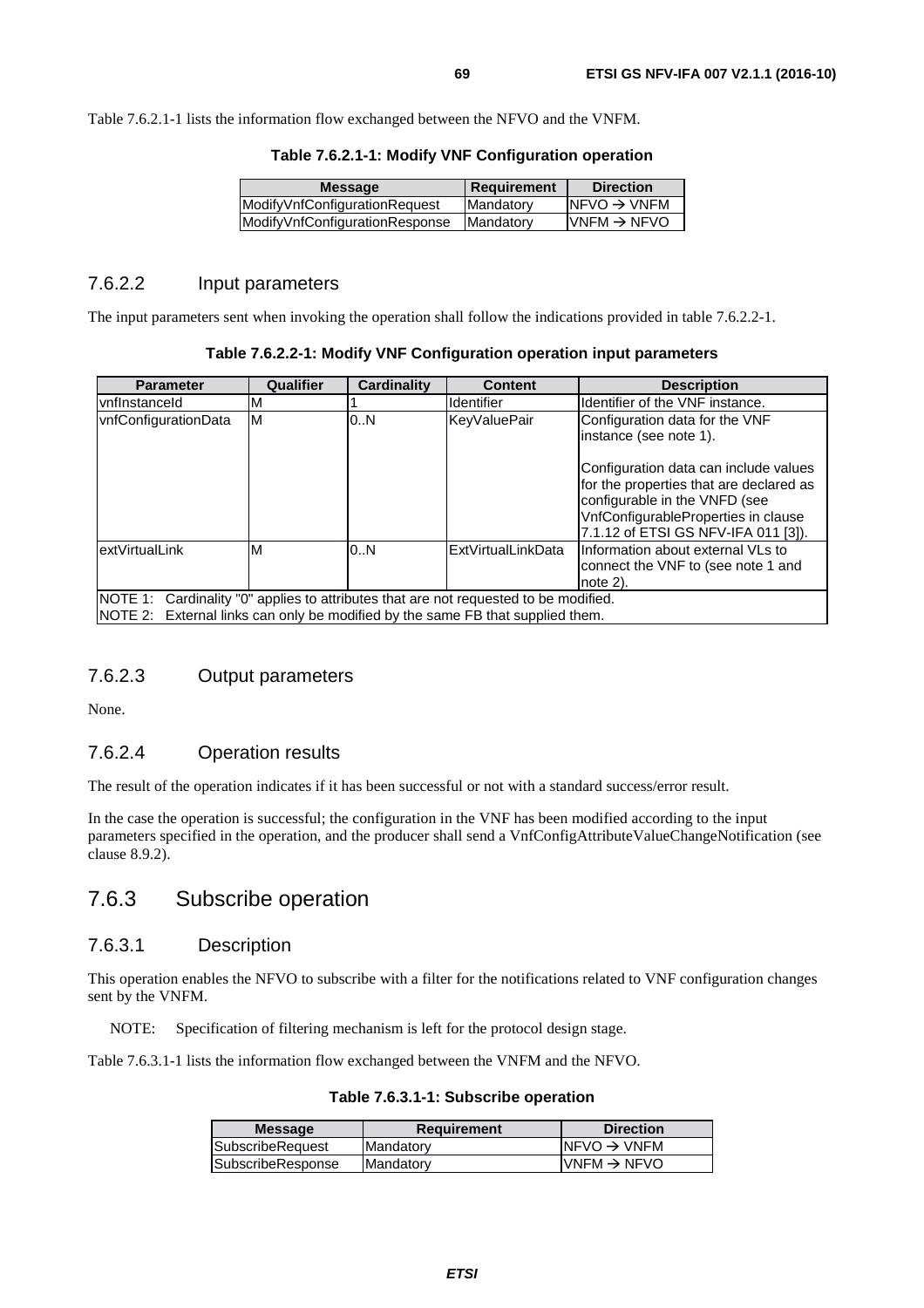The input parameters sent when invoking the operation shall follow the indications provided in table 7.6.3.2-1.

| <b>Parameter</b> | <b>Qualifier</b> | <b>Cardinality</b> | <b>Content</b> | <b>Description</b>                                                                                                                  |
|------------------|------------------|--------------------|----------------|-------------------------------------------------------------------------------------------------------------------------------------|
| <b>Ifilter</b>   | ΙM               |                    | <b>Filter</b>  | Input filter for selecting e.g. the VNF<br>instances of interest and specific<br>changes to specified configuration<br>lparameters. |

**Table 7.6.3.2-1: Subscribe operation input parameters** 

### 7.6.3.3 Output parameters

The output parameters returned by the operation shall follow the indications provided in table 7.6.3.3-1.

#### **Table 7.6.3.3-1: Subscribe operation output parameters**

| <b>Parameter</b> | Qualifier | Cardinality | Content                        | <b>Description</b>                                   |
|------------------|-----------|-------------|--------------------------------|------------------------------------------------------|
| IsubscriptionId  | ΙM        |             | $\cdots$<br><b>I</b> dentifier | subscription realized.<br>the<br>lider<br>rier<br>OI |

#### 7.6.3.4 Operation results

After successful subscription, the consumer (NFVO) is registered to receive notifications about VNF configuration parameter changes.

The result of the operation shall indicate if the subscription has been successful or not with a standard success/error result. For a particular subscription, only notifications matching the filter will be delivered to the consumer.

### 7.6.4 Notify operation

#### 7.6.4.1 Description

This operation notifies a subscriber about changes of configuration parameters of a VNF instance.

This operation distributes notifications to subscribers. It is a one-way operation issued by the producer (VNFM) that cannot be invoked as an operation by the consumer (NFVO). In order to receive notifications, the consumer (NFVO) has to perform an explicit Subscribe operation beforehand.

Table 7.6.4.1-1 lists the information flow exchanged between the VNFM and the NFVO.

**Table 7.6.4.1-1: Notify operation** 

| <b>Message</b> | <b>Requirement</b> | <b>Direction</b>         |
|----------------|--------------------|--------------------------|
| Notify         | lMandatorv         | $IVNFM \rightarrow NFVO$ |
|                |                    |                          |

The following notifications can be notified/sent by this operation:

- VnfConfigAttributeValueChangeNotification (see clause 8.9.2).

## 7.7 VNF Indicator interface

### 7.7.1 Description

This interface allows the VNFM to provide information on value changes of VNF related indicators. VNF related indicators are declared in the VNFD. This interface is originally produced by the EM and/or VNF on the Ve-Vnfm-em and/or Ve-Vnfm-vnf reference point respectively (see ETSI GS NFV-IFA 008 [[i.5](#page-13-0)]) and is re-exposed by the VNFM.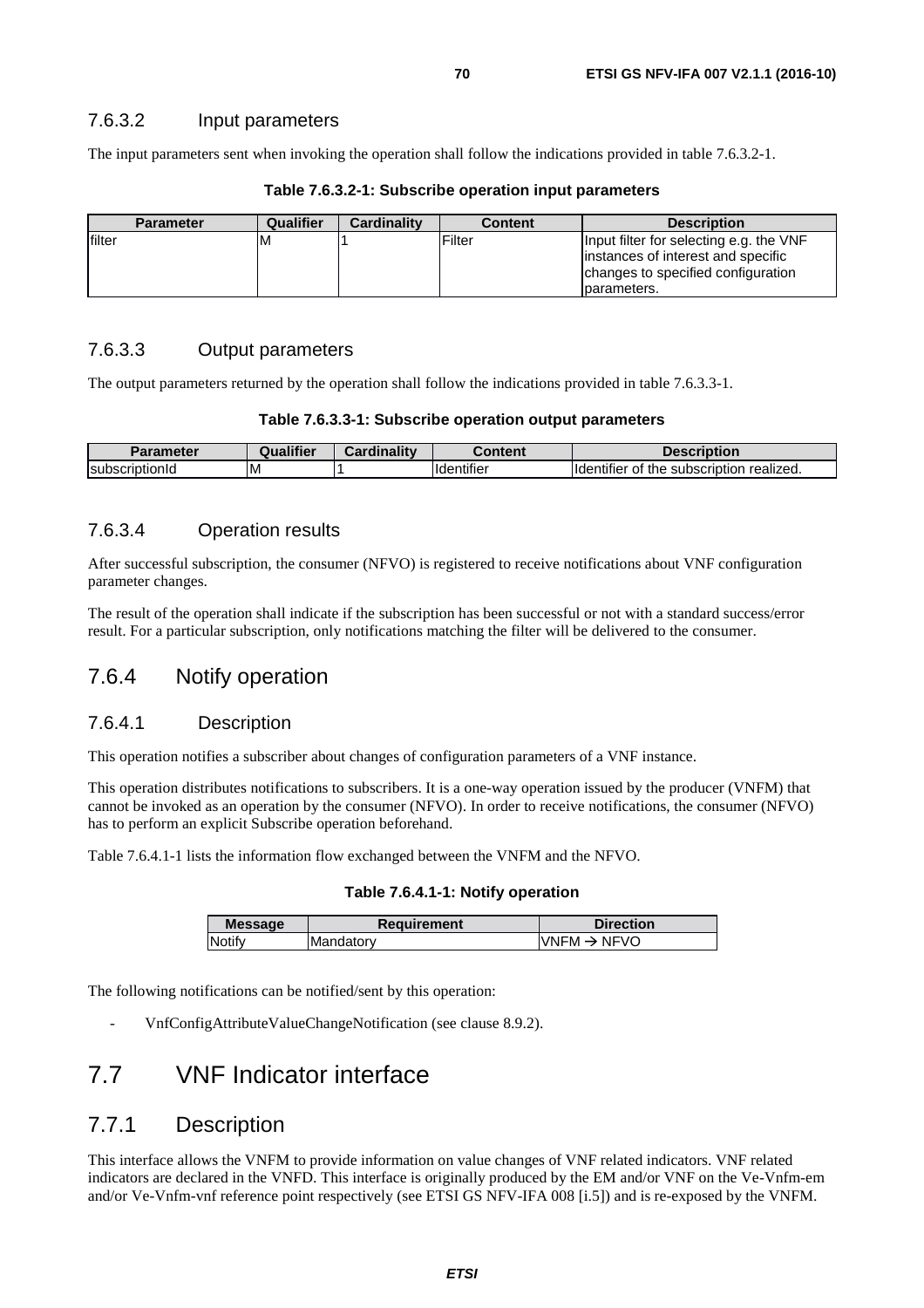### 7.7.2 Subscribe operation

### 7.7.2.1 Description

This operation enables the NFVO to subscribe with a filter for the notifications related to VNF indicator value changes sent by the VNFM.

NOTE: Specification of filtering mechanism is left for the protocol design stage.

Table 7.7.2.1-1 lists the information flow exchanged between the VNFM and the NFVO.

| <b>Message</b>           | Requirement | <b>Direction</b>         |
|--------------------------|-------------|--------------------------|
| SubscribeRequest         | Mandatory   | $INFVO \rightarrow VNFM$ |
| <b>SubscribeResponse</b> | Mandatory   | <b>VNFM →NFVO</b>        |
|                          |             |                          |

#### 7.7.2.2 Input parameters

The input parameters sent when invoking the operation shall follow the indications provided in table 7.7.2.2-1.

#### **Table 7.7.2.2-1: Subscribe operation input parameters**

| arameter       | $\ddotsc$ | <b>Cardinality</b> | <b>Content</b> | Description                                                  |
|----------------|-----------|--------------------|----------------|--------------------------------------------------------------|
| <b>Ifilter</b> | ΙM        |                    | Filter         | filter for selecting<br>VNFs and<br>' indicators.<br>related |

### 7.7.2.3 Output parameters

The output parameters returned by the operation shall follow the indications provided in table 7.7.2.3-1.

#### **Table 7.7.2.3-1: Subscribe operation input parameters**

| Parameter              | <b>Qualifier</b> | Cardinality | Content                       | <b>Description</b>                                                       |
|------------------------|------------------|-------------|-------------------------------|--------------------------------------------------------------------------|
| Isubscrin<br>ribtionid | IM.              |             | $\cdot$<br><b>Ildentifier</b> | $\cdots$<br>returned.<br><b>Ildentifier</b><br>subscription<br>the<br>Οt |

### 7.7.2.4 Operation results

As a result of this operation, the VNFM shall indicate to the NFVO in the SubscribeResponse message whether the subscription was successful or not. For a particular subscription, only notifications matching the filter will be delivered to the consumer.

### 7.7.3 Notify operation

#### 7.7.3.1 Description

This operation distributes notifications to subscribers. It is a one-way operation issued by the VNFM towards the NFVO that cannot be invoked as an operation by the consumer (NFVO). In order to receive notifications, the NFVO shall have a subscription.

Table 7.7.3.1-1 lists the information flow exchanged between the VNFM and the NFVO.

**Table 7.7.3.1-1: Notify operation** 

| <b>Message</b> | <b>Requirement</b> | <b>Direction</b>         |
|----------------|--------------------|--------------------------|
| Notify         | Mandatory          | IVNFM $\rightarrow$ NFVO |
|                |                    |                          |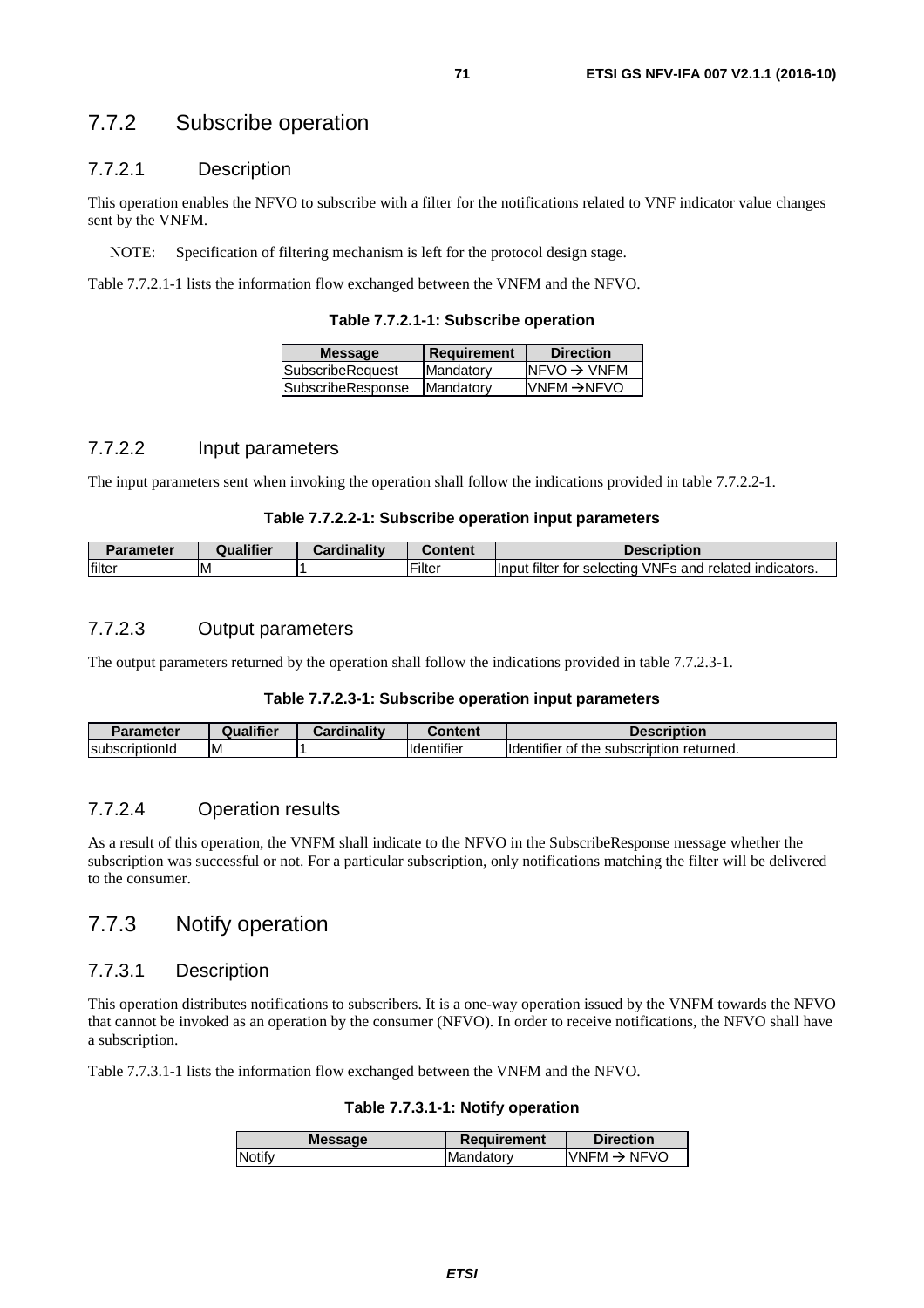The following notification can be notified/sent by this operation:

• IndicatorValueChangeNotification (see clause 8.10.2).

### 7.7.4 Get Indicator Value operation

#### 7.7.4.1 Description

This operation enables NFVO to request the actual value of a given indicator from the VNFM.

Table 7.7.4.1-1 lists the information flow exchanged between the VNFM and the NFVO.

|  |  | Table 7.7.4.1-1: Get Indicator Value operation |  |
|--|--|------------------------------------------------|--|
|--|--|------------------------------------------------|--|

| <b>Message</b>            | <b>Requirement</b> | <b>Direction</b>         |
|---------------------------|--------------------|--------------------------|
| GetIndicatorValueRequest  | Mandatory          | $NFVO \rightarrow VNFM$  |
| GetIndicatorValueResponse | <b>IMandatory</b>  | $IVNFM \rightarrow NFVO$ |
|                           |                    |                          |

### 7.7.4.2 Input parameters

The input parameters sent when invoking the operation shall follow the indications provided in table 7.7.4.2-1.

#### **Table 7.7.4.2-1: Get Indicator Value operation input parameters**

| <b>Parameter</b> | Qualifier | <b>Cardinality</b> | ີ`ontent      | <b>Description</b>                                                  |
|------------------|-----------|--------------------|---------------|---------------------------------------------------------------------|
| filter           | ΙM        |                    | <b>Filter</b> | a filter for selecting<br>I VNFs and related indicators.<br>llnput. |

#### 7.7.4.3 Output parameters

The output parameters returned by the operation shall follow the indications provided in table 7.7.4.3-1.

#### **Table 7.7.4.3-1: Get Indicator Value operation output parameters**

| <b>Parameter</b>      | Qualifier | <b>Cardinality</b> | <b>Content</b>        | <b>Description</b>                                                                                                                  |
|-----------------------|-----------|--------------------|-----------------------|-------------------------------------------------------------------------------------------------------------------------------------|
| lindicatorInformation | ΙM        | 0.N                | IIndicatorInformation | The requested indicator values as<br>complex structures having the VNF<br>Instance ID, Indicator and the value of the<br>Indicator. |

### 7.7.4.4 Operation results

The result of the operation indicates if it has been successful or not with a standard success/error result. For a particular request, only indicators matching the filter will be delivered to the NFVO.

## 8 Information elements exchanged

## 8.1 Introduction

This clause defines, or references, definitions of information elements used in the interfaces defined in the present document.

The specification of the following information elements is left for the protocol design stage:

- **String**
- **Integer**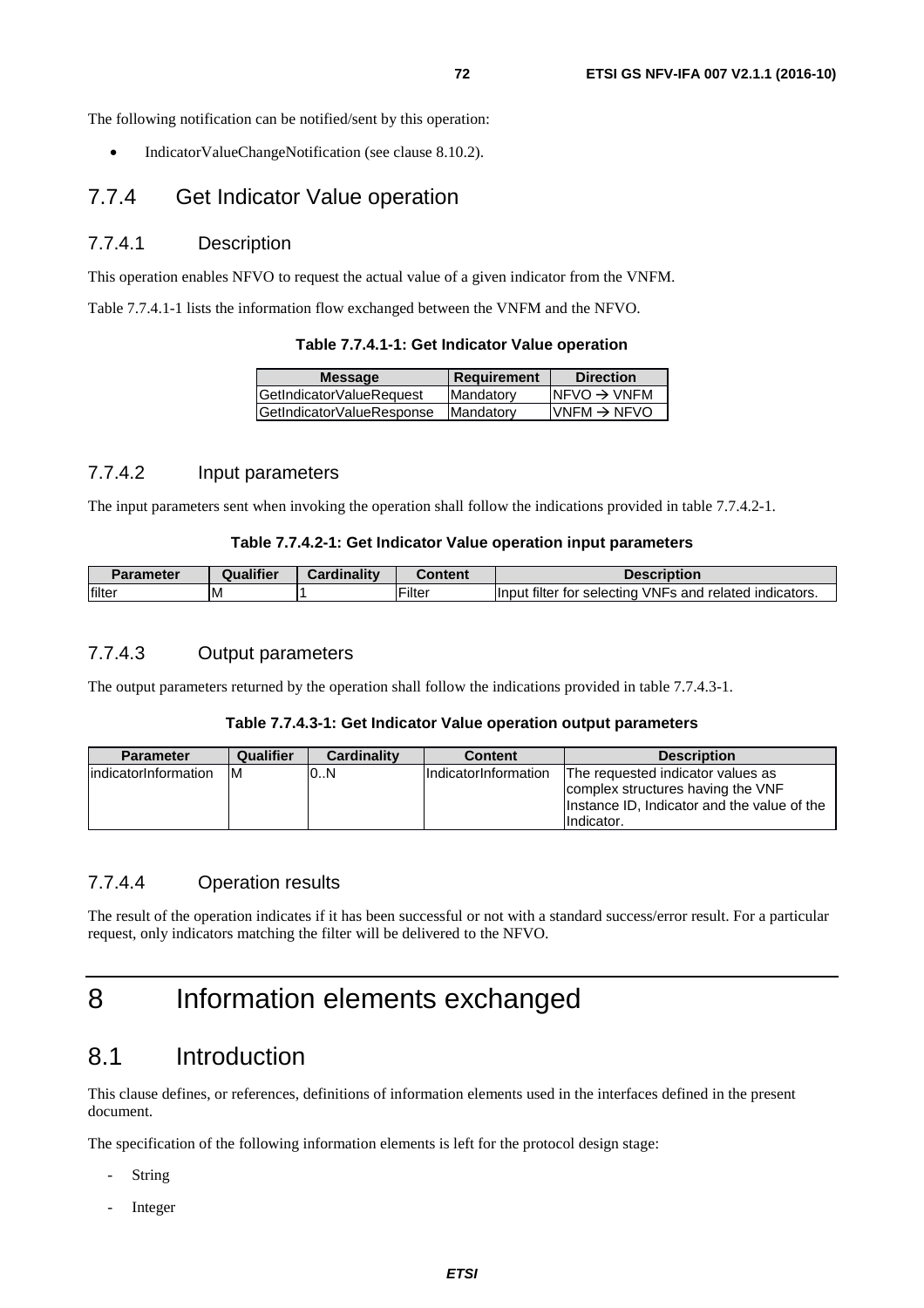- **Identifier**
- **Filter**
- DateTime
- Value
- **Version**
- KeyValuePair

# 8.2 Information elements and notifications related to VNF Package Management

## 8.2.1 Introduction

This clause defines information elements related to VNF Package Management.

## 8.2.2 OnboardedVnfPkgInfo information element

### 8.2.2.1 Description

This information element provides the details of an on-boarded VNF Package, which the NFVO creates and stores as part of the on-boarding and ongoing operational management process.

NOTE: The definition below is aligned with the definition of the OnboardedVnfPkgInfo information element in ETSI GS NFV-IFA 013 [\[i.8](#page-14-0)].

#### 8.2.2.2 Attributes

The OnboardedVnfPkgInfo information element shall follow the indications provided in table 8.2.2.2-1.

| <b>Attribute</b>      | Qualifier | Cardinality | <b>Content</b>                              | <b>Description</b>                                                                                                                        |
|-----------------------|-----------|-------------|---------------------------------------------|-------------------------------------------------------------------------------------------------------------------------------------------|
| onboardedVnfPkgInfold | IМ        |             | <b>Identifier</b>                           | Identifier of information held by the<br>NFVO about the specific on-boarded<br>VNF Package. This identifier was<br>allocated by the NFVO. |
| vnfdld                | ΙM        |             | Identifier                                  | Identifier that identifies the VNF<br>Package. See note.                                                                                  |
| vnfProvider           | ΙM        |             | String                                      | See note.                                                                                                                                 |
| vnfProductName        | ΙM        |             | String                                      | See note.                                                                                                                                 |
| vnfSoftwareVersion    | ΙM        |             | Version                                     | See note.                                                                                                                                 |
| vnfdVersion           | ΙM        |             | Version                                     | See note.                                                                                                                                 |
| checksum              | ΙM        |             | Not specified                               | Checksum of the on-boarded VNF<br>Package.                                                                                                |
| vnfd                  | <b>M</b>  |             | Vnfd                                        | VNFD contained in the on-boarded<br>VNF Package.                                                                                          |
| softwareImage         | ΙM        | 1N          | VnfPackageSoftwareIma<br>geInformation      | Information about VNF Package<br>artifacts that are software images.                                                                      |
| additionalArtifact    | M         | 0N          | VnfPackageArtifactInfor<br>mation           | Information about VNF Package<br>artifacts contained in the VNF<br>Package that are not software images.                                  |
| operationalState      | <b>M</b>  |             | OperationState: Enum<br>[Enabled, Disabled} | Operational state of the on-boarded<br>instance of the VNF Package.                                                                       |
| usageState            | ΙM        |             | UsageState:<br>Enum {InUse, NotInUse}       | Usage state of the on-boarded<br>instance of the VNF Package.                                                                             |

#### **Table 8.2.2.2-1: Attributes of the OnboardedVnfPkgInfo information element**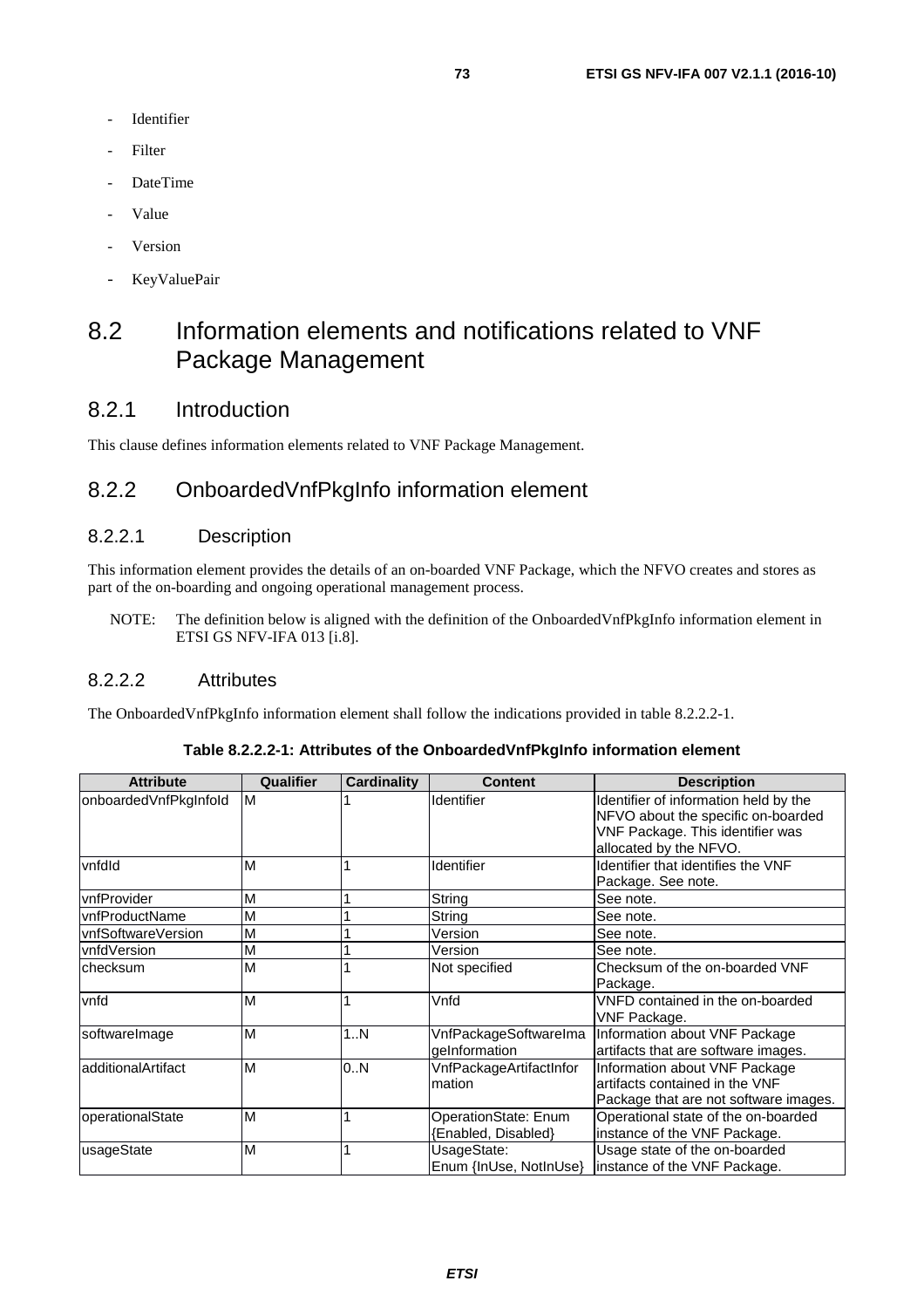| <b>Attribute</b>                 | <b>Qualifier</b> | <b>Cardinality</b> | <b>Content</b> | <b>Description</b>                                                                                                                                                                                                                                                   |
|----------------------------------|------------------|--------------------|----------------|----------------------------------------------------------------------------------------------------------------------------------------------------------------------------------------------------------------------------------------------------------------------|
| deletionPending                  | M                |                    | <b>Boolean</b> | IIndicates if deletion of this instance of<br>the VNF Package has been requested<br>but the VNF Package is still being<br>used by created VNFs.<br>This instance of the VNF Package will<br>lbe deleted once all VNFs instantiated<br>from this package are deleted. |
| luserDefinedData                 | O                | 0.N                | KeyValuePair   | User defined data for the VNF<br>Package.                                                                                                                                                                                                                            |
| NOTE:<br>on-boarded VNF Package. |                  |                    |                | This identifier, which is managed by the VNF provider, identifies the VNF Package and the VNFD in a globally<br>unique way. See ETSI GS NFV-IFA 011 [3], clause 7.1.2.2. This information is copied from the VNFD of the                                             |

## 8.2.3 Vnfd information element

## 8.2.3.1 Description

This information element provides the details of the VNFD.

## 8.2.3.2 Attributes

The structure of the Vnfd information element shall comply with the provisions for the Vnfd information element as defined in ETSI GS NFV-IFA 011 [[3\]](#page-13-0), clause 7.1.2.

## 8.2.4 VnfPackageOnBoardingNotification

### 8.2.4.1 Description

This notification indicates the on-boarding of a VNF Package. Support of this notification is mandatory.

### 8.2.4.2 Trigger Conditions

• New VNF Package on-boarded.

### 8.2.4.3 Attributes

The VnfPackageOnBoardingNotification shall follow the indications provided in table 8.2.4.3-1.

#### **Table 8.2.4.3-1: Attributes of the VnfPackageOnBoardingNotification**

| <b>Attribute</b>                                                                                             | Qualifier | <b>Cardinality</b> | <b>Content</b>    | <b>Description</b>                         |
|--------------------------------------------------------------------------------------------------------------|-----------|--------------------|-------------------|--------------------------------------------|
| vnfPackageld                                                                                                 | M         |                    | <b>Identifier</b> | Identifier of information held by the      |
|                                                                                                              |           |                    |                   | NFVO about the specific on-boarded         |
|                                                                                                              |           |                    |                   | VNF Package. This identifier was           |
|                                                                                                              |           |                    |                   | allocated by the NFVO.                     |
| vnfdld                                                                                                       | M         |                    | Identifier        | Identifier that identifies the VNF Package |
|                                                                                                              |           |                    |                   | (see note).                                |
| NOTE:<br>This identifier, which is managed by the VNF provider, identifies the VNF Package and the VNFD in a |           |                    |                   |                                            |
| globally unique way. See ETSI GS NFV-IFA 011 [3], clause 7.1.2.2. This information is copied from the        |           |                    |                   |                                            |
| VNFD of the on-boarded VNF Package.                                                                          |           |                    |                   |                                            |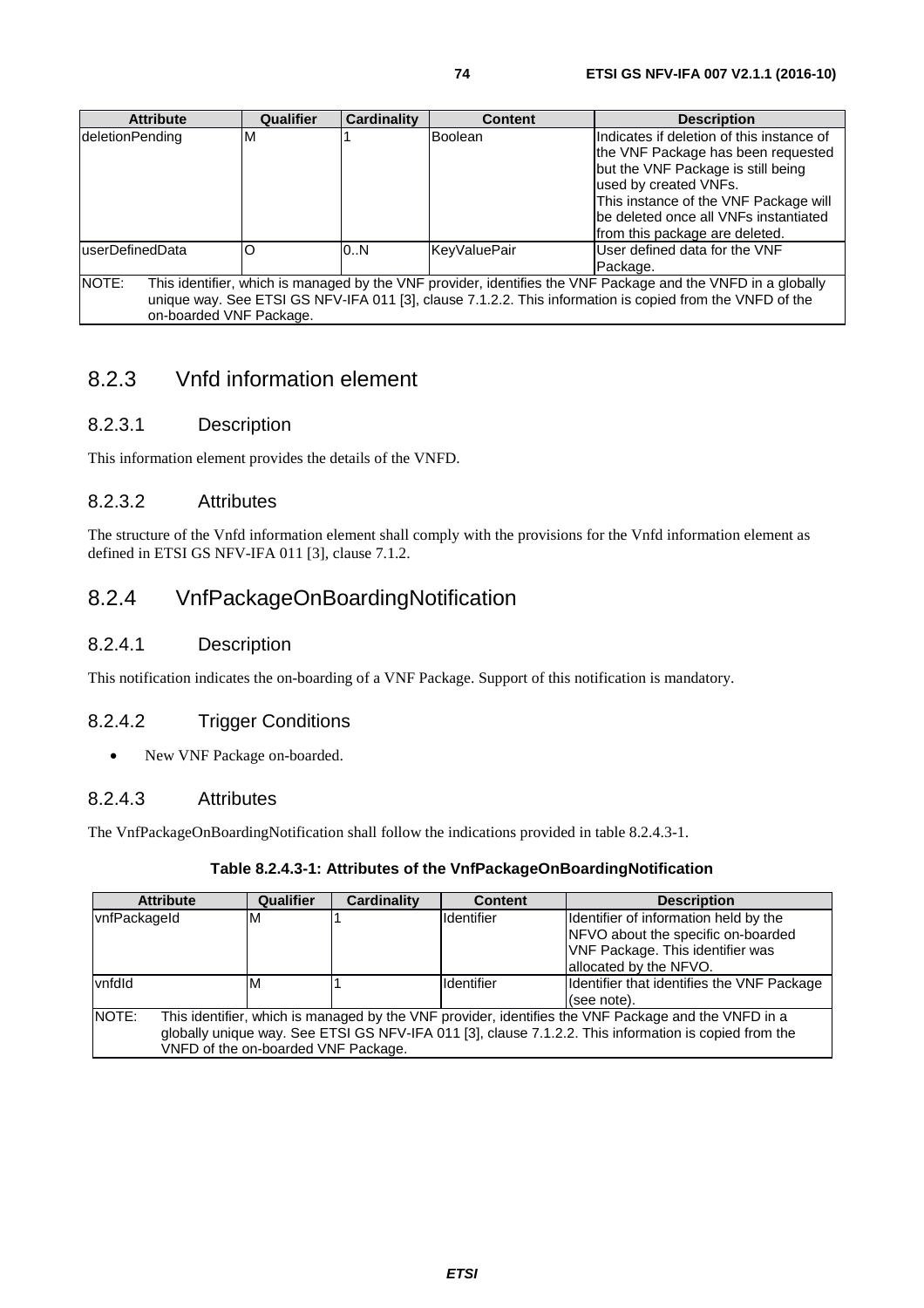## 8.2.5 VnfPackageChangeNotification

### 8.2.5.1 Description

This notification indicates a change of status in a VNF Package. Only changes in operational state and deletion pending attribute will be reported. Change in usage state is not reported.

Support of this notification is mandatory.

### 8.2.5.2 Trigger Conditions

- Change of the status (operational state and deletion pending) of an on-boarded VNF Package.
- Deletion of an on-boarded VNF Package.

#### 8.2.5.3 Attributes

The VnfPackageChangeNotification shall follow the indications provided in table 8.2.5.3-1.

| <b>Attribute</b>                             | Qualifier | <b>Cardinality</b> | <b>Content</b>                                  | <b>Description</b>                                                                                                                                                                                                     |
|----------------------------------------------|-----------|--------------------|-------------------------------------------------|------------------------------------------------------------------------------------------------------------------------------------------------------------------------------------------------------------------------|
| onboardedVnfPkgInfold                        | M         |                    | Identifier                                      | Identifier of information held by the<br>NFVO about the specific on-boarded<br>VNF Package. This identifier was<br>allocated by the NFVO.                                                                              |
| vnfdld                                       | M         |                    | Identifier                                      | Identifier that identifies the VNF Package<br>(see note).                                                                                                                                                              |
| changeType                                   | M         |                    | Enum                                            | It categorizes the type of change.<br>Possible values can be change of<br>operational state of an on-boarded VNF<br>Package, entering or leaving the deletion<br>pending state, and deletion of a VNF<br>Package.      |
| operationalState                             | M         | 01                 | OperationalState:<br>Enum {Enabled,<br>Disabled | New operational state of the VNF<br>Package.<br>Only present when changeType is<br>change of operational state.                                                                                                        |
| deletionPending                              | M         | 0.1                | <b>Boolean</b>                                  | Indicates if the deletion instance of the<br>VNF Package has been requested but<br>the VNF Package is still being used by<br>instantiated VNFs.<br>Only present when changeType is VNF<br>Package in deletion pending. |
| NOTE:<br>VNFD of the on-boarded VNF Package. |           |                    |                                                 | This identifier, which is managed by the VNF provider, identifies the VNF Package and the VNFD in a<br>globally unique way. See ETSI GS NFV-IFA 011 [3], clause 7.1.2.2. This information is copied from the           |

#### **Table 8.2.5.3-1: Attributes of the VnfPackageChangeNotification**

## 8.2.6 VnfPackageSoftwareImageInformation information element

### 8.2.6.1 Description

This information element represents an artifact contained in a VNF Package which represents a Software Image.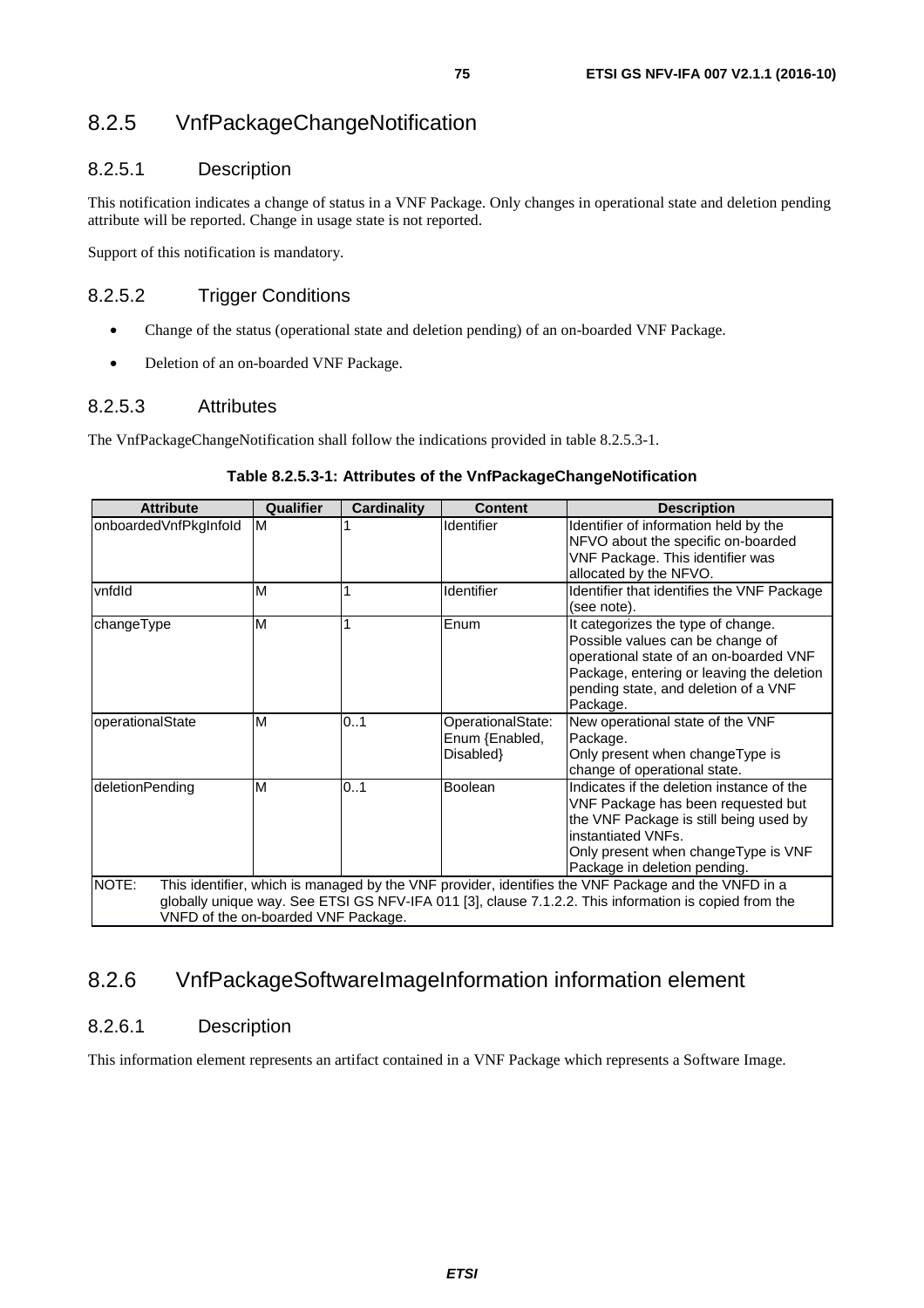#### 8.2.6.2 Attributes

The VnfPackageSoftwareImageInformation information element shall follow the indications provided in table 8.2.6.2-1.

#### **Table 8.2.6.2-1: Attributes of the VnfPackageSoftwareImageInformation information element**

| <b>Attribute</b>           | Qualifier | <b>Cardinality</b> | <b>Content</b>           | <b>Description</b>                                                                                                                                                                                          |
|----------------------------|-----------|--------------------|--------------------------|-------------------------------------------------------------------------------------------------------------------------------------------------------------------------------------------------------------|
| softwareImageInformation M |           |                    | SoftwareImageInformation | Information on the software<br>limage(s). Refer to clause 8.2.7.                                                                                                                                            |
| laccessinformation         | ΙM        |                    | Not specified            | Information (such as a URL, a<br>path in the VNF Package, or an<br>identifier) that allows to access a<br>copy of this software image<br>lartifact. Definition of the format is<br>left to protocol design. |

## 8.2.7 SoftwareImageInformation information element

#### 8.2.7.1 Description

This information element represents Software Image Information.

NOTE: The definition below is aligned with the definition of the SoftwareImageInformation information element in ETSI GS NFV-IFA 005 [\[i.4\]](#page-13-0).

#### 8.2.7.2 Attributes

The SoftwareImageInformation information element shall follow the indications provided in table 8.2.7.2-1.

| Table 8.2.7.2-1: Attributes of the SoftwareImageInformation information element |  |  |  |
|---------------------------------------------------------------------------------|--|--|--|
|---------------------------------------------------------------------------------|--|--|--|

| <b>Attribute</b> | Qualifier | <b>Cardinality</b> | <b>Content</b>    | <b>Description</b>                                                                                                                            |
|------------------|-----------|--------------------|-------------------|-----------------------------------------------------------------------------------------------------------------------------------------------|
| softwareImageId  | M         |                    | <b>Identifier</b> | The identifier of this software image.                                                                                                        |
| name             | М         |                    | Not specified     | The name of this software image.                                                                                                              |
| provider         | M         |                    | Not specified     | The provider of this software image.                                                                                                          |
| version          | М         |                    | Not specified     | The version of this software image.                                                                                                           |
| checksum         | M         |                    | Not specified     | The checksum of the software image file.                                                                                                      |
| containerFormat  | M         |                    | Not specified     | The container format indicates whether<br>the software image is in a file format that<br>also contains metadata about the actual<br>software. |
| diskFormat       | M         |                    | Not specified     | The disk format of a software image is<br>the format of the underlying disk image.                                                            |
| IcreatedAt       | M         |                    | Not specified     | The time when this software image was<br>created.                                                                                             |
| updatedAt        | M         |                    | Not specified     | The time when this software image was<br>updated.                                                                                             |
| lminDisk         | M         |                    | Not specified     | The minimal Disk for this software<br>image.                                                                                                  |
| <b>IminRam</b>   | M         |                    | Not specified     | The minimal RAM for this software<br>image.                                                                                                   |
| size             | M         |                    | Not specified     | The size of this software image.                                                                                                              |
| status           | M         |                    | Not specified     | The status of this software image.                                                                                                            |
| luserMetadata    | M         | 0.N                | KeyValuePair      | User-defined metadata.                                                                                                                        |

## 8.2.8 VnfPackageArtifactInformation information element

#### 8.2.8.1 Description

This information element represents an artifact other than a Software Image which is contained in the VNF Package.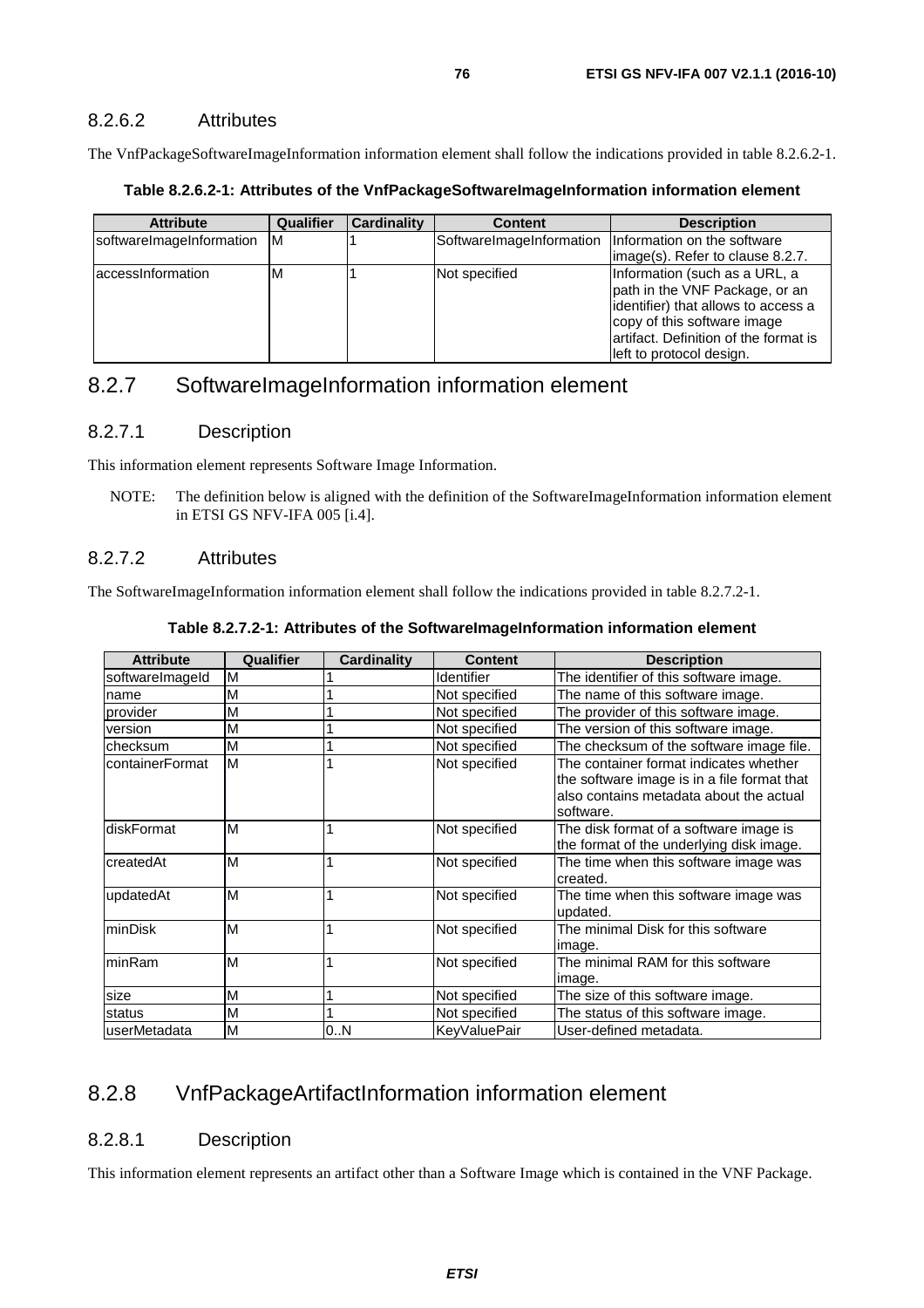The VnfPackageArtifactInformation information element shall follow the indications provided in table 8.2.8.2-1.

**Table 8.2.8.2-1: Attributes of the VnfPackageArtifactInformation information element** 

| <b>Attribute</b>           | Qualifier | Cardinality | <b>Content</b> | <b>Description</b>                                                                                                                                                                                   |
|----------------------------|-----------|-------------|----------------|------------------------------------------------------------------------------------------------------------------------------------------------------------------------------------------------------|
| lidentificationInformation | ΙM        |             | Not specified  | Information that identifies this artifact<br>in the VNF Package. Definition of the<br>format is left to protocol design.                                                                             |
| laccessinformation         | ΙM        |             | Not specified  | Information (such as a URL, a path in<br>the VNF Package, or an identifier)<br>that allows to access a copy of this<br>VNF Package artifact. Definition of the<br>format is left to protocol design. |

## 8.2.9 VnfPackageArtifact information element

#### 8.2.9.1 Description

This information element represents an artifact contained in the VNF Package.

## 8.2.9.2 Attributes

The VnfPackageArtifact information element shall follow the indications provided in table 8.2.9.2-1.

| <b>Attribute</b>   | Qualifier | Cardinality | <b>Content</b> | <b>Description</b>                                                                 |
|--------------------|-----------|-------------|----------------|------------------------------------------------------------------------------------|
| laccessinformation | ıм        |             | Not specified  | The access information that was<br>passed to fetch the artifact.                   |
| Imetadata          | M         |             | Not specified  | The metadata of the artifact such<br>as Content type, size, creation<br>date, etc. |
| artifact           | M         |             | Binarv         | The actual artifact.                                                               |

## 8.3 Information elements related to VNF Lifecycle Operation **Granting**

## 8.3.1 Introduction

This clause defines information elements related to VNF Lifecycle Operation Granting.

## 8.3.2 ResourceDefinition information element

### 8.3.2.1 Description

This information element provides information of an existing or proposed resource used by the VNF.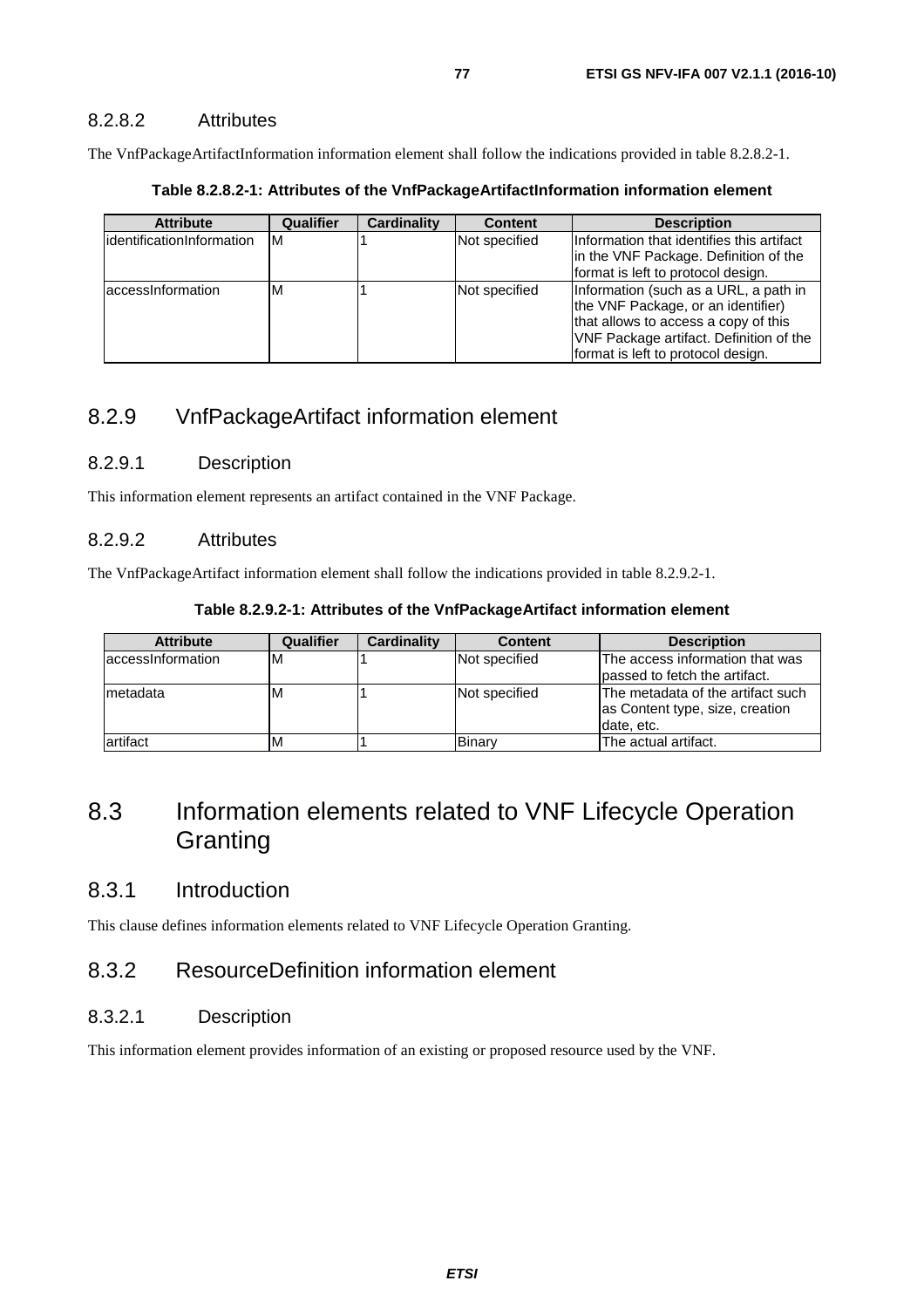The ResourceDefinition information element shall follow the indications provided in table 8.3.2.2-1.

| <b>Attribute</b>     | Qualifier | Cardinality | <b>Content</b>                                                                                                   | <b>Description</b>                                                                                                                                                                                                                                                                                                  |
|----------------------|-----------|-------------|------------------------------------------------------------------------------------------------------------------|---------------------------------------------------------------------------------------------------------------------------------------------------------------------------------------------------------------------------------------------------------------------------------------------------------------------|
| resourceDefinitionId | M         |             | Identifier                                                                                                       | Identifier of this ResourceDefinition<br>information element, unique at least<br>within the scope of the grant request.                                                                                                                                                                                             |
| type                 | M         |             | Enum                                                                                                             | Type of the resource definition<br>referenced (e.g. Compute, VL, LinkPort,<br>Storage, etc.).                                                                                                                                                                                                                       |
| vduld                | M         | 0.1         | Identifier (Reference<br>to Vdu)                                                                                 | Reference to the related Vdu applicable<br>to this resource in the VNFD.<br>Shall only be present if a VDU is<br>applicable to this resource in the VNFD.                                                                                                                                                           |
| resourceTemplateId   | M         | 0.1         | Identifier<br>(Reference to<br>VnfVirtualLinkDesc,<br>VirtualComputeDesc,<br>VnfExtCpd or<br>VirtualStorageDesc) | Reference to a resource template<br>(VnfVirtualLinkDesc,<br>VirtualComputeDesc, VnfExtCpd,<br>VirtualStorageDesc) in the VNFD. Shall<br>be present for the planned creation of<br>new resources, including temporary<br>resources, and for the modification of<br>existing resources. Shall be absent<br>otherwise. |
| resourceHandle       | M         | 0.1         | ResourceHandle                                                                                                   | Resource information for an existing<br>resource. Shall be present for resources<br>that are planned to be deleted or<br>modified. Shall be absent otherwise.                                                                                                                                                       |

|  |  | Table 8.3.2.2-1: Attributes of the ResourceDefinition information element |  |
|--|--|---------------------------------------------------------------------------|--|
|--|--|---------------------------------------------------------------------------|--|

## 8.3.3 GrantInfo information element

## 8.3.3.1 Description

This information element contains information about a Compute, storage or network resource whose addition/update/deletion was granted in a GrantVnfLifecycleOperationResponse.

## 8.3.3.2 Attributes

The GrantInfo information element shall follow the indications provided in table 8.3.3.2-1.

| Table 8.3.3.2-1: Attributes of the GrantInfo information element |
|------------------------------------------------------------------|
|------------------------------------------------------------------|

| <b>Attribute</b>     | <b>Qualifier</b> | <b>Cardinality</b> | <b>Content</b>                                                                                              | <b>Description</b>                                                                                                                                                                                                                             |
|----------------------|------------------|--------------------|-------------------------------------------------------------------------------------------------------------|------------------------------------------------------------------------------------------------------------------------------------------------------------------------------------------------------------------------------------------------|
| resourceDefinitionId | ΙM               |                    | Identifier (Reference to<br>ResourceDefinition)                                                             | Identifier of the related<br><b>ResourceDefinition information</b><br>element from the grant request.                                                                                                                                          |
| reservationId        | M                | 101                | Identifier (Reference to<br>ReservedVirtualCompute,<br>ReservedVirtualNetwork or<br>ReservedVirtualStorage) | The reservation identifier applicable to<br>the VNFC/VirtualLink/VirtualStorage. It<br>shall be present for new resources<br>when policy is<br>GRANT_RESERVE_MULTI and an<br>applicable reservation exists; shall not<br>be present otherwise. |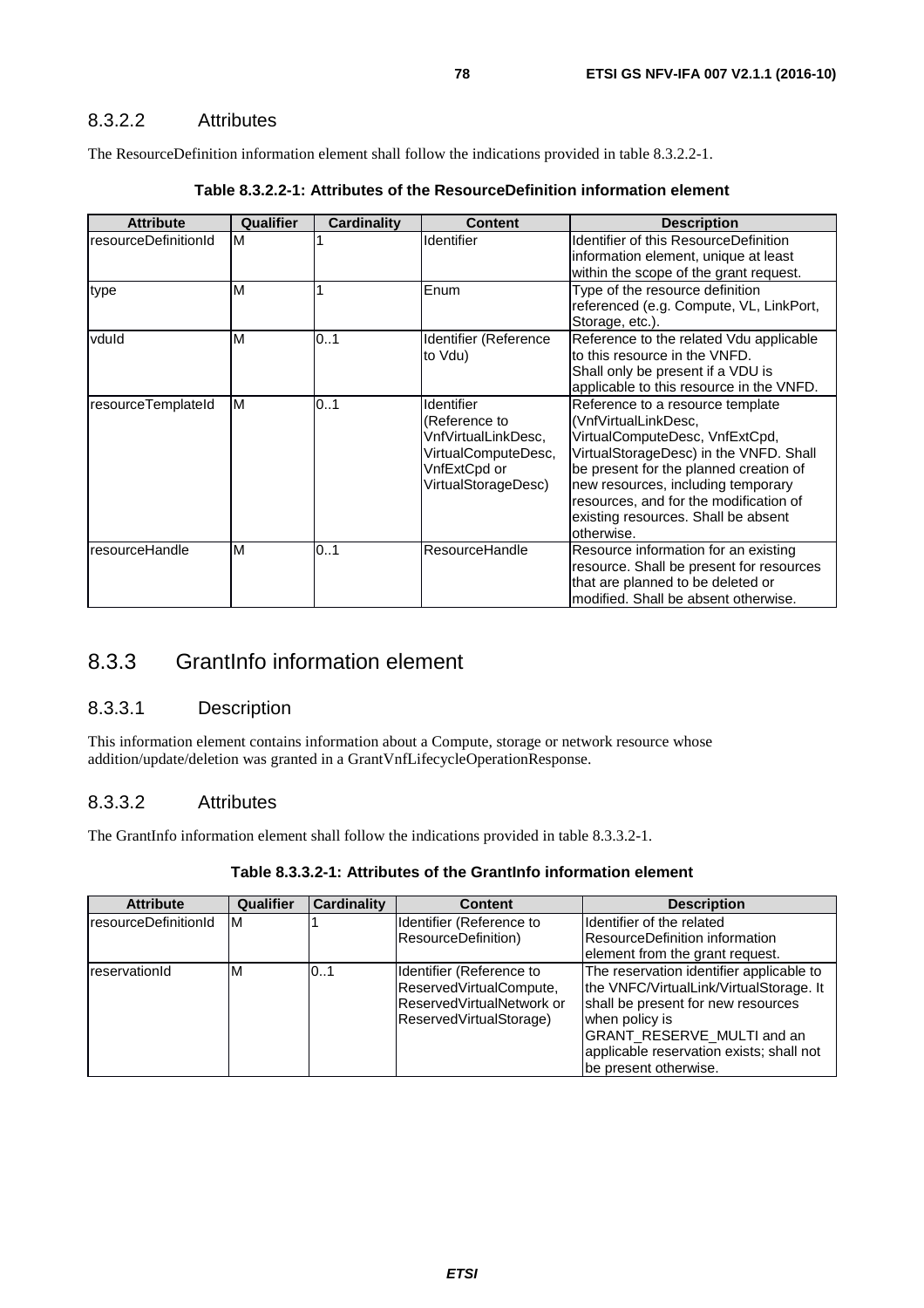| <b>Attribute</b>   | Qualifier | <b>Cardinality</b> | <b>Content</b>                        | <b>Description</b>                                                                                                                                                                                                                                                                                                                                                                |
|--------------------|-----------|--------------------|---------------------------------------|-----------------------------------------------------------------------------------------------------------------------------------------------------------------------------------------------------------------------------------------------------------------------------------------------------------------------------------------------------------------------------------|
| vimld              | <b>CM</b> | 0.1                | Identifier (Reference to<br>VimInfo)  | Reference to the identifier of the<br>VimInfo information element defining<br>the VIM under whose control this<br>resource is to be placed. Shall be<br>present for new resources, and shall<br>be absent for resources that have<br>already been allocated.<br>This attribute shall be supported when<br><b>VNF-related Resource Management in</b><br>direct mode is applicable. |
| resourceProviderId | <b>CM</b> | 0.1                | Identifier                            | Identifies the entity responsible for the<br>management of the virtualised<br>resource.<br>Shall be present for new resources,<br>and shall be absent for resources that<br>have already been allocated.<br>This attribute shall be supported when<br><b>VNF-related Resource Management in</b><br>indirect mode is applicable.                                                   |
| zoneld             | M         | 01                 | Identifier<br>(Reference to ZoneInfo) | Reference to the identifier of the<br>ZoneInfo information element defining<br>the resource zone into which this<br>resource is to be placed. Shall be<br>present for new resources, and shall<br>be absent for resources that have<br>already been allocated.                                                                                                                    |
| resourceGroupId    | M         | 0.1                | Identifier                            | Identifier of the "infrastructure resource<br>group", logical grouping of virtual<br>resources assigned to a tenant within<br>an Infrastructure Domain, to be<br>provided when allocating the resource.<br>Shall be present for new resources,<br>and shall be absent for resources that<br>have already been allocated.                                                          |

## 8.3.4 ZoneInfo information element

## 8.3.4.1 Description

This information element provides information regarding a resource zone.

## 8.3.4.2 Attributes

The ZoneInfo information element shall follow the indications provided in table 8.3.4.2-1.

### **Table 8.3.4.2-1: Attributes of the ZoneInfo information element**

| <b>Attribute</b>  | Qualifier | Cardinality | <b>Content</b>    | <b>Description</b>                                                                                                  |
|-------------------|-----------|-------------|-------------------|---------------------------------------------------------------------------------------------------------------------|
| <b>zoneInfold</b> | M         |             | Identifier        | The identifier of this ZoneInfo instance, for<br>the purpose of referencing it from other<br>linformation elements. |
| zoneld            | M         |             | <b>Identifier</b> | The identifier of the resource zone, as<br>managed by the resource management<br>layer (typically, the VIM).        |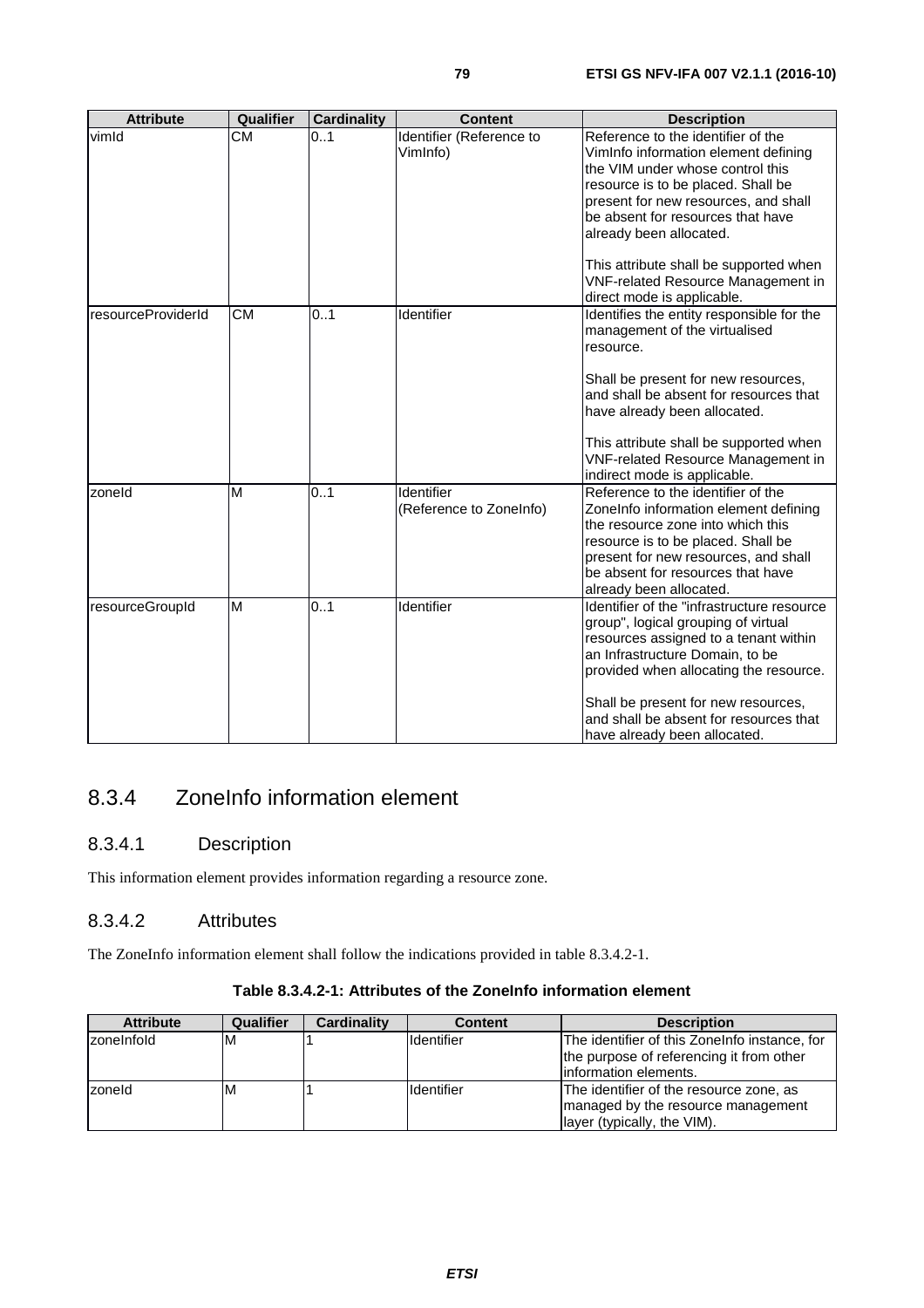|                            |            |             | $\overline{\phantom{a}}$ into all puts strain be supported writer.<br><b>VNF-related Resource Management in</b><br>direct mode is applicable. |
|----------------------------|------------|-------------|-----------------------------------------------------------------------------------------------------------------------------------------------|
| <b>IresourceProviderId</b> | <b>ICM</b> | lldentifier | Identifies the entity responsible for the<br>management the resource zone.                                                                    |
|                            |            |             | This attribute shall be supported when<br><b>VNF-related Resource Management in</b><br>indirect mode is applicable.                           |

## 8.3.5 ZoneGroupInfo information element

## 8.3.5.1 Description

This information element provides information regarding a resource zone group. A resource zone group is a group of one or more related resource zones which can be used in resource placement constraints. To fulfil such constraint, the NFVO may decide to place a resource into any zone that belongs to a particular group.

NOTE: A resource zone group can be used to support overflow from one resource zone into another, in case a particular deployment supports only non-elastic resource zones.

## 8.3.5.2 Attributes

The ZoneGroupInfo information element shall follow the indications provided in table 8.3.5.2-1.

| Table 8.3.5.2-1: Attributes of the ZoneGroupInfo information element |  |  |  |  |  |
|----------------------------------------------------------------------|--|--|--|--|--|
|----------------------------------------------------------------------|--|--|--|--|--|

| <b>Attribute</b> | Qualifier | <b>Cardinality</b> | <b>Content</b>                          | <b>Description</b>                                                                                                                              |
|------------------|-----------|--------------------|-----------------------------------------|-------------------------------------------------------------------------------------------------------------------------------------------------|
| zoneld           | ιм        | N                  | Ildentifier (Reference to<br>IZoneInfo) | References of identifiers of ZoneInfo<br>instances, each of which provides<br>linformation about a resource zone<br>that belongs to this group. |

## 8.3.6 PlacementConstraint information element

## 8.3.6.1 Description

This information element provides information regarding a resource placement constraint. A set of such constraints may be sent by the VNFM to the NFVO to influence the resource placement decisions made by the NFVO as part of the granting process. A placement constraint defines a condition to the placement of new resources, considering other new resources as well as existing resources.

EXAMPLE: The following rules influence the placement of a set of resources such that they are placed in the same Network Function Virtualisation Infrastructure Point of Presence (NFVI-PoP) but in different resource zones:

> {type="affinity"; scope="NFVI-PoP"; {resource1,resource2}}  ${\{type="anti-affinity":~scope="Zone":~{fresource1,resource2}\}}$

## 8.3.6.2 Attributes

The PlacementConstraint information element shall follow the indications provided in table 8.3.6.2-1.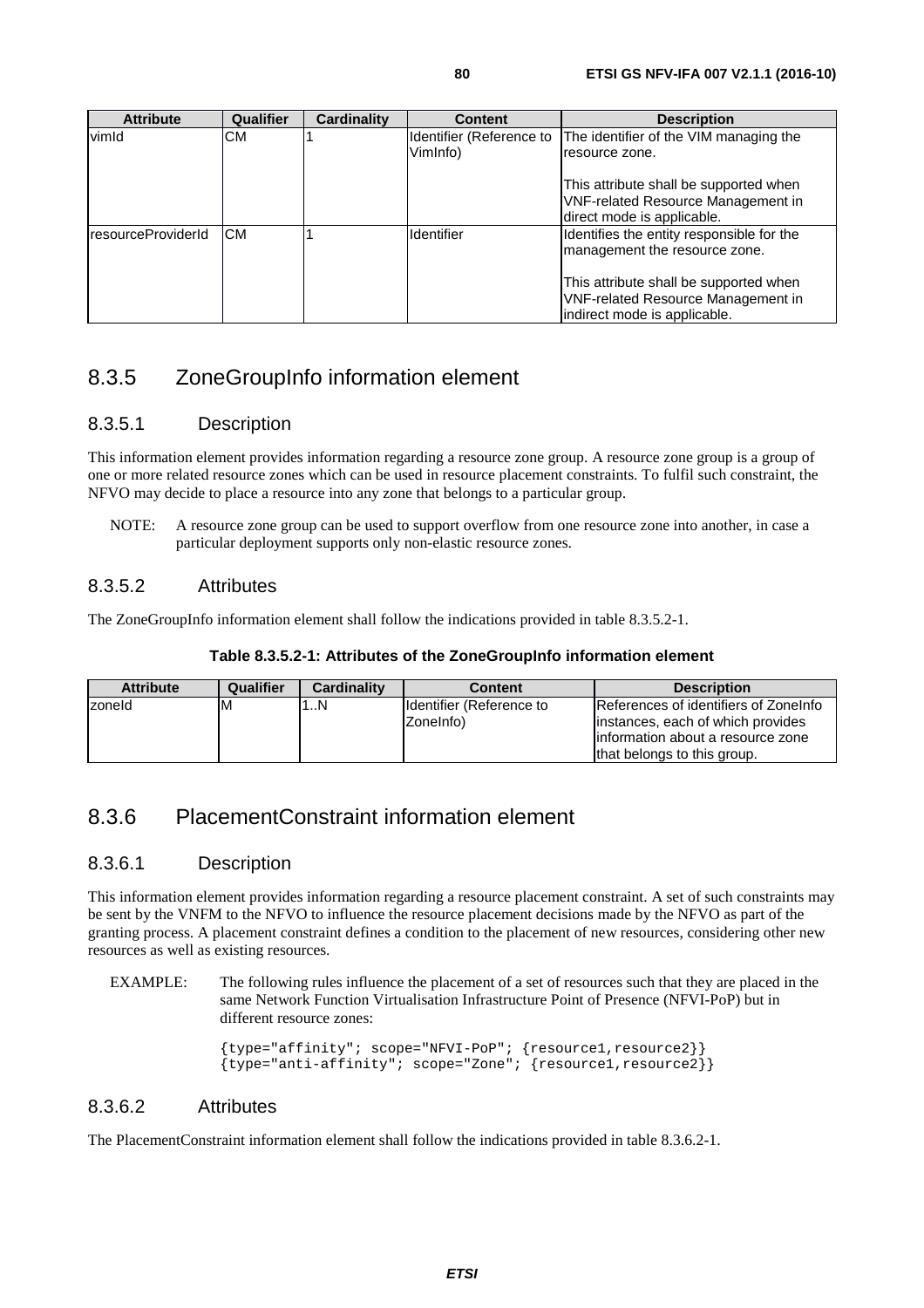| Table 8.3.6.2-1: Attributes of the PlacementConstraints information element |
|-----------------------------------------------------------------------------|
|-----------------------------------------------------------------------------|

| <b>Attribute</b>       | Qualifier | Cardinality | <b>Content</b>        | <b>Description</b>                                                                                                                                                                       |
|------------------------|-----------|-------------|-----------------------|------------------------------------------------------------------------------------------------------------------------------------------------------------------------------------------|
| affinityOrAntiAffinity | IМ        |             | Enum                  | The type of the constraint: "affinity" or<br>"anti-affinity".                                                                                                                            |
| scope                  | M         |             | Enum                  | The scope of the placement constraint<br>indicating the category of the "place"<br>where the constraint applies. Possible<br>values are "NFVI-PoP", "Zone",<br>"ZoneGroup", "NFVI-node". |
| resource               | ΙM        | 1N          | ConstraintResourceRef | References to resources in the<br>constraint rule.                                                                                                                                       |

## 8.3.7 VimConstraint information element

## 8.3.7.1 Description

This information element provides information regarding a VIM selection constraint. A set of such constraints may be sent by the VNFM to the NFVO to influence the VIM selection decisions made by the NFVO as part of the granting process.

## 8.3.7.2 Attributes

The VimConstraint information element shall follow the indications provided in table 8.3.7.2-1.

| Table 8.3.7.2-1: Attributes of the VimConstraint information element |
|----------------------------------------------------------------------|
|----------------------------------------------------------------------|

| <b>Attribute</b> | Qualifier | <b>Cardinality</b> | <b>Content</b> | <b>Description</b>                                                                     |
|------------------|-----------|--------------------|----------------|----------------------------------------------------------------------------------------|
| <b>resource</b>  | ΙM        | 1N                 |                | IConstraintResourceRef IReferences to resources in the constraint<br>rule.             |
|                  |           |                    |                | IThe NFVO shall ensure that all resources<br>in this list are managed by the same VIM. |

## 8.3.8 ConstraintResourceRef information element

## 8.3.8.1 Description

This information element references a resource either by its VIM-level identifier for existing resources, or by the identifier of a resourceDefinition information element in the grant request for new resources.

## 8.3.8.2 Attributes

The ConstraintResourceRef information element shall follow the indications provided in table 8.3.8.2-1.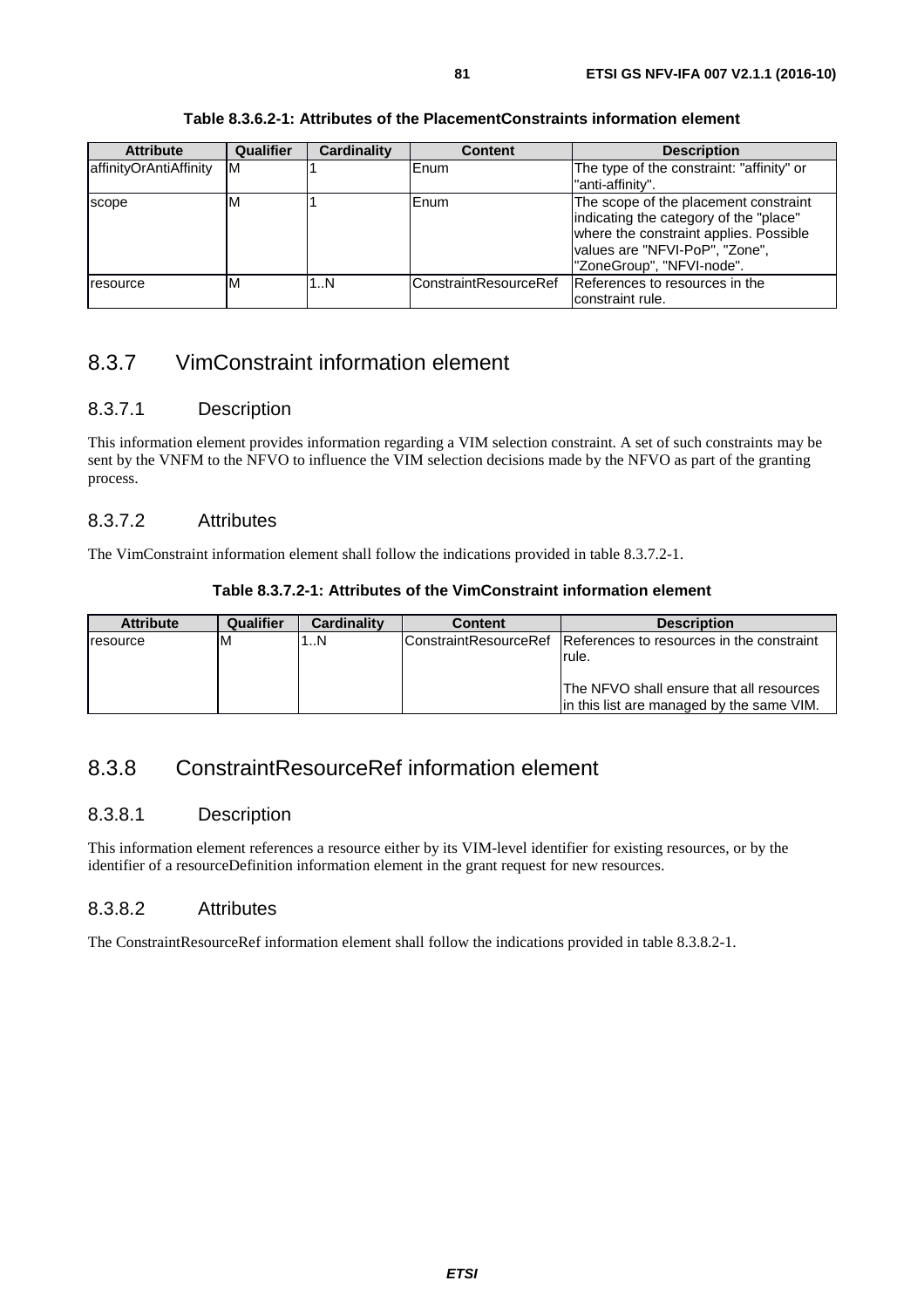| <b>Attribute</b>   | Qualifier | <b>Cardinality</b> | <b>Content</b>                       | <b>Description</b>                                                                                                                                                                                                                                                                       |
|--------------------|-----------|--------------------|--------------------------------------|------------------------------------------------------------------------------------------------------------------------------------------------------------------------------------------------------------------------------------------------------------------------------------------|
| idType             | M         |                    | Enum                                 | The type of the identifier: "ResMgmt"<br>(Resource-management-level<br>identifier; this identifier is managed by<br>the VIM in direct mode and is<br>managed by the NFVO in indirect<br>mode) or "Grant" (reference to<br>identifier in the ResourceDefinition in<br>the grant request). |
| resourceld         | M         |                    | Identifier                           | An actual resource-management-level<br>identifier (idType=ResMgmt), or an<br>identifier that references the<br>ResourceDefinition in the grant<br>request/response (idType=Grant).                                                                                                       |
| vimld              | <b>CM</b> | 0.1                | Identifier (Reference to<br>VimInfo) | Identifier of the VIM. It shall only be<br>present when idType = ResMgmt.<br>It shall be supported when VNF-related<br>resource management in direct mode<br>is applicable.                                                                                                              |
| resourceProviderId | <b>CM</b> | 0.1                | Identifier                           | Identifier of the resource provider. It<br>shall only be present when $\frac{1}{1}$ of $\frac{1}{1}$ only be present when $\frac{1}{1}$ of $\frac{1}{1}$<br>ResMgmt.<br>It shall be supported when VNF-related<br>resource management in indirect mode<br>is applicable.                 |

#### **Table 8.3.8.2-1: Attributes of the ConstraintResourceRef information element**

## 8.3.9 VimAssets information element

#### 8.3.9.1 Description

This information element contains references to the asset which are defined in VNFD and managed in the VIM by the NFVO, such as compute resource flavours and/or software images.

#### 8.3.9.2 Attributes

The VimAssets information element shall follow the indications provided in table 8.3.9.2-1.

| <b>Attribute</b>       | Qualifier | Cardinality | <b>Content</b>            | <b>Description</b>                                                                                                             |
|------------------------|-----------|-------------|---------------------------|--------------------------------------------------------------------------------------------------------------------------------|
| computeResourceFlavour | ΙM        | 0.N         | VimComputeResourceFlavour | Mappings between virtual<br>compute descriptors defined<br>in the VNFD and compute<br>resource flavours managed in<br>the VIM. |
| softwarelmage          | M         | 0.N         | VimSoftwareImage          | Mappings between software<br>limages defined in the VNFD<br>and software images<br>managed in the VIM.                         |

**Table 8.3.9.2-1: Attributes of the VimAssets information element** 

## 8.3.10 VimComputeResourceFlavour information element

#### 8.3.10.1 Description

If the VIM requires the use of virtual compute resource flavours during compute resource instantiation, it is assumed that such flavours are selected or created by the NFVO based on the information in the VirtualComputeDesc information elements defined in the VNFD.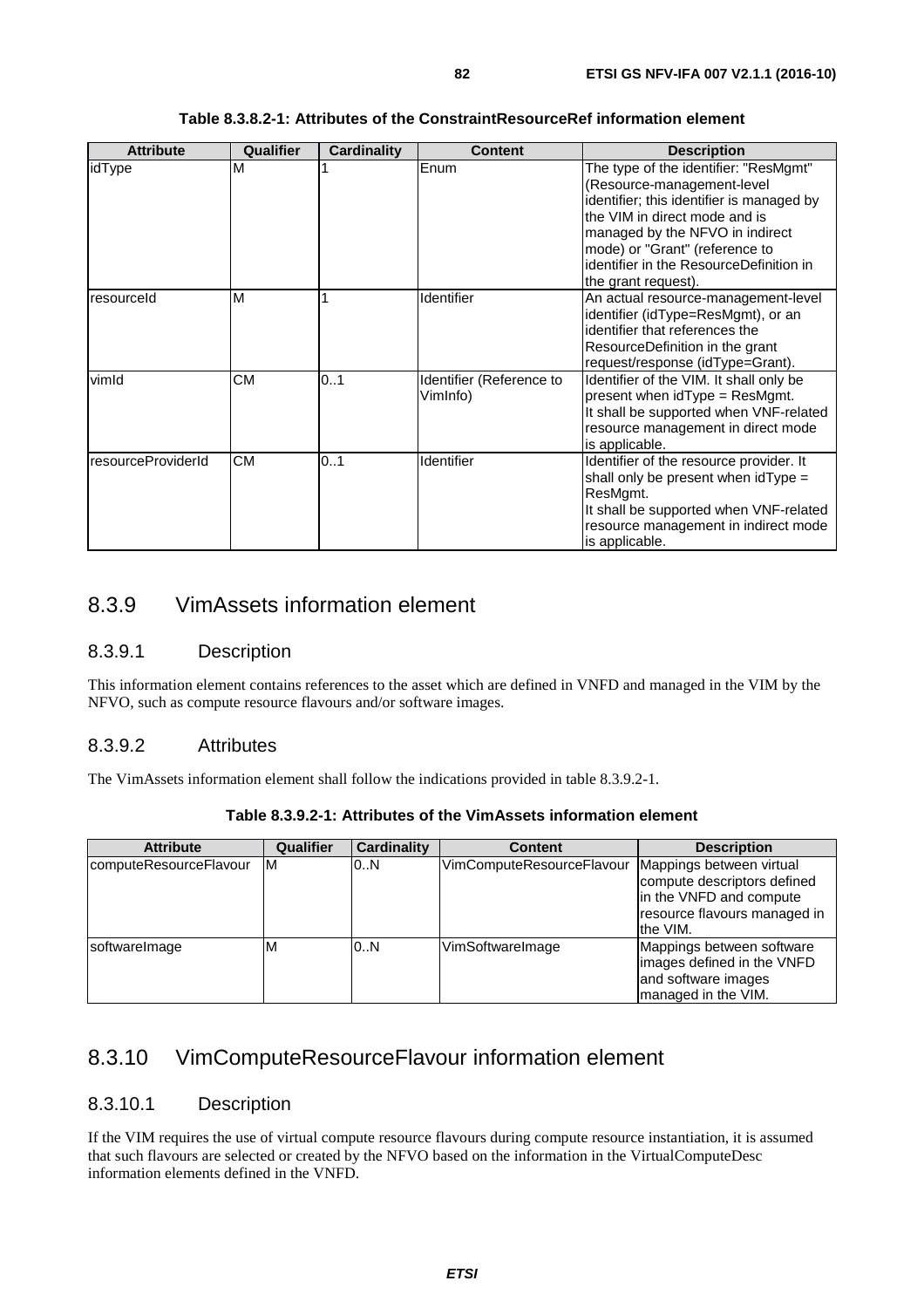This information element defines the mapping between a VirtualComputeDesc in the VNFD and the corresponding compute resource flavour managed by the NFVO in the VIM.

### 8.3.10.2 Attributes

The VimComputeResourceFlavour information element shall follow the indications provided in table 8.3.10.2-1.

**Table 8.3.10.2-1: Attributes of the VimComputeResourceFlavour information element** 

| <b>Attribute</b>         | Qualifier | <b>Cardinality</b> | <b>Content</b>                                  | <b>Description</b>                                                                                                                                                                                 |
|--------------------------|-----------|--------------------|-------------------------------------------------|----------------------------------------------------------------------------------------------------------------------------------------------------------------------------------------------------|
| vimId                    | CМ        | 01                 | Identifier (Reference to<br>VimInfo)            | Identifier of the VIM that manages<br>the assets listed in this information<br>element. Shall be supported and<br>present if VNF-related resource<br>management in direct mode is<br>applicable.   |
| resourceProviderId       | <b>CM</b> | 01                 | Identifier                                      | Identifies the entity responsible for<br>the management of the virtualised<br>resource.<br>Shall be supported and present if<br>VNF-related resource management<br>in indirect mode is applicable. |
| vnfdVirtualComputeDescld | M         |                    | Identifier (Reference to<br>VirtualComputeDesc) | Identifier which references the<br>VirtualComputeDesc in the VNFD<br>that maps to this flavour.                                                                                                    |
| vimFlavourld             | M         |                    | Identifier                                      | Identifier of the compute resource<br>flavour in the resource management<br>layer (i.e. VIM).                                                                                                      |

## 8.3.11 VimSoftwareImage information element

### 8.3.11.1 Description

This information element contains a mapping between a software image definition the VNFD and the corresponding software image managed by the NFVO in the VIM which is needed during compute resource instantiation.

#### 8.3.11.2 Attributes

The VimSoftwareImage information element shall follow the indications provided in table 8.3.11.2-1.

| <b>Attribute</b>    | <b>Qualifier</b> | <b>Cardinality</b> | <b>Content</b>                                 | <b>Description</b>                                                                                                                                                                                                |
|---------------------|------------------|--------------------|------------------------------------------------|-------------------------------------------------------------------------------------------------------------------------------------------------------------------------------------------------------------------|
| vimld               | <b>CM</b>        | 0.1                | <b>Identifier</b><br>(Reference to<br>VimInfo) | Identifier of the VIM that manages the<br>assets listed in this information element.<br>Shall be supported and present if<br>VNF-related resource management in<br>direct mode is applicable.                     |
| resourceProviderId  | <b>CM</b>        | 01                 | Identifier                                     | Identifier used by NFVO to determine the<br>entity responsible for the management of<br>the VIM asset.<br>Shall be supported and present if<br>VNF-related resource management in<br>indirect mode is applicable. |
| vnfdSoftwareImageId | M                |                    | Identifier<br>(Reference to<br>SwlmageDesc)    | Identifier of the software image descriptor<br>in the VNFD.                                                                                                                                                       |
| vimSoftwareImageId  | M                |                    | Identifier                                     | Identifier of the software image in the<br>resource management layer (i.e. VIM).                                                                                                                                  |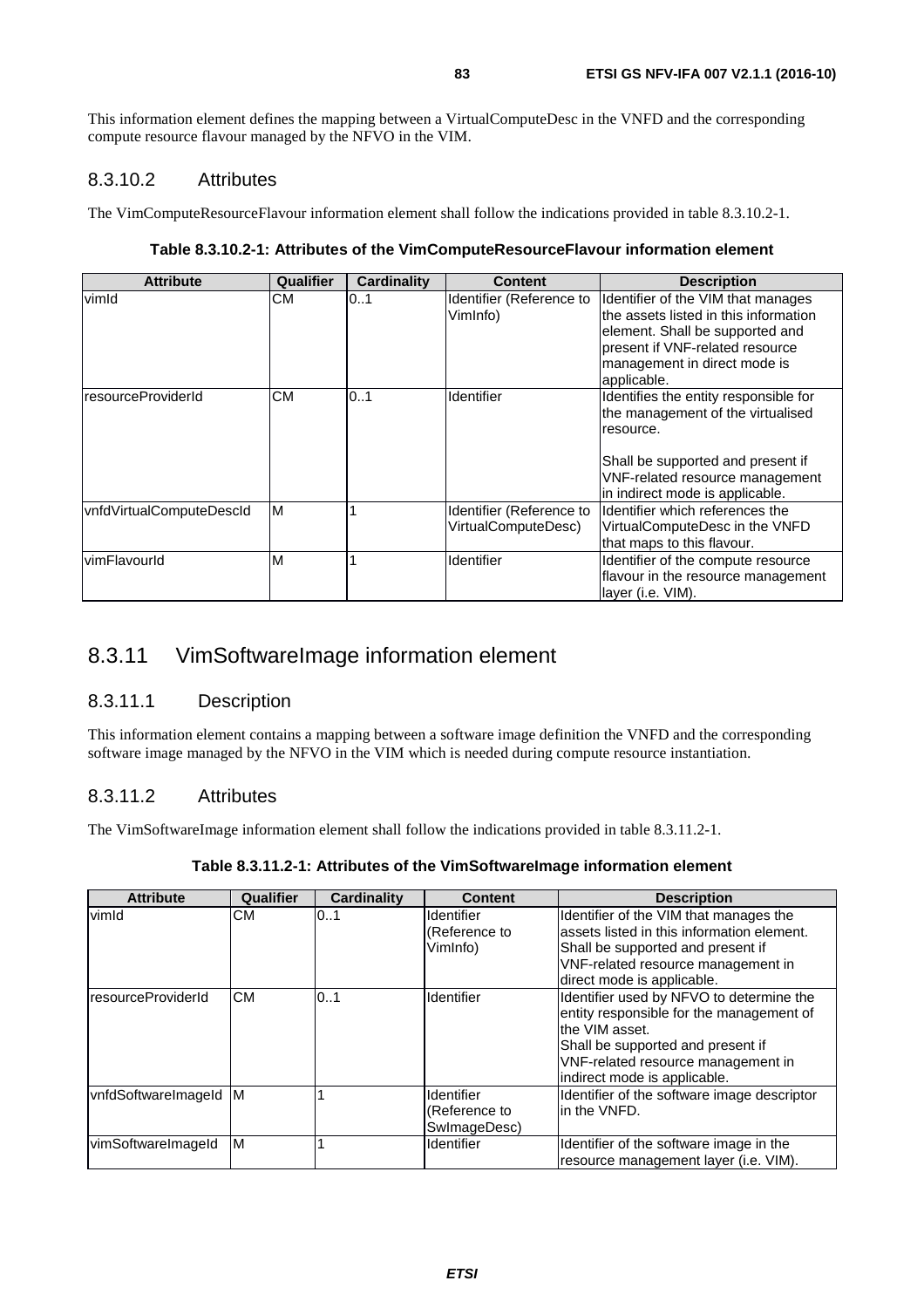## 8.4 Information elements and notifications related to Virtualised Resources Management in indirect mode

## 8.4.1 Introduction

This clause defines information elements related to Virtualised Resources Management. These information elements shall be supported when VNF-related resource management in indirect mode is applicable.

## 8.4.2 Information elements related to Virtualised Compute

### 8.4.2.1 Introduction

The clauses below define information elements related to the management of virtualised compute resources and virtualised compute resources information.

## 8.4.2.2 ComputeResourceWithRpInfo information element

#### 8.4.2.2.1 Description

The ComputeResourceWithRpInfo information element encapsulates data of an instantiated virtualised compute resource in indirect mode.

#### 8.4.2.2.2 Attributes

The ComputeResourceWithRpInfo information element shall comply with the provisions in clause 8.4.3.2 of ETSI GS NFV-IFA 006 [[1\]](#page-13-0) with additional attributes provided in table 8.4.2.2.2-1. All attributes of the VirtualCompute are also attributes of the ComputeResourceWithRpInfo.

#### **Table 8.4.2.2.2-1: Attributes of the ComputeResourceWithRpInfo information element**

| <b>Attribute</b>          | Qualifier | <b>Cardinality</b> | <b>Content</b>    | <b>Description</b>                                                                                                                                                                                                               |
|---------------------------|-----------|--------------------|-------------------|----------------------------------------------------------------------------------------------------------------------------------------------------------------------------------------------------------------------------------|
| <b>resourceProviderId</b> | м         |                    | <b>Identifier</b> | It is used by NFVO to determine the entity<br>responsible for the management of the Virtualised<br>resource and is used by the VNFM to uniquely<br>lidentify resources by means of the tuple<br>[resourceProviderId, computeId]. |
| (inherited attributes)    |           |                    |                   | All attributes inherited from VirtualCompute.                                                                                                                                                                                    |

## 8.4.2.3 ComputeResourceWithRpId information element

#### 8.4.2.3.1 Description

This information element defines the identity of a virtualised compute resource in indirect mode.

### 8.4.2.3.2 Attributes

The ComputeResourceWithRpId information element shall follow the indications provided in table 8.4.2.3.2-1.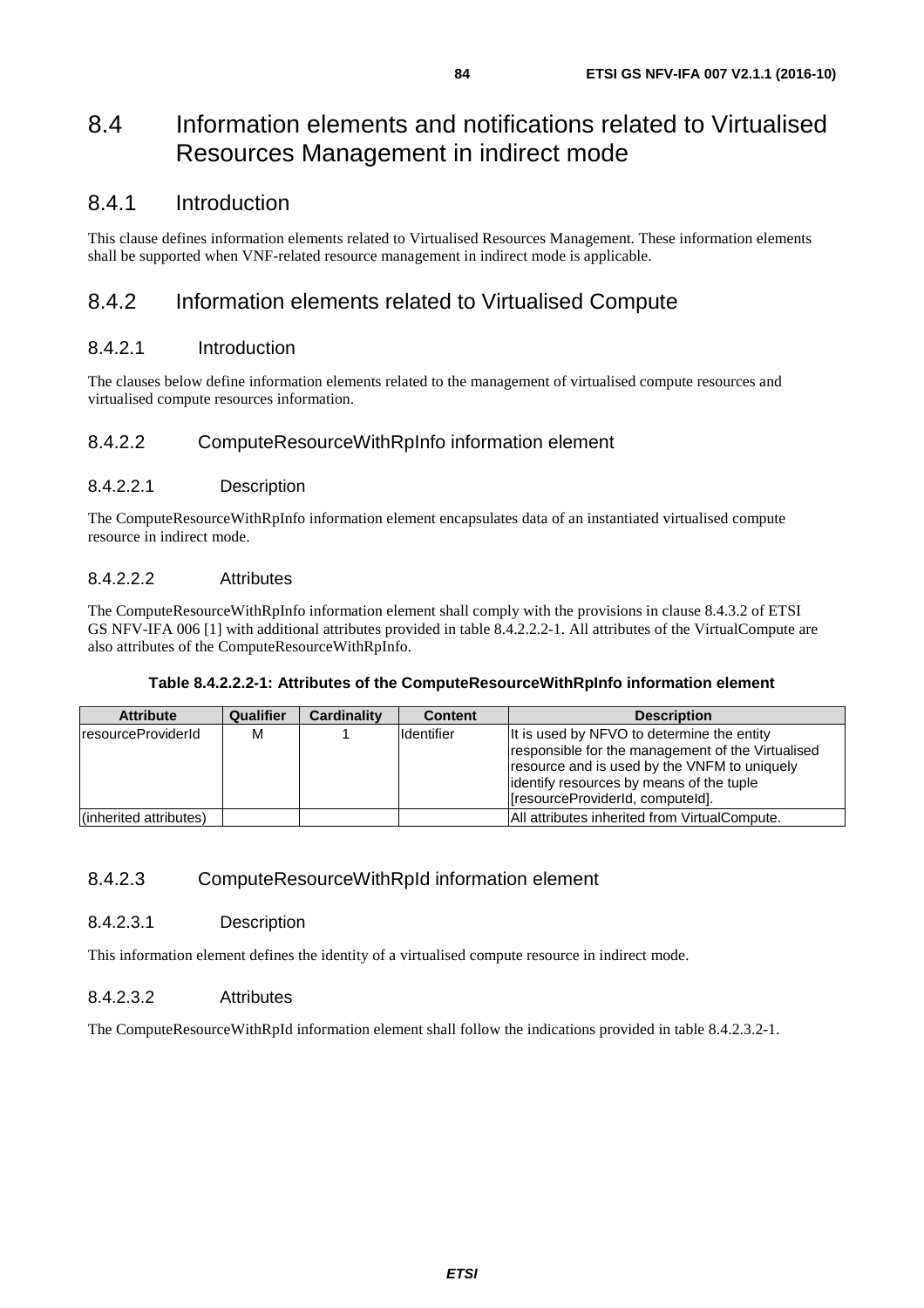| Table 8.4.2.3.2-1: Attributes of the ComputeResourceWithRpId information element |
|----------------------------------------------------------------------------------|
|----------------------------------------------------------------------------------|

| <b>Attribute</b>           | Qualifier | Cardinality | <b>Content</b>    | <b>Description</b>                                                                                                                                                                                                              |
|----------------------------|-----------|-------------|-------------------|---------------------------------------------------------------------------------------------------------------------------------------------------------------------------------------------------------------------------------|
| <b>IresourceProviderId</b> | ΙM        |             | Identifier        | It is used by NFVO to determine the entity<br>responsible for the management of the<br>Virtualised resource and is used by the VNFM<br>to uniquely identify resources by means of the<br>tuple [resourceProviderId, computeId]. |
| computeld                  | M         |             | <b>Identifier</b> | Identifier of the compute resource within the<br>VIM.                                                                                                                                                                           |

### 8.4.2.4 VirtualComputeResourceWithRpInfo information element

#### 8.4.2.4.1 Description

The VirtualComputeResourceWithRpInfo information element defines the characteristics of a consumable virtualised compute resources in indirect mode.

#### 8.4.2.4.2 Attributes

The VirtualComputeResourceWithRpInfo information element shall comply with the provisions in clause 8.3.3.2 of ETSI GS NFV-IFA 006 [\[1](#page-13-0)] with additional attributes provided in table 8.4.2.4.2-1. All attributes of the VirtualComputeResourceInformation are also attributes of the VirtualComputeResourceWithRpInfo.

#### **Table 8.4.2.4.2-1: Attributes of the VirtualComputeResourceWithRpInfo information element.**

| <b>Attribute</b>          | Qualifier | Cardinality | <b>Content</b> | <b>Description</b>                                                                                                                                                                                                                                                 |
|---------------------------|-----------|-------------|----------------|--------------------------------------------------------------------------------------------------------------------------------------------------------------------------------------------------------------------------------------------------------------------|
| <b>resourceProviderId</b> | M         |             | Identifier     | It is used by NFVO to determine the entity<br>responsible for the consumable virtualised<br>resource and is used by the VNFM to<br>uniquely identify consumable compute type<br>resources by means of the tuple<br>[resourceProviderId,<br>computeResourceTypeId]. |
| (inherited attributes)    |           |             |                | All attributes inherited from                                                                                                                                                                                                                                      |
|                           |           |             |                | VirtualComputeResourceInformation.                                                                                                                                                                                                                                 |

## 8.4.3 Information elements related to Virtualised Network

### 8.4.3.1 Introduction

The clauses below define information elements related to the management of virtualised network resources and virtualised network resources information.

### 8.4.3.2 NetworkResourceWithRpInfo information element

#### 8.4.3.2.1 Description

The NetworkResourceWithRpInfo information element encapsulates data of an instantiated virtualised network resource in indirect mode.

#### 8.4.3.2.2 Attributes

The NetworkResourceWithRpInfo information element shall comply with the provisions in clause 8.4.5.2 of ETSI GS NFV-IFA 006 [[1\]](#page-13-0) with additional attributes provided in table 8.4.3.2.2-1. All attributes of the VirtualNetwork are also attributes of the NetworkResourceWithRpInfo.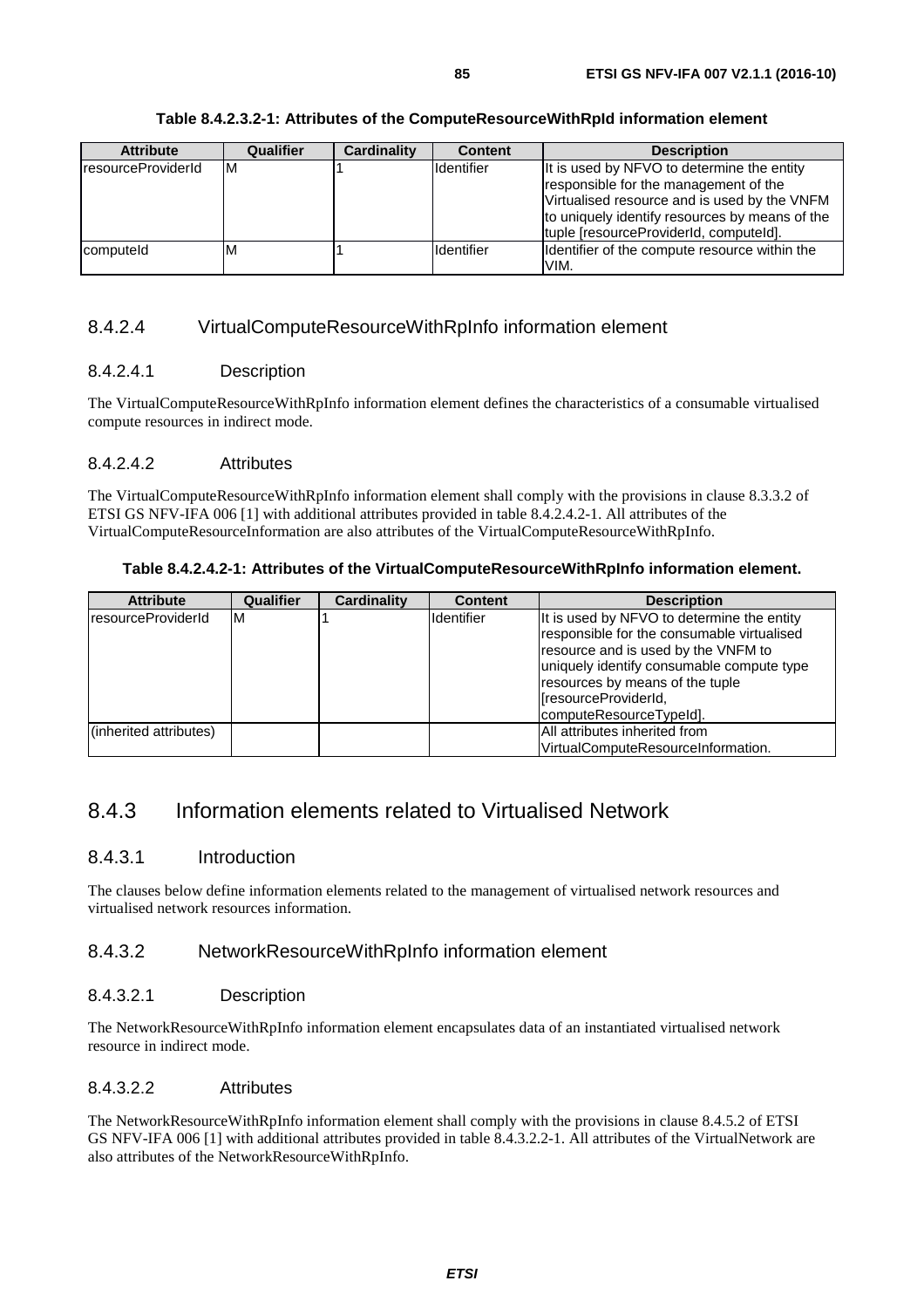| Table 8.4.3.2.2-1: Attributes of the NetworkResourceWithRpInfo information element |
|------------------------------------------------------------------------------------|
|------------------------------------------------------------------------------------|

| <b>Attribute</b>           | <b>Qualifier</b> | Cardinality | <b>Content</b> | <b>Description</b>                                                                                                                                                                                                                            |
|----------------------------|------------------|-------------|----------------|-----------------------------------------------------------------------------------------------------------------------------------------------------------------------------------------------------------------------------------------------|
| <b>IresourceProviderId</b> | м                |             | Identifier     | It is used by NFVO to determine the<br>entity responsible for the management<br>of the Virtualised resource and is used<br>by the VNFM to uniquely identify<br>resources by means of the tuple<br>[resourceProviderId,<br>networkResourceId]. |
| (inherited attributes)     |                  |             |                | All attributes inherited from<br>VirtualNetwork.                                                                                                                                                                                              |

## 8.4.3.3 NetworkResourceWithRpId information element

#### 8.4.3.3.1 Description

This information element defines the identity of a virtualised network resource in indirect mode.

#### 8.4.3.3.2 Attributes

The NetworkResourceWithRpId information element shall follow the indications provided in table 8.4.3.3.2-1.

| Table 8.4.3.3.2-1: Attributes of the NetworkResourceWithRpId information element |
|----------------------------------------------------------------------------------|
|----------------------------------------------------------------------------------|

| <b>Attribute</b>           | Qualifier | <b>Cardinality</b> | <b>Content</b>    | <b>Description</b>                                                                                                                                                                                                                         |
|----------------------------|-----------|--------------------|-------------------|--------------------------------------------------------------------------------------------------------------------------------------------------------------------------------------------------------------------------------------------|
| <b>IresourceProviderId</b> | м         |                    | Identifier        | It is used by NFVO to determine the entity<br>responsible for the management of the<br>Virtualised resource and is used by the VNFM<br>to uniquely identify resources by means of the<br>tuple [resourceProviderId,<br>networkResourceId]. |
| InetworkResourceId         | м         |                    | <b>Identifier</b> | Ildentifier of the network resource within the<br>VIM.                                                                                                                                                                                     |

### 8.4.3.4 VirtualNetworkResourceWithRpInfo information element

#### 8.4.3.4.1 Description

The VirtualNetworkResourceWithRpInfo information element defines the characteristics of a consumable virtualised network resource in indirect mode.

#### 8.4.3.4.2 Attributes

The VirtualNetworkResourceWithRpInfo information element shall comply with the provisions in clause 8.3.5 of ETSI GS NFV-IFA 006 [[1\]](#page-13-0) with additional attributes provided in table 8.4.3.4.2-1. All attributes of the VirtualNetworkResourceInformation are also attributes of the VirtualNetworkResourceWithRpInfo.

#### **Table 8.4.3.4.2-1: Attributes of the VirtualNetworkResourceWithRpInfo information element.**

| <b>Attribute</b>           | Qualifier | Cardinality | <b>Content</b> | <b>Description</b>                                                                                                                                                                                                                                              |
|----------------------------|-----------|-------------|----------------|-----------------------------------------------------------------------------------------------------------------------------------------------------------------------------------------------------------------------------------------------------------------|
| <i>IresourceProviderId</i> | M         |             | Identifier     | It is used by NFVO to determine the entity<br>responsible for the consumable virtualised<br>resource and is used by the VNFM to uniquely<br>identify consumable network type resources by<br>means of the tuple [resourceProviderId,<br>networkResourceTypeId]. |
|                            |           |             |                |                                                                                                                                                                                                                                                                 |
| (inherited attributes)     |           |             |                | All attributes inherited from                                                                                                                                                                                                                                   |
|                            |           |             |                | VirtualNetworkResourceInformation.                                                                                                                                                                                                                              |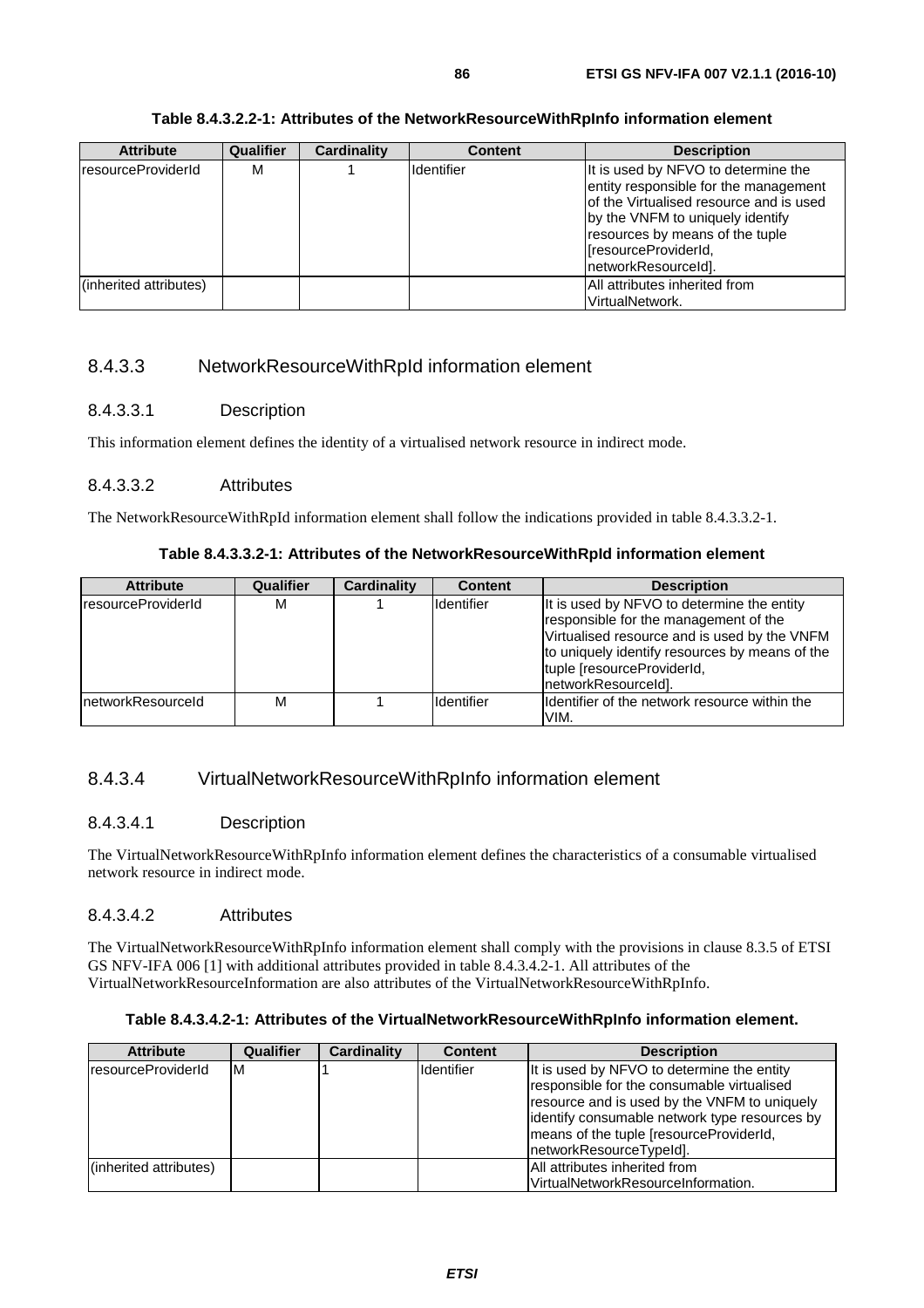## 8.4.4 Information elements related to Virtualised Storage

## 8.4.4.1 Introduction

The clauses below define information elements related to the management of virtualised storage resources and virtualised storage resources information.

## 8.4.4.2 StorageResourceWithRpInfo information element

### 8.4.4.2.1 Description

The StorageResourceWithRpInfo information element encapsulates data of an instantiated virtualised storage resource.

#### 8.4.4.2.2 Attributes

The StorageResourceWithRpInfo information element shall comply with the provisions in clause 8.4.7.2 of ETSI GS NFV-IFA 006 [[1\]](#page-13-0) with additional attributes provided in table 8.4.4.2.2-1. All attributes of the VirtualStorage are also attributes of the StorageResourceWithRpInfo.

#### **Table 8.4.4.2.2-1: Attributes of the StorageResourceWithRpInfo information element**

| <b>Attribute</b>       | Qualifier | Cardinality | <b>Content</b> | <b>Description</b>                                                                                                                                                                                                              |
|------------------------|-----------|-------------|----------------|---------------------------------------------------------------------------------------------------------------------------------------------------------------------------------------------------------------------------------|
| IresourceProviderId    | М         |             | Identifier     | It is used by NFVO to determine the entity<br>responsible for the management of the Virtualised<br>resource and is used by the VNFM to uniquely<br>identify resources by means of the tuple<br>[resourceProviderId, storageId]. |
| (inherited attributes) |           |             |                | All attributes inherited from<br>StorageResourceWithRpInfo.                                                                                                                                                                     |

## 8.4.4.3 StorageResourceWithRpId information element

#### 8.4.4.3.1 Description

This information element defines the identity of a virtualised storage resource in indirect mode.

### 8.4.4.3.2 Attributes

The StorageResourceWithRpId information element shall follow the indications provided in table 8.4.4.3.2-1.

#### **Table 8.4.4.3.2-1: Attributes of the StorageResourceWithRpId information element**

| <b>Attribute</b>    | Qualifier | Cardinality | <b>Content</b> | <b>Description</b>                                                                                                                                                                                                            |
|---------------------|-----------|-------------|----------------|-------------------------------------------------------------------------------------------------------------------------------------------------------------------------------------------------------------------------------|
| IresourceProviderId | M         |             | Identifier     | It is used by NFVO to determine the entity responsible<br>for the management of the Virtualised resource and is<br>used by the VNFM to uniquely identify resources by<br>Imeans of the tuple (resourceProviderId, storageId). |
| storageld           | М         |             | Identifier     | Identifier of the storage resource within the VIM.                                                                                                                                                                            |

## 8.4.4.4 VirtualStorageResourceWithRpInfo information element

#### 8.4.4.4.1 Description

The VirtualStorageResourceWithRpInfo information element defines the characteristics of a consumable virtualised storage resource in indirect mode.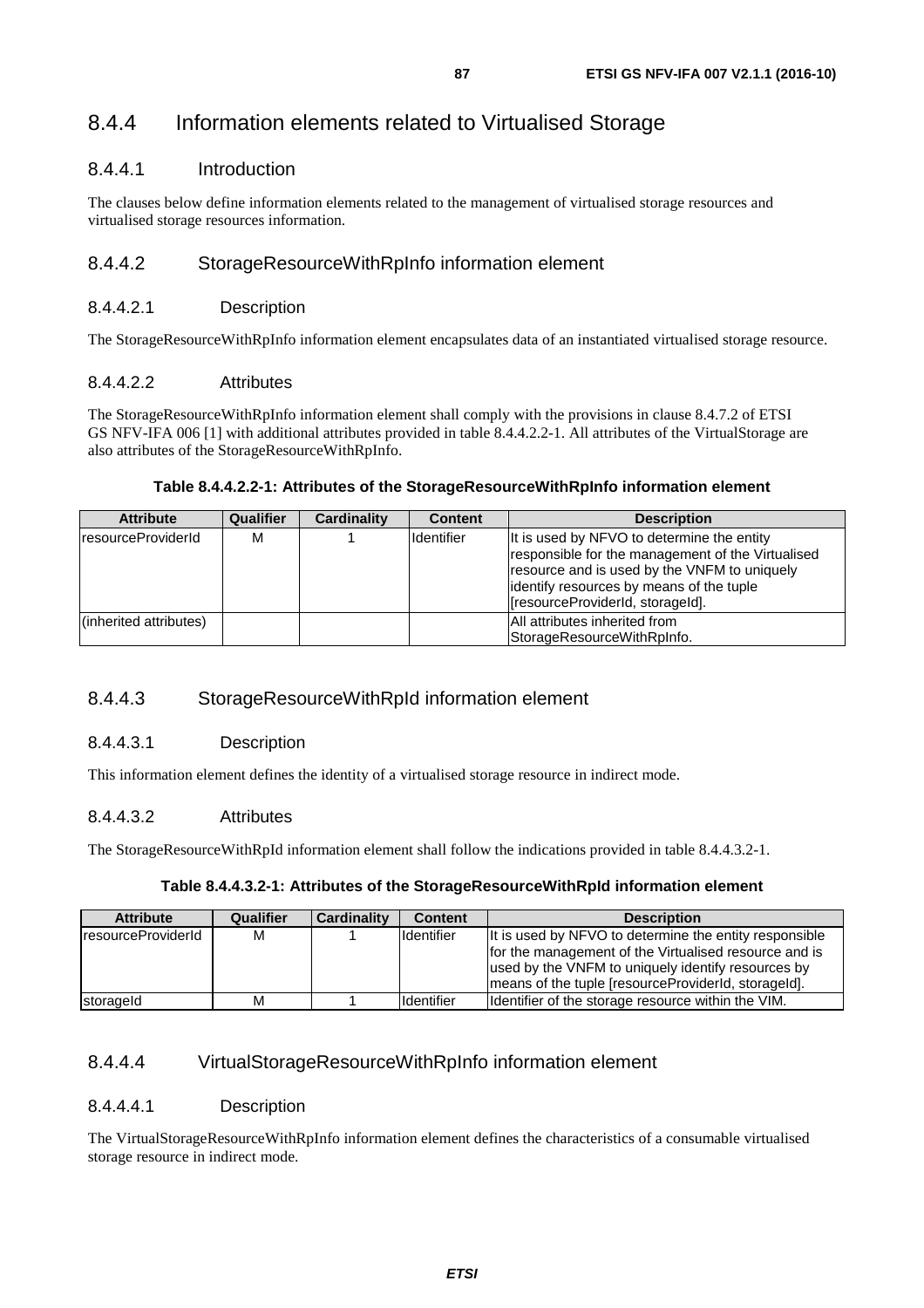#### 8.4.4.4.2 Attributes

The VirtualStorageResourceWithRpInfo information element shall comply with the provisions in clause 8.3.4 of ETSI GS NFV-IFA 006 [[1\]](#page-13-0) with additional attributes provided in table 8.4.4.4.2-1. All attributes of the VirtualStorageResourceInformation are also attributes of the VirtualStorageResourceWithRpInfo.

**Table 8.4.4.4.2-1: Attributes of the VirtualStorageResourceWithRpInfo information element.** 

| <b>Attribute</b>           | Qualifier | Cardinality | <b>Content</b>     | <b>Description</b>                                                                                                                                                                                                                                              |
|----------------------------|-----------|-------------|--------------------|-----------------------------------------------------------------------------------------------------------------------------------------------------------------------------------------------------------------------------------------------------------------|
| <b>IresourceProviderId</b> | M         |             | <b>I</b> dentifier | It is used by NFVO to determine the entity<br>responsible for the consumable virtualised resource<br>and is used by the VNFM to uniquely identify<br>consumable storage type resources by means of<br>the tuple [resourceProviderId,<br>storageResourceTypeId]. |
| (inherited attributes)     |           |             |                    | All attributes inherited from                                                                                                                                                                                                                                   |
|                            |           |             |                    | VirtualStorageResourceInformation.                                                                                                                                                                                                                              |

## 8.4.5 Notifications related to changes of virtualised resources

### 8.4.5.1 Introduction

The clauses below define notifications related to changes of virtualised resources.

## 8.4.5.2 VirtualisedResourceWithRpChangeNotification

#### 8.4.5.2.1 Description

This notification informs the receiver of changes in the virtualised resources that are allocated and is applicable in the indirect mode of VNF-related resource reservation management.

Support of this notification is mandatory.

#### 8.4.5.2.2 Trigger conditions

This notification is triggered with the same trigger conditions applicable to the VirtualisedResourceChangeNotification in clause 8.4.9 of ETSI GS NFV-IFA 006 [\[1](#page-13-0)].

#### 8.4.5.2.3 Attributes

The VirtualisedResourceWithRpChangeNotification shall comply with the indications in clause 8.4.9 of ETSI GS NFV-IFA 006 [[1\]](#page-13-0) with additional attributes of the notification according to table 8.4.5.2.3-1. All attributes of the VirtualisedResourceChangeNotification are also attributes of the VirtualisedResourceWithRpChangeNotification.

| <b>Attribute</b>       | Qualifier | Cardinality | <b>Content</b>      | <b>Description</b>                                                                                                                                                                                                    |
|------------------------|-----------|-------------|---------------------|-----------------------------------------------------------------------------------------------------------------------------------------------------------------------------------------------------------------------|
| IresourceProviderId    | ΙM        |             | <b>I</b> Identifier | It is used by NFVO to determine the entity<br>responsible for the change notification and<br>is used by the VNFM to uniquely identify<br>the resource by means of the tuple<br>[fresourceProviderId, resourceTypeId]. |
| (inherited attributes) |           |             |                     | All attributes inherited from<br>VirtualisedResourceChangeNotification.                                                                                                                                               |

**Table 8.4.5.2.3-1: Attributes of the VirtualisedResourceWithRpChangeNotification**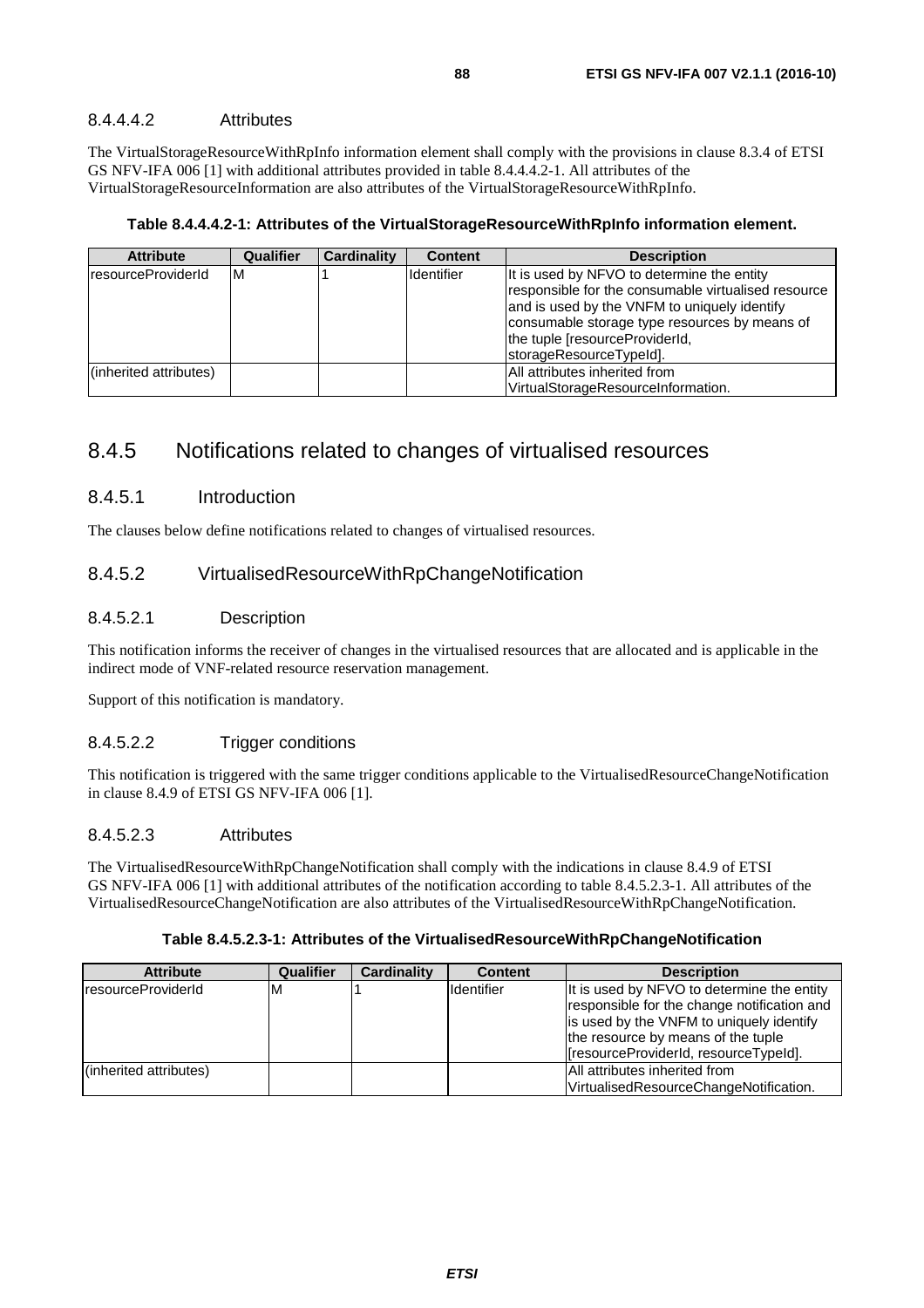## 8.4.5.3 InformationWithRpChangeNotification

### 8.4.5.3.1 Description

This notification informs the receiver that information related to consumable virtualised resources is changed and is applicable in the indirect mode.

Support of this notification is mandatory.

### 8.4.5.3.2 Trigger conditions

This notification is triggered with the same trigger conditions applicable to the InformationChangeNotification in clause 8.3.2 of ETSI GS NFV-IFA 006 [\[1](#page-13-0)].

#### 8.4.5.3.3 Attributes

The InformationWithRpChangeNotification shall comply with the indications in clause 8.3.2 of ETSI GS NFV-IFA 006 [[1\]](#page-13-0) with additional attributes of the notification according to table 8.4.5.3.3-1. All attributes of the InformationChangeNotification are also attributes of the InformationWithRpChangeNotification.

#### **Table 8.4.5.3.3-1: Attributes of the InformationWithRpChangeNotification**

| <b>Attribute</b>       | Qualifier | Cardinality | <b>Content</b>    | <b>Description</b>                                                                                                                                                                                                              |
|------------------------|-----------|-------------|-------------------|---------------------------------------------------------------------------------------------------------------------------------------------------------------------------------------------------------------------------------|
| IresourceProviderId    | ΙM        |             | <b>Identifier</b> | It is used by NFVO to determine the entity<br>responsible for the change notification and is<br>used by the VNFM to uniquely identify the<br>consumable resource by means of the tuple<br>[resourceProviderId, resourceTypeId]. |
| (inherited attributes) |           |             |                   | <b>All attributes inherited from</b><br>InformationChangeNotification.                                                                                                                                                          |

## 8.4.6 Notifications related to Virtualised Resource Performance Management

### 8.4.6.1 Introduction

The clauses below define notifications related of virtualised resource performance management.

### 8.4.6.2 PerformanceInformationWithRpAvailableNotification

#### 8.4.6.2.1 Description

This notification informs the receiver that performance information is available and is applicable in the indirect mode of VNF-related resource reservation management.

Support of this notification is mandatory.

#### 8.4.6.2.2 Trigger conditions

This notification is triggered with the same trigger conditions applicable to the PerformanceInformationAvailableNotification in clause 8.5.8 of ETSI GS NFV-IFA 006 [[1\]](#page-13-0).

#### 8.4.6.2.3 Attributes

The PerformanceInformationWithRpAvailableNotification shall comply with the indications in clause 8.5.8 of ETSI GS NFV-IFA 006 [[1\]](#page-13-0) with additional attributes of the notification according to table 8.4.6.2.3-1. All attributes of the PerformanceInformationAvailableNotification are also attributes of the PerformanceInformationWithRpAvailableNotification.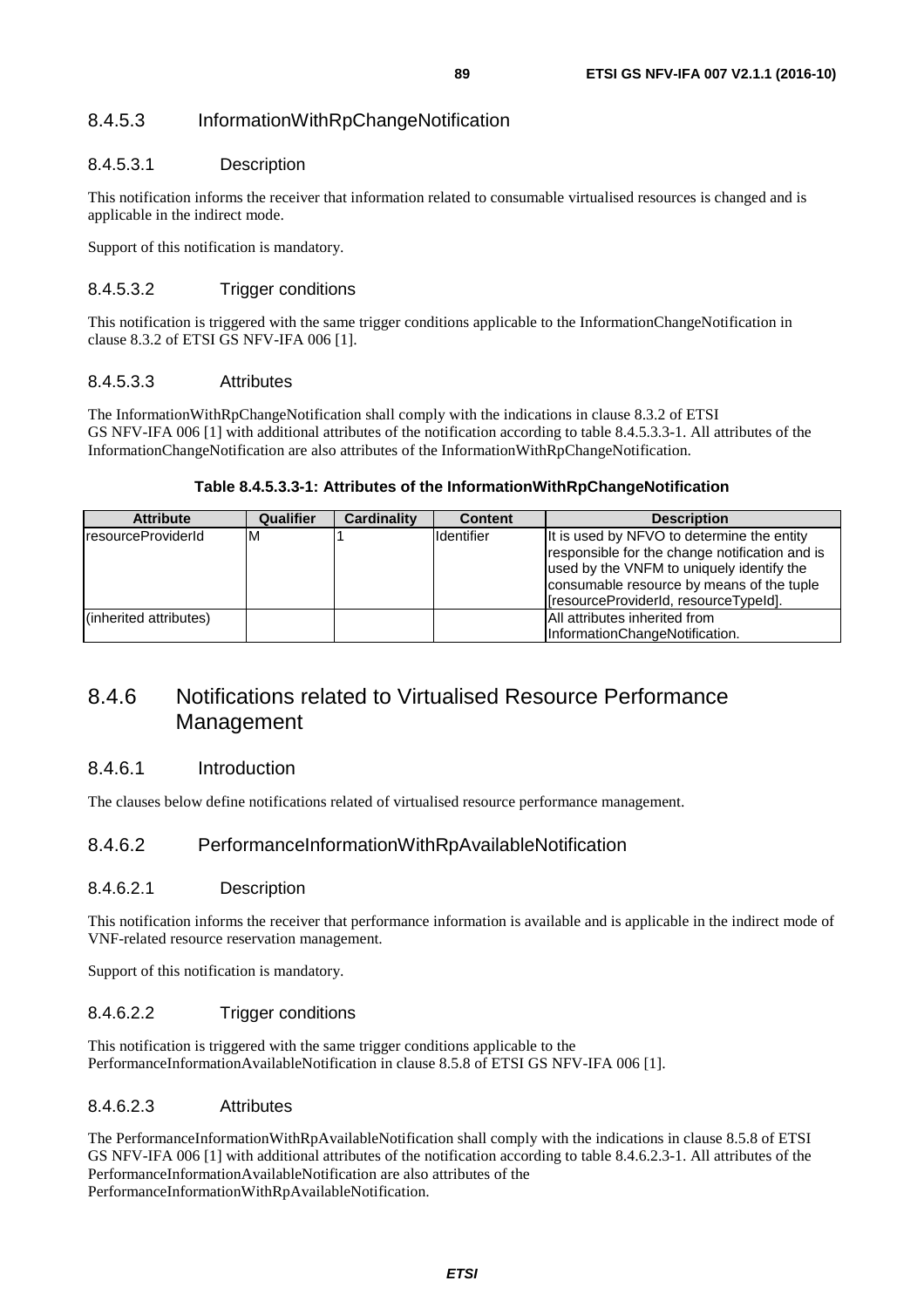#### **Table 8.4.6.2.3-1: Attributes of the PerformanceInformationWithRpAvailableNotification**

| <b>Attribute</b>       | Qualifier | <b>Cardinality</b> | <b>Content</b>     | <b>Description</b>                                                                                                                                                                                                                                  |
|------------------------|-----------|--------------------|--------------------|-----------------------------------------------------------------------------------------------------------------------------------------------------------------------------------------------------------------------------------------------------|
| IresourceProviderId    | ΙM        |                    | <b>Ildentifier</b> | It is used by NFVO to determine the entity<br>responsible for the resources and is used by<br>the VNFM to uniquely identify the resources<br>for which information is available by means of<br>the tuple [resourceProviderId,<br>objectInstanceId]. |
| (inherited attributes) |           |                    |                    | All attributes inherited from<br>IPerformanceInformationAvailableNotification.                                                                                                                                                                      |

## 8.4.6.3 ThresholdCrossedWithRpNotification

#### 8.4.6.3.1 Description

This notification informs the receiver that a threshold value has been crossed and is applicable in the indirect mode of VNF-related resource reservation management.

Support of this notification is mandatory.

#### 8.4.6.3.2 Trigger conditions

This notification is triggered with the same trigger conditions applicable to the PerformanceInformationAvailableNotification in clause 8.5.9 of ETSI GS NFV-IFA 006 [[1\]](#page-13-0).

#### 8.4.6.3.3 Attributes

The ThresholdCrossedWithRpNotification shall comply with the indications in clause 8.5.9 of ETSI GS NFV-IFA 006 [[1\]](#page-13-0) with additional attributes of the notification according to table 8.4.6.3.3-1. All attributes of the ThresholdCrossedNotification are also attributes of the ThresholdCrossedWithRpNotification.

#### **Table 8.4.6.3.3-1: Attributes of the ThresholdCrossedWithRpNotification**

| <b>Attribute</b>       | <b>Qualifier</b> | <b>Cardinality</b> | <b>Content</b> | <b>Description</b>                                |
|------------------------|------------------|--------------------|----------------|---------------------------------------------------|
| IresourceProviderId    | ΙM               |                    | Identifier     | It is used by NFVO to determine the entity        |
|                        |                  |                    |                | responsible for the resources and is used by the  |
|                        |                  |                    |                | VNFM to uniquely identify the resources for which |
|                        |                  |                    |                | the threshold is crossed by means of the tuple    |
|                        |                  |                    |                | [resourceProviderId, objectInstanceId].           |
| (inherited attributes) |                  |                    |                | All attributes inherited from                     |
|                        |                  |                    |                | ThresholdCrossedNotification.                     |

## 8.4.7 Information elements and notifications related to Virtualised Resource Fault Management

### 8.4.7.1 Introduction

The clauses below define notifications related to virtualised resources fault management.

## 8.4.7.2 AlarmWithRpInfo information element

#### 8.4.7.2.1 Description

The AlarmWithRpInfo information element encapsulates data of a virtualised resource alarm in indirect mode.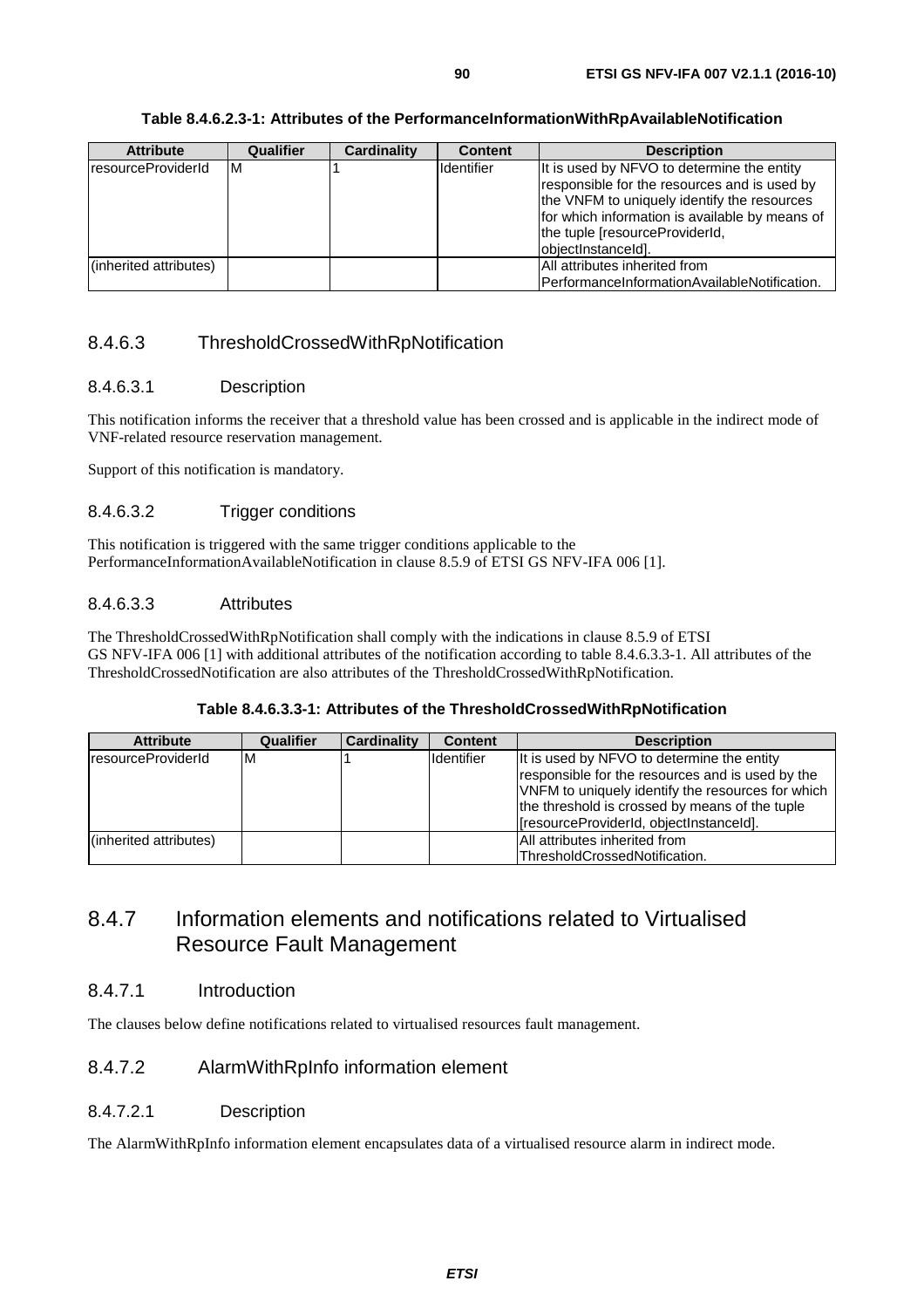#### 8.4.7.2.2 Attributes

The AlarmWithRpInfo information element shall comply with the provisions in clause 8.6.4 of ETSI GS NFV-IFA 006 [[1\]](#page-13-0) with additional attributes provided in table 8.4.7.2.2-1. All attributes of the Alarm are also attributes of the AlarmWithRpInfo.

#### **Table 8.4.7.2.2-1: Attributes of the AlarmWithRpInfo information element**

| <b>Attribute</b>           | <b>Qualifier</b> | Cardinality | <b>Content</b>    | <b>Description</b>                                                                                                                                                                                             |
|----------------------------|------------------|-------------|-------------------|----------------------------------------------------------------------------------------------------------------------------------------------------------------------------------------------------------------|
| <b>IresourceProviderId</b> | ΙM               |             | <b>Identifier</b> | It is used by NFVO to determine the entity<br>responsible for issuing the alarm, and is used<br>by the VNFM to uniquely identify resources by<br>means of the tuple [resourceProviderId,<br>ImanagedObiectIdl. |
| (inherited attributes)     |                  |             |                   | <b>All attributes inherited from Alarm.</b>                                                                                                                                                                    |

#### 8.4.7.3 AlarmWithRpNotification

#### 8.4.7.3.1 Description

This notification encapsulates information on an alarm and is applicable in the indirect mode of VNF-related resource reservation management.

Support of this notification is mandatory.

#### 8.4.7.3.2 Trigger conditions

This notification is triggered with the same trigger conditions applicable to the AlarmNotification in clause 8.6.2 of ETSI GS NFV-IFA 006 [\[1](#page-13-0)].

#### 8.4.7.3.3 Attributes

The AlarmWithRpNotification shall comply with the indications in clause 8.6.2 of ETSI GS NFV-IFA 006 [\[1](#page-13-0)] with additional attributes of the notification according to table 8.4.7.3.3-1. All attributes of the AlarmNotification are also attributes of the AlarmWithRpNotification.

| Table 8.4.7.3.3-1: Attributes of the AlarmWithRpNotification |  |
|--------------------------------------------------------------|--|
|--------------------------------------------------------------|--|

| <b>Attribute</b>          | Qualifier | <b>Cardinality</b> | <b>Content</b>    | <b>Description</b>                                      |
|---------------------------|-----------|--------------------|-------------------|---------------------------------------------------------|
| <b>resourceProviderId</b> | ıм        |                    | <b>Identifier</b> | It is used by NFVO to determine the entity              |
|                           |           |                    |                   | responsible for the alarm and is used by the            |
|                           |           |                    |                   | VNFM to uniquely identify the alarm by means            |
|                           |           |                    |                   | of the tuple [resourceProviderId, alarmId].             |
| (inherited attributes)    |           |                    |                   | <b>All attributes inherited from AlarmNotification.</b> |

#### 8.4.7.4 AlarmClearedWithRpNotification

#### 8.4.7.4.1 Description

This notification encapsulates information on a cleared alarm and is applicable in the indirect mode of VNF-related resource reservation management.

Support of this notification is mandatory.

#### 8.4.7.4.2 Trigger conditions

This notification is triggered with the same trigger conditions applicable to the AlarmClearedNotification in clause 8.6.3 of ETSI GS NFV-IFA 006 [\[1](#page-13-0)].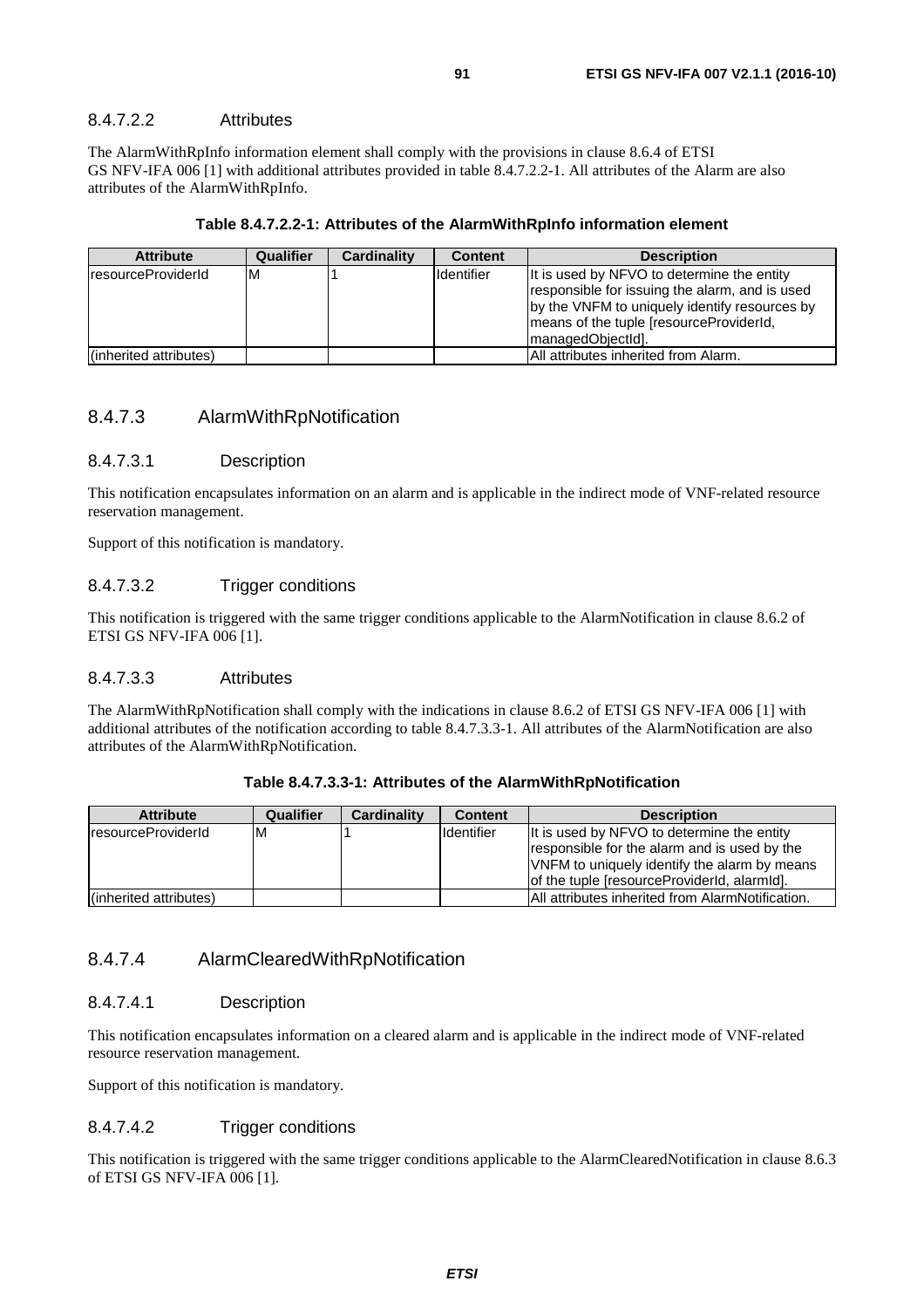#### 8.4.7.4.3 Attributes

The AlarmClearedWithRpNotification shall comply with the indications in clause 8.6.3 of ETSI GS NFV-IFA 006 [[1\]](#page-13-0) with additional attributes of the notification according to table 8.4.7.4.3-1. All attributes of the AlarmClearedNotification are also attributes of the AlarmClearedWithRpNotification.

|  | Table 8.4.7.4.3-1: Attributes of the AlarmClearedWithRpNotification |
|--|---------------------------------------------------------------------|
|--|---------------------------------------------------------------------|

| <b>Attribute</b>           | Qualifier | Cardinality | <b>Content</b>    | <b>Description</b>                                                                                                                                                                                        |
|----------------------------|-----------|-------------|-------------------|-----------------------------------------------------------------------------------------------------------------------------------------------------------------------------------------------------------|
| <b>IresourceProviderId</b> | M         |             | <b>Identifier</b> | It is used by NFVO to determine the entity<br>responsible for the alarm and is used by the<br>VNFM to uniquely identify the alarm by<br>means of the tuple [resourceProviderId,<br>alarmid <sub>1</sub> . |
| (inherited attributes)     |           |             |                   | All attributes inherited from<br>AlarmClearedNotification.                                                                                                                                                |

## 8.4.8 Information elements and notifications related to Virtualised Resources Quota

#### 8.4.8.1 Introduction

The clauses below define information elements and notifications related to the management of virtualised resources quota.

#### 8.4.8.2 VirtualComputeQuotaWithRpInfo information element

#### 8.4.8.2.1 Description

The VirtualComputeQuotaWithRpInfo information element encapsulates information about a quota for virtualised compute resources.

#### 8.4.8.2.2 Attributes

The VirtualComputeQuotaWithRpInfo information element shall comply with the provisions in clause 8.8.2.2 of ETSI GS NFV-IFA 006 [[1\]](#page-13-0) with additional attributes provided in table 8.4.8.2.2-1. All attributes of the VirtualComputeQuota are also attributes of the VirtualComputeQuotaWithRpInfo.

|  |  |  |  | Table 8.4.8.2.2-1: Attributes of the VirtualComputeQuotaWithRpInfo information element |
|--|--|--|--|----------------------------------------------------------------------------------------|
|--|--|--|--|----------------------------------------------------------------------------------------|

| <b>Attribute</b>       | Qualifier | Cardinality | <b>Content</b> | <b>Description</b>                                                                                                                                                                                                                                     |
|------------------------|-----------|-------------|----------------|--------------------------------------------------------------------------------------------------------------------------------------------------------------------------------------------------------------------------------------------------------|
| IresourceProviderId    | ΙM        |             | Identifier     | It is used by the NFVO to determine the entity<br>responsible for the management of the virtualised<br>resources quota and is used by the VNFM to<br>uniquely identify resources quota by means of the<br>tuple [resourceProviderId, resourceGroupId]. |
| (inherited attributes) |           |             |                | All attributes inherited from VirtualComputeQuota.                                                                                                                                                                                                     |

### 8.4.8.3 VirtualNetworkQuotaWithRpInfo information element

#### 8.4.8.3.1 Description

The VirtualNetworkQuotaWithRpInfo information element encapsulates information about a quota for virtualised network resources.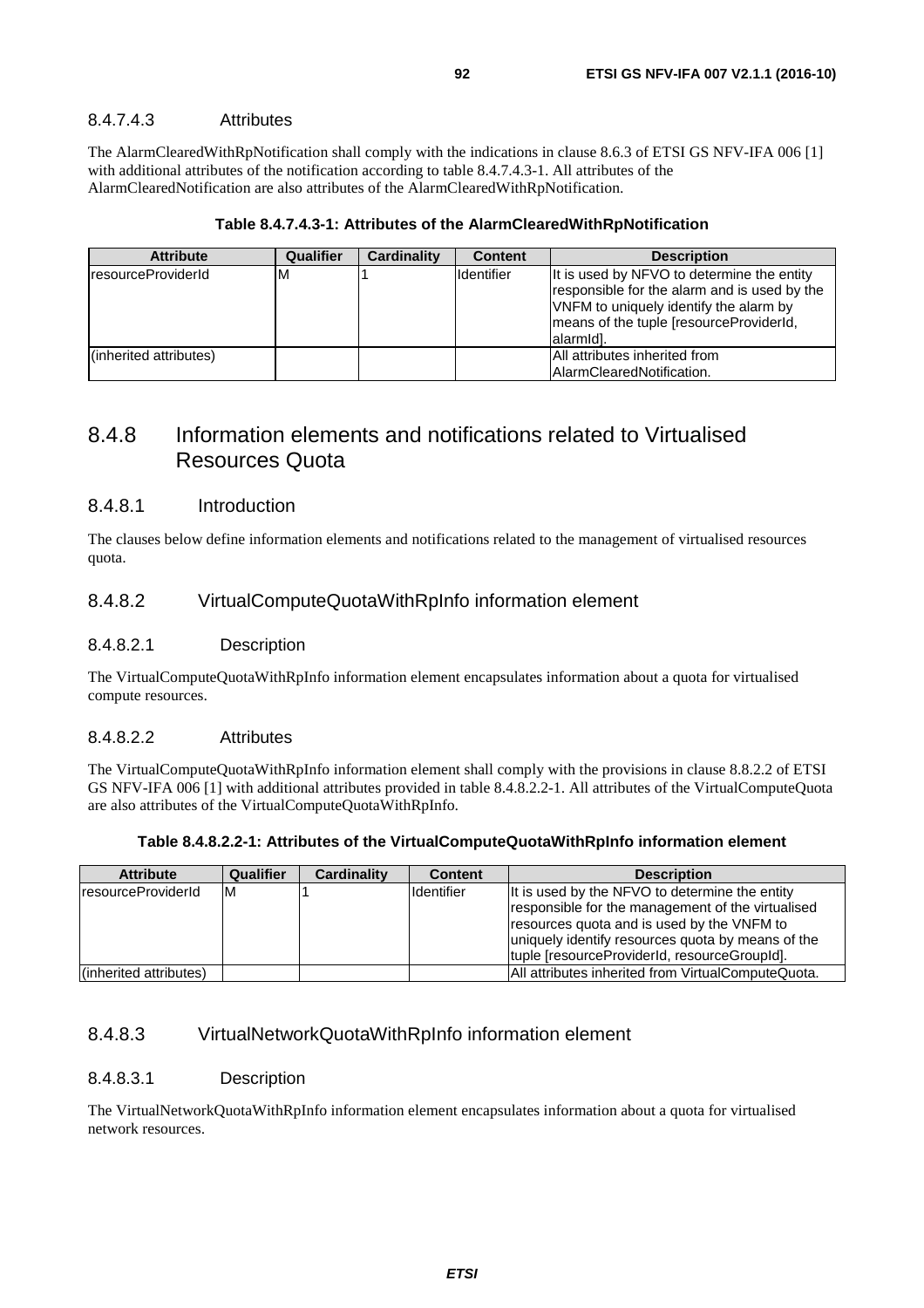#### 8.4.8.3.2 Attributes

The VirtualNetworkQuotaWithRpInfo information element shall comply with the provisions in clause 8.8.3.2 of ETSI GS NFV-IFA 006 [[1\]](#page-13-0) with additional attributes provided in table 8.4.8.3.2-1. All attributes of the VirtualNetworkQuota are also attributes of the VirtualNetworkQuotaWithRpInfo.

#### **Table 8.4.8.3.2-1: Attributes of the VirtualNetworkQuotaWithRpInfo information element**

| <b>Attribute</b>       | Qualifier | Cardinality | <b>Content</b>    | <b>Description</b>                                                                                                                                                                                                                                     |
|------------------------|-----------|-------------|-------------------|--------------------------------------------------------------------------------------------------------------------------------------------------------------------------------------------------------------------------------------------------------|
| resourceProviderId     | ΙM        |             | <b>Identifier</b> | It is used by the NFVO to determine the entity<br>responsible for the management of the virtualised<br>resources quota and is used by the VNFM to<br>uniquely identify resources quota by means of the<br>tuple [resourceProviderId, resourceGroupId]. |
| (inherited attributes) |           |             |                   | All attributes inherited from VirtualNetworkQuota.                                                                                                                                                                                                     |

#### 8.4.8.4 VirtualStorageQuotaWithRpInfo information element

#### 8.4.8.4.1 Description

The VirtualStorageQuotaWithRpInfo information element encapsulates information about a quota for virtualised storage resources.

#### 8.4.8.4.2 Attributes

The VirtualStorageQuotaWithRpInfo information element shall comply with the provisions in clause 8.8.4.2 of ETSI GS NFV-IFA 006 [[1\]](#page-13-0) with additional attributes provided in table 8.4.8.4.2-1. All attributes of the VirtualStorageQuota are also attributes of the VirtualStorageQuotaWithRpInfo.

#### **Table 8.4.8.4.2-1: Attributes of the VirtualStorageQuotaWithRpInfo information element**

| <b>Attribute</b>       | Qualifier | <b>Cardinality</b> | <b>Content</b> | <b>Description</b>                                                                                                                                                                                                                                     |
|------------------------|-----------|--------------------|----------------|--------------------------------------------------------------------------------------------------------------------------------------------------------------------------------------------------------------------------------------------------------|
| IresourceProviderId    | ΙM        |                    | Identifier     | It is used by the NFVO to determine the entity<br>responsible for the management of the virtualised<br>resources quota and is used by the VNFM to<br>uniquely identify resources quota by means of the<br>tuple [resourceProviderId, resourceGroupId]. |
| (inherited attributes) |           |                    |                | All attributes inherited from VirtualStorageQuota.                                                                                                                                                                                                     |

#### 8.4.8.5 VirtualisedResourceQuotaWithRpChangeNotification

#### 8.4.8.5.1 Description

This notification indicates a change in a virtualised resource quota and is applicable in the indirect mode of resource quota management. Support of this notification is mandatory.

#### 8.4.8.5.2 Trigger conditions

This notification is triggered with the same trigger conditions applicable to the VirtualisedResourceQuotaChangeNotification in clause 8.8.5.2 of ETSI GS NFV-IFA 006 [\[1](#page-13-0)].

#### 8.4.8.5.3 Attributes

The VirtualisedResourceQuotaWithRpChangeNotification shall comply with the provisions in clause 8.8.5 of ETSI GS NFV-IFA 006 [[1\]](#page-13-0) with additional attributes of the notification according to table 8.4.8.5.3-1. All attributes of the VirtualisedResourceQuotaChangeNotification are also attributes of the VirtualisedResourceQuotaWithRpChangeNotification.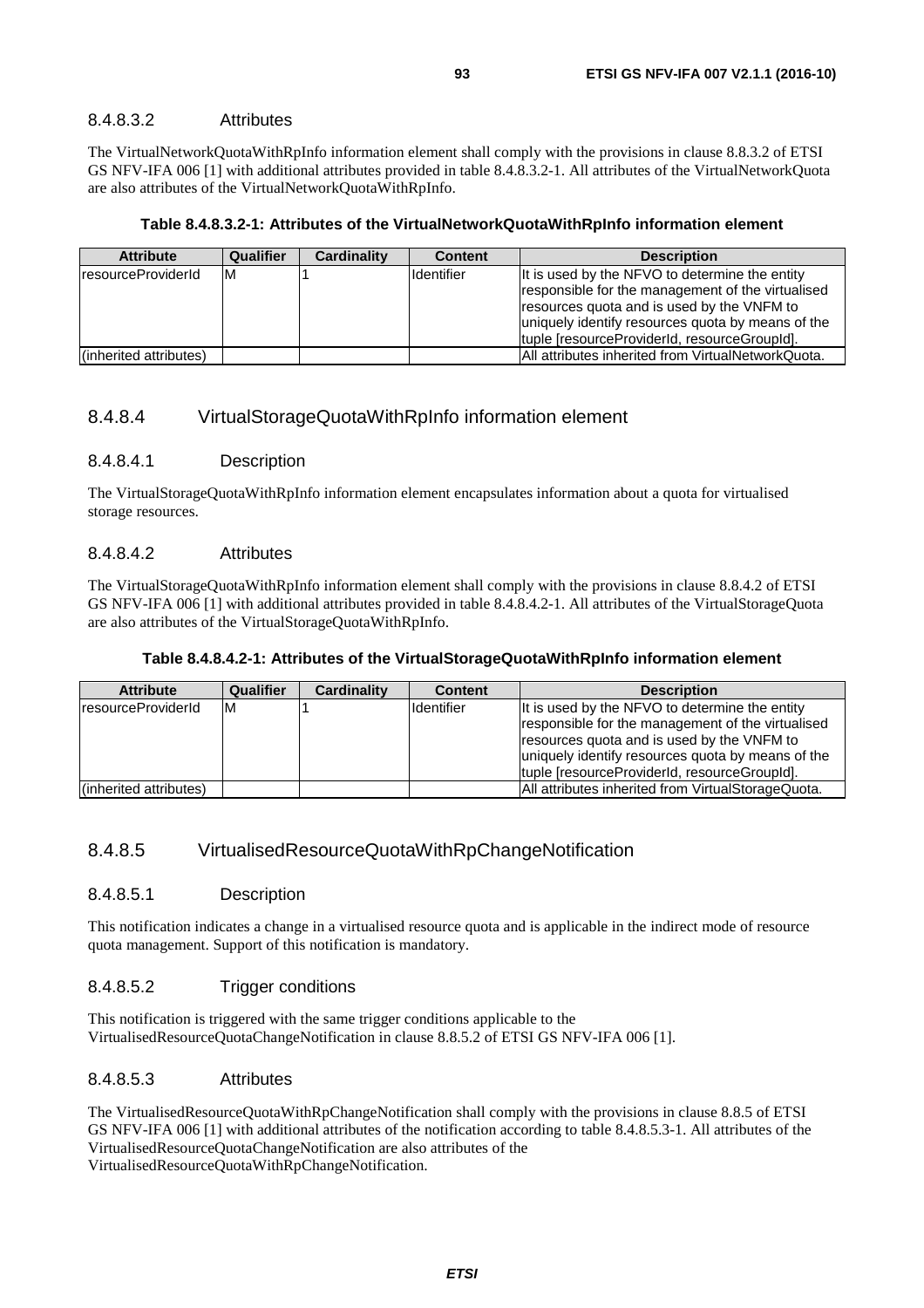| <b>Attribute</b>       | Qualifier | <b>Cardinality</b> | <b>Content</b>    | <b>Description</b>                                                                                                                                                                                                         |
|------------------------|-----------|--------------------|-------------------|----------------------------------------------------------------------------------------------------------------------------------------------------------------------------------------------------------------------------|
| resourceProviderId     | ıм        |                    | <b>Identifier</b> | It is used by NFVO to determine the entity<br>responsible for the change notification and is<br>used by the VNFM to uniquely identify the<br>resource quota by means of the tuple<br>[resourceProviderId, resourceTypeId]. |
| (inherited attributes) |           |                    |                   | <b>All attributes inherited from</b><br>VirtualisedResourceQuotaChangeNotification.                                                                                                                                        |

#### **Table 8.4.8.5.3-1: Attributes of the VirtualisedResourceQuotaWithRpChangeNotification**

## 8.4.9 Information elements and notifications related to Virtualised Resources Reservation

#### 8.4.9.1 Introduction

The clauses below define information elements and notifications related to the management of virtualised resources reservations.

### 8.4.9.2 ReservedVirtualComputeWithRpInfo information element

#### 8.4.9.2.1 Description

The ReservedVirtualComputeWithRpInfo information element encapsulates information about a reservation for virtualised compute resources.

#### 8.4.9.2.2 Attributes

The ReservedVirtualComputeWithRpInfo information element shall comply with the provisions in clause 8.7.2 of ETSI GS NFV-IFA 006 [[1\]](#page-13-0) with additional attributes provided in table 8.4.9.2.2-1. All attributes of the ReservedVirtualCompute are also attributes of the ReservedVirtualComputeWithRpInfo.

| <b>Attribute</b>          | Qualifier | <b>Cardinality</b> | <b>Content</b> | <b>Description</b>                                                                                                                                                                                                                               |
|---------------------------|-----------|--------------------|----------------|--------------------------------------------------------------------------------------------------------------------------------------------------------------------------------------------------------------------------------------------------|
| <b>resourceProviderId</b> | ΙM        |                    | Identifier     | It is used by NFVO to determine the entity<br>responsible for the management of the Virtualised<br>resource and is used by the VNFM to uniquely<br>lidentify resources reservation by means of the<br>tuple [resourceProviderId, reservationId]. |
| (inherited attributes)    |           |                    |                | All attributes inherited from<br>ReservedVirtualCompute.                                                                                                                                                                                         |

**Table 8.4.9.2.2-1: Attributes of the ReservedVirtualComputeWithRpInfo information element** 

### 8.4.9.3 ReservedVirtualNetworkWithRpInfo information element

#### 8.4.9.3.1 Description

The ReservedVirtualNetworkWithRpInfo information element encapsulates information about a reservation for virtualised network resources.

#### 8.4.9.3.2 Attributes

The ReservedVirtualNetworkWithRpInfo information element shall comply with the provisions in clause 8.7.4.2 of ETSI GS NFV-IFA 006 [\[1](#page-13-0)] with additional attributes provided in table 8.4.9.3.2-1. All attributes of the ReservedVirtualNetwork are also attributes of the ReservedVirtualNetworkWithRpInfo.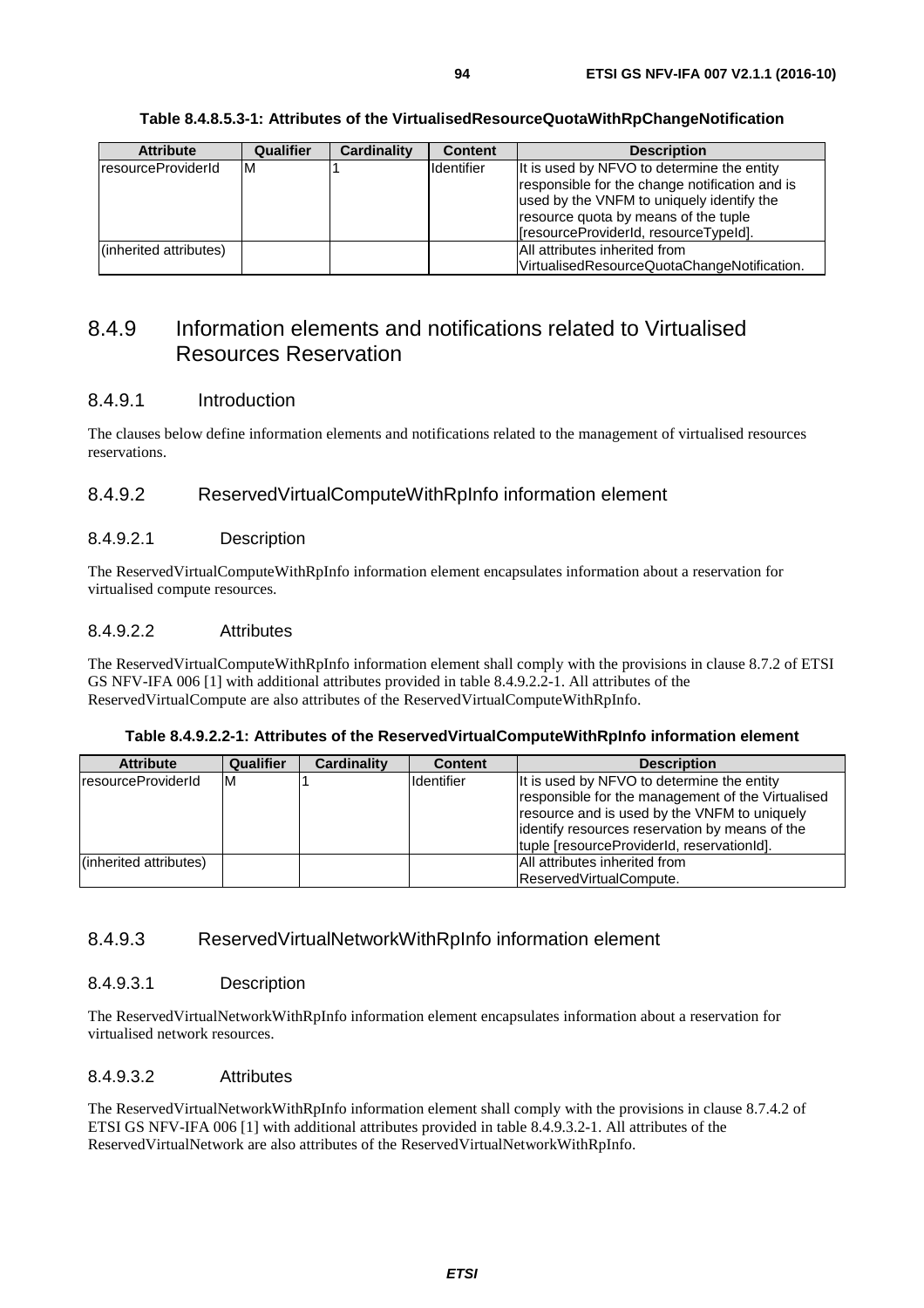#### **Table 8.4.9.3.2-1: Attributes of the ReservedVirtualNetworkWithRpInfo information element**

| <b>Attribute</b>          | Qualifier | <b>Cardinality</b> | <b>Content</b> | <b>Description</b>                                                                                                                                                                                                                                 |
|---------------------------|-----------|--------------------|----------------|----------------------------------------------------------------------------------------------------------------------------------------------------------------------------------------------------------------------------------------------------|
| <b>resourceProviderId</b> | ΙM        |                    | Identifier     | It is used by NFVO to determine the entity<br>responsible for the management of the<br>Virtualised resource and is used by the VNFM<br>to uniquely identify resources reservation by<br>means of the tuple [resourceProviderId,<br>reservationId]. |
| (inherited attributes)    |           |                    |                | All attributes inherited from                                                                                                                                                                                                                      |
|                           |           |                    |                | ReservedVirtualNetwork.                                                                                                                                                                                                                            |

## 8.4.9.4 ReservedVirtualStorageWithRpInfo information element

### 8.4.9.4.1 Description

The ReservedVirtualStorageWithRpInfo information element encapsulates information about a reservation for virtualised storage resources.

#### 8.4.9.4.2 Attributes

The ReservedVirtualStorageWithRpInfo information element shall comply with the provisions in clause 8.7.6.2 of ETSI GS NFV-IFA 006 [[1\]](#page-13-0) with additional attributes provided in table 8.4.9.4.2-1. All attributes of the ReservedVirtualStorage are also attributes of the ReservedVirtualStorageWithRpInfo.

#### **Table 8.4.9.4.2-1: Attributes of the ReservedVirtualStorageWithRpInfo information element**

| <b>Attribute</b>       | Qualifier | Cardinality | <b>Content</b> | <b>Description</b>                                                                                                                                                                                                                                    |
|------------------------|-----------|-------------|----------------|-------------------------------------------------------------------------------------------------------------------------------------------------------------------------------------------------------------------------------------------------------|
| IresourceProviderId    | M         |             | Identifier     | It is used by NFVO to determine the entity<br>responsible for the management of the<br>Virtualised resource and is used by the VNFM<br>to uniquely identify resources reservation by<br>Imeans of the tuple (resource Provider Id.<br>reservationId]. |
| (inherited attributes) |           |             |                | <b>All attributes inherited from</b>                                                                                                                                                                                                                  |
|                        |           |             |                | ReservedVirtualStorage.                                                                                                                                                                                                                               |

### 8.4.9.5 VirtualisedResourceReservationWithRpChangeNotification

#### 8.4.9.5.1 Description

This notification indicates a change in a virtualised resource reservation and is applicable in the indirect mode of VNFrelated resource reservation management.

Support of this notification is mandatory.

#### 8.4.9.5.2 Trigger conditions

This notification is triggered with the same trigger conditions applicable to the VirtualisedResourceReservationChangeNotification in clause 8.7.7.2 of ETSI GS NFV-IFA 006 [[1\]](#page-13-0).

#### 8.4.9.5.3 Attributes

The VirtualisedResourceReservationWithRpChangeNotification shall comply with the provisions in clause 8.7.7 of ETSI GS NFV-IFA 006 [\[1](#page-13-0)] with additional attributes of the notification according to table 8.4.9.5.3-1. All attributes of the VirtualisedResourceReservationChangeNotification are also attributes of the VirtualisedResourceReservationWithRpChangeNotification.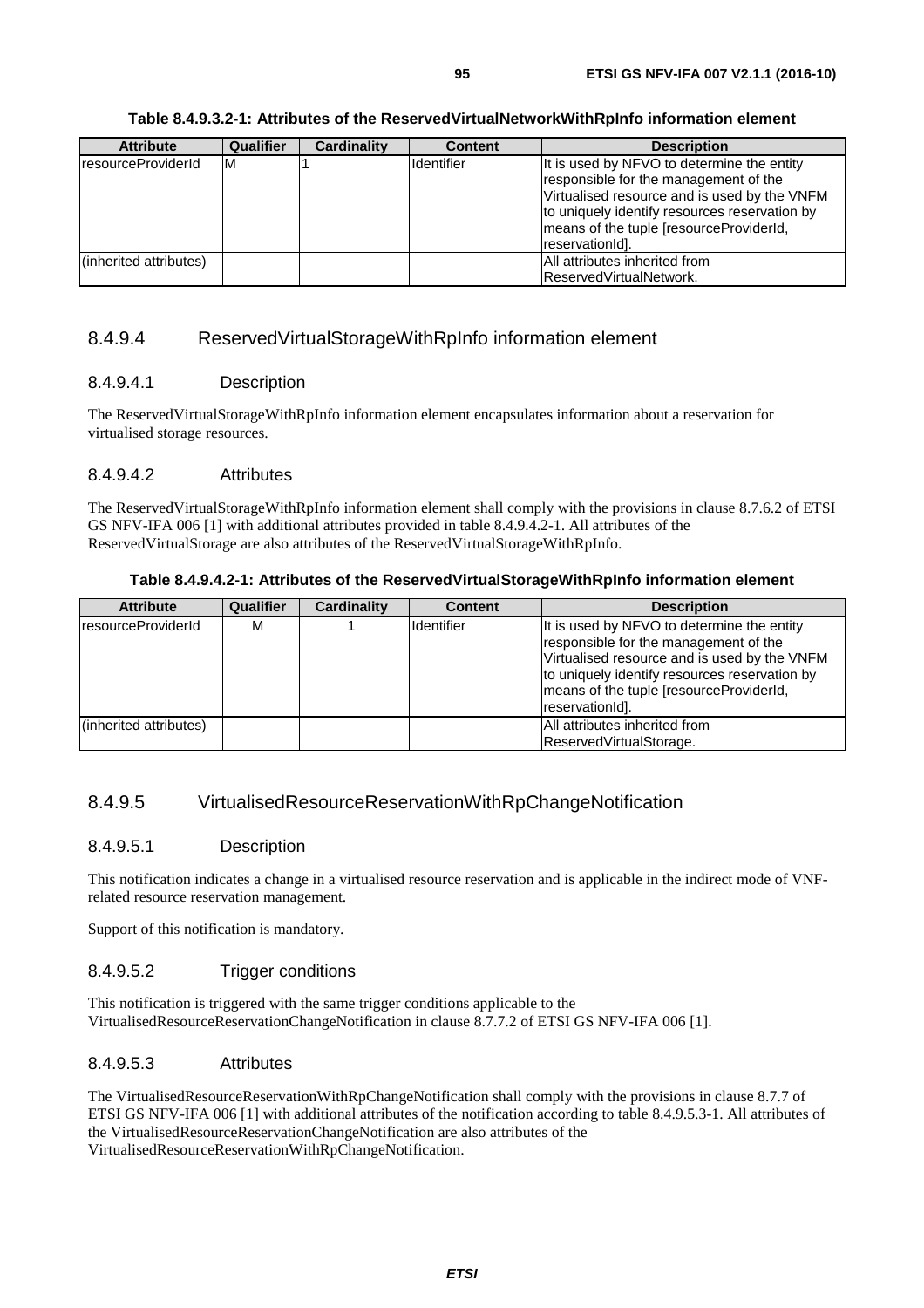| <b>Attribute</b>       | <b>Qualifier</b> | <b>Cardinality</b> | <b>Content</b>    | <b>Description</b>                                                                                                                                                                                                               |
|------------------------|------------------|--------------------|-------------------|----------------------------------------------------------------------------------------------------------------------------------------------------------------------------------------------------------------------------------|
| resourceProviderId     | м                |                    | <b>Identifier</b> | It is used by NFVO to determine the entity<br>responsible for the change notification and is used<br>by the VNFM to uniquely identify the resource<br>reservation by means of the tuple<br>[fresourceProviderId, reservationId]. |
| (inherited attributes) |                  |                    |                   | All attributes inherited from<br>VirtualisedResourceReservationChangeNotification.                                                                                                                                               |

**Table 8.4.9.5.3-1: Attributes of the VirtualisedResourceReservationWithRpChangeNotification** 

## 8.5 Information elements related to VNF Lifecycle Management

## 8.5.1 Introduction

This clause defines information elements related to VNF Lifecycle Management.

## 8.5.2 VnfInfo information element

## 8.5.2.1 Description

The VnfInfo information element provides run-time information about a VNF instance.

NOTE: In ETSI GS NFV-MAN 001 [\[i.7](#page-14-0)], the concept of the VNF record (VNFR) was introduced which is a model for the totality of information managed by the VNFM regarding a running VNF instance. VNFR is not used in the present document.

### 8.5.2.2 Attributes

The VnfInfo information element shall follow the indications provided in table 8.5.2.2-1.

| <b>Attribute</b>        | <b>Qualifier</b> | <b>Cardinality</b> | <b>Content</b>      | <b>Description</b>                                                                                                                                                                         |
|-------------------------|------------------|--------------------|---------------------|--------------------------------------------------------------------------------------------------------------------------------------------------------------------------------------------|
| lvnflnstanceld          | м                |                    | <b>Identifier</b>   | Identifier of the VNF instance that is represented<br>by this VnfInfo information element.                                                                                                 |
| lvnflnstanceName        | M                | 0.1                | String              | VNF instance name. See note 1.                                                                                                                                                             |
| vnfInstanceDescription  | M                | 0.1                | String              | Human-readable description of the VNF instance.<br>See note 1.                                                                                                                             |
| vnfdld                  | M                |                    | <b>Identifier</b>   | Identifier of the VNFD on which the VNF instance<br>is based. See note 2 and note 3.                                                                                                       |
| vnfProvider             | M                |                    | String              | See note 3.                                                                                                                                                                                |
| IvnfProductName         | M                |                    | String              | See note 3.                                                                                                                                                                                |
| vnfSoftwareVersion      | М                |                    | Version             | See note 3.                                                                                                                                                                                |
| lvnfdVersion            | M                |                    | Version             | See note 3.                                                                                                                                                                                |
| onboardedVnfPkgInfold   | M                |                    | Identifier          | Identifier of information held by the NFVO about<br>the specific VNF Package on which the VNF is<br>based. This identifier was allocated by the NFVO.<br>See note 1 and note 4.            |
| vnfConfigurableProperty | M                | 0.N                | <b>KeyValuePair</b> | Current values of the configurable properties of<br>the VNF instance. Configurable properties as<br>declared in the VNFD (see clause 7.1.12 in ETSI<br>GS NFV-IFA 011 [3]).<br>See note 1. |
| linstantiationState     | M                |                    | Enum                | The instantiation state of the VNF. Possible<br>values: NOT_INSTANTIATED (VNF is terminated<br>or not instantiated), INSTANTIATED (VNF is<br>instantiated).                                |

### **Table 8.5.2.2-1: Attributes of the VnfInfo information element**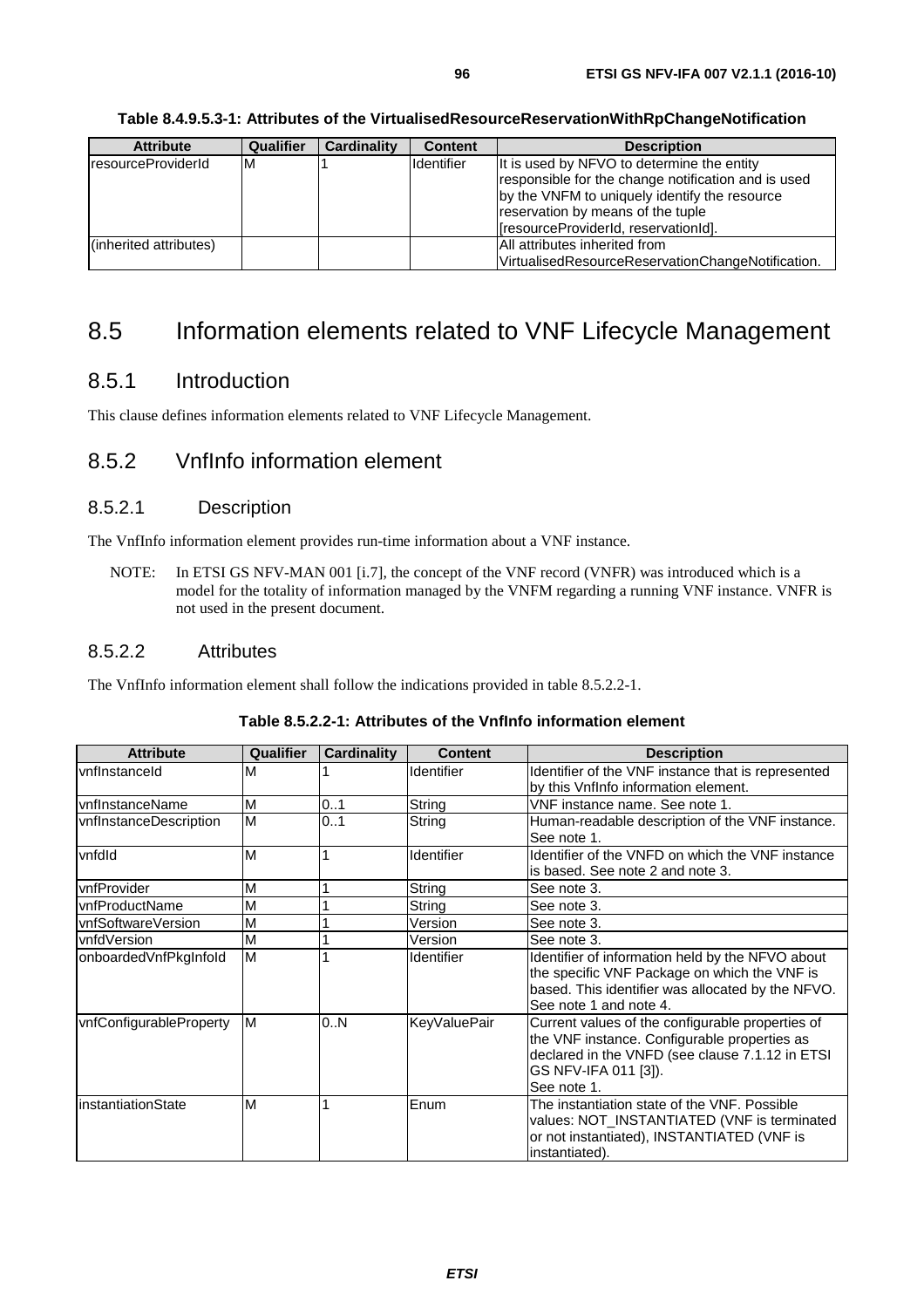| <b>Attribute</b>     | <b>Qualifier</b>                                                                                          | <b>Cardinality</b>                                                       | <b>Content</b> | <b>Description</b>                                                                                                            |  |
|----------------------|-----------------------------------------------------------------------------------------------------------|--------------------------------------------------------------------------|----------------|-------------------------------------------------------------------------------------------------------------------------------|--|
| linstantiatedVnfInfo | М                                                                                                         | 0.1<br>InstantiatedVnfInf<br>Information specific to an instantiated VNF |                |                                                                                                                               |  |
|                      |                                                                                                           |                                                                          |                | linstance.                                                                                                                    |  |
|                      |                                                                                                           |                                                                          |                | Shall be present if the VNF is in INSTANTIATED                                                                                |  |
|                      |                                                                                                           |                                                                          |                | state.                                                                                                                        |  |
| Imetadata            | M                                                                                                         | 0N                                                                       | KeyValuePair   | Additional metadata describing the VNF instance.                                                                              |  |
|                      |                                                                                                           |                                                                          |                | See note 1.                                                                                                                   |  |
| lextension           | M                                                                                                         | 0N                                                                       | KeyValuePair   | VNF-specific attributes. See note 1.                                                                                          |  |
|                      |                                                                                                           |                                                                          |                | NOTE 1: This attribute in the VnfInfo shall be writable through the corresponding interface operation. Attributes that relate |  |
|                      |                                                                                                           |                                                                          |                | to run-time configuration of a VNF instance are modified with the Modify VNF configuration operation (refer to                |  |
|                      |                                                                                                           |                                                                          |                | clause 7.6.2). Other attributes marked as writable can be modified with the Modify VNF information operation                  |  |
|                      | (refer to clause 7.2.12).                                                                                 |                                                                          |                |                                                                                                                               |  |
| NOTE 2:              |                                                                                                           |                                                                          |                | This identifier, which is managed by the VNF provider, identifies the VNF Package and the VNFD in a globally                  |  |
| unique way.          |                                                                                                           |                                                                          |                |                                                                                                                               |  |
| NOTE 3:              |                                                                                                           |                                                                          |                | See ETSI GS NFV-IFA 011 [3], clause 7.1.2.2. This information is copied from the VNFD of the on-boarded VNF                   |  |
|                      | Package which was used to instantiate the VNF instance.                                                   |                                                                          |                |                                                                                                                               |  |
| <b>INOTE 4:</b>      |                                                                                                           |                                                                          |                | Modifying the value of this attribute can be performed when no conflicts exist between the previous and the                   |  |
|                      | newly referred VNF Package, e.g. when the new VNFD is not changed with respect to the previous VNFD apart |                                                                          |                |                                                                                                                               |  |
|                      |                                                                                                           |                                                                          |                | from referencing to other VNF software image(s). In order to avoid misalignment of the Vnflnfo with the current               |  |
|                      |                                                                                                           |                                                                          |                | VNF's on-boarded VNF Package, the values copied from the VNFD of the on-boarded VNF Package (see                              |  |

note 3) need to be kept in sync.

## 8.5.3 InstantiatedVnfInfo information element

## 8.5.3.1 Description

This information element provides run-time information specific to an instantiated VNF instance.

## 8.5.3.2 Attributes

The InstantiatedVnfInfo information element shall follow the indications provided in table 8.5.3.2-1.

| <b>Attribute</b>          | Qualifier | Cardinality | Content                            | <b>Description</b>                                                                                                                                            |
|---------------------------|-----------|-------------|------------------------------------|---------------------------------------------------------------------------------------------------------------------------------------------------------------|
| flavourld                 | M         |             | Identifier (Reference<br>to VnfDf) | Identifier of the VNF DF applied to this<br>VNF instance. See note 1.                                                                                         |
| vnfState                  | M         |             | Enum                               | The state of the VNF instance. Permitted<br>values include: STARTED, STOPPED.                                                                                 |
| scaleStatus               | M         | 0.N         | ScaleInfo                          | Scale status of the VNF, one entry per<br>aspect. Shall be present if the VNF<br>supports scaling.                                                            |
|                           |           |             |                                    | Represents for every scaling aspect how<br>"big" the VNF has been scaled w.r.t. that<br>aspect. See note 2.                                                   |
| extCpInfo                 | M         | 1N          | VnfExtCpInfo                       | External CPs exposed by the VNF<br>instance.                                                                                                                  |
| extVirtualLinkInfo        | M         | 0N          | ExtVirtualLinkInfo                 | External VLs the VNF instance is<br>connected to.                                                                                                             |
| extManagedVirtualLinkInfo | M         | 0N          | ExtManagedVirtualLi<br>nklnfo      | Externally-managed internal VLs of the<br>VNF instance.                                                                                                       |
| monitoringParameter       | M         | 1N          | Not specified                      | Active monitoring parameters.                                                                                                                                 |
| localizationLanguage      | M         | 0.1         | Not specified                      | Information about localization language<br>of the VNF (includes e.g. strings in the<br>VNFD).                                                                 |
|                           |           |             |                                    | The localization languages supported by<br>a VNF can be declared in the VNFD, and<br>localization language selection can take<br>place at instantiation time. |

#### **Table 8.5.3.2-1: Attributes of the InstantiatedVnfInfo information element**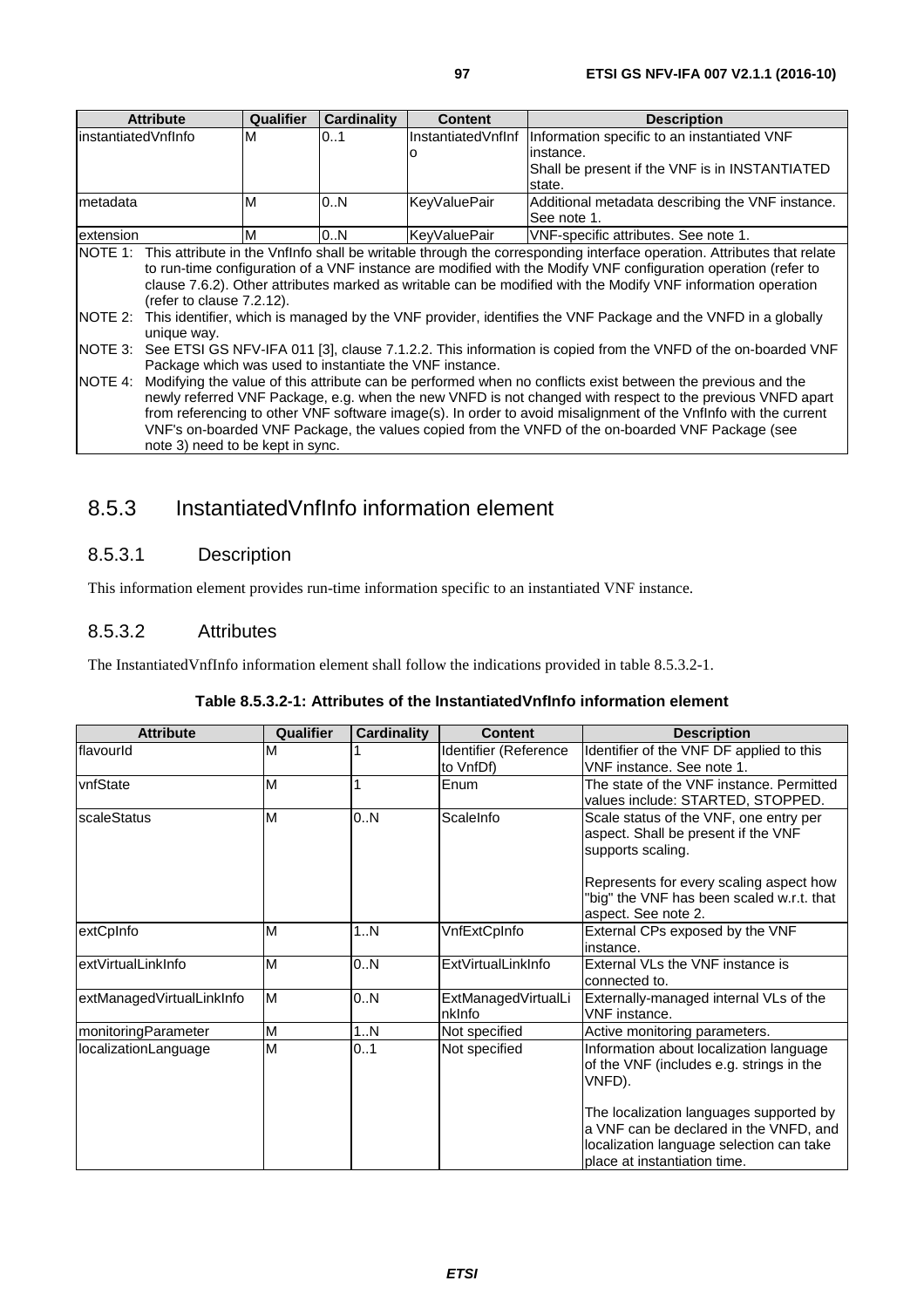| <b>Attribute</b>                                                                                        | <b>Qualifier</b> | Cardinality | <b>Content</b>                 | <b>Description</b>                                                                                                                                                                                                                                                                                                                                                                                                                                                                                                                                                             |
|---------------------------------------------------------------------------------------------------------|------------------|-------------|--------------------------------|--------------------------------------------------------------------------------------------------------------------------------------------------------------------------------------------------------------------------------------------------------------------------------------------------------------------------------------------------------------------------------------------------------------------------------------------------------------------------------------------------------------------------------------------------------------------------------|
| vimInfo                                                                                                 | СM               | 0.N         | VimInfo                        | Information about VIM(s) managing<br>resources for the VNF instance. Shall be<br>supported and present if VNF-related<br>resource management in direct mode is<br>applicable.                                                                                                                                                                                                                                                                                                                                                                                                  |
| vnfcResourceInfo                                                                                        | м                | 0N          | VnfcResourceInfo               | Information on the virtualised compute<br>and storage resource(s) used by the<br>VNFCs of the VNF instance.                                                                                                                                                                                                                                                                                                                                                                                                                                                                    |
| virtualLinkResourceInfo                                                                                 | M                | 0.N         | VirtualLinkResourcel<br>nfo    | Information on the virtualised network<br>resource(s) used by the VLs of the VNF<br>instance.                                                                                                                                                                                                                                                                                                                                                                                                                                                                                  |
| virtualStorageResourceInfo                                                                              | M                | 0N          | VirtualStorageResou<br>rcelnfo | Information on the virtualised storage<br>resource(s) used as storage for the VNF<br>instance.                                                                                                                                                                                                                                                                                                                                                                                                                                                                                 |
| NOTE 1: The VnfDf information element is defined in ETSI GS NFV-IFA 011 [3], clause 7.1.8.2.<br>NOTE 2: |                  |             |                                | For every scaling aspect, together with the information provided by the "maxScaleLevel" attribute of the<br>"ScalingAspect" information element in the VNFD, this allows an external entity to derive how many scaling<br>steps are possible for scaling in or scaling out a VNF instance. Per aspect, the number of steps possible to scale<br>in corresponds to the "scaleLevel" attribute for that aspect in the "scaleStatus" information element, and the<br>possible number of steps to scale out corresponds to the difference between "maxScaleLevel" for that aspect, |

and the "scaleLevel" attribute for that aspect in the "scaleStatus" information element.

## 8.5.4 VnfcResourceInfo information element

## 8.5.4.1 Description

This information element provides information on virtualised compute and storage resources used by a VNFC in a VNF instance.

### 8.5.4.2 Attributes

The VnfcResourceInfo information element shall follow the indications provided in table 8.5.4.2-1.

| <b>Attribute</b>  | Qualifier | <b>Cardinality</b> | <b>Content</b>                                          | <b>Description</b>                                 |
|-------------------|-----------|--------------------|---------------------------------------------------------|----------------------------------------------------|
| vnfclnstanceld    | M         |                    | Identifier                                              | Identifier of this VNFC instance.                  |
| vduld             | M         |                    | Identifier (Reference to Vdu)                           | Reference to the applicable Vdu                    |
|                   |           |                    |                                                         | information element in the VNFD.                   |
| computeResource   | M         |                    | ResourceHandle                                          | Reference to the VirtualCompute<br>resource.       |
|                   |           |                    |                                                         | lDetailed information about the                    |
|                   |           |                    |                                                         | resource is available from the                     |
|                   |           |                    |                                                         | Virtualised Compute Resource                       |
|                   |           |                    |                                                         | Management interface.                              |
| storageResourceId | M         | 0.N                | Identifier (Reference to<br>VirtualStorageResourceInfo) | Reference(s) to the VirtualStorage<br>resource(s). |
|                   |           |                    |                                                         | Information about the resource(s) is               |
|                   |           |                    |                                                         | available from the Virtualised Storage             |
|                   |           |                    |                                                         | Resource Management interface.                     |
| reservationId     | M         | 0.1                | <b>Identifier</b>                                       | The reservation identifier applicable to           |
|                   |           |                    |                                                         | the resource. It shall be present when             |
|                   |           |                    |                                                         | an applicable reservation exists.                  |

#### **Table 8.5.4.2-1: Attributes of the VnfcResourceInfo information element**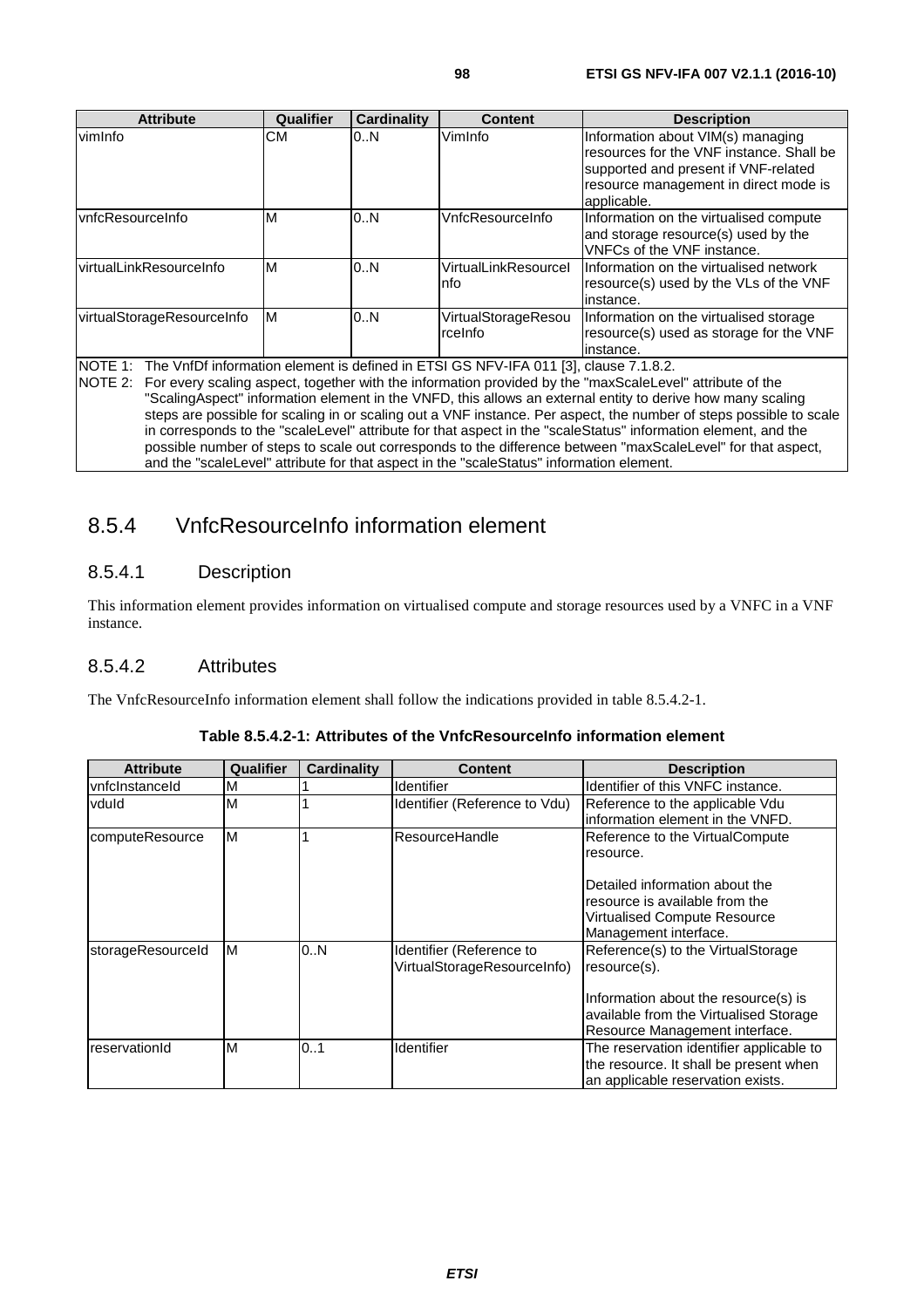## 8.5.5 VirtualLinkResourceInfo information element

## 8.5.5.1 Description

This information element provides information on virtualised network resources used by a VL instance in a VNF.

### 8.5.5.2 Attributes

The VirtualLinkResourceInfo information element shall follow the indications provided in table 8.5.5.2-1.

|  | Table 8.5.5.2-1: Attributes of the VirtualLinkResourceInfo information element |
|--|--------------------------------------------------------------------------------|
|--|--------------------------------------------------------------------------------|

| <b>Attribute</b>      | Qualifier | Cardinality | <b>Content</b>        | <b>Description</b>                           |
|-----------------------|-----------|-------------|-----------------------|----------------------------------------------|
| virtualLinkInstanceId | ΙM        |             | <b>Identifier</b>     | Identifier of this VL instance.              |
| virtualLinkDescId     | M         |             | Identifier (Reference | Identifier of the Virtual Link Descriptor    |
|                       |           |             | lto                   | (VLD) in the VNFD.                           |
|                       |           |             | VnfVirtualLinkDesc)   |                                              |
| InetworkResource      | ΙM        |             | lResourceHandle       | Reference to the VirtualNetwork resource.    |
|                       |           |             |                       |                                              |
|                       |           |             |                       | Information about the resource is            |
|                       |           |             |                       | available from the Virtualised Network       |
|                       |           |             |                       | Resource Management interface.               |
| reservationId         | M         | 0.1         | Identifier            | The reservation identifier applicable to the |
|                       |           |             |                       | resource. It shall be present when an        |
|                       |           |             |                       | applicable reservation exists.               |

## 8.5.6 VirtualStorageResourceInfo information element

### 8.5.6.1 Description

This information element provides information on virtualised storage resources used by a storage instance in a VNF.

### 8.5.6.2 Attributes

The VirtualStorageResourceInfo information element shall follow the indications provided in table 8.5.6.2-1.

| <b>Attribute</b>         | Qualifier | <b>Cardinality</b> | <b>Content</b>        | <b>Description</b>                       |
|--------------------------|-----------|--------------------|-----------------------|------------------------------------------|
| virtualStorageInstanceId | IМ        |                    | Identifier            | Identifier of this virtual storage       |
|                          |           |                    |                       | resource instance.                       |
| virtualStorageDescld     | IМ        |                    | Identifier (Reference | Identifier of the VirtualStorageDesc in  |
|                          |           |                    | to                    | the VNFD.                                |
|                          |           |                    | VirtualStorageDesc)   |                                          |
| storageResource          | M         |                    | ResourceHandle        | Reference to the VirtualStorage          |
|                          |           |                    |                       | resource.                                |
|                          |           |                    |                       |                                          |
|                          |           |                    |                       | Information about the resource is        |
|                          |           |                    |                       | available from the Virtualised Storage   |
|                          |           |                    |                       | Resource Management interface.           |
| reservationId            | ΙM        | 0.1                | Identifier            | The reservation identifier applicable to |
|                          |           |                    |                       | the resource. It shall be present when   |
|                          |           |                    |                       | an applicable reservation exists.        |

## 8.5.7 ResourceHandle information element

## 8.5.7.1 Description

This information element provides information that allows addressing a resource that is used by a VNF instance.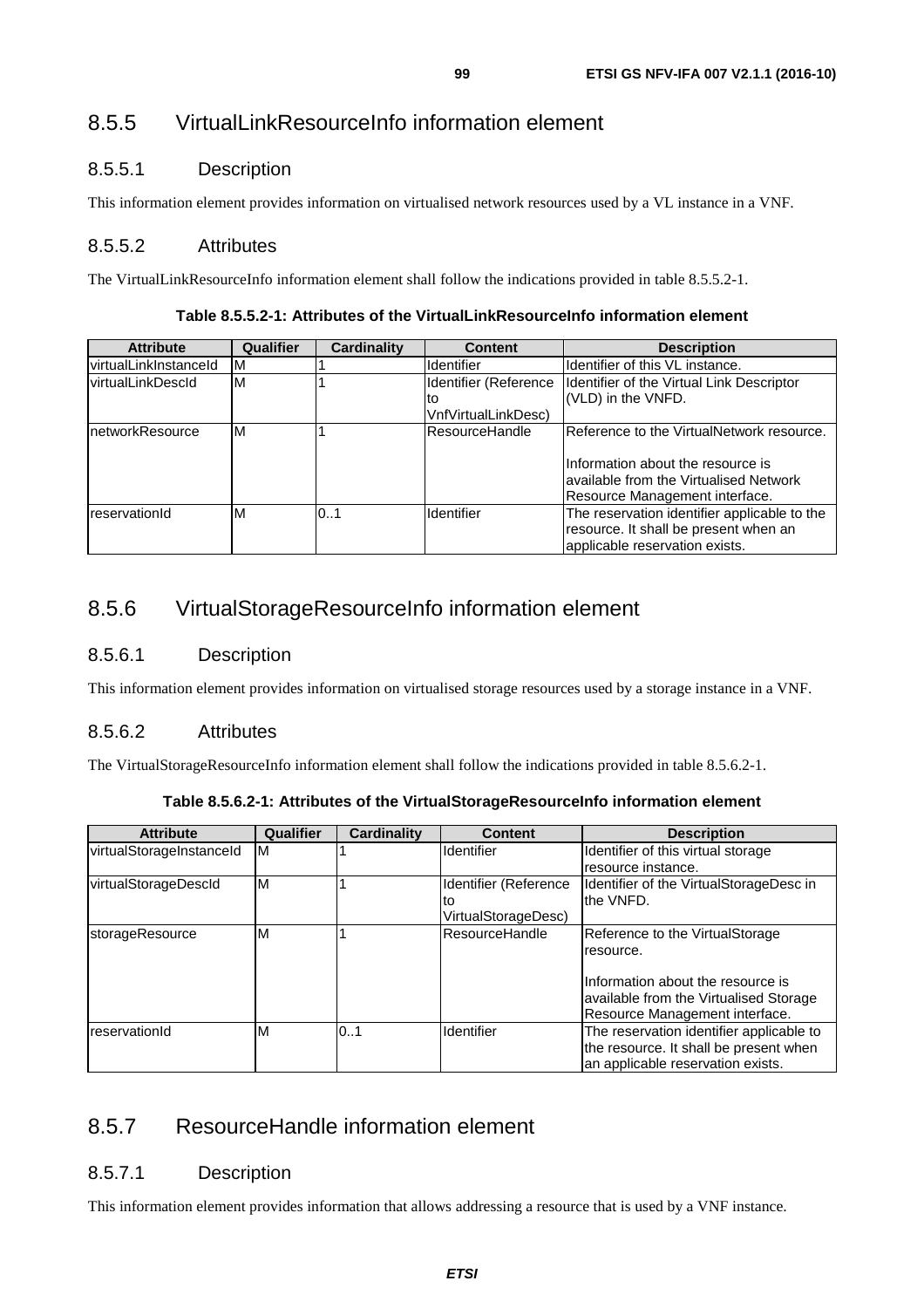Information about the resource is available from the corresponding Virtualised Compute/Storage/Network Resource Management interfaces. Table 8.5.7.1-1 shows the relationship between the resourceId attribute of ResourceHandle specified in the present document and the resource identifiers used in the aforementioned interfaces specified in ETSI GS NFV-IFA 005 [[i.4\]](#page-13-0) and ETSI GS NFV-IFA 006 [\[1](#page-13-0)].

| Attribute in              | Type, Interface, information element and attribute in |                                                       |                                   |  |  |
|---------------------------|-------------------------------------------------------|-------------------------------------------------------|-----------------------------------|--|--|
| Or-Vnfm ref. point        |                                                       | ETSI GS NFV-IFA 005 [i.4] and ETSI GS NFV-IFA 006 [1] |                                   |  |  |
|                           | Type                                                  | <b>Interface</b>                                      | Information element and attribute |  |  |
| ResourceHandle:resourceId | Compute                                               | Virtualised Compute Resource<br>Management            | VirtualCompute:computeId          |  |  |
|                           | Storage                                               | Virtualised Storage Resource<br>Management            | VirtualStorage:storageId          |  |  |
|                           | <b>Network</b>                                        | lVirtualised Network Resource<br>Management           | VirtualNetwork:networkResourceId  |  |  |

### **Table 8.5.7.1-1: Relationship between resource identifiers**

## 8.5.7.2 Attributes

The ResourceHandle information element shall follow the indications provided in table 8.5.7.2-1.

| Table 8.5.7.2-1: Attributes of the ResourceHandle information element |  |  |
|-----------------------------------------------------------------------|--|--|
|-----------------------------------------------------------------------|--|--|

| <b>Attribute</b>   | <b>Qualifier</b> | <b>Cardinality</b> | <b>Content</b>                       | <b>Description</b>                                                                                                                                                                                          |
|--------------------|------------------|--------------------|--------------------------------------|-------------------------------------------------------------------------------------------------------------------------------------------------------------------------------------------------------------|
| vimld              | CM.              | 0.1                | Identifier (Reference<br>to VimInfo) | Reference to the identifier of the VimInfo<br>information element defining the VIM under<br>whose control this resource is to be placed.                                                                    |
|                    |                  |                    |                                      | This attribute shall be supported when<br><b>VNF-related Resource Management in direct</b><br>mode is applicable.                                                                                           |
| resourceProviderId | CМ               | 101                | Identifier                           | Identifies the entity responsible for the<br>management of the virtualised resource.<br>This attribute shall be supported when<br><b>VNF-related Resource Management in</b><br>indirect mode is applicable. |
| resourceld         | M                |                    | Identifier                           | Identifier of the resource in the scope of the<br>VIM or the resource provider.                                                                                                                             |

## 8.5.8 ScaleInfo information element

## 8.5.8.1 Description

This information element provides information about the scale level of a VNF instance w.r.t. one scaling aspect.

## 8.5.8.2 Attributes

The ScaleInfo information element shall follow the indications provided in table 8.5.8.2-1.

## **Table 8.5.8.2-1: Attributes of the ScaleInfo information element**

| <b>Qualifier</b> | Cardinality | <b>Content</b>                             | <b>Description</b>                                                                                                                          |
|------------------|-------------|--------------------------------------------|---------------------------------------------------------------------------------------------------------------------------------------------|
| M                |             | Identifier (Reference<br>to ScalingAspect) | Reference to the scaling aspect.                                                                                                            |
| M                |             | Integer                                    | The scale level for that aspect.                                                                                                            |
|                  |             |                                            | Minimum value 0, maximum<br><b>Ivalue maxScaleLevel as</b><br>declared in the VNFD (see ETSI<br>IGS NFV-IFA 011 [3],<br>clause 7.1.10.2.2). |
|                  |             |                                            |                                                                                                                                             |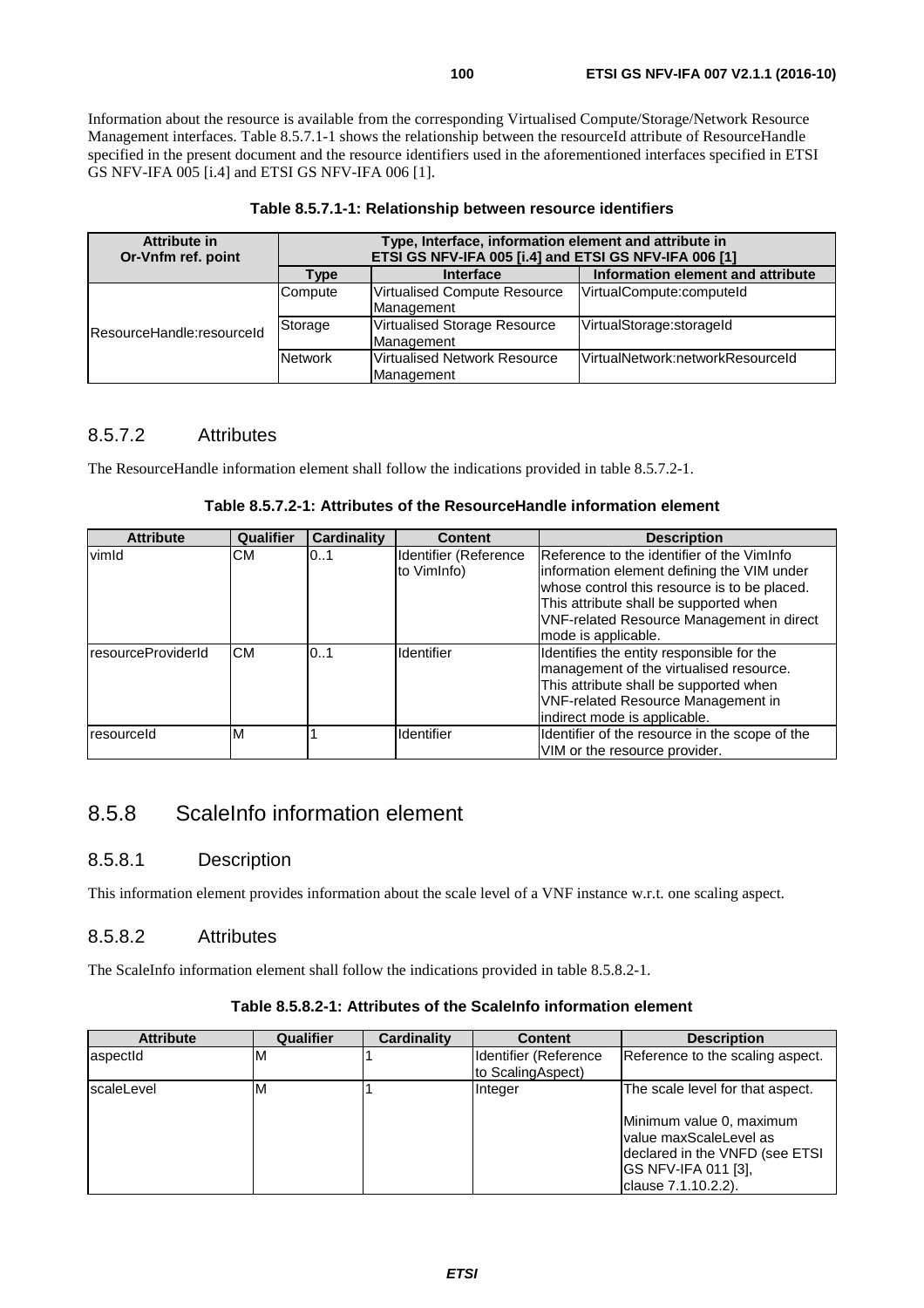## 8.5.9 ExtVirtualLinkInfo information element

## 8.5.9.1 Description

This information element provides a reference to an external VL.

## 8.5.9.2 Attributes

The ExtVirtualLinkInfo information element shall follow the indications provided in table 8.5.9.2-1.

#### **Table 8.5.9.2-1: Attributes of the ExtVirtualLinkInfo information element**

| <b>Attribute</b>       | Qualifier | Cardinality | <b>Content</b>         | <b>Description</b>                            |
|------------------------|-----------|-------------|------------------------|-----------------------------------------------|
| lextVirtualLinkId      | IM        |             | <b>I</b> Identifier    | <b>Ildentifier of this external VL.</b>       |
| <b>IresourceHandle</b> | ΙM        |             | <b>IResourceHandle</b> | Identifier of the resource realizing this VL. |
| <b>linkPort</b>        | ΙM        | l0N         | <b>VnfLinkPort</b>     | I Link ports of this VL.                      |

## 8.5.10 ExtManagedVirtualLinkInfo information element

## 8.5.10.1 Description

This information element provides a reference to an externally-managed internal VL.

## 8.5.10.2 Attributes

The ExtManagedVirtualLinkInfo information element shall follow the indications provided in table 8.5.10.2-1.

#### **Table 8.5.10.2-1: Attributes of the ExtManagedVirtualLinkInfo information element**

| <b>Attribute</b>           | Qualifier | Cardinality | <b>Content</b>                                       | <b>Description</b>                                                                                                    |
|----------------------------|-----------|-------------|------------------------------------------------------|-----------------------------------------------------------------------------------------------------------------------|
| extManagedVirtualLinkId    | ΙM        |             | Identifier                                           | Identifier of this externally-managed                                                                                 |
|                            |           |             |                                                      | internal VL.                                                                                                          |
| lvirtualLinkResourceInfold | ΙM        |             | Identifier (Reference to<br>VirtualLinkResourceInfo) | Reference the VirtualLinkResourceInfo<br>information element which represents<br>this externally-managed internal VL. |
| linkPort                   | м         | 0.N         | <b>VnfLinkPort</b>                                   | Link ports of this VL. May be absent for<br>externally-managed internal VLs.                                          |

## 8.5.11 VnfLinkPort information element

### 8.5.11.1 Description

This information element provides information about a port of a VNF VL.

### 8.5.11.2 Attributes

The attributes of the VnfLinkPort information element shall follow the indications provided in table 8.5.11.2-1.

| <b>Attribute</b>                                                                                      | Qualifier | <b>Cardinality</b> | <b>Content</b>                            | <b>Description</b>                                                            |
|-------------------------------------------------------------------------------------------------------|-----------|--------------------|-------------------------------------------|-------------------------------------------------------------------------------|
| IresourceHandle                                                                                       | ıΜ        |                    | <b>ResourceHandle</b>                     | Identifier of the virtualised network<br>resource realizing this link port.   |
| cplnstanceld                                                                                          | ıΜ        | 01                 | Identifier (Reference to<br>VnfExtCpInfo) | <b>External CP of the VNF to be</b><br>connected to this link port. See note. |
| NOTE:<br>There shall be at most one link port associated with any external connection point instance. |           |                    |                                           |                                                                               |

#### **Table 8.5.11.2-1: Attributes of the VnfLinkPort information element**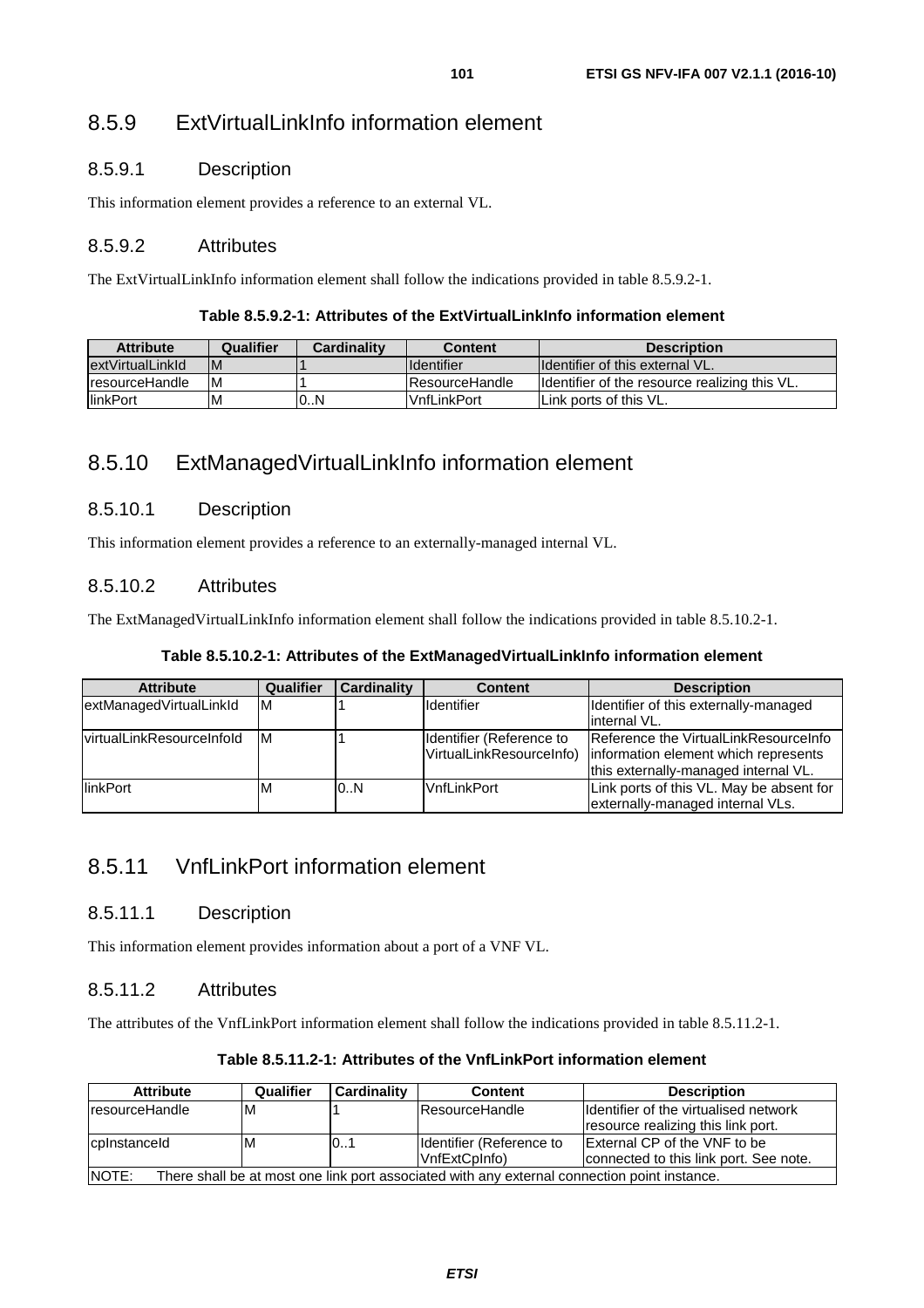## 8.5.12 VnfExtCpInfo information element

## 8.5.12.1 Description

This information element provides information related to an external CP.

## 8.5.12.2 Attributes

The VnfExtCpInfo information element shall follow the indications provided in table 8.5.12.2-1.

| Table 8.5.12.2-1: Attributes of the VnfExtCpInfo information element |  |  |  |  |  |
|----------------------------------------------------------------------|--|--|--|--|--|
|----------------------------------------------------------------------|--|--|--|--|--|

| <b>Attribute</b> | Qualifier | Cardinality | <b>Content</b>                                     | <b>Description</b>                                                                            |
|------------------|-----------|-------------|----------------------------------------------------|-----------------------------------------------------------------------------------------------|
| cpinstanceld     | M         |             | Identifier                                         | Identifier of this VnfExtCpInfo information<br>lelement.                                      |
| cpdld            | ιM        |             | <b>I</b> Identifier<br>(Reference to<br>VnfExtCpd) | Ildentifier of the external Connection Point<br>Descriptor (CPD), VnfExtCpd, in the VNFD.     |
| laddress         | M         | 0.N         | Not specified                                      | List of network addresses that have been<br>configured (statically or dynamically) on the CP. |

## 8.6 Information elements and notifications related to VNF Lifecycle Changes

## 8.6.1 Introduction

This clause defines notifications related to VNF lifecycle changes and update of VNF information.

## 8.6.2 VnfLifecycleChangeNotification

### 8.6.2.1 Description

This notification informs the receiver of changes in the VNF lifecycle. The support of the notification is mandatory.

## 8.6.2.2 Trigger conditions

This notification is produced when there is a change in the VNF lifecycle, including:

- Instantiation of the VNF
- Scaling of the VNF instance
- Healing of the VNF instance
- Change of the state of the VNF instance (i.e. Operate VNF)
- Change of the DF of the VNF instance
- Termination of the VNF instance

If this is a notification about the start of an LCM operation, the notification shall be sent before any action (including sending the grant request) is taken, however, after acknowledging the LCM operation request to the consumer.

If this is a notification about the result of an LCM operation, the notification shall be sent after all other actions of the LCM operation have been executed.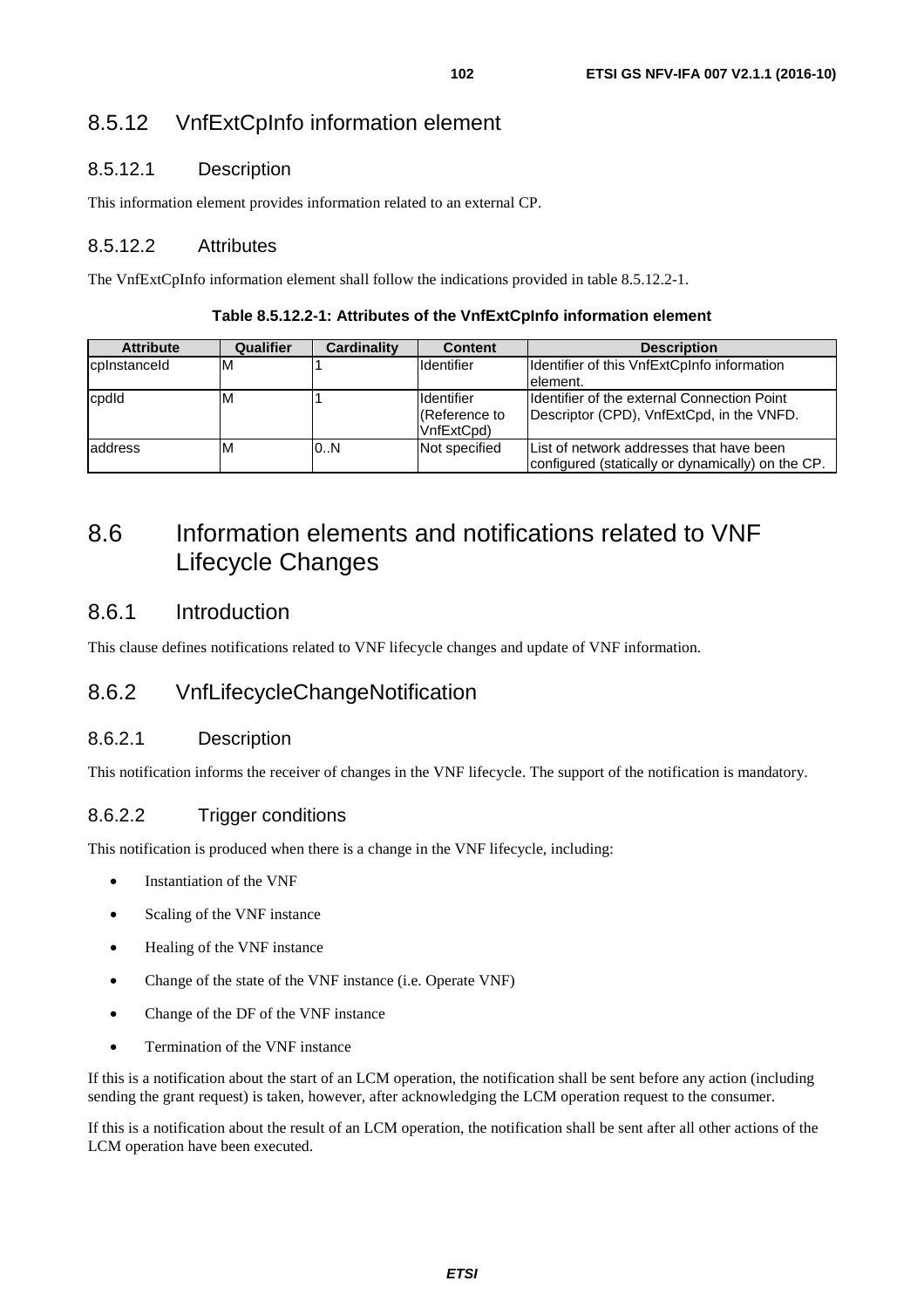## 8.6.2.3 Attributes

The VnfLifecycleChangeNotification shall follow the indications provided in table 8.6.2.3-1.

| <b>Attribute</b>                                      | Qualifier | <b>Cardinality</b> | <b>Content</b>             | <b>Description</b>                                                                                                                                                                  |
|-------------------------------------------------------|-----------|--------------------|----------------------------|-------------------------------------------------------------------------------------------------------------------------------------------------------------------------------------|
| status                                                | M         |                    | Enum                       | Indicates whether this notification reports<br>about the start of a lifecycle operation or<br>the result of a lifecycle operation.                                                  |
| vnflnstanceld                                         | M         |                    | <b>Identifier</b>          | The identifier of the VNF instance<br>affected.                                                                                                                                     |
| operation                                             | M         |                    | String                     | The lifecycle operation.                                                                                                                                                            |
| lifecycleOperationOccurr<br>enceld                    | M         |                    | Identifier                 | The identifier of the VNF lifecycle<br>operation occurrence associated to the<br>notification.                                                                                      |
| affectedVnfc                                          | M         | 0.N                | AffectedVnfc               | Information about VNFC instances that<br>were affected during the lifecycle<br>operation, if this notification represents the<br>result of a lifecycle operation.                   |
| affectedVirtualLink                                   | M         | 0.N                | AffectedVirtualLink        | Information about VL instances that were<br>affected during the lifecycle operation, if<br>this notification represents the result of a<br>lifecycle operation.                     |
| affectedVirtualStorage                                | M         | 0.N                | AffectedVirtualStor<br>age | Information about virtualised storage<br>instances that were affected during the<br>lifecycle operation, if this notification<br>represents the result of a lifecycle<br>operation. |
| NOTE:<br>shall contain appropriate error information. |           |                    |                            | If this notification represents the result of a lifecycle operation result that was not successful, the notification                                                                |

## 8.6.3 AffectedVnfc information element

## 8.6.3.1 Description

This information element provides information about added, deleted and modified VNFCs.

### 8.6.3.2 Attributes

The AffectedVnfc information element shall follow the indications provided in table 8.6.3.2-1.

| <b>Attribute</b> | Qualifier | <b>Cardinality</b> | <b>Content</b>                   | <b>Description</b>                                                                                                    |
|------------------|-----------|--------------------|----------------------------------|-----------------------------------------------------------------------------------------------------------------------|
| vnfcInstanceId   | M         |                    | Identifier (Reference            | Identifier of the VNFC instance.                                                                                      |
|                  |           |                    | lto                              |                                                                                                                       |
|                  |           |                    | VnfcResourceInfo)                |                                                                                                                       |
| vduld            | M         |                    | Identifier (Reference<br>to Vdu) | <b>I</b> Identifier of the VDU in the VNFD.                                                                           |
| changeType       | M         |                    | Enum                             | Signals the type of change (added,<br>removed, modified).                                                             |
| computeResource  | M         | 0.1                | <b>ResourceHandle</b>            | Reference to the VirtualCompute resource.                                                                             |
|                  |           |                    |                                  | It shall be provided for the added, removed<br>or modified compute resources.                                         |
|                  |           |                    |                                  | Detailed information is (for new and<br>modified resources) or has been (for<br>removed resources) available from the |
|                  |           |                    |                                  | Virtualised Compute Resource<br>Management interface.                                                                 |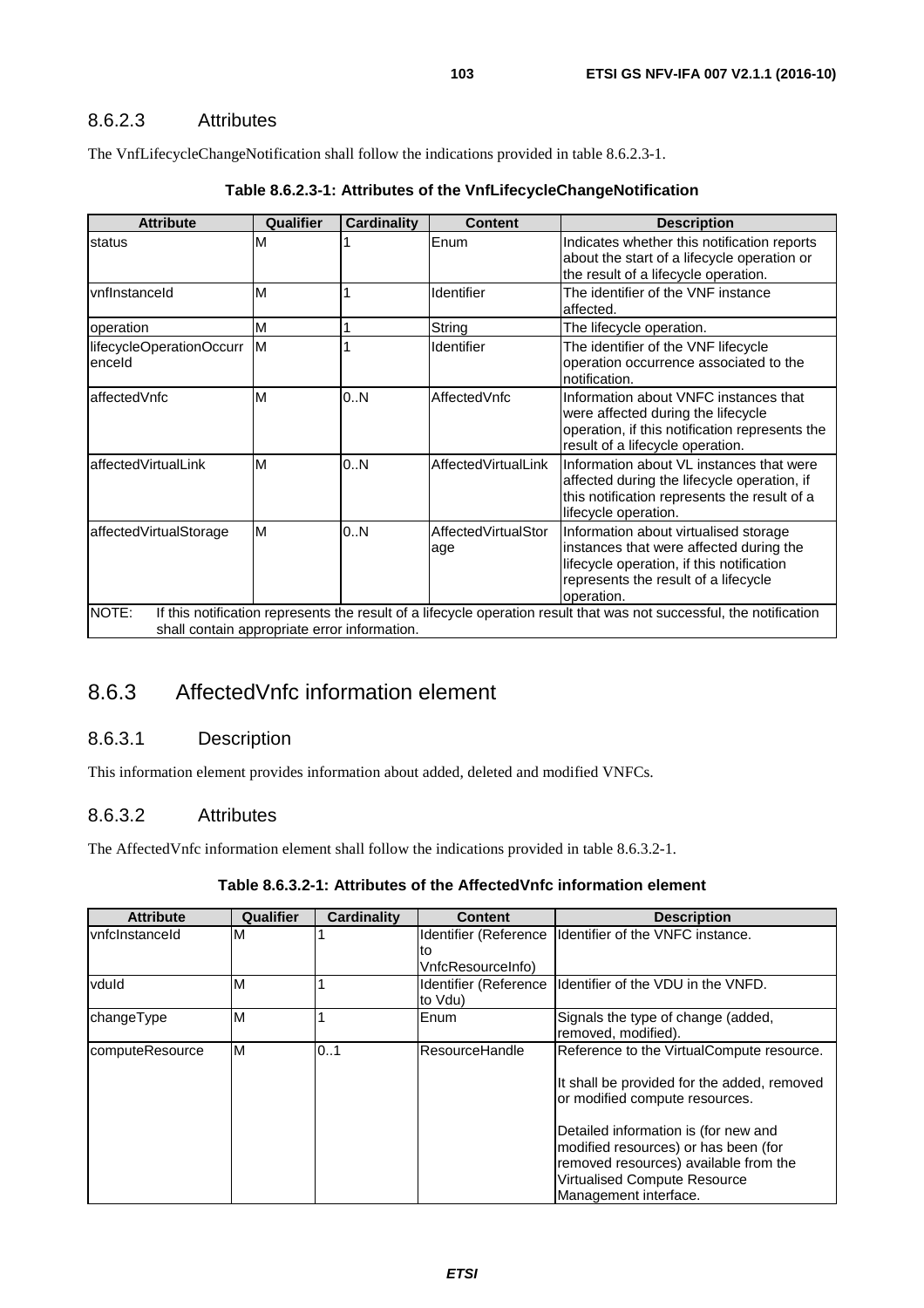**Attribute Qualifier Cardinality Content Description** storageResource M 0..N ResourceHandle Reference(s) to the VirtualStorage resource(s). It shall be provided for the added, removed or modified storage resources. Detailed information is (for new and modified resources) or has been (for removed resources) available from the Virtualised Storage Resource Management interface.

## 8.6.4 AffectedVirtualLink information element

## 8.6.4.1 Description

This information element provides information about added, deleted and modified VLs.

### 8.6.4.2 Attributes

The AffectedVirtualLink information element shall follow the indications provided in table 8.6.4.2-1.

#### **Table 8.6.4.2-1: Attributes of the AffectedVirtualLink information element**

| <b>Attribute</b>      | Qualifier | <b>Cardinality</b> | <b>Content</b>                                       | <b>Description</b>                                                                                                                                                                                                                                                                                                    |
|-----------------------|-----------|--------------------|------------------------------------------------------|-----------------------------------------------------------------------------------------------------------------------------------------------------------------------------------------------------------------------------------------------------------------------------------------------------------------------|
| virtualLinkInstanceId | ΙM        |                    | Identifier (Reference to<br>VirtualLinkResourceInfo) | Identifier of the VL instance.                                                                                                                                                                                                                                                                                        |
| virtualLinkDescld     | M         |                    | Identifier (Reference to<br>VnfVirtualLinkDesc)      | Identifier of the VLD in the VNFD.                                                                                                                                                                                                                                                                                    |
| changeType            | M         |                    | Enum                                                 | Signals the type of change including,<br>not limited to, changes made to the<br>characteristics of the existing VL, new<br>VL added, existing VL removed, link<br>port added, link port removed.                                                                                                                      |
| networkResource       | M         |                    | ResourceHandle                                       | Reference to the VirtualNetwork<br>resource.<br>It shall be provided for the added,<br>removed or modified network resource.<br>Detailed information is (for new and<br>modified resources) or has been (for<br>removed resources) available from the<br><b>Virtualised Network Resource</b><br>Management interface. |

## 8.6.5 AffectedVirtualStorage information element

### 8.6.5.1 Description

This information element provides information about added, deleted and modified virtual storage resources.

## 8.6.5.2 Attributes

The AffectedVirtualStorage information element shall follow the indications provided in table 8.6.5.2-1.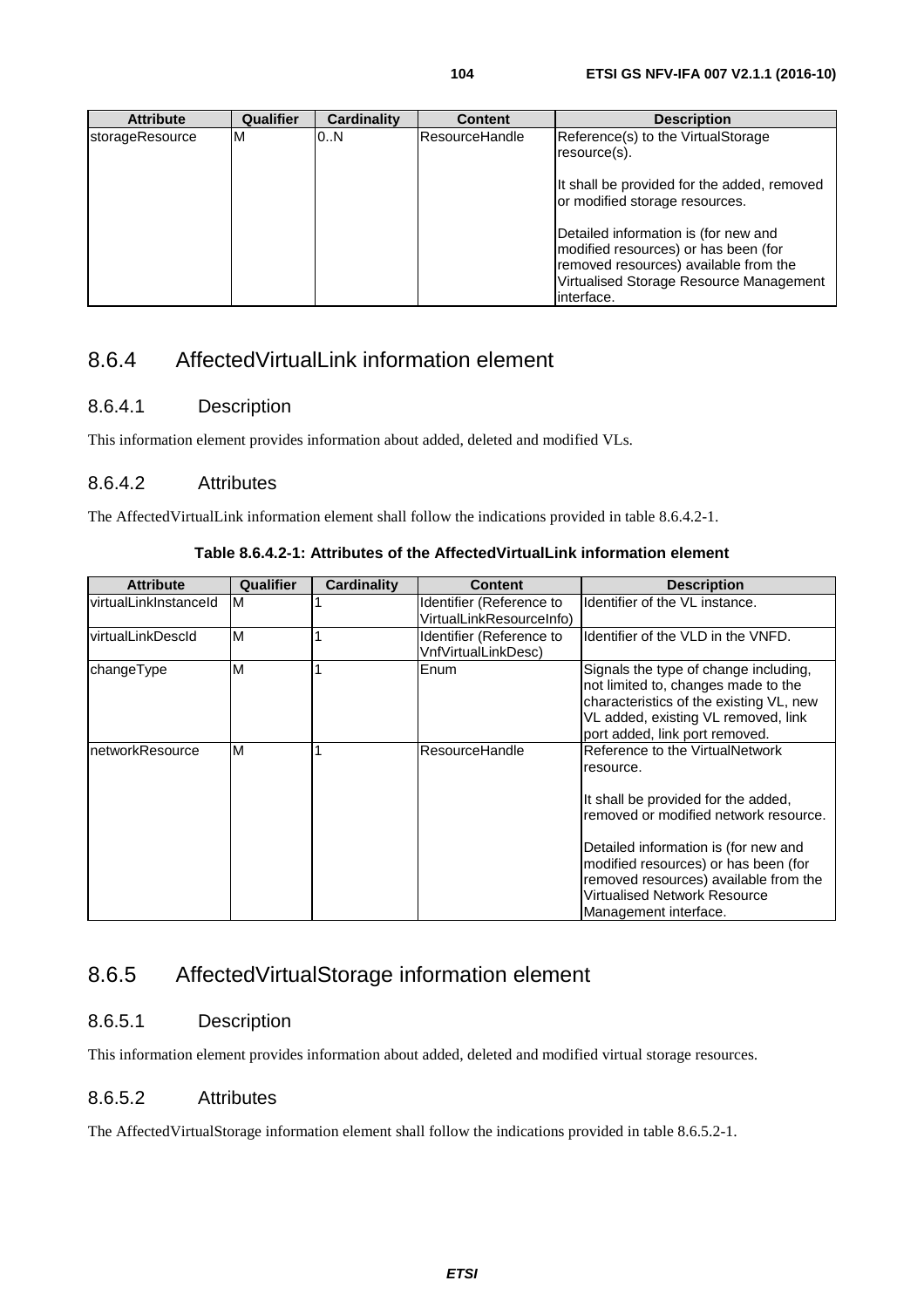| <b>Attribute</b>           | Qualifier | Cardinality | <b>Content</b>                                          | <b>Description</b>                                                                                                                                                                                                                                                                                                   |
|----------------------------|-----------|-------------|---------------------------------------------------------|----------------------------------------------------------------------------------------------------------------------------------------------------------------------------------------------------------------------------------------------------------------------------------------------------------------------|
| virtualStorageInstanceId M |           |             | Identifier (Reference to<br>VirtualStorageResourceInfo) | Identifier of the virtual storage<br>linstance.                                                                                                                                                                                                                                                                      |
| virtualStorageDescld       | M         |             | Identifier (Reference to<br>VirtualStorageDesc)         | Identifier of the<br>VirtualStorageDesc in the VNFD.                                                                                                                                                                                                                                                                 |
| changeType                 | M         |             | Enum                                                    | Signals the type of change<br>(added, removed, modified).                                                                                                                                                                                                                                                            |
| storageResource            | M         |             | ResourceHandle                                          | Reference to the VirtualStorage<br>resource.<br>It shall be provided for the added,<br>removed or modified storage<br>resource.<br>Detailed information is (for new<br>and modified resources) or has<br>been (for removed resources)<br>available from the Virtualised<br>Storage Resource Management<br>interface. |

#### **Table 8.6.5.2-1: Attributes of the AffectedVirtualStorage information element**

## 8.6.6 VnfInfoAttributeValueChangeNotification

#### 8.6.6.1 Description

This notification informs the receiver of updates in the VNF information attribute values. The support of the notification is mandatory.

#### 8.6.6.2 Trigger conditions

This notification is produced when there is an update in the VNF information:

• Modification of VNF instance information explicitly through Modify VNF information operation.

### 8.6.6.3 Attributes

The VnfInfoAttributeValueChangeNotification shall follow the indications provided in table 8.6.6.3-1.

**Table 8.6.6.3-1: Attributes of the VnfInfoAttributeValueChangeNotification** 

| <b>Attribute</b>     | Qualifier | <b>Cardinality</b> | <b>Content</b>     | <b>Description</b>                                                        |
|----------------------|-----------|--------------------|--------------------|---------------------------------------------------------------------------|
| <b>vnflnstanceld</b> | ΙM        |                    | <b>I</b> dentifier | The identifier of the VNF instance related to the<br>linformation update. |
| changedInfo          | ΙM        |                    | Not specified      | Information about the changed VNF<br>linformation.                        |

## 8.6.7 VnfIdentifierCreationNotification

#### 8.6.7.1 Description

This notification informs the receiver of the creation of a new VNF instance identifier and the associated instance of a VnfInfo information element, identified by that identifier. The support of the notification is mandatory.

## 8.6.7.2 Trigger conditions

• Creation of a VNF instance identifier and the associated instance of a VnfInfo information element.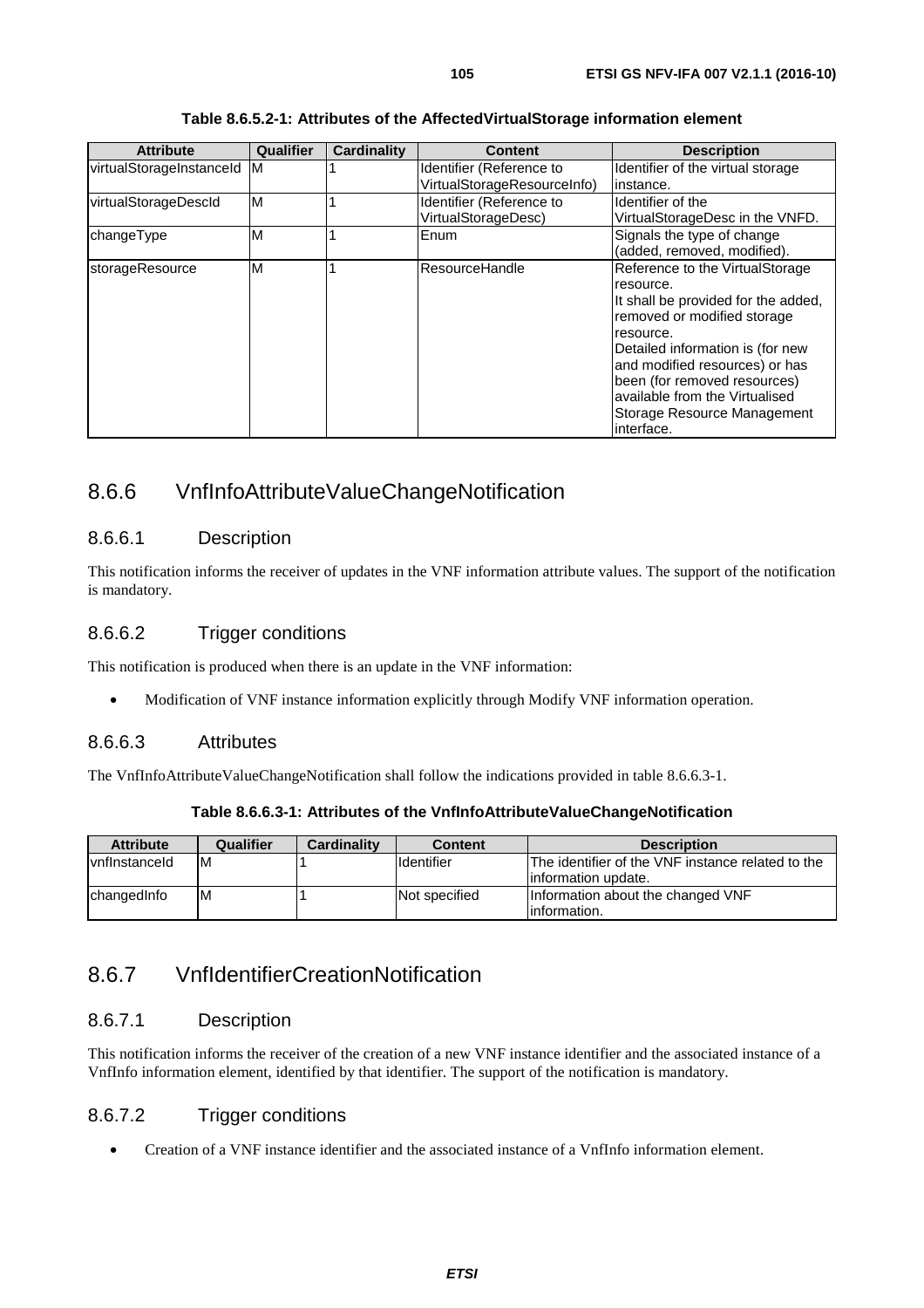#### 8.6.7.3 Attributes

The VnfIdentifierCreationNotification shall follow the indications provided in table 8.6.7.3-1.

#### **Table 8.6.7.3-1: Attributes of the VnfIdentifierCreationNotification**

| <b>Attribute</b>      | <b>Australifier</b> | Cardinalitv | วontent                        | <b>Description</b>                                 |
|-----------------------|---------------------|-------------|--------------------------------|----------------------------------------------------|
| <b>Ivnflnstanceld</b> | ΙM                  |             | $\cdots$<br><b>ildentifier</b> | 'VNF instance identifier.<br>∠created<br>The newly |

## 8.6.8 VnfIdentifierDeletionNotification

#### 8.6.8.1 Description

This notification informs the receiver of the deletion of a VNF instance identifier and the associated instance of a VnfInfo information element identified by that identifier. The support of the notification is mandatory.

#### 8.6.8.2 Trigger conditions

• Deletion of a VNF instance identifier and the associated instance of a VnfInfo information element.

#### 8.6.8.3 Attributes

The VnfIdentifierDeletionNotification shall follow the indications provided in table 8.6.8.3-1.

#### **Table 8.6.8.3-1: Attributes of the VnfIdentifierDeletionNotification**

| Attribute      | Qualifier | Cardinality | :ontent           | <b>Description</b>                                               |
|----------------|-----------|-------------|-------------------|------------------------------------------------------------------|
| Ivnflnstanceld | ΙM        |             | <b>Identifier</b> | <b>VNF</b><br>The<br>Finstance identifier that has been deleted. |

## 8.7 Information elements and notifications related to VNF Performance Management

## 8.7.1 Introduction

This clause defines information elements and notifications related to VNF Performance Management.

## 8.7.2 ObjectSelection information element

#### 8.7.2.1 Description

This information element allows to specify VNF instances on which performance information will be provided.

The ObjectSelection is a pattern to select object instances. The pattern is used in multiple interfaces. In the present interface, the ObjectSelection pattern is used to select VNF instances.

The pattern proposes 2 exclusive options:

- 1) Provide a list of object types and a filter to specify object properties.
- 2) Provide a list of object instances.

In the present interface, the object type will be VNF (represented by VNFD), and the filter will be based on some VNF properties.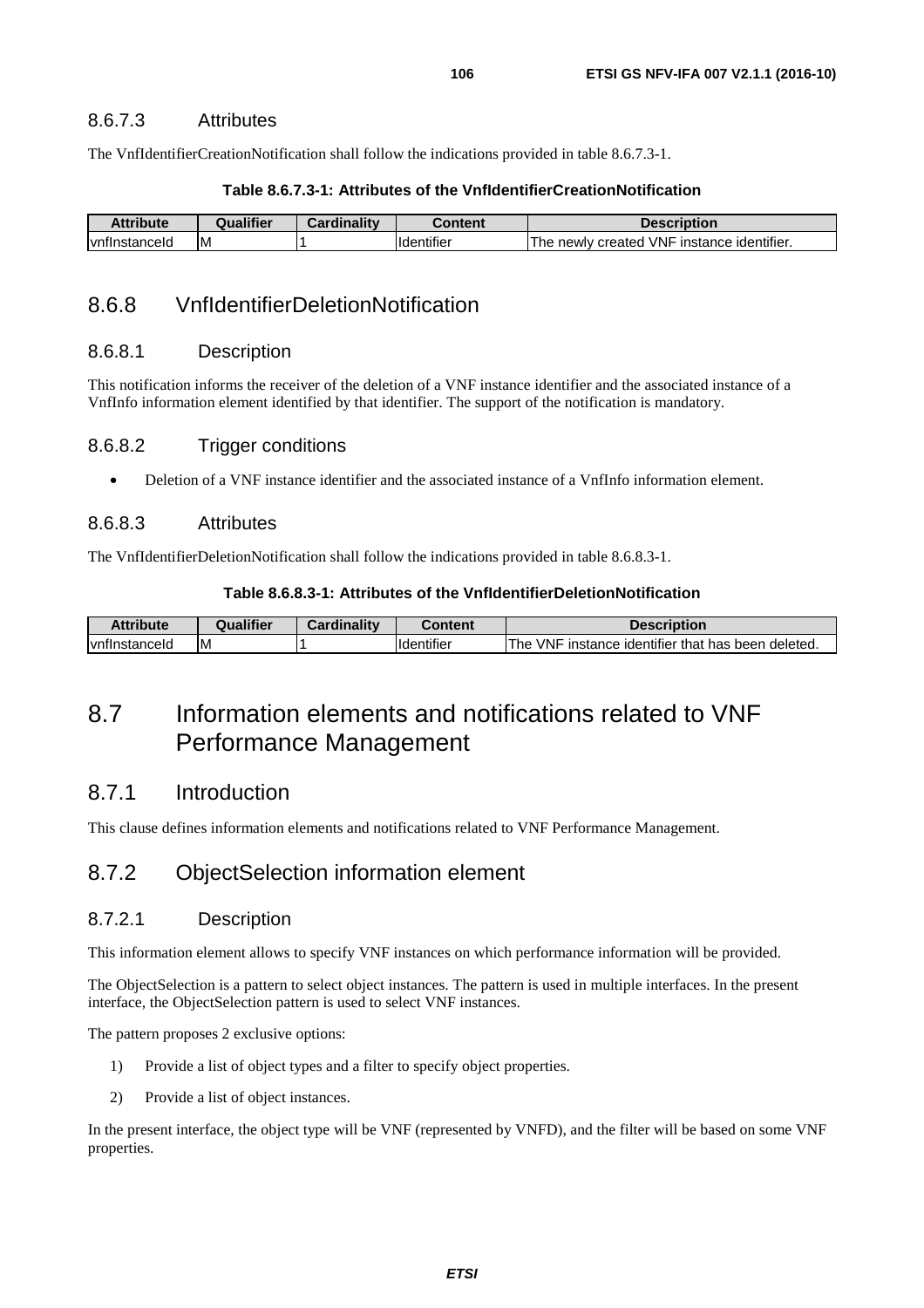## 8.7.2.2 Attributes

The ObjectSelection information element shall follow the indications provided in table 8.7.2.2-1.

| <b>Attribute</b> | Qualifier | Cardinality | <b>Content</b> | <b>Description</b>                                                                                                                                                                                                                                                                       |
|------------------|-----------|-------------|----------------|------------------------------------------------------------------------------------------------------------------------------------------------------------------------------------------------------------------------------------------------------------------------------------------|
| objectType       | M         | 0N          | String         | Defines the object types.<br>The object types for this information element<br>will be the VNFDs.<br>One of the two attributes (object Type $+$<br>objectFilter or objectInstanceId) shall be<br>present.                                                                                 |
| objectFilter     | M         | 01          | Filter         | The filter will apply on the object types to<br>specify on which object instances the<br>performance information is requested to be<br>collected.<br>One of the two attributes (object Type $+$<br>objectFilter or objectInstanceId) shall be<br>present.                                |
| objectInstanceId | M         | 0N          | Identifier     | Identifies the object instances for which<br>performance information is requested to be<br>collected.<br>The object instances for this information<br>element will be VNF instances.<br>One of the two attributes (objectType+<br>objectFilter or objectInstanceId) shall be<br>present. |

**Table 8.7.2.2-1: Attributes of the ObjectSelection information element** 

## 8.7.3 PmJob information element

### 8.7.3.1 Description

This information element provides the details of the PM Job. The object instances for this information element will be VNF instances.

### 8.7.3.2 Attributes

The PmJob information element shall follow the indications provided in table 8.7.3.2-1.

| <b>Attribute</b>       | Qualifier | <b>Cardinality</b> | <b>Content</b>  | <b>Description</b>                                                                                                                                                                                                                                     |
|------------------------|-----------|--------------------|-----------------|--------------------------------------------------------------------------------------------------------------------------------------------------------------------------------------------------------------------------------------------------------|
| pmJobId                | M         |                    | Identifier      | Identifier of this PM job.                                                                                                                                                                                                                             |
| objectSelector         | M         |                    | ObjectSelection | Defines the object instances for which<br>performance information is requested<br>to be collected.<br>The object instances for this<br>information element will be VNF<br>instances.                                                                   |
| performanceMetric      | M         | 0.N                | String          | This defines the type(s) of<br>performance metric(s) for the<br>specified object instances.<br>At least one of the two attributes<br>(performance metric or group) shall<br>be present.                                                                |
| performanceMetricGroup | M         | 0.N                | String          | Group of performance metrics.<br>A metric group is a pre-defined list of<br>metrics, known to the producer that it<br>can decompose to individual metrics.<br>At least one of the two attributes<br>(performance metric or group) shall<br>be present. |

#### **Table 8.7.3.2-1: Attributes of the PmJob information element**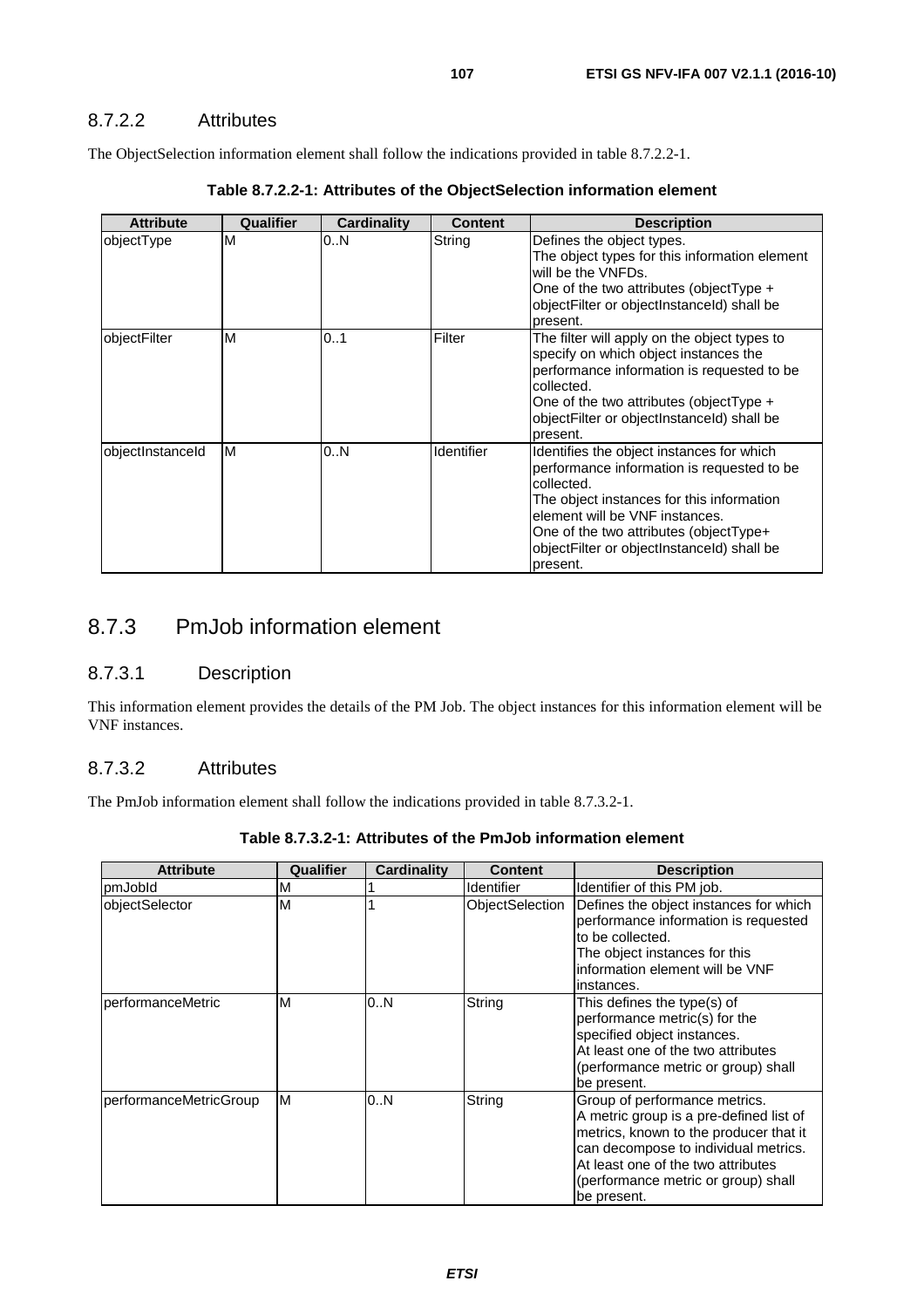| <b>Attribute</b>                                                                                                                                                                                                                                                                                                                                                                                                                                                                                                                                                       | Qualifier | <b>Cardinality</b> | <b>Content</b> | <b>Description</b>                                                                                                                                                   |  |  |
|------------------------------------------------------------------------------------------------------------------------------------------------------------------------------------------------------------------------------------------------------------------------------------------------------------------------------------------------------------------------------------------------------------------------------------------------------------------------------------------------------------------------------------------------------------------------|-----------|--------------------|----------------|----------------------------------------------------------------------------------------------------------------------------------------------------------------------|--|--|
| IcollectionPeriod                                                                                                                                                                                                                                                                                                                                                                                                                                                                                                                                                      | M         |                    | Enum           | Specifies the periodicity at which the<br>producer will collect performance<br>information (see note).                                                               |  |  |
| reportingPeriod                                                                                                                                                                                                                                                                                                                                                                                                                                                                                                                                                        | M         |                    | Enum           | Specifies the periodicity at which the<br>producer will report to the consumer<br>about performance information (see<br>note).                                       |  |  |
| reportingBoundary                                                                                                                                                                                                                                                                                                                                                                                                                                                                                                                                                      | O         | 01                 | Not specified  | Identifies a boundary after which the<br>reporting will stop.<br>The boundary shall allow a single<br>reporting as well as periodic reporting<br>up to the boundary. |  |  |
| NOTE:<br>At the end of each reporting Period, the producer will inform the consumer about availability of the<br>performance data collected for each completed collection period during this reporting Period. While the<br>exact definition of the types for collection Period and reporting Period is left for further specification, it is<br>recommended that the reporting Period be equal or a multiple of the collection Period. In the latter case,<br>the performance data for the collection periods within one reporting period would be reported together. |           |                    |                |                                                                                                                                                                      |  |  |

## 8.7.4 Threshold information element

## 8.7.4.1 Description

This information element provides the details of a threshold. The object instances for this information element will be VNF instances.

### 8.7.4.2 Attributes

The Threshold information element shall follow the indications provided in table 8.7.4.2-1.

| <b>Attribute</b>  | Qualifier | Cardinality | <b>Content</b>    | <b>Description</b>                      |
|-------------------|-----------|-------------|-------------------|-----------------------------------------|
| thresholdId       | м         |             | <b>Identifier</b> | Identifier of this Threshold            |
|                   |           |             |                   | linformation element.                   |
| objectSelector    | M         |             | ObjectSelection   | Defines the object instances            |
|                   |           |             |                   | associated with the threshold.          |
|                   |           |             |                   | The object instances for this           |
|                   |           |             |                   | information element will be VNF         |
|                   |           |             |                   | linstances.                             |
| performanceMetric | M         |             | String            | Defines the performance metric          |
|                   |           |             |                   | associated with the threshold.          |
| thresholdType     | M         |             | Enum              | Type of threshold. The list of          |
|                   |           |             |                   | possible values is left for the         |
|                   |           |             |                   | protocol design stage and might         |
|                   |           |             |                   | include: single/ multi valued           |
|                   |           |             |                   | threshold, static/dynamic threshold,    |
|                   |           |             |                   | template based threshold, etc.          |
| thresholdDetails  | M         |             | Not specified     | Details of the threshold: value to be   |
|                   |           |             |                   | crossed, details on the notification to |
|                   |           |             |                   | be generated, etc.                      |

#### **Table 8.7.4.2-1: Attributes of the Threshold information element**

## 8.7.5 PerformanceReport information element

### 8.7.5.1 Description

This information element defines the format of a performance report provided by the producer to the consumer on a specified object instance or a set of them. The object instances for this information element will be VNF instances.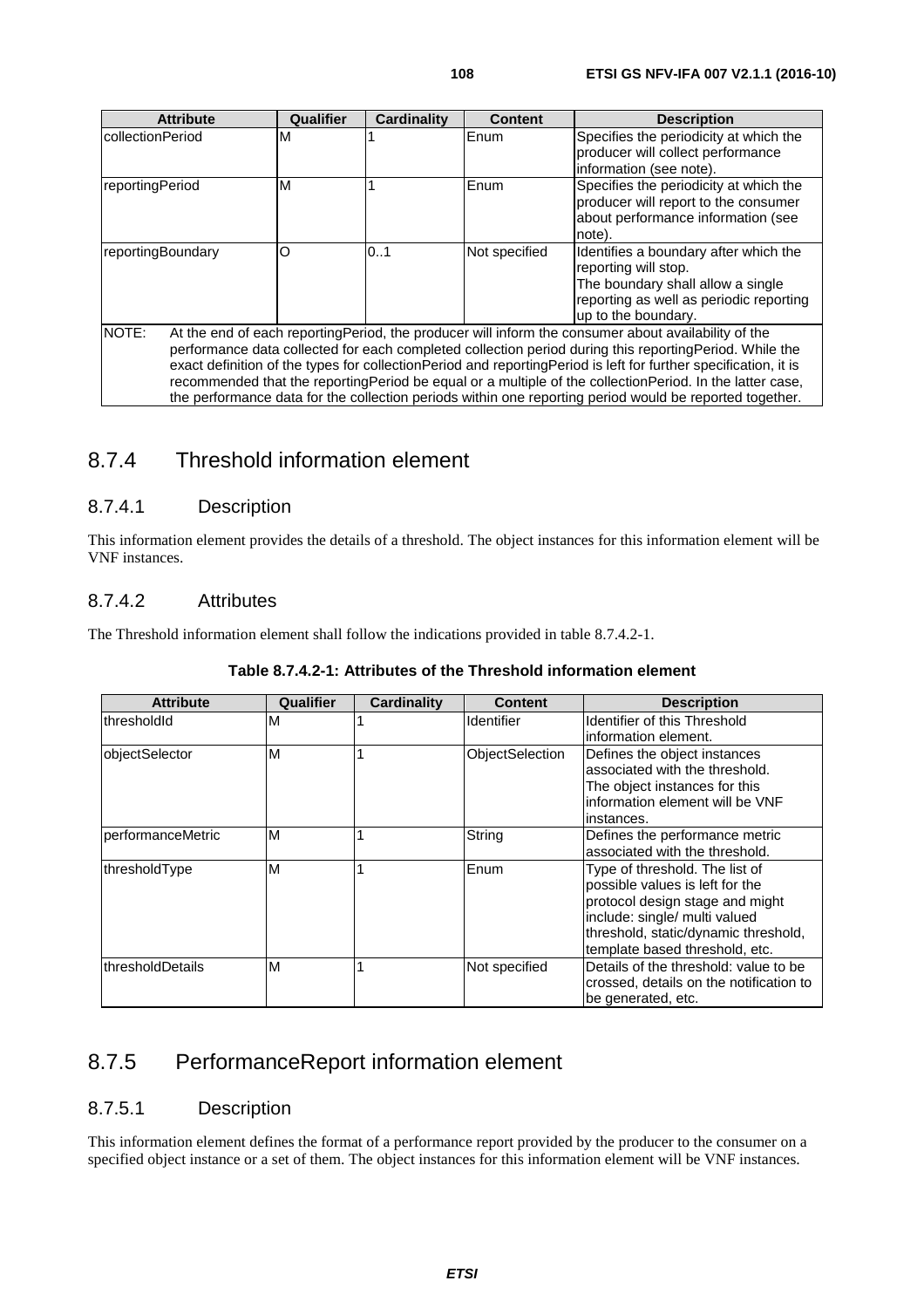### 8.7.5.2 Attributes

The PerformanceReport information element shall follow the indications provided in table 8.7.5.2-1.

#### **Table 8.7.5.2-1: Attributes of the PerformanceReport information element**

| <b>Attribute</b>          | Qualifier | <b>Cardinality</b> | Content                                      | <b>Description</b>    |
|---------------------------|-----------|--------------------|----------------------------------------------|-----------------------|
| <b>IperformanceReport</b> | м         | …N                 | PerformanceReportEntry   List of performance |                       |
|                           |           |                    |                                              | linformation entries. |

# 8.7.6 PerformanceReportEntry information element

#### 8.7.6.1 Description

This information element defines a single performance report entry. This performance report entry is for a given metric of a given object instance, but can include multiple collected values. The object instances for this information element will be VNF instances.

#### 8.7.6.2 Attributes

The PerformanceReportEntry information element shall follow the indications provided in table 8.7.6.2-1.

**Table 8.7.6.2-1: Attributes of the PerformanceReportEntry information element** 

| <b>Attribute</b>  | Qualifier | <b>Cardinality</b> | <b>Content</b>        | <b>Description</b>                        |
|-------------------|-----------|--------------------|-----------------------|-------------------------------------------|
| objectType        | м         |                    | String                | Defines the object type.                  |
|                   |           |                    |                       | The object types for this information     |
|                   |           |                    |                       | element will be the VNFDs.                |
| objectInstanceId  | M         |                    | Identifier            | The object instance for which the         |
|                   |           |                    |                       | performance metric is reported.           |
|                   |           |                    |                       | The object instances for this information |
|                   |           |                    |                       | element will be VNF instances.            |
| performanceMetric | M         |                    | String                | Name of the metric collected.             |
| performanceValue  | M         | 1N                 | PerformanceValueEntry | List of performance values with           |
|                   |           |                    |                       | associated timestamp.                     |

# 8.7.7 PerformanceValueEntry information element

### 8.7.7.1 Description

This information element defines a single performance value with its associated time stamp.

#### 8.7.7.2 Attributes

Table 8.7.7.2-1 lists the attributes of the PerformanceValueEntry information element.

#### **Table 8.7.7.2-1: Attributes of the PerformanceValueEntry information element**

| <b>Attribute</b>   | Qualifier | <b>Cardinality</b> | Content          | <b>Description</b>             |
|--------------------|-----------|--------------------|------------------|--------------------------------|
| <b>ItimeStamp</b>  | ΙM        |                    | <b>IDateTime</b> | Timestamp indicating when the  |
|                    |           |                    |                  | Idata was collected.           |
| lperformance Value | ΙM        |                    | Value            | Value of the metric collected. |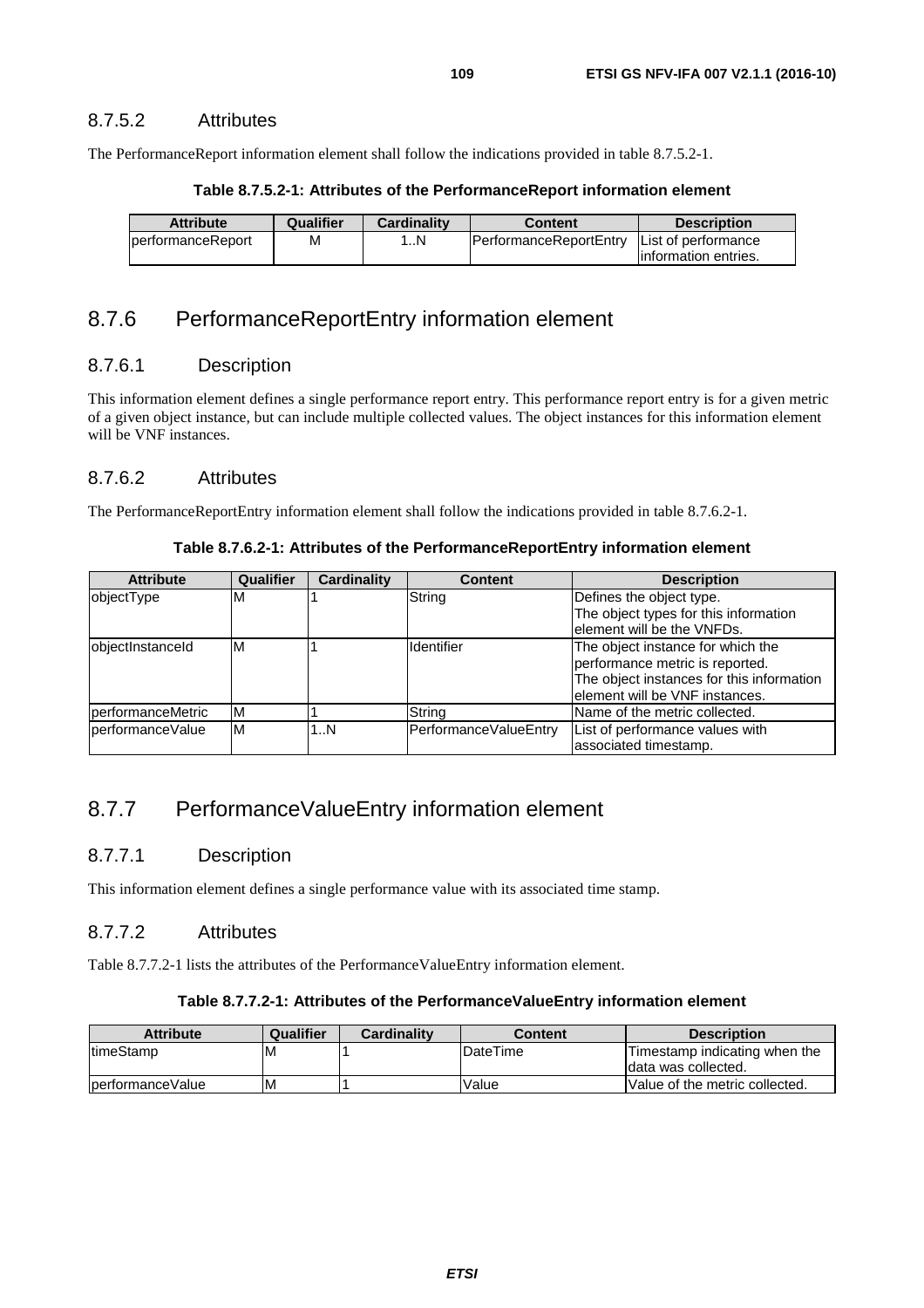# 8.7.8 PerformanceInformationAvailableNotification

### 8.7.8.1 Description

This notification informs the receiver that performance information is available. Delivery mechanism for the performance reports is left for later specification. The object instances for this information element will be VNF instances.

## 8.7.8.2 Trigger Conditions

• New performance information is available

### 8.7.8.3 Attributes

The PerformanceInformationAvailableNotification shall follow the indications provided in table 8.7.8.3-1.

#### **Table 8.7.8.3-1: Attributes of the PerformanceInformationAvailableNotification**

| <b>Attribute</b>  | <b>Qualifier</b> | <b>Cardinality</b> | <b>Content</b> | <b>Description</b>                                                                                                                                     |
|-------------------|------------------|--------------------|----------------|--------------------------------------------------------------------------------------------------------------------------------------------------------|
| lobiectInstanceId | ıΜ               | .N                 | Ildentifier    | Object instance(s) for which performance<br>information is available. The object<br>linstances for this information element will<br>lbe VNF instances. |

# 8.7.9 ThresholdCrossedNotification

## 8.7.9.1 Description

This notification informs the receiver that a threshold value has been crossed. The object instances for this information element will be VNF instances.

## 8.7.9.2 Trigger Condition

A Threshold has been crossed. Crossing includes both the initial triggering and the clearance of the threshold. Depending on threshold type, there might be multiple crossing values and/or different values for triggering and clearing.

### 8.7.9.3 Attributes

The ThresholdCrossedNotification shall follow the indications provided in table 8.7.9.3-1.

| <b>Attribute</b>  | Qualifier | Cardinality | <b>Content</b>                            | <b>Description</b>                                                                                                                           |
|-------------------|-----------|-------------|-------------------------------------------|----------------------------------------------------------------------------------------------------------------------------------------------|
| thresholdId       | м         |             | Identifier<br>(Reference to<br>Threshold) | Threshold which has been crossed.                                                                                                            |
| crossingDirection | M         |             | Enum                                      | IAn indication of whether the threshold<br>was crossed in upward or downward<br>Idirection.<br>Values: UP, DOWN                              |
| objectInstanceId  | M         |             | Identifier                                | Object instance for which the threshold<br>has been crossed.<br>The object instances for this information<br>lelement will be VNF instances. |
| performanceMetric | M         |             | String                                    | IPerformance metric associated with the<br>threshold.                                                                                        |
| performanceValue  | M         |             | Value                                     | Value of the metric that resulted in<br>threshold crossing.                                                                                  |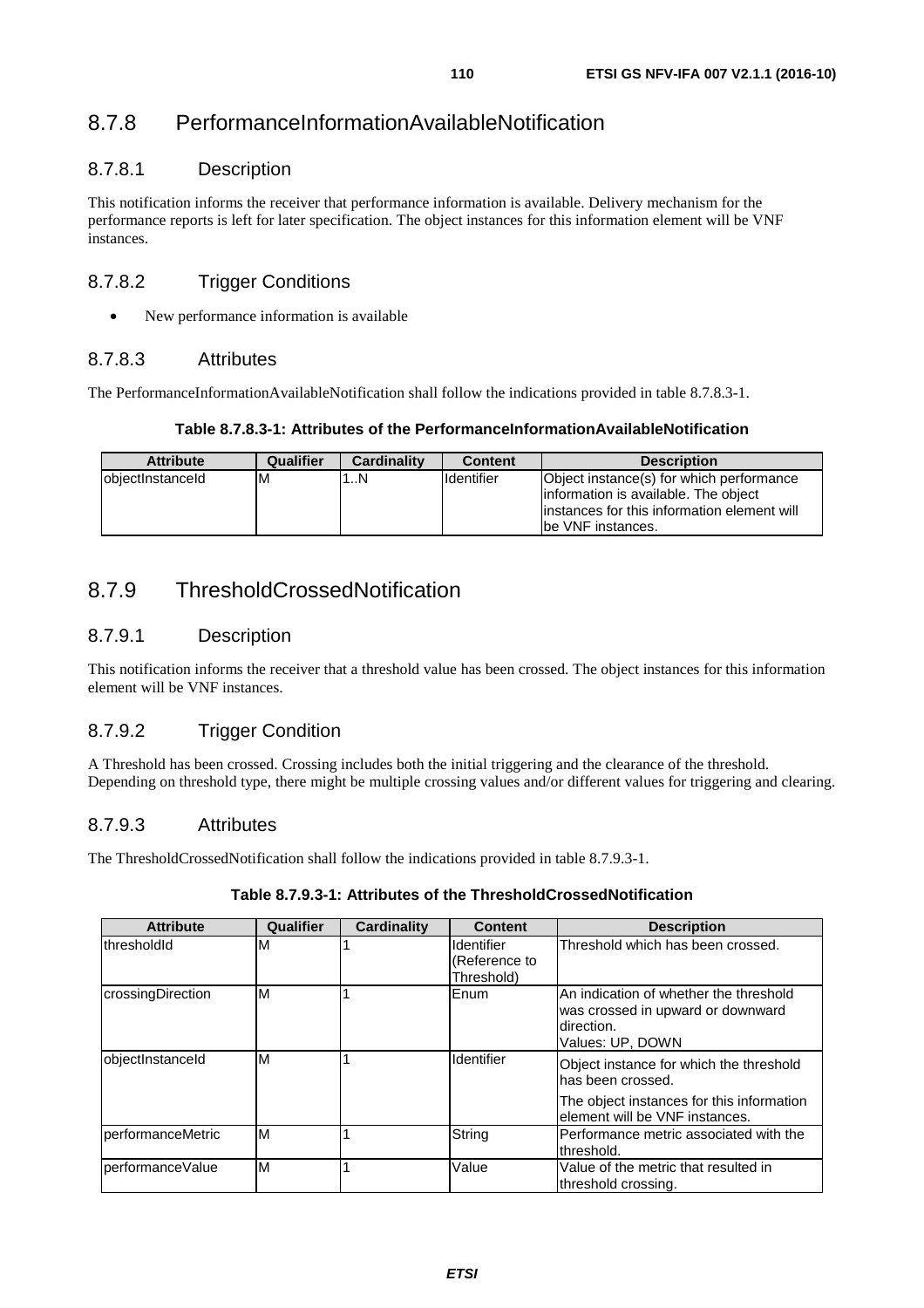# 8.8 Information elements and notifications related to VNF Fault Management

# 8.8.1 Introduction

This clause defines information elements and notifications related to VNF Fault Management.

# 8.8.2 AlarmNotification

# 8.8.2.1 Description

This notification informs the receiver of alarms related to the VNFs managed by the VNFM. Alarms are created in response to:

- faults detected by the VNFM; and
- faults generated due to changes in the state of virtualised resources used by the VNF instances managed by the VNFM.

The notification is mandatory.

# 8.8.2.2 Trigger conditions

- An alarm has been created.
- An alarm has been updated, e.g. if the severity of the alarm has changed.

## 8.8.2.3 Attributes

The AlarmNotification shall follow the indications provided in table 8.8.2.3-1.

| <b>Attribute</b> | Qualifier | <b>Cardinality</b> | <b>Content</b> | <b>Description</b>                                                                                                                                                                                                                                                                                                                                                                                                                                                                                                                                                                                                        |
|------------------|-----------|--------------------|----------------|---------------------------------------------------------------------------------------------------------------------------------------------------------------------------------------------------------------------------------------------------------------------------------------------------------------------------------------------------------------------------------------------------------------------------------------------------------------------------------------------------------------------------------------------------------------------------------------------------------------------------|
| alarm            | м         |                    | Alarm          | Information about an alarm including AlarmId, affected<br>VNF identifier, and FaultDetails.<br>For notifications related to changes in the state of<br>virtualised resources (indicated using the attribute<br>faultType), the alarm shall indicate:<br>The cause for the state change of the virtualised<br>resource using the attribute probableCause, with<br>possible values such as: maintenance of NFVI<br>component, evacuation of NFVI component, etc.<br>The identifier of the origin (VIM) responsible for<br>the management of the virtualised resource with<br>state change using the attribute faultDetails. |

## **Table 8.8.2.3-1: Attributes of the AlarmNotification**

# 8.8.3 AlarmClearedNotification

# 8.8.3.1 Description

This notification informs the receiver of the clearing of an alarm related to the VNFs managed by the VNFM, e.g. the alarm's perceived severity is set to "cleared" since the corresponding fault has been solved. The notification is mandatory.

# 8.8.3.2 Trigger conditions

• An alarm has been cleared.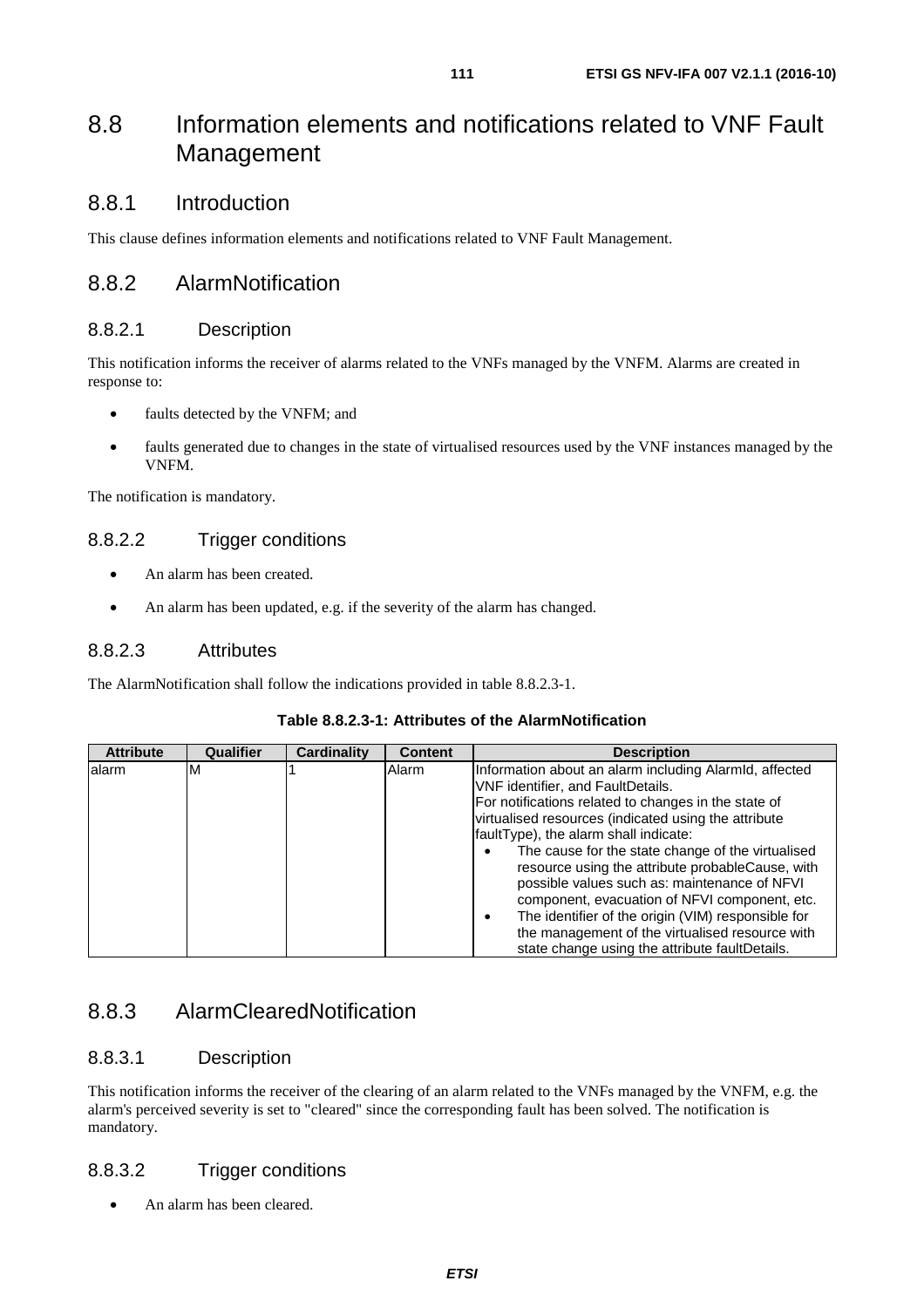### 8.8.3.3 Attributes

The AlarmClearedNotification shall follow the indications provided in table 8.8.3.3-1.

| <b>Attribute</b>  | Qualifier | <b>Cardinality</b> | <b>Content</b>                      | <b>Description</b>                                      |
|-------------------|-----------|--------------------|-------------------------------------|---------------------------------------------------------|
| lalarmId          | M         |                    | Ildentifier (Reference<br>to Alarm) | <b>Alarm identifier.</b>                                |
| lalarmClearedTime | ΙM        |                    | DateTime                            | The timestamp indicating when the<br>alarm was cleared. |

#### **Table 8.8.3.3-1: Attributes of the AlarmClearedNotification**

# 8.8.4 Alarm information element

### 8.8.4.1 Description

The Alarm information element encapsulates information about an alarm.

The Managed Objects for this information element will be VNF instances.

### 8.8.4.2 Attributes

The Alarm information element shall follow the indications provided in table 8.8.4.2-1.

#### **Table 8.8.4.2-1: Attributes of the Alarm information element**

| <b>Attribute</b>        | Qualifier               | <b>Cardinality</b> | <b>Content</b>     | <b>Description</b>                                                                                                                                                                   |  |
|-------------------------|-------------------------|--------------------|--------------------|--------------------------------------------------------------------------------------------------------------------------------------------------------------------------------------|--|
| alarmid                 | M                       |                    | Identifier         | <b>Identifier of this Alarm information</b><br>element.                                                                                                                              |  |
| managedObjectId         | M                       |                    | Identifier         | Identifier of the affected managed object.                                                                                                                                           |  |
|                         |                         |                    |                    | The managed objects for this information<br>element will be VNF instances.                                                                                                           |  |
| rootCauseFaultyResource | M                       | 1                  | FaultyResourceInfo | The virtualised resources that are causing<br>the VNF fault.                                                                                                                         |  |
| alarmRaisedTime         | M                       | 1                  | <b>DateTime</b>    | Timestamp indicating when the alarm is<br>raised by the managed object.                                                                                                              |  |
| alarmChangedTime        | M                       | 0.1                | DateTime           | Timestamp indicating when the alarm was<br>last changed.                                                                                                                             |  |
| alarmClearedTime        | M                       | 0.1                | <b>DateTime</b>    | Timestamp indicating when the alarm was<br>cleared.                                                                                                                                  |  |
| state                   | M                       | 1                  | Enum               | State of the alarm, e.g. "fired", "updated",<br>"cleared".                                                                                                                           |  |
| perceivedSeverity       | M                       | 1                  | Enum               | Perceived severity of the managed object<br>failure, legal values:<br>Critical<br>Major<br>Minor<br>Warning<br>Indeterminate<br>Cleared                                              |  |
| eventTime               | M                       | 1                  | <b>DateTime</b>    | Timestamp indicating when the fault was<br>observed.                                                                                                                                 |  |
| faultType               | M                       | 1                  | String             | Type of the fault.                                                                                                                                                                   |  |
| probableCause           | $\overline{\mathsf{M}}$ | 1                  | String             | Information about the probable cause of<br>the fault.                                                                                                                                |  |
| <b>isRootCause</b>      | M                       | 1                  | Boolean            | Attribute indicating if this fault is the root<br>for other correlated alarms. If TRUE, then<br>the alarms listed in the attribute<br>CorrelatedAlarmId are caused by this<br>fault. |  |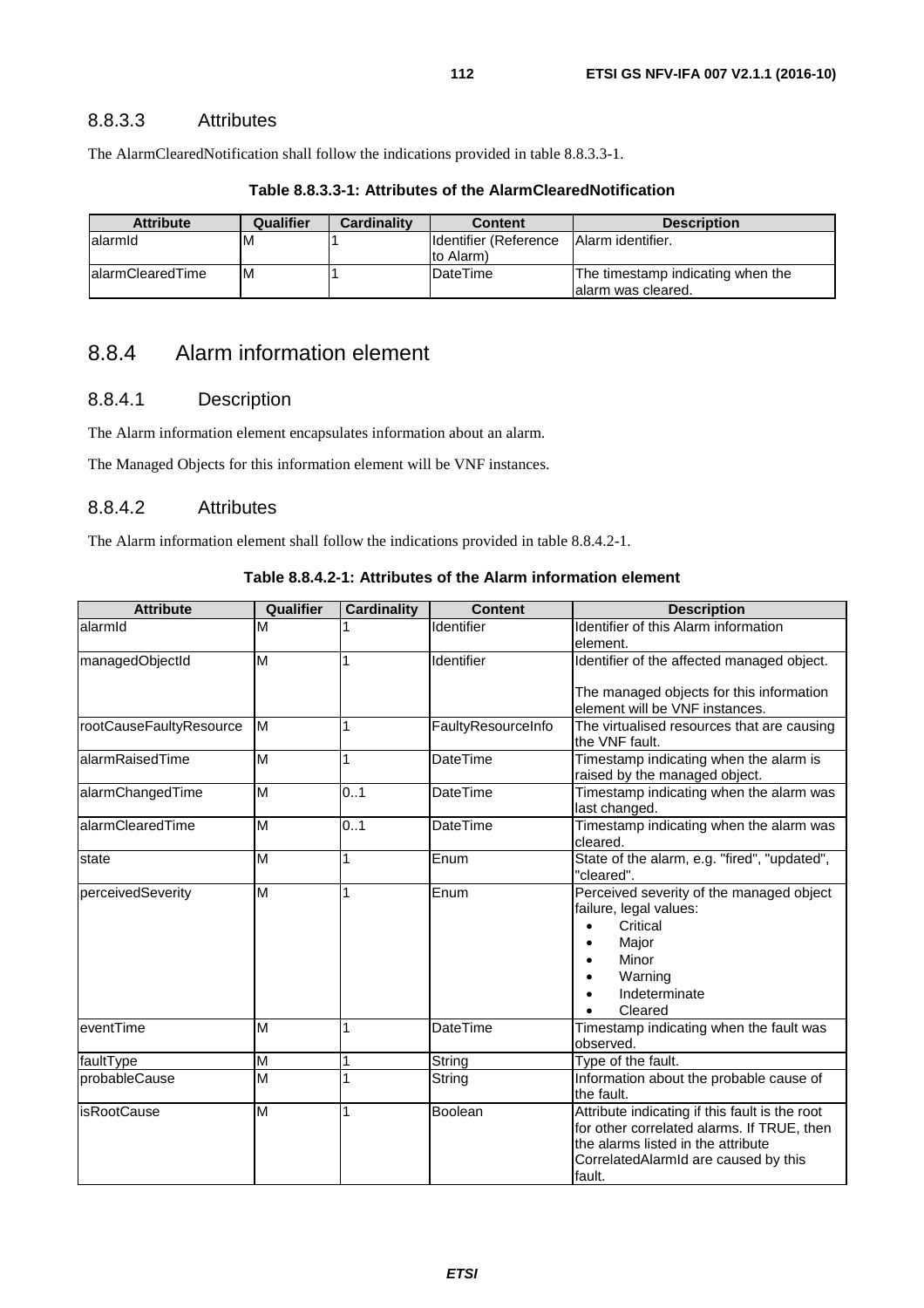| <b>Attribute</b>  | Qualifier | <b>Cardinality</b> | <b>Content</b>         | <b>Description</b>                                |
|-------------------|-----------|--------------------|------------------------|---------------------------------------------------|
| correlatedAlarmId | ΙM        | 0.N                | Ildentifier (Reference | List of identifiers of other alarms               |
|                   |           |                    | to Alarm)              | correlated to this fault.                         |
| faultDetails      | ıм        | 0.N                | Not specified          | <b>IProvides additional information about the</b> |
|                   |           |                    |                        | lfault.                                           |

# 8.8.5 FaultyResourceInfo information element

### 8.8.5.1 Description

The FaultyResourceInfo information element encapsulates information about faulty resources that have a negative impact on a VNF.

### 8.8.5.2 Attributes

The FaultyResourceInfo information element shall follow the indications provided in table 8.8.5.2-1.

#### **Table 8.8.5.2-1: Attributes of the FaultyResourceInfo information element**

| <b>Attribute</b>             | Qualifier | <b>Cardinality</b> | <b>Content</b>             | <b>Description</b>                                                                                |
|------------------------------|-----------|--------------------|----------------------------|---------------------------------------------------------------------------------------------------|
| faultyVnfcResource           | M         | 0.N                | VnfcResourceInfo           | Information on the faulty<br>virtualised compute and<br>storage resource(s). See<br>clause 8.5.4. |
| faultyVirtualLinkResource    | ΙM        | 0.N                | VirtualLinkResourceInfo    | Information on the faulty<br>virtualised network resource(s).<br>See clause 8.5.5.                |
| faultyVirtualStorageResource | ΙM        | 0.N                | VirtualStorageResourceInfo | Information on the faulty<br>virtualised storage resource(s).<br>See clause 8.5.6.                |

# 8.9 Information elements and notifications related to VNF Configuration Management

## 8.9.1 Introduction

This clause defines information elements and notifications related to VNF configuration management.

# 8.9.2 VnfConfigAttributeValueChangeNotification

### 8.9.2.1 Description

This notification informs the receiver of updates in the VNF configuration attribute values. The support of the notification is mandatory.

## 8.9.2.2 Trigger conditions

This notification is produced when there is an update in the VNF configuration:

• Modification of VNF configuration parameters explicitly through Modify VNF configuration operation.

### 8.9.2.3 Attributes

The VnfConfigAttributeValueChangeNotification shall follow the indications provided in table 8.9.2.3-1.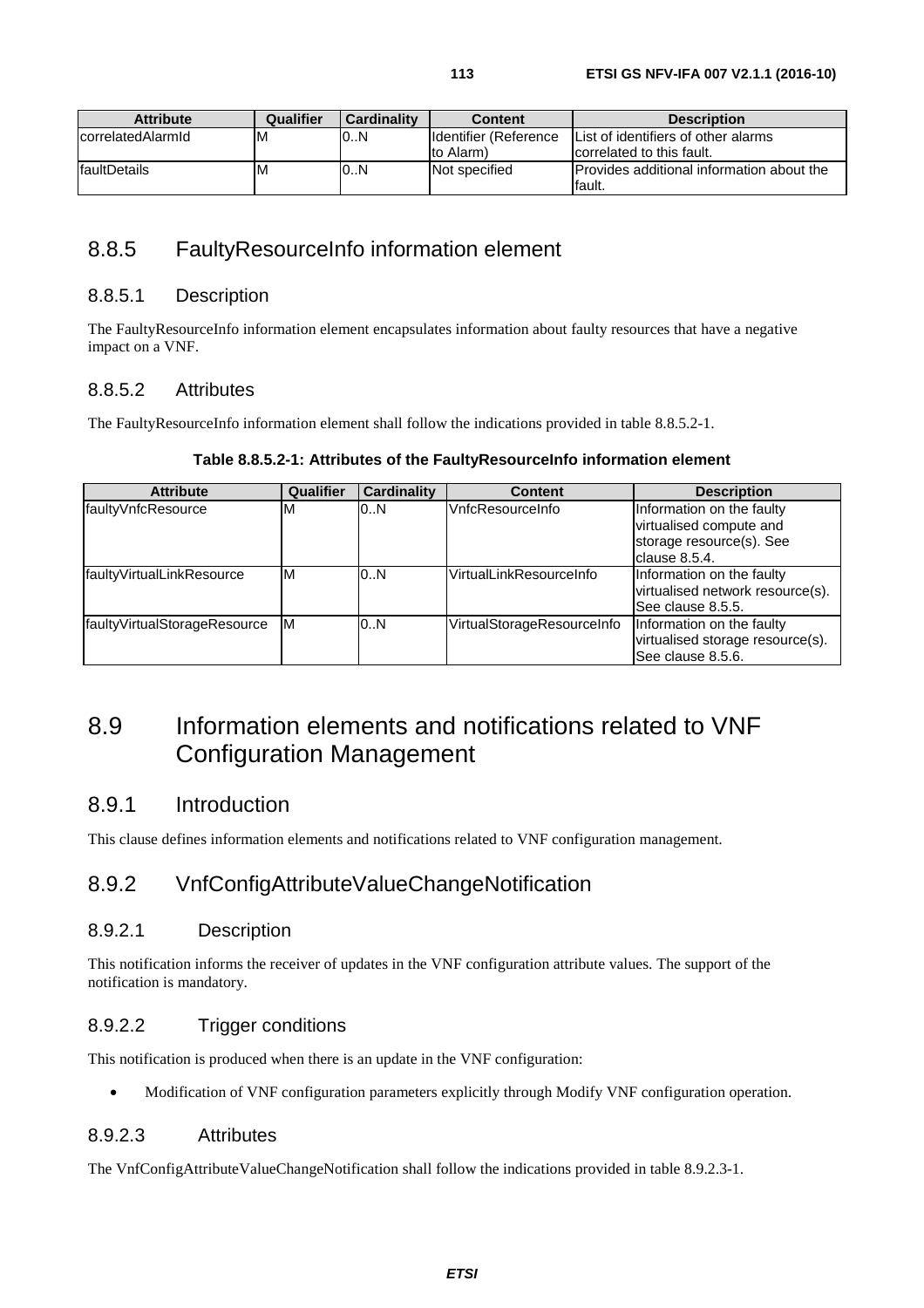| <b>Attribute</b>     | Qualifier | <b>Cardinality</b> | <b>Content</b>     | <b>Description</b>                                                         |
|----------------------|-----------|--------------------|--------------------|----------------------------------------------------------------------------|
| <b>vnflnstanceld</b> | ΙM        |                    | <b>I</b> dentifier | The identifier of the VNF instance related to the<br>configuration update. |
| changedConfig        | - M       |                    | Not specified      | Information about the changed VNF<br>configuration.                        |

# 8.10 Information elements and notifications related to VNF Indicators

## 8.10.1 Introduction

The clauses below define information elements which represent indicator values, and notifications about changes of these.

## 8.10.2 IndicatorValueChangeNotification

#### 8.10.2.1 Description

This notification informs the receiver of a value change of an indicator related to the VNF. The notification is mandatory.

#### 8.10.2.2 Trigger conditions

• The value of an indicator has changed.

#### 8.10.2.3 Attributes

The IndicatorValueChangeNotification information element shall follow the indications provided in table 8.10.2.3-1.

#### **Table 8.10.2.3-1: Attributes of the IndicatorValueChangeNotification**

| <b>Attribute</b>      | Qualifier | <b>Cardinality</b> | Content                     | <b>Description</b>                                                                                                   |
|-----------------------|-----------|--------------------|-----------------------------|----------------------------------------------------------------------------------------------------------------------|
| lindicatorInformation | -M        |                    | <b>IndicatorInformation</b> | This is to provide the indicator, the value<br>of the indicator and the VNF instance<br>the indicator is related to. |

# 8.10.3 IndicatorInformation information element

### 8.10.3.1 Description

This information element provides the indicator values of a VNF instance.

### 8.10.3.2 Attributes

The IndicatorInformation information element shall follow the indications provided in table 8.10.3.2-1.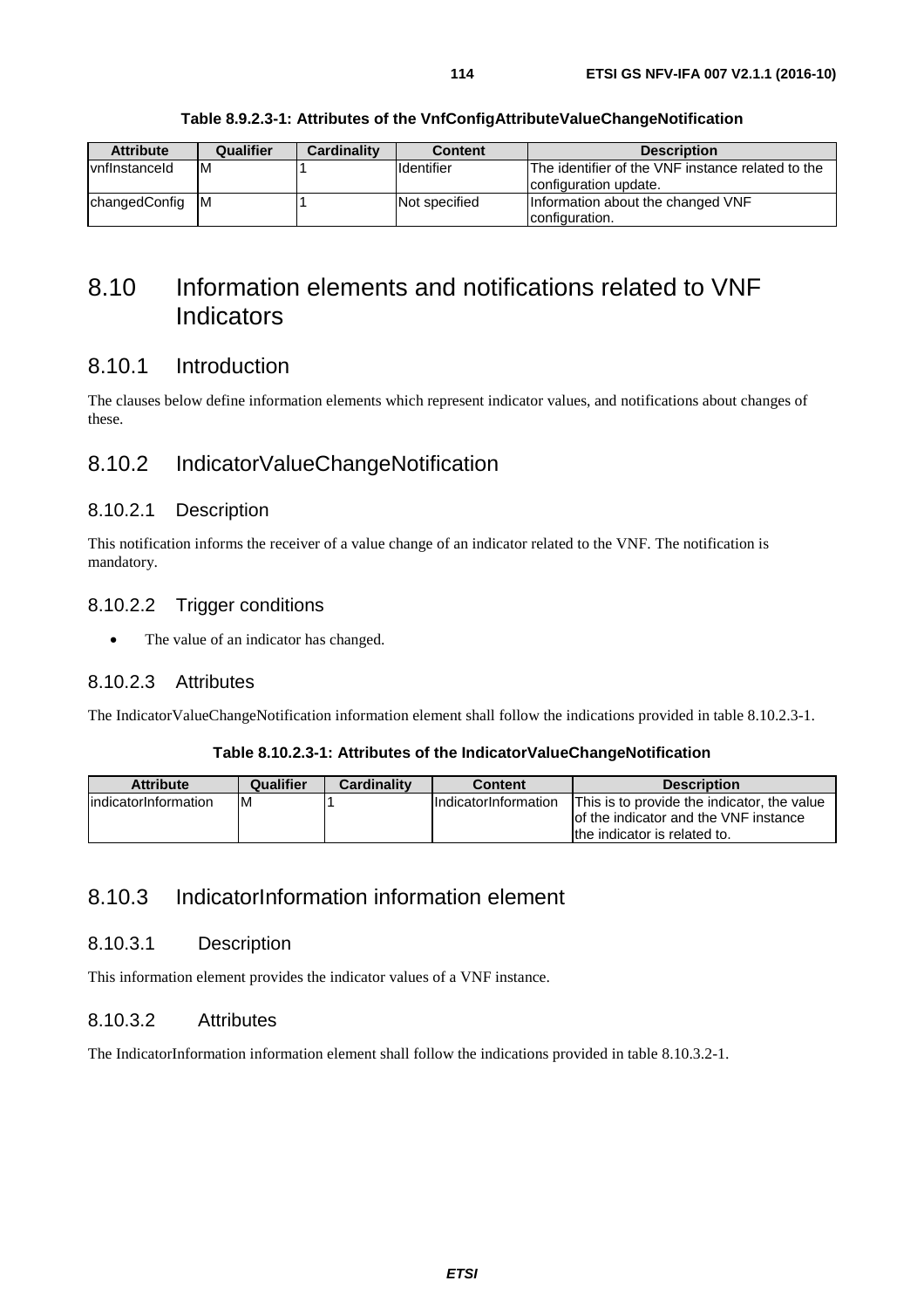| <b>Attribute</b> | Qualifier | Cardinality | <b>Content</b>                            | <b>Description</b>                                                                                                       |
|------------------|-----------|-------------|-------------------------------------------|--------------------------------------------------------------------------------------------------------------------------|
| vnflnstanceld    | ΙM        |             | <b>Identifier</b>                         | Identifier of the VNF instance which provides<br>the indicator value(s).                                                 |
| indicatorId      | ΙM        |             | Identifier (Reference<br>to VnfIndicator) | Identifies the indicator.                                                                                                |
| lindicatorValue  | IM        |             | Value                                     | Provides the value of the indicator. The value<br>format is defined in the VNFD (see ETSI<br><b>GS NFV-IFA 011 [3]).</b> |
| lindicatorName   | ΙM        | 0.1         | String                                    | Human readable name of the indicator. Shall<br>be present if defined in the VNFD.                                        |

#### **Table 8.10.3.2-1: Attributes of the IndicatorInformation**

# 8.11 Notifications related to Virtualised Resources Quota

## 8.11.1 Introduction

This clause defines notifications related to virtualised resources quota.

## 8.11.2 VirtualisedResourceQuotaAvailableNotification

## 8.11.2.1 Description

This notification indicates the availability of a quota applicable to the consumer. Support of this notification is mandatory if the Virtualised Resources Quota Available Notification interface is supported.

## 8.11.2.2 Trigger Conditions

• A virtualised resources quota applicable to the consumer has been set.

### 8.11.2.3 Attributes

The VirtualisedResourceQuotaAvailableNotification shall follow the indications provided in table 8.11.2.3-1.

| <b>Attribute</b>   | Qualifier | <b>Cardinality</b> | <b>Content</b>    | <b>Description</b>                                                                                                                                                                                                      |
|--------------------|-----------|--------------------|-------------------|-------------------------------------------------------------------------------------------------------------------------------------------------------------------------------------------------------------------------|
| resourceGroupId    | M         |                    | <b>Identifier</b> | Unique identifier of the "infrastructure"<br>resource group", logical grouping of<br>virtual resources assigned to a tenant<br>within an Infrastructure Domain.                                                         |
| vim                | СM        | 101                | VimInfo           | Information about the VIM responsible<br>for the management of the virtualised<br>resources quota.<br>This attribute shall be supported when<br><b>VNF-related Resource Management in</b><br>direct mode is applicable. |
| resourceProviderId | <b>CM</b> | 0.1                | <b>Identifier</b> | Identifies the entity responsible for the<br>management of the virtualised resources<br>quota.<br>This attribute shall be supported when<br><b>VNF-related Resource Management in</b><br>indirect mode is applicable.   |

| Table 8.11.2.3-1: Attributes of the VirtualisedResourceQuotaAvailableNotification_ |  |  |
|------------------------------------------------------------------------------------|--|--|
|------------------------------------------------------------------------------------|--|--|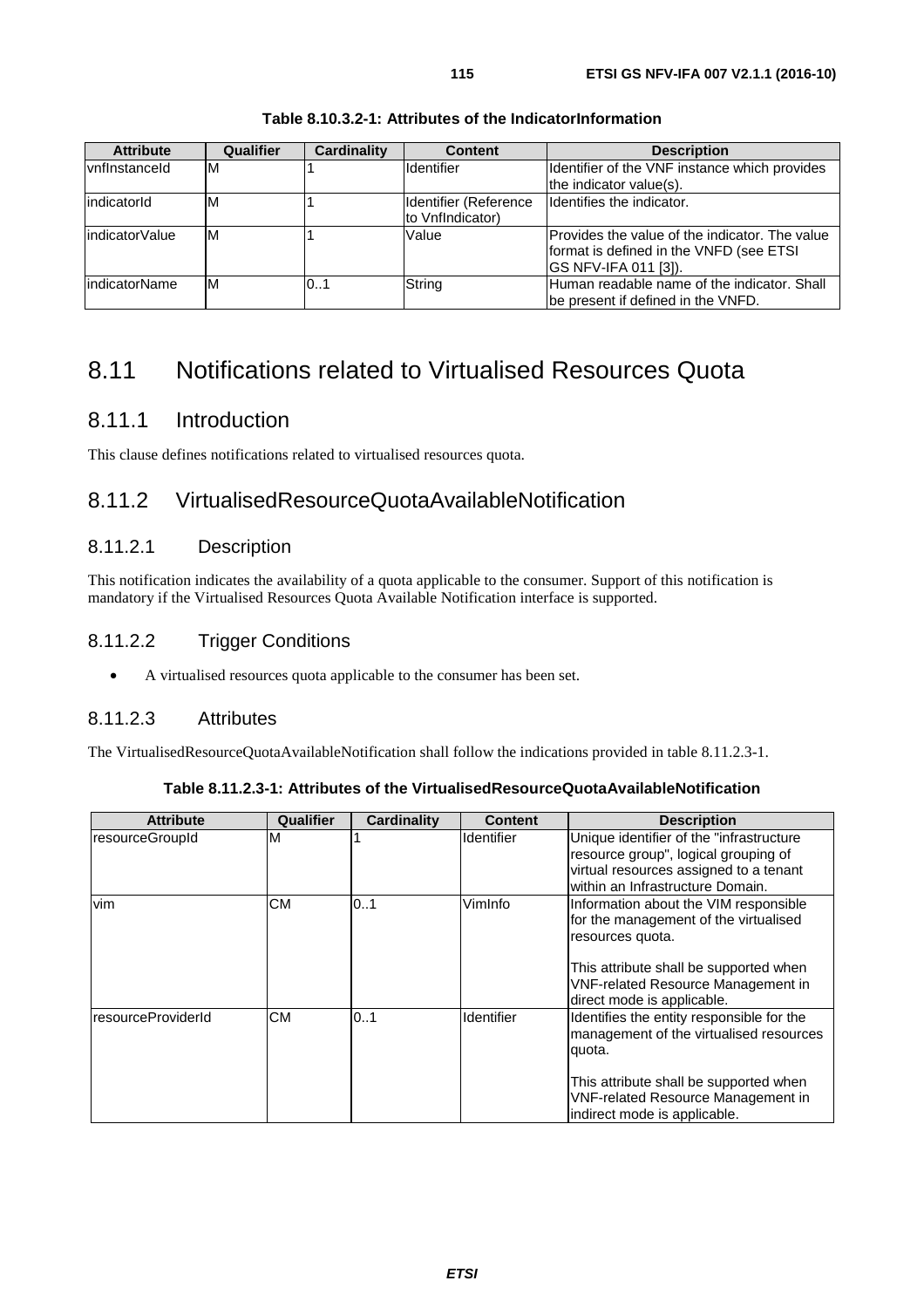# 8.12 Information elements and notifications related to multiple interfaces

## 8.12.1 Introduction

This clause defines information elements that are referenced by other information elements related to multiple interfaces.

# 8.12.2 ExtVirtualLinkData information element

### 8.12.2.1 Description

This information element provides the information of an external VL to be used as a parameter passed to multiple interfaces.

### 8.12.2.2 Attributes

The ExtVirtualLinkData information element shall follow the indications provided in table 8.12.2.2-1.

| <b>Attribute</b>    | Qualifier | <b>Cardinality</b> | <b>Content</b>    | <b>Description</b>                                                                                                                                                                                   |
|---------------------|-----------|--------------------|-------------------|------------------------------------------------------------------------------------------------------------------------------------------------------------------------------------------------------|
| lextVirtualLinkId   | M         | 01                 | <b>Identifier</b> | Identifier of this external VL instance, if<br>provided.                                                                                                                                             |
| vim                 | <b>CM</b> | 0.1                | VimInfo           | Information about the VIM that manages this<br>resource.<br>This attribute shall be supported and present<br>lif VNF-related resource management in direct<br>mode is applicable.                    |
| IresourceProviderId | <b>CM</b> | 0.1                | Identifier        | Identifies the entity responsible for the<br>management of the resource.<br>This attribute shall be supported and present<br>when VNF-related Resource Management in<br>indirect mode is applicable. |
| <b>Iresourceld</b>  | M         |                    | Identifier        | Identifier of the resource in the scope of the<br>VIM or the resource provider                                                                                                                       |
| extCp               | M         | 1N                 | VnfExtCpData      | External CPs of the VNF to be connected to<br>lthis external VL.                                                                                                                                     |

#### **Table 8.12.2.2-1: Attributes of the ExtVirtualLinkData information element**

# 8.12.3 VnfExtCpData information element

### 8.12.3.1 Description

This information element provides input information related to an external CP.

### 8.12.3.2 Attributes

The VnfExtCpData information element shall follow the indications provided in table 8.12.3.2-1.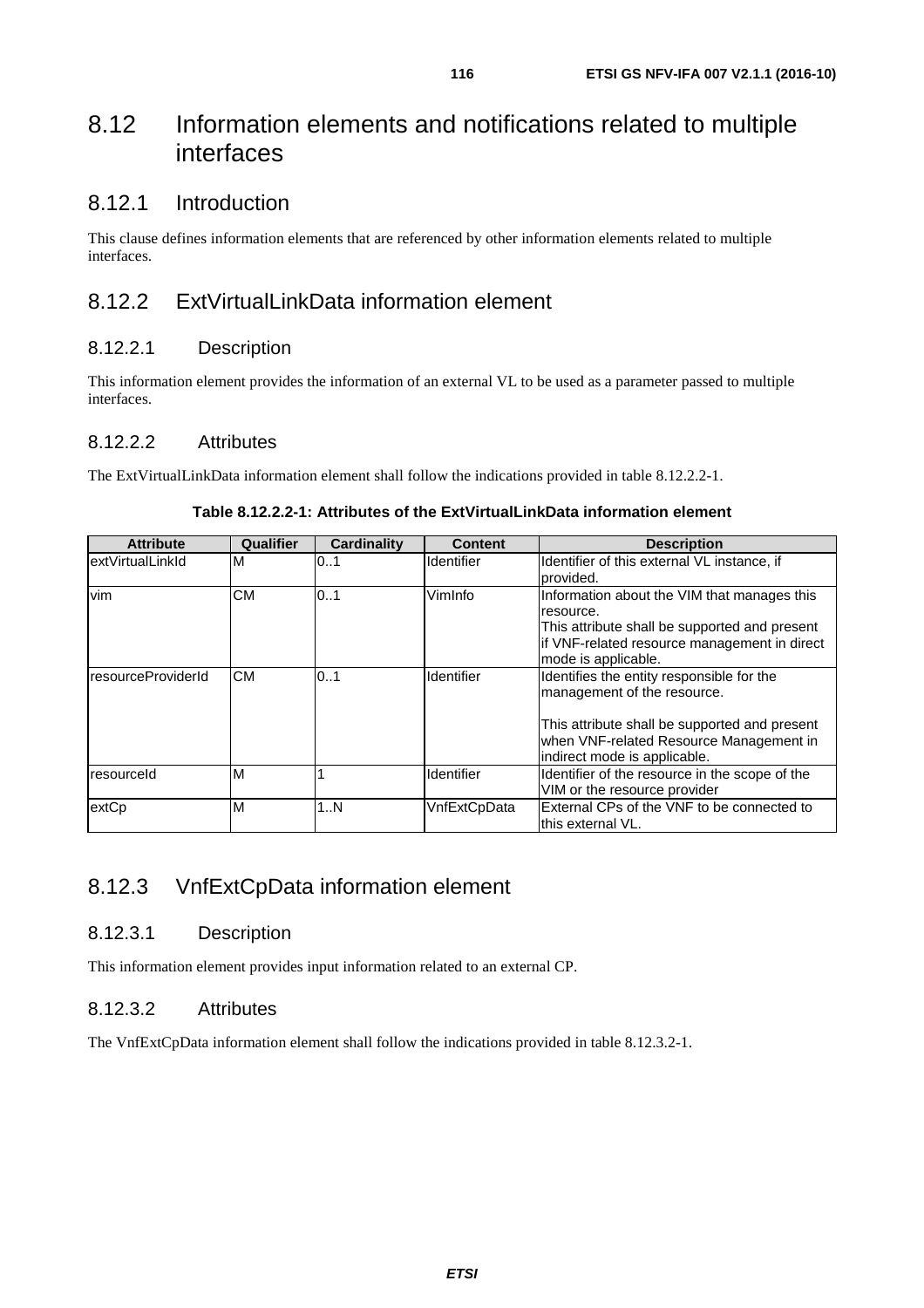| <b>Attribute</b>    | Qualifier | Cardinality | <b>Content</b>    | <b>Description</b>                                                                                                                       |
|---------------------|-----------|-------------|-------------------|------------------------------------------------------------------------------------------------------------------------------------------|
| cpdld               | M         |             | <b>Identifier</b> | Ildentifier of the CPD in the VNFD.                                                                                                      |
| address             | M         | 0.N         | Not specified     | List of (fixed) network addresses that need to<br>be configured on the CP.<br>It shall be provided for configuring fixed<br>laddresses.  |
| numDynamicAddresses | IM        | 0.1         | Integer           | Number of network addresses to be assigned<br>dynamically. It shall be provided if dynamic<br>addresses need to be configured on the CP. |

#### **Table 8.12.3.2-1: Attributes of the VnfExtCpData information element**

# 8.12.4 ExtManagedVirtualLinkData information element

## 8.12.4.1 Description

This information element provides the information of an externally-managed internal VL to be used as a parameter passed to multiple interfaces.

## 8.12.4.2 Attributes

The ExtManagedVirtualLinkData information element shall follow the indications provided in table 8.12.4.2-1.

| <b>Attribute</b>        | Qualifier | Cardinality | <b>Content</b>                                     | <b>Description</b>                                                                                                                                                                                      |
|-------------------------|-----------|-------------|----------------------------------------------------|---------------------------------------------------------------------------------------------------------------------------------------------------------------------------------------------------------|
| extManagedVirtualLinkId | IM.       | 0.1         | <b>Identifier</b>                                  | Identifier of this externally-managed<br>internal VL instance, if provided.                                                                                                                             |
| virtualLinkDescld       | M         |             | Identifier (Reference<br>to<br>VnfVirtualLinkDesc) | Identifier of the VLD in the VNFD for<br>this VL.                                                                                                                                                       |
| <b>vim</b>              | CМ        | 01          | VimInfo                                            | Information about the VIM that<br>manages this resource.<br>This attribute shall be supported and<br>present if VNF-related resource<br>management in direct mode is<br>applicable.                     |
| resourceProviderId      | <b>CM</b> | 0.1         | Identifier                                         | Identifies the entity responsible for the<br>management of the resource.<br>This attribute shall be supported and<br>present when VNF-related Resource<br>Management in indirect mode is<br>applicable. |
| resourceld              | M         |             | Identifier                                         | Identifier of the resource in the scope<br>of the VIM or the resource provider.                                                                                                                         |

**Table 8.12.4.2-1: Attributes of the ExtManagedVirtualLinkData information element** 

# 8.12.5 VimInfo information element

## 8.12.5.1 Description

This information element provides information regarding a VIM.

## 8.12.5.2 Attributes

The VimInfo information element shall follow the indications provided in table 8.12.5.2-1.

*ETSI*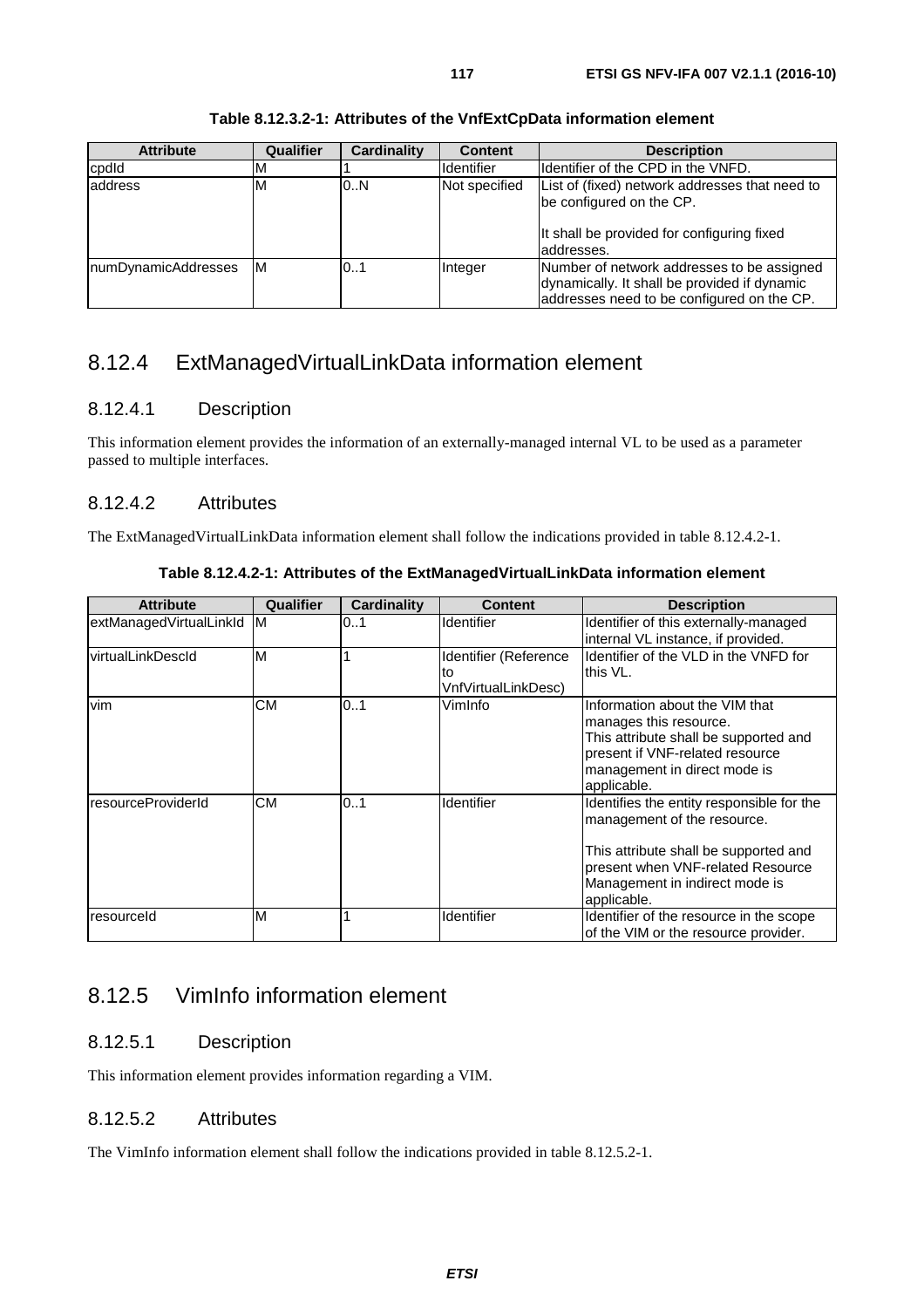| <b>Attribute</b>  | Qualifier                      | <b>Cardinality</b> | <b>Content</b> | <b>Description</b>                                                                                                                                                                      |
|-------------------|--------------------------------|--------------------|----------------|-----------------------------------------------------------------------------------------------------------------------------------------------------------------------------------------|
| vimInfold         | M                              |                    | Identifier     | The identifier of this VimInfo information<br>element, for the purpose of referencing it from<br>other information elements.                                                            |
| vimld             | M                              |                    | Identifier     | The identifier of the VIM.                                                                                                                                                              |
| linterfaceInfo    | M                              | 0.N                | KeyValuePair   | Information about the interface(s) to the VIM,<br>including VIM provider type, API version, and<br>protocol type.                                                                       |
| laccessinfo       | M                              | 0.N                | Not specified  | Authentication credentials for accessing the<br>VIM. Examples can include those to support<br>different authentication schemes, e.g. OAuth,<br>Token, Username/password, etc. See note. |
| interfaceEndpoint | M                              |                    | String         | Information about the interface endpoint. An<br>example is a URL.                                                                                                                       |
| NOTE:             | particular set of credentials. |                    |                | If needed, this attribute also provides information about the resourceGroupIds that are accessible using a                                                                              |

| Table 8.12.5.2-1: Attributes of the VimInfo information element |  |
|-----------------------------------------------------------------|--|
|-----------------------------------------------------------------|--|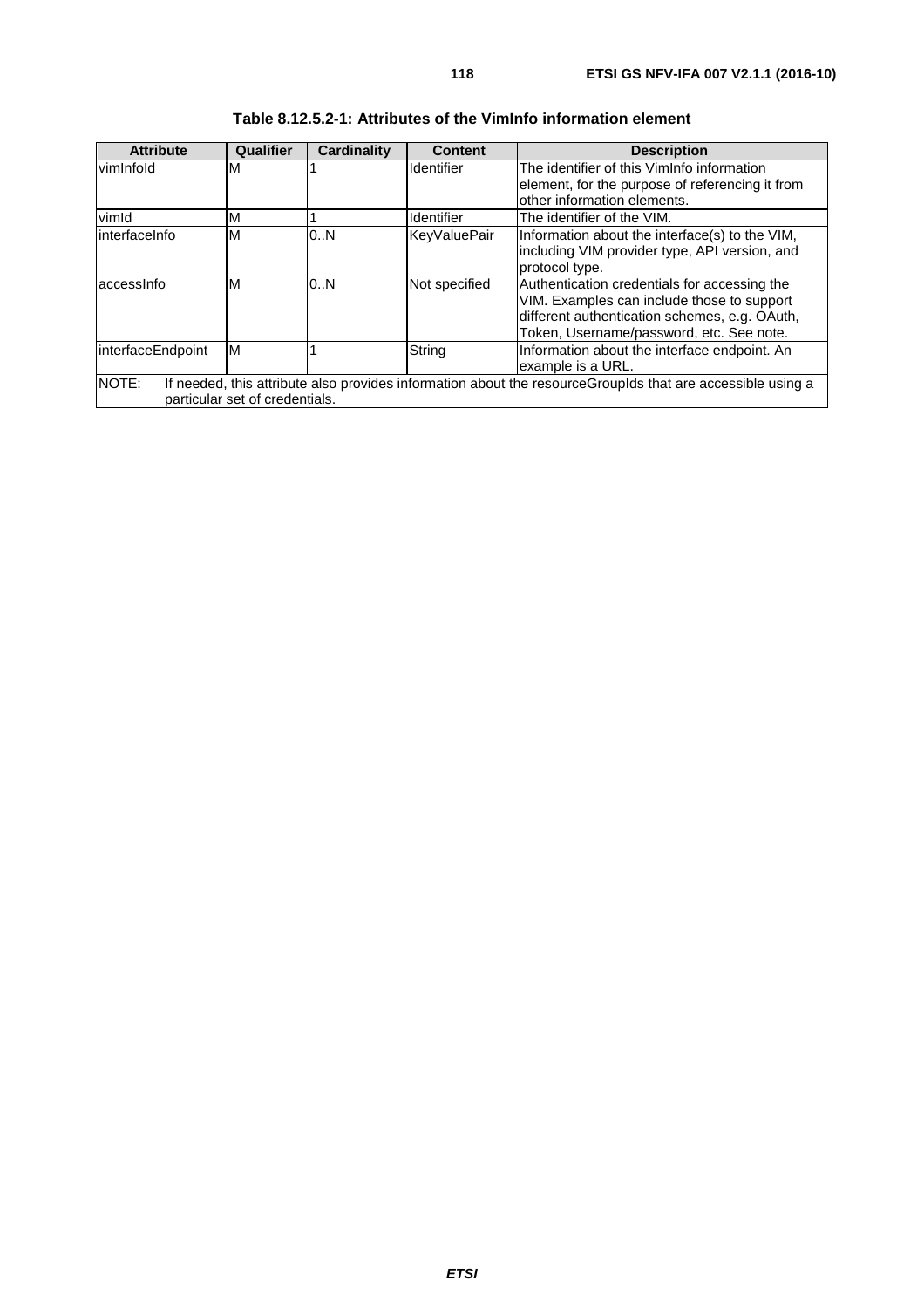# Annex A (informative): Authors & contributors

The following people have contributed to the present document:

#### **Rapporteur**:

Uwe Rauschenbach, Nokia Networks

#### **Other contributors**:

Anatoly Andrianov, Nokia Networks

Gyula Bodog, Nokia Networks

Michael Brenner, Alcatel-Lucent

Elena Demaria, Telecom Italia

Mehmet Ersue, Nokia

Aijuan Feng, Huawei

Marc Flauw, Hewlett-Packard Enterprise

Jeremy Fuller, Genband

Dmytro Gassanov, Netcracker

Xia Haitao, Huawei

Junyi Jiang, Huawei

Hongseok Jeon, ETRI

Chu Junsheng, ZTE

Ashiq Khan, DOCOMO Communications Lab

Anton Korchak, Netcracker

Gerald Kunzmann, DOCOMO Communications Lab

Jihyun Lee, ETRI

Shitao Li, Huawei

Xiayu Li, CATR

Tommy Lindgren, Ericsson

Kazuaki Obana, DOCOMO Communications Lab

Chirag Parekh, Ericsson

Janusz Pieczerak, Orange

Xu Ruiyue, Huawei

Nicola Santinelli, Telecom Italia

Myung-Ki Shin, ETRI

Bertrand Souville, DOCOMO Communications Lab

Harshad Tanna, Ericsson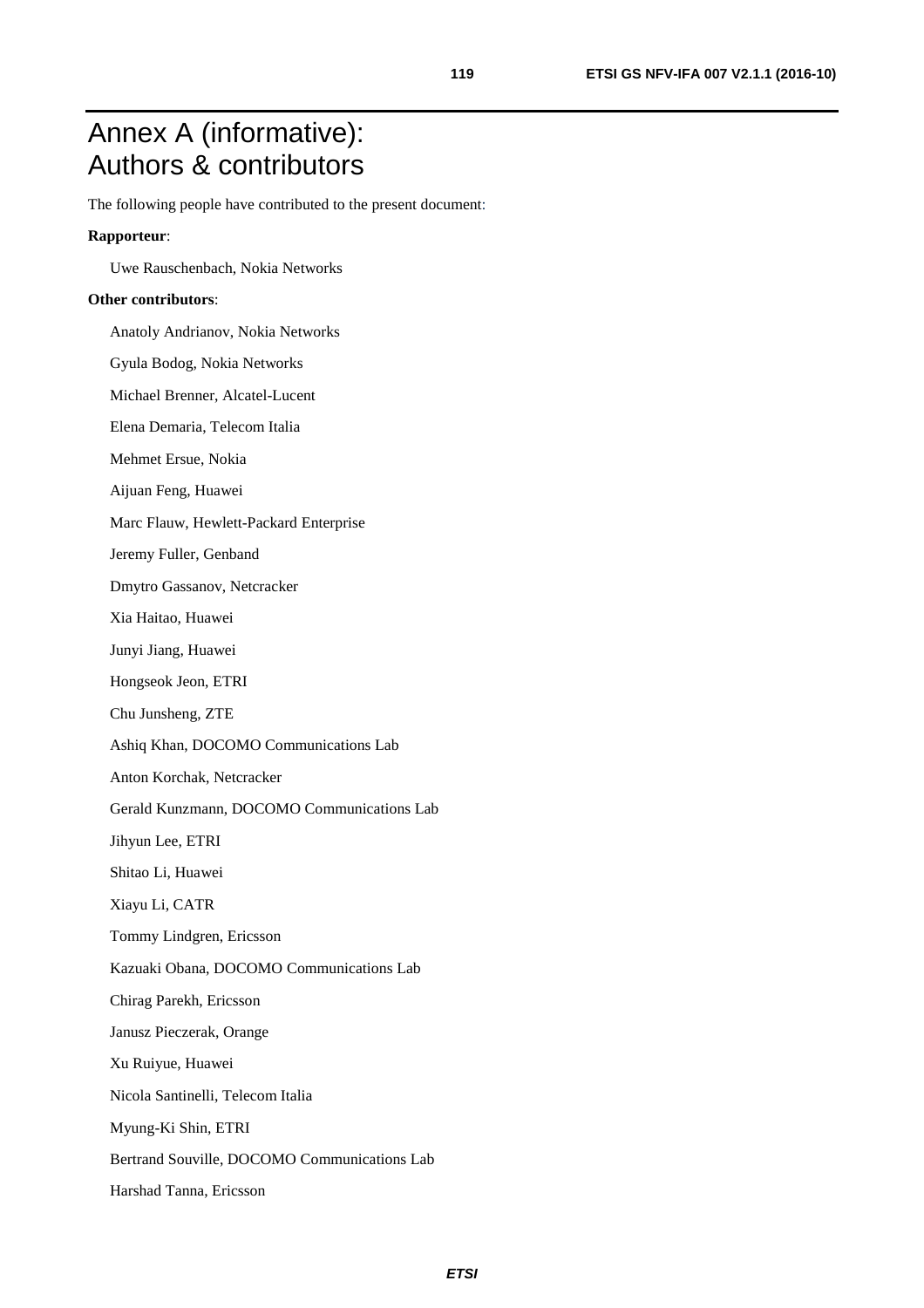Joan Triay, DOCOMO Communications Lab

Amanda Xiang, Huawei

Zhou Yan, Huawei

Jong-Hwa Yi, ETRI

Zarrar Yousaf, NEC

Grace Yufang, Huawei

Kai Zhang, Huawei

Peng Zhao, Huawei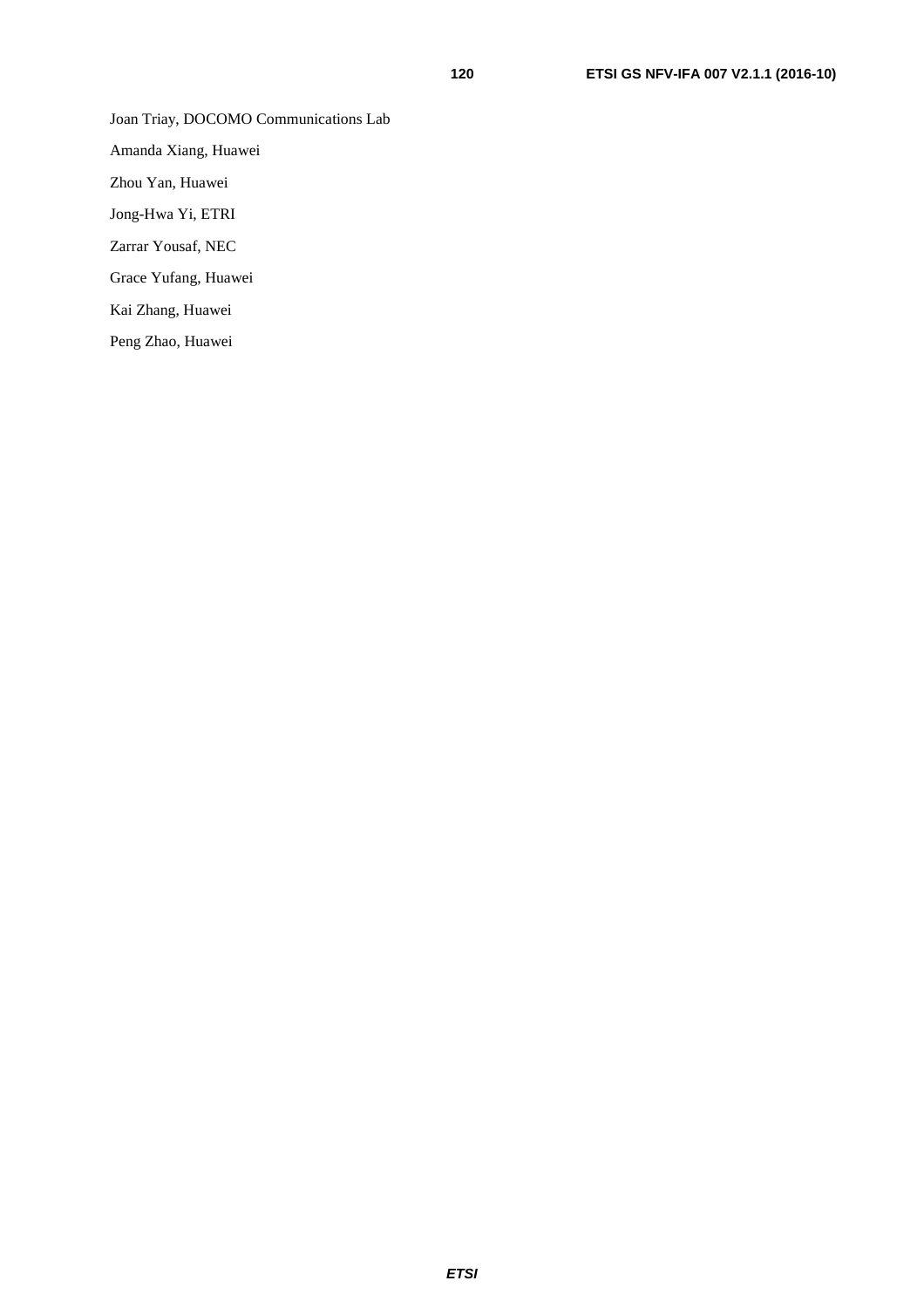# Annex B (informative): Change History

| <b>Date</b>           | <b>Version</b>       | Information about changes                                                                                                                 |  |  |
|-----------------------|----------------------|-------------------------------------------------------------------------------------------------------------------------------------------|--|--|
| 18 December 2014      | $\overline{v}$ 0.0.1 | Skeleton and ToC                                                                                                                          |  |  |
| 07 January 2015       | v0.0.2               | Updates based on NFVIFA(14)000028r4                                                                                                       |  |  |
| 26 January 2015       | v0.1.0               | Early draft after IFA Shanghai Interim Meeting, including contributions                                                                   |  |  |
|                       |                      | NFVIFA(15)000034r3_IFA007_section_4_Overview                                                                                              |  |  |
|                       |                      | NFVIFA(15)000036r3_IFA0nn_Interface_WIs_section_1_Scope_small_addition                                                                    |  |  |
|                       |                      | NFVIFA(15)000091r3_IFA009_section_3_Definitions                                                                                           |  |  |
| 23 February 2015      | V0.1.1               | Editorial: Title corrected for alignment                                                                                                  |  |  |
| 25 June 2015          | V <sub>0.1.2</sub>   | Contributions included:                                                                                                                   |  |  |
|                       |                      | NFVIFA(15)000066r2_IFA007_Clause_5_VNF_Package_interface_                                                                                 |  |  |
|                       |                      | notification reg                                                                                                                          |  |  |
|                       |                      | NFVIFA(15)000067r3_IFA007-008_Clause_5_VNF_LC_change_interface_reqs                                                                       |  |  |
|                       |                      | NFVIFA(15)000189r5_VNF_Package_management_interface_Requirements                                                                          |  |  |
|                       |                      | NFVIFA(15)000252r1_IFA007_interface_requirements_VNF_LCM_Granting                                                                         |  |  |
|                       |                      | NFVIFA(15)0000254r4_IFA007_interface_requirements_VNF_LCM<br>NFVIFA(15)000256r2_IFA007_interface_requirements_VNF_Lifecycle_              |  |  |
|                       |                      | Chg_Notif                                                                                                                                 |  |  |
|                       |                      | NFVIFA(15)000357r1_Change_to_conventions_for_conditional_attributes                                                                       |  |  |
|                       |                      | NFVIFA(15)000523r2_IFA010-007-008_Extend_VNF_lifecycle_change_notification                                                                |  |  |
|                       |                      | NFVIFA(15)000567r1_Adding_note_from_458r3_to_all_interface_GSs                                                                            |  |  |
|                       |                      | NFVIFA(15)000675r1_IFA007_Section_5_Reference_Point_Requirements                                                                          |  |  |
|                       |                      | NFVIFA(15)000798r1_IFA007_Add_VNF_LCM_interface_requirements                                                                              |  |  |
|                       |                      | Applicability of multi-document changes checked but no changes necessary:                                                                 |  |  |
|                       |                      | NFVIFA(15)000035_Blueprint_Phase_1_GSs_as_Informative_References                                                                          |  |  |
|                       |                      | Editorial changes:                                                                                                                        |  |  |
|                       |                      | Aligned document structure with template and IFA005 and IFA006                                                                            |  |  |
|                       |                      | Information elements clause is now clause 8                                                                                               |  |  |
|                       |                      | Inserted separate "Interface requirements" and "Reference point requirements"                                                             |  |  |
|                       |                      | subclauses in clauses 6 and 7                                                                                                             |  |  |
|                       |                      | Implemented disclaimer from NFVTSC(15)000041r3                                                                                            |  |  |
| 10 July 2015          | V0.1.3               | Contributions included:                                                                                                                   |  |  |
|                       |                      | NFVIFA(15)000845r1_IFA007_Move_VNF_LCM_Notification_                                                                                      |  |  |
|                       |                      | requirement_from_798r1                                                                                                                    |  |  |
|                       |                      | Editorial changes:                                                                                                                        |  |  |
| 13 August 2015        | V <sub>0.2.0</sub>   | Aligned labels of requirements with IFA conventions as per NFVIFA(15)000853r2                                                             |  |  |
|                       |                      | Contributions included                                                                                                                    |  |  |
|                       |                      | NFVIFA(15)000526r3 IFA007 LCM operation granting requirements<br>NFVIFA(15)000939r1_IFA007_section_5_Or-Vnfm_reference_point_requirements |  |  |
|                       |                      | NFVIFA(15)000082r8_IFA007_VNF_Lifecycle_Manager_and                                                                                       |  |  |
|                       |                      | Lifecycle_Operation_Grantin                                                                                                               |  |  |
|                       |                      | NFVIFA(15)000722r4_IFA007_detailed_interface_design_LCM_- _InstantiateVNF                                                                 |  |  |
|                       |                      | NFVIFA(15)000723r5_IFA007_detailed_interface_design_LCM_Notification                                                                      |  |  |
|                       |                      | NFVIFA(15)000838r5_IFA007_VNF_PM_interface                                                                                                |  |  |
|                       |                      | NFVIFA(15)000933r3_IFA007_detailed_interface_design_LCM_-_ScaleVNF                                                                        |  |  |
|                       |                      | NFVIFA(15)000935r1_IFA007_detailed_interface_design_LCM_-_QueryVNF                                                                        |  |  |
| <b>27 August 2015</b> | V0.2.1               | Incomplete implementation of NFVIFA(15)000838r5 in v0.2.0 was fixed (clause 8 content                                                     |  |  |
|                       |                      | from 838r5 was missing in v0.2.0)                                                                                                         |  |  |
|                       |                      | Editorial alignments in clause 8 (structured into subclauses as done in 838r5, text from 838                                              |  |  |
|                       |                      | adapted to latest conventions (Parameter $\rightarrow$ Attribute, Type $\rightarrow$ Content).                                            |  |  |
|                       |                      |                                                                                                                                           |  |  |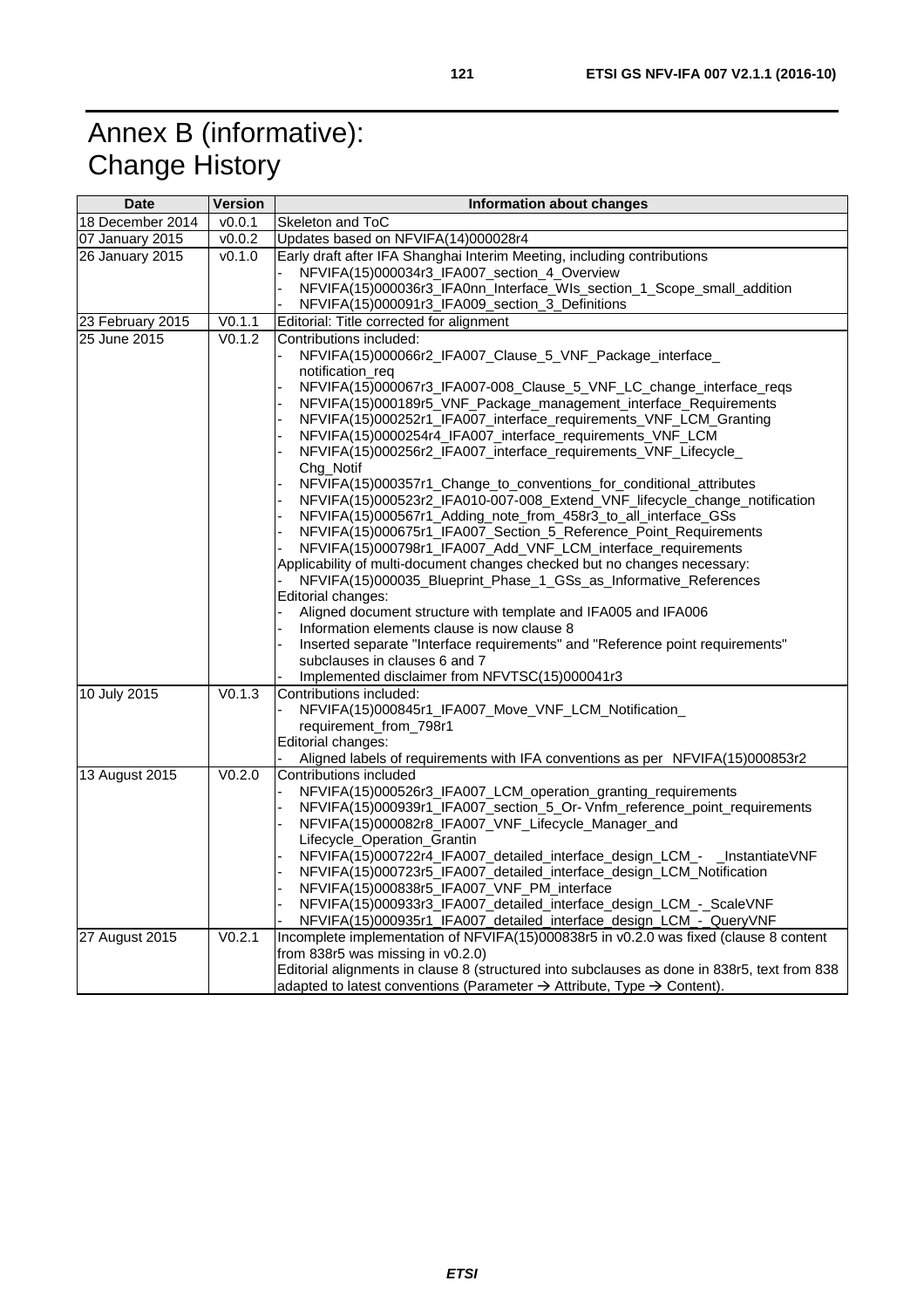| <b>Date</b>      | <b>Version</b> | Information about changes                                                                                                    |  |  |  |
|------------------|----------------|------------------------------------------------------------------------------------------------------------------------------|--|--|--|
| 02 October 2015  | V0.3.0         | Contributions included:                                                                                                      |  |  |  |
|                  |                | NFVIFA(15)0001141r1_IFA007-                                                                                                  |  |  |  |
|                  |                | 008_VNF_LCM_Healing_operation_interface_requirement                                                                          |  |  |  |
|                  |                | NFVIFA(15)0001197_IFA007_VNF_Package_Management_small_fix<br>NFVIFA(15)000837r4_IFA007_VNF_FM_interface                      |  |  |  |
|                  |                | NFVIFA(15)0001142r2_IFA007_VNF_LCM_Healing_operation_                                                                        |  |  |  |
|                  |                | interface_specification                                                                                                      |  |  |  |
|                  |                | NFVIFA(15)000953r4_IFA010-007-008_VNF_FM_extra_notifications                                                                 |  |  |  |
|                  |                | NFVIFA(15)0001199r1_IFA007_IFA013_VNF_Package_Management_                                                                    |  |  |  |
|                  |                | Notification_Additional                                                                                                      |  |  |  |
|                  |                | NFVIFA(15)0001084r2_IFA007_IE_names_alignment                                                                                |  |  |  |
|                  |                | NFVIFA(15)0001221_IFA007_add_description_to_VNF_LCM_interface                                                                |  |  |  |
|                  |                | NFVIFA(15)0001022r2_IFA007_FM_PM_interface_naming_alignment<br>Editorial fixes, e.g. to align with latest interface template |  |  |  |
| 09 November 2015 | V0.4.0         | Contributions included                                                                                                       |  |  |  |
|                  |                | NFVIFA(15)0001154r2_IFA007_VNF_Package_interface_modify_and_                                                                 |  |  |  |
|                  |                | query_operations                                                                                                             |  |  |  |
|                  |                | NFVIFA(15)0001139r3_IFA007_7-8_IFA008_7-                                                                                     |  |  |  |
|                  |                | 9_VNF_FM_extension_for_VR_state_changes                                                                                      |  |  |  |
|                  |                | NFVIFA(15)0001302_IFA007_Adding_VNF_performance_management_                                                                  |  |  |  |
|                  |                | requirements<br>NFVIFA(15)0001152r2_IFA007_7_X_IFA008_7_X_VNFM-                                                              |  |  |  |
|                  |                | produced_VNF_Config_interface                                                                                                |  |  |  |
|                  |                | NFVIFA(15)000065r4_IFA007_5_3_3_IFA008_5_2_1_1_Operate_VNF_                                                                  |  |  |  |
|                  |                | interface_requiremen                                                                                                         |  |  |  |
|                  |                | NFVIFA(15)0001150r2_IFA007_7_2_IFA008_7_2_Operate_VNF_                                                                       |  |  |  |
|                  |                | interface_specification                                                                                                      |  |  |  |
|                  |                | NFVIFA(15)0001151r3_IFA007_4-5_IFA008_4-5_VNFM-                                                                              |  |  |  |
|                  |                | produced_VNF_Configuration_reqs                                                                                              |  |  |  |
|                  |                | NFVIFA(15)000638r8_IFA007_5_2__5_3_resource_management_<br>requirements                                                      |  |  |  |
|                  |                | NFVIFA(15)0001225r1_IFA013 IFA015 Merging PM Information Elements                                                            |  |  |  |
|                  |                | NFVIFA(15)0001266r2_IFA007_Exclude_Error_Cases_from_Output_                                                                  |  |  |  |
|                  |                | IE_Cardinality                                                                                                               |  |  |  |
|                  |                | NFVIFA(15)0001347r3_IFA010_Section_7_2_Functional_requirements_                                                              |  |  |  |
|                  |                | for_VNF_LCM                                                                                                                  |  |  |  |
|                  |                | Editorial fixes:                                                                                                             |  |  |  |
|                  |                | Change of affiliation of Marc Flauw<br>Subclauses of Clauses 5 and 8 renumbered to keep sequence of IEs in sync with         |  |  |  |
|                  |                | sequence of interfaces                                                                                                       |  |  |  |
| 21 December 2015 | V0.5.0         | Contributions included                                                                                                       |  |  |  |
|                  |                | NFVIFA(15)0001453r3_IFA007_rapporteur_s_cleanup_of_v040                                                                      |  |  |  |
|                  |                | NFVIFA(15)000934r7_IFA007_detailed_interface_design_LCM_- _TerminateVNF                                                      |  |  |  |
|                  |                | NFVIFA(15)0001290r9_IFA007_Virtualised_Compute_Interfaces                                                                    |  |  |  |
|                  |                | NFVIFA(15)0001291r9_IFA007_Virtualised_Network_Interfaces                                                                    |  |  |  |
|                  |                | NFVIFA(15)0001292r9_IFA007_Virtualised_Storage_Interfaces                                                                    |  |  |  |
|                  |                | NFVIFA(15)0001455r2_IFA005_IFA006_IFA007_IFA008_IFA013_<br>FM_PM_fixes                                                       |  |  |  |
|                  |                | NFVIFA(15)0001458r1_IFA007_fixes_References_Introduction                                                                     |  |  |  |
|                  |                | NFVIFA(15)0001485r4_IFA007_IFA008_VNF_Scaling_Parameters                                                                     |  |  |  |
|                  |                | NFVIFA(15)0001495r2_IFA007_5-3-3_IFA008_5-2-1-1_VNF_LCM_extension                                                            |  |  |  |
|                  |                | NFVIFA(15)0001500r1_IFA007_6_2_2_IFA013_7_7_5_Addressing_                                                                    |  |  |  |
|                  |                | note_VNF_Package_mgmt                                                                                                        |  |  |  |
|                  |                | NFVIFA(15)0001515r3_IFA007_Non-                                                                                              |  |  |  |
|                  |                | normative_should_and_may_separated_from_1453r1<br>NFVIFA(15)0001529_IFA007-                                                  |  |  |  |
|                  |                | 008_7_X_Correction_to_subscribe_filter_for_VNF_FM_i_f                                                                        |  |  |  |
|                  |                | NFVIFA(15)0001596_IFA005_IFA006_IFA007_IFA008_IFA012_                                                                        |  |  |  |
|                  |                | IFA013_Remove_section_9_S                                                                                                    |  |  |  |
|                  |                | NFVIFA(15)0001608r2_IFA005_IFA006_IFA007_IFA008_IFA013_                                                                      |  |  |  |
|                  |                | Normative_Reference_to_IF                                                                                                    |  |  |  |
|                  |                | NFVIFA(15)0001613_IFA007_Subscribe_Notify_description_fixes                                                                  |  |  |  |
|                  |                | <b>Editorial fixes</b><br>Implemented the agreement regarding table numbering                                                |  |  |  |
|                  |                | Implemented the agreement regarding the text referencing the tables for input<br>and                                         |  |  |  |
|                  |                | output parameters                                                                                                            |  |  |  |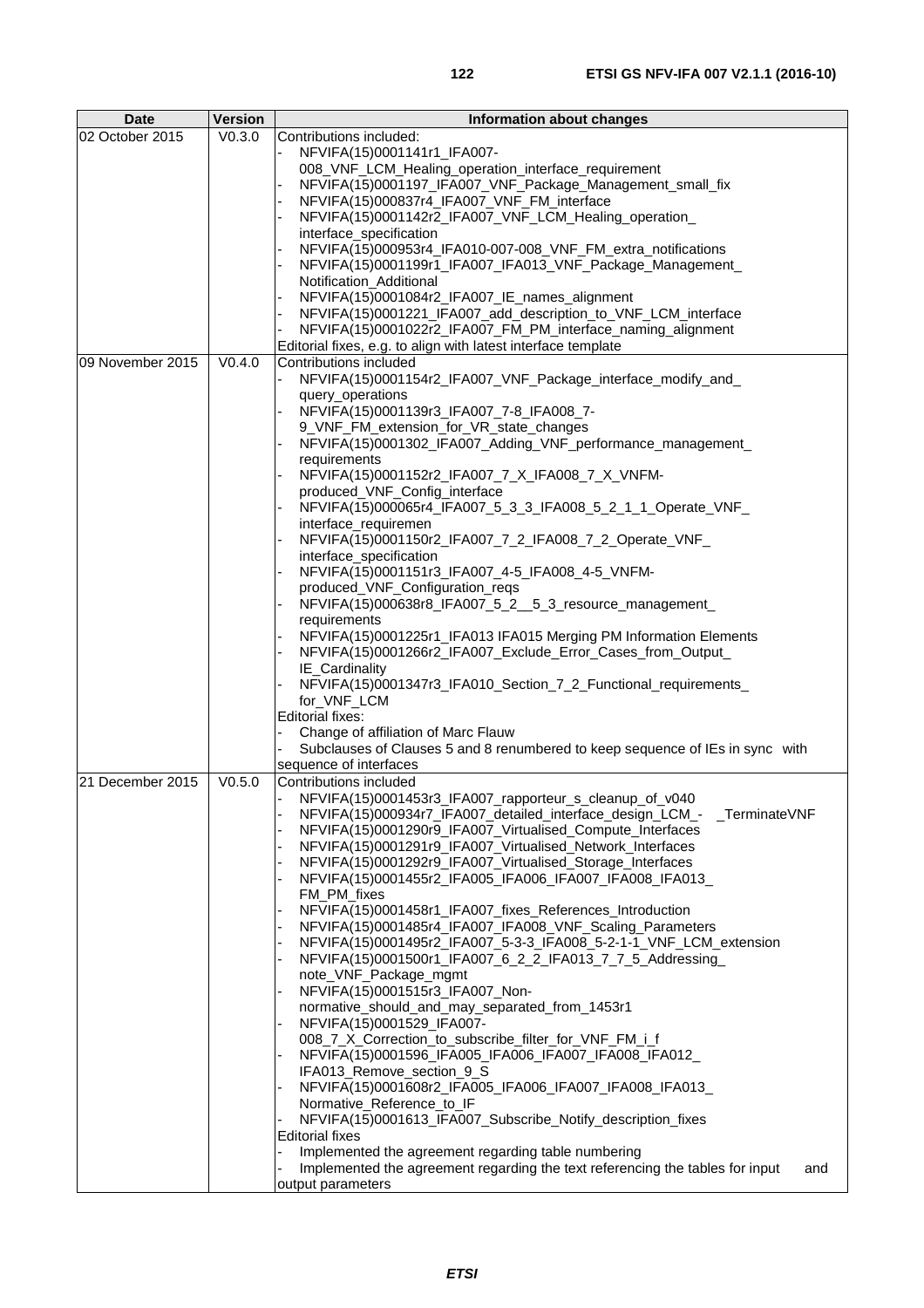| <b>Date</b>   | <b>Version</b> | Information about changes                                                                                                                            |
|---------------|----------------|------------------------------------------------------------------------------------------------------------------------------------------------------|
| February 2016 | V0.6.0         | Contributions included                                                                                                                               |
|               |                | NFVIFA(15)0001454r5_IFA007_5_3_3_4_fixing_Virtualised_Resources_                                                                                     |
|               |                | Change_Notificat                                                                                                                                     |
|               |                | NFVIFA(16)000072r2_IFA007_5_2_and_5_3_3_Additional_requirements_for_                                                                                 |
|               |                | indirect RM<br>NFVIFA(15)0001519r5_IFA007_numberOfSteps_support_signaling                                                                            |
|               |                | NFVIFA(16)000007r1_IFA007_referencing_IFA011                                                                                                         |
|               |                | NFVIFA(16)000042r2_IFA011_IFA007_VNF_LCM_related_information_in_                                                                                     |
|               |                | <b>VNFD</b>                                                                                                                                          |
|               |                | NFVIFA(16)000106r1_IFA007_5_3_and_8_6_IFA008_5_2_and_9_4_1_                                                                                          |
|               |                | Identification_for_V                                                                                                                                 |
|               |                | NFVIFA(16)000117r1_IFA007_8_5_4_Adding_basic_VnfInfo_attributes                                                                                      |
|               |                | NFVIFA(16)000119r1_IFA007-                                                                                                                           |
|               |                | IFA008_7_2_Addressing_editor_note_on_VNF_operate<br>NFVIFA(16)000121r1_IFA007_5_3_3_Rapporteurs_fixes_indirect_RM                                    |
|               |                | NFVIFA(16)000123r1_IFA007_7_2_6_2_Additional_params_in_healing                                                                                       |
|               |                | NFVIFA(16)000151r1_IFA007_Indicator_Interface, with editorial fixes (copy&paste                                                                      |
|               |                | error (replaced in change 2 "Ve-Vnfm-em by Or-Vnfm), "parameters" instead of                                                                         |
|               |                | "information elements" in operations, added " and notifications" in 8.10 headline)                                                                   |
|               |                | NFVIFA(15)000511r9_IFA007_6_3_detailed_interface_design_LCM_                                                                                         |
|               |                | Operation_Granting (with editorial fixes to align with the interface template)                                                                       |
|               |                | <b>Editorial fixes</b><br>Pre-processing done before TB approval E-mail: mailto:edithelp@etsi.org.                                                   |
|               |                | Rapporteur's note: Had to undo the changes to front matter as this document is<br>still                                                              |
|               |                | intended for being made available through the open area.                                                                                             |
|               |                | Applied conventions according to NFVIFA(15)0001562r5_Interface_template_update,                                                                      |
|               |                | including removal of the editor's notes that stated the need to add UML diagrams to                                                                  |
|               |                | the IE clauses                                                                                                                                       |
|               |                | Various small typo fixes                                                                                                                             |
| March 2016    | V0.6.1         | Re-created the ZIP archive due to a problem in the ZIP file of V 0.6.0. No changes to<br>content.                                                    |
| 21 March 2016 | V0.7.0         | Version to enter WG review                                                                                                                           |
|               |                |                                                                                                                                                      |
|               |                | Contributions included                                                                                                                               |
|               |                | NFVIFA(16)000175r3_IFA007_Alarm_Cleared_Notification_and_Alarm_IE_Update                                                                             |
|               |                | NFVIFA(16)000183_IFA007_Referencing_IFA013_informatively                                                                                             |
|               |                | NFVIFA(16)000102r2_IFA007_Section7_2_Modification_on_Query_operation<br>NFVIFA(16)000142r6_IFA007_8_5_IFA008_9_3_current_scale_level_in_VNFInfo      |
|               |                | NFVIFA(16)000267r4_IFA007_IFA008_IFA011_scale_VNF_to_instantiation_ level                                                                            |
|               |                | NFVIFA(16)000171r3_IFA007_C_D__8_G_H_8_I_J_Virtualised_Resources_                                                                                    |
|               |                | Performance_Ma                                                                                                                                       |
|               |                | NFVIFA(16)000170r3_IFA007_A_B_8_A_B_8_C_D_8_E_F_Virtualised_                                                                                         |
|               |                | Resources_Fault_Man                                                                                                                                  |
|               |                | NFVIFA(16)000176r3_IFA007_Fixing_normative_and_informative_references_<br>to_IFA_GS                                                                  |
|               |                | NFVIFA(16)000197_IFA007_IFA008_instantiation_level_in_InstantiateVNF                                                                                 |
|               |                | NFVIFA(16)000217_IFA007_IFa008_Adding_description_to_VNF_Instance                                                                                    |
|               |                | NFVIFA(16)000219r2_IFA007_IFA008_resolving_editor_s_note_on_VnfInfo                                                                                  |
|               |                | NFVIFA(16)000220_IFA007_scaling_step_note_alignment_with_proposal_                                                                                   |
|               |                | from_779                                                                                                                                             |
|               |                | NFVIFA(16)000228r2_IFA007_editor_s_notes_on_externally_managed_ internal_VLs<br>NFVIFA(16)000231r1_IFA007_Adding_deployment_flavour_to_grant_request |
|               |                | NFVIFA(16)000232r3_IFA007_6_3_2_Adding_level_to_grant_request                                                                                        |
|               |                | NFVIFA(16)000234r2_IFA007_6_4_2-                                                                                                                     |
|               |                | 4_X_8_X_Y_Virtualised_Resources_Change_Notifica                                                                                                      |
|               |                | NFVIFA(16)000235_IFA007_Adding_deployment_flavour_to_VnfInfo                                                                                         |
|               |                | NFVIFA(16)000239_IFA007_7_5_3_Notify_operation                                                                                                       |
|               |                | NFVIFA(16)000248r2_IFA007_7_2_8_Change_VNF_Flavour                                                                                                   |
|               |                | NFVIFA(16)000258r1_IFA007_5_2__5_3_3_quota_management_                                                                                               |
|               |                | requirements_in_indirect_<br>NFVIFA(16)000259r2_IFA007_6_x__8_x_quota_management_interfaces_in_                                                      |
|               |                | indirect_mode                                                                                                                                        |
|               |                | NFVIFA(16)000262r1_IFA007_5_2__5_3_virtualised_resources_quota_                                                                                      |
|               |                | available_notifi                                                                                                                                     |
|               |                | NFVIFA(16)000265r4_IFA007_8_3_2__8_5_5_Adding_ResourceInfo                                                                                           |
|               |                | NFVIFA(16)000268r2_IFA007_6_2_2_and_8_2_x_IFA013_7_7_5_and_8_7_x_<br>accessing_VNF                                                                   |
|               |                |                                                                                                                                                      |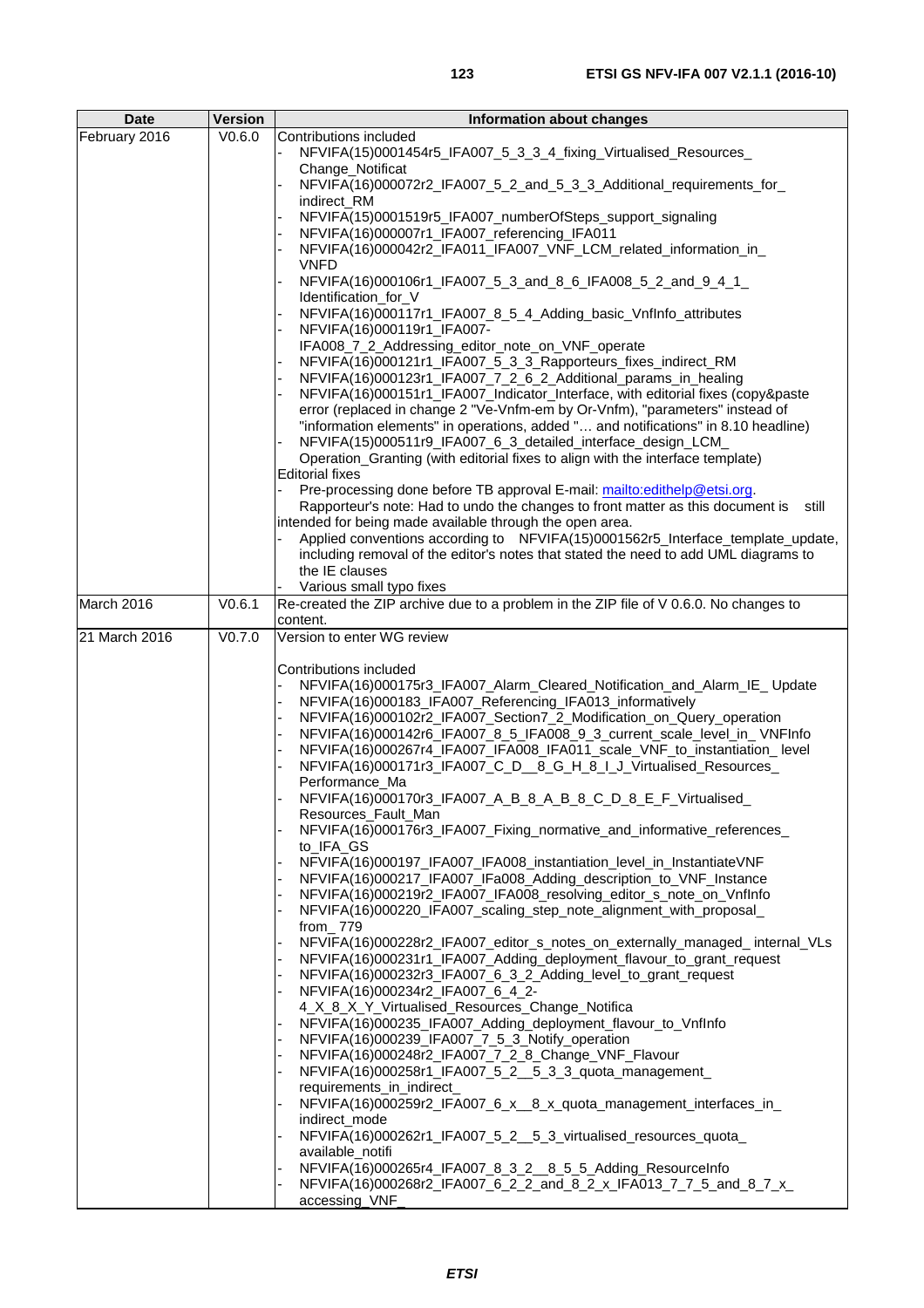| <b>Date</b> | <b>Version</b> | <b>Information about changes</b>                                                                           |
|-------------|----------------|------------------------------------------------------------------------------------------------------------|
|             |                | NFVIFA(16)000269r1_IFA007_5_3_3_Fixing_Virtualised_Resources_                                              |
|             |                | Management interfa                                                                                         |
|             |                | (also applied the pattern to the newly added indirect RM interface requirements)                           |
|             |                | NFVIFA(16)000276r1_IFA007_7_6_2_7_2_X_Clarification_on_                                                    |
|             |                | ModifyVnfConfiguration_a                                                                                   |
|             |                | NFVIFA(16)000277r1_IFA007_6_3_2_4_Clarification_of_rejection_in_                                           |
|             |                | granting operat                                                                                            |
|             |                | NFVIFA(16)000279_IFA007_6_3_2_LC_operation_occurrence_identifier_in_ granting                              |
|             |                | NFVIFA(16)000280r1_IFA007_6_4_and_8_4_Interface_spec_of_reservation_                                       |
|             |                | mgmt_in_ind                                                                                                |
|             |                | NFVIFA(16)000285_IFA007_8_3_8_adding_resourceProviderId_in_                                                |
|             |                | ConstraintResource                                                                                         |
|             |                | NFVIFA(16)000287r1_IFA007_Scaling_description                                                              |
|             |                | NFVIFA(16)000288r2_IFA007_6_4_2-3_Y_8_4_A-                                                                 |
|             |                | C__8_K_L_Virtualised_Resources_Inform<br>NFVIFA(16)000299r1_IFA007_8_3_4_Addressing_editor_note_in_VimInfo |
|             |                | NFVIFA(16)000300_IFA007_8_3_5_Addressing_editor_note_in_ZoneInfo                                           |
|             |                | NFVIFA(16)000301r1_IFA007_8_5_5_IFA_011_7_1_X_Attributes_for_                                              |
|             |                | VnfInfo_and_VNFD                                                                                           |
|             |                | (this document has inserted flavourld as well as doc 235. IFA agreed on 24<br>March                        |
|             |                | by email to remove the duplicate variant of flavourld that was introduced by 301)                          |
|             |                | NFVIFA(16)000314r2_IFA007_5__6_and_8_Adding_VR_reservation_change_                                         |
|             |                | notification                                                                                               |
|             |                | NFVIFA(16)000327r1_IFA007_Resolve_Editor_s_Notes_NFV002_reference                                          |
|             |                | NFVIFA(16)000328r1_IFA007_Resolve_Editor_s_Notes__Functional_                                              |
|             |                | requirements refer                                                                                         |
|             |                | NFVIFA(16)000329r1_IFA007_Resolve_Editor_s_Notes__Granting_in_                                             |
|             |                | ScaleVnf_Descript                                                                                          |
|             |                | NFVIFA(16)000330_IFA007_Resolve_Editor_s_Notes__Indirect_RM_IE_                                            |
|             |                | clause introdu                                                                                             |
|             |                | NFVIFA(16)000331_IFA007_Resolve_quote_easy_quote_Editor_s_Notes                                            |
|             |                | NFVIFA(16)000342_IFA007_8_7_VNF_PM_mirror                                                                  |
|             |                | <b>Editorial fixes</b>                                                                                     |
|             |                | there were still occurrences of "input/output information element" in the GS where                         |
|             |                | "input/output parameter" needs to be used. Fix as editorial                                                |
|             |                | Table 7.2.4.2-1: Subscribe operation input parameters --> TerminateVnf operation<br>input parameters       |
|             |                | various typos                                                                                              |
|             |                | change "section" to "clause"- in FM/PM interfaces, there were still a quite few table                      |
|             |                | references for input and output parameters that used the old formulation ("are listed")                    |
|             |                | instead of the latest convention "shall follow the indications". Fixed.                                    |
|             |                | made ToC of depth 3 instead of 4                                                                           |
|             |                | converted those additional Editor's Notes that were inserted during GS preparation                         |
|             |                | by the rapporteur into "Rapporteur's notes". A Rapporteur's note has not been                              |
|             |                | agreed by the group but represents the opinion of/tracks an action for/points out an                       |
|             |                | issue detected by the rapporteur during GS preparation.                                                    |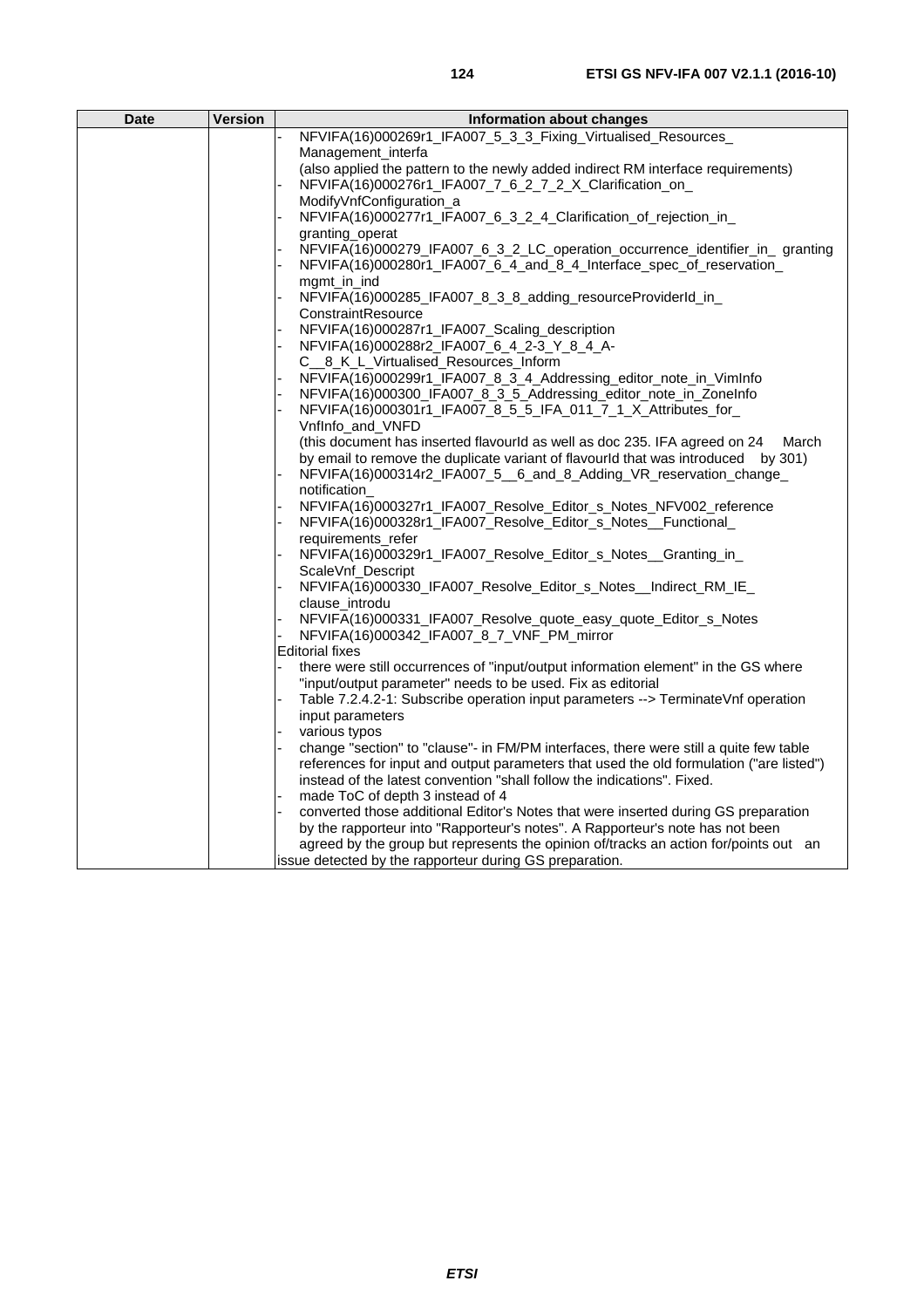| 20 April 2016 | V <sub>0.8.0</sub> | Contributions included (review EA part 1)                                                                                         |
|---------------|--------------------|-----------------------------------------------------------------------------------------------------------------------------------|
|               |                    | NFVIFA(16)000373_IFA007_6_2_4_Add_missed_text_for_new_VNF_                                                                        |
|               |                    | package_on-boarded<br>NFVIFA(16)000421r2_IFA007_7_2_10_IFA008_7_2_10_review_Modify_                                               |
|               |                    | Vnf_fixes                                                                                                                         |
|               |                    | NFVIFA(16)000423_IFA007_8_2_7_2_IFA013_8_6_5_2_review_                                                                            |
|               |                    | UserMetadata_mandatory                                                                                                            |
|               |                    | NFVIFA(16)000424r1_IFA007_6_and_7_and_8_Remove_stage3_term                                                                        |
|               |                    | NFVIFA(16)000425r2_IFA007__many__IFA008__many__review_Small_                                                                      |
|               |                    | Technical_Alignment<br>NFVIFA(16)000431_IFA007_7_5_3_Editorial_change_for_                                                        |
|               |                    | AlarmClearedNotification                                                                                                          |
|               |                    | NFVIFA(16)000443r1_IFA007_6_3_2_2_review_Temp_Resource_in_                                                                        |
|               |                    | Notifications delete                                                                                                              |
|               |                    | NFVIFA(16)000471r1_IFA007_4_1_Alignment_listing_of_interfaces                                                                     |
|               |                    | NFVIFA(16)000473_IFA007_8_2_5_VNF_Package_mgmt_correction_on<br>_VnfPackageChange                                                 |
|               |                    | NFVIFA(16)000481r1_IFA007_8_5_6_and_8_5_7_VNF_LCM_updates_to                                                                      |
|               |                    | _VnfInfo_and_VnfRes                                                                                                               |
|               |                    | NFVIFA(16)000482_IFA007_7_4_2_and_7_4_5_VNF_PM_changes                                                                            |
|               |                    | NFVIFA(16)000488r1_IFA007_5_2_edits_interface_naming_in_requirements_<br>and_titles                                               |
|               |                    | NFVIFA(16)000501r1_IFA007_6_2_2_Query_VNF_package_operation                                                                       |
|               |                    | NFVIFA(16)000503r1_IFA007_6_3_2_1_Policy_in_VNF_Lifecycle_Operation                                                               |
|               |                    | Granting in                                                                                                                       |
|               |                    | NFVIFA(16)000506r2_IFA007_7_2_9_1_operate_VNF_operation<br>NFVIFA(16)000515r1_IFA007_7_2_3_Clarifications_on_Scale_VNF_operation  |
|               |                    | NFVIFA(16)000517r1_IFA007_8_3_2_and_8_3_3_Updates_to_IEs_related_                                                                 |
|               |                    | to_Granting                                                                                                                       |
|               |                    | NFVIFA(16)000519_IFA007_8_7_2_and_8_7_3_Updates_IEs_related_to_                                                                   |
|               |                    | ObjectSelectio                                                                                                                    |
|               |                    | NFVIFA(16)000521_IFA007_7_7_VNF_Indicator_interface_description_<br>alignment                                                     |
|               |                    | NFVIFA(16)000529_IFA007_5_3_4_Correcting_req_on_query_VNF_operation                                                               |
|               |                    | NFVIFA(16)000558r1_IFA007_7_2_3_2_7_2_4_2_7_2_6_2_8_5_6_2_                                                                        |
|               |                    | IFA008_7_2_7_2_7_2_8_                                                                                                             |
|               |                    | Contributions included (review EA part 2)                                                                                         |
|               |                    | NFVIFA(16)000422_IFA007_7_2_11_IFA008__sect__review_                                                                              |
|               |                    | GetOperationStatus_mandat                                                                                                         |
|               |                    | NFVIFA(16)000476r1_IFA007_7_2_3_and_6_3_2_moving_text_about_granting                                                              |
|               |                    | NFVIFA(16)000357r2_IFA007_Scaling_description_delta_after_Espoo<br>NFVIFA(16)000444r2_IFA007__many__IFA008_9_4_2_review_Removing_ |
|               |                    | Editor s Notes                                                                                                                    |
|               |                    | NFVIFA(16)000418r2_IFA007_section_7_2_3_2_IFA008_section_7_2_7_2_-                                                                |
|               |                    | _Fixing_aspec                                                                                                                     |
|               |                    | NFVIFA(16)000408r1_IFA007_Renaming_VL_and_CP_IEs                                                                                  |
|               |                    | Contributions included (review EA part 3)                                                                                         |
|               |                    | NFVIFA(16)000441r1_IFA007_IFA008_Remove_the_definition_of_                                                                        |
|               |                    | <b>KeyValuePair</b>                                                                                                               |
|               |                    | NFVIFA(16)000478r3_IFA007_8_6_2_VNF_LC_Change_Notification_<br>addressing EN and co                                               |
|               |                    | NFVIFA(16)000495_IFA007_6_4_5_VR_PM_indirect_add_missing_                                                                         |
|               |                    | resourceProviderId                                                                                                                |
|               |                    | NFVIFA(16)000496r1_IFA007_5_3_5_lifecycle_change_notification_                                                                    |
|               |                    | interface_require<br>NFVIFA(16)000502r1_IFA007_5_3_2_6_3_2_2_VNF_instance_id_for_                                                 |
|               |                    | granting_interface                                                                                                                |
|               |                    | NFVIFA(16)000523r1_IFA007_5_3_4_clarification_on_VNF_instance_                                                                    |
|               |                    | information_modif                                                                                                                 |
|               |                    | NFVIFA(16)000546r2_IFA007_5_3_5__7_3_3__8_6_1__8_6_X_Add_<br>new_type_notification                                                |
|               |                    | NFVIFA(16)000549r1_IFA007_8_2_7_8_7_7_8_8_3_                                                                                      |
|               |                    | IFA008_9_3_4_9_7_7_Use_of_time                                                                                                    |
|               |                    |                                                                                                                                   |
|               |                    |                                                                                                                                   |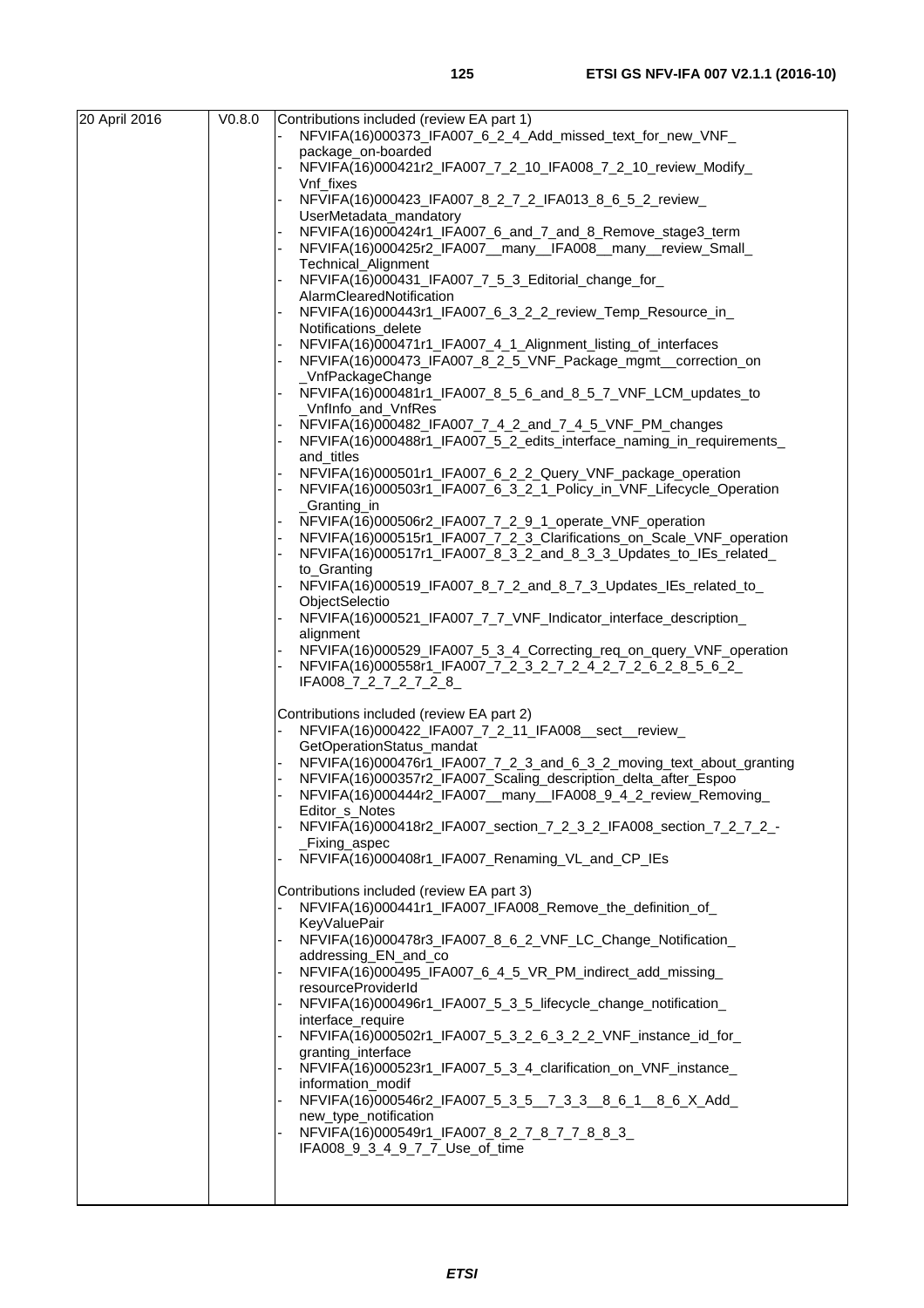| <b>Date</b> | <b>Version</b> | Information about changes                                                                         |
|-------------|----------------|---------------------------------------------------------------------------------------------------|
|             |                | Contributions included (ATL meeting)                                                              |
|             |                | NFVIFA(16)000398_IFA007_8_4_2_8_4_4_8_4_6_Alignment_to_inheritance                                |
|             |                | pattern                                                                                           |
|             |                | NFVIFA(16)000419_IFA007_6_3_2_1_review_Resource_types_in_Granting                                 |
|             |                | NFVIFA(16)000420r2_IFA007_7_2_3_IFA008_7_2_7_IFA011_7_1_5_3_                                      |
|             |                | review_Scale_up_dow                                                                               |
|             |                | NFVIFA(16)000445r1_IFA007_8_5_6_IFA008_9_4_2_review_VnfInfo_fixes                                 |
|             |                | NFVIFA(16)000450r3_IFA007_8_5_7_IFA008_9_4_4_VnfResourceInfo_IE                                   |
|             |                | NFVIFA(16)000465r3_IFA007_8_3_review_VDU_reference_duplicated.                                    |
|             |                | Note on change in clause 8.3.2.2/resourceTemplate: The insertion of "or                           |
|             |                | modification" was in the wrong place in the sentence, hinting a "modification of<br>new           |
|             |                | resources" which is nonsense. This was corrected as an editorial action to read                   |
|             |                | "modification of existing resources"                                                              |
|             |                | NFVIFA(16)000466r5_IFA007_6_3_2_3_review_computeFlavour_swImage_                                  |
|             |                | assets_multi_VI                                                                                   |
|             |                | NFVIFA(16)000474r1_IFA007_8_3_7_and_6_3_2_2_Granting_IE_                                          |
|             |                | PlacementConstraint vs                                                                            |
|             |                | NFVIFA(16)000504r4_IFA007_6_3_2_changes_on_VNF_Lifecycle_                                         |
|             |                | Operation Granting int                                                                            |
|             |                | NFVIFA(16)000513_IFA007_6_3_2_Clarifications_for_Grant_VNF_LC_                                    |
|             |                | operation                                                                                         |
|             |                | NFVIFA(16)000514r3_IFA007_5_2_5_3_3_10_6_4_8_quota_available_                                     |
|             |                | notification_inter                                                                                |
|             |                | NFVIFA(16)000520_IFA007_5_3_7_VNF_FM_missing_requirements                                         |
|             |                | NFVIFA(16)000522r1_IFA007_7_2_9_Operate_VNF_graceful_and_forceful                                 |
|             |                | $\_stop$                                                                                          |
|             |                | NFVIFA(16)000527r1_IFA007_7_2_2_and_7_2_7_VNF_LCM_QueryVNF_                                       |
|             |                | filter_and_correctio                                                                              |
|             |                | Note on change in table 7.2.7.3-1: The note in the description column is not in<br>line           |
|             |                | with the EDR. The note has been moved to the last row of the table as an editorial action.        |
|             |                | NFVIFA(16)000533r1_IFA007_8_5_3_Addressing_EN_on_ConnectionPoint                                  |
|             |                | NFVIFA(16)000551r4_IFA007_7_2_3_IFA008_7_2_7_VNF_Scaling_                                         |
|             |                | description                                                                                       |
|             |                | NFVIFA(16)000592_IFA007_8_5_6_IFA008_9_4_1_review_VimInfo_in_VnfInfo                              |
|             |                | NFVIFA(16)000597_IFA007_8_5_6_review_Remove_Error_from_OperateVnf                                 |
|             |                | NFVIFA(16)000600r6_IFA007_IFA013_Add_support_for_Create_and_                                      |
|             |                | Delete_VNF                                                                                        |
|             |                | NFVIFA(16)000652_IFA007_7_2_11_IFA008_7_2_9_GetOperationStatus                                    |
|             |                | _op_specific_st                                                                                   |
|             |                | NFVIFA(16)000676r1_IFA007_7_2_5_ext_VLs_in_ChangeVnfFlavour                                       |
|             |                |                                                                                                   |
|             |                | Contributions included (S1a#36 call)                                                              |
|             |                | NFVIFA(16)000667r1_IFA007_IFA008_small_fixes                                                      |
|             |                | NFVIFA(16)000721_IFA007_7_2_Adding_LCM_operation_occurrence                                       |
|             |                | identifier                                                                                        |
|             |                |                                                                                                   |
|             |                | Contributions included (S1b#50 call and EA ending 19 May)                                         |
|             |                | NFVIFA(16)000453r2_IFA007_8_8_4_IFA008_9_3_4_Referencing_resources                                |
|             |                | _in_alarm_IE                                                                                      |
|             |                | NFVIFA(16)000461r7_IFA007_8_6_2-5_IFA008_9_5_1-<br>4_VnfLifecycleChangeNotification               |
|             |                | NFVIFA(16)000720r2_IFA007_8_5_8_IFA008_9_4_5_Clarification_for_                                   |
|             |                | resource_identif                                                                                  |
|             |                | NFVIFA(16)000484r9_IFA008_7_2_2_9_4_x_                                                            |
|             |                | IFA007_7_2_2_7_6_2_8_5_x_8_9_x_Adding_Vi                                                          |
|             |                |                                                                                                   |
|             |                | <b>Editorial fixes</b>                                                                            |
|             |                | Reference i.3b renamed                                                                            |
|             |                | "See note" harmonized                                                                             |
|             |                | Virtualised $\rightarrow$ Virtualised                                                             |
|             |                | "Interface" $\rightarrow$ interface consistently                                                  |
|             |                | Convention enforcement: "parameter" $\rightarrow$ "attribute" in information element descriptions |
|             |                | "Functional requirement" $\rightarrow$ "Requirement" (table headings in Interface                 |
|             |                | requirements sections)                                                                            |
|             |                | Various minor fixes                                                                               |
|             |                |                                                                                                   |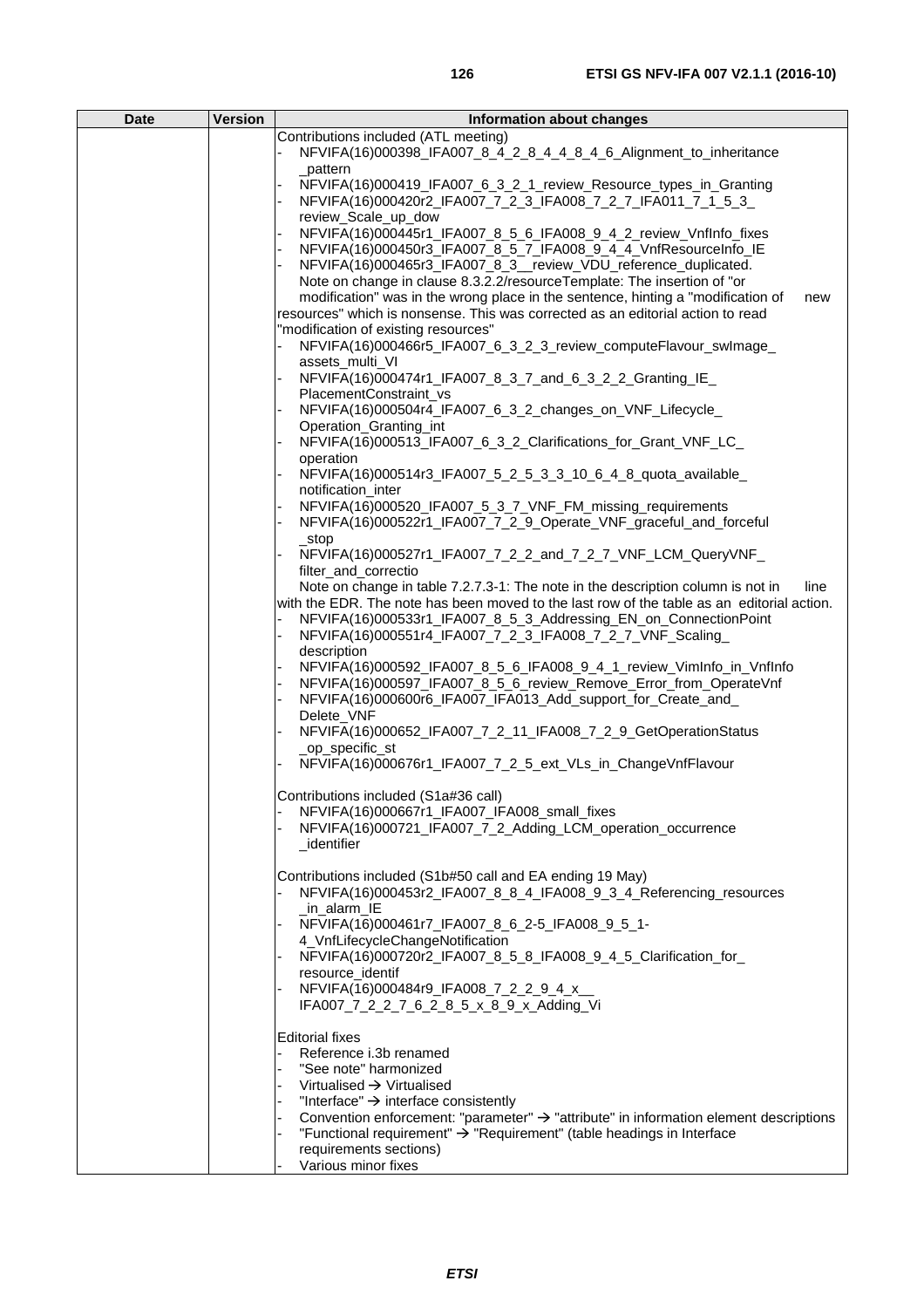| 17 June 2016 | V <sub>0.9.0</sub> | Contributions included (second review EA#1, 9 June)                                                                                                                      |
|--------------|--------------------|--------------------------------------------------------------------------------------------------------------------------------------------------------------------------|
|              |                    | NFVIFA(16)000719r1_IFA007_8_5_8_Adding_back_the_reservationId                                                                                                            |
|              |                    | NFVIFA(16)000769r2_IFA008_7_4_2__9_2__9_8__6_2__                                                                                                                         |
|              |                    | IFA007_7_6_2_and_IFA011_7_1_6                                                                                                                                            |
|              |                    | NFVIFA(16)000784_IFA008_5_3_1_3_IFA007_5_3_9_renaming_VNF_<br>Indicator_interfac                                                                                         |
|              |                    | NFVIFA(16)000786r1_IFA007_5_3_4_IFA008_5_2_1_1_Add_missing_                                                                                                              |
|              |                    | requirements_on_crea                                                                                                                                                     |
|              |                    | NFVIFA(16)000788_IFA007_IFA008_IFA013_4_3_Removal_of_N_A_condition<br>NFVIFA(16)000793_IFA007_8_3_2_2nd_review_Removing_Rapp_note                                        |
|              |                    | NFVIFA(16)000794r1_IFA007_7_2_1_IFA008_7_2_1_2nd_review_                                                                                                                 |
|              |                    | IcOpOccId_clarification                                                                                                                                                  |
|              |                    | NFVIFA(16)000809_IFA007_Typo_Correction                                                                                                                                  |
|              |                    | NFVIFA(16)000820r1_IFA007_Resolution_of_editor_s_notes                                                                                                                   |
|              |                    | NFVIFA(16)000835r3_IFA007_8_3_3_8_12_4_Adding_Resource_Group                                                                                                             |
|              |                    | _Id_to_Grant_respon                                                                                                                                                      |
|              |                    | NFVIFA(16)000836r2_IFA007_5_3_5_and_IFA008_5_2_1_2_Missing<br>_req_subscription_for (note: in the change tracked version, this was implemented                           |
|              |                    | using the same name tag as for 835r3, i.e. r0-835r2)                                                                                                                     |
|              |                    | NFVIFA(16)000837_IFA007_5_3_8_7_6__8_9_and_                                                                                                                              |
|              |                    | IFA008_5_2_1_5__7_4__9_2_on_adding                                                                                                                                       |
|              |                    | NFVIFA(16)000838r2_IFA007_8_5_x_IFA008_9_4_x_Add_Info_the_                                                                                                               |
|              |                    | VL_and_CP_IEs<br>NFVIFA(16)000839_IFA007_5_3_9_IFA008_5_2_1_4_VNF_Indicator                                                                                              |
|              |                    | _interface_require                                                                                                                                                       |
|              |                    | NFVIFA(16)000841r1_IFA007_6_2_2__6_2_5_Query___Fetch_VNF_                                                                                                                |
|              |                    | Package_operation                                                                                                                                                        |
|              |                    | NFVIFA(16)000852_IFA007__IFA008_Editorials_and_alignments                                                                                                                |
|              |                    | Contributions included (second review EA#2, 16 June)                                                                                                                     |
|              |                    | NFVIFA(16)000790r5_IFA007_many_IFA008_many_2nd_review_Create_                                                                                                            |
|              |                    | VNF_terminology_an                                                                                                                                                       |
|              |                    | Rapporteur's changes when implementing this contribution: Table 8.6.8.3-1<br>$\bullet$                                                                                   |
|              |                    | VnfldentifierDeletionNotification: Used past tense in Description column, instead<br>of future as suggested by the 790r5, as notifications are about past events, not    |
|              |                    | future ones. See also the entry for NFVIFA(16)0001016.                                                                                                                   |
|              |                    | NFVIFA(16)000857r2_IFA007_7_3_2_IFA008_7_5_2_2nd_review_                                                                                                                 |
|              |                    | Subscribe_to_Create_Del                                                                                                                                                  |
|              |                    | NFVIFA(16)000860_IFA007_8_5_7_IFA008_9_8_4_2nd_review_                                                                                                                   |
|              |                    | ResourceHandle_fix<br>NFVIFA(16)000862r2_IFA007_7_2_6_8_2_12_IFA008_7_2_13_9_4_12_                                                                                       |
|              |                    | 2nd review Aligning                                                                                                                                                      |
|              |                    | NFVIFA(16)000863_IFA007_6_3_2_2nd_review_multi_VIM_clarification_                                                                                                        |
|              |                    | related_to_V                                                                                                                                                             |
|              |                    | NFVIFA(16)000864_IFA007_8_5_6_8_5_3_8_12_IFA008                                                                                                                          |
|              |                    | _9_4_3_9_4_11_9_4_9_2_4_2nd_ex<br>NFVIFA(16)000887r2_IFA007_Implementing_identifier_conventions_from_                                                                    |
|              |                    | 614r3_in_IFA (implemented under user name r2-864 same as previous contribution)                                                                                          |
|              |                    | Rapporteur's changes when implementing this contribution (mostly because the                                                                                             |
|              |                    | IE name is different where it is declared):                                                                                                                              |
|              |                    | Table 8.5.2.2-1 one occurrence of "VId" replaced by "VnfVId" ("VId" IE does<br>-                                                                                         |
|              |                    | not exist)                                                                                                                                                               |
|              |                    | Table 8.5.7.2-1 extVirtualLink -> extVirtualLinkId not applied since another<br>document has modified this attribute, such that it is not of type "Identifier"           |
|              |                    | any longer - hence Identifier conventions do not apply.                                                                                                                  |
|              |                    | Table 8.6.3.2-1 VnfcResourceInformation -> VnfcResourceInfo<br>$\qquad \qquad -$                                                                                         |
|              |                    | Table 8.6.4.2-1 VirtualLinkResourceInformation -> VIResourceInfo<br>$\qquad \qquad -$                                                                                    |
|              |                    | Table 8.6.5.2-1 VirtualStorageResourceInformation ->                                                                                                                     |
|              |                    | VirtualStorageResourceInfo                                                                                                                                               |
|              |                    | Contributions included (after NFVIFA#33, Sophia Antipolis)                                                                                                               |
|              |                    | NFVIFA(16)0001016_IFA007_many_IFA008_many_Create_VNF_                                                                                                                    |
|              |                    | terminology_and_states_re (Rapporteur's comment: 790r5 has been superseded by                                                                                            |
|              |                    | 1016 which is in fact r6 of 790. The delta between 1016 and 790r5 is implemented in                                                                                      |
|              |                    | this revision, as 790r5 was implemented previsously, effectively being equivalent to<br>having implemented 1016 directly, instead of 790r5. Also, some instances of "VNF |
|              |                    | information element" in clauses 7.2.7.1 and 7.2.2.4 were missed to be replaced by                                                                                        |
|              |                    | 1016; these instances were replaced too)                                                                                                                                 |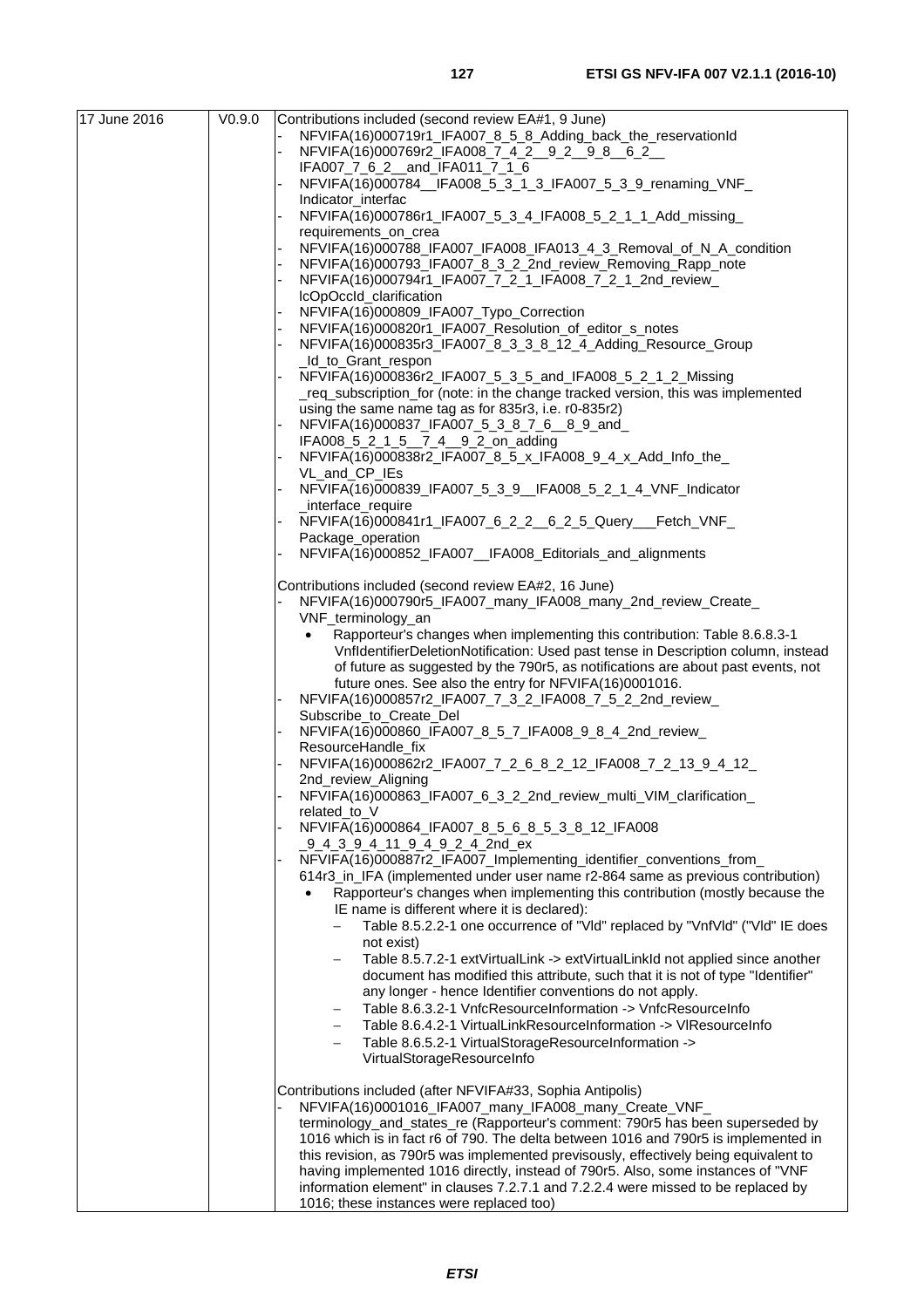| <b>Date</b> | <b>Version</b> | Information about changes                                                                                                                                              |
|-------------|----------------|------------------------------------------------------------------------------------------------------------------------------------------------------------------------|
|             |                | NFVIFA(16)000791r5_IFA007_many_IFA008_many_2nd_review_Renaming_                                                                                                        |
|             |                | VI_and_VId_in_IE<br>NFVIFA(16)000795r3_IFA007_8_5_6_7_2_3_IFA008_9_4_3_7_2_3_2nd_                                                                                      |
|             |                | review_VNF_localiz                                                                                                                                                     |
|             |                | NFVIFA(16)000889r1_IFA007_inner_grouping_of_indirect_RM_IEs (Rapporteur's                                                                                              |
|             |                | comment: When used in the context of "InformationChangeNotification", replaced a                                                                                       |
|             |                | few occurrences of "VirtualisedResourceWithRpChangeNotification" by<br>"InformationWithRpChangeNotification", namely in 6.4.2.3, 6.4.3.3 and 6.4.4.3,                  |
|             |                | assuming this was a copy&paste error in the original contribution, and                                                                                                 |
|             |                | "Information WithRpChangeNotification" is the correct substitute of                                                                                                    |
|             |                | "InformationChangeNotification" in indirect RM)                                                                                                                        |
|             |                | NFVIFA(16)000919r1_IFA007_IFA008_IFA011_IFA012_IFA013_IFA014_                                                                                                          |
|             |                | stage 3 data types (Rapporteur's comment: In 7.3.2.2 and 7.6.3.2, added "Filter" in<br>the an empty content column instead of "not specified" as the parameter neme is |
|             |                | "filter", following the convention.)                                                                                                                                   |
|             |                | NFVIFA(16)000856_614bis_Conventions for Identifiers_UPDATED                                                                                                            |
|             |                | NFVIFA(16)000869r1 IFA007 IFA008 IFA011 IFA012 IFA013 IFA014 Proposal for an                                                                                           |
|             |                | update of the inheritance pattern convention<br>NFVIFA(16)000920r1_IFA007_6_3_2nd_review_operation_names_in_granting                                                   |
|             |                | NFVIFA(16)000983r2_IFA007_6_3_Ext_VLs_in_Granting                                                                                                                      |
|             |                | NFVIFA(16)000989_IFA007_8_11_2_3_VimInfo_in_VirtualisedResource                                                                                                        |
|             |                | QuotaAvailable                                                                                                                                                         |
|             |                | NFVIFA(16)0001001r3_IFA007_8_5_2_IFA008_9_4_10_Change_to_<br>Virtual Lin                                                                                               |
|             |                | NFVIFA(16)0001011r2_IFA007_8_5_5_IFA008_9_4_2_Note_on_                                                                                                                 |
|             |                | modification_of_VnfInfo                                                                                                                                                |
|             |                |                                                                                                                                                                        |
|             |                | Contributions included (after EA ending 14 Jul 2016)<br>NFVIFA(16)0001041_IFA007_query_filter                                                                          |
|             |                | NFVIFA(16)000806r11_IFA007_and_IFA013_identification_of_the_VNF_                                                                                                       |
|             |                | Package (Rapporteur's comment: The previous changes (r0-841r1 that were appied to                                                                                      |
|             |                | the Fetch VNF Package operation were moved to the "Fetch onboarded VNF Package                                                                                         |
|             |                | artifacts" operation to which they apply after the change introduced by 806.)<br>NFVIFA(16)0001032r2_IFA007_6_3_VNF_Lifecycle_Operation_Granting_                      |
|             |                | interface $8\,3\,6$                                                                                                                                                    |
|             |                | NFVIFA(16)001020r3 IFA013 Abort VnfPackage Deletion                                                                                                                    |
|             |                | NFVIFA(16)000922r6 Conventions for the use of abbreviations                                                                                                            |
|             |                | Contributions included (after S1a#43 on Jul 20)                                                                                                                        |
|             |                | NFVIFA(16)0001066r1_IFA007_IFA008_move_extension_and_                                                                                                                  |
|             |                | vnfConfigurableProperty_to_VnfInfo                                                                                                                                     |
|             |                | NFVIFA(16)0001063r1_IFA007_IFA008_IFA013_vnflnstanceName_in_<br>ModifyVnfConfig                                                                                        |
|             |                |                                                                                                                                                                        |
|             |                | <b>Editorial fixes</b>                                                                                                                                                 |
|             |                | Minor typos (flavour $\rightarrow$ flavour, identifier $\rightarrow$ identifier etc)<br>Renamed extVirtualLinkLink to extVirtualLink                                   |
|             |                | Changed the filename convention to use six digit version string                                                                                                        |
|             |                | Replaced "GrantLifecycleOperation" by "GrantVnfLifecycleOperation" in captions in line                                                                                 |
|             |                | with the name of the operation and in related message names                                                                                                            |
|             |                | Corrected wrong references to IFA006 from clauses 6.4 and 8.4 (indirect resource<br>management)                                                                        |
|             |                | In the body of clause 8.4.7.4.2, replaced "AlarmNotification" by<br>"AlarmClearedNotification as the whole clause uses "AlarmClearedNotification"                      |
|             |                | elsewhere, so this is assumed a copy&pate error.                                                                                                                       |
|             |                | Using plural in the description of attributes and parameters of 0N/1N cardinality                                                                                      |
|             |                | Aligned operation names usage (single words, all uppercase) in the table captions and<br>clause headline.                                                              |
|             |                | Rapporteur action #1 from 489r1: ensure consistent use of "VNF Package" -> s/VNF                                                                                       |
|             |                | package/VNF Package/                                                                                                                                                   |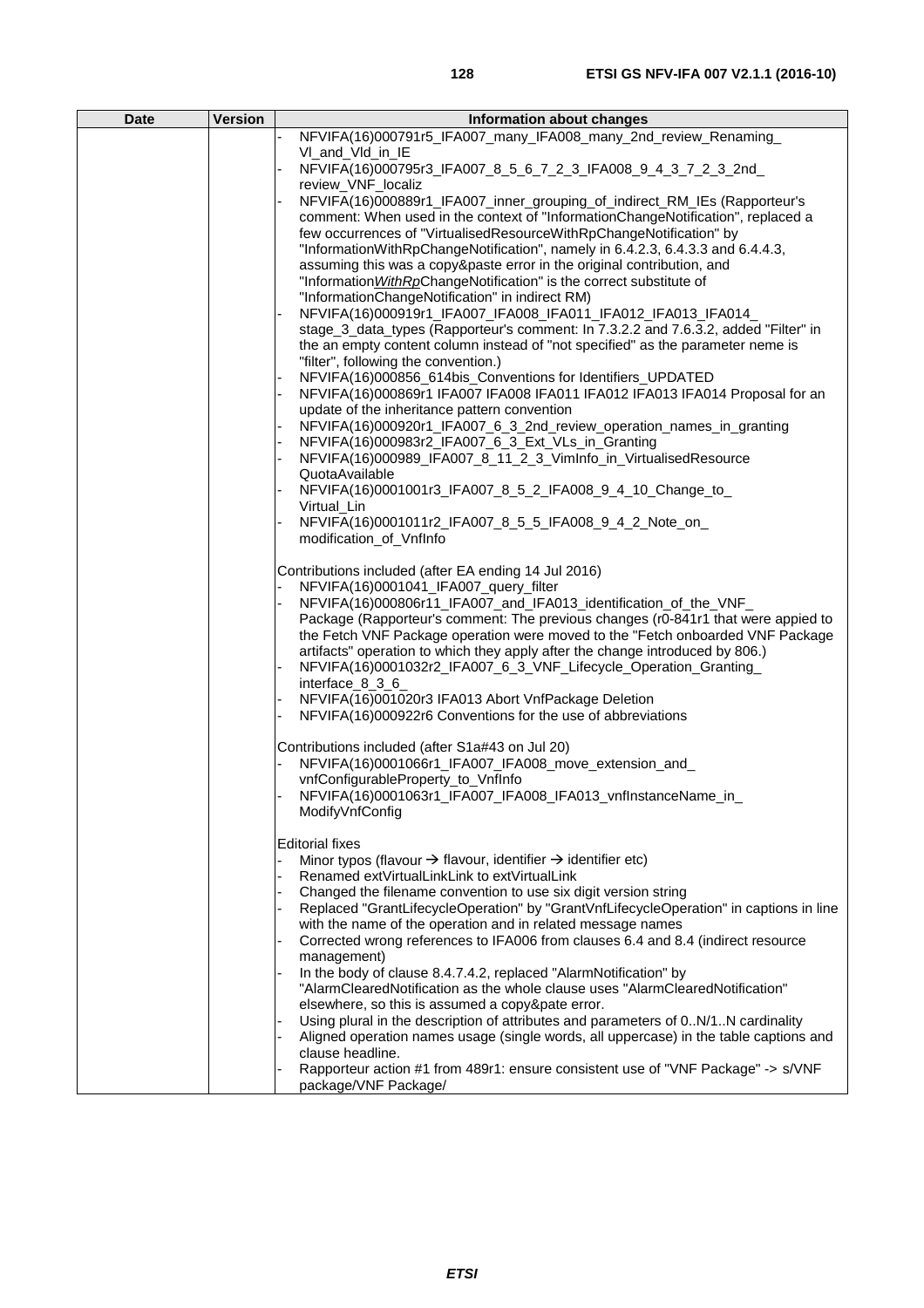| <b>Date</b>          | <b>Version</b>      | <b>Information about changes</b>                                                                                                                                                                                                                                                                                                                                                                            |
|----------------------|---------------------|-------------------------------------------------------------------------------------------------------------------------------------------------------------------------------------------------------------------------------------------------------------------------------------------------------------------------------------------------------------------------------------------------------------|
| 29 July 2016         | $\overline{V0.9.1}$ | Contributions included (S1b call with approval power on 25 July 2016)<br>NFVIFA(16)0001077_IFA007 IFA008 IFA013 IFA015 ExtCP and LinkPort fixes<br>NFVIFA(16)0001078r2_IFA013_8_3_3__IFA007_8_5__IFA008_9_4_<br>Alignment_of_VnfInfo<br>NFVIFA(16)0001088r1_IFA007_IFA008_IFA013_virtualStorage_Alignment<br>_with_IFA011<br>Contributions included (S1a call with approval power on 27 July 2016)          |
|                      |                     | NFVIFA(16)001094r1-NFV-IFA007v000901-cb<br><b>Editorials</b><br>Cross-checked references to IFA011 and removed related rapporteur's notes<br>4.2 using proper interface name: s/VNF Configuration/VNF Configuration<br>Management/<br>Table 6.3.2.2-1: Renamed vnfDescId --> vnfdId in line with the changes done<br>in 806r11                                                                              |
| 01 August 2016       | $V$ 0.9.2           | Editorials<br>Restructured the sequence of sub-clauses of clause 8.5 to align with IFA008 (i.e. start<br>with VnfInfo and InstantiatedVnfInfo)<br>Fixed some typos and editorial inconsistencies<br>Fixed references in 7.4.1 Description to be:<br>PerformanceInformationAvailableNotification (see clause 8.7.8.).<br>$\bullet$<br>PerformanceReport information element (see clause 8.7.5).<br>$\bullet$ |
| 03 August 2016       | $V$ 0.9.3           | Contributions included:<br>NFVIFA(16)001126r3_IFA007_IFA008_inconsistency_fixes<br>Editorials as documented in NFVIFA(16)0001129<br>"Change VNF Deployment Flavor" replaced by the genereally-used term "Change VNF<br>Flavour"<br>Applied convention for notifications<br>There are some references left to VirtualLinkDesc but in fact the IE is named<br>VnfVirtualLinkDesc in IFA011. Fixed.            |
| 04 August 2016       | V 0.9.4             | Contributions included:<br>NFVIFA(16)000770_Replace_primitive_type_TimeStamp_by_DateTime<br>Extended the implementation of change 5 in<br>NFVIFA(16)001126r3_IFA007_IFA008_inconsistency_fixes to all places where the text<br>is applicable (Description of input/output parameters of type ExtVirtualLink and<br>ExtManagedVirtualLink starts with "Information about", rather than "Reference to")       |
| 19 August 2016       | $V$ 0.9.4b          | Alignment of the Operation Result clauses: result of an operation use past tense and<br>return parameter use passiv present tense and avoid future tense (will be). Output<br>parameter mentioned in attribute descriptions are also changed to use "is returned" or "are<br>returned".<br>Other editorial bugs fixed.<br>Replaced many occurences of NVFO with NFVO.                                       |
| 05 September<br>2016 | V0.9.5              | Including NFVIFA(16)0001215                                                                                                                                                                                                                                                                                                                                                                                 |